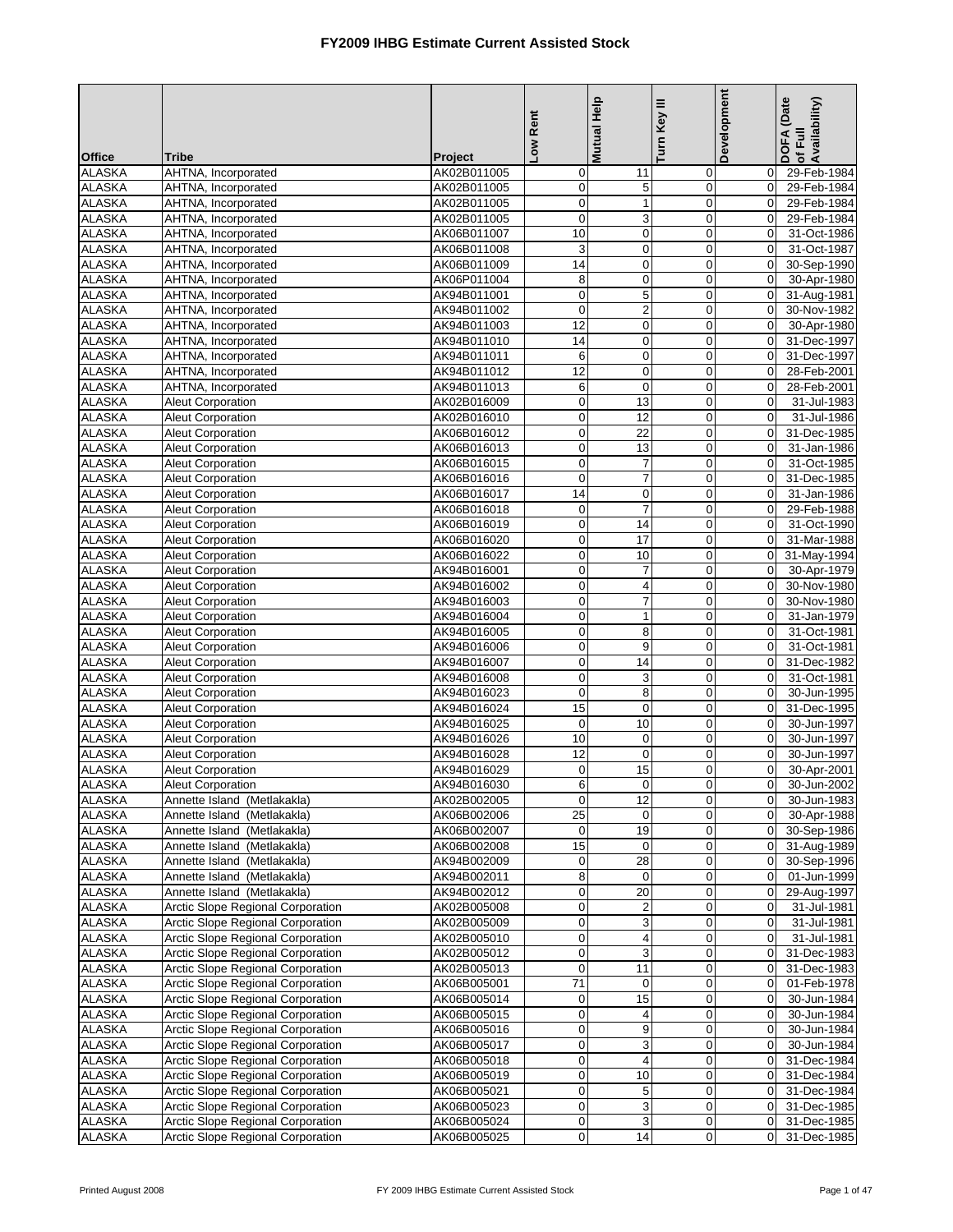|                                |                                                                                          |                            | Low Rent                      | <b>Mutual Help</b>                                   | Turn Key III               | Development                      | DOFA (Date<br>of Full<br>Availability) |
|--------------------------------|------------------------------------------------------------------------------------------|----------------------------|-------------------------------|------------------------------------------------------|----------------------------|----------------------------------|----------------------------------------|
|                                |                                                                                          |                            |                               |                                                      |                            |                                  |                                        |
| <b>Office</b><br><b>ALASKA</b> | <b>Tribe</b><br>Arctic Slope Regional Corporation                                        | Project<br>AK06B005026     | $\overline{0}$                | 9                                                    | 0                          | $\mathbf 0$                      | 31-Mar-1986                            |
| <b>ALASKA</b>                  | <b>Arctic Slope Regional Corporation</b>                                                 | AK06B005027                | $\overline{0}$                | $\overline{2}$                                       | $\mathbf 0$                | $\overline{0}$                   | 31-Dec-1985                            |
| <b>ALASKA</b>                  | Arctic Slope Regional Corporation                                                        | AK06B005028                | $\mathbf 0$                   | $\overline{7}$                                       | $\mathbf 0$                | $\Omega$                         | 30-Sep-1986                            |
| <b>ALASKA</b>                  | Arctic Slope Regional Corporation                                                        | AK06B005029                | $\mathbf 0$                   | $\overline{\mathbf{4}}$                              | $\mathbf 0$                | $\overline{0}$                   | 31-Dec-1985                            |
| <b>ALASKA</b>                  | Arctic Slope Regional Corporation                                                        | AK06B005030                | $\overline{0}$                | 10                                                   | $\mathbf 0$                | $\overline{0}$                   | 30-Jul-1992                            |
| <b>ALASKA</b>                  | <b>Arctic Slope Regional Corporation</b>                                                 | AK06B005031                | $\mathbf 0$                   | 4                                                    | $\mathbf 0$                | $\overline{0}$                   | 30-Nov-1988                            |
| <b>ALASKA</b>                  | <b>Arctic Slope Regional Corporation</b>                                                 | AK06B005033                | $\overline{0}$                | $\boldsymbol{2}$                                     | 0                          | $\mathbf 0$                      | 30-Sep-1987                            |
| <b>ALASKA</b>                  | Arctic Slope Regional Corporation                                                        | AK06B005034                | $\mathbf 0$                   | $\overline{5}$                                       | $\mathbf 0$                | $\mathbf 0$                      | 31-Jul-1991                            |
| <b>ALASKA</b>                  | Arctic Slope Regional Corporation                                                        | AK06B005036                | $\mathbf 0$                   | 4                                                    | $\mathbf 0$                | $\overline{0}$                   | 30-Jul-1992                            |
| <b>ALASKA</b><br><b>ALASKA</b> | Arctic Slope Regional Corporation<br>Arctic Slope Regional Corporation                   | AK94B005003<br>AK94B005004 | $\overline{0}$<br>$\mathbf 0$ | $\ensuremath{\mathsf{3}}$<br>$\overline{\mathbf{c}}$ | $\pmb{0}$<br>$\mathbf 0$   | $\overline{0}$<br>$\Omega$       | 30-Apr-1981<br>30-Sep-1979             |
| <b>ALASKA</b>                  | Arctic Slope Regional Corporation                                                        | AK94B005005                | $\mathsf{O}\xspace$           | $\mathbf{1}$                                         | $\boldsymbol{0}$           | $\overline{0}$                   | 30-Sep-1979                            |
| <b>ALASKA</b>                  | <b>Arctic Slope Regional Corporation</b>                                                 | AK94B005006                | $\overline{0}$                | 3                                                    | $\pmb{0}$                  | $\overline{0}$                   | 30-Sep-1979                            |
| <b>ALASKA</b>                  | Arctic Slope Regional Corporation                                                        | AK94B005007                | $\mathbf 0$                   | $\overline{2}$                                       | $\mathbf 0$                | $\mathbf 0$                      | 31-Mar-1980                            |
| <b>ALASKA</b>                  | Arctic Slope Regional Corporation                                                        | AK94B005037                | $\mathbf 0$                   | 20                                                   | $\mathbf 0$                | $\overline{0}$                   | 31-Jul-1997                            |
| <b>ALASKA</b>                  | Arctic Slope Regional Corporation                                                        | AK94B005038                | $\mathbf 0$                   | 17                                                   | $\mathbf 0$                | $\overline{a}$                   | 31-Mar-1999                            |
| <b>ALASKA</b>                  | Arctic Slope Regional Corporation                                                        | AK94B005039                | 19                            | $\mathbf 0$                                          | $\mathbf 0$                | $\mathbf{0}$                     | 31-Jan-2000                            |
| <b>ALASKA</b>                  | Arctic Slope Regional Corporation                                                        | AK94B005040                | 17                            | $\mathbf 0$                                          | $\mathbf 0$                | $\overline{0}$                   | 31-Jan-2000                            |
| <b>ALASKA</b>                  | Arctic Slope Regional Corporation                                                        | AK94B005041                | $\mathbf 0$                   | $\overline{17}$                                      | $\mathbf 0$                | $\overline{0}$                   | 31-Mar-1999                            |
| <b>ALASKA</b>                  | <b>Arctic Slope Regional Corporation</b>                                                 | AK94B005042                | $\mathbf 0$                   | $\boldsymbol{2}$                                     | $\mathbf 0$                | $\overline{0}$                   | 31-Dec-2002                            |
| <b>ALASKA</b>                  | Arctic Slope Regional Corporation                                                        | AK94B005042                | $\overline{0}$                | $\boldsymbol{2}$                                     | $\pmb{0}$                  | $\overline{0}$                   | 31-Dec-2002                            |
| <b>ALASKA</b>                  | Arctic Slope Regional Corporation                                                        | AK94B005042                | $\mathbf 0$                   | $\overline{2}$                                       | $\mathbf 0$                | $\overline{0}$                   | 31-Dec-2002                            |
| <b>ALASKA</b>                  | Arctic Slope Regional Corporation                                                        | AK94B005042                | $\mathbf 0$                   | 3                                                    | $\mathbf 0$                | $\overline{0}$                   | 31-Dec-2002                            |
| <b>ALASKA</b>                  | Arctic Slope Regional Corporation                                                        | AK94B005042                | $\overline{0}$                | $\overline{\mathbf{c}}$                              | $\pmb{0}$                  | $\overline{0}$                   | 31-Dec-2002                            |
| <b>ALASKA</b>                  | Arctic Slope Regional Corporation                                                        | AK94B005042                | $\mathbf 0$                   | 3                                                    | $\mathbf 0$                | $\mathbf 0$                      | 31-Dec-2002                            |
| <b>ALASKA</b>                  | Arctic Slope Regional Corporation                                                        | AK94B005042                | $\mathbf 0$                   | $\mathbf 2$                                          | $\mathbf 0$                | $\overline{0}$                   | 31-Dec-2002                            |
| <b>ALASKA</b>                  | Baranof Island Housing Authority                                                         | AK06B017001                | $\overline{0}$                | $\overline{12}$                                      | $\mathbf 0$                | $\overline{0}$                   | 30-Sep-1987                            |
| <b>ALASKA</b><br><b>ALASKA</b> | Baranof Island Housing Authority<br><b>Baranof Island Housing Authority</b>              | AK06B017002<br>AK94B017003 | $\mathbf 0$<br>20             | 4<br>$\mathbf 0$                                     | $\mathbf 0$<br>$\mathbf 0$ | $\overline{0}$<br>$\overline{0}$ | 31-May-1989<br>30-Jun-1996             |
| <b>ALASKA</b>                  | Baranof Island Housing Authority                                                         | AK94B017004                | $\mathbf 0$                   | 22                                                   | $\mathbf 0$                | $\overline{0}$                   | 30-Jun-1996                            |
| <b>ALASKA</b>                  | Baranof Island Housing Authority                                                         | AK94B017005                | $\mathbf 0$                   | 3                                                    | $\mathbf 0$                | $\overline{0}$                   | 01-Sep-1999                            |
| <b>ALASKA</b>                  | Baranof Island Housing Authority                                                         | AK94B017005                | $\overline{0}$                | $\mathbf{1}$                                         | 0                          | $\overline{0}$                   | 01-Mar-2000                            |
| <b>ALASKA</b>                  | Baranof Island Housing Authority                                                         | AK94B017005                | $\mathbf 0$                   | $\overline{\mathbf{4}}$                              | $\mathbf 0$                | $\overline{0}$                   | 01-Aug-2000                            |
| <b>ALASKA</b>                  | Baranof Island Housing Authority                                                         | AK94B017005                | $\mathbf 0$                   | 8                                                    | $\mathbf 0$                | $\overline{0}$                   | 07-Nov-2001                            |
| <b>ALASKA</b>                  | Baranof Island Housing Authority                                                         | AK94B017005                | $\overline{0}$                | $\mathbf{1}$                                         | $\pmb{0}$                  | $\overline{0}$                   | 31-Dec-2001                            |
| <b>ALASKA</b>                  | <b>Bering Straits Regional Corporation</b>                                               | AK02B008018                | $\mathbf 0$                   | 15                                                   | $\mathbf 0$                | $\Omega$                         | 30-Sep-1982                            |
| <b>ALASKA</b>                  | <b>Bering Straits Regional Corporation</b>                                               | AK02B008019                | $\mathsf{O}\xspace$           | 18                                                   | $\mathbf 0$                | $\mathbf 0$                      | 31-Jan-1983                            |
| <b>ALASKA</b>                  | <b>Bering Straits Regional Corporation</b>                                               | AK02B008021                | $\overline{0}$                | 14                                                   | $\pmb{0}$                  | $\mathbf 0$                      | 30-Sep-1982                            |
| <b>ALASKA</b>                  | Bering Straits Regional Corporation                                                      | AK02B008022                | $\mathsf{O}\xspace$           | 16                                                   | $\mathbf 0$                | $\mathbf 0$                      | 31-Oct-1982                            |
| <b>ALASKA</b>                  | <b>Bering Straits Regional Corporation</b>                                               | AK06B008023                | $\mathbf 0$                   | 15                                                   | $\mathbf 0$                | $\overline{0}$                   | 28-Feb-1991                            |
| <b>ALASKA</b>                  | <b>Bering Straits Regional Corporation</b>                                               | AK06B008024                | <sub>U</sub>                  | $\overline{20}$                                      | $\pmb{0}$                  |                                  | 30-Nov-1988                            |
| <b>ALASKA</b><br><b>ALASKA</b> | <b>Bering Straits Regional Corporation</b><br><b>Bering Straits Regional Corporation</b> | AK06B008028<br>AK06B008029 | $\mathbf 0$<br>$\overline{0}$ | 13<br>20                                             | $\mathbf 0$<br>0           | $\overline{0}$<br>$\overline{0}$ | 29-Feb-1992<br>31-Dec-1992             |
| <b>ALASKA</b>                  | <b>Bering Straits Regional Corporation</b>                                               | AK06B008030                | $\overline{0}$                | 15                                                   | $\pmb{0}$                  | $\overline{0}$                   | 31-Mar-1991                            |
| <b>ALASKA</b>                  | Bering Straits Regional Corporation                                                      | AK06B008031                | $\overline{0}$                | 10                                                   | $\mathbf 0$                | $\overline{0}$                   | 31-Mar-1991                            |
| <b>ALASKA</b>                  | <b>Bering Straits Regional Corporation</b>                                               | AK06B008032                | $\mathbf 0$                   | 10                                                   | 0                          | $\mathbf 0$                      | 28-Feb-1991                            |
| <b>ALASKA</b>                  | Bering Straits Regional Corporation                                                      | AK06P008009                | 18                            | $\mathbf 0$                                          | $\mathbf 0$                | $\overline{0}$                   | 31-Mar-1978                            |
| <b>ALASKA</b>                  | <b>Bering Straits Regional Corporation</b>                                               | AK94B008006                | $\mathbf 0$                   | 3                                                    | $\mathbf 0$                | $\overline{0}$                   | 31-Mar-1977                            |
| <b>ALASKA</b>                  | <b>Bering Straits Regional Corporation</b>                                               | AK94B008007                | $\overline{0}$                | $\mathbf{1}$                                         | 0                          | $\mathbf 0$                      | 30-Nov-1976                            |
| <b>ALASKA</b>                  | <b>Bering Straits Regional Corporation</b>                                               | AK94B008008                | $\mathbf 0$                   | 2                                                    | $\mathbf 0$                | $\overline{0}$                   | 31-Dec-1976                            |
| <b>ALASKA</b>                  | <b>Bering Straits Regional Corporation</b>                                               | AK94B008014                | $\mathbf 0$                   | 8                                                    | 0                          | $\overline{0}$                   | 30-Sep-1980                            |
| ALASKA                         | <b>Bering Straits Regional Corporation</b>                                               | AK94B008015                | $\overline{0}$                | 13                                                   | $\mathbf 0$                | $\overline{0}$                   | 31-Oct-1980                            |
| <b>ALASKA</b>                  | <b>Bering Straits Regional Corporation</b>                                               | AK94B008016                | $\mathbf 0$                   | $\overline{2}$                                       | $\mathbf 0$                | $\Omega$                         | 30-Sep-1980                            |
| <b>ALASKA</b>                  | <b>Bering Straits Regional Corporation</b>                                               | AK94B008034                | $\mathbf 0$                   | 11                                                   | $\mathbf 0$                | $\overline{0}$                   | 31-Aug-1993                            |
| <b>ALASKA</b>                  | <b>Bering Straits Regional Corporation</b>                                               | AK94B008035                | $\overline{0}$                | 18                                                   | $\mathbf 0$                | $\mathbf 0$                      | 31-Oct-1992                            |
| <b>ALASKA</b>                  | Bering Straits Regional Corporation                                                      | AK94B008036                | $\overline{0}$                | 23                                                   | $\mathbf 0$                | $\overline{0}$                   | 30-Nov-1995                            |
| <b>ALASKA</b><br><b>ALASKA</b> | <b>Bering Straits Regional Corporation</b><br>Bering Straits Regional Corporation        | AK94B008037<br>AK94B008038 | $\mathbf 0$<br>$\mathbf 0$    | 16<br>20                                             | 0<br>$\mathbf 0$           | $\mathbf 0$<br>$\overline{0}$    | 30-Nov-1995<br>31-Jan-1997             |
| <b>ALASKA</b>                  | <b>Bering Straits Regional Corporation</b>                                               | AK94B008039                | $\mathbf 0$                   | 20                                                   | $\mathbf 0$                | $\overline{0}$                   | 31-Oct-1996                            |
| <b>ALASKA</b>                  | <b>Bering Straits Regional Corporation</b>                                               | AK94B008040                | $\overline{0}$                | 20                                                   | 0                          | $\overline{0}$                   | 31-Aug-1997                            |
| <b>ALASKA</b>                  | <b>Bering Straits Regional Corporation</b>                                               | AK94B008041                | $\mathbf 0$                   | 19                                                   | $\mathbf 0$                | $\mathbf 0$                      | 31-Aug-1997                            |
| <b>ALASKA</b>                  | <b>Bering Straits Regional Corporation</b>                                               | AK94B008042                | 28                            | 0                                                    | $\mathbf 0$                | $\overline{0}$                   | 31-Oct-1999                            |
| <b>ALASKA</b>                  | Bering Straits Regional Corporation                                                      | AK94B008043                | $\overline{0}$                | 20                                                   | 0                          | $\mathbf 0$                      | 31-Dec-1999                            |
| <b>ALASKA</b>                  | <b>Bering Straits Regional Corporation</b>                                               | AK94B008046                | $\mathbf 0$                   | 8                                                    | 0                          | 2                                | 30-Sep-1999                            |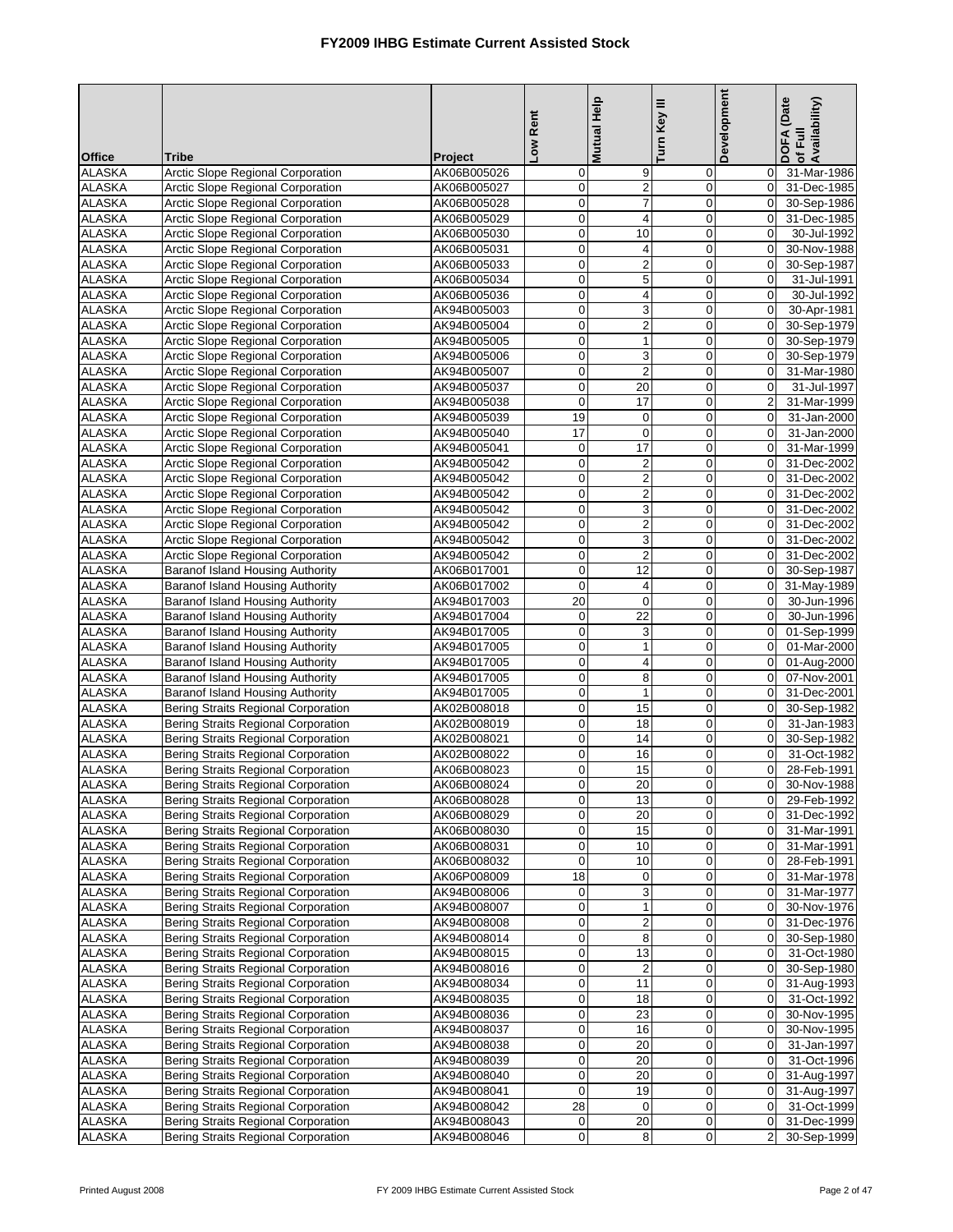|                                |                                                                                |                            | Low Rent                        | Mutual Help             | Turn Key III               | Development                | DOFA (Date<br>of Full<br>Availability) |
|--------------------------------|--------------------------------------------------------------------------------|----------------------------|---------------------------------|-------------------------|----------------------------|----------------------------|----------------------------------------|
| <b>Office</b><br><b>ALASKA</b> | Tribe<br><b>Bering Straits Regional Corporation</b>                            | Project<br>AK94B008047     | $\mathbf 0$                     | 18                      | 0                          | $\overline{0}$             | 31-Jan-2000                            |
| <b>ALASKA</b>                  | <b>Bristol Bay Native Corporation</b>                                          | AK02B010012                | $\pmb{0}$                       | 1                       | 0                          | $\mathbf 0$                | 31-Aug-1983                            |
| <b>ALASKA</b>                  | <b>Bristol Bay Native Corporation</b>                                          | AK02B010013                | 0                               | $\mathbf{1}$            | $\mathbf 0$                | $\mathbf 0$                | 29-Feb-1984                            |
| <b>ALASKA</b>                  | <b>Bristol Bay Native Corporation</b>                                          | AK02B010013                | $\mathbf 0$                     | $\overline{c}$          | $\mathbf 0$                | $\mathbf 0$                | 29-Feb-1984                            |
| <b>ALASKA</b>                  | <b>Bristol Bay Native Corporation</b>                                          | AK02B010013                | $\mathbf 0$                     | $\mathbf{1}$            | $\pmb{0}$                  | $\mathbf 0$                | 29-Feb-1984                            |
| <b>ALASKA</b>                  | <b>Bristol Bay Native Corporation</b>                                          | AK02B010013                | $\mathbf 0$                     | 5                       | $\mathbf 0$                | $\mathbf 0$                | 29-Feb-1984                            |
| <b>ALASKA</b>                  | <b>Bristol Bay Native Corporation</b>                                          | AK02P010011                | 15                              | $\mathbf 0$             | $\mathbf 0$                | $\Omega$                   | 31-Dec-1982                            |
| <b>ALASKA</b>                  | <b>Bristol Bay Native Corporation</b>                                          | AK06B010018                | $\boldsymbol{0}$                | $\mathbf{1}$            | $\mathbf 0$                | $\mathbf 0$                | 29-Nov-1985                            |
| <b>ALASKA</b>                  | <b>Bristol Bay Native Corporation</b>                                          | AK06B010020                | $\pmb{0}$                       | 12                      | $\mathbf 0$                | $\Omega$                   | 30-Jun-1988                            |
| <b>ALASKA</b>                  | <b>Bristol Bay Native Corporation</b>                                          | AK06B010022                | $\pmb{0}$                       | 4                       | $\mathbf 0$                | $\mathbf 0$                | 30-Sep-1986                            |
| <b>ALASKA</b>                  | <b>Bristol Bay Native Corporation</b>                                          | AK06B010023                | 15                              | $\mathbf 0$             | $\mathbf 0$                | $\mathbf 0$                | 31-May-1986                            |
| <b>ALASKA</b>                  | <b>Bristol Bay Native Corporation</b>                                          | AK06B010024                | $\mathbf 0$                     | $\overline{17}$         | $\mathbf 0$                | $\Omega$                   | 31-Dec-1992                            |
| <b>ALASKA</b>                  | <b>Bristol Bay Native Corporation</b>                                          | AK06B010025                | $\mathbf 0$                     | 8                       | $\mathbf 0$                | $\mathbf 0$                | 30-Nov-1988                            |
| <b>ALASKA</b>                  | <b>Bristol Bay Native Corporation</b>                                          | AK06B010026                | $\mathbf 0$                     | 8                       | $\mathbf 0$                | $\mathbf 0$                | 30-Jan-1990                            |
| <b>ALASKA</b>                  | <b>Bristol Bay Native Corporation</b>                                          | AK06B010027                | $\pmb{0}$                       | 10                      | $\mathbf 0$                | $\Omega$                   | 30-Nov-1989                            |
| <b>ALASKA</b>                  | <b>Bristol Bay Native Corporation</b>                                          | AK06B010028                | $\mathbf 0$                     | $\overline{7}$          | $\pmb{0}$                  | $\mathbf 0$                | 30-Dec-1995                            |
| <b>ALASKA</b>                  | <b>Bristol Bay Native Corporation</b>                                          | AK06B010029                | $\mathbf 0$                     | 20                      | $\mathbf 0$                | $\mathbf 0$                | 30-Nov-1995                            |
| <b>ALASKA</b>                  | <b>Bristol Bay Native Corporation</b>                                          | AK06B010030                | $\pmb{0}$                       | 16                      | 0                          | $\mathbf 0$                | 30-Jun-1995                            |
| <b>ALASKA</b>                  | <b>Bristol Bay Native Corporation</b>                                          | AK06B010033                | $\pmb{0}$                       | 5                       | $\mathbf 0$                | $\mathbf 0$                | 31-Dec-1992                            |
| <b>ALASKA</b><br><b>ALASKA</b> | <b>Bristol Bay Native Corporation</b>                                          | AK06B010034                | $\pmb{0}$                       | 14                      | 0                          | $\mathbf 0$                | 31-Dec-1992                            |
| <b>ALASKA</b>                  | <b>Bristol Bay Native Corporation</b><br><b>Bristol Bay Native Corporation</b> | AK94B010003<br>AK94B010004 | $\mathbf 0$<br>$\mathbf 0$      | 5<br>5                  | $\mathbf 0$<br>$\mathbf 0$ | $\mathbf 0$<br>$\mathbf 0$ | 30-Sep-1979<br>31-Oct-1979             |
| <b>ALASKA</b>                  | <b>Bristol Bay Native Corporation</b>                                          | AK94B010006                | $\mathbf 0$                     | 3                       | $\mathbf 0$                | $\Omega$                   | 30-Sep-1979                            |
| <b>ALASKA</b>                  | <b>Bristol Bay Native Corporation</b>                                          | AK94B010007                | $\mathbf 0$                     | 3                       | $\mathbf 0$                | $\mathbf 0$                | 31-Aug-1983                            |
| <b>ALASKA</b>                  | <b>Bristol Bay Native Corporation</b>                                          | AK94B010035                | $\pmb{0}$                       | 13                      | $\mathbf 0$                | 0                          | 30-Nov-1995                            |
| <b>ALASKA</b>                  | <b>Bristol Bay Native Corporation</b>                                          | AK94B010037                | $\mathbf 0$                     | 8                       | $\mathbf 0$                | $\Omega$                   | 31-Mar-1998                            |
| <b>ALASKA</b>                  | <b>Bristol Bay Native Corporation</b>                                          | AK94B010038                | 4                               | 0                       | $\pmb{0}$                  | $\mathbf 0$                | 31-May-1998                            |
| <b>ALASKA</b>                  | <b>Bristol Bay Native Corporation</b>                                          | AK94B010039                | 4                               | $\mathbf 0$             | $\mathbf 0$                | $\mathbf 0$                | 31-Mar-1998                            |
| <b>ALASKA</b>                  | <b>Bristol Bay Native Corporation</b>                                          | AK94B010040                | $\mathbf 0$                     | 4                       | 0                          | $\mathbf 0$                | 31-Mar-1998                            |
| <b>ALASKA</b>                  | <b>Bristol Bay Native Corporation</b>                                          | AK94B010041                | $\bf8$                          | $\mathbf 0$             | $\pmb{0}$                  | $\mathbf 0$                | 31-Dec-1998                            |
| <b>ALASKA</b>                  | <b>Bristol Bay Native Corporation</b>                                          | AK94B010042                | $\pmb{0}$                       | 16                      | $\mathbf 0$                | $\mathbf 0$                | 31-Mar-1998                            |
| <b>ALASKA</b>                  | <b>Bristol Bay Native Corporation</b>                                          | AK94B010043                | $\pmb{0}$                       | 19                      | $\mathbf 0$                | $\Omega$                   | 01-Jan-2000                            |
| <b>ALASKA</b>                  | <b>Bristol Bay Native Corporation</b>                                          | AK94B010044                | 6                               | $\mathbf 0$             | $\mathbf 0$                | $\mathbf 0$                | 01-Jan-2000                            |
| <b>ALASKA</b>                  | Calista Corporation                                                            | AK02B009010                | $\pmb{0}$                       | $\mathbf{1}$            | $\mathbf 0$                | $\mathbf 0$                | 31-Oct-1981                            |
| <b>ALASKA</b>                  | Calista Corporation                                                            | AK02B009011                | $\pmb{0}$                       | 26                      | $\mathbf 0$                | $\mathbf 0$                | 31-Aug-1983                            |
| <b>ALASKA</b>                  | Calista Corporation                                                            | AK02B009012                | $\pmb{0}$                       | $\mathbf 1$             | $\mathbf 0$                | $\mathbf 0$                | 31-Oct-1981                            |
| <b>ALASKA</b>                  | Calista Corporation                                                            | AK02B009015                | $\mathbf 0$                     | $\mathbf{1}$            | $\mathbf 0$                | $\mathbf 0$                | 30-Sep-1981                            |
| <b>ALASKA</b>                  | Calista Corporation                                                            | AK02B009016                | $\mathbf 0$                     | 4                       | $\mathbf 0$                | $\mathbf 0$                | 31-Oct-1981                            |
| <b>ALASKA</b>                  | Calista Corporation                                                            | AK02B009017                | $\pmb{0}$                       | 24                      | $\mathbf 0$                | $\mathbf 0$                | 30-Sep-1984                            |
| <b>ALASKA</b>                  | Calista Corporation                                                            | AK02B009019                | $\mathbf 0$                     | $\overline{7}$          | $\overline{0}$             | $\mathbf 0$                | 30-Sep-1981                            |
| ALASKA                         | Calista Corporation                                                            | AK02B009020                | $\overline{0}$                  | 11                      | $\mathbf{0}$               | $\overline{0}$             | 31-Oct-1986                            |
| <b>ALASKA</b>                  | Calista Corporation                                                            | AK02B009024                | $\mathbf 0$<br>$\mathbf 0$      | 9<br>20                 | $\mathbf 0$                | $\mathbf 0$                | 31-Oct-1986                            |
| <b>ALASKA</b><br><b>ALASKA</b> | Calista Corporation<br>Calista Corporation                                     | AK02B009025<br>AK02B009026 | $\pmb{0}$                       | 15                      | 0<br>$\pmb{0}$             | $\mathbf 0$<br>$\pmb{0}$   | 31-Oct-1983<br>31-Oct-1984             |
| <b>ALASKA</b>                  | Calista Corporation                                                            | AK02B009028                | $\pmb{0}$                       | 9                       | $\mathbf 0$                | $\mathbf 0$                | 30-Apr-1984                            |
| <b>ALASKA</b>                  | Calista Corporation                                                            | AK02B009029                | $\pmb{0}$                       | 25                      | 0                          | $\mathbf 0$                | 30-May-1985                            |
| <b>ALASKA</b>                  | Calista Corporation                                                            | AK02B009030                | $\pmb{0}$                       | $\overline{22}$         | $\mathbf 0$                | $\mathbf 0$                | 30-May-1984                            |
| <b>ALASKA</b>                  | Calista Corporation                                                            | AK02B009031                | $\pmb{0}$                       | 24                      | 0                          | $\mathbf 0$                | 30-Nov-1986                            |
| <b>ALASKA</b>                  | Calista Corporation                                                            | AK02B009033                | $\mathbf 0$                     | 3                       | 0                          | $\mathbf 0$                | 31-Oct-1981                            |
| <b>ALASKA</b>                  | Calista Corporation                                                            | AK02B009034                | $\pmb{0}$                       | $\overline{2}$          | $\pmb{0}$                  | $\pmb{0}$                  | 31-Oct-1981                            |
| <b>ALASKA</b>                  | Calista Corporation                                                            | AK02B009035                | $\pmb{0}$                       | $\overline{\mathbf{c}}$ | 0                          | $\mathbf 0$                | 30-Sep-1981                            |
| <b>ALASKA</b>                  | Calista Corporation                                                            | AK02B009037                | $\pmb{0}$                       | 3                       | 0                          | 0                          | 31-Oct-1981                            |
| <b>ALASKA</b>                  | Calista Corporation                                                            | AK02B009038                | $\pmb{0}$                       | 3                       | $\mathbf 0$                | $\mathbf 0$                | 30-Sep-1981                            |
| <b>ALASKA</b>                  | Calista Corporation                                                            | AK02B009039                | $\pmb{0}$                       | 5                       | $\mathbf 0$                | $\mathbf 0$                | 31-Mar-1982                            |
| <b>ALASKA</b>                  | Calista Corporation                                                            | AK02B009040                | $\mathbf 0$                     | 12                      | $\pmb{0}$                  | $\mathbf 0$                | 30-Apr-1982                            |
| <b>ALASKA</b>                  | Calista Corporation                                                            | AK02B009041                | $\pmb{0}$                       | $\overline{\mathbf{c}}$ | $\mathbf 0$                | $\boldsymbol{0}$           | 30-Apr-1982                            |
| <b>ALASKA</b>                  | Calista Corporation                                                            | AK02B009043                | $\pmb{0}$                       | 11                      | 0                          | $\mathbf 0$                | 31-Aug-1983                            |
| <b>ALASKA</b>                  | Calista Corporation                                                            | AK06B009042                | $\boldsymbol{0}$                | 15                      | $\pmb{0}$                  | $\mathbf 0$                | 31-Oct-1986                            |
| <b>ALASKA</b>                  | Calista Corporation                                                            | AK06B009044                | $\pmb{0}$                       | 23                      | 0                          | $\mathbf 0$                | 30-Nov-1986                            |
| <b>ALASKA</b>                  | Calista Corporation                                                            | AK06B009045                | $\boldsymbol{0}$                | 14                      | 0                          | $\mathbf 0$                | 30-Nov-1986                            |
| <b>ALASKA</b>                  | Calista Corporation                                                            | AK06B009046                | $\mathbf 0$                     | 17                      | $\mathbf 0$                | $\mathbf 0$                | 30-Nov-1986                            |
| <b>ALASKA</b><br><b>ALASKA</b> | Calista Corporation<br>Calista Corporation                                     | AK06B009047<br>AK06B009054 | $\mathbf 0$<br>$\boldsymbol{0}$ | 25<br>11                | $\pmb{0}$<br>0             | $\mathbf 0$<br>$\mathbf 0$ | 31-Dec-1983<br>31-Oct-1984             |
| <b>ALASKA</b>                  | Calista Corporation                                                            | AK06B009056                | $\pmb{0}$                       | 6                       | 0                          | $\mathbf 0$                | 31-Oct-1986                            |
|                                |                                                                                |                            |                                 |                         |                            |                            |                                        |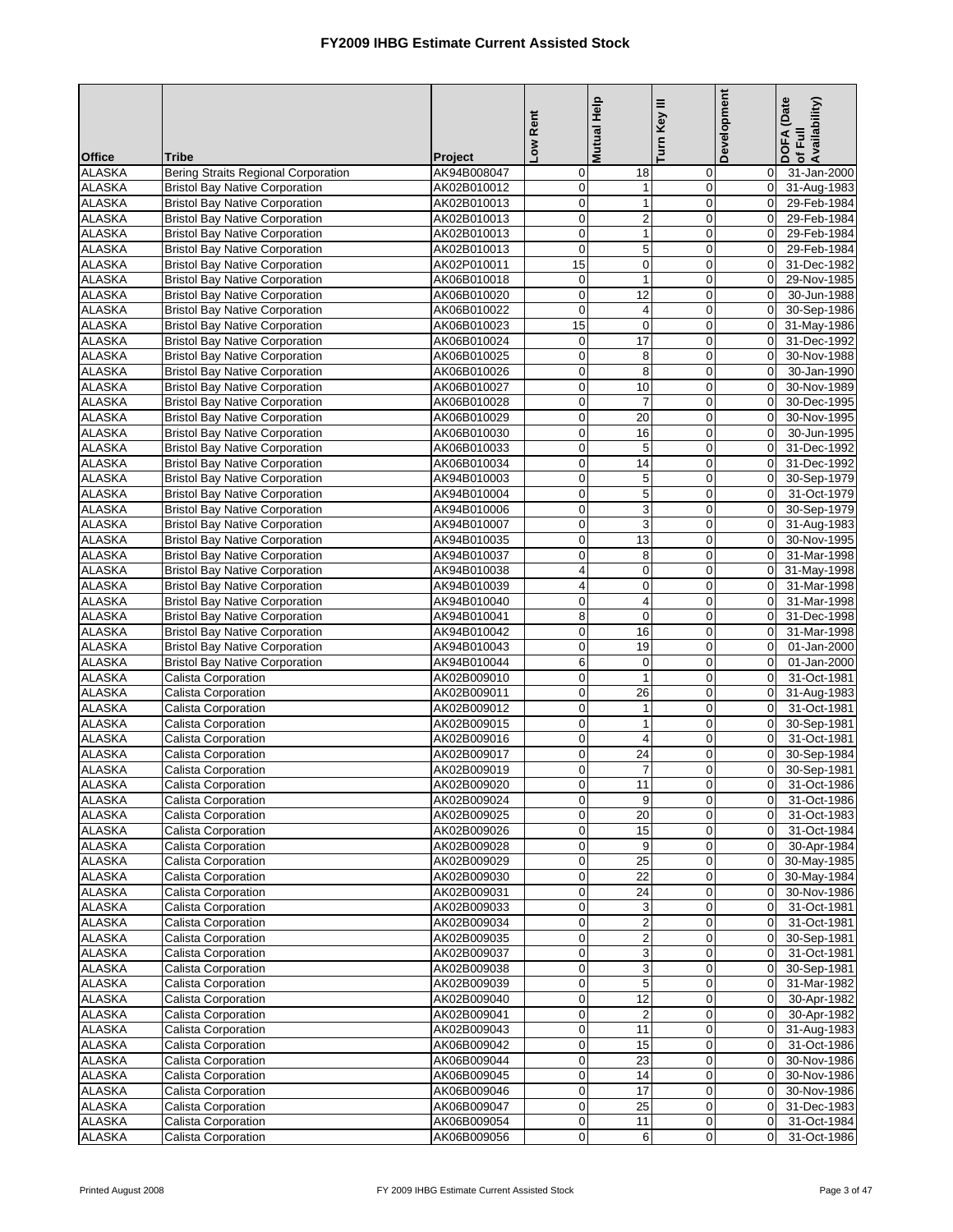|                                |                                                          |                            | Low Rent                               | <b>Mutual Help</b>           | Turn Key III               | Development                | DOFA (Date<br>of Full<br>Availability) |
|--------------------------------|----------------------------------------------------------|----------------------------|----------------------------------------|------------------------------|----------------------------|----------------------------|----------------------------------------|
| <b>Office</b><br><b>ALASKA</b> | <b>Tribe</b><br>Calista Corporation                      | Project<br>AK06B009059     | $\mathbf 0$                            | 13                           | 0                          | $\overline{0}$             | 30-Dec-1987                            |
| <b>ALASKA</b>                  | Calista Corporation                                      | AK06B009060                | $\mathbf 0$                            | 15                           | $\mathbf 0$                | $\overline{0}$             | 30-Dec-1987                            |
| <b>ALASKA</b>                  | Calista Corporation                                      | AK06B009062                | $\mathbf 0$                            | 25                           | $\mathbf 0$                | $\Omega$                   | 28-Feb-1989                            |
| <b>ALASKA</b>                  | Calista Corporation                                      | AK06B009063                | $\pmb{0}$                              | 21                           | $\mathbf 0$                | $\overline{0}$             | 31-Dec-1988                            |
| <b>ALASKA</b>                  | Calista Corporation                                      | AK06B009064                | $\mathbf 0$                            | 16                           | $\mathbf 0$                | $\mathbf 0$                | 28-Feb-1989                            |
| <b>ALASKA</b>                  | Calista Corporation                                      | AK06B009065                | $\mathbf 0$                            | 16                           | $\mathbf 0$                | $\overline{0}$             | 31-May-1989                            |
| <b>ALASKA</b>                  | Calista Corporation                                      | AK06B009067                | $\pmb{0}$                              | 5                            | $\pmb{0}$                  | $\overline{0}$             | 28-Feb-1989                            |
| <b>ALASKA</b>                  | Calista Corporation                                      | AK06B009068                | $\pmb{0}$                              | 15                           | $\mathbf 0$                | $\mathbf 0$                | 31-Aug-1991                            |
| <b>ALASKA</b>                  | Calista Corporation                                      | AK06B009069                | $\overline{12}$                        | $\pmb{0}$                    | $\mathbf 0$                | $\overline{0}$             | 30-Nov-1992                            |
| <b>ALASKA</b>                  | Calista Corporation                                      | AK06B009070                | $\pmb{0}$                              | 24                           | $\mathbf 0$                | $\mathbf 0$                | 31-Mar-1991                            |
| <b>ALASKA</b>                  | Calista Corporation                                      | AK06B009072                | $\mathbf 0$                            | $\overline{22}$              | $\mathbf 0$                | $\mathbf 0$                | 31-Jul-1994                            |
| <b>ALASKA</b>                  | Calista Corporation                                      | AK06B009073                | $\mathbf 0$                            | 7                            | $\pmb{0}$                  | $\overline{0}$             | 31-Jan-1994                            |
| <b>ALASKA</b>                  | Calista Corporation                                      | AK06B009074                | $\pmb{0}$                              | 6                            | $\pmb{0}$                  | $\mathbf 0$                | 31-Mar-1991                            |
| <b>ALASKA</b>                  | Calista Corporation                                      | AK06B009075                | $\pmb{0}$                              | 9                            | $\mathbf 0$                | $\mathbf 0$                | 31-Jan-1992                            |
| <b>ALASKA</b>                  | Calista Corporation                                      | AK06B009076                | $\pmb{0}$                              | 20                           | $\mathbf 0$                | $\overline{0}$             | 31-Jul-1991                            |
| <b>ALASKA</b>                  | Calista Corporation                                      | AK06P00961                 | 20                                     | $\pmb{0}$                    | $\mathbf 0$                | $\mathbf 0$                | 31-Oct-1988                            |
| <b>ALASKA</b>                  | Calista Corporation                                      | AK94B009004                | $\mathbf 0$                            | $\mathbf{1}$                 | $\mathbf 0$                | $\mathbf 0$                | 31-Mar-1979                            |
| <b>ALASKA</b><br><b>ALASKA</b> | Calista Corporation<br>Calista Corporation               | AK94B009007<br>AK94B009008 | $\mathbf 0$<br>$\overline{\mathbf{0}}$ | $\mathbf{1}$<br>$\mathbf{1}$ | $\mathbf 0$<br>$\mathbf 0$ | $\mathbf 0$<br>$\mathbf 0$ | 31-Jan-1980<br>30-Apr-1980             |
| <b>ALASKA</b>                  | Calista Corporation                                      | AK94B009018                | $\mathbf 0$                            | 3                            | $\mathbf 0$                | $\mathbf 0$                | 31-Oct-1981                            |
| <b>ALASKA</b>                  | Calista Corporation                                      | AK94B009083                | $\pmb{0}$                              | 16                           | $\pmb{0}$                  | $\mathbf 0$                | 31-Dec-1992                            |
| <b>ALASKA</b>                  | Calista Corporation                                      | AK94B009084                | $\mathbf 0$                            | 9                            | $\mathbf 0$                | $\overline{0}$             | 30-Nov-1992                            |
| <b>ALASKA</b>                  | Calista Corporation                                      | AK94B009085                | $\pmb{0}$                              | 7                            | $\mathbf 0$                | $\overline{0}$             | 28-Feb-1994                            |
| <b>ALASKA</b>                  | Calista Corporation                                      | AK94B009086                | $\mathsf{o}$                           | 9                            | $\mathbf 0$                | $\mathbf 0$                | 28-Feb-1994                            |
| <b>ALASKA</b>                  | Calista Corporation                                      | AK94B009087                | $\pmb{0}$                              | 21                           | $\mathbf 0$                | $\mathbf 0$                | 30-May-1995                            |
| <b>ALASKA</b>                  | Calista Corporation                                      | AK94B009088                | $\mathbf 0$                            | 12                           | $\mathbf 0$                | $\overline{0}$             | 30-May-1995                            |
| <b>ALASKA</b>                  | Calista Corporation                                      | AK94B009089                | $\mathbf 0$                            | 28                           | $\mathbf 0$                | $\overline{0}$             | 30-Jun-1995                            |
| <b>ALASKA</b>                  | Calista Corporation                                      | AK94B009090                | $\mathbf 0$                            | 25                           | $\mathbf 0$                | $\mathbf{0}$               | 30-Apr-1995                            |
| <b>ALASKA</b>                  | Calista Corporation                                      | AK94B009093                | $\pmb{0}$                              | 33                           | $\mathbf 0$                | $\overline{0}$             | 30-Sep-1997                            |
| <b>ALASKA</b>                  | Calista Corporation                                      | AK94B009094                | $\pmb{0}$                              | 30                           | $\mathbf 0$                | $\mathbf 0$                | 31-Dec-1996                            |
| <b>ALASKA</b>                  | Calista Corporation                                      | AK94B009095                | $\mathbf 0$                            | 9                            | $\mathbf 0$                | $\mathbf 0$                | 30-Jun-1997                            |
| <b>ALASKA</b>                  | Calista Corporation                                      | AK94B009096                | $\pmb{0}$                              | 23                           | $\pmb{0}$                  | $\mathbf 0$                | 31-Jul-1997                            |
| <b>ALASKA</b>                  | Calista Corporation                                      | AK94B009097                | $\overline{\mathbf{0}}$                | $\overline{20}$              | $\mathbf 0$                | $\mathbf 0$                | 31-Jan-1998                            |
| <b>ALASKA</b>                  | Calista Corporation                                      | AK94B009098                | $\mathbf 0$                            | 19                           | $\mathbf 0$                | $\overline{0}$             | 31-Dec-1999                            |
| <b>ALASKA</b>                  | Calista Corporation                                      | AK94B009098                | $\pmb{0}$                              | 5                            | $\pmb{0}$                  | $\overline{0}$             | 28-Feb-2003                            |
| <b>ALASKA</b>                  | Calista Corporation                                      | AK94B009099                | $\pmb{0}$                              | $\overline{18}$              | $\mathbf 0$                | $\Omega$                   | 30-Nov-1999                            |
| <b>ALASKA</b>                  | Calista Corporation                                      | AK94B009102                | $\pmb{0}$                              | 18                           | $\mathbf 0$                | $\mathbf 0$                | 31-Dec-1999                            |
| <b>ALASKA</b>                  | Calista Corporation                                      | AK94B009103                | $\pmb{0}$                              | 20                           | $\pmb{0}$                  | $\mathbf 0$                | 31-Jul-2000                            |
| <b>ALASKA</b>                  | Chugach Alaska Corporation                               | AK02B015005                | $\pmb{0}$                              | 18                           | 0                          | $\Omega$                   | 31-Dec-1982                            |
| <b>ALASKA</b>                  | Chugach Alaska Corporation                               | AK02B015006                | $\mathbf 0$                            | 21                           | $\mathbf 0$                | $\overline{0}$             | 30-May-1984                            |
| <b>ALASKA</b><br><b>ALASKA</b> | Chugach Alaska Corporation                               | AK02B015016                | U.<br>23                               | 15<br>$\pmb{0}$              | $\pmb{0}$<br>0             |                            | 0 30-May-1984<br>0 31-Jan-1984         |
| <b>ALASKA</b>                  | Chugach Alaska Corporation<br>Chugach Alaska Corporation | AK02P015008<br>AK06B015007 | $\overline{0}$                         | 20                           | 0                          | $\overline{0}$             | 31-Aug-1984                            |
| <b>ALASKA</b>                  | Chugach Alaska Corporation                               | AK06B015011                | $\mathbf 0$                            | 10                           | 0                          | $\overline{0}$             | 31-Oct-1986                            |
| <b>ALASKA</b>                  | Chugach Alaska Corporation                               | AK94B015003                | $\pmb{0}$                              | 18                           | 0                          | $\overline{0}$             | 28-Feb-1983                            |
| <b>ALASKA</b>                  | Chugach Alaska Corporation                               | AK94B015004                | $\mathbf 0$                            | 26                           | 0                          | $\mathbf 0$                | 31-Jan-1983                            |
| <b>ALASKA</b>                  | Chugach Alaska Corporation                               | AK94B015017                | 20                                     | $\mathbf 0$                  | $\mathbf 0$                | $\overline{0}$             | 31-Mar-1994                            |
| <b>ALASKA</b>                  | Chugach Alaska Corporation                               | AK94B015018                | $\boldsymbol{0}$                       | 15                           | 0                          | $\overline{0}$             | 30-Jun-1998                            |
| <b>ALASKA</b>                  | Chugach Alaska Corporation                               | AK94B015019                | $\boldsymbol{7}$                       | $\boldsymbol{0}$             | 0                          | $\mathbf 0$                | 30-Apr-1997                            |
| <b>ALASKA</b>                  | Chugach Alaska Corporation                               | AK94B015020                | 19                                     | 0                            | $\mathbf 0$                | $\overline{0}$             | 30-Sep-1999                            |
| <b>ALASKA</b>                  | Chugach Alaska Corporation                               | AK94B015021                | 15                                     | 0                            | 0                          | $\mathbf 0$                | 30-Aug-2000                            |
| ALASKA                         | Cook Inlet Native Regional Corporation                   | AK02B012007                | $\mathbf 0$                            | $\mathbf{1}$                 | $\mathbf 0$                | $\mathbf 0$                | 30-Apr-1980                            |
| <b>ALASKA</b>                  | Cook Inlet Native Regional Corporation                   | AK02B012009                | $\mathbf 0$                            | $\mathbf{1}$                 | $\mathbf 0$                | $\overline{0}$             | 30-Nov-1980                            |
| <b>ALASKA</b>                  | Cook Inlet Native Regional Corporation                   | AK02B012010                | $\mathbf 0$                            | $\mathbf{1}$                 | 0                          | $\overline{0}$             | 31-Jan-1981                            |
| <b>ALASKA</b>                  | Cook Inlet Native Regional Corporation                   | AK02B012012                | 24                                     | 0                            | 0                          | $\mathbf 0$                | 28-Feb-1983                            |
| <b>ALASKA</b>                  | Cook Inlet Native Regional Corporation                   | AK02B012012                | 10                                     | 0                            | 0                          | $\overline{0}$             | 28-Feb-1983                            |
| ALASKA                         | Cook Inlet Native Regional Corporation                   | AK02B012013                | 60                                     | 0                            | 0                          | $\mathbf 0$                | 30-Jun-1984                            |
| <b>ALASKA</b>                  | Cook Inlet Native Regional Corporation                   | AK06B012017                | 60                                     | 0                            | $\mathbf 0$                | $\overline{0}$             | 31-Oct-1984                            |
| <b>ALASKA</b>                  | Cook Inlet Native Regional Corporation                   | AK06B012019                | $\mathbf 0$                            | $\mathbf{1}$                 | 0                          | $\overline{0}$             | 30-Nov-1985                            |
| ALASKA                         | Cook Inlet Native Regional Corporation                   | AK06B012023                | $\pmb{0}$                              | $\boldsymbol{2}$             | 0                          | $\mathbf 0$                | 30-Apr-1987                            |
| <b>ALASKA</b>                  | Cook Inlet Native Regional Corporation                   | AK06P012006                | 18                                     | 0                            | 0                          | $\overline{0}$             | 31-Dec-1979                            |
| <b>ALASKA</b>                  | Cook Inlet Native Regional Corporation                   | AK94B012001                | $\mathbf 0$                            | 13                           | 0                          | $\overline{0}$             | 31-Aug-1979                            |
| <b>ALASKA</b>                  | Cook Inlet Native Regional Corporation                   | AK94B012028                | $\boldsymbol{0}$                       | 4                            | 0                          | $\mathbf 0$                | 30-Sep-1992                            |
| <b>ALASKA</b>                  | Cook Inlet Native Regional Corporation                   | AK94B012029                | $\pmb{0}$                              | $\mathbf{1}$                 | 0                          | $\overline{0}$             | 31-Dec-1991                            |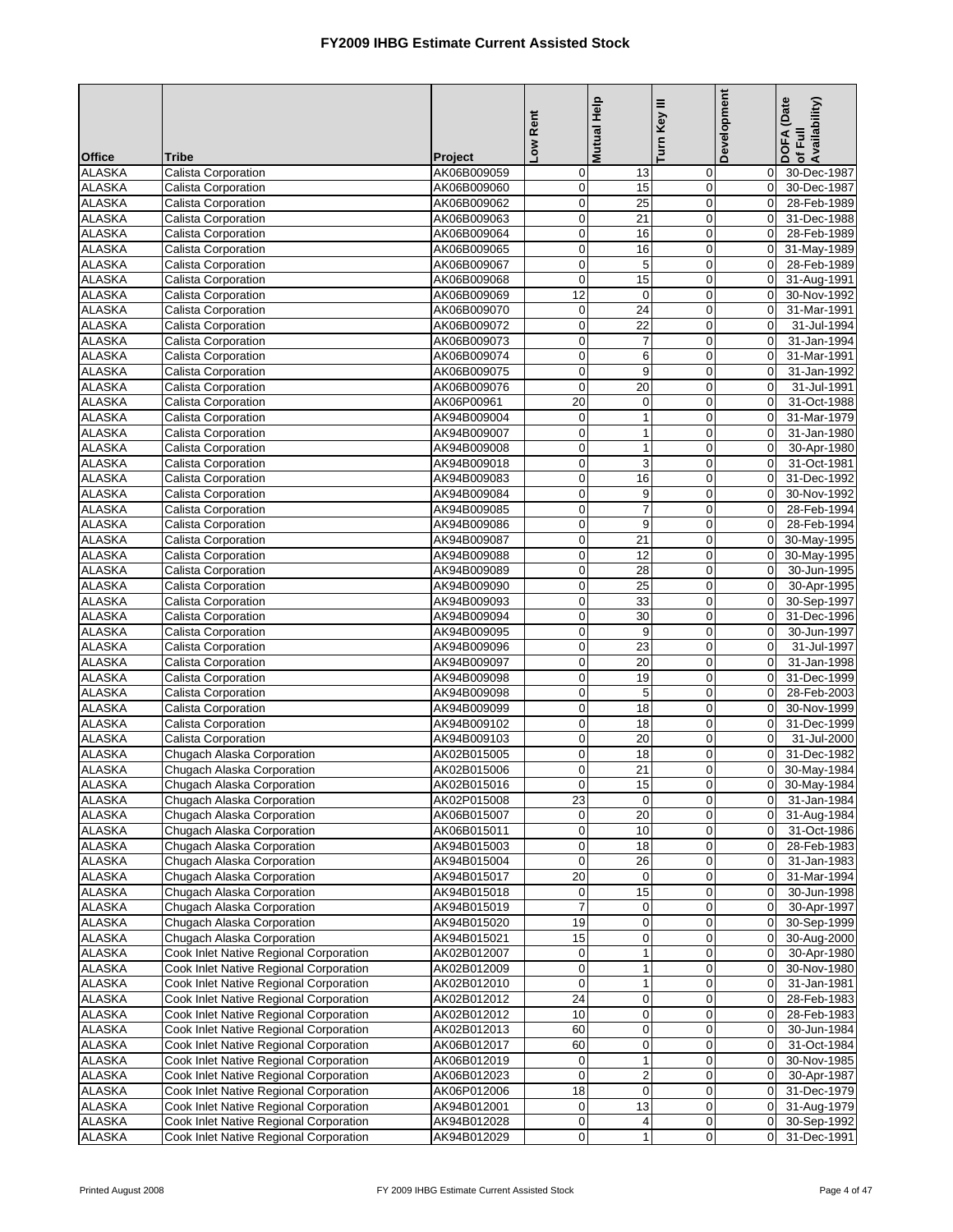|                                |                                              |                            | Low Rent                   | <b>Mutual Help</b>                        | Turn Key III               | Development                      | DOFA (Date<br>of Full<br>Availability) |
|--------------------------------|----------------------------------------------|----------------------------|----------------------------|-------------------------------------------|----------------------------|----------------------------------|----------------------------------------|
| <b>Office</b>                  | <b>Tribe</b>                                 | Project                    |                            |                                           |                            |                                  |                                        |
| <b>ALASKA</b>                  | Cook Inlet Native Regional Corporation       | AK94B012030                | 75                         | $\mathbf 0$                               | 0                          | $\mathbf 0$                      | 31-Mar-1996                            |
| <b>ALASKA</b>                  | Cook Inlet Native Regional Corporation       | AK94B012031                | $\mathbf 0$                | $\overline{17}$                           | $\mathbf 0$                | $\overline{0}$                   | 31-Dec-1993                            |
| <b>ALASKA</b>                  | Cook Inlet Native Regional Corporation       | AK94B012034                | $\mathbf 0$                | 13                                        | $\mathbf 0$                | $\Omega$                         | 28-Feb-1997                            |
| <b>ALASKA</b>                  | Cook Inlet Native Regional Corporation       | AK94B012035                | 20                         | $\mathbf 0$                               | 0                          | $\overline{0}$                   | 31-May-1998                            |
| <b>ALASKA</b>                  | Doyon, Ltd.                                  | AK02B007011                | $\mathbf 0$                | $\mathbf{1}$                              | $\mathbf 0$                | $\overline{0}$                   | 30-Sep-1983                            |
| <b>ALASKA</b><br><b>ALASKA</b> | Doyon, Ltd.<br>Doyon, Ltd.                   | AK02B007012<br>AK02B007013 | $\mathbf 0$<br>$\pmb{0}$   | $\overline{c}$                            | $\mathbf 0$<br>0           | $\Omega$<br>$\overline{0}$       | 30-Sep-1981<br>30-Sep-1988             |
| <b>ALASKA</b>                  | Doyon, Ltd.                                  | AK02B007015                | $\pmb{0}$                  | 3<br>$\mathbf{1}$                         | $\mathbf 0$                | $\Omega$                         | 30-Sep-1983                            |
| <b>ALASKA</b>                  | Doyon, Ltd.                                  | AK02B007016                | $\mathbf 0$                | 3                                         | $\mathbf 0$                | $\Omega$                         | 30-Nov-1988                            |
| <b>ALASKA</b>                  | Doyon, Ltd.                                  | AK02B007017                | $\overline{\mathbf{0}}$    | 3                                         | $\mathbf 0$                | $\mathbf{0}$                     | 31-Dec-1986                            |
| <b>ALASKA</b>                  | Doyon, Ltd.                                  | AK02B007018                | $\mathbf 0$                | 3                                         | $\mathbf 0$                | $\Omega$                         | 30-Apr-1985                            |
| <b>ALASKA</b>                  | Doyon, Ltd.                                  | AK02B007019                | $\mathbf 0$                | 4                                         | $\mathbf 0$                | $\overline{0}$                   | 31-Dec-1982                            |
| <b>ALASKA</b>                  | Doyon, Ltd.                                  | AK02B007021                | $\mathbf 0$                | 8                                         | $\mathbf 0$                | $\overline{0}$                   | 30-Sep-1988                            |
| <b>ALASKA</b>                  | Doyon, Ltd.                                  | AK06B007026                | $\pmb{0}$                  | $\overline{c}$                            | $\mathbf 0$                | $\Omega$                         | 30-Sep-1988                            |
| <b>ALASKA</b>                  | Doyon, Ltd.                                  | AK06B007027                | $\pmb{0}$                  | $\mathbf{1}$                              | $\mathbf 0$                | $\overline{0}$                   | 30-Sep-1991                            |
| <b>ALASKA</b>                  | Doyon, Ltd.                                  | AK06B007031                | 15                         | $\pmb{0}$                                 | $\mathbf 0$                | $\overline{0}$                   | 30-Nov-1992                            |
| <b>ALASKA</b>                  | Doyon, Ltd.                                  | AK94B007006                | $\mathbf 0$                | $\overline{\mathbf{c}}$                   | $\mathbf 0$                | $\Omega$                         | 31-Dec-1979                            |
| <b>ALASKA</b>                  | Doyon, Ltd.                                  | AK94B007007                | $\pmb{0}$                  | $\overline{c}$                            | $\mathbf 0$                | $\overline{0}$                   | 31-Jul-1982                            |
| <b>ALASKA</b>                  | Doyon, Ltd.                                  | AK94B007032                | $\pmb{0}$                  | 8                                         | $\mathbf 0$                | $\Omega$                         | 31-Oct-1993                            |
| <b>ALASKA</b>                  | Doyon, Ltd.                                  | AK94B007033                | $\mathbf 0$                | 14                                        | $\mathbf 0$                | $\Omega$                         | 31-May-1993                            |
| <b>ALASKA</b>                  | Doyon, Ltd.                                  | AK94B007034                | $\mathbf 0$                | 10                                        | $\mathbf 0$                | $\overline{0}$                   | 31-Dec-1994                            |
| <b>ALASKA</b><br><b>ALASKA</b> | Doyon, Ltd.                                  | AK94B007034                | $\mathbf 0$<br>$\mathbf 0$ | 3                                         | $\mathbf 0$<br>$\mathbf 0$ | $\overline{0}$<br>$\overline{0}$ | 31-Dec-1994                            |
| <b>ALASKA</b>                  | Doyon, Ltd.<br>Doyon, Ltd.                   | AK94B007034<br>AK94B007034 | $\mathsf{o}$               | 4<br>$\overline{2}$                       | $\pmb{0}$                  | $\overline{0}$                   | 31-Dec-1994<br>31-Dec-1994             |
| <b>ALASKA</b>                  | Doyon, Ltd.                                  | AK94B007035                | $\pmb{0}$                  | 10                                        | $\mathbf 0$                | $\mathbf 0$                      | 30-Sep-1994                            |
| <b>ALASKA</b>                  | Doyon, Ltd.                                  | AK94B007036                | $\mathbf 0$                | 12                                        | $\mathbf 0$                | $\overline{0}$                   | 31-Dec-1994                            |
| <b>ALASKA</b>                  | Doyon, Ltd.                                  | AK94B007037                | $\mathbf 0$                | 5                                         | $\mathbf 0$                | $\overline{0}$                   | 30-Jun-1997                            |
| <b>ALASKA</b>                  | Doyon, Ltd.                                  | AK94B007038                | $\pmb{0}$                  | 24                                        | $\mathbf 0$                | $\mathbf{0}$                     | 31-Oct-1997                            |
| <b>ALASKA</b>                  | Doyon, Ltd.                                  | AK94B007039                | $\pmb{0}$                  | 5                                         | $\mathbf 0$                | $\overline{0}$                   | 31-Jul-1997                            |
| <b>ALASKA</b>                  | Doyon, Ltd.                                  | AK94B007040                | $\mathbf 0$                | 6                                         | $\mathbf 0$                | $\overline{0}$                   | 31-Aug-1997                            |
| <b>ALASKA</b>                  | Doyon, Ltd.                                  | AK94B007041                | $\mathbf 0$                | 14                                        | $\mathbf 0$                | $\Omega$                         | 31-Oct-1997                            |
| <b>ALASKA</b>                  | Doyon, Ltd.                                  | AK94B007044                | 6                          | $\mathbf 0$                               | 0                          | $\overline{0}$                   | 31-May-1998                            |
| <b>ALASKA</b>                  | Doyon, Ltd.                                  | AK94B007045                | $\mathbf 0$                | 10                                        | $\mathbf 0$                | $\overline{0}$                   | 31-May-1998                            |
| <b>ALASKA</b>                  | Doyon, Ltd.                                  | AK94B007046                | $\pmb{0}$                  | 5                                         | $\mathbf 0$                | $\mathbf{0}$                     | 31-Jul-1998                            |
| <b>ALASKA</b>                  | Doyon, Ltd.                                  | AK94B007047                | $\pmb{0}$                  | 3                                         | $\pmb{0}$                  | $\overline{0}$                   | 30-Jun-1998                            |
| <b>ALASKA</b>                  | Doyon, Ltd.                                  | AK94B007048                | $\mathbf 0$                | $\overline{\mathbf{c}}$                   | $\mathbf 0$                | $\Omega$                         | 30-Sep-2000                            |
| <b>ALASKA</b>                  | Doyon, Ltd.                                  | AK94B007048                | $\pmb{0}$                  | $\overline{\mathbf{c}}$                   | $\mathbf 0$                | $\Omega$                         | 30-Sep-2000<br>30-Sep-2000             |
| <b>ALASKA</b><br><b>ALASKA</b> | Doyon, Ltd.<br>Doyon, Ltd.                   | AK94B007048<br>AK94B007048 | $\pmb{0}$<br>$\pmb{0}$     | $\overline{\mathbf{c}}$<br>$\overline{c}$ | $\mathbf 0$<br>0           | $\overline{0}$<br>$\Omega$       | 30-Sep-2000                            |
| <b>ALASKA</b>                  | Koniag, Incorporated                         | AK02B013010                | $\mathbf{0}$               | 4                                         | $\mathbf 0$                | $\overline{0}$                   | 31-Aug-1982                            |
| <b>ALASKA</b>                  | Koniag, Incorporated                         | AK02B013012                | $\overline{0}$             | 16                                        | $\pmb{0}$                  |                                  | 31-Oct-1985                            |
| <b>ALASKA</b>                  | Koniag, Incorporated                         | AK02P013011                | 48                         | $\mathbf 0$                               | $\mathbf 0$                | $\overline{0}$                   | 31-Jul-1983                            |
| <b>ALASKA</b>                  | Koniag, Incorporated                         | AK06B013013                | $\mathbf 0$                | 10                                        | 0                          | $\overline{0}$                   | 31-Jan-1984                            |
| <b>ALASKA</b>                  | Koniag, Incorporated                         | AK06B013014                | $\mathbf 0$                | 6                                         | $\pmb{0}$                  | $\overline{0}$                   | $\overline{31}$ -Jan-1987              |
| <b>ALASKA</b>                  | Koniag, Incorporated                         | AK06B013015                | $\pmb{0}$                  | $\,$ 5 $\,$                               | $\mathbf 0$                | $\overline{0}$                   | 30-Nov-1987                            |
| <b>ALASKA</b>                  | Koniag, Incorporated                         | AK06B013016                | $\pmb{0}$                  | 9                                         | 0                          | $\mathbf 0$                      | 30-Sep-1987                            |
| <b>ALASKA</b>                  | Koniag, Incorporated                         | AK94B013001                | $\pmb{0}$                  | 5                                         | $\mathbf 0$                | $\overline{0}$                   | 30-Sep-1978                            |
| <b>ALASKA</b>                  | Koniag, Incorporated                         | AK94B013002                | $\pmb{0}$                  | 5                                         | 0                          | $\overline{0}$                   | 30-Nov-1978                            |
| <b>ALASKA</b>                  | Koniag, Incorporated                         | AK94B013003                | $\pmb{0}$                  | 6                                         | $\pmb{0}$                  | $\mathbf 0$                      | 30-Sep-1978                            |
| <b>ALASKA</b>                  | Koniag, Incorporated                         | AK94B013004                | $\mathbf 0$                | 16                                        | $\pmb{0}$                  | $\overline{0}$                   | 30-Sep-1978                            |
| <b>ALASKA</b>                  | Koniag, Incorporated                         | AK94B013005                | $\pmb{0}$                  | 3                                         | 0                          | $\overline{0}$                   | 30-Jun-1979                            |
| <b>ALASKA</b>                  | Koniag, Incorporated                         | AK94B013006                | $\mathbf 0$<br>$\mathbf 0$ | 3<br>10                                   | $\mathbf 0$<br>$\mathbf 0$ | $\mathbf 0$<br>$\overline{0}$    | 30-Nov-1978                            |
| <b>ALASKA</b><br><b>ALASKA</b> | Koniag, Incorporated<br>Koniag, Incorporated | AK94B013008<br>AK94B013009 | $\mathbf 0$                |                                           |                            |                                  | 31-Jul-1982<br>31-Jul-1982             |
| <b>ALASKA</b>                  | Koniag, Incorporated                         | AK94B013017                | 15                         | 4<br>0                                    | 0<br>$\pmb{0}$             | $\mathbf 0$<br>$\mathbf 0$       | 30-Sep-1996                            |
| <b>ALASKA</b>                  | Koniag, Incorporated                         | AK94B013018                | 20                         | $\mathbf 0$                               | 0                          | $\overline{0}$                   | 31-Dec-1996                            |
| <b>ALASKA</b>                  | Koniag, Incorporated                         | AK94B013019                | $\overline{4}$             | 0                                         | 0                          | $\mathbf 0$                      | 30-Sep-1996                            |
| <b>ALASKA</b>                  | Koniag, Incorporated                         | AK94B013020                | $\mathbf 0$                | $\mathbf 5$                               | $\mathbf 0$                | $\overline{0}$                   | 30-Sep-2001                            |
| <b>ALASKA</b>                  | Koniag, Incorporated                         | AK94B013020                | $\mathbf 0$                | 5                                         | $\mathbf 0$                | $\overline{0}$                   | 30-Sep-2001                            |
| <b>ALASKA</b>                  | Koniag, Incorporated                         | AK94B013021                | ω                          | $\pmb{0}$                                 | 0                          | $\overline{0}$                   | 30-Sep-2001                            |
| <b>ALASKA</b>                  | <b>NANA Corporation</b>                      | AK02B006011                | $\mathbf 0$                | $\overline{\mathbf{c}}$                   | $\mathbf 0$                | $\overline{0}$                   | 31-Dec-1981                            |
| <b>ALASKA</b>                  | <b>NANA Corporation</b>                      | AK02B006014                | $\pmb{0}$                  | $\overline{\mathbf{c}}$                   | 0                          | $\overline{0}$                   | 31-Dec-1981                            |
| <b>ALASKA</b>                  | <b>NANA Corporation</b>                      | AK02B006015                | $\pmb{0}$                  | $\boldsymbol{2}$                          | 0                          | $\overline{0}$                   | 30-Sep-1981                            |
| <b>ALASKA</b>                  | <b>NANA Corporation</b>                      | AK02B006016                | $\mathbf 0$                | 5                                         | $\mathbf 0$                | $\Omega$                         | 31-Dec-1981                            |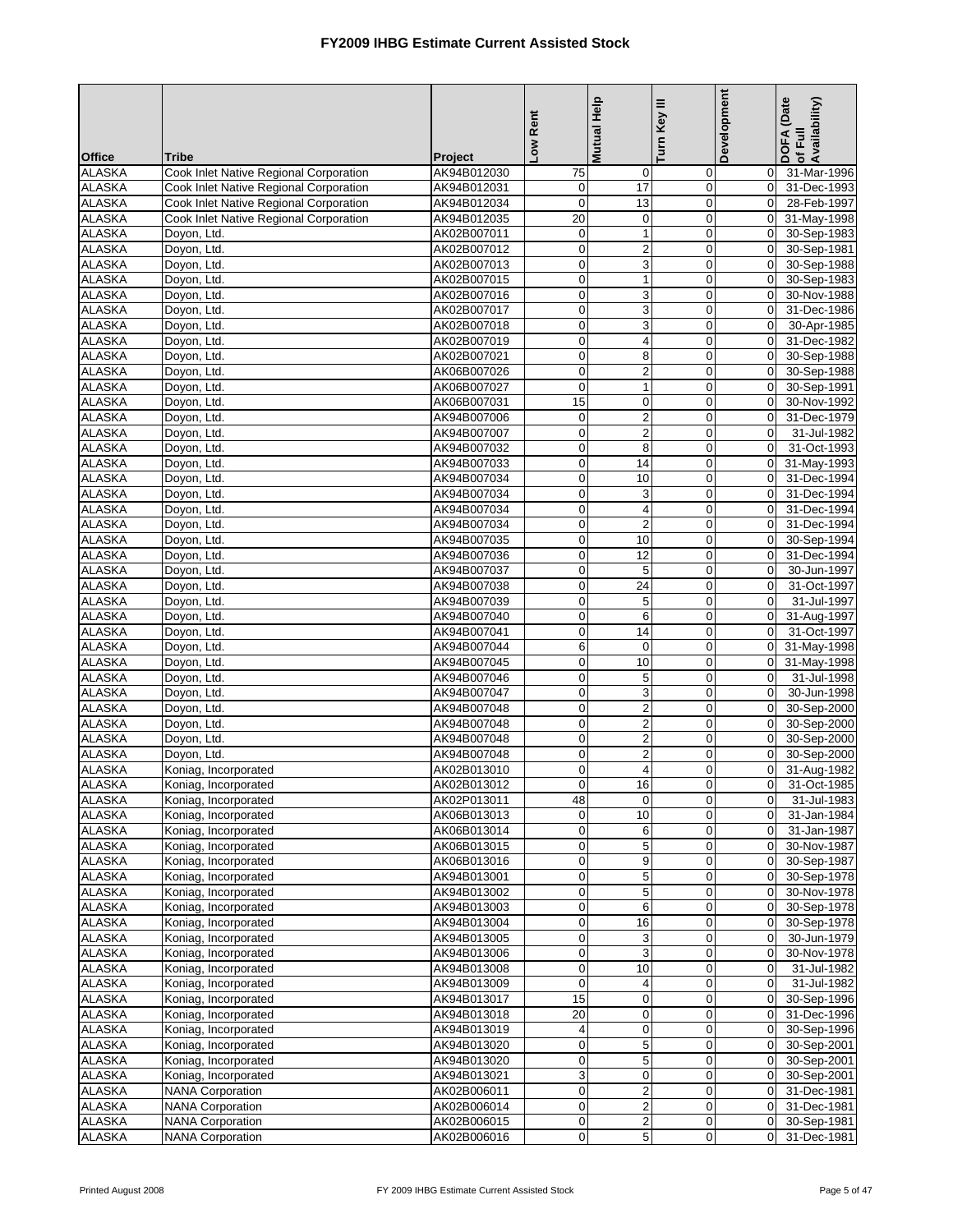|                                |                                                                |                            | Low Rent                         | Mutual Help                          | Turn Key III               | Development                      | DOFA (Date<br> of Full<br> Availability)  |
|--------------------------------|----------------------------------------------------------------|----------------------------|----------------------------------|--------------------------------------|----------------------------|----------------------------------|-------------------------------------------|
| <b>Office</b>                  | <b>Tribe</b>                                                   | Project                    |                                  |                                      |                            |                                  |                                           |
| <b>ALASKA</b>                  | <b>NANA Corporation</b>                                        | AK02B006018                | $\overline{0}$                   | 1                                    | 0                          | $\mathbf 0$                      | 30-Sep-1981                               |
| <b>ALASKA</b>                  | <b>NANA Corporation</b>                                        | AK02B006021                | $\mathbf 0$                      | 4                                    | $\mathbf 0$                | $\overline{0}$                   | 31-Dec-1981                               |
| <b>ALASKA</b>                  | <b>NANA Corporation</b>                                        | AK02B006022                | $\mathbf 0$                      | $\mathbf{1}$                         | $\mathbf 0$                | $\Omega$                         | 30-Nov-1981                               |
| <b>ALASKA</b>                  | <b>NANA Corporation</b>                                        | AK02B006023                | $\overline{0}$                   | $\mathbf{1}$                         | $\mathbf 0$                | $\overline{0}$                   | 31-Oct-1981                               |
| <b>ALASKA</b><br><b>ALASKA</b> | <b>NANA Corporation</b><br><b>NANA Corporation</b>             | AK02P006017                | 43<br>$\overline{0}$             | $\mathbf 0$<br>10                    | $\mathbf 0$<br>$\mathbf 0$ | $\mathbf{0}$<br>$\Omega$         | 31-Mar-1983                               |
| <b>ALASKA</b>                  | <b>NANA Corporation</b>                                        | AK06B006029<br>AK06B006030 | $\overline{0}$                   | 10                                   | $\pmb{0}$                  | $\overline{0}$                   | 30-Nov-1986<br>31-Dec-1986                |
| <b>ALASKA</b>                  | <b>NANA Corporation</b>                                        | AK06B006034                | $\mathbf 0$                      | $\overline{20}$                      | $\mathbf 0$                | $\overline{0}$                   | 28-Feb-1991                               |
| <b>ALASKA</b>                  | <b>NANA Corporation</b>                                        | AK06B006038                | $\mathbf 0$                      | $\overline{7}$                       | $\boldsymbol{0}$           | $\overline{0}$                   | 31-Dec-1991                               |
| <b>ALASKA</b>                  | <b>NANA Corporation</b>                                        | AK06B006039                | $\overline{0}$                   | 10                                   | $\pmb{0}$                  | $\mathbf 0$                      | 31-Dec-1991                               |
| <b>ALASKA</b>                  | <b>NANA Corporation</b>                                        | AK94B006008                | $\mathbf 0$                      | $\mathbf{1}$                         | $\mathbf 0$                | $\mathbf{0}$                     | 31-Oct-1979                               |
| <b>ALASKA</b>                  | <b>NANA Corporation</b>                                        | AK94B006040                | 20                               | $\mathbf 0$                          | $\mathbf 0$                | $\mathbf{0}$                     | 01-Oct-1994                               |
| <b>ALASKA</b>                  | <b>NANA Corporation</b>                                        | AK94B006042                | $\overline{0}$                   | 10                                   | $\mathbf 0$                | $\overline{0}$                   | 30-Jun-1992                               |
| <b>ALASKA</b>                  | <b>NANA Corporation</b>                                        | AK94B006043                | $\mathbf 0$                      | 10                                   | $\mathbf 0$                | $\Omega$                         | 31-Mar-1992                               |
| <b>ALASKA</b>                  | <b>NANA Corporation</b>                                        | AK94B006044                | 20                               | $\mathbf 0$                          | $\mathbf 0$                | $\overline{0}$                   | 30-Sep-1994                               |
| <b>ALASKA</b>                  | <b>NANA</b> Corporation                                        | AK94B006045                | $\overline{0}$                   | 14                                   | $\mathbf 0$                | $\overline{0}$                   | 30-Apr-1994                               |
| <b>ALASKA</b>                  | <b>NANA Corporation</b>                                        | AK94B006046                | $\mathbf 0$                      | 23                                   | $\mathbf 0$                | $\overline{0}$                   | 31-Aug-1995                               |
| <b>ALASKA</b>                  | <b>NANA Corporation</b>                                        | AK94B006047                | $\overline{0}$                   | 20                                   | $\pmb{0}$                  | $\overline{0}$                   | 30-Sep-1996                               |
| <b>ALASKA</b>                  | <b>NANA Corporation</b>                                        | AK94B006048                | $\mathbf 0$                      | $\mathbf 5$                          | $\mathbf 0$                | $\mathbf 0$                      | 30-Nov-1995                               |
| <b>ALASKA</b><br><b>ALASKA</b> | <b>NANA Corporation</b><br><b>NANA Corporation</b>             | AK94B006049<br>AK94B006050 | $\overline{0}$<br>$\overline{0}$ | 18<br>8                              | $\mathbf 0$<br>$\mathbf 0$ | $\overline{0}$<br>$\overline{0}$ | 30-Apr-1998<br>31-Mar-1998                |
| <b>ALASKA</b>                  | <b>NANA Corporation</b>                                        | AK94B006051                | $\mathbf 0$                      | $\overline{7}$                       | $\mathbf 0$                | $\mathbf{0}$                     | 31-Jan-2002                               |
| <b>ALASKA</b>                  | <b>NANA Corporation</b>                                        | AK94B006052                | $\mathbf 0$                      | 16                                   | $\mathbf 0$                | $\Omega$                         | 04-Apr-1998                               |
| <b>ALASKA</b>                  | <b>NANA Corporation</b>                                        | AK94B006054                | $\overline{0}$                   | 10                                   | $\mathbf 0$                | $\overline{0}$                   | 31-May-2002                               |
| <b>ALASKA</b>                  | <b>NANA Corporation</b>                                        | AK94B006055                | $\mathbf 0$                      | 15                                   | $\mathbf 0$                | $\Omega$                         | 31-Aug-2002                               |
| <b>ALASKA</b>                  | Tlingit-Haida Central Council                                  | AK06B004024                | 12                               | $\mathbf 0$                          | $\mathbf 0$                | $\overline{0}$                   | 31-Jan-1982                               |
| <b>ALASKA</b>                  | Tlingit-Haida Central Council                                  | AK06B004025                | 12                               | $\pmb{0}$                            | $\mathbf 0$                | $\overline{0}$                   | 31-Jan-1982                               |
| <b>ALASKA</b>                  | Tlingit-Haida Central Council                                  | AK06B004026                | 12                               | $\mathbf 0$                          | $\mathbf 0$                | $\Omega$                         | 31-Jan-1982                               |
| <b>ALASKA</b>                  | Tlingit-Haida Central Council                                  | AK06B004027                | 9                                | $\pmb{0}$                            | $\mathbf 0$                | $\overline{0}$                   | 31-Jan-1982                               |
| <b>ALASKA</b>                  | Tlingit-Haida Central Council                                  | AK06B004028                | $\overline{12}$                  | $\mathbf 0$                          | $\mathbf 0$                | $\mathbf 0$                      | 31-Jan-1982                               |
| <b>ALASKA</b>                  | Tlingit-Haida Central Council                                  | AK06B004029                | $\overline{0}$                   | 15                                   | $\mathbf 0$                | $\overline{0}$                   | 28-Feb-1986                               |
| <b>ALASKA</b>                  | Tlingit-Haida Central Council                                  | AK06B004030                | $\overline{0}$                   | $\overline{14}$                      | $\mathbf 0$                | $\overline{0}$                   | 31-Jul-1988                               |
| <b>ALASKA</b>                  | Tlingit-Haida Central Council                                  | AK06B004031                | $\mathbf 0$                      | 18                                   | $\mathbf 0$                | $\overline{0}$                   | 30-Jun-1988                               |
| <b>ALASKA</b>                  | Tlingit-Haida Central Council                                  | AK06B004032                | 10                               | $\mathbf 0$                          | $\boldsymbol{0}$           | $\overline{0}$                   | 30-Sep-1987                               |
| <b>ALASKA</b><br><b>ALASKA</b> | Tlingit-Haida Central Council<br>Tlingit-Haida Central Council | AK06B004034<br>AK06B004040 | $\mathbf 0$<br>$\mathbf 0$       | 25<br>18                             | $\pmb{0}$<br>$\mathbf 0$   | $\overline{0}$<br>$\Omega$       | 31-Jul-1991<br>29-Feb-1992                |
| <b>ALASKA</b>                  | Tlingit-Haida Central Council                                  | AK06B004043                | $\overline{0}$                   | 13                                   | $\mathbf 0$                | $\overline{0}$                   | 30-Sep-1990                               |
| <b>ALASKA</b>                  | Tlingit-Haida Central Council                                  | AK94B004044                | $\overline{0}$                   | 20                                   | $\mathbf 0$                | $\overline{0}$                   | 31-Jan-1994                               |
| <b>ALASKA</b>                  | Tlingit-Haida Central Council                                  | AK94B004045                | $\mathbf 0$                      | 10                                   | $\mathbf 0$                | $\Omega$                         | 22-Feb-1995                               |
| <b>ALASKA</b>                  | Tlingit-Haida Central Council                                  | AK94B004046                | 10                               | $\boldsymbol{0}$                     | $\mathbf 0$                | $\mathbf 0$                      | 22-Feb-1995                               |
| <b>ALASKA</b>                  | Tlingit-Haida Central Council                                  | AK94B004047                | $\overline{0}$                   | 30                                   | $\overline{0}$             |                                  | 0 29-Mar-1997                             |
| ALASKA                         | Tlingit-Haida Central Council                                  | AK94B004048                | $\overline{0}$                   | 20                                   | $\mathbf 0$                |                                  | 0 29-Oct-1995                             |
| <b>ALASKA</b>                  | Tlingit-Haida Central Council                                  | AK94B004049                | 20                               | 0                                    | 0                          | $\overline{0}$                   | 29-Mar-1997                               |
| <b>ALASKA</b>                  | Tlingit-Haida Central Council                                  | AK94B004050                | $\mathbf 0$                      | $\mathbf 2$                          | $\mathbf 0$                | $\overline{0}$                   | 31-Dec-1974                               |
| <b>ALASKA</b>                  | <b>Tlingit-Haida Central Council</b>                           | AK94B004051                | $\overline{0}$                   | $\,$ 5 $\,$                          | 0                          |                                  | 0 31-Aug-1974                             |
| ALASKA                         | Tlingit-Haida Central Council                                  | AK94B004052                | $\overline{0}$                   | $\mathbf 1$                          | 0                          | $\overline{0}$                   | 30-Apr-1974                               |
| <b>ALASKA</b>                  | Tlingit-Haida Central Council                                  | AK94B004053                | $\overline{0}$<br>$\overline{0}$ | 3                                    | $\mathbf 0$                | $\overline{0}$                   | 31-Dec-1974                               |
| <b>ALASKA</b><br><b>ALASKA</b> | Tlingit-Haida Central Council<br>Tlingit-Haida Central Council | AK94B004054<br>AK94B004055 | $\overline{0}$                   | $\mathbf{1}$                         | 0<br>$\pmb{0}$             | $\overline{0}$                   | 31-Jan-1974<br>$\overline{0}$ 31-Dec-1973 |
| <b>ALASKA</b>                  | Tlingit-Haida Central Council                                  | AK94B004056                | $\overline{0}$                   | $\boldsymbol{2}$<br>$\boldsymbol{2}$ | 0                          | $\overline{0}$                   | 31-Mar-1975                               |
| <b>ALASKA</b>                  | Tlingit-Haida Central Council                                  | AK94B004057                | $\overline{0}$                   | 6                                    | 0                          | $\overline{0}$                   | 31-Oct-1975                               |
| ALASKA                         | Tlingit-Haida Central Council                                  | AK94B004058                | $\overline{0}$                   | 15                                   | 0                          |                                  | 0 31-May-1975                             |
| <b>ALASKA</b>                  | Tlingit-Haida Central Council                                  | AK94B004059                | $\mathbf 0$                      | 1                                    | 0                          | $\overline{0}$                   | 31-Aug-1975                               |
| <b>ALASKA</b>                  | Tlingit-Haida Central Council                                  | AK94B004060                | $\overline{0}$                   | $\overline{\mathbf{c}}$              | 0                          | $\overline{0}$                   | 30-Sep-1975                               |
| <b>ALASKA</b>                  | Tlingit-Haida Central Council                                  | AK94B004061                | $\overline{0}$                   | 7                                    | $\mathbf 0$                |                                  | 0 30-Sep-1975                             |
| <b>ALASKA</b>                  | Tlingit-Haida Central Council                                  | AK94B004062                | $\overline{0}$                   | 3                                    | 0                          |                                  | 0 30-Jun-1975                             |
| ALASKA                         | Tlingit-Haida Central Council                                  | AK94B004063                | $\overline{0}$                   | $\overline{\mathbf{4}}$              | 0                          | $\overline{0}$                   | 30-Sep-1975                               |
| <b>ALASKA</b>                  | Tlingit-Haida Central Council                                  | AK94B004064                | $\mathbf 0$                      | $\overline{2}$                       | $\mathbf 0$                | $\overline{0}$                   | 31-May-1975                               |
| <b>ALASKA</b>                  | Tlingit-Haida Central Council                                  | AK94B004065                | $\overline{0}$                   | 20                                   | 0                          |                                  | 0 28-Feb-1998                             |
| <b>ALASKA</b>                  | Tlingit-Haida Central Council                                  | AK94B004066                | $6\phantom{.}6$                  | 0                                    | 0                          | $\overline{0}$                   | 31-Aug-1997                               |
| ALASKA                         | Tlingit-Haida Central Council                                  | AK94B004067                | $\mathbf 0$                      | 18                                   | 0                          | $\overline{0}$                   | 30-Apr-1998                               |
| <b>ALASKA</b><br><b>ALASKA</b> | Tlingit-Haida Central Council<br>Tlingit-Haida Central Council | AK94B004068<br>AK94B004069 | 16<br>17                         | $\pmb{0}$<br>$\mathbf 0$             | 0<br>$\mathbf 0$           | $\overline{0}$<br>$\overline{0}$ | 31-Aug-1997<br>31-Jan-1999                |
| <b>ALASKA</b>                  | Tlingit-Haida Central Council                                  | AK94B004070                | 20                               | $\pmb{0}$                            | $\mathbf 0$                |                                  | 0 31-Aug-1999                             |
|                                |                                                                |                            |                                  |                                      |                            |                                  |                                           |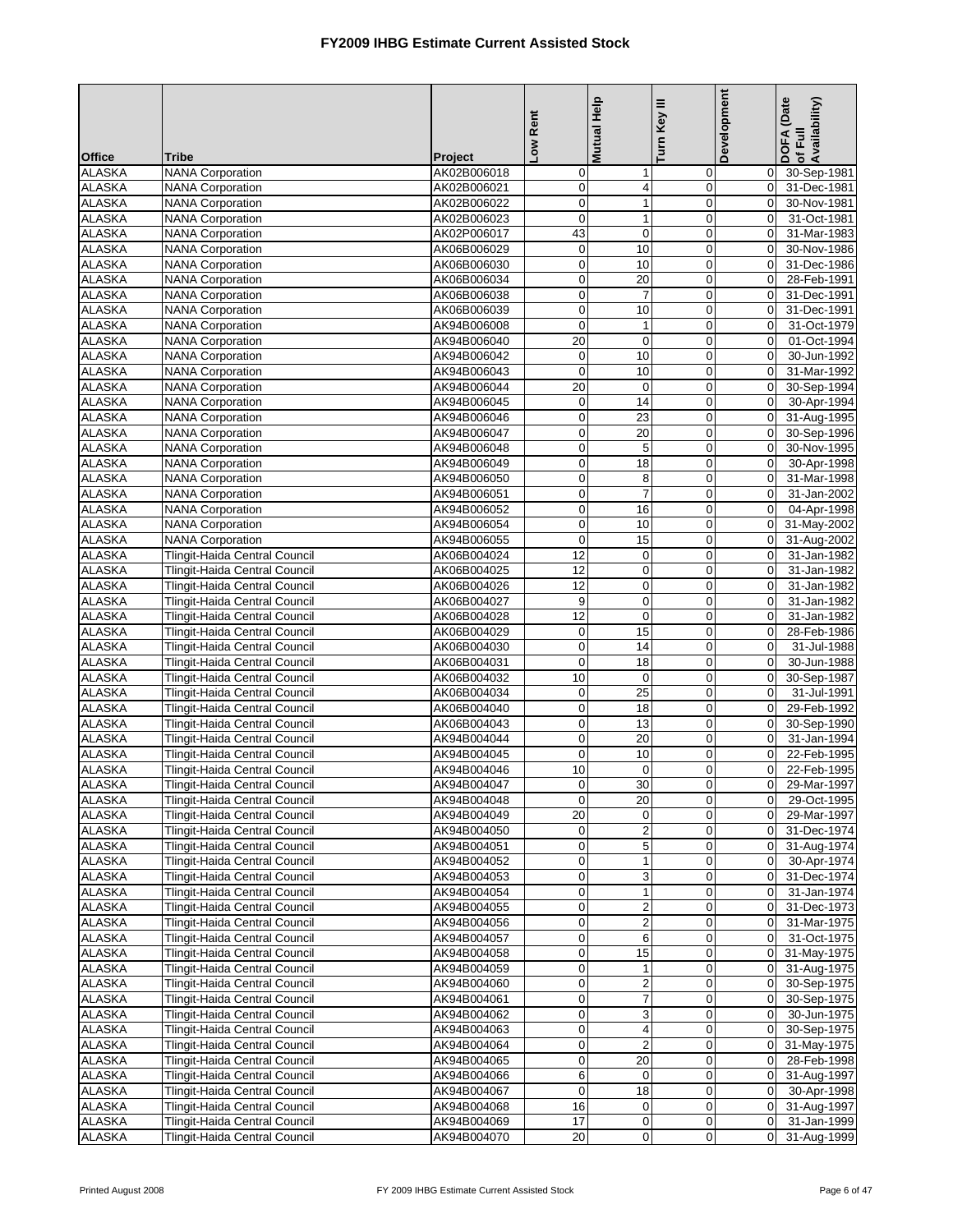| <b>Office</b> | <b>Tribe</b>                  | Project     |       |       |  | യ<br>ਨੌ<br>'e<br><sup>o</sup> |
|---------------|-------------------------------|-------------|-------|-------|--|-------------------------------|
| <b>ALASKA</b> | Tlingit-Haida Central Council | AK94B004071 |       |       |  | 31-May-1975                   |
| <b>ALASKA</b> | Tlingit-Haida Central Council | AK94B004072 | 20    |       |  | 30-Jun-2000                   |
| <b>ALASKA</b> | <b>TOTAL</b>                  |             | 1.171 | 3,077 |  |                               |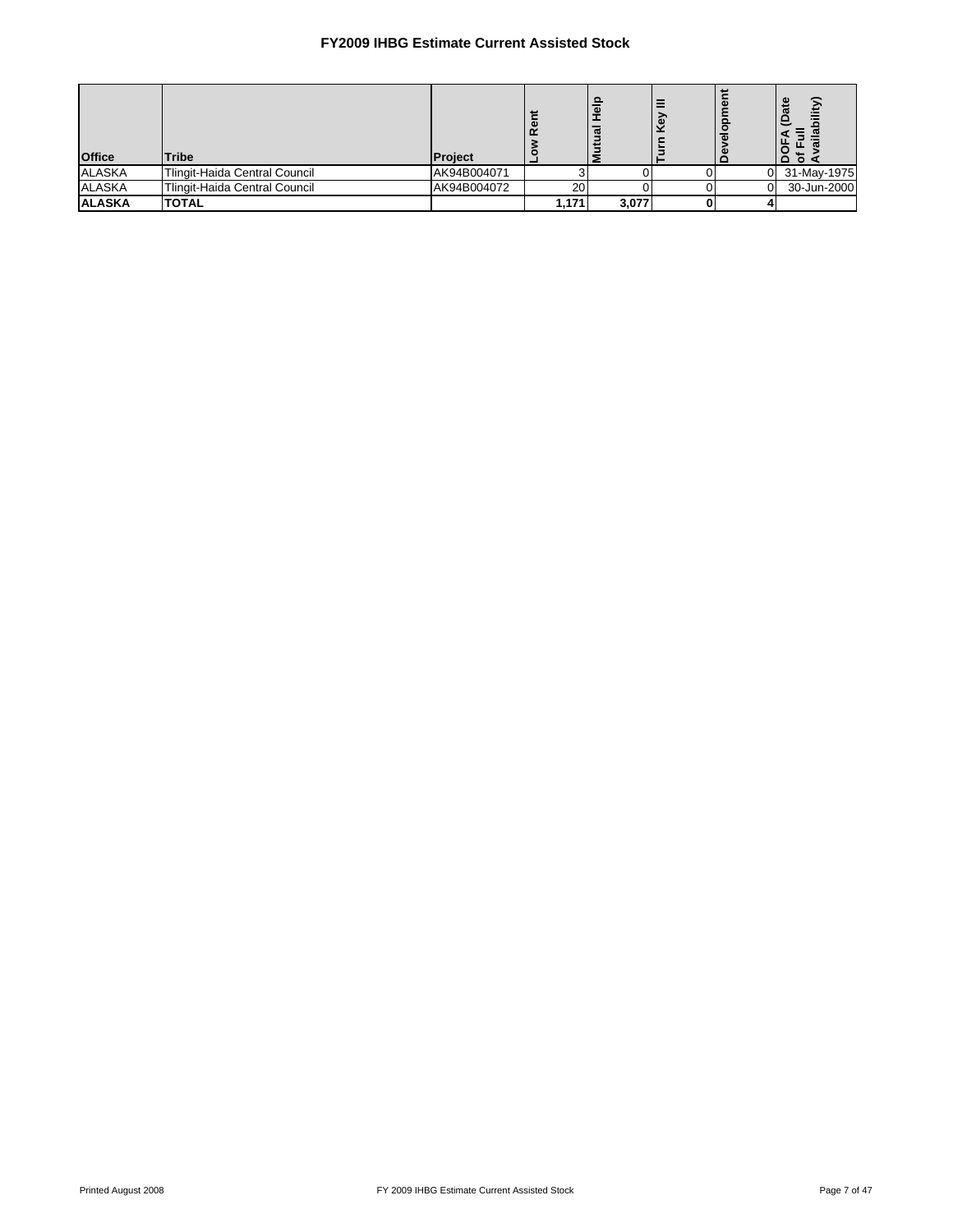| <b>Office</b>                    | <b>Tribe</b>                                             | Project                    | Low Rent               | <b>Mutual Help</b>      | Turn Key III     | Development             | DOFA (Date<br>Availability)<br>of Full |
|----------------------------------|----------------------------------------------------------|----------------------------|------------------------|-------------------------|------------------|-------------------------|----------------------------------------|
| <b>CHICAGO</b>                   | Aroostook Band of Micmac                                 | ME93B034001                | 66                     | $\mathbf 0$             | 0                | $\overline{0}$          | 30-Mar-1997                            |
| <b>CHICAGO</b>                   | Aroostook Band of Micmac                                 | ME93B034002                | $\mathbf 0$            | 4                       | $\boldsymbol{0}$ | $\mathbf 0$             | 31-Oct-2001                            |
| <b>CHICAGO</b>                   | Aroostook Band of Micmac                                 | ME93B034002                | 0                      | $\mathbf{1}$            | $\mathbf 0$      | $\Omega$                | 30-Nov-2001                            |
| <b>CHICAGO</b>                   | Aroostook Band of Micmac                                 | ME93B034002                | $\pmb{0}$              | 4                       | 0                | $\Omega$                | 31-Dec-2001                            |
| <b>CHICAGO</b>                   | Aroostook Band of Micmac                                 | ME93B034002                | $\mathbf 0$            | 10                      | $\mathbf 0$      | $\mathbf 0$             | 30-Sep-2002                            |
| <b>CHICAGO</b>                   | Aroostook Band of Micmac                                 | ME93B034002                | $\pmb{0}$              | $\mathbf 1$             | 0                | $\mathbf 0$             | 30-Nov-2002                            |
| <b>CHICAGO</b>                   | Aroostook Band of Micmac                                 | ME93B034002                | $\mathbf 0$            | $\mathbf{1}$            | 0                | $\mathbf 0$             | 30-Jun-2003                            |
| <b>CHICAGO</b>                   | Aroostook Band of Micmac                                 | ME93B034002                | $\pmb{0}$              | $\overline{c}$          | $\mathbf 0$      | $\overline{7}$          | 30-Dec-2003                            |
| <b>CHICAGO</b>                   | <b>Bad River Band</b>                                    | WI93B012001                | 14                     | 0                       | $\mathbf 0$      | $\Omega$                | 28-Feb-1967                            |
| <b>CHICAGO</b>                   | <b>Bad River Band</b>                                    | WI93B012004                | 40                     | 0                       | $\mathbf 0$      | $\mathbf 0$             | 31-Oct-1978                            |
| <b>CHICAGO</b>                   | <b>Bad River Band</b>                                    | WI93B012005                | 20                     | $\mathbf 0$             | $\mathbf 0$      | $\mathbf 0$             | 31-Oct-1985                            |
| <b>CHICAGO</b>                   | <b>Bad River Band</b>                                    | WI93B012006                | 35                     | $\mathbf 0$             | $\mathbf 0$      | $\Omega$                | 29-Jan-1988                            |
| <b>CHICAGO</b>                   | <b>Bad River Band</b>                                    | WI93B012007                | 0                      | $\mathbf 1$             | 0                | $\mathbf 0$             | 29-Jan-1988                            |
| <b>CHICAGO</b>                   | <b>Bad River Band</b>                                    | WI93B012012                | 20                     | $\mathbf 0$             | $\overline{0}$   | $\mathbf 0$             | 31-Aug-1992                            |
| <b>CHICAGO</b>                   | <b>Bad River Band</b>                                    | WI93B012013                | 17                     | $\mathbf 0$             | 0                | $\Omega$                | 30-Nov-1995                            |
| <b>CHICAGO</b>                   | <b>Bad River Band</b>                                    | WI93B012014                | $\boldsymbol{0}$       | 7                       | $\mathbf 0$      | $\mathbf 0$             | 30-Nov-1995                            |
| <b>CHICAGO</b>                   | <b>Bad River Band</b>                                    | WI93B012015                | 5                      | $\mathbf 0$             | $\mathbf 0$      | $\mathbf 0$             | 30-Nov-1995                            |
| <b>CHICAGO</b>                   | <b>Bad River Band</b>                                    | WI93B012016                | 16                     | $\mathbf 0$             | 0                | $\Omega$                | 31-Dec-1995                            |
| <b>CHICAGO</b>                   | <b>Bad River Band</b>                                    | WI93B012017                | $\mathbf 0$            | 6                       | $\mathbf 0$      | $\mathbf 0$             | 28-Feb-1998                            |
| <b>CHICAGO</b>                   | <b>Bad River Band</b>                                    | WI93B012018                | $\mathbf 0$            | $\overline{2}$          | $\mathbf 0$      | $\Omega$                | 28-Feb-1998                            |
| <b>CHICAGO</b>                   | Bay Mills Indian Community                               | MI93B062002                | 23                     | $\mathbf 0$             | $\mathbf 0$      | $\Omega$                | 30-Sep-1982                            |
| <b>CHICAGO</b>                   | Bay Mills Indian Community                               | MI93B062004                | $\mathbf 0$            | 9                       | $\mathbf 0$      | 0                       | 28-Sep-1992                            |
| <b>CHICAGO</b>                   | Bay Mills Indian Community                               | MI93B062005                | $\mathbf 0$            | 6                       | $\mathbf 0$      | $\mathbf 0$             | 10-Oct-1993                            |
| CHICAGO                          | Bay Mills Indian Community                               | MI93B062006                | 10                     | 0                       | 0                | $\mathbf 0$             | 30-Jun-1994                            |
| <b>CHICAGO</b>                   | Bay Mills Indian Community                               | MI93B062007                | $\mathbf 0$            | 6                       | $\mathbf 0$      | $\Omega$                | 10-Oct-1994                            |
| <b>CHICAGO</b>                   | Bay Mills Indian Community                               | MI93B062008                | $\mathbf 0$            | $\overline{12}$         | $\overline{0}$   | $\Omega$                | 29-Feb-1996                            |
| <b>CHICAGO</b><br><b>CHICAGO</b> | <b>Bay Mills Indian Community</b>                        | MI93B062009                | 20                     | $\mathbf 0$             | $\boldsymbol{0}$ | $\mathbf 0$             | 30-Apr-1997                            |
|                                  | Bay Mills Indian Community                               | MI93B062010                | $\mathbf 0$            | 23                      | $\mathbf 0$<br>0 | $\Omega$<br>$\mathbf 0$ | 01-Nov-1999                            |
| <b>CHICAGO</b><br><b>CHICAGO</b> | Bay Mills Indian Community                               | MI93B062011<br>MI93B062012 | 12<br>$\boldsymbol{0}$ | 0<br>23                 | $\mathbf 0$      | $\mathbf 0$             | 31-Dec-1997<br>01-Nov-1999             |
| <b>CHICAGO</b>                   | Bay Mills Indian Community<br>Bay Mills Indian Community | MI93B062013                | $\pmb{0}$              | 23                      | $\mathbf 0$      | $\mathbf 0$             | 01-Nov-1999                            |
| <b>CHICAGO</b>                   | Boise Forte Band of Minnesota Chippewa                   | MN93B081001                | $\mathbf{1}$           | $\overline{\mathbf{c}}$ | 0                | $\mathbf 0$             | 01-Sep-1972                            |
| <b>CHICAGO</b>                   | Boise Forte Band of Minnesota Chippewa                   | MN93B081002                | 8                      | $\mathbf 0$             | $\mathbf 0$      | $\mathbf 0$             | 01-May-1974                            |
| <b>CHICAGO</b>                   | Boise Forte Band of Minnesota Chippewa                   | MN93B081003                | 5                      | $\mathbf 0$             | $\mathbf 0$      | $\Omega$                | 31-Oct-1974                            |
| <b>CHICAGO</b>                   | Boise Forte Band of Minnesota Chippewa                   | MN93B081004                | $\mathbf 0$            | 22                      | $\mathbf 0$      | $\mathbf 0$             | 30-Nov-1979                            |
| <b>CHICAGO</b>                   | Boise Forte Band of Minnesota Chippewa                   | MN93B081005                | 26                     | $\mathbf 0$             | $\mathbf 0$      | $\Omega$                | 30-Nov-1979                            |
| <b>CHICAGO</b>                   | Boise Forte Band of Minnesota Chippewa                   | MN93B081006                | 8                      | $\mathbf 0$             | $\mathbf 0$      | $\Omega$                | 30-Nov-1996                            |
| <b>CHICAGO</b>                   | Catawba Indian Tribe                                     | SC93B062001                | 24                     | 0                       | 0                | $\mathbf 0$             | 31-Aug-1998                            |
| <b>CHICAGO</b>                   | Catawba Indian Tribe                                     | SC93B062002                | $\Omega$               | 30                      | $\overline{0}$   | $\Omega$                | 18-Jul-1998                            |
| <b>CHICAGO</b>                   | Catawba Indian Tribe                                     | SC93B062003                | 10                     | 0                       | 0                | 0                       | 31-Aug-1998                            |
| <b>CHICAGO</b>                   | Catawba Indian Tribe                                     | SC93B062004                | $\sigma$               | 10                      | $\mathbf{0}$     | $\overline{O}$          | 01-Jul-1998                            |
| <b>CHICAGO</b>                   | <b>Coharie State Tribe</b>                               | NC93B171003                | 20                     | $\mathbf 0$             | $\mathbf 0$      | $\overline{0}$          | 28-Apr-1993                            |
| <b>CHICAGO</b>                   | Eastern Cherokee                                         | NC93B041001                | 37                     | 0                       | 0                | $\overline{0}$          | 31-Dec-1966                            |
| <b>CHICAGO</b>                   | Eastern Cherokee                                         | NC93B041008                | 25                     | $\pmb{0}$               | 0                | $\overline{0}$          | 30-Sep-1978                            |
| <b>CHICAGO</b>                   | Eastern Cherokee                                         | NC93B041009                | $\mathbf 0$            | $\overline{2}$          | 0                | $\overline{0}$          | 30-Sep-1978                            |
| <b>CHICAGO</b>                   | Eastern Cherokee                                         | NC93B041010                | $\mathbf 0$            | 35                      | 0                | $\mathbf 0$             | 28-Feb-1982                            |
| <b>CHICAGO</b>                   | Eastern Cherokee                                         | NC93B041012                | $\mathbf 0$            | 11                      | 0                | $\overline{0}$          | 31-Aug-1982                            |
| <b>CHICAGO</b>                   | Eastern Cherokee                                         | NC93B041013                | $\mathbf 0$            | 11                      | 0                | $\overline{0}$          | 28-Feb-1983                            |
| <b>CHICAGO</b>                   | Eastern Cherokee                                         | NC93B041014                | 63                     | 0                       | 0                | $\mathbf 0$             | 28-Feb-1983                            |
| <b>CHICAGO</b>                   | Eastern Cherokee                                         | NC93B041015                | $\mathbf 0$            | 39                      | $\mathbf 0$      | 0                       | 30-Sep-1984                            |
| <b>CHICAGO</b>                   | Eastern Cherokee                                         | NC93B041016                | $\mathbf 0$            | 12                      | 0                | $\overline{0}$          | $31 -$ Jul-1986                        |
| <b>CHICAGO</b>                   | Eastern Cherokee                                         | NC93B041017                | $\overline{0}$         | 18                      | 0                | $\overline{0}$          | 30-Jun-1987                            |
| <b>CHICAGO</b>                   | Eastern Cherokee                                         | NC93B041019                | $\mathbf 0$            | 12                      | $\mathbf 0$      | $\overline{0}$          | 30-Jun-1987                            |
| <b>CHICAGO</b>                   | Eastern Cherokee                                         | NC93B041020                | 0                      | 18                      | 0                | $\mathbf 0$             | 30-Sep-1988                            |
| <b>CHICAGO</b>                   | Eastern Cherokee                                         | NC93B041021                | $\boldsymbol{0}$       | 35                      | 0                | $\mathbf 0$             | 31-Dec-1989                            |
| <b>CHICAGO</b>                   | Eastern Cherokee                                         | NC93B041022                | $\pmb{0}$              | 35                      | 0                | $\mathbf 0$             | 31-Oct-1991                            |
| <b>CHICAGO</b>                   | Eastern Cherokee                                         | NC93B041024                | $\boldsymbol{0}$       | 20                      | $\pmb{0}$        | 0                       | 28-Feb-1993                            |
| <b>CHICAGO</b>                   | Eastern Cherokee                                         | NC93B041025                | $\mathbf 0$            | 15                      | $\mathbf 0$      | $\mathbf 0$             | 25-Oct-1995                            |
| <b>CHICAGO</b>                   | Eastern Cherokee                                         | NC93B041026                | $\mathbf 0$            | 25                      | 0                | $\mathbf 0$             | 30-Apr-2001                            |
| <b>CHICAGO</b>                   | Eastern Cherokee                                         | NC93B041027                | 15                     | 0                       | 0                | 6                       | 31-Aug-2001                            |
| <b>CHICAGO</b>                   | Eastern Cherokee                                         | NC93B041027                | 3                      | 0                       | 0                | $\mathbf 0$             | $06 - Sep-2006$                        |
| <b>CHICAGO</b>                   | Eastern Cherokee                                         | NC93B041027                | $\mathbf{1}$           | $\mathbf 0$             | 0                | $\overline{0}$          | 01-Sep-2007                            |
| <b>CHICAGO</b>                   | Eastern Cherokee                                         | NC93B041028                | $\mathbf 0$            | 23                      | 0                | $\overline{0}$          | 31-Aug-2001                            |
| <b>CHICAGO</b>                   | Eastern Cherokee                                         | NC93B041029                | $\boldsymbol{0}$       | 22                      | 0                | 0                       | 30-Nov-2001                            |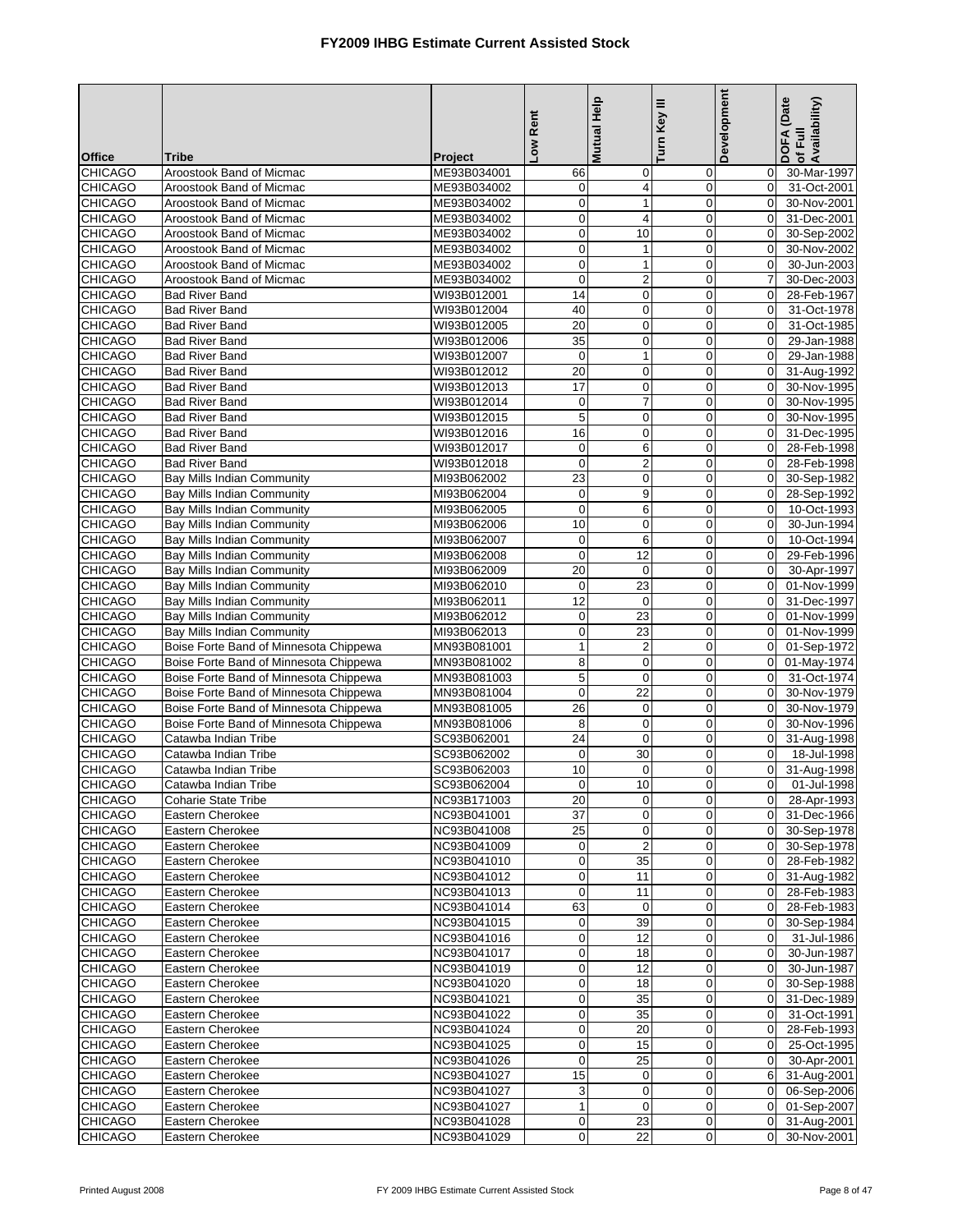|                                  |                                                                                  |                            | Low Rent                   | <b>Mutual Help</b> | Turn Key III               | <b>Development</b>               | DOFA (Date<br>of Full<br>Availability) |
|----------------------------------|----------------------------------------------------------------------------------|----------------------------|----------------------------|--------------------|----------------------------|----------------------------------|----------------------------------------|
| <b>Office</b>                    | <b>Tribe</b>                                                                     | Project                    |                            |                    |                            |                                  |                                        |
| <b>CHICAGO</b>                   | Eastern Cherokee                                                                 | NC93B041030                | $\mathbf 0$                | $\mathbf{1}$       | 0                          | $\mathbf 0$                      | 22-Dec-2004                            |
| <b>CHICAGO</b>                   | Eastern Cherokee                                                                 | NC93B041030                | $\pmb{0}$                  | 7                  | $\pmb{0}$                  | $\mathbf 0$                      | 30-Dec-2005                            |
| <b>CHICAGO</b>                   | Eastern Cherokee                                                                 | NC93B041030                | $\pmb{0}$                  | $\overline{2}$     | $\mathbf 0$                | $\mathbf 0$                      | 07-Jul-2006                            |
| <b>CHICAGO</b>                   | Eastern Cherokee                                                                 | NC93B041030                | $\mathbf 0$                | $\mathbf{1}$       | $\mathbf 0$                | $\mathbf 0$                      | 10-Oct-2006                            |
| <b>CHICAGO</b>                   | Eastern Cherokee                                                                 | NC93B041030                | $\overline{\mathbf{0}}$    | $\mathbf 2$        | $\mathbf 0$                | $\mathbf 0$                      | 31-Jan-2007                            |
| <b>CHICAGO</b>                   | Eastern Cherokee                                                                 | NC93B041030                | $\pmb{0}$                  | $\mathbf{1}$       | $\mathbf 0$                | $\mathbf 0$                      | 28-Feb-2007                            |
| <b>CHICAGO</b><br><b>CHICAGO</b> | Eastern Cherokee<br>Eastern Cherokee                                             | NC93B041030<br>NC93B041030 | $\mathbf 0$<br>$\mathbf 0$ | 24<br>$\mathbf{1}$ | $\mathbf 0$<br>$\mathbf 0$ | $\mathbf{1}$<br>$\overline{0}$   | 29-Oct-2003<br>28-Sep-2007             |
| <b>CHICAGO</b>                   | Fond Du Lac Band of Minnesota Chippewa                                           | MN93B015001                | 25                         | 0                  | $\mathbf 0$                | $\mathbf 0$                      | 31-Aug-1967                            |
| <b>CHICAGO</b>                   | Fond Du Lac Band of Minnesota Chippewa                                           | MN93B015003                | 35                         | $\overline{0}$     | $\mathbf 0$                | $\overline{0}$                   | 31-Dec-1982                            |
| <b>CHICAGO</b>                   | Fond Du Lac Band of Minnesota Chippewa                                           | MN93B015004                | $\boldsymbol{0}$           | $\mathbf{1}$       | $\mathbf 0$                | $\overline{0}$                   | 31-Jan-1983                            |
| <b>CHICAGO</b>                   | Fond Du Lac Band of Minnesota Chippewa                                           | MN93B015005                | 47                         | $\pmb{0}$          | $\mathbf 0$                | $\Omega$                         | 30-Nov-1983                            |
| <b>CHICAGO</b>                   | Fond Du Lac Band of Minnesota Chippewa                                           | MN93B015006                | $\pmb{0}$                  | 6                  | $\mathbf 0$                | $\overline{0}$                   | 31-Aug-1984                            |
| <b>CHICAGO</b>                   | Fond Du Lac Band of Minnesota Chippewa                                           | MN93B015007                | 11                         | $\pmb{0}$          | $\mathbf 0$                | $\mathbf 0$                      | 31-Aug-1984                            |
| <b>CHICAGO</b>                   | Fond Du Lac Band of Minnesota Chippewa                                           | MN93B015008                | 20                         | 0                  | $\mathbf 0$                | $\overline{0}$                   | 31-Mar-1985                            |
| <b>CHICAGO</b>                   | Fond Du Lac Band of Minnesota Chippewa                                           | MN93B015009                | 23                         | $\pmb{0}$          | $\mathbf 0$                | $\mathbf 0$                      | 31-Dec-1986                            |
| <b>CHICAGO</b>                   | Fond Du Lac Band of Minnesota Chippewa                                           | MN93B015013                | 15                         | $\overline{0}$     | $\overline{0}$             | $\overline{0}$                   | 30-Apr-1987                            |
| <b>CHICAGO</b>                   | Fond Du Lac Band of Minnesota Chippewa                                           | MN93B015014                | 0                          | 10                 | 0                          | $\overline{0}$                   | 31-Dec-1988                            |
| <b>CHICAGO</b>                   | Fond Du Lac Band of Minnesota Chippewa                                           | MN93B015015                | 12                         | $\mathbf 0$        | $\mathbf 0$                | $\overline{0}$                   | 31-Dec-1988                            |
| <b>CHICAGO</b>                   | Fond Du Lac Band of Minnesota Chippewa                                           | MN93B015016                | 15                         | $\mathbf 0$        | $\mathbf 0$                | $\mathbf 0$                      | 31-Dec-1991                            |
| <b>CHICAGO</b>                   | Fond Du Lac Band of Minnesota Chippewa                                           | MN93B015017                | $\pmb{0}$<br>$\mathbf 0$   | 15<br>10           | $\mathbf 0$<br>$\mathbf 0$ | $\Omega$<br>$\overline{0}$       | 30-Nov-1991                            |
| <b>CHICAGO</b><br><b>CHICAGO</b> | Fond Du Lac Band of Minnesota Chippewa<br>Fond Du Lac Band of Minnesota Chippewa | MN93B015018<br>MN93B015019 | $\mathbf 0$                | 16                 | $\mathbf 0$                | $\mathbf 0$                      | 28-Feb-1994<br>30-Apr-1996             |
| <b>CHICAGO</b>                   | Fond Du Lac Band of Minnesota Chippewa                                           | MN93B015020                | $\pmb{0}$                  | 16                 | $\mathbf 0$                | $\overline{0}$                   | 31-Jan-1998                            |
| <b>CHICAGO</b>                   | Fond Du Lac Band of Minnesota Chippewa                                           | MN93B015021                | $\overline{12}$            | $\mathbf 0$        | $\mathbf 0$                | $\mathbf 0$                      | 31-Jan-1998                            |
| <b>CHICAGO</b>                   | Fond Du Lac Band of Minnesota Chippewa                                           | MN93B015022                | 16                         | $\mathbf 0$        | $\mathbf 0$                | $\overline{0}$                   | 16-Dec-1996                            |
| <b>CHICAGO</b>                   | Fond Du Lac Band of Minnesota Chippewa                                           | MN93B015023                | $\boldsymbol{0}$           | 12                 | $\mathbf 0$                | 9                                | 31-Dec-2000                            |
| <b>CHICAGO</b>                   | Fond Du Lac Band of Minnesota Chippewa                                           | MN93B015023                | $\pmb{0}$                  | 6                  | $\mathbf 0$                | $\overline{0}$                   | 31-Dec-2001                            |
| <b>CHICAGO</b>                   | Forest County Potawatami                                                         | WI93B035001                | $\overline{7}$             | 0                  | $\mathbf 0$                | $\Omega$                         | 01-Jun-1971                            |
| <b>CHICAGO</b>                   | Forest County Potawatami                                                         | WI93B035004                | $\pmb{0}$                  | $\overline{17}$    | $\mathbf 0$                | $\overline{0}$                   | 31-May-1995                            |
| <b>CHICAGO</b>                   | Forest County Potawatami                                                         | WI93B035005                | $\pmb{0}$                  | 10                 | $\mathbf 0$                | $\mathbf 0$                      | 31-May-1995                            |
| <b>CHICAGO</b>                   | Forest County Potawatami                                                         | WI93B035006                | $\mathbf 0$                | 25                 | $\mathbf 0$                | $\mathbf 0$                      | 31-Jan-1997                            |
| <b>CHICAGO</b>                   | Forest County Potawatami                                                         | WI93B035007                | $\bf 8$                    | $\pmb{0}$          | $\mathbf 0$                | $\overline{0}$                   | 31-Mar-1998                            |
| <b>CHICAGO</b>                   | Forest County Potawatami                                                         | WI93B035008                | 6                          | 0                  | $\mathbf 0$                | $\mathbf 0$                      | 31-Jul-1999                            |
| <b>CHICAGO</b><br><b>CHICAGO</b> | Forest County Potawatami<br>Grand Portage Band of Minn. Chippewa                 | WI93B035009<br>MN93B175001 | $\mathbf 0$<br>$\mathbf 5$ | 4<br>0             | $\mathbf 0$<br>$\mathbf 0$ | $\overline{0}$<br>$\mathbf 0$    | 31-Jul-1999<br>31-Jan-1981             |
| <b>CHICAGO</b>                   | Grand Portage Band of Minn. Chippewa                                             | MN93B175003                | $\overline{\mathbf{r}}$    | $\pmb{0}$          | $\mathbf 0$                | $\mathbf 0$                      | 31-Dec-1983                            |
| <b>CHICAGO</b>                   | Grand Portage Band of Minn. Chippewa                                             | MN93B175004                | $\overline{\mathbf{4}}$    | $\pmb{0}$          | $\mathbf 0$                | $\overline{0}$                   | 30-Nov-1986                            |
| <b>CHICAGO</b>                   | Grand Portage Band of Minn. Chippewa                                             | MN93B175005                | $\mathbf 0$                | 10                 | $\mathbf 0$                | $\Omega$                         | 11-Oct-1995                            |
| <b>CHICAGO</b>                   | <b>Grand Traverse Band</b>                                                       | MI93B197001                | 30                         | 0                  | $\overline{0}$             | $\overline{0}$                   | 31-May-1989                            |
| <b>CHICAGO</b>                   | Grand Traverse Band                                                              | MI93B197002                | 16                         | 0                  | $\overline{0}$             |                                  | 0 31-Aug-1989                          |
| <b>CHICAGO</b>                   | <b>Grand Traverse Band</b>                                                       | MI93B197003                | 14                         | 0                  | $\mathbf 0$                | $\overline{0}$                   | 30-Apr-1995                            |
| <b>CHICAGO</b>                   | <b>Grand Traverse Band</b>                                                       | MI93B197004                | $\mathbf 0$                | 7                  | 0                          | $\overline{0}$                   | 31-Aug-1998                            |
| <b>CHICAGO</b>                   | <b>Grand Traverse Band</b>                                                       | MI93B197005                | $\boldsymbol{0}$           | 8                  | 0                          | $\overline{0}$                   | 31-Aug-1998                            |
| <b>CHICAGO</b>                   | <b>Grand Traverse Band</b>                                                       | MI93B197006                | $\mathbf 0$                | 4                  | 0                          | $\overline{0}$                   | 31-Aug-2000                            |
| <b>CHICAGO</b>                   | Haliwa-Saponi State Tribe                                                        | NC93B171002                | 30                         | $\mathbf 0$        | 0                          | $\overline{0}$                   | 31-Mar-1991                            |
| <b>CHICAGO</b>                   | Haliwa-Saponi State Tribe                                                        | NC93B171005                | $\mathbf 0$                | 10                 | $\mathbf 0$                | $\overline{0}$                   | 31-Aug-1998                            |
| <b>CHICAGO</b>                   | Hannahville Community<br>Hannahville Community                                   | MI93B075001                | 15                         | $\mathbf 0$        | 0                          | $\overline{0}$<br>$\overline{0}$ | 01-Jan-1971                            |
| <b>CHICAGO</b><br><b>CHICAGO</b> | Ho-Chunk Nation                                                                  | MI93B075002<br>WI93B238001 | $\mathbf 0$<br>21          | 5<br>0             | 0<br>0                     | $\mathbf 0$                      | 30-Sep-1996<br>31-May-1971             |
| <b>CHICAGO</b>                   | Ho-Chunk Nation                                                                  | WI93B238002                | 51                         | 0                  | 0                          | $\overline{0}$                   | 30-Jun-1983                            |
| <b>CHICAGO</b>                   | Ho-Chunk Nation                                                                  | WI93B238003                | 10                         | 0                  | 0                          | $\mathbf 0$                      | 31-Mar-1973                            |
| <b>CHICAGO</b>                   | Ho-Chunk Nation                                                                  | WI93B238004                | 39                         | 0                  | $\mathbf 0$                | $\overline{0}$                   | 31-Mar-1978                            |
| <b>CHICAGO</b>                   | Ho-Chunk Nation                                                                  | WI93B238005                | 20                         | 0                  | 0                          | $\overline{0}$                   | 31-May-1973                            |
| <b>CHICAGO</b>                   | Ho-Chunk Nation                                                                  | WI93B238008                | 10                         | $\pmb{0}$          | $\boldsymbol{0}$           | $\overline{0}$                   | 31-Jul-1971                            |
| <b>CHICAGO</b>                   | Ho-Chunk Nation                                                                  | WI93B238009                | $\mathbf 0$                | 14                 | $\mathbf 0$                | $\overline{0}$                   | 28-Feb-1999                            |
| <b>CHICAGO</b>                   | Ho-Chunk Nation                                                                  | WI93B238010                | $\mathbf 0$                | 8                  | 0                          | $\mathbf 0$                      | 28-Feb-1999                            |
| <b>CHICAGO</b>                   | <b>Houlton Band of Maliseets</b>                                                 | ME93B033001                | 40                         | $\mathbf 0$        | 0                          | $\mathbf 0$                      | 28-Feb-1994                            |
| <b>CHICAGO</b>                   | <b>Houlton Band of Maliseets</b>                                                 | ME93B033002                | 10                         | 0                  | 0                          | $\overline{0}$                   | 31-Jan-1994                            |
| <b>CHICAGO</b>                   | <b>Houlton Band of Maliseets</b>                                                 | ME93B033003                | 15                         | 0                  | 0                          | $\overline{0}$                   | 15-Sep-2003                            |
| <b>CHICAGO</b>                   | <b>Houlton Band of Maliseets</b>                                                 | ME93B033004                | 3                          | 0                  | 0                          | $\overline{c}$                   | 15-Sep-2003                            |
| <b>CHICAGO</b>                   | <b>Houlton Band of Maliseets</b>                                                 | ME93B033005                | $\mathbf 0$                | 9                  | 0                          | $6 \mid$                         | 15-Sep-2003                            |
| <b>CHICAGO</b><br><b>CHICAGO</b> | Keweenaw Bay Indian Community<br>Keweenaw Bay Indian Community                   | MI93B065001<br>MI93B065002 | 33<br>45                   | 0<br>$\pmb{0}$     | 0<br>0                     | $\overline{0}$<br>$\overline{0}$ | 01-Dec-1972<br>30-Jun-1981             |
|                                  |                                                                                  |                            |                            |                    |                            |                                  |                                        |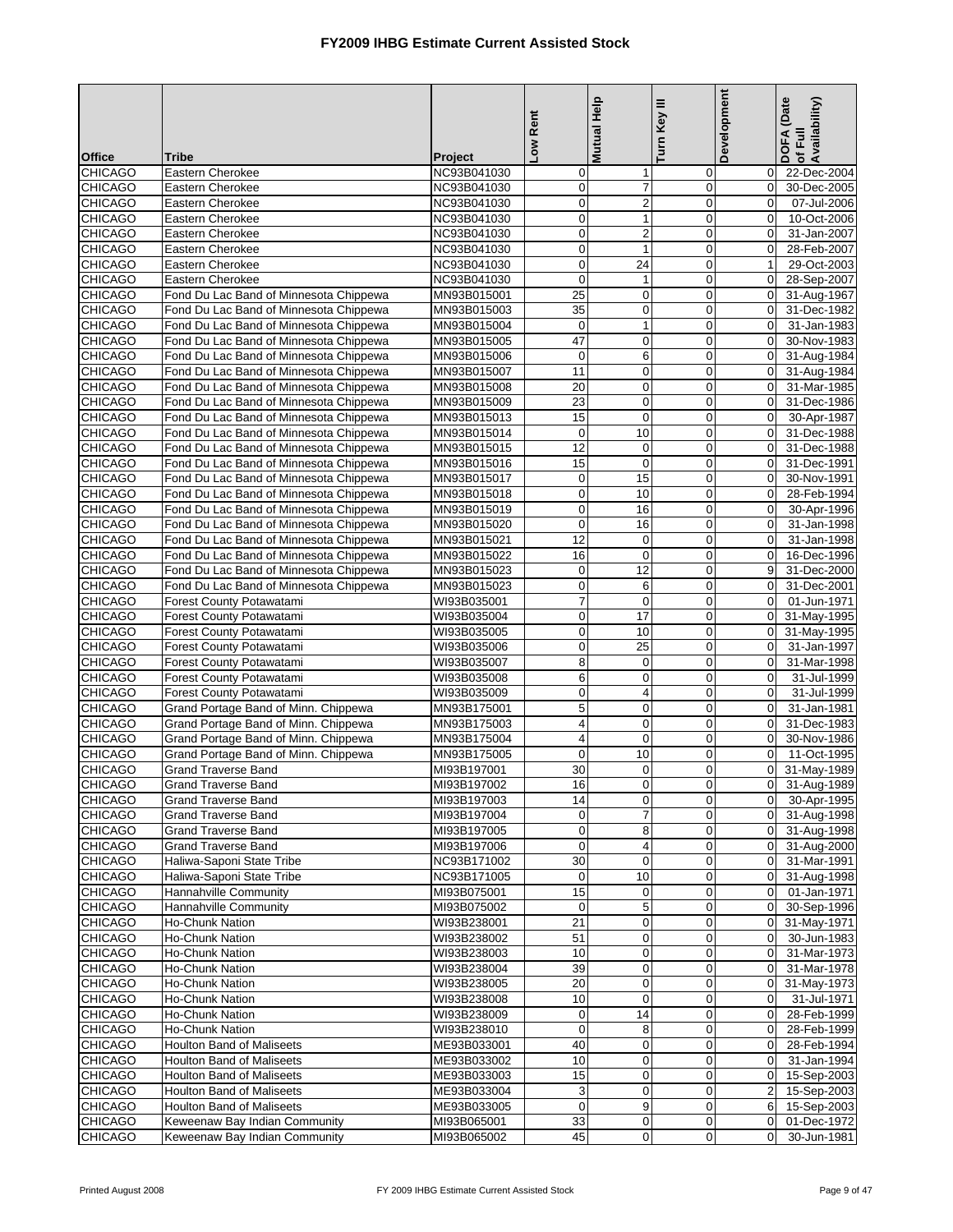| <b>Office</b>                    | Tribe                                                                          | Project                    | Low Rent                        | Mutual Help                | Turn Key III               | <b>Development</b>              | DOFA (Date<br>Availability)<br>of Full |
|----------------------------------|--------------------------------------------------------------------------------|----------------------------|---------------------------------|----------------------------|----------------------------|---------------------------------|----------------------------------------|
| <b>CHICAGO</b>                   | Keweenaw Bay Indian Community                                                  | MI93B065003                | 50                              | $\mathbf 0$                | 0                          | $\mathbf 0$                     | 28-Feb-1983                            |
| <b>CHICAGO</b>                   | Keweenaw Bay Indian Community                                                  | MI93B065004                | 30                              | 0                          | 0                          | $\mathbf 0$                     | 30-Nov-1985                            |
| <b>CHICAGO</b>                   | Keweenaw Bay Indian Community                                                  | MI93B065005                | 50                              | $\mathbf 0$                | $\mathbf 0$                | $\mathbf 0$                     | 30-Nov-1985                            |
| <b>CHICAGO</b>                   | Keweenaw Bay Indian Community                                                  | MI93B065006                | $\pmb{0}$                       | 3                          | $\mathbf 0$                | $\mathbf 0$                     | 30-Sep-1986                            |
| <b>CHICAGO</b>                   | Keweenaw Bay Indian Community                                                  | MI93B065009                | 20                              | 0                          | $\pmb{0}$                  | $\mathbf 0$                     | 31-Oct-1993                            |
| <b>CHICAGO</b>                   | Keweenaw Bay Indian Community                                                  | MI93B065010                | 20                              | $\mathbf 0$                | $\overline{0}$             | $\mathbf 0$                     | 31-Oct-1993                            |
| <b>CHICAGO</b>                   | Lac Courte Oreilles                                                            | WI93B054001                | 23                              | $\mathbf 0$                | $\mathbf 0$                | $\mathbf 0$                     | 01-Oct-1970                            |
| <b>CHICAGO</b><br><b>CHICAGO</b> | Lac Courte Oreilles                                                            | WI93B054003                | 15<br>45                        | $\pmb{0}$                  | $\pmb{0}$                  | $\boldsymbol{0}$<br>$\mathbf 0$ | 31-Oct-1974                            |
| <b>CHICAGO</b>                   | Lac Courte Oreilles<br>Lac Courte Oreilles                                     | WI93B054004<br>WI93B054005 | 49                              | $\mathbf 0$<br>$\mathbf 0$ | $\mathbf 0$<br>$\mathbf 0$ | $\Omega$                        | 30-Jan-1979<br>30-Nov-1980             |
| <b>CHICAGO</b>                   | Lac Courte Oreilles                                                            | WI93B054006                | $\pmb{0}$                       | $\overline{2}$             | $\mathbf 0$                | $\mathbf 0$                     | 30-Sep-1983                            |
| <b>CHICAGO</b>                   | Lac Courte Oreilles                                                            | WI93B054007                | 34                              | $\mathbf 0$                | $\mathbf 0$                | $\mathbf 0$                     | 30-Nov-1982                            |
| <b>CHICAGO</b>                   | Lac Courte Oreilles                                                            | WI93B054008                | 24                              | 0                          | $\mathbf 0$                | $\mathbf 0$                     | 31-Jul-1984                            |
| <b>CHICAGO</b>                   | Lac Courte Oreilles                                                            | WI93B054009                | 20                              | $\mathbf 0$                | $\mathbf 0$                | 0                               | 28-Feb-1984                            |
| <b>CHICAGO</b>                   | Lac Courte Oreilles                                                            | WI93B054010                | 10                              | $\mathbf 0$                | $\mathbf 0$                | $\Omega$                        | 30-Sep-1985                            |
| <b>CHICAGO</b>                   | Lac Courte Oreilles                                                            | WI93B054011                | 40                              | $\mathbf 0$                | 0                          | 0                               | 31-Aug-1986                            |
| <b>CHICAGO</b>                   | Lac Courte Oreilles                                                            | WI93B054012                | $\mathbf 0$                     | $\mathbf{1}$               | $\overline{0}$             | $\mathbf 0$                     | 31-Dec-1987                            |
| <b>CHICAGO</b>                   | Lac Courte Oreilles                                                            | WI93B054013                | 20                              | $\mathbf 0$                | 0                          | $\mathbf 0$                     | 31-Dec-1988                            |
| <b>CHICAGO</b>                   | Lac Courte Oreilles                                                            | WI93B054014                | $\pmb{0}$                       | $\mathbf{1}$               | $\pmb{0}$                  | $\mathbf 0$                     | 30-Sep-1989                            |
| <b>CHICAGO</b>                   | Lac Courte Oreilles                                                            | WI93B054015                | $\mathbf 0$                     | $\mathbf{1}$               | $\overline{0}$             | $\Omega$                        | 30-Nov-1992                            |
| <b>CHICAGO</b>                   | Lac Courte Oreilles                                                            | WI93B054016                | 16                              | $\mathbf 0$                | 0                          | $\mathbf 0$                     | 31-Dec-1996                            |
| <b>CHICAGO</b><br><b>CHICAGO</b> | Lac Courte Oreilles<br>Lac Courte Oreilles                                     | WI93B054017<br>WI93B054018 | $\boldsymbol{0}$<br>$\mathbf 0$ | 4<br>13                    | $\mathbf 0$<br>$\mathbf 0$ | $\mathbf 0$<br>$\mathbf 0$      | 20-Jun-1994<br>30-Sep-2000             |
| <b>CHICAGO</b>                   | Lac Courte Oreilles                                                            | WI93B054019                | 20                              | 0                          | $\mathbf 0$                | 5                               | 31-Aug-2001                            |
| <b>CHICAGO</b>                   | Lac Courte Oreilles                                                            | WI93B054019                | 5                               | $\mathbf 0$                | $\mathbf 0$                | $\pmb{0}$                       | 31-Dec-2001                            |
| <b>CHICAGO</b>                   | Lac Courte Oreilles                                                            | WI93B054021                | $\mathbf 0$                     | 6                          | $\mathbf 0$                | $\mathbf 0$                     | 30-Jan-1979                            |
| <b>CHICAGO</b>                   | Lac Courte Oreilles                                                            | WI93B054022                | $\overline{7}$                  | 0                          | $\mathbf 0$                | $\mathbf 0$                     | 31-Jan-1975                            |
| <b>CHICAGO</b>                   | Lac Courte Oreilles                                                            | WI93B054023                | 12                              | $\mathbf 0$                | $\mathbf 0$                | $\mathbf 0$                     | 11-Mar-1999                            |
| <b>CHICAGO</b>                   | Lac Courte Oreilles                                                            | WI93B054024                | $\mathbf 0$                     | 7                          | $\mathbf 0$                | $\mathbf 0$                     | 01-Oct-1970                            |
| <b>CHICAGO</b>                   | Lac Du Flambeau Band                                                           | WI93B009001                | 20                              | $\mathbf 0$                | 0                          | $\mathbf 0$                     | 01-Jul-1966                            |
| <b>CHICAGO</b>                   | Lac Du Flambeau Band                                                           | WI93B009004                | 18                              | $\mathbf 0$                | $\overline{0}$             | $\mathbf 0$                     | 30-Jan-1979                            |
| <b>CHICAGO</b>                   | Lac Du Flambeau Band                                                           | WI93B009005                | 20                              | $\mathbf 0$                | $\mathbf 0$                | $\mathbf 0$                     | 31-Jan-1980                            |
| <b>CHICAGO</b>                   | Lac Du Flambeau Band                                                           | WI93B009006                | $\overline{25}$                 | $\pmb{0}$                  | $\boldsymbol{0}$           | $\mathbf 0$                     | 31-May-1982                            |
| <b>CHICAGO</b><br><b>CHICAGO</b> | Lac Du Flambeau Band<br>Lac Du Flambeau Band                                   | WI93B009007<br>WI93B009008 | 48<br>24                        | $\mathbf 0$<br>$\mathbf 0$ | $\mathbf 0$<br>$\mathbf 0$ | $\mathbf 0$<br>$\mathbf 0$      | 29-Feb-1984<br>31-Jan-1985             |
| <b>CHICAGO</b>                   | Lac Du Flambeau Band                                                           | WI93B009009                | 18                              | 0                          | $\mathbf 0$                | $\mathbf 0$                     | 28-Feb-1986                            |
| <b>CHICAGO</b>                   | Lac Du Flambeau Band                                                           | WI93B009010                | $\pmb{0}$                       | $\mathbf{1}$               | $\mathbf 0$                | $\mathbf 0$                     | 30-Nov-1988                            |
| CHICAGO                          | Lac Du Flambeau Band                                                           | WI93B009011                | $\pmb{0}$                       | $\mathbf{1}$               | $\mathbf 0$                | $\Omega$                        | 31-Dec-1990                            |
| <b>CHICAGO</b>                   | Lac Du Flambeau Band                                                           | WI93B009013                | $\pmb{0}$                       | 2                          | 0                          | 0                               | 31-May-1982                            |
| <b>CHICAGO</b>                   | Lac Du Flambeau Band                                                           | WI93B009014                | $\mathbf 0$                     | 2                          | $\overline{0}$             | $\mathbf 0$                     | 31-May-1982                            |
| <b>CHICAGO</b>                   | Lac Du Flambeau Band                                                           | WI93B009015                | 13                              | 0                          | $\mathbf 0$                | $\overline{0}$                  | 30-Jun-1996                            |
| <b>CHICAGO</b>                   | Lac Du Flambeau Band                                                           | WI93B009016                | $\overline{0}$                  | 4                          | $\mathbf 0$                | $\mathbf 0$                     | 30-Jun-1996                            |
| <b>CHICAGO</b>                   | Lac Du Flambeau Band                                                           | WI93B009017                | $\mathbf 0$                     | 5                          | 0                          | $\overline{0}$                  | 01-Jan-1995                            |
| <b>CHICAGO</b>                   | Lac Du Flambeau Band                                                           | WI93B009018                | $\pmb{0}$                       | $\mathbf{1}$               | 0                          | $\mathbf 0$                     | 31-Aug-1998                            |
| <b>CHICAGO</b><br><b>CHICAGO</b> | Lac Du Flambeau Band                                                           | WI93B009019                | $\overline{c}$                  | 0                          | 0                          | 3                               | 31-Aug-1998                            |
| <b>CHICAGO</b>                   | Lac Vieux Desert Band<br>Lac Vieux Desert Band                                 | MI93B085001<br>MI93B085002 | 15<br>20                        | 0<br>0                     | 0<br>0                     | $\mathbf 0$<br>$\mathbf 0$      | 01-Oct-1970<br>31-Oct-1983             |
| <b>CHICAGO</b>                   | Lac Vieux Desert Band                                                          | MI93B085003                | $\mathbf 0$                     | 8                          | 0                          | $\overline{0}$                  | 30-Sep-1995                            |
| <b>CHICAGO</b>                   | Leech Lake Band of Minnesota Chippewa                                          | MN93B012002                | 50                              | 0                          | $\mathbf 0$                | 0                               | 01-May-1967                            |
| <b>CHICAGO</b>                   | Leech Lake Band of Minnesota Chippewa                                          | MN93B012005                | 15                              | 0                          | $\mathbf 0$                | $\mathbf 0$                     | 01-Dec-1967                            |
| <b>CHICAGO</b>                   | Leech Lake Band of Minnesota Chippewa                                          | MN93B012007                | 45                              | 0                          | $\mathbf 0$                | $\overline{0}$                  | 31-Oct-1978                            |
| <b>CHICAGO</b>                   | Leech Lake Band of Minnesota Chippewa                                          | MN93B012008                | $\mathbf 0$                     | 5                          | 0                          | $\mathbf 0$                     | 31-Oct-1978                            |
| <b>CHICAGO</b>                   | Leech Lake Band of Minnesota Chippewa                                          | MN93B012009                | 52                              | 0                          | 0                          | $\mathbf 0$                     | 31-Mar-1983                            |
| <b>CHICAGO</b>                   | Leech Lake Band of Minnesota Chippewa                                          | MN93B012010                | $\boldsymbol{0}$                | 24                         | 0                          | 0                               | 31-Mar-1983                            |
| <b>CHICAGO</b>                   | Leech Lake Band of Minnesota Chippewa                                          | MN93B012012                | $\boldsymbol{0}$                | 46                         | 0                          | 0                               | 30-Sep-1986                            |
| <b>CHICAGO</b>                   | Leech Lake Band of Minnesota Chippewa                                          | MN93B012013                | 10                              | 0                          | 0                          | 0                               | 30-Sep-1985                            |
| <b>CHICAGO</b>                   | Leech Lake Band of Minnesota Chippewa                                          | MN93B012015                | 30                              | 0                          | 0                          | 0                               | 31-Dec-1987                            |
| <b>CHICAGO</b><br><b>CHICAGO</b> | Leech Lake Band of Minnesota Chippewa                                          | MN93B012016                | 41                              | $\pmb{0}$                  | 0                          | $\mathbf 0$                     | 28-Feb-1989                            |
| <b>CHICAGO</b>                   | Leech Lake Band of Minnesota Chippewa<br>Leech Lake Band of Minnesota Chippewa | MN93B012017<br>MN93B012018 | 10<br>20                        | 0<br>0                     | 0<br>0                     | $\mathbf 0$<br>0                | 31-Jul-1993<br>30-Jun-1994             |
| <b>CHICAGO</b>                   | Leech Lake Band of Minnesota Chippewa                                          | MN93B012019                | 20                              | 0                          | $\mathbf 0$                | $\mathbf 0$                     | 30-Apr-1996                            |
| <b>CHICAGO</b>                   | Leech Lake Band of Minnesota Chippewa                                          | MN93B012020                | $\mathbf 0$                     | 16                         | 0                          | $\mathbf 0$                     | 30-Apr-1996                            |
| <b>CHICAGO</b>                   | Leech Lake Band of Minnesota Chippewa                                          | MN93B012021                | 20                              | 0                          | 0                          | 0                               | 27-Feb-1998                            |
| <b>CHICAGO</b>                   | Leech Lake Band of Minnesota Chippewa                                          | MN93B012022                | $\boldsymbol{0}$                | $\overline{18}$            | $\pmb{0}$                  | 0                               | 29-May-1998                            |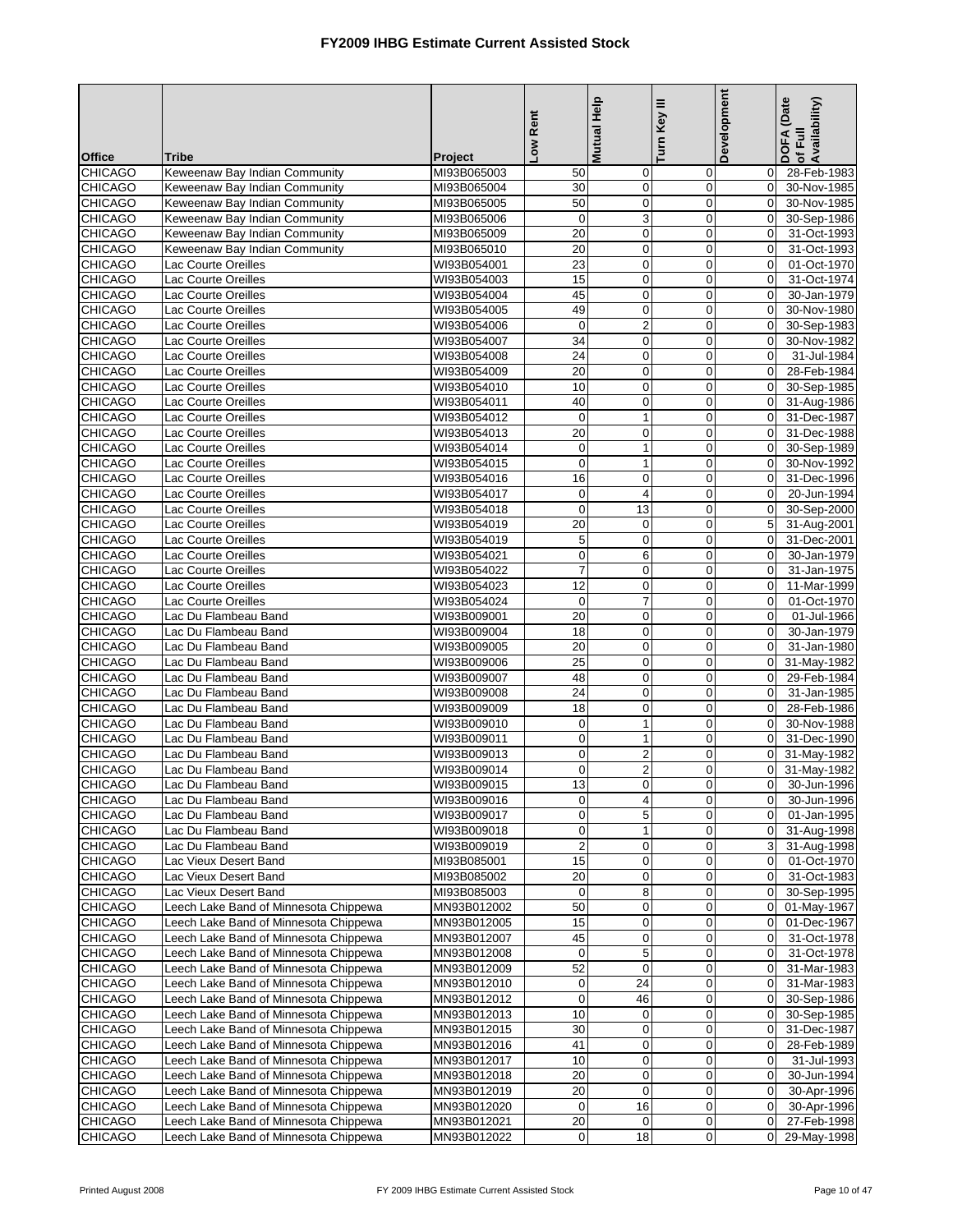|                                  |                                                        |                            | Low Rent                   | <b>Mutual Help</b>          | Turn Key III               | Development                      | DOFA (Date<br> of Full<br> Availability) |
|----------------------------------|--------------------------------------------------------|----------------------------|----------------------------|-----------------------------|----------------------------|----------------------------------|------------------------------------------|
| <b>Office</b>                    | <b>Tribe</b>                                           | Project                    |                            |                             |                            |                                  |                                          |
| <b>CHICAGO</b>                   | Lower Sioux                                            | MN93B207002                | 15                         | $\mathbf 0$                 | 0                          | $\mathbf 0$                      | 31-Dec-1989                              |
| <b>CHICAGO</b>                   | <b>Lower Sioux</b>                                     | MN93B207003                | 8                          | $\pmb{0}$                   | $\mathbf 0$                | $\overline{0}$                   | 31-Dec-1986                              |
| <b>CHICAGO</b>                   | <b>Lower Sioux</b>                                     | MN93B207004                | 9                          | $\mathbf 0$                 | $\mathbf 0$                | $\Omega$                         | 31-May-1987                              |
| <b>CHICAGO</b>                   | Lumbee State Tribe                                     | NC93B171001                | 204                        | $\mathbf 0$                 | $\mathbf 0$                | $\overline{0}$                   | 29-Feb-1988                              |
| CHICAGO<br><b>CHICAGO</b>        | Menominee Indian Tribe<br>Menominee Indian Tribe       | WI93B243001<br>WI93B243004 | 147<br>$\mathbf 0$         | $\pmb{0}$<br>$\overline{2}$ | $\mathbf 0$<br>$\mathbf 0$ | $\overline{0}$<br>$\overline{0}$ | 30-Sep-1984<br>30-Sep-1986               |
| <b>CHICAGO</b>                   | Menominee Indian Tribe                                 | WI93B243005                | $\overline{0}$             | $\boldsymbol{2}$            | 0                          | $\overline{0}$                   | 30-Sep-1986                              |
| <b>CHICAGO</b>                   | Menominee Indian Tribe                                 | WI93B243006                | $\mathbf 0$                | $\overline{2}$              | $\mathbf 0$                | $\mathbf 0$                      | 30-Jun-1988                              |
| <b>CHICAGO</b>                   | Menominee Indian Tribe                                 | WI93B243008                | $\mathbf 0$                | $\mathbf 5$                 | $\mathbf 0$                | $\overline{0}$                   | 30-Sep-1990                              |
| <b>CHICAGO</b>                   | Menominee Indian Tribe                                 | WI93B243009                | $\overline{12}$            | $\overline{0}$              | $\mathbf 0$                | $\mathbf 0$                      | 31-Jul-1990                              |
| <b>CHICAGO</b>                   | Menominee Indian Tribe                                 | WI93B243010                | 44                         | $\mathbf 0$                 | $\mathbf 0$                | $\Omega$                         | 30-Apr-1969                              |
| <b>CHICAGO</b>                   | Menominee Indian Tribe                                 | WI93B243011                | 60                         | $\pmb{0}$                   | $\mathbf 0$                | $\mathbf{0}$                     | 30-Apr-1974                              |
| <b>CHICAGO</b>                   | Menominee Indian Tribe                                 | WI93B243012                | $\overline{0}$             | $\ensuremath{\mathsf{3}}$   | $\mathbf 0$                | $\overline{0}$                   | 31-Jan-1991                              |
| <b>CHICAGO</b>                   | Menominee Indian Tribe                                 | WI93B243014                | $\overline{14}$            | $\mathbf 0$                 | $\mathbf 0$                | $\mathbf{0}$                     | 31-May-1996                              |
| <b>CHICAGO</b>                   | Menominee Indian Tribe                                 | WI93B243015                | $\mathbf 0$                | $\overline{7}$              | $\mathbf 0$                | $\overline{0}$                   | 31-Dec-1996                              |
| <b>CHICAGO</b>                   | Mille Lacs Band of Minnesota Chippewa                  | MN93B204001                | 30                         | $\pmb{0}$                   | $\mathbf 0$                | $\overline{0}$                   | 31-Mar-1983                              |
| <b>CHICAGO</b>                   | Mille Lacs Band of Minnesota Chippewa                  | MN93B204002                | $\mathbf 0$                | 15                          | $\mathbf 0$                | $\Omega$                         | 30-Sep-1986                              |
| <b>CHICAGO</b>                   | Mille Lacs Band of Minnesota Chippewa                  | MN93B204003                | 20                         | $\mathbf 0$                 | $\mathbf 0$                | $\overline{0}$                   | 31-Aug-1995                              |
| <b>CHICAGO</b>                   | Mille Lacs Band of Minnesota Chippewa                  | MN93B204004                | $\overline{25}$            | $\mathbf 0$                 | $\mathbf 0$                | $\mathbf 0$                      | 30-Jun-1996                              |
| <b>CHICAGO</b>                   | Mille Lacs Band of Minnesota Chippewa                  | MN93B204005                | 40                         | $\mathbf 0$                 | $\mathbf 0$                | $\mathbf{0}$                     | 30-Jun-1997                              |
| <b>CHICAGO</b>                   | Mississippi Choctaw Tribe                              | MS93B092001                | 29                         | $\pmb{0}$                   | $\mathbf 0$                | $\mathbf{0}$                     | 01-Jun-1970                              |
| <b>CHICAGO</b>                   | Mississippi Choctaw Tribe                              | MS93B092005                | 45                         | $\mathbf 0$                 | $\mathbf 0$                | $\overline{0}$                   | 01-Apr-1975                              |
| <b>CHICAGO</b>                   | Mississippi Choctaw Tribe                              | MS93B092006                | 44                         | $\mathbf 0$                 | $\mathbf 0$                | $\mathbf 0$                      | 30-Apr-1977                              |
| CHICAGO                          | Mississippi Choctaw Tribe                              | MS93B092007                | 99                         | $\pmb{0}$                   | $\pmb{0}$                  | $\mathbf{0}$                     | 31-Mar-1983                              |
| <b>CHICAGO</b>                   | Mississippi Choctaw Tribe                              | MS93B092008                | $\mathbf 0$                | 38                          | $\mathbf 0$                | $\mathbf 0$                      | 31-May-1985                              |
| <b>CHICAGO</b>                   | Mississippi Choctaw Tribe                              | MS93B092009                | $\mathbf 0$                | 62                          | $\mathbf 0$                | $\overline{0}$                   | 31-May-1985                              |
| <b>CHICAGO</b>                   | Mississippi Choctaw Tribe                              | MS93B092010                | $\overline{0}$             | 9                           | $\mathbf 0$                | $\overline{0}$<br>$\Omega$       | 28-Feb-1986                              |
| <b>CHICAGO</b><br><b>CHICAGO</b> | Mississippi Choctaw Tribe<br>Mississippi Choctaw Tribe | MS93B092012<br>MS93B092013 | $\mathbf 0$<br>$\mathbf 0$ | 16<br>24                    | $\mathbf 0$<br>$\mathbf 0$ | $\overline{0}$                   | 31-Mar-1987<br>31-May-1988               |
| <b>CHICAGO</b>                   | Mississippi Choctaw Tribe                              | MS93B092014                | $\overline{0}$             | 35                          | $\mathbf 0$                | $\overline{0}$                   | 30-Sep-1989                              |
| <b>CHICAGO</b>                   | Mississippi Choctaw Tribe                              | MS93B092015                | $\mathbf 0$                | 35                          | $\mathbf 0$                | $\mathbf{0}$                     | 31-Dec-1990                              |
| <b>CHICAGO</b>                   | Mississippi Choctaw Tribe                              | MS93B092016                | $\overline{0}$             | 34                          | $\mathbf 0$                | $\overline{0}$                   | 31-Jul-1992                              |
| <b>CHICAGO</b>                   | Mississippi Choctaw Tribe                              | MS93B092017                | $\mathbf 0$                | $\overline{17}$             | $\mathbf 0$                | $\overline{0}$                   | 31-Aug-1993                              |
| <b>CHICAGO</b>                   | Mississippi Choctaw Tribe                              | MS93B092018                | $\mathbf 0$                | $\overline{17}$             | $\mathbf 0$                | $\overline{0}$                   | 31-Mar-1995                              |
| <b>CHICAGO</b>                   | Mississippi Choctaw Tribe                              | MS93B092019                | $\overline{0}$             | 14                          | $\pmb{0}$                  | $\mathbf{0}$                     | 31-Mar-1995                              |
| <b>CHICAGO</b>                   | Mississippi Choctaw Tribe                              | MS93B092020                | 30                         | $\mathbf 0$                 | $\mathbf 0$                | $\Omega$                         | 31-Aug-1996                              |
| <b>CHICAGO</b>                   | Mississippi Choctaw Tribe                              | MS93B092021                | $\mathbf 0$                | 51                          | $\mathbf 0$                | $\mathbf{0}$                     | 30-Sep-1996                              |
| <b>CHICAGO</b>                   | Mississippi Choctaw Tribe                              | MS93B092023                | 22                         | 0                           | $\pmb{0}$                  | $\overline{0}$                   | 30-Sep-1996                              |
| <b>CHICAGO</b>                   | Mississippi Choctaw Tribe                              | MS93B092024                | 0                          | 42                          | $\mathbf 0$                | $\Omega$                         | 31-May-1998                              |
| <b>CHICAGO</b>                   | Mississippi Choctaw Tribe                              | MS93B092025                | $\mathbf{0}$               | 39                          | $\mathbf 0$                | $\overline{0}$                   | 30-Apr-2000                              |
| <b>CHICAGO</b>                   | Mississippi Choctaw Tribe                              | MS93B092026                | 33                         | <sub>U</sub>                | $\pmb{0}$                  |                                  | 0 29-Feb-2000                            |
| <b>CHICAGO</b>                   | <b>MOWA Band of Choctaw Indians</b>                    | AL93B205001                | 30                         | $\mathbf 0$                 | $\mathbf 0$                | $\overline{0}$                   | 31-Dec-1993                              |
| <b>CHICAGO</b>                   | <b>MOWA Band of Choctaw Indians</b>                    | AL93B205002                | 20                         | $\mathbf 0$                 | 0                          | $\overline{0}$                   | 30-Oct-1994                              |
| <b>CHICAGO</b>                   | MOWA Band of Choctaw Indians                           | AL93B205003                | $\mathbf 0$                | 20                          | $\mathbf 0$                | $\overline{0}$                   | 30-Jun-1996                              |
| <b>CHICAGO</b>                   | MOWA Band of Choctaw Indians                           | AL93B205004                | $\overline{a}$             | $\mathbf 0$                 | $\mathbf 0$                | 14                               | 09-Aug-1998                              |
| <b>CHICAGO</b>                   | Narragansett Tribe                                     | RI93B028001                | $\overline{0}$             | $\mathbf 0$                 | 0                          | 12                               | #NULL!                                   |
| <b>CHICAGO</b>                   | Oneida Nation of New York                              | NY93B445001                | 30                         | $\mathbf 0$                 | $\mathbf 0$                | $\overline{0}$<br>$\overline{0}$ | 30-Sep-1994                              |
| <b>CHICAGO</b>                   | Oneida Tribe<br>Oneida Tribe                           | WI93B010001<br>WI93B010003 | 24<br>40                   | $\mathbf 0$<br>$\pmb{0}$    | $\mathbf 0$                |                                  | 30-Apr-1967                              |
| <b>CHICAGO</b><br><b>CHICAGO</b> | Oneida Tribe                                           | WI93B010004                | 25                         | $\mathbf 0$                 | 0<br>$\mathbf 0$           | $\overline{0}$                   | 0 31-May-1973<br>31-May-1976             |
| <b>CHICAGO</b>                   | Oneida Tribe                                           | WI93B010006                | 30                         | $\pmb{0}$                   | 0                          | $\overline{0}$                   | 30-Sep-1979                              |
| <b>CHICAGO</b>                   | Oneida Tribe                                           | WI93B010007                | $\overline{0}$             | $\mathbf{1}$                | $\mathbf 0$                | $\overline{0}$                   | 30-Jun-1983                              |
| <b>CHICAGO</b>                   | Oneida Tribe                                           | WI93B010008                | 50                         | $\mathbf 0$                 | $\mathbf 0$                | $\overline{0}$                   | 30-Apr-1986                              |
| <b>CHICAGO</b>                   | Oneida Tribe                                           | WI93B010010                | $\mathbf 0$                | 2                           | $\mathbf 0$                | $\overline{0}$                   | 28-Feb-1993                              |
| <b>CHICAGO</b>                   | Oneida Tribe                                           | WI93B010011                | $\overline{0}$             | 2                           | $\mathbf 0$                | $\overline{0}$                   | 19-May-1995                              |
| <b>CHICAGO</b>                   | Oneida Tribe                                           | WI93B010012                | $\overline{0}$             | 16                          | $\mathbf 0$                | $\overline{0}$                   | 14-Jan-1997                              |
| <b>CHICAGO</b>                   | Oneida Tribe                                           | WI93B010013                | $\overline{0}$             | 14                          | 0                          | $\overline{0}$                   | 26-Mar-1999                              |
| <b>CHICAGO</b>                   | Oneida Tribe                                           | WI93B010014                | 20                         | $\mathbf 0$                 | $\mathbf 0$                | $\overline{0}$                   | $\overline{31}$ -Jan-1997                |
| <b>CHICAGO</b>                   | Oneida Tribe                                           | WI93B010015                | $\overline{0}$             | 11                          | $\mathbf 0$                | $\overline{0}$                   | 31-Jan-1997                              |
| <b>CHICAGO</b>                   | Oneida Tribe                                           | WI93B010016                | $\sqrt{5}$                 | $\pmb{0}$                   | 0                          | $\overline{0}$                   | 31-May-2000                              |
| <b>CHICAGO</b>                   | Oneida Tribe                                           | WI93B010017                | $\mathbf 0$                | 5                           | $\mathbf 0$                | $\overline{0}$                   | 31-Jan-2000                              |
| <b>CHICAGO</b>                   | Passamaquody Indian Tribe                              | ME93B014002                | $\overline{0}$             | 0                           | 6                          | $\overline{0}$                   | 31-Jul-1977                              |
| <b>CHICAGO</b>                   | Passamaquody Indian Tribe                              | ME93B014003                | 16                         | $\mathbf 0$                 | 0                          |                                  | 0 31-May-1979                            |
| <b>CHICAGO</b>                   | Passamaquody Indian Tribe                              | ME93B014004                | 23                         | $\pmb{0}$                   | 0                          |                                  | 0 30-Sep-1981                            |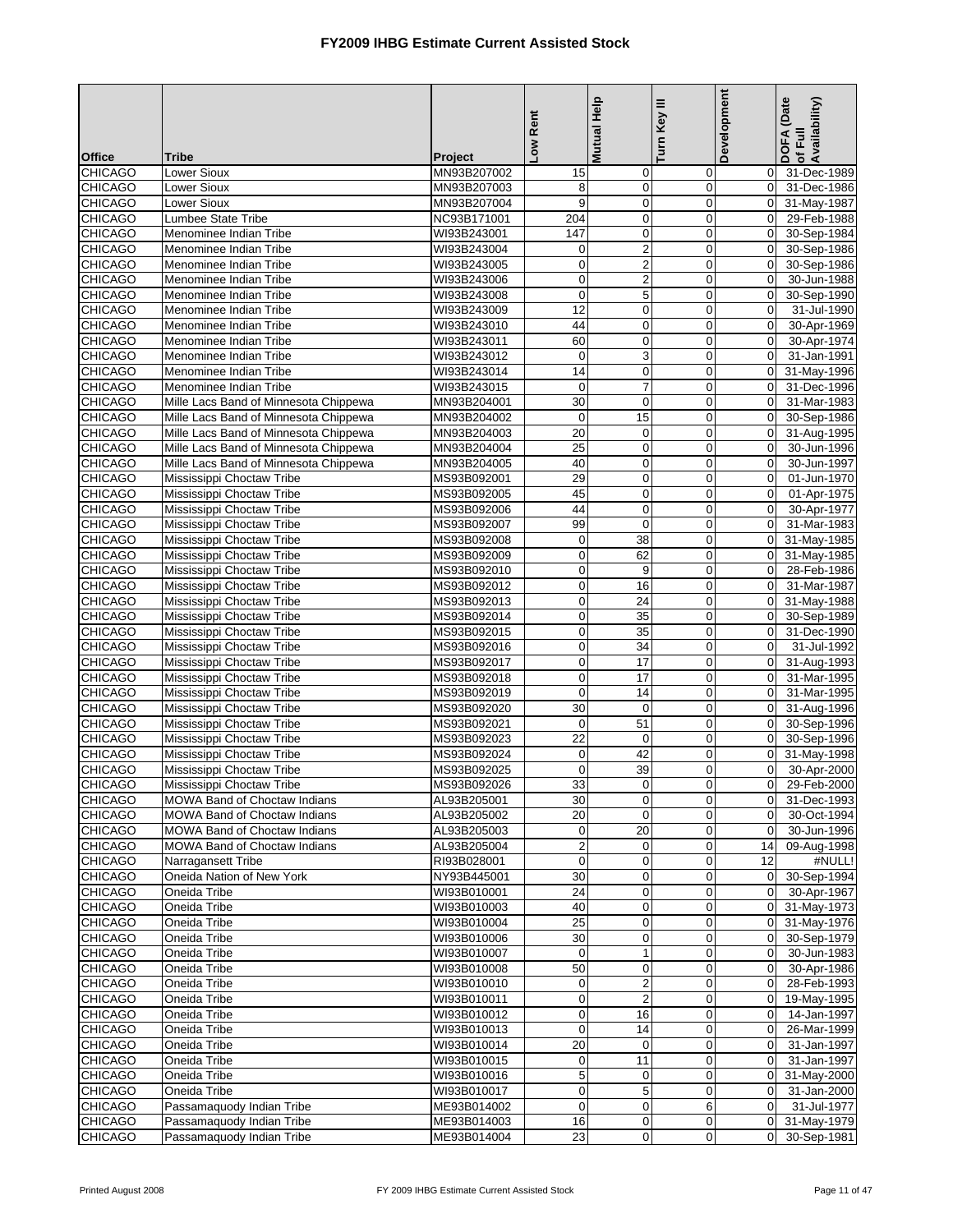|                                  |                                                        |                            | Low Rent          | Mutual Help             | Turn Key III      | Development                      | DOFA (Date<br>of Full<br>Availability) |
|----------------------------------|--------------------------------------------------------|----------------------------|-------------------|-------------------------|-------------------|----------------------------------|----------------------------------------|
| <b>Office</b>                    | <b>Tribe</b>                                           | Project                    |                   |                         |                   |                                  |                                        |
| <b>CHICAGO</b>                   | Passamaquody Indian Tribe                              | ME93B014005                | 28                | $\mathbf 0$             | $\mathbf 0$       | $\overline{0}$                   | 31-Jan-1983                            |
| <b>CHICAGO</b>                   | Passamaquody Indian Tribe                              | ME93B014008                | 10                | $\pmb{0}$               | $\mathbf 0$       | $\overline{0}$                   | 30-Nov-1990                            |
| <b>CHICAGO</b>                   | Passamaquody Indian Tribe                              | ME93B014009                | $\pmb{0}$         | 20                      | $\mathbf 0$       | $\overline{0}$                   | 30-Nov-1990                            |
| <b>CHICAGO</b>                   | Passamaquody Indian Tribe                              | ME93B014010                | $\pmb{0}$         | 16                      | $\mathbf 0$       | $\overline{0}$                   | 30-Apr-1994                            |
| <b>CHICAGO</b>                   | Passamaquody Indian Tribe                              | ME93B014011                | $\mathbf 0$       | 12                      | 0                 | $\mathbf 0$                      | 29-Jul-1999                            |
| <b>CHICAGO</b>                   | Penobscot Tribe                                        | ME93B012001                | $\mathbf 0$       | $\mathbf 0$             | 9                 | $\mathbf 0$                      | 31-Jul-1977                            |
| <b>CHICAGO</b>                   | Penobscot Tribe<br>Penobscot Tribe                     | ME93B012002<br>ME93B012003 | 8<br>$\mathbf 0$  | $\mathbf 0$             | $\mathbf 0$<br>15 | $\Omega$                         | 30-Jun-1977                            |
| CHICAGO<br><b>CHICAGO</b>        | Penobscot Tribe                                        |                            | 24                | $\pmb{0}$<br>0          | $\mathbf 0$       | $\mathbf 0$<br>$\Omega$          | 30-Apr-1980<br>31-Oct-1985             |
| <b>CHICAGO</b>                   | Penobscot Tribe                                        | ME93B012004<br>ME93B012006 | 0                 | 8                       | $\mathbf 0$       | $\overline{0}$                   | 31-May-1992                            |
| <b>CHICAGO</b>                   | Penobscot Tribe                                        | ME93B012007                | 10                | 0                       | $\mathbf 0$       | $\overline{0}$                   | 30-Nov-1993                            |
| CHICAGO                          | Penobscot Tribe                                        | ME93B012008                | 10                | $\pmb{0}$               | $\mathbf 0$       | $\Omega$                         | 31-Jul-1995                            |
| <b>CHICAGO</b>                   | <b>Pleasant Point</b>                                  | ME93B013002                | 16                | $\pmb{0}$               | $\mathbf 0$       | $\overline{0}$                   | 29-Feb-1976                            |
| CHICAGO                          | <b>Pleasant Point</b>                                  | ME93B013003                | $\boldsymbol{0}$  | $\mathbf 0$             | $\mathbf{1}$      | $\overline{0}$                   | 31-Dec-1977                            |
| <b>CHICAGO</b>                   | <b>Pleasant Point</b>                                  | ME93B013004                | $\pmb{0}$         | 0                       | 3                 | $\Omega$                         | 30-Sep-1979                            |
| CHICAGO                          | <b>Pleasant Point</b>                                  | ME93B013008                | $\pmb{0}$         | 19                      | $\mathbf 0$       | $\mathbf 0$                      | 30-Sep-1992                            |
| CHICAGO                          | <b>Pleasant Point</b>                                  | ME93B013009                | 15                | 0                       | $\mathbf 0$       | $\mathbf 0$                      | 31-Jul-1996                            |
| CHICAGO                          | <b>Pleasant Point</b>                                  | ME93B013010                | $\mathbf 0$       | 10                      | 0                 | $\Omega$                         | 08-Feb-1995                            |
| CHICAGO                          | <b>Pleasant Point</b>                                  | ME93B013011                | $\mathbf 0$       | 12                      | $\mathbf 0$       | $\overline{0}$                   | 30-Nov-1999                            |
| <b>CHICAGO</b>                   | <b>Pleasant Point</b>                                  | ME93B013012                | 20                | $\mathbf 0$             | $\mathbf 0$       | $\overline{0}$                   | 31-Aug-1997                            |
| <b>CHICAGO</b>                   | <b>Pleasant Point</b>                                  | ME93B013013                | $\mathbf 0$       | 18                      | $\mathbf 0$       | $\Omega$                         | 30-Nov-1999                            |
| <b>CHICAGO</b>                   | Poarch Band of Creek Indians                           | AL93B204001                | $\overline{20}$   | $\pmb{0}$               | $\mathbf 0$       | $\overline{0}$                   | 30-Sep-1987                            |
| <b>CHICAGO</b>                   | Poarch Band of Creek Indians                           | AL93B204002                | 30                | $\pmb{0}$               | $\mathbf 0$       | $\Omega$                         | 30-Sep-1987                            |
| <b>CHICAGO</b>                   | Poarch Band of Creek Indians                           | AL93B204004                | 20                | 0                       | $\mathbf 0$       | $\overline{0}$                   | 31-Aug-1989                            |
| <b>CHICAGO</b>                   | Poarch Band of Creek Indians                           | AL93B204005                | 15                | 0                       | $\mathbf 0$       | $\overline{0}$                   | 27-Feb-1995                            |
| <b>CHICAGO</b>                   | Poarch Band of Creek Indians                           | AL93B204006                | 10                | $\mathbf 0$             | $\mathbf 0$       | $\overline{0}$                   | 27-Feb-1995                            |
| <b>CHICAGO</b>                   | Poarch Band of Creek Indians                           | AL93B204007                | 0                 | 16                      | $\mathbf 0$       | $\mathbf 0$                      | 01-Oct-1998                            |
| CHICAGO                          | Poarch Band of Creek Indians                           | AL93B204008                | $\mathbf 0$       | 9                       | $\mathbf 0$       | $\Omega$                         | 01-Oct-1998                            |
| <b>CHICAGO</b>                   | Poarch Band of Creek Indians                           | AL93B204009                | $\mathbf 0$       | 17                      | $\mathbf 0$       | $\overline{0}$                   | 01-Dec-1998                            |
| <b>CHICAGO</b>                   | Poarch Band of Creek Indians                           | AL93B204010                | $\pmb{0}$         | 9                       | 0                 | $\overline{0}$                   | 01-Feb-1999                            |
| <b>CHICAGO</b>                   | Poarch Band of Creek Indians                           | AL93B204011                | $\mathbf 0$       | 27                      | $\mathbf 0$       | $\mathbf 0$                      | 01-Sep-1999                            |
| CHICAGO                          | Pokagon Band of Potawatomi                             | MI93B200001                | $\pmb{0}$         | 15                      | $\mathbf 0$       | $\overline{0}$                   | 31-Aug-2004                            |
| CHICAGO                          | <b>Prairie Island Sioux</b>                            | MN93B207001                | 24                | $\mathbf 0$             | $\mathbf 0$       | $\mathbf 0$                      | 30-Sep-1985                            |
| <b>CHICAGO</b>                   | Red Cliff Band of Lake Superior Chippe                 | WI93B013001                | 20                | 0                       | $\mathbf 0$       | $\overline{0}$                   | 01-Dec-1967                            |
| <b>CHICAGO</b>                   | Red Cliff Band of Lake Superior Chippe                 | WI93B013003                | 3                 | 4                       | $\mathbf 0$       | $\overline{0}$                   | 30-Nov-1971                            |
| <b>CHICAGO</b>                   | Red Cliff Band of Lake Superior Chippe                 | WI93B013004                | 50                | 0                       | $\mathbf 0$       | $\mathbf 0$                      | 31-Mar-1979                            |
| CHICAGO                          | Red Cliff Band of Lake Superior Chippe                 | WI93B013005                | $\overline{26}$   | $\mathbf{1}$            | $\mathbf 0$       | $\Omega$                         | 31-Oct-1984                            |
| <b>CHICAGO</b>                   | Red Cliff Band of Lake Superior Chippe                 | WI93B013007                | $\pmb{0}$         | 6                       | $\mathbf 0$       | $\mathbf 0$                      | 30-Jun-1995                            |
| <b>CHICAGO</b>                   | Red Cliff Band of Lake Superior Chippe                 | WI93B013008                | $\mathbf 0$       | 3                       | $\mathbf 0$       | $\overline{0}$                   | 31-Aug-1997                            |
| <b>CHICAGO</b>                   | Red Cliff Band of Lake Superior Chippe                 | WI93B013009                | 18                | $\mathbf 0$             | $\overline{0}$    | $\overline{0}$                   | 31-Mar-1998                            |
| <b>CHICAGO</b>                   | Red Lake Band of Chippewa                              | MN93B016001                | 12                | $\mathbf{0}$            | $\overline{0}$    | $\overline{0}$                   | 01-Sep-1967                            |
| CHICAGO                          | Red Lake Band of Chippewa                              | MN93B016003                | 10                | 0                       | $\mathbf 0$       | $\mathbf 0$                      | 01-Sep-1966                            |
| <b>CHICAGO</b>                   | Red Lake Band of Chippewa                              | MN93B016004                | 10                | 0                       | 0                 | $\overline{0}$                   | 01-Mar-1969                            |
| CHICAGO                          | Red Lake Band of Chippewa                              | MN93B016009                | $\boldsymbol{0}$  | 16                      | $\boldsymbol{0}$  | $\mathbf 0$                      | 31-May-1982                            |
| <b>CHICAGO</b>                   | Red Lake Band of Chippewa                              | MN93B016011                | 17                | 0                       | $\mathbf 0$       | $\overline{0}$                   | 30-Apr-1980                            |
| <b>CHICAGO</b>                   | Red Lake Band of Chippewa                              | MN93B016013                | 58                | 0                       | 0                 | $\overline{0}$                   | 31-Oct-1983                            |
| <b>CHICAGO</b>                   | Red Lake Band of Chippewa                              | MN93B016014                | 20                | 0                       | 0                 | $\mathbf 0$                      | 30-Aug-1984                            |
| <b>CHICAGO</b>                   | Red Lake Band of Chippewa                              | MN93B016015                | 30                | $\pmb{0}$               | 0                 | $\overline{0}$                   | 31-Dec-1984                            |
| <b>CHICAGO</b><br>CHICAGO        | Red Lake Band of Chippewa                              | MN93B016021                | $\mathbf 0$       | 30                      | 0                 | $\overline{0}$                   | 31-Aug-1988                            |
| <b>CHICAGO</b>                   | Red Lake Band of Chippewa                              | MN93B016022                | $\mathbf 0$       | 30                      | $\mathbf 0$       | $\overline{0}$<br>$\overline{0}$ | 31-Jan-1989                            |
| <b>CHICAGO</b>                   | Red Lake Band of Chippewa<br>Red Lake Band of Chippewa | MN93B016023                | $\mathbf 0$<br>31 | 20<br>0                 | $\mathbf 0$<br>0  | $\mathbf 0$                      | 30-Nov-1990<br>30-Sep-1993             |
| CHICAGO                          | Red Lake Band of Chippewa                              | MN93B016024<br>MN93B016025 | 10                | 0                       | $\mathbf 0$       | $\overline{0}$                   | 28-Feb-1994                            |
| <b>CHICAGO</b>                   | Red Lake Band of Chippewa                              | MN93B016026                | 12                | 0                       | $\mathbf 0$       | $\overline{0}$                   | 30-Sep-1994                            |
|                                  | Red Lake Band of Chippewa                              |                            | 44                | $\pmb{0}$               | $\pmb{0}$         | $\mathbf 0$                      |                                        |
| <b>CHICAGO</b><br><b>CHICAGO</b> | Red Lake Band of Chippewa                              | MN93B016027<br>MN93B016028 | $\mathbf 0$       | 20                      | 0                 | $\overline{0}$                   | 30-Nov-1995<br>01-May-1997             |
| <b>CHICAGO</b>                   | Red Lake Band of Chippewa                              | MN93B016029                | 40                | 0                       | 0                 | $\overline{0}$                   | 01-Oct-1997                            |
| CHICAGO                          | Sac & Fox Tribe                                        | IA93B112001                | 20                | $\pmb{0}$               | 0                 | $\mathbf 0$                      | 30-Jun-1981                            |
| <b>CHICAGO</b>                   | Saginaw Chippewa                                       | MI93B043001                | 20                | 0                       | $\mathbf 0$       | $\overline{0}$                   | 01-May-1967                            |
| <b>CHICAGO</b>                   | Saginaw Chippewa                                       | MI93B043002                | 14                | 0                       | $\mathbf 0$       | $\overline{0}$                   | 30-Sep-1976                            |
| <b>CHICAGO</b>                   | Saginaw Chippewa                                       | MI93B043003                | 20                | 0                       | $\mathbf 0$       | $\overline{0}$                   | 31-Aug-1980                            |
| <b>CHICAGO</b>                   | Saginaw Chippewa                                       | MI93B043004                | $\bf 8$           | $\pmb{0}$               | $\pmb{0}$         | $\overline{0}$                   | 22-Nov-1992                            |
| <b>CHICAGO</b>                   | Saginaw Chippewa                                       | MI93B043005                | $\pmb{0}$         | $\overline{\mathbf{c}}$ | $\boldsymbol{0}$  | $\overline{0}$                   | 30-Jun-1992                            |
| <b>CHICAGO</b>                   | Saginaw Chippewa                                       | MI93B043006                | $\mathbf 0$       | 8                       | $\mathbf 0$       | $\overline{0}$                   | 31-Mar-1995                            |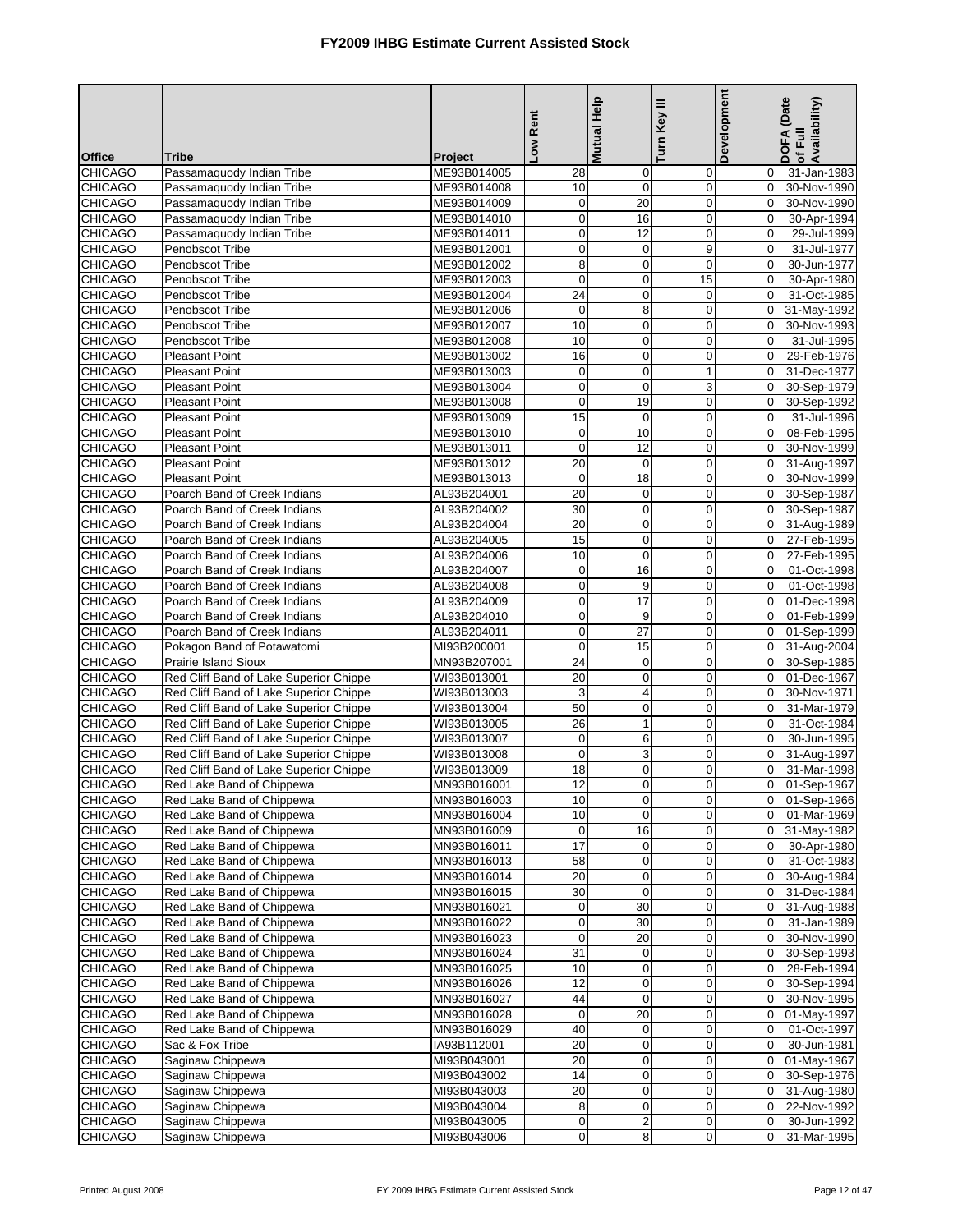|                                  |                                                        |                            | Low Rent                    | <b>Mutual Help</b> | Turn Key III               | Development                   | DOFA (Date<br>of Full<br>Availability) |
|----------------------------------|--------------------------------------------------------|----------------------------|-----------------------------|--------------------|----------------------------|-------------------------------|----------------------------------------|
| <b>Office</b>                    | <b>Tribe</b>                                           | Project                    |                             |                    |                            |                               |                                        |
| <b>CHICAGO</b><br><b>CHICAGO</b> | Saginaw Chippewa                                       | MI93B043007                | 9                           | 0<br>$\pmb{0}$     | 0<br>$\mathbf 0$           | $\overline{0}$<br>1           | 30-Jun-1999                            |
| <b>CHICAGO</b>                   | Saginaw Chippewa<br>Saginaw Chippewa                   | MI93B043008<br>MI93B043009 | 3<br>$\mathbf 0$            | 5                  | $\mathbf 0$                | $\Omega$                      | 30-Jun-1999<br>23-Jun-1997             |
| <b>CHICAGO</b>                   | Saint Croix Chippewa                                   | WI93B062001                | 25                          | $\pmb{0}$          | $\mathbf 0$                | $\overline{0}$                | 01-May-1973                            |
| <b>CHICAGO</b>                   | Saint Croix Chippewa                                   | WI93B062003                | $30\,$                      | 0                  | $\mathbf 0$                | $\overline{0}$                | 30-Nov-1982                            |
| <b>CHICAGO</b>                   | Saint Croix Chippewa                                   | WI93B062004                | 10                          | 0                  | $\mathbf 0$                | $\overline{0}$                | 30-Jun-1984                            |
| <b>CHICAGO</b>                   | Saint Croix Chippewa                                   | WI93B062005                | 10                          | 0                  | 0                          | $\overline{0}$                | 30-Jun-1984                            |
| <b>CHICAGO</b>                   | Saint Croix Chippewa                                   | WI93B062006                | 10                          | $\mathbf 0$        | $\mathbf 0$                | $\mathbf 0$                   | 31-Aug-1986                            |
| <b>CHICAGO</b>                   | Saint Croix Chippewa                                   | WI93B062009                | $\overline{20}$             | 0                  | $\mathbf 0$                | $\Omega$                      | 31-Jan-1992                            |
| <b>CHICAGO</b>                   | Saint Croix Chippewa                                   | WI93B062010                | 38                          | $\pmb{0}$          | $\mathbf 0$                | $\mathbf{0}$                  | 01-Dec-1973                            |
| <b>CHICAGO</b>                   | Saint Croix Chippewa                                   | WI93B062011                | 10                          | 0                  | $\mathbf 0$                | $\Omega$                      | 30-Apr-1994                            |
| <b>CHICAGO</b>                   | Saint Croix Chippewa                                   | WI93B062012                | $\pmb{0}$                   | 10                 | $\mathbf 0$                | $\overline{0}$                | 30-Sep-1997                            |
| <b>CHICAGO</b>                   | Saint Croix Chippewa                                   | WI93B062013                | 21                          | $\mathbf 0$        | $\mathbf 0$                | $\mathbf 0$                   | 30-Apr-1996                            |
| <b>CHICAGO</b>                   | Saint Croix Chippewa                                   | WI93B062014                | $\pmb{0}$                   | 25                 | $\mathbf 0$                | $\Omega$                      | 30-Apr-1996                            |
| <b>CHICAGO</b>                   | Sault Ste. Marie Tribe                                 | MI93B149001                | 48                          | 0                  | $\mathbf 0$                | $\overline{0}$                | 31-Mar-1983                            |
| <b>CHICAGO</b>                   | Sault Ste. Marie Tribe                                 | MI93B149003                | 40                          | $\pmb{0}$          | $\mathbf 0$                | $\overline{0}$                | 31-May-1983                            |
| <b>CHICAGO</b>                   | Sault Ste. Marie Tribe                                 | MI93B149005                | 88                          | $\pmb{0}$          | $\mathbf 0$                | $\Omega$                      | 30-Sep-1984                            |
| <b>CHICAGO</b>                   | Sault Ste. Marie Tribe                                 | MI93B149006                | 25                          | $\pmb{0}$          | $\mathbf 0$                | $\overline{0}$                | 30-Nov-1984                            |
| <b>CHICAGO</b>                   | Sault Ste. Marie Tribe                                 | MI93B149007                | $\overline{12}$             | $\pmb{0}$          | $\mathbf 0$                | $\mathbf 0$                   | 31-Mar-1986                            |
| <b>CHICAGO</b>                   | Sault Ste. Marie Tribe                                 | MI93B149008                | $\mathsf g$                 | 0                  | $\mathbf 0$                | $\mathbf 0$                   | 31-Oct-1986                            |
| <b>CHICAGO</b>                   | Sault Ste. Marie Tribe                                 | MI93B149009                | 11                          | $\pmb{0}$          | $\pmb{0}$                  | $\overline{0}$                | 31-Oct-1986                            |
| <b>CHICAGO</b>                   | Sault Ste. Marie Tribe                                 | MI93B149010                | $\mathbf 0$                 | $\overline{18}$    | $\mathbf 0$                | $\overline{0}$                | 31-Mar-1988                            |
| <b>CHICAGO</b>                   | Sault Ste. Marie Tribe                                 | MI93B149012                | 20                          | 0                  | $\mathbf 0$                | $\mathbf 0$                   | 30-Jun-1992                            |
| <b>CHICAGO</b><br><b>CHICAGO</b> | Sault Ste. Marie Tribe<br>Sault Ste. Marie Tribe       | MI93B149013<br>MI93B149014 | $10$<br>51                  | $\pmb{0}$<br>0     | $\mathbf 0$<br>$\mathbf 0$ | $\mathbf 0$<br>$\mathbf 0$    | 30-Nov-1992<br>30-Jun-1997             |
| <b>CHICAGO</b>                   | Sault Ste. Marie Tribe                                 | MI93B149015                | 39                          | $\pmb{0}$          | $\mathbf 0$                | $\Omega$                      | 30-Jun-1997                            |
| <b>CHICAGO</b>                   | Sault Ste. Marie Tribe                                 | MI93B149016                | 45                          | $\pmb{0}$          | $\mathbf 0$                | $\overline{0}$                | 30-Aug-1998                            |
| <b>CHICAGO</b>                   | Sault Ste. Marie Tribe                                 | MI93B149017                | $\mathbf 0$                 | 10                 | $\mathbf 0$                | $\mathbf{0}$                  | 30-Sep-1996                            |
| <b>CHICAGO</b>                   | Sault Ste. Marie Tribe                                 | MI93B149018                | $\mathbf 0$                 | 4                  | $\mathbf 0$                | $\overline{0}$                | 01-Jan-1998                            |
| <b>CHICAGO</b>                   | Sault Ste. Marie Tribe                                 | MI93B149019                | $\mathbf 0$                 | 5                  | $\mathbf 0$                | $\overline{0}$                | 31-Mar-2002                            |
| <b>CHICAGO</b>                   | Sault Ste. Marie Tribe                                 | MI93B149019                | $\mathbf 0$                 | 11                 | $\mathbf 0$                | $\overline{0}$                | 31-Jul-2002                            |
| <b>CHICAGO</b>                   | Sault Ste. Marie Tribe                                 | MI93B149019                | $\mathbf 0$                 | 9                  | $\mathbf 0$                | $\overline{0}$                | 31-Oct-2002                            |
| <b>CHICAGO</b>                   | Seminole Tribe                                         | FL93B059032                | $\mathbf 0$                 | $\pmb{0}$          | $\mathbf 0$                | 35                            | #NULL!                                 |
| <b>CHICAGO</b>                   | Seneca Nation of New York                              | NY93B040001                | 28                          | 0                  | $\mathbf 0$                | $\overline{0}$                | 01-Dec-1964                            |
| <b>CHICAGO</b>                   | Seneca Nation of New York                              | NY93B040002                | 17                          | $\pmb{0}$          | $\pmb{0}$                  | $\overline{0}$                | 01-May-1967                            |
| <b>CHICAGO</b>                   | Seneca Nation of New York                              | NY93B040004                | $\mathbf 0$                 | 0                  | $\overline{27}$            | $\Omega$                      | 16-Feb-1979                            |
| <b>CHICAGO</b>                   | Seneca Nation of New York                              | NY93B040005                | 40                          | 0                  | 0                          | $\mathbf 0$                   | 31-Oct-1981                            |
| <b>CHICAGO</b>                   | Seneca Nation of New York                              | NY93B040006                | $\mathbf 0$                 | $\pmb{0}$          | 42                         | $\overline{0}$                | 31-May-1982                            |
| <b>CHICAGO</b>                   | Seneca Nation of New York                              | NY93B040007                | 51                          | 0                  | 0                          | $\Omega$                      | 31-Mar-1987                            |
| <b>CHICAGO</b>                   | Seneca Nation of New York                              | NY93B040009                | 28                          | 0                  | $\mathbf 0$                | $\mathbf 0$                   | 31-Mar-1989                            |
| <b>CHICAGO</b>                   | Seneca Nation of New York                              | NY93B040010                | 12                          | <sub>U</sub>       | $\overline{0}$             | $\mathbf 0$                   | 31-Jul-1997                            |
| <b>CHICAGO</b>                   | Seneca Nation of New York                              | NY93B040011                | $\overline{7}$              | $\mathbf 0$        | $\mathbf 0$                | $\overline{0}$                | 31-Jul-1997                            |
| <b>CHICAGO</b>                   | Seneca Nation of New York                              | NY93B040013                | $\mathbf 0$<br>$\mathbf{1}$ | 11                 | 0                          | $\mathbf 0$<br>$\overline{0}$ | 31-Mar-2001                            |
| <b>CHICAGO</b><br><b>CHICAGO</b> | Seneca Nation of New York<br>Seneca Nation of New York | NY93B040014<br>NY93B040015 | $\mathbf 0$                 | 3<br>0             | 0<br>$\mathbf 0$           | 25                            | $\overline{01}$ -Jan-1997<br>#NULL!    |
| <b>CHICAGO</b>                   | Seneca Nation of New York                              | SA16                       | 16                          | 0                  | 0                          | $\mathbf 0$                   | 22-Sep-1997                            |
| <b>CHICAGO</b>                   | Sokagoan Chippewa Tribe                                | WI93B036001                | 14                          | 0                  | $\mathbf 0$                | $\overline{0}$                | 01-Dec-1972                            |
| <b>CHICAGO</b>                   | Sokagoan Chippewa Tribe                                | WI93B036002                | 20                          | 0                  | 0                          | $\overline{0}$                | 30-Jun-1980                            |
| <b>CHICAGO</b>                   | Sokagoan Chippewa Tribe                                | WI93B036003                | 10                          | $\boldsymbol{0}$   | 0                          | $\mathbf 0$                   | 28-Feb-1986                            |
| <b>CHICAGO</b>                   | Sokagoan Chippewa Tribe                                | WI93B036004                | 30                          | 0                  | $\mathbf 0$                | $\overline{0}$                | 30-Sep-1987                            |
| <b>CHICAGO</b>                   | Sokagoan Chippewa Tribe                                | WI93B036005                | $\boldsymbol{0}$            | 11                 | 0                          | $\mathbf 0$                   | 31-Dec-1989                            |
| <b>CHICAGO</b>                   | Sokagoan Chippewa Tribe                                | WI93B036006                | 11                          | $\mathbf 0$        | 0                          | $\overline{0}$                | 30-Nov-1989                            |
| <b>CHICAGO</b>                   | Sokagoan Chippewa Tribe                                | WI93B036007                | 10                          | 0                  | $\mathbf 0$                | $\overline{0}$                | 30-Jan-1994                            |
| <b>CHICAGO</b>                   | Sokagoan Chippewa Tribe                                | WI93B036008                | 10                          | 0                  | 0                          | $\mathbf 0$                   | 30-Aug-1994                            |
| <b>CHICAGO</b>                   | Sokagoan Chippewa Tribe                                | WI93B036009                | $\mathbf 0$                 | 15                 | 0                          | $\mathbf 0$                   | 30-Jun-1997                            |
| <b>CHICAGO</b>                   | Sokagoan Chippewa Tribe                                | WI93B036010                | 15                          | $\mathbf 0$        | 0                          | $\overline{0}$                | 31-Aug-2000                            |
| <b>CHICAGO</b>                   | St. Regis Mohawk Tribe                                 | NY93B436001                | $\mathbf 0$                 | 40                 | 0                          | $\mathbf 0$                   | 30-Sep-1987                            |
| <b>CHICAGO</b>                   | St. Regis Mohawk Tribe                                 | NY93B436003                | $\mathbf{0}$                | 34                 | $\mathbf 0$                | $\overline{0}$                | 31-Mar-1990                            |
| <b>CHICAGO</b>                   | St. Regis Mohawk Tribe                                 | NY93B436004                | 10                          | $\mathbf 0$        | 0                          | $\overline{0}$                | 31-Mar-1990                            |
| <b>CHICAGO</b>                   | St. Regis Mohawk Tribe                                 | NY93B436005                | 20                          | $\pmb{0}$          | 0                          | $\overline{0}$                | 28-Feb-1991                            |
| <b>CHICAGO</b>                   | St. Regis Mohawk Tribe                                 | NY93B436006                | $\mathbf 0$                 | 18                 | 0                          | $\mathbf 0$                   | 24-Dec-1991                            |
| <b>CHICAGO</b>                   | St. Regis Mohawk Tribe                                 | NY93B436007                | $\boldsymbol{0}$            | 16                 | 0                          | $\overline{0}$                | 28-Feb-1994                            |
| <b>CHICAGO</b>                   | St. Regis Mohawk Tribe                                 | NY93B436008                | $\mathbf 0$                 | 18                 | 0                          | $\overline{0}$                | 28-Feb-1994                            |
| <b>CHICAGO</b>                   | St. Regis Mohawk Tribe                                 | NY93B436009                | 18                          | 0                  | 0                          | $\overline{0}$                | 10-May-1995                            |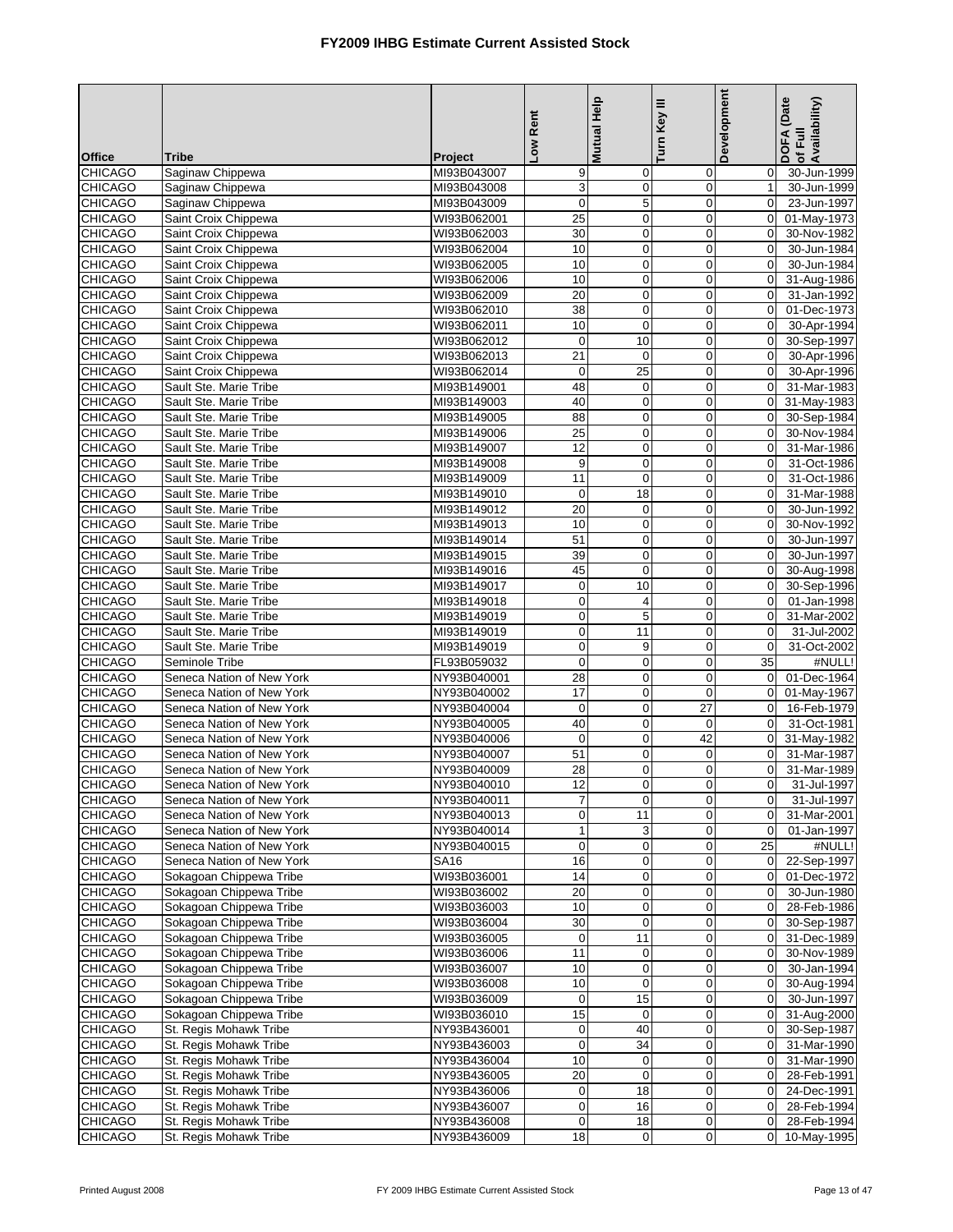|                |                                        |                        | Low Rent                  | Mutual Help     | Turn Key III   | Development     | DOFA (Date<br>of Full<br>Availability) |
|----------------|----------------------------------------|------------------------|---------------------------|-----------------|----------------|-----------------|----------------------------------------|
| <b>Office</b>  | Tribe                                  |                        |                           |                 |                |                 |                                        |
| <b>CHICAGO</b> | St. Regis Mohawk Tribe                 | Project<br>NY93B436010 | $\mathbf 0$               | 36              | 0              | $\overline{0}$  | 28-Feb-1995                            |
| <b>CHICAGO</b> | St. Regis Mohawk Tribe                 | NY93B436011            | $\pmb{0}$                 | 18              | $\mathbf 0$    | $\mathbf 0$     | 31-Jan-1997                            |
| <b>CHICAGO</b> | St. Regis Mohawk Tribe                 | NY93B436012            | 19                        | $\pmb{0}$       | $\mathbf 0$    | $\Omega$        | 31-Dec-1999                            |
| <b>CHICAGO</b> | St. Regis Mohawk Tribe                 | NY93B436012            | $\mathbf{1}$              | $\mathbf 0$     | $\mathbf 0$    | $\Omega$        | 31-Dec-2000                            |
| <b>CHICAGO</b> | St. Regis Mohawk Tribe                 | NY93B436013            | 31                        | $\pmb{0}$       | $\mathbf 0$    | $\overline{0}$  | 31-Dec-1999                            |
| <b>CHICAGO</b> | St. Regis Mohawk Tribe                 | NY93B436013            | 4                         | $\overline{0}$  | $\overline{0}$ | $\Omega$        | 31-Dec-2000                            |
| <b>CHICAGO</b> | St. Regis Mohawk Tribe                 | NY93B436013            | $\ensuremath{\mathsf{3}}$ | 0               | $\mathbf 0$    | $\Omega$        | 31-Aug-2002                            |
| <b>CHICAGO</b> | St. Regis Mohawk Tribe                 | NY93B436014            | $\overline{\mathbf{0}}$   | $\overline{7}$  | $\mathbf 0$    | $\mathbf 0$     | 30-Apr-1997                            |
| <b>CHICAGO</b> | Stockbridge-Munsee Tribe               | WI93B014001            | 20                        | 0               | $\mathbf 0$    | $\Omega$        | 01-Sep-1967                            |
| <b>CHICAGO</b> | Stockbridge-Munsee Tribe               | WI93B014004            | $6 \,$                    | $\mathbf 0$     | $\mathbf 0$    | $\Omega$        | 01-Dec-1972                            |
| <b>CHICAGO</b> | Stockbridge-Munsee Tribe               | WI93B014005            | $\mathbf 0$               | 10              | $\mathbf 0$    | $\mathbf 0$     | 28-Feb-1994                            |
| <b>CHICAGO</b> | Stockbridge-Munsee Tribe               | WI93B014006            | $\mathbf 0$               | $\mathbf{1}$    | $\mathbf 0$    | $\Omega$        | 31-May-1994                            |
| <b>CHICAGO</b> | Stockbridge-Munsee Tribe               | WI93B014007            | $\mathbf 0$               | $\mathbf 0$     | $\mathbf 0$    | 9               | #NULL!                                 |
| <b>CHICAGO</b> | Stockbridge-Munsee Tribe               | WI93B014008            | $\mathbf 0$               | $\overline{25}$ | $\mathbf 0$    | $\mathbf 0$     | 05-Nov-1993                            |
| <b>CHICAGO</b> | Stockbridge-Munsee Tribe               | WI93B014009            | $\mathbf 0$               | $\mathbf 0$     | $\mathbf 0$    | 10              | #NULL!                                 |
| <b>CHICAGO</b> | Stockbridge-Munsee Tribe               | WI93B014010            | $\mathbf 0$               | $\mathbf 0$     | $\mathbf 0$    | 20              | #NULL!                                 |
| <b>CHICAGO</b> | <b>Upper Sioux Indian Community</b>    | MN93B207006            | $\Omega$                  | 11              | $\mathbf 0$    | $\mathbf 0$     | 01-Dec-1999                            |
| <b>CHICAGO</b> | <b>Upper Sioux Indian Community</b>    | MN93B207006            | $\mathbf 0$               | 4               | $\mathbf 0$    | $\Omega$        | 01-Jan-2001                            |
| <b>CHICAGO</b> | Waccamaw Siouan State Tribe            | NC93B171004            | 12                        | $\mathbf 0$     | $\mathbf 0$    | $\mathbf 0$     | 30-Sep-1998                            |
| <b>CHICAGO</b> | Wampanoag Tribe                        | MA93B176001            | 18                        | $\mathbf 0$     | $\mathbf 0$    | $\Omega$        | 31-Mar-1996                            |
| <b>CHICAGO</b> | Wampanoag Tribe                        | MA93B176002            | $\mathbf 0$               | $\overline{7}$  | $\overline{0}$ | $\Omega$        | 31-Dec-2000                            |
| <b>CHICAGO</b> | Wampanoag Tribe                        | MA93B176003            | 6                         | $\overline{0}$  | $\overline{0}$ | $\mathbf 0$     | 30-Sep-1998                            |
| <b>CHICAGO</b> | Wampanoag Tribe                        | MA93B176003            | $\overline{2}$            | 0               | $\mathbf 0$    | $\Omega$        | 31-Oct-2003                            |
| <b>CHICAGO</b> | White Earth Band of Minnesota Chippewa | MN93B013001            | 50                        | $\overline{0}$  | $\overline{0}$ | $\Omega$        | 01-Apr-1968                            |
| <b>CHICAGO</b> | White Earth Band of Minnesota Chippewa | MN93B013005            | 15                        | 0               | $\overline{0}$ | $\mathbf 0$     | 01-Jan-1968                            |
| <b>CHICAGO</b> | White Earth Band of Minnesota Chippewa | MN93B013006            | 50                        | $\mathbf 0$     | $\overline{0}$ | $\Omega$        | 30-Jul-1979                            |
| <b>CHICAGO</b> | White Earth Band of Minnesota Chippewa | MN93B013007            | $\mathbf 0$               | 42              | $\mathbf 0$    | $\mathbf 0$     | 31-Dec-1981                            |
| <b>CHICAGO</b> | White Earth Band of Minnesota Chippewa | MN93B013008            | 8                         | $\mathbf 0$     | $\overline{0}$ | $\Omega$        | 31-Oct-1981                            |
| <b>CHICAGO</b> | White Earth Band of Minnesota Chippewa | MN93B013009            | 60                        | $\mathbf 0$     | $\overline{0}$ | $\Omega$        | 30-Jun-1984                            |
| <b>CHICAGO</b> | White Earth Band of Minnesota Chippewa | MN93B013010            | $\mathbf{0}$              | $\overline{25}$ | $\mathbf 0$    | $\Omega$        | 28-Feb-1987                            |
| <b>CHICAGO</b> | White Earth Band of Minnesota Chippewa | MN93B013013            | $\overline{0}$            | $\overline{20}$ | $\overline{0}$ | $\Omega$        | 30-Sep-1988                            |
| <b>CHICAGO</b> | White Earth Band of Minnesota Chippewa | MN93B013015            | $\overline{20}$           | $\mathbf 0$     | $\overline{0}$ | $\Omega$        | 31-Dec-1990                            |
| <b>CHICAGO</b> | White Earth Band of Minnesota Chippewa | MN93B013016            | 20                        | $\Omega$        | $\overline{0}$ | $\Omega$        | 31-Jan-1992                            |
| <b>CHICAGO</b> | White Earth Band of Minnesota Chippewa | MN93B013017            | $\mathbf 0$               | 10              | $\overline{0}$ | $\Omega$        | 24-Feb-1995                            |
| <b>CHICAGO</b> | White Earth Band of Minnesota Chippewa | MN93B013018            | $\mathbf 0$               | 10              | $\mathbf 0$    | $\Omega$        | 24-Feb-1995                            |
| <b>CHICAGO</b> | White Earth Band of Minnesota Chippewa | MN93B013019            | $\overline{20}$           | $\mathbf 0$     | $\overline{0}$ | $\Omega$        | 31-Dec-1995                            |
| <b>CHICAGO</b> | White Earth Band of Minnesota Chippewa | MN93B013020            | $\Omega$                  | 22              | $\overline{0}$ | $\Omega$        | 30-Sep-1998                            |
| <b>CHICAGO</b> | White Earth Band of Minnesota Chippewa | MN93B013021            | $\overline{22}$           | $\mathbf 0$     | $\overline{0}$ | $\Omega$        | 31-Jul-1998                            |
| <b>CHICAGO</b> | White Earth Band of Minnesota Chippewa | MN93B013022            | $\Omega$                  | $\Omega$        | $\Omega$       | $\overline{25}$ |                                        |
| <b>CHICAGO</b> | <b>TOTAL</b>                           |                        | 5.594                     | 2.370           | 103            | 190             |                                        |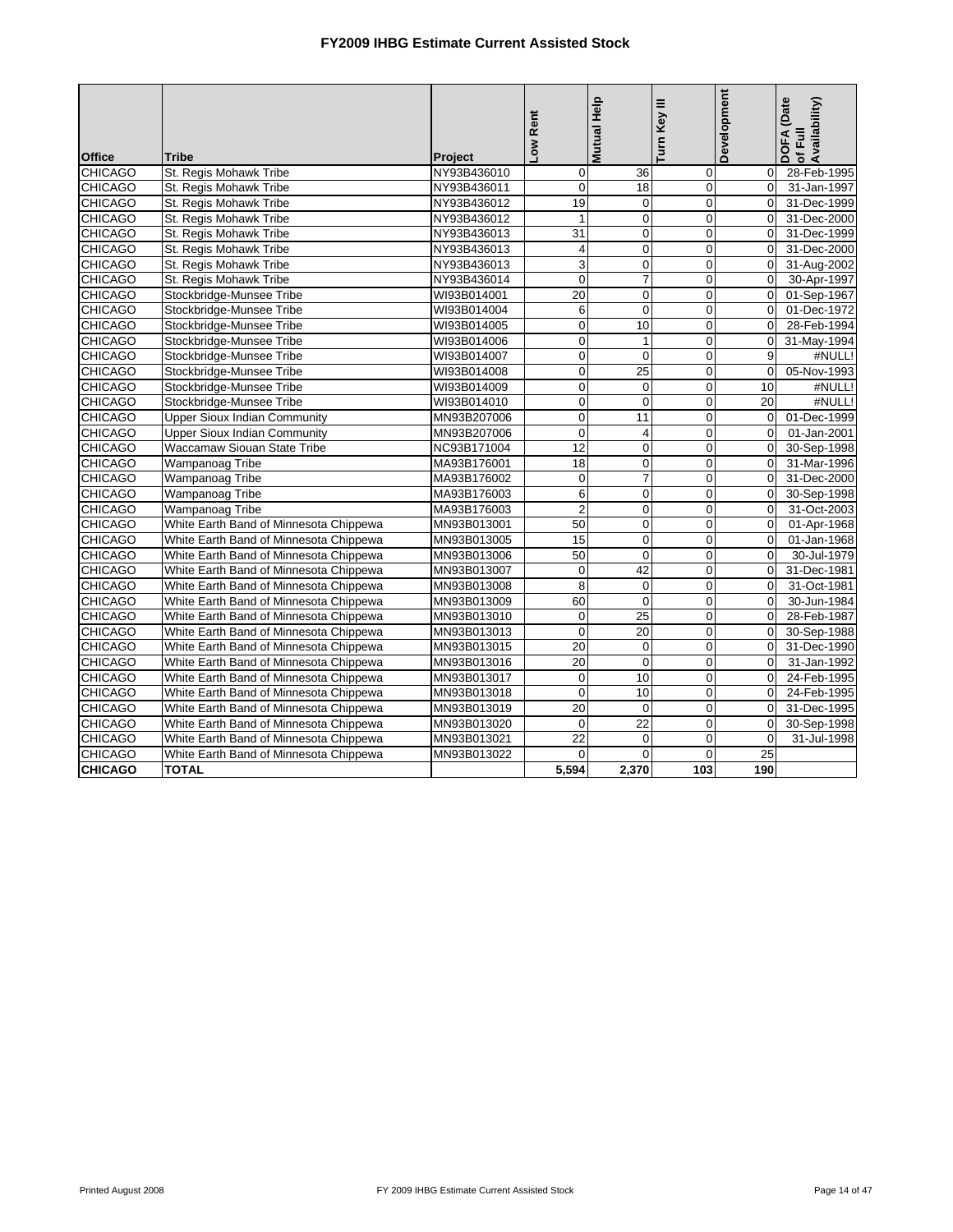|                                |                                                     |                            | Rent<br><b>No7</b>             | <b>Mutual Help</b>            | Turn Key III                  | Development                      | DOFA (Date<br>of Full<br>Availability) |
|--------------------------------|-----------------------------------------------------|----------------------------|--------------------------------|-------------------------------|-------------------------------|----------------------------------|----------------------------------------|
| <b>Office</b>                  | Tribe                                               | Project                    |                                |                               |                               |                                  |                                        |
| <b>DENVER</b>                  | <b>Blackfeet Tribe</b>                              | MT10B008001                | 50                             | 0                             | 0                             | $\mathbf 0$                      | 31-Jan-1966                            |
| <b>DENVER</b><br><b>DENVER</b> | <b>Blackfeet Tribe</b>                              | MT10B008002                | $\mathbf 0$<br>$\overline{55}$ | $\overline{c}$<br>$\mathbf 0$ | $\mathbf 0$<br>$\mathbf 0$    | $\overline{0}$<br>$\Omega$       | 30-Apr-1972                            |
| <b>DENVER</b>                  | <b>Blackfeet Tribe</b><br><b>Blackfeet Tribe</b>    | MT10B008006<br>MT10B008007 | 55                             | $\mathbf 0$                   | $\mathbf 0$                   | $\overline{0}$                   | 31-Mar-1971<br>31-Dec-1973             |
| <b>DENVER</b>                  | <b>Blackfeet Tribe</b>                              | MT10B008008                | 6                              | 0                             | $\mathbf 0$                   | $\overline{0}$                   | 30-Jun-1977                            |
| <b>DENVER</b>                  | <b>Blackfeet Tribe</b>                              | MT10B008010                | $\mathbf 0$                    | 3                             | $\mathbf 0$                   | $\Omega$                         | 30-Sep-1979                            |
| <b>DENVER</b>                  | <b>Blackfeet Tribe</b>                              | MT10B008011                | 14                             | $\pmb{0}$                     | $\mathbf 0$                   | $\overline{0}$                   | 31-May-1977                            |
| <b>DENVER</b>                  | <b>Blackfeet Tribe</b>                              | MT10B008012                | $\overline{25}$                | $\mathbf 0$                   | $\mathbf 0$                   | $\mathbf{0}$                     | 28-Feb-1975                            |
| <b>DENVER</b>                  | <b>Blackfeet Tribe</b>                              | MT10B008013                | 10                             | 0                             | $\mathbf 0$                   | $\Omega$                         | 31-May-1975                            |
| <b>DENVER</b>                  | <b>Blackfeet Tribe</b>                              | MT10B008014                | 43                             | $\circ$                       | $\pmb{0}$                     | $\overline{0}$                   | 30-Sep-1975                            |
| <b>DENVER</b>                  | <b>Blackfeet Tribe</b>                              | MT10B008015                | $\pmb{0}$                      | 71                            | $\overline{0}$                | $\Omega$                         | 31-Jul-1979                            |
| <b>DENVER</b>                  | <b>Blackfeet Tribe</b>                              | MT10B008017                | $\pmb{0}$                      | 53                            | $\mathbf 0$                   | $\Omega$                         | 30-Sep-1980                            |
| <b>DENVER</b>                  | <b>Blackfeet Tribe</b>                              | MT10B008018                | 50                             | $\pmb{0}$                     | $\pmb{0}$                     | $\overline{0}$                   | 31-Aug-1981                            |
| <b>DENVER</b>                  | <b>Blackfeet Tribe</b>                              | MT10B008019                | $\pmb{0}$                      | 3                             | $\mathbf 0$                   | $\mathbf{0}$                     | 31-Jul-1981                            |
| <b>DENVER</b>                  | <b>Blackfeet Tribe</b>                              | MT10B008020                | 50                             | $\mathbf 0$                   | $\mathbf 0$                   | $\overline{0}$                   | 31-Jul-1982                            |
| <b>DENVER</b>                  | <b>Blackfeet Tribe</b>                              | MT10B008021                | $\pmb{0}$                      | $\overline{\mathbf{c}}$       | $\mathbf 0$                   | $\mathbf{0}$                     | 30-Jun-1982                            |
| <b>DENVER</b>                  | <b>Blackfeet Tribe</b>                              | MT10B008022                | $\overline{20}$                | $\mathbf 0$                   | $\mathbf 0$                   | $\Omega$                         | 31-Jan-1984                            |
| <b>DENVER</b>                  | <b>Blackfeet Tribe</b>                              | MT10B008023                | 20                             | $\mathbf 0$                   | $\mathbf 0$                   | $\overline{0}$                   | 31-Mar-1984                            |
| <b>DENVER</b>                  | <b>Blackfeet Tribe</b>                              | MT10B008024                | $\overline{25}$                | $\mathbf 0$                   | $\mathbf 0$                   | $\overline{0}$                   | 30-Nov-1981                            |
| <b>DENVER</b>                  | <b>Blackfeet Tribe</b>                              | MT10B008036                | 11                             | $\mathbf 0$                   | $\mathbf 0$                   | $\Omega$                         | 31-Oct-1985                            |
| <b>DENVER</b><br><b>DENVER</b> | <b>Blackfeet Tribe</b><br><b>Blackfeet Tribe</b>    | MT10B008037<br>MT10B008045 | 10<br>50                       | $\pmb{0}$<br>$\overline{0}$   | $\mathbf 0$<br>$\overline{0}$ | $\overline{0}$<br>$\overline{0}$ | 30-Sep-1986<br>31-Jul-1988             |
| <b>DENVER</b>                  | <b>Blackfeet Tribe</b>                              | MT10B008046                | 50                             | 0                             | $\mathbf 0$                   | $\overline{0}$                   | 30-Sep-1988                            |
| <b>DENVER</b>                  | <b>Blackfeet Tribe</b>                              | MT91B008047                | $\pmb{0}$                      | 24                            | $\pmb{0}$                     | $\overline{0}$                   | 31-Jan-1992                            |
| <b>DENVER</b>                  | <b>Blackfeet Tribe</b>                              | MT91B008048                | $\mathbf 0$                    | 49                            | $\mathbf 0$                   | $\mathbf 0$                      | 29-Feb-1992                            |
| <b>DENVER</b>                  | <b>Blackfeet Tribe</b>                              | MT91B008049                | 10                             | $\mathbf 0$                   | $\mathbf 0$                   | $\overline{0}$                   | 30-Apr-1992                            |
| <b>DENVER</b>                  | <b>Blackfeet Tribe</b>                              | MT91B008050                | 50                             | $\mathbf 0$                   | $\mathbf 0$                   | $\overline{0}$                   | 30-Nov-1994                            |
| <b>DENVER</b>                  | <b>Blackfeet Tribe</b>                              | MT91B008051                | $\mathbf 0$                    | 30                            | $\mathbf 0$                   | $\Omega$                         | 30-Jun-1997                            |
| <b>DENVER</b>                  | <b>Blackfeet Tribe</b>                              | MT91B008052                | 25                             | 0                             | $\mathbf 0$                   | $\overline{0}$                   | 30-Jun-1995                            |
| <b>DENVER</b>                  | <b>Blackfeet Tribe</b>                              | MT91B008053                | $\pmb{0}$                      | 50                            | $\mathbf 0$                   | $\overline{0}$                   | 30-Jun-1997                            |
| <b>DENVER</b>                  | <b>Blackfeet Tribe</b>                              | MT91B008055                | $\overline{20}$                | $\mathbf 0$                   | $\mathbf 0$                   | $\Omega$                         | 31-Mar-2000                            |
| <b>DENVER</b>                  | <b>Cheyenne River Sioux</b>                         | SD10B005001                | 46                             | $\pmb{0}$                     | 0                             | $\overline{0}$                   | 28-Feb-1966                            |
| <b>DENVER</b>                  | <b>Cheyenne River Sioux</b>                         | SD10B005002                | 32                             | $\mathbf 0$                   | $\mathbf 0$                   | $\overline{0}$                   | 31-Aug-1968                            |
| <b>DENVER</b>                  | <b>Cheyenne River Sioux</b>                         | SD10B005004                | 156                            | 0                             | $\mathbf 0$                   | $\Omega$                         | 31-Dec-1974                            |
| <b>DENVER</b>                  | Cheyenne River Sioux                                | SD10B005005                | 68                             | $\mathbf 0$                   | $\pmb{0}$                     | $\overline{0}$                   | 31-May-1976                            |
| <b>DENVER</b>                  | <b>Cheyenne River Sioux</b>                         | SD10B005008                | 53                             | $\mathbf 0$                   | $\mathbf 0$                   | $\Omega$                         | 30-Nov-1977                            |
| <b>DENVER</b>                  | <b>Cheyenne River Sioux</b>                         | SD10B005009                | $\pmb{0}$                      | $\mathbf{1}$                  | $\mathbf 0$                   | $\Omega$                         | 30-Sep-1977                            |
| <b>DENVER</b>                  | Cheyenne River Sioux                                | SD10B005012                | 58<br>$\pmb{0}$                | $\pmb{0}$                     | 0                             | $\overline{0}$<br>$\Omega$       | 30-Sep-1981                            |
| <b>DENVER</b><br><b>DENVER</b> | Cheyenne River Sioux<br><b>Chevenne River Sioux</b> | SD10B005013<br>SD10B005014 | 56                             | 11<br>$\mathbf 0$             | $\mathbf 0$<br>$\mathbf 0$    | $\Omega$                         | 31-Dec-1980<br>30-Sep-1980             |
| <b>DENVER</b>                  | Cheyenne River Sioux                                | SD10B005015                | $\overline{0}$                 | $\overline{12}$               | $\mathsf{O}\xspace$           |                                  | 0 30-Jun-1980                          |
| <b>DENVER</b>                  | <b>Cheyenne River Sioux</b>                         | SD10B005016                | 94                             | $\mathbf 0$                   | $\mathbf 0$                   |                                  | 0 31-Dec-1986                          |
| <b>DENVER</b>                  | Cheyenne River Sioux                                | SD10B005017                | $\mathbf 0$                    | 44                            | 0                             | $\overline{0}$                   | 30-Sep-1987                            |
| <b>DENVER</b>                  | Cheyenne River Sioux                                | SD91B005020                | $\mathbf 0$                    | 33                            | $\pmb{0}$                     |                                  | 0 30-Sep-1994                          |
| <b>DENVER</b>                  | Cheyenne River Sioux                                | SD91B005021                | 15                             | $\mathbf 0$                   | 0                             |                                  | 0 30-Jun-1994                          |
| <b>DENVER</b>                  | <b>Cheyenne River Sioux</b>                         | SD91B005023                | $\overline{\mathbf{c}}$        | 0                             | 0                             | $\overline{0}$                   | 31-Aug-1976                            |
| <b>DENVER</b>                  | Cheyenne River Sioux                                | SD91B005024                | 91                             | $\overline{0}$                | $\mathbf 0$                   | $\overline{0}$                   | 30-Sep-1998                            |
| <b>DENVER</b>                  | Cheyenne River Sioux                                | SD91B005025                | $\mathbf 0$                    | 26                            | $\mathbf 0$                   | $\overline{0}$                   | 31-Dec-1974                            |
| <b>DENVER</b>                  | Cheyenne River Sioux                                | SD91B005026                | 27                             | $\mathbf 0$                   | $\pmb{0}$                     | $\overline{0}$                   | 30-Apr-1999                            |
| <b>DENVER</b>                  | <b>Crow Creek Sioux</b>                             | SD10B004001                | 50                             | 0                             | $\mathbf 0$                   | $\overline{0}$                   | 30-Apr-1966                            |
| <b>DENVER</b>                  | Crow Creek Sioux                                    | SD10B004002                | $\mathbf 0$                    | $\mathbf{1}$                  | 0                             | $\overline{0}$                   | 31-Jan-1970                            |
| <b>DENVER</b>                  | Crow Creek Sioux                                    | SD10B004003                | 20                             | $\pmb{0}$                     | $\mathbf 0$                   |                                  | 0 30-Sep-1969                          |
| <b>DENVER</b>                  | <b>Crow Creek Sioux</b>                             | SD10B004004                | 6                              | 0                             | $\mathbf 0$                   |                                  | 0 31-Aug-1972                          |
| <b>DENVER</b><br><b>DENVER</b> | <b>Crow Creek Sioux</b><br>Crow Creek Sioux         | SD10B004005<br>SD10B004006 | $\mathbf 0$<br>36              | 1                             | $\mathbf 0$<br>$\mathbf 0$    | $\overline{0}$                   | 30-Jun-1972                            |
| <b>DENVER</b>                  | <b>Crow Creek Sioux</b>                             | SD10B004008                | 15                             | 0<br>$\mathbf 0$              | 0                             | $\overline{0}$                   | 0 31-Dec-1973<br>30-Nov-1976           |
| <b>DENVER</b>                  | Crow Creek Sioux                                    | SD10B004010                | 31                             | $\boldsymbol{0}$              | $\pmb{0}$                     | $\overline{0}$                   | 31-Jan-1981                            |
| <b>DENVER</b>                  | Crow Creek Sioux                                    | SD91B004013                | 10                             | $\mathbf 0$                   | $\mathbf 0$                   | $\overline{0}$                   | 30-Nov-1994                            |
| <b>DENVER</b>                  | Crow Creek Sioux                                    | SD91B004014                | $\mathbf 0$                    | 10                            | 0                             | $\overline{0}$                   | 30-Apr-1994                            |
| <b>DENVER</b>                  | Crow Creek Sioux                                    | SD91B004015                | $\overline{0}$                 | 28                            | $\pmb{0}$                     | $\overline{0}$                   | 31-Oct-1995                            |
| <b>DENVER</b>                  | <b>Crow Creek Sioux</b>                             | SD91B004016                | 10                             | 0                             | $\mathbf 0$                   | $\overline{0}$                   | 31-Mar-1997                            |
| <b>DENVER</b>                  | <b>Crow Creek Sioux</b>                             | SD91B004017                | 20                             | 0                             | 0                             | $\overline{0}$                   | 30-Jun-1998                            |
| <b>DENVER</b>                  | Crow Tribe                                          | MT10B014001                | $\mathbf 0$                    | 4                             | $\mathbf 0$                   | $\overline{0}$                   | 30-Sep-1970                            |
| <b>DENVER</b>                  | Crow Tribe                                          | MT10B014002                | $\mathbf 0$                    | $\boldsymbol{0}$              | 11                            | $\overline{0}$                   | 28-Feb-1973                            |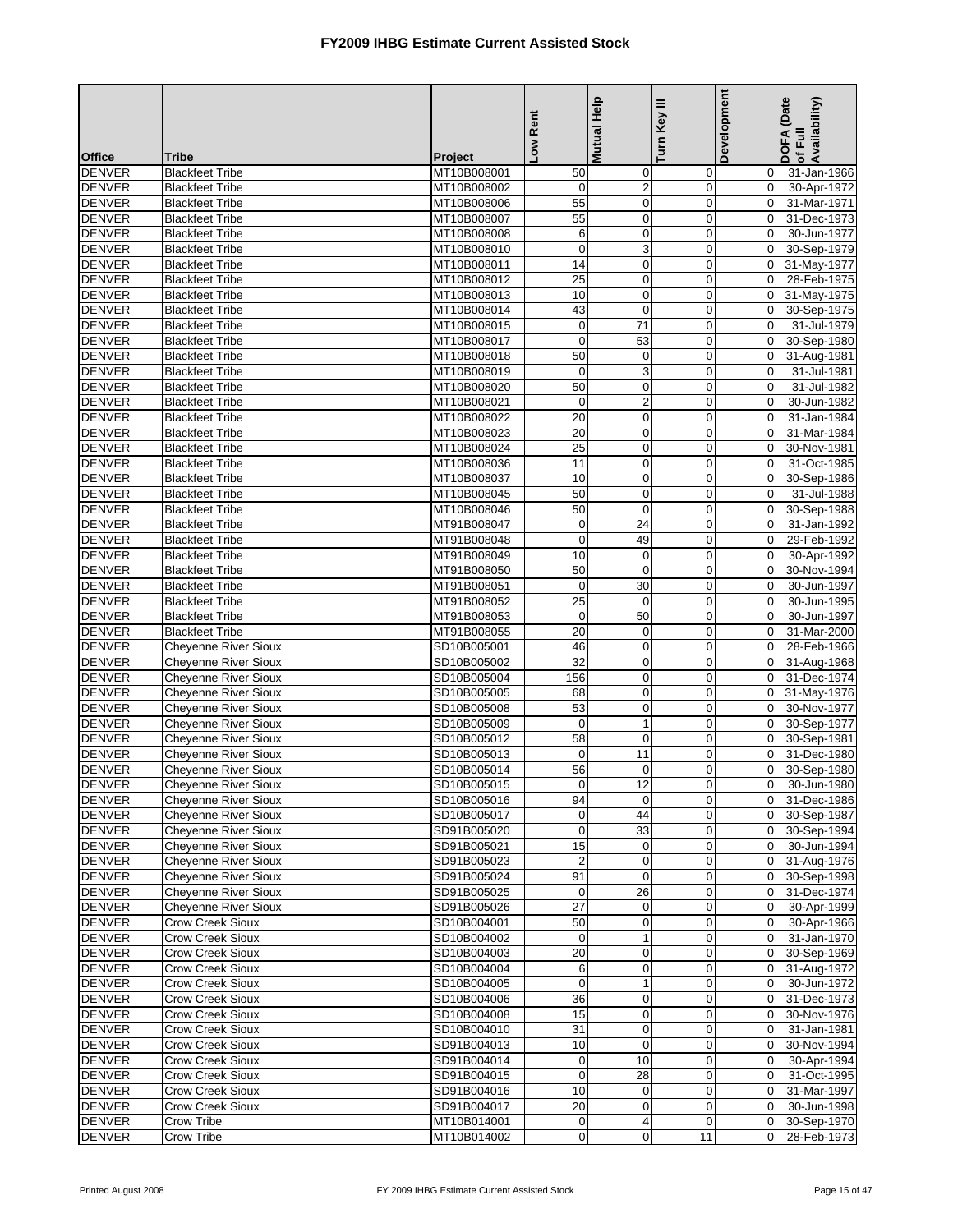|                                |                                                                    |                            | Low Rent                     | Mutual Help                  | Turn Key III               | Development                      | DOFA (Date<br>of Full<br>Availability) |
|--------------------------------|--------------------------------------------------------------------|----------------------------|------------------------------|------------------------------|----------------------------|----------------------------------|----------------------------------------|
| <b>Office</b>                  | <b>Tribe</b>                                                       | Project                    |                              |                              |                            |                                  |                                        |
| <b>DENVER</b>                  | Crow Tribe                                                         | MT10B014003                | 0                            | 5                            | $\mathbf 0$                | $\overline{0}$                   | 31-Dec-1973                            |
| <b>DENVER</b>                  | Crow Tribe                                                         | MT10B014004                | $\overline{37}$              | $\mathbf 0$                  | $\mathbf 0$                | $\overline{0}$                   | 31-Dec-1973                            |
| <b>DENVER</b>                  | Crow Tribe                                                         | MT10B014005                | $\mathbf 0$                  | 5                            | $\mathbf 0$                | $\Omega$                         | 31-Dec-1973                            |
| <b>DENVER</b>                  | Crow Tribe                                                         | MT10B014006                | 5                            | $\mathbf 0$                  | $\mathbf 0$                | $\overline{0}$                   | 31-Dec-1973                            |
| <b>DENVER</b><br><b>DENVER</b> | Crow Tribe<br><b>Crow Tribe</b>                                    | MT10B014007<br>MT10B014008 | $\mathbf 0$<br>40            | 28<br>$\mathbf 0$            | $\mathbf 0$<br>$\mathbf 0$ | $\overline{0}$<br>$\Omega$       | 30-Nov-1979<br>30-Nov-1979             |
| <b>DENVER</b>                  | <b>Crow Tribe</b>                                                  | MT10B014009                | 14                           | $\mathbf 0$                  | $\mathbf 0$                | $\overline{0}$                   | 31-Aug-1981                            |
| <b>DENVER</b>                  | Crow Tribe                                                         | MT10B014010                | 44                           | $\pmb{0}$                    | $\mathbf 0$                | $\mathbf 0$                      | 31-Jul-1981                            |
| <b>DENVER</b>                  | Crow Tribe                                                         | MT10B014011                | $\boldsymbol{0}$             | 49                           | $\mathbf 0$                | $\Omega$                         | 28-Feb-1987                            |
| <b>DENVER</b>                  | Crow Tribe                                                         | MT10B014012                | $\overline{\mathbf{4}}$      | 0                            | $\pmb{0}$                  | $\overline{0}$                   | 30-Sep-1980                            |
| <b>DENVER</b>                  | Crow Tribe                                                         | MT10B014019                | 39                           | $\pmb{0}$                    | $\overline{0}$             | $\Omega$                         | 31-Oct-1985                            |
| <b>DENVER</b>                  | Crow Tribe                                                         | MT10B014020                | $\mathbf 0$                  | 43                           | $\mathbf 0$                | $\overline{0}$                   | 31-Dec-1985                            |
| <b>DENVER</b>                  | Crow Tribe                                                         | MT10B014022                | $\pmb{0}$                    | 29                           | $\mathbf 0$                | $\overline{0}$                   | 28-Feb-1987                            |
| <b>DENVER</b><br><b>DENVER</b> | Crow Tribe<br>Crow Tribe                                           | MT10B014023<br>MT91B014024 | $\mathbf 0$<br>$\mathbf 0$   | 20<br>23                     | $\mathbf 0$<br>$\mathbf 0$ | $\mathbf 0$<br>$\overline{0}$    | 31-Jan-1986<br>31-Jan-1996             |
| <b>DENVER</b>                  | Crow Tribe                                                         | MT91B014025                | $\mathbf 0$                  | 11                           | $\mathbf 0$                | $\overline{0}$                   | 30-Nov-1979                            |
| <b>DENVER</b>                  | Flandreau Santee Sioux                                             | SD10B049002                | 10                           | $\pmb{0}$                    | $\mathbf 0$                | $\Omega$                         | 31-Dec-1979                            |
| <b>DENVER</b>                  | <b>Flandreau Santee Sioux</b>                                      | SD10B049003                | 10                           | $\pmb{0}$                    | $\mathbf 0$                | $\overline{0}$                   | 31-Dec-1980                            |
| <b>DENVER</b>                  | <b>Flandreau Santee Sioux</b>                                      | SD10B049004                | $\mathbf 0$                  | $\mathbf{1}$                 | $\mathbf 0$                | $\overline{0}$                   | 31-Dec-1980                            |
| <b>DENVER</b>                  | <b>Flandreau Santee Sioux</b>                                      | SD10B049005                | 15                           | $\pmb{0}$                    | $\mathbf 0$                | $\Omega$                         | 30-Sep-1985                            |
| <b>DENVER</b>                  | <b>Flandreau Santee Sioux</b>                                      | SD91B049006                | $\mathbf 0$                  | 10                           | $\mathbf 0$                | $\overline{0}$                   | 28-Feb-1990                            |
| <b>DENVER</b>                  | Flandreau Santee Sioux                                             | SD91B049007                | 15                           | 0                            | $\overline{0}$             | $\overline{0}$                   | 24-Feb-1993                            |
| <b>DENVER</b>                  | Flandreau Santee Sioux                                             | SD91B049008                | $\mathbf 0$                  | 15                           | $\mathbf 0$                | $\Omega$                         | 31-Dec-1994                            |
| <b>DENVER</b>                  | Fort Belknap Indian Community                                      | MT10B010001                | $\pmb{0}$                    | 20                           | $\pmb{0}$                  | $\overline{0}$                   | 31-Dec-1972                            |
| <b>DENVER</b><br><b>DENVER</b> | Fort Belknap Indian Community<br>Fort Belknap Indian Community     | MT10B010002<br>MT10B010003 | $\mathbf 0$<br>$\mathbf 0$   | $\overline{7}$<br>12         | $\mathbf 0$<br>$\mathbf 0$ | $\mathbf 0$<br>$\overline{0}$    | 31-Mar-1967                            |
| <b>DENVER</b>                  | Fort Belknap Indian Community                                      | MT10B010004                | $\mathbf 0$                  | 16                           | $\mathbf 0$                | $\overline{0}$                   | 30-Sep-1968<br>31-Jan-1971             |
| <b>DENVER</b>                  | Fort Belknap Indian Community                                      | MT10B010005                | 50                           | $\pmb{0}$                    | $\mathbf 0$                | $\Omega$                         | 31-Aug-1971                            |
| <b>DENVER</b>                  | Fort Belknap Indian Community                                      | MT10B010006                | $\mathbf 0$                  | 15                           | $\mathbf 0$                | $\Omega$                         | 31-Mar-1974                            |
| <b>DENVER</b>                  | Fort Belknap Indian Community                                      | MT10B010007                | $\mathbf 0$                  | 16                           | $\mathbf 0$                | $\overline{0}$                   | 30-Nov-1975                            |
| <b>DENVER</b>                  | Fort Belknap Indian Community                                      | MT10B010008                | $\mathbf 0$                  | 14                           | $\mathbf 0$                | $\overline{0}$                   | 31-May-1976                            |
| <b>DENVER</b>                  | Fort Belknap Indian Community                                      | MT10B010009                | 48                           | 0                            | 0                          | $\overline{0}$                   | 31-Dec-1976                            |
| <b>DENVER</b>                  | Fort Belknap Indian Community                                      | MT10B010011                | $\mathbf 0$                  | 26                           | $\mathbf 0$                | $\overline{0}$                   | 30-Nov-1979                            |
| <b>DENVER</b>                  | Fort Belknap Indian Community                                      | MT10B010012                | 16                           | $\pmb{0}$                    | $\mathbf 0$                | $\Omega$                         | 30-Nov-1979                            |
| <b>DENVER</b><br><b>DENVER</b> | Fort Belknap Indian Community<br>Fort Belknap Indian Community     | MT10B010013<br>MT10B010014 | $\pmb{0}$<br>$\overline{20}$ | 15<br>$\pmb{0}$              | $\pmb{0}$<br>$\mathbf 0$   | $\overline{0}$<br>$\overline{0}$ | 30-Sep-1981<br>30-Sep-1981             |
| <b>DENVER</b>                  | Fort Belknap Indian Community                                      | MT10B010015                | 10                           | 0                            | $\mathbf 0$                | $\mathbf 0$                      | 30-Jun-1982                            |
| <b>DENVER</b>                  | Fort Belknap Indian Community                                      | MT10B010016                | 10                           | 0                            | $\mathbf 0$                | $\mathbf 0$                      | 30-Jun-1982                            |
| <b>DENVER</b>                  | Fort Belknap Indian Community                                      | MT10B010017                | $\mathbf 0$                  | 4                            | $\mathbf 0$                | $\Omega$                         | 31-Jul-1981                            |
| <b>DENVER</b>                  | Fort Belknap Indian Community                                      | MT10B010019                | 14                           | 0                            | $\mathbf 0$                | $\Omega$                         | 30-Nov-1984                            |
| <b>DENVER</b>                  | Fort Belknap Indian Community                                      | MT10B010020                | 10                           | $\mathbf 0$                  | $\mathbf 0$                |                                  | 30-Nov-1984                            |
| <b>DENVER</b>                  | Fort Belknap Indian Community                                      | MT10B010021                | $\mathbf 0$                  | 31                           | $\mathbf 0$                | $\Omega$                         | 31-Jul-1986                            |
| <b>DENVER</b>                  | Fort Belknap Indian Community                                      | MT10B010022                | $\mathbf 0$                  | 35                           | 0                          | $\overline{0}$                   | 30-Sep-1987                            |
| <b>DENVER</b>                  | Fort Belknap Indian Community                                      | MT10B010023                | 24                           | 0                            | $\mathbf 0$                | $\overline{0}$<br>$\overline{0}$ | 31-Oct-1987                            |
| <b>DENVER</b><br><b>DENVER</b> | Fort Belknap Indian Community<br>Fort Belknap Indian Community     | MT10B010028<br>MT10B010029 | $\pmb{0}$<br>$\pmb{0}$       | $\overline{\mathbf{c}}$<br>2 | $\mathbf 0$<br>$\mathbf 0$ | $\overline{0}$                   | 31-Aug-1971<br>31-Aug-1971             |
| <b>DENVER</b>                  | Fort Belknap Indian Community                                      | MT91B010024                | $\mathbf 0$                  | 24                           | $\mathbf 0$                | $\overline{0}$                   | 31-Aug-1994                            |
| <b>DENVER</b>                  | Fort Belknap Indian Community                                      | MT91B010025                | $\mathbf 0$                  | 24                           | $\mathbf 0$                | $\overline{0}$                   | 31-Jul-1994                            |
| <b>DENVER</b>                  | Fort Belknap Indian Community                                      | MT91B010026                | 27                           | 0                            | $\pmb{0}$                  | $\overline{0}$                   | 31-Dec-1995                            |
| <b>DENVER</b>                  | Fort Belknap Indian Community                                      | MT91B010027                | 20                           | 0                            | $\mathbf 0$                | $\overline{0}$                   | 31-Jan-1996                            |
| <b>DENVER</b>                  | Fort Peck Assiniboine and Sioux                                    | MT10B009001                | 30                           | 0                            | $\mathbf 0$                | $\overline{0}$                   | 31-Jul-1964                            |
| <b>DENVER</b>                  | Fort Peck Assiniboine and Sioux                                    | MT10B009002                | 26                           | $\pmb{0}$                    | 0                          | $\overline{0}$                   | 30-Sep-1964                            |
| <b>DENVER</b>                  | Fort Peck Assiniboine and Sioux                                    | MT10B009004                | $\pmb{0}$                    | 4                            | $\mathbf 0$                | $\overline{0}$                   | 31-Jul-1969                            |
| <b>DENVER</b><br><b>DENVER</b> | Fort Peck Assiniboine and Sioux                                    | MT10B009005                | $\mathbf 0$<br>46            | $\mathbf{1}$                 | 0<br>$\mathbf 0$           | $\overline{0}$<br>$\overline{0}$ | 30-Sep-1968                            |
| <b>DENVER</b>                  | Fort Peck Assiniboine and Sioux<br>Fort Peck Assiniboine and Sioux | MT10B009006<br>MT10B009007 | $\pmb{0}$                    | 0<br>$\mathbf 0$             | 43                         | $\overline{0}$                   | 30-Jun-1970<br>31-Aug-1972             |
| <b>DENVER</b>                  | Fort Peck Assiniboine and Sioux                                    | MT10B009008                | $\pmb{0}$                    | 0                            | 16                         | $\overline{0}$                   | 31-Jan-1974                            |
| <b>DENVER</b>                  | Fort Peck Assiniboine and Sioux                                    | MT10B009009                | $\mathbf 0$                  | 47                           | $\mathbf 0$                | $\overline{0}$                   | 30-Nov-1975                            |
| <b>DENVER</b>                  | Fort Peck Assiniboine and Sioux                                    | MT10B009010                | 10                           | $\mathbf 0$                  | $\mathbf 0$                | $\overline{0}$                   | 30-Nov-1975                            |
| <b>DENVER</b>                  | Fort Peck Assiniboine and Sioux                                    | MT10B009011                | 17                           | $\boldsymbol{0}$             | $\pmb{0}$                  | $\overline{0}$                   | 30-Jun-1978                            |
| <b>DENVER</b>                  | Fort Peck Assiniboine and Sioux                                    | MT10B009012                | $\mathbf 0$                  | 17                           | $\mathbf 0$                | $\overline{0}$                   | 30-Jun-1978                            |
| <b>DENVER</b>                  | Fort Peck Assiniboine and Sioux                                    | MT10B009013                | $\mathbf 0$                  | 27                           | $\mathbf 0$                | $\overline{0}$                   | 30-Sep-1979                            |
| <b>DENVER</b>                  | Fort Peck Assiniboine and Sioux                                    | MT10B009014                | 48                           | 0                            | 0                          | $\overline{0}$                   | 31-May-1979                            |
| <b>DENVER</b>                  | Fort Peck Assiniboine and Sioux                                    | MT10B009015                | 47                           | 0                            | $\mathbf 0$                | $\overline{0}$                   | 31-Mar-1981                            |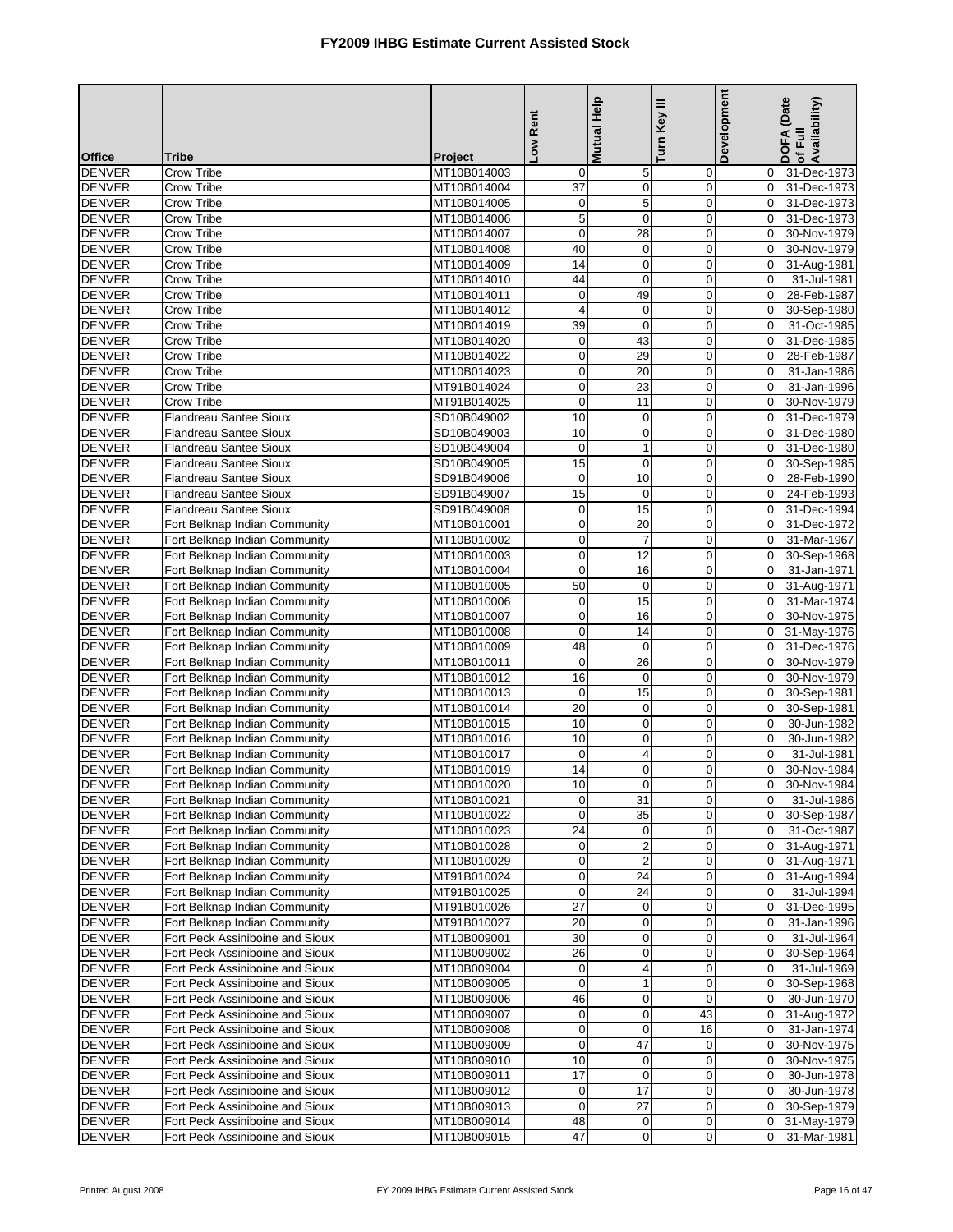|                                |                                                                    |                            | -ow Rent          | <b>Mutual Help</b>          | Turn Key III                  | Development                   | DOFA (Date<br>Availability)<br>of Full |
|--------------------------------|--------------------------------------------------------------------|----------------------------|-------------------|-----------------------------|-------------------------------|-------------------------------|----------------------------------------|
| <b>Office</b>                  | <b>Tribe</b>                                                       | Project                    |                   |                             |                               |                               |                                        |
| <b>DENVER</b>                  | Fort Peck Assiniboine and Sioux                                    | MT10B009016                | $\mathbf 0$       | 19                          | 0                             | 0                             | 30-May-1980                            |
| <b>DENVER</b>                  | Fort Peck Assiniboine and Sioux                                    | MT10B009017                | $\mathbf 0$       | 22                          | $\pmb{0}$                     | $\mathbf 0$                   | 31-Mar-1982                            |
| <b>DENVER</b>                  | Fort Peck Assiniboine and Sioux                                    | MT10B009018                | 17                | $\mathbf 0$                 | $\mathbf 0$                   | $\mathbf 0$                   | 28-Feb-1982                            |
| <b>DENVER</b>                  | Fort Peck Assiniboine and Sioux                                    | MT10B009020                | 16                | $\mathbf 0$                 | $\overline{0}$                | $\Omega$                      | 31-Mar-1983                            |
| <b>DENVER</b><br><b>DENVER</b> | Fort Peck Assiniboine and Sioux<br>Fort Peck Assiniboine and Sioux | MT10B009021                | 60<br>$\mathbf 0$ | $\pmb{0}$<br>42             | $\mathbf 0$<br>$\mathbf 0$    | $\mathbf 0$<br>$\mathbf 0$    | 30-Jun-1983                            |
| <b>DENVER</b>                  | Fort Peck Assiniboine and Sioux                                    | MT10B009022<br>MT10B009025 | 39                | $\mathbf 0$                 | $\mathbf 0$                   | $\Omega$                      | 30-Sep-1983<br>31-Dec-1985             |
| <b>DENVER</b>                  | Fort Peck Assiniboine and Sioux                                    | MT10B009026                | $\mathbf 0$       | 27                          | $\mathbf 0$                   | $\mathbf 0$                   | 31-May-1986                            |
| <b>DENVER</b>                  | Fort Peck Assiniboine and Sioux                                    | MT10B009031                | $\mathbf 0$       | 74                          | $\mathbf 0$                   | $\mathbf 0$                   | 30-Jun-1989                            |
| <b>DENVER</b>                  | Fort Peck Assiniboine and Sioux                                    | MT10B009032                | 42                | $\mathbf 0$                 | $\mathbf 0$                   | $\mathbf 0$                   | 31-Jul-1988                            |
| <b>DENVER</b>                  | Fort Peck Assiniboine and Sioux                                    | MT91B009033                | 45                | $\mathbf 0$                 | $\mathbf 0$                   | $\mathbf 0$                   | 31-Dec-1989                            |
| <b>DENVER</b>                  | Fort Peck Assiniboine and Sioux                                    | MT91B009034                | $\mathbf 0$       | 45                          | $\mathbf 0$                   | $\mathbf 0$                   | 30-Jun-1991                            |
| <b>DENVER</b>                  | Fort Peck Assiniboine and Sioux                                    | MT91B009035                | 16                | $\mathbf 0$                 | $\mathbf 0$                   | $\mathbf 0$                   | 30-Jun-1993                            |
| <b>DENVER</b>                  | Fort Peck Assiniboine and Sioux                                    | MT91B009036                | 23                | $\mathbf 0$                 | $\mathbf 0$                   | $\mathbf 0$                   | 30-Apr-1994                            |
| <b>DENVER</b>                  | Fort Peck Assiniboine and Sioux                                    | MT91B009037                | 10                | $\mathbf 0$                 | $\mathbf 0$                   | $\Omega$                      | 30-Jun-1995                            |
| <b>DENVER</b>                  | Fort Peck Assiniboine and Sioux                                    | MT91B009038                | $\mathbf 0$       | $\mathbf 5$                 | $\mathbf 0$                   | $\mathbf 0$                   | 31-Aug-1972                            |
| <b>DENVER</b>                  | Fort Peck Assiniboine and Sioux                                    | MT91B009039                | $\overline{22}$   | $\mathbf 0$                 | $\overline{0}$                | $\mathbf 0$                   | 30-Jun-1995                            |
| <b>DENVER</b>                  | Fort Peck Assiniboine and Sioux                                    | MT91B009040                | 0                 | 4                           | $\mathbf 0$                   | $\mathbf 0$                   | 31-Oct-1980                            |
| <b>DENVER</b>                  | Fort Peck Assiniboine and Sioux                                    | MT91B009041                | $\mathbf 0$       | 10                          | $\mathbf 0$                   | $\mathbf 0$                   | 30-Jun-1978                            |
| <b>DENVER</b>                  | Fort Peck Assiniboine and Sioux                                    | MT91B009042                | $\pmb{0}$         | 42                          | $\mathbf 0$                   | $\mathbf 0$                   | 31-Aug-1972                            |
| <b>DENVER</b>                  | Fort Peck Assiniboine and Sioux                                    | MT91B009043                | $\pmb{0}$         | 17                          | $\mathbf 0$                   | $\mathbf 0$                   | 31-Aug-1972                            |
| <b>DENVER</b>                  | Fort Peck Assiniboine and Sioux                                    | MT91B009044                | $\mathbf 0$       | $\overline{11}$             | $\mathbf 0$                   | $\mathbf 0$                   | 30-Jun-1970                            |
| <b>DENVER</b>                  | Fort Peck Assiniboine and Sioux                                    | MT91B009045                | $\mathbf 0$       | 6                           | $\mathbf 0$                   | $\mathbf 0$                   | 31-Aug-1972                            |
| <b>DENVER</b>                  | Fort Peck Assiniboine and Sioux                                    | MT91B009046                | $\mathbf 0$       | $\overline{7}$              | $\mathbf 0$                   | $\Omega$                      | 30-Jun-1970                            |
| <b>DENVER</b>                  | Fort Peck Assiniboine and Sioux                                    | MT91B009047                | 3                 | $\mathbf 0$                 | $\mathbf 0$                   | $\mathbf 0$                   | 31-Aug-1972                            |
| <b>DENVER</b>                  | Fort Peck Assiniboine and Sioux                                    | MT91B009048                | $\pmb{0}$         | 24                          | $\mathbf 0$                   | $\mathbf 0$                   | 30-Jun-1970                            |
| <b>DENVER</b><br><b>DENVER</b> | Fort Peck Assiniboine and Sioux<br>Ft. Berthold Affiliated Tribes  | MT91B009049                | 20<br>60          | 0<br>$\mathbf 0$            | $\mathbf 0$<br>$\overline{0}$ | $\mathbf 0$<br>$\mathbf 0$    | 31-Dec-1999                            |
| <b>DENVER</b>                  | Ft. Berthold Affiliated Tribes                                     | ND10B005001<br>ND10B005003 | 20                | $\mathbf 0$                 | $\overline{0}$                | $\Omega$                      | 31-Dec-1967<br>30-Sep-1969             |
| <b>DENVER</b>                  | Ft. Berthold Affiliated Tribes                                     | ND10B005004                | 120               | $\pmb{0}$                   | $\mathbf 0$                   | $\mathbf 0$                   | 30-Dec-1971                            |
| <b>DENVER</b>                  | Ft. Berthold Affiliated Tribes                                     | ND10B005009                | 64                | $\mathbf 0$                 | $\mathbf 0$                   | $\mathbf 0$                   | 30-Jun-1980                            |
| <b>DENVER</b>                  | <b>Ft. Berthold Affiliated Tribes</b>                              | ND10B005010                | 0                 | 10                          | $\mathbf 0$                   | $\Omega$                      | 31-Dec-1983                            |
| <b>DENVER</b>                  | Ft. Berthold Affiliated Tribes                                     | ND10B005011                | 39                | $\mathbf 0$                 | $\mathbf 0$                   | $\mathbf 0$                   | 31-Dec-1981                            |
| <b>DENVER</b>                  | Ft. Berthold Affiliated Tribes                                     | ND10B005013                | $\mathbf 0$       | 30                          | $\mathbf 0$                   | $\mathbf 0$                   | 31-Oct-1984                            |
| <b>DENVER</b>                  | Ft. Berthold Affiliated Tribes                                     | ND10B005015                | 54                | 0                           | $\mathbf 0$                   | $\mathbf 0$                   | 30-Jul-1987                            |
| <b>DENVER</b>                  | Ft. Berthold Affiliated Tribes                                     | ND10B005019                | $\mathbf 0$       | 20                          | $\mathbf 0$                   | $\mathbf 0$                   | 31-Jan-1987                            |
| <b>DENVER</b>                  | Ft. Berthold Affiliated Tribes                                     | ND91B005022                | $\mathbf{0}$      | $\overline{47}$             | $\mathbf 0$                   | $\Omega$                      | 31-Mar-1995                            |
| <b>DENVER</b>                  | <b>Ft. Berthold Affiliated Tribes</b>                              | ND91B005023                | 52                | $\mathbf 0$                 | $\mathbf 0$                   | $\mathbf 0$                   | 31-Jan-1992                            |
| <b>DENVER</b>                  | <b>Ft. Berthold Affiliated Tribes</b>                              | ND91B005024                | $\mathbf 0$       | 20                          | $\mathbf 0$                   | $\Omega$                      | 31-Oct-1990                            |
| <b>DENVER</b>                  | Ft. Berthold Affiliated Tribes                                     | ND91B005025                | 0                 | 34                          | $\overline{0}$                | $\Omega$                      | 29-Feb-1992                            |
| DENVER                         | <b>Ft. Berthold Affiliated Tribes</b>                              | ND91B005026                | $\overline{0}$    | 20                          | $\overline{0}$                | $\overline{0}$                | 31-Mar-1998                            |
| <b>DENVER</b>                  | Ft. Berthold Affiliated Tribes                                     | ND91B005027                | $\mathbf 0$       | 17                          | $\mathbf 0$                   | $\mathbf 0$                   | 31-Mar-1998                            |
| <b>DENVER</b>                  | Ft. Berthold Affiliated Tribes                                     | ND91B005028                | $\mathbf 0$       | 18                          | 0                             | $\overline{0}$                | 31-Mar-1998                            |
| <b>DENVER</b>                  | <b>Goshute Reservation</b>                                         | NV99B015012                | 8                 | 0                           | 0                             | $\mathbf 0$                   | 31-May-1986                            |
| <b>DENVER</b><br><b>DENVER</b> | <b>Goshute Reservation</b><br>Goshute Reservation                  | NV99B015016<br>UT91B034001 | 4<br>15           | 0<br>0                      | 0<br>0                        | $\overline{0}$<br>$\mathbf 0$ | 30-Jun-1995<br>31-Dec-2000             |
| <b>DENVER</b>                  | Lower Brule Sioux                                                  | SD10B003003                | 20                | 0                           | $\mathbf 0$                   | $\overline{0}$                | 31-Dec-1970                            |
| <b>DENVER</b>                  | Lower Brule Sioux                                                  | SD10B003005                | 10                | 0                           | $\mathbf 0$                   | $\mathbf 0$                   | 31-Dec-1974                            |
| <b>DENVER</b>                  | Lower Brule Sioux                                                  | SD10B003007                | 19                | 0                           | 0                             | $\mathbf 0$                   | 31-Mar-1977                            |
| <b>DENVER</b>                  | Lower Brule Sioux                                                  | SD10B003009                | 24                | 0                           | 0                             | 0                             | 28-Feb-1980                            |
| <b>DENVER</b>                  | Lower Brule Sioux                                                  | SD10B003010                | $\mathbf 0$       | 9                           | 0                             | $\mathbf 0$                   | 28-Feb-1980                            |
| <b>DENVER</b>                  | Lower Brule Sioux                                                  | SD10B003011                | 10                | 0                           | 0                             | $\mathbf 0$                   | 30-Sep-1981                            |
| <b>DENVER</b>                  | Lower Brule Sioux                                                  | SD10B003012                | $\mathbf 0$       | 9                           | $\mathbf 0$                   | 0                             | 31-Oct-1981                            |
| <b>DENVER</b>                  | Lower Brule Sioux                                                  | SD10B003014                | 12                | 0                           | 0                             | $\mathbf 0$                   | 31-Oct-1985                            |
| <b>DENVER</b>                  | Lower Brule Sioux                                                  | SD91B003017                | $\mathbf 0$       | 20                          | $\pmb{0}$                     | $\mathbf 0$                   | 31-Dec-1990                            |
| <b>DENVER</b>                  | Lower Brule Sioux                                                  | SD91B003018                | 10                | 0                           | 0                             | $\mathbf 0$                   | 31-Jul-1990                            |
| <b>DENVER</b>                  | Lower Brule Sioux                                                  | SD91B003019                | 29                | 0                           | 0                             | $\mathbf 0$                   | 30-Nov-1995                            |
| <b>DENVER</b>                  | Lower Brule Sioux                                                  | SD91B003020                | 19                | $\mathbf 0$                 | 0                             | $\mathbf 0$                   | 30-Nov-1996                            |
| <b>DENVER</b>                  | Lower Brule Sioux                                                  | SD91B003021                | $\mathbf 0$       | 19                          | 0                             | $\mathbf 0$                   | 31-Dec-1999                            |
| <b>DENVER</b>                  | Lower Brule Sioux                                                  | SD91B003022                | $\overline{7}$    | 0                           | 0                             | 0                             | 30-Jun-2000                            |
| <b>DENVER</b>                  | Northern Arapahoe                                                  | WY91B018001                | $\mathbf 0$       | 20                          | $\mathbf 0$                   | $\overline{0}$                | 31-Dec-1996                            |
| <b>DENVER</b>                  | Northern Arapahoe                                                  | WY91B018002                | $\mathbf 0$       | 17                          | $\boldsymbol{0}$              | $\mathbf{1}$                  | 30-Sep-1999                            |
| <b>DENVER</b>                  | Northern Arapahoe                                                  | WY91B018004                | 42                | $\mathbf 0$<br>$\mathbf{1}$ | 0<br>0                        | $\mathbf 0$                   | 31-Aug-1972                            |
| <b>DENVER</b>                  | Northern Arapahoe                                                  | WY91B018005                | $\pmb{0}$         |                             |                               | 0                             | 30-May-1974                            |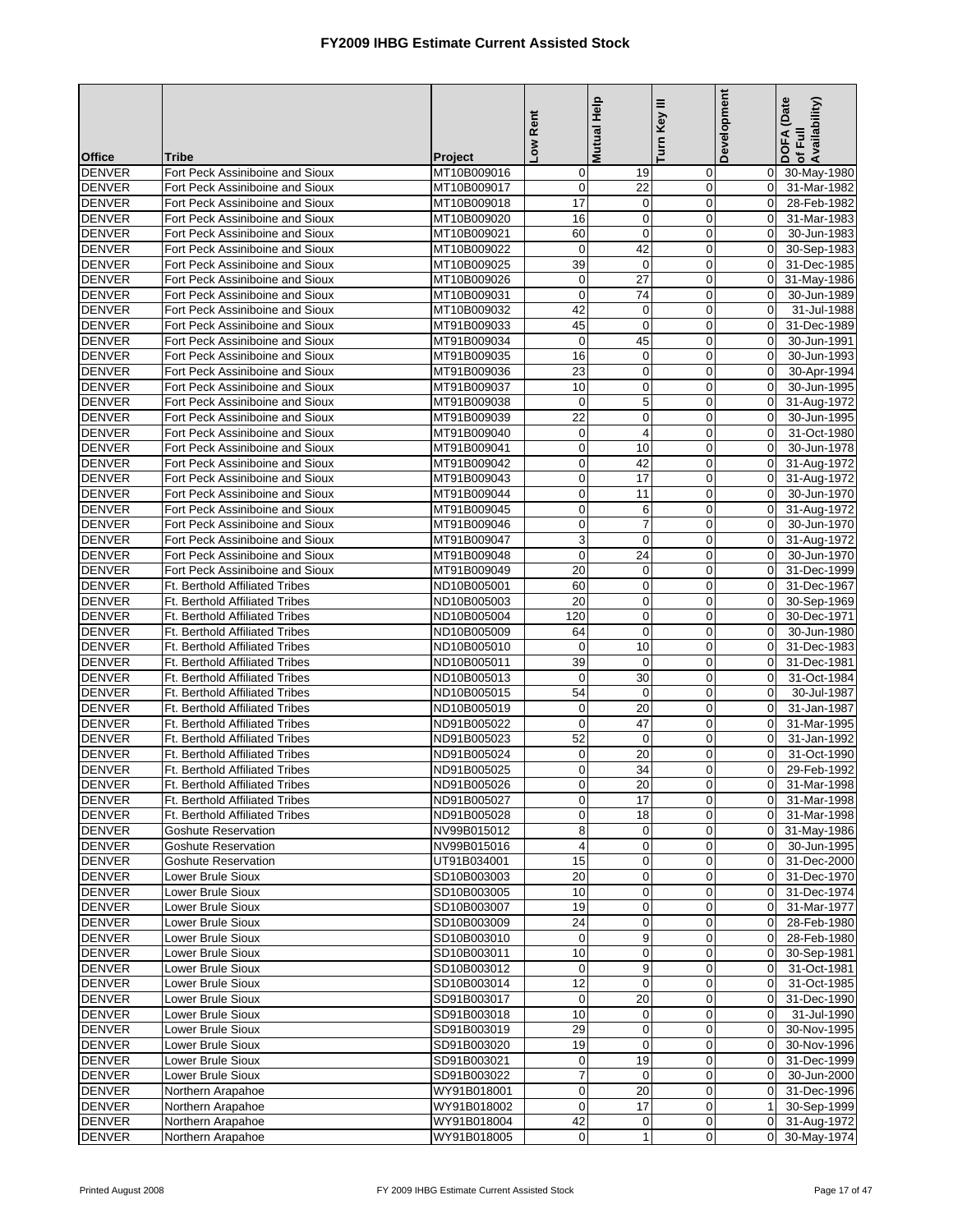|                                |                                                                                  |                            | Low Rent                      | Mutual Help                | Turn Key III               | Development                      | DOFA (Date<br>of Full<br>Availability) |
|--------------------------------|----------------------------------------------------------------------------------|----------------------------|-------------------------------|----------------------------|----------------------------|----------------------------------|----------------------------------------|
| <b>Office</b><br><b>DENVER</b> | <b>Tribe</b><br>Northern Arapahoe                                                | Project<br>WY91B018007     | $\overline{0}$                | $\mathbf 1$                | $\mathbf 0$                | $\overline{0}$                   | 31-Dec-1979                            |
| <b>DENVER</b>                  | Northern Arapahoe                                                                | WY91B018009                | $\overline{0}$                | $\mathbf 2$                | $\pmb{0}$                  | $\overline{0}$                   | 30-Sep-1987                            |
| <b>DENVER</b>                  | Northern Arapahoe                                                                | WY91B018010                | $\mathbf 0$                   | $\overline{5}$             | $\mathbf 0$                | $\mathbf 0$                      | 31-May-1988                            |
| <b>DENVER</b>                  | Northern Arapahoe                                                                | WY91B018011                | $\mathbf 0$                   | $\mathbf{1}$               | $\mathbf 0$                | $\mathbf 0$                      | 31-Jul-1990                            |
| <b>DENVER</b>                  | Northern Arapahoe                                                                | WY91B018012                | $\overline{0}$                | 12                         | $\mathbf 0$                | $\overline{0}$                   | 30-Jun-1995                            |
| <b>DENVER</b>                  | Northern Arapahoe                                                                | WY91B018014                | 28                            | $\mathbf 0$                | $\mathbf 0$                | $\mathbf 0$                      | 31-Aug-1978                            |
| <b>DENVER</b>                  | Northern Arapahoe                                                                | WY91B018015                | 23                            | $\mathbf 0$                | $\mathbf 0$                | $\overline{0}$                   | 30-Nov-1983                            |
| <b>DENVER</b>                  | Northern Arapahoe                                                                | WY91B018016                | $\overline{23}$               | $\pmb{0}$                  | $\mathbf 0$                | $\mathbf 0$                      | 31-Dec-1984                            |
| <b>DENVER</b>                  | Northern Arapahoe                                                                | WY91B018017                | 40                            | $\mathbf 0$                | $\mathbf 0$                | $\Omega$                         | 31-Mar-1986                            |
| <b>DENVER</b>                  | Northern Arapahoe                                                                | WY91B018018                | 10                            | $\mathbf 0$                | $\mathbf 0$                | $\overline{0}$                   | 30-Sep-1991                            |
| <b>DENVER</b>                  | Northern Cheyenne                                                                | MT10B012005                | 40                            | $\mathbf 0$                | $\mathbf 0$                | $\mathbf 0$                      | 30-Jun-1973                            |
| <b>DENVER</b>                  | Northern Cheyenne                                                                | MT10B012010                | $\mathbf 0$                   | 38                         | $\mathbf 0$                | $\overline{0}$                   | 30-Oct-1979                            |
| <b>DENVER</b>                  | Northern Cheyenne                                                                | MT10B012011                | $\pmb{0}$                     | 33                         | 0                          | $\overline{0}$                   | 31-Oct-1979                            |
| <b>DENVER</b>                  | Northern Cheyenne                                                                | MT10B012012                | $\mathbf 0$<br>14             | 50                         | $\mathbf 0$<br>$\mathbf 0$ | $\Omega$<br>$\overline{0}$       | 30-Nov-1979                            |
| <b>DENVER</b><br><b>DENVER</b> | Northern Cheyenne<br>Northern Cheyenne                                           | MT10B012013<br>MT10B012014 | $\mathbf 0$                   | $\mathbf 0$<br>44          | $\mathbf 0$                | $\overline{0}$                   | 31-May-1981<br>30-Nov-1981             |
| <b>DENVER</b>                  | Northern Cheyenne                                                                | MT10B012015                | $\mathbf 0$                   | 24                         | $\mathbf 0$                | $\mathbf 0$                      | 31-Mar-1983                            |
| <b>DENVER</b>                  | Northern Cheyenne                                                                | MT10B012020                | 94                            | $\mathbf 0$                | $\mathbf 0$                | $\overline{0}$                   | 31-Mar-1984                            |
| <b>DENVER</b>                  | Northern Cheyenne                                                                | MT10B012024                | $\mathbf 0$                   | $\overline{20}$            | $\mathbf 0$                | $\overline{0}$                   | 31-Aug-1986                            |
| <b>DENVER</b>                  | Northern Cheyenne                                                                | MT91B012009                | 35                            | $\mathbf 0$                | $\mathbf 0$                | $\Omega$                         | 31-Aug-1978                            |
| <b>DENVER</b>                  | Northern Cheyenne                                                                | MT91B012025                | $\mathbf 0$                   | 30                         | $\mathbf 0$                | $\overline{0}$                   | 30-Nov-1990                            |
| <b>DENVER</b>                  | Northern Cheyenne                                                                | MT91B012026                | 45                            | $\mathbf 0$                | $\mathbf 0$                | $\overline{0}$                   | 30-Nov-1990                            |
| <b>DENVER</b>                  | Northern Cheyenne                                                                | MT91B012027                | $\mathbf 0$                   | 15                         | $\mathbf 0$                | $\Omega$                         | 29-Feb-1996                            |
| <b>DENVER</b>                  | Northern Chevenne                                                                | MT91B012028                | 37                            | $\mathbf 0$                | $\mathbf 0$                | $\overline{0}$                   | 31-Dec-1991                            |
| <b>DENVER</b>                  | Northern Cheyenne                                                                | MT91B012029                | $\overline{18}$               | $\mathbf 0$                | $\mathbf 0$                | $\mathbf 0$                      | 31-May-2001                            |
| <b>DENVER</b>                  | NW Band of Shoshone Nation                                                       | UT91B033001                | 15                            | $\mathbf 0$                | $\mathbf 0$                | $\overline{0}$                   | 30-Nov-1999                            |
| <b>DENVER</b>                  | Oglala Sioux of Pine Ridge Reservation                                           | SD10B001001                | 51                            | $\pmb{0}$                  | $\mathbf 0$                | $\overline{0}$                   | 30-Sep-1963                            |
| <b>DENVER</b>                  | Oglala Sioux of Pine Ridge Reservation                                           | SD10B001002                | 23                            | $\mathbf 0$                | $\overline{0}$             | $\mathbf 0$                      | 30-Sep-1964                            |
| <b>DENVER</b>                  | Oglala Sioux of Pine Ridge Reservation                                           | SD10B001003                | 76                            | 0                          | $\boldsymbol{0}$           | $\overline{0}$                   | 30-Jun-1966                            |
| <b>DENVER</b>                  | Oglala Sioux of Pine Ridge Reservation                                           | SD10B001004                | 50                            | $\pmb{0}$                  | $\mathbf 0$                | $\overline{0}$                   | 30-Sep-1970                            |
| <b>DENVER</b><br><b>DENVER</b> | Oglala Sioux of Pine Ridge Reservation                                           | SD10B001005                | 243                           | $\mathbf 0$<br>$\mathbf 0$ | $\mathbf 0$<br>$\mathbf 0$ | $\Omega$<br>$\overline{0}$       | 31-Mar-1974<br>31-Dec-1974             |
| <b>DENVER</b>                  | Oglala Sioux of Pine Ridge Reservation<br>Oglala Sioux of Pine Ridge Reservation | SD10B001006<br>SD10B001008 | 99<br>195                     | $\mathbf 0$                | $\mathbf 0$                | $\overline{0}$                   |                                        |
| <b>DENVER</b>                  | Oglala Sioux of Pine Ridge Reservation                                           | SD10B001015                | 20                            | $\mathbf 0$                | $\mathbf 0$                | $\Omega$                         | 31-May-1973<br>31-Mar-1981             |
| <b>DENVER</b>                  | Oglala Sioux of Pine Ridge Reservation                                           | SD10B001016                | 50                            | $\mathbf 0$                | $\mathbf 0$                | $\overline{0}$                   | 31-Dec-1979                            |
| <b>DENVER</b>                  | Oglala Sioux of Pine Ridge Reservation                                           | SD10B001018                | $\mathbf 0$                   | $\overline{24}$            | $\mathbf 0$                | $\mathbf 0$                      | 31-Mar-1981                            |
| <b>DENVER</b>                  | Oglala Sioux of Pine Ridge Reservation                                           | SD10B001019                | $\overline{25}$               | $\mathbf 0$                | $\mathbf 0$                | $\mathbf 0$                      | 31-Oct-1987                            |
| <b>DENVER</b>                  | Oglala Sioux of Pine Ridge Reservation                                           | SD10B001020                | 30                            | $\mathbf 0$                | $\mathbf 0$                | $\mathbf 0$                      | 31-May-1988                            |
| <b>DENVER</b>                  | Oglala Sioux of Pine Ridge Reservation                                           | SD10B001021                | $\mathbf 0$                   | 20                         | $\mathbf 0$                | $\mathbf 0$                      | 31-Jan-1985                            |
| <b>DENVER</b>                  | Oglala Sioux of Pine Ridge Reservation                                           | SD10B001022                | $\mathbf 0$                   | 21                         | 0                          | $\overline{0}$                   | 31-May-1986                            |
| DENVER                         | Oglala Sioux of Pine Ridge Reservation                                           | SD10B001023                | 30                            | $\sigma$                   | $\sigma$                   |                                  | 0 31-May-1988                          |
| <b>DENVER</b>                  | Oglala Sioux of Pine Ridge Reservation                                           | SD10B001024                | 13                            | $\mathbf 0$                | $\mathbf 0$                | $\overline{0}$                   | 31-Oct-1978                            |
| <b>DENVER</b>                  | Oglala Sioux of Pine Ridge Reservation                                           | SD10B001027                | 24                            | $\mathbf 0$                | 0                          | $\overline{0}$                   | 31-Dec-1981                            |
| <b>DENVER</b>                  | Oglala Sioux of Pine Ridge Reservation                                           | SD91B001028                | $\overline{0}$                | $70\,$                     | $\pmb{0}$                  | $\overline{0}$                   | 31-Aug-1991                            |
| <b>DENVER</b>                  | Oglala Sioux of Pine Ridge Reservation                                           | SD91B001029                | 30                            | $\mathbf 0$                | $\mathbf 0$                | $\Omega$                         | 30-Apr-1991                            |
| <b>DENVER</b><br><b>DENVER</b> | Oglala Sioux of Pine Ridge Reservation<br>Oglala Sioux of Pine Ridge Reservation | SD91B001030                | 40<br>$\overline{0}$          | $\mathbf 0$<br>25          | $\mathbf 0$<br>$\mathbf 0$ | $\mathbf 0$<br>$\overline{0}$    | 30-Jun-1994<br>30-Jun-1991             |
| <b>DENVER</b>                  | Oglala Sioux of Pine Ridge Reservation                                           | SD91B001031<br>SD91B001032 | 45                            | $\mathbf 0$                | $\mathbf 0$                | $\overline{0}$                   | 31-Mar-1995                            |
| <b>DENVER</b>                  | Oglala Sioux of Pine Ridge Reservation                                           | SD91B001033                | $\overline{0}$                | 40                         | 0                          | $\mathbf 0$                      | 31-Jul-1996                            |
| <b>DENVER</b>                  | Oglala Sioux of Pine Ridge Reservation                                           | SD91B001034                | $\mathbf 0$                   | 40                         | $\pmb{0}$                  | $\mathbf 0$                      | 30-Sep-1998                            |
| <b>DENVER</b>                  | Oglala Sioux of Pine Ridge Reservation                                           | SD91B001035                | 40                            | $\mathbf 0$                | 0                          | $\overline{0}$                   | 30-Jun-1997                            |
| <b>DENVER</b>                  | Oglala Sioux of Pine Ridge Reservation                                           | SD91B001036                | $\overline{0}$                | 25                         | 0                          | $\overline{0}$                   | 31-Aug-1998                            |
| <b>DENVER</b>                  | Oglala Sioux of Pine Ridge Reservation                                           | SD91B001037                | 20                            | $\mathbf 0$                | $\mathbf 0$                | $\overline{0}$                   | 30-Jun-1997                            |
| <b>DENVER</b>                  | Oglala Sioux of Pine Ridge Reservation                                           | SD91B001038                | $\mathbf 0$                   | 18                         | $\mathbf 0$                | $\overline{0}$                   | 20-Feb-2001                            |
| <b>DENVER</b>                  | Oglala Sioux of Pine Ridge Reservation                                           | SD91B001039                | 54                            | 0                          | 0                          | 6                                | 31-Dec-2001                            |
| <b>DENVER</b>                  | Omaha Tribe                                                                      | NE10B013001                | 23                            | $\mathbf 0$                | $\mathbf 0$                | $\overline{0}$                   | 30-Jun-1965                            |
| <b>DENVER</b>                  | Omaha Tribe                                                                      | NE10B013002                | 33                            | $\mathbf 0$                | 0                          | $\mathbf 0$                      | 31-May-1971                            |
| <b>DENVER</b>                  | Omaha Tribe                                                                      | NE10B013003                | 65                            | $\pmb{0}$                  | $\mathbf 0$                | $\mathbf 0$                      | 31-Jul-1974                            |
| <b>DENVER</b>                  | Omaha Tribe                                                                      | NE10B013004                | $70\,$                        | $\pmb{0}$                  | 0                          | $\overline{0}$                   | 30-Sep-1980                            |
| <b>DENVER</b>                  | Omaha Tribe                                                                      | NE10B013005                | $\mathbf 0$                   | 4                          | 0                          | $\overline{0}$                   | 30-Jun-1981                            |
| <b>DENVER</b><br><b>DENVER</b> | Omaha Tribe<br>Omaha Tribe                                                       | NE10B013006<br>NE10B013007 | $\overline{0}$<br>$\mathbf 0$ | $\mathbf{1}$               | $\mathbf 0$<br>0           | $\overline{0}$<br>$\overline{0}$ | 30-Apr-1987<br>30-Apr-1988             |
| <b>DENVER</b>                  | Ponca Tribe of Nebraska                                                          | NE91B183001                | 12                            | 5<br>0                     | 0                          | $\mathbf 0$                      | 30-Jun-1997                            |
| <b>DENVER</b>                  | Ponca Tribe of Nebraska                                                          | NE91B183002                | $\overline{0}$                | 6                          | $\pmb{0}$                  | $\overline{0}$                   | 31-Dec-1996                            |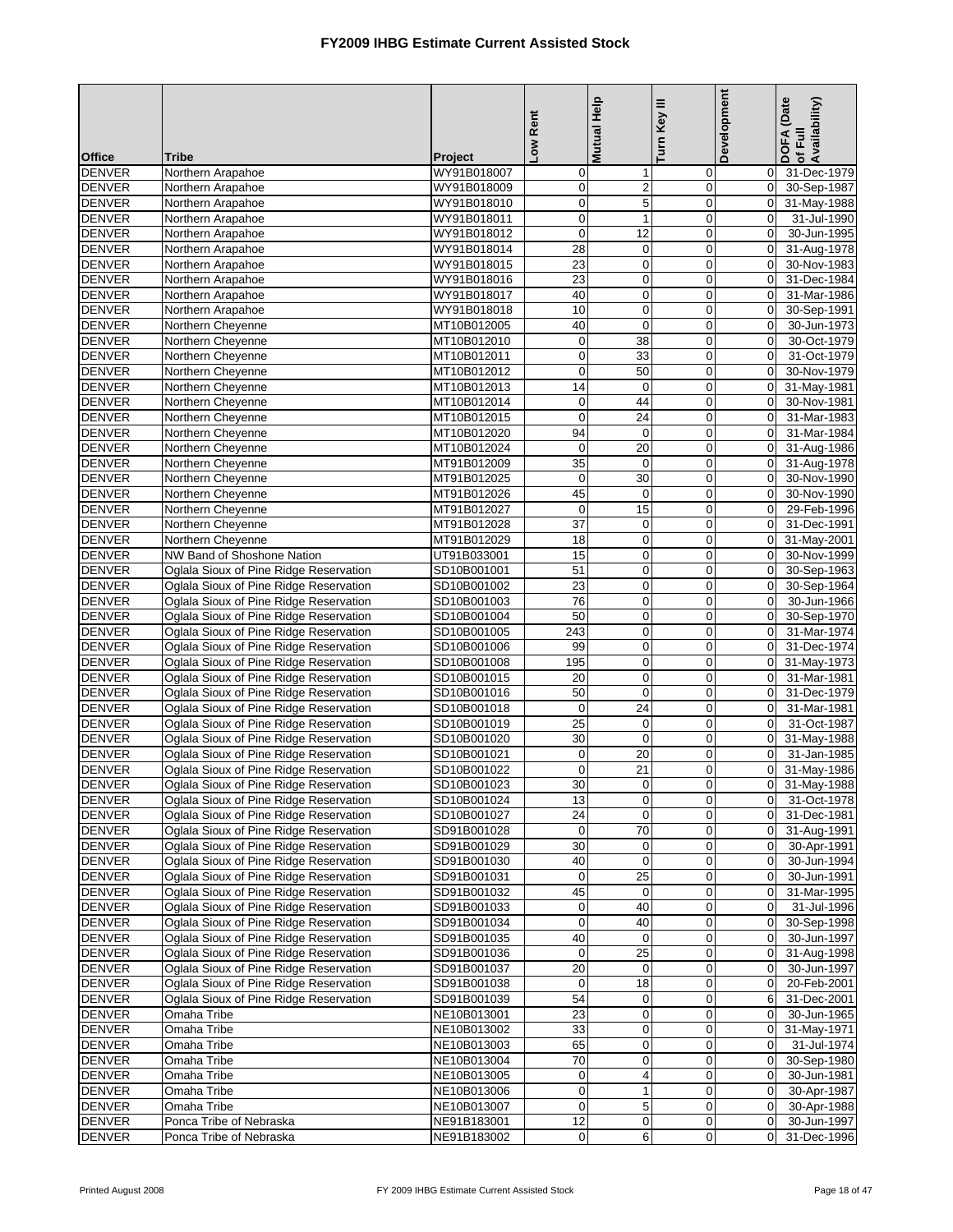|                                |                                                          |                            | Low Rent                             | <b>Mutual Help</b>         | Turn Key III                  | Development                   | DOFA (Date<br>Availability)<br>of Full |
|--------------------------------|----------------------------------------------------------|----------------------------|--------------------------------------|----------------------------|-------------------------------|-------------------------------|----------------------------------------|
| <b>Office</b>                  | <b>Tribe</b>                                             | Project                    |                                      |                            |                               |                               |                                        |
| <b>DENVER</b>                  | Ponca Tribe of Nebraska                                  | NE91B183003                | $\overline{\mathbf{4}}$              | 0                          | 0                             | $\mathbf 0$                   | 30-Jun-1997                            |
| <b>DENVER</b>                  | Ponca Tribe of Nebraska                                  | NE91B183004                | $\mathbf 0$                          | 11                         | 0                             | $\mathbf 0$                   | 31-Dec-1996                            |
| <b>DENVER</b>                  | Ponca Tribe of Nebraska                                  | NE91B183005                | $\overline{22}$                      | $\mathbf 0$                | $\mathbf 0$                   | $\mathbf 0$                   | 31-Dec-1996                            |
| <b>DENVER</b>                  | Ponca Tribe of Nebraska                                  | NE91B183006                | $\mathbf 0$                          | 18                         | $\mathbf 0$                   | $\Omega$                      | 31-Dec-1996                            |
| <b>DENVER</b><br><b>DENVER</b> | Rocky Boy Chippewa-Cree<br>Rocky Boy Chippewa-Cree       | MT10B011001<br>MT10B011002 | $\overline{\mathbf{0}}$<br>$\pmb{0}$ | 6<br>$\overline{c}$        | $\pmb{0}$<br>$\mathbf 0$      | $\mathbf 0$<br>$\mathbf 0$    | 31-May-1969<br>31-Dec-1967             |
| <b>DENVER</b>                  | Rocky Boy Chippewa-Cree                                  | MT10B011003                | $\mathbf 0$                          | 6                          | $\mathbf 0$                   | $\Omega$                      | 30-Sep-1971                            |
| <b>DENVER</b>                  | Rocky Boy Chippewa-Cree                                  | MT10B011004                | $\mathbf 0$                          | 10                         | $\mathbf 0$                   | $\mathbf 0$                   | 31-May-1972                            |
| <b>DENVER</b>                  | Rocky Boy Chippewa-Cree                                  | MT10B011005                | $\pmb{0}$                            | 3                          | $\mathbf 0$                   | $\mathbf 0$                   | 30-Nov-1971                            |
| <b>DENVER</b>                  | Rocky Boy Chippewa-Cree                                  | MT10B011006                | $\pmb{0}$                            | 3                          | $\mathbf 0$                   | $\mathbf 0$                   | 31-Oct-1970                            |
| <b>DENVER</b>                  | Rocky Boy Chippewa-Cree                                  | MT10B011007                | 30                                   | $\mathbf 0$                | $\mathbf 0$                   | $\mathbf 0$                   | 31-Dec-1971                            |
| <b>DENVER</b>                  | Rocky Boy Chippewa-Cree                                  | MT10B011008                | $\mathbf 0$                          | 28                         | $\mathbf 0$                   | $\Omega$                      | 31-Oct-1974                            |
| <b>DENVER</b>                  | Rocky Boy Chippewa-Cree                                  | MT10B011009                | $\pmb{0}$                            | 13                         | $\mathbf 0$                   | $\mathbf 0$                   | 30-Nov-1974                            |
| <b>DENVER</b>                  | Rocky Boy Chippewa-Cree                                  | MT10B011010                | $\mathbf 0$                          | $\overline{7}$             | $\mathbf 0$                   | $\mathbf 0$                   | 30-May-1976                            |
| <b>DENVER</b>                  | Rocky Boy Chippewa-Cree                                  | MT10B011011                | $\pmb{0}$                            | 10                         | $\mathbf 0$                   | $\mathbf 0$                   | 31-Jul-1977                            |
| <b>DENVER</b>                  | Rocky Boy Chippewa-Cree                                  | MT10B011012                | 40                                   | $\pmb{0}$                  | $\pmb{0}$                     | $\mathbf 0$                   | 30-Jan-1980                            |
| <b>DENVER</b>                  | Rocky Boy Chippewa-Cree                                  | MT10B011013                | 36                                   | $\mathbf 0$                | $\mathbf 0$                   | $\mathbf 0$                   | 31-May-1986                            |
| <b>DENVER</b>                  | Rocky Boy Chippewa-Cree                                  | MT91B011021                | 43                                   | $\mathbf 0$                | $\mathbf 0$                   | 0                             | 30-Sep-1990                            |
| <b>DENVER</b>                  | Rocky Boy Chippewa-Cree                                  | MT91B011022                | $\mathbf 0$                          | 22                         | $\mathbf 0$                   | $\mathbf 0$                   | 30-Sep-1990                            |
| <b>DENVER</b>                  | Rocky Boy Chippewa-Cree                                  | MT91B011023                | 15                                   | $\mathbf 0$                | $\mathbf 0$                   | $\pmb{0}$                     | 30-Aug-1994                            |
| <b>DENVER</b>                  | Rocky Boy Chippewa-Cree                                  | MT91B011024                | 45<br>$\overline{20}$                | $\pmb{0}$<br>0             | $\mathbf 0$<br>$\mathbf 0$    | $\mathbf 0$<br>$\mathbf 0$    | 31-Oct-1995                            |
| <b>DENVER</b><br><b>DENVER</b> | Rocky Boy Chippewa-Cree<br>Rocky Boy Chippewa-Cree       | MT91B011025<br>MT91B011026 | 40                                   | $\pmb{0}$                  | $\mathbf 0$                   | $\Omega$                      | 31-Oct-1995<br>31-Dec-1996             |
| <b>DENVER</b>                  | Rocky Boy Chippewa-Cree                                  | MT91B011027                | $\mathbf 5$                          | $\mathbf 0$                | $\mathbf 0$                   | $\mathbf 0$                   | 30-Aug-1994                            |
| <b>DENVER</b>                  | Rocky Boy Chippewa-Cree                                  | MT91B011028                | 22                                   | $\mathbf 0$                | $\mathbf 0$                   | $\mathbf 0$                   | 31-Mar-1999                            |
| <b>DENVER</b>                  | Rosebud Sioux                                            | SD10B002001                | 38                                   | $\pmb{0}$                  | $\mathbf 0$                   | $\mathbf 0$                   | 31-Dec-1966                            |
| <b>DENVER</b>                  | Rosebud Sioux                                            | SD10B002002                | 14                                   | 0                          | $\pmb{0}$                     | $\mathbf 0$                   | 31-Dec-1966                            |
| <b>DENVER</b>                  | Rosebud Sioux                                            | SD10B002003                | 26                                   | $\mathbf 0$                | $\overline{0}$                | $\mathbf 0$                   | 31-Dec-1966                            |
| <b>DENVER</b>                  | Rosebud Sioux                                            | SD10B002004                | 14                                   | 0                          | $\mathbf 0$                   | $\Omega$                      | 31-Dec-1966                            |
| <b>DENVER</b>                  | Rosebud Sioux                                            | SD10B002007                | 62                                   | $\mathbf 0$                | $\pmb{0}$                     | $\mathbf 0$                   | 30-Nov-1978                            |
| <b>DENVER</b>                  | Rosebud Sioux                                            | SD10B002008                | $\mathbf 0$                          | $\overline{2}$             | $\mathbf 0$                   | $\mathbf 0$                   | 30-Nov-1978                            |
| <b>DENVER</b>                  | Rosebud Sioux                                            | SD10B002009                | 90                                   | $\pmb{0}$                  | $\mathbf 0$                   | $\Omega$                      | 30-Sep-1978                            |
| <b>DENVER</b>                  | Rosebud Sioux                                            | SD10B002011                | 80                                   | $\pmb{0}$                  | $\mathbf 0$                   | $\mathbf 0$                   | 30-Sep-1979                            |
| <b>DENVER</b>                  | Rosebud Sioux                                            | SD10B002012                | $\mathbf 0$                          | 4                          | $\mathbf 0$                   | $\mathbf 0$                   | 30-Apr-1980                            |
| <b>DENVER</b>                  | Rosebud Sioux                                            | SD10B002013                | 60                                   | 0                          | $\mathbf 0$                   | $\mathbf 0$                   | 30-Sep-1980                            |
| <b>DENVER</b>                  | Rosebud Sioux                                            | SD10B002014                | 120                                  | $\mathbf 0$                | $\mathbf 0$                   | $\mathbf 0$                   | 31-Dec-1979                            |
| <b>DENVER</b>                  | Rosebud Sioux                                            | SD10B002015                | $\mathbf 0$                          | 10                         | $\pmb{0}$                     | $\mathbf 0$                   | 31-Dec-1979                            |
| <b>DENVER</b><br><b>DENVER</b> | Rosebud Sioux<br>Rosebud Sioux                           | SD10B002016<br>SD10B002017 | 31<br>48                             | $\pmb{0}$<br>$\mathbf 0$   | $\mathbf 0$<br>$\overline{0}$ | $\mathbf 0$<br>$\mathbf 0$    | 31-Aug-1985<br>30-Sep-1985             |
| <b>DENVER</b>                  | Rosebud Sioux                                            | SD10B002018                | $\mathbf 0$                          | 12                         | $\overline{0}$                | 0                             | 31-Jul-1986                            |
| DENVER                         | Rosebud Sioux                                            | SD10B002019                | 0                                    | 11                         | $\mathbf 0$                   | $\overline{0}$                | 31-Aug-1986                            |
| <b>DENVER</b>                  | Rosebud Sioux                                            | SD10B002020                | 132                                  | $\mathbf 0$                | $\mathbf 0$                   | $\mathbf 0$                   | 28-Feb-1986                            |
| <b>DENVER</b>                  | Rosebud Sioux                                            | SD10B002021                | $\overline{0}$                       | 28                         | 0                             | $\mathbf 0$                   | 30-Sep-1986                            |
| <b>DENVER</b>                  | Rosebud Sioux                                            | SD91B002026                | $\mathbf 0$                          | 41                         | 0                             | $\mathbf 0$                   | 30-Sep-1989                            |
| <b>DENVER</b>                  | Rosebud Sioux                                            | SD91B002027                | 70                                   | $\mathbf 0$                | 0                             | $\mathbf 0$                   | 31-Mar-1990                            |
| <b>DENVER</b>                  | Rosebud Sioux                                            | SD91B002028                | $\boldsymbol{0}$                     | 30                         | $\mathbf 0$                   | $\mathbf 0$                   | 31-Jan-1990                            |
| <b>DENVER</b>                  | Rosebud Sioux                                            | SD91B002029                | $\mathbf 0$                          | 20                         | $\mathbf 0$                   | $\overline{0}$                | 30-Jun-1993                            |
| <b>DENVER</b>                  | Rosebud Sioux                                            | SD91B002030                | 20                                   | 0                          | $\mathbf 0$                   | $\overline{0}$                | 31-May-1992                            |
| <b>DENVER</b>                  | Rosebud Sioux                                            | SD91B002031                | $\mathbf 0$                          | 20                         | $\mathbf 0$                   | $\mathbf 0$                   | 31-Aug-1996                            |
| <b>DENVER</b>                  | Rosebud Sioux                                            | SD91B002032                | $\mathbf 0$                          | 28                         | 0                             | $\mathbf 0$                   | 31-Aug-1999                            |
| <b>DENVER</b>                  | Rosebud Sioux                                            | SD91B002033                | 15                                   | $\mathbf 0$                | $\mathbf 0$                   | $\mathbf 0$                   | 30-Sep-1999                            |
| <b>DENVER</b>                  | Rosebud Sioux                                            | SD91B002034                | $\mathbf 0$                          | 12                         | 0                             | $\mathbf 0$                   | 30-Sep-1999                            |
| <b>DENVER</b><br><b>DENVER</b> | Salish and Kootenai Tribes<br>Salish and Kootenai Tribes | MT10B013003<br>MT10B013005 | 40<br>$\overline{7}$                 | $\mathbf 0$<br>$\mathbf 0$ | $\mathbf 0$<br>$\mathbf 0$    | $\mathbf 0$<br>$\overline{0}$ | 30-Nov-1974<br>30-Jun-1976             |
| <b>DENVER</b>                  | Salish and Kootenai Tribes                               | MT10B013006                | $\overline{7}$                       | $\pmb{0}$                  | $\pmb{0}$                     | $\mathbf 0$                   | 31-Aug-1976                            |
| <b>DENVER</b>                  | Salish and Kootenai Tribes                               | MT10B013007                | 22                                   | $\pmb{0}$                  | $\mathbf 0$                   | $\mathbf 0$                   | 31-Oct-1976                            |
| <b>DENVER</b>                  | Salish and Kootenai Tribes                               | MT10B013008                | 9                                    | 0                          | $\mathbf 0$                   | $\mathbf 0$                   | 30-Jun-1977                            |
| <b>DENVER</b>                  | Salish and Kootenai Tribes                               | MT10B013009                | 20                                   | $\mathbf 0$                | $\boldsymbol{0}$              | $\mathbf 0$                   | 30-Sep-1977                            |
| <b>DENVER</b>                  | Salish and Kootenai Tribes                               | MT10B013010                | 35                                   | $\mathbf 0$                | 0                             | $\overline{0}$                | 31-Aug-1978                            |
| <b>DENVER</b>                  | Salish and Kootenai Tribes                               | MT10B013011                | $\mathbf 0$                          | 5                          | $\mathbf 0$                   | $\mathbf 0$                   | 31-Jul-1979                            |
| <b>DENVER</b>                  | Salish and Kootenai Tribes                               | MT10B013013                | $\mathbf 0$                          | 3                          | $\mathbf 0$                   | $\mathbf 0$                   | 30-Sep-1979                            |
| <b>DENVER</b>                  | Salish and Kootenai Tribes                               | MT10B013014                | 10                                   | $\pmb{0}$                  | $\boldsymbol{0}$              | $\overline{0}$                | 30-May-1979                            |
| <b>DENVER</b>                  | Salish and Kootenai Tribes                               | MT10B013015                | $\mathbf 0$                          | 1                          | 0                             | $\mathbf 0$                   | 30-Sep-1980                            |
| <b>DENVER</b>                  | Salish and Kootenai Tribes                               | MT10B013017                | $\mathbf 0$                          | $\overline{\mathbf{c}}$    | 0                             | $\mathbf 0$                   | 28-Feb-1981                            |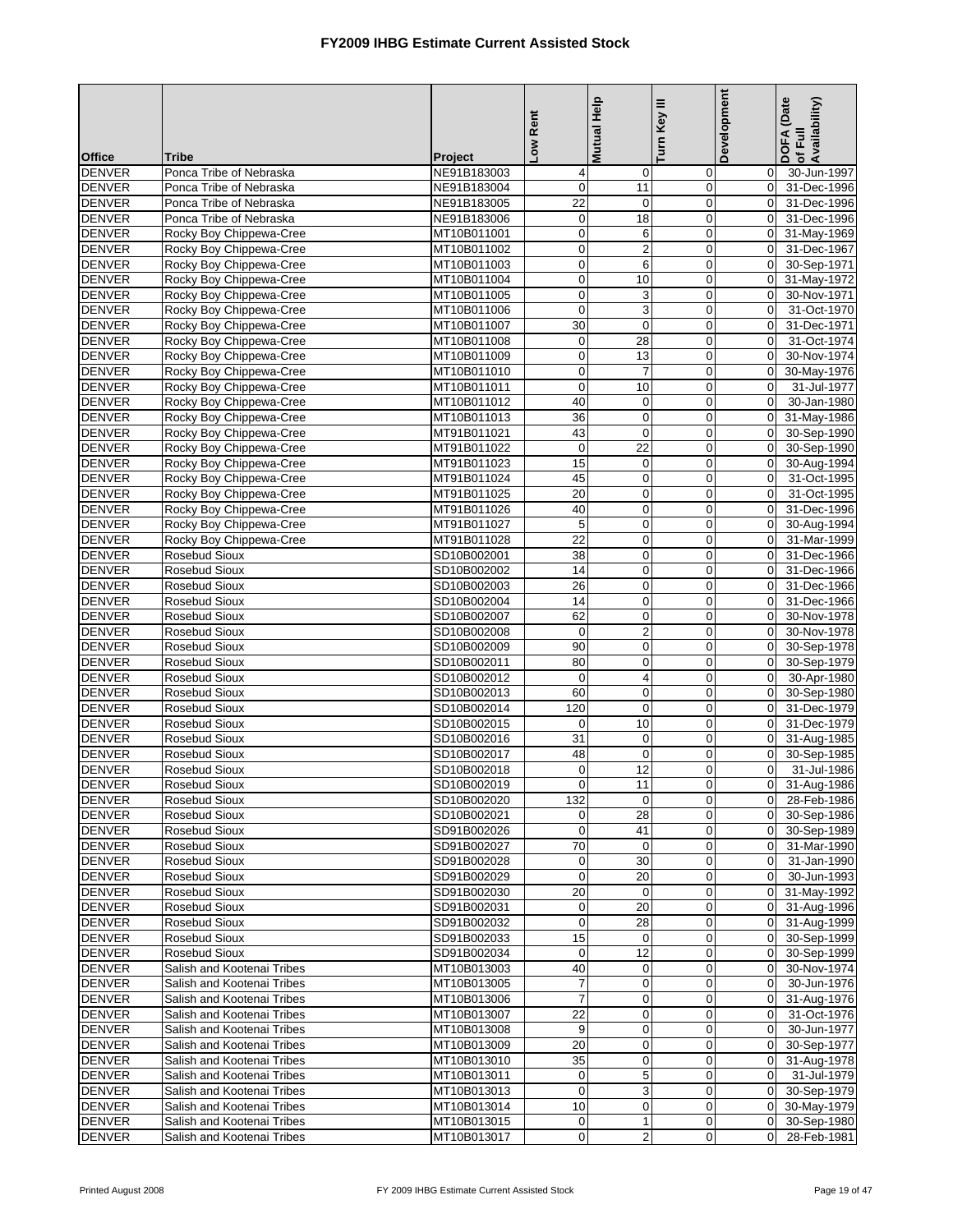|                                |                                                          |                            | Low Rent          | Mutual Help                | Turn Key III               | Development                      | DOFA (Date<br>of Full<br>Availability) |
|--------------------------------|----------------------------------------------------------|----------------------------|-------------------|----------------------------|----------------------------|----------------------------------|----------------------------------------|
| <b>Office</b>                  | Tribe                                                    | <b>Project</b>             |                   |                            |                            |                                  |                                        |
| <b>DENVER</b>                  | Salish and Kootenai Tribes                               | MT10B013018                | 40                | 0                          | $\mathbf 0$                | $\overline{0}$<br>$\Omega$       | 28-Feb-1981                            |
| <b>DENVER</b><br><b>DENVER</b> | Salish and Kootenai Tribes<br>Salish and Kootenai Tribes | MT10B013019<br>MT10B013020 | 6<br>27           | $\mathbf 0$<br>0           | $\mathbf 0$<br>0           | $\Omega$                         | 30-Jun-1981<br>30-Nov-1981             |
| <b>DENVER</b>                  | Salish and Kootenai Tribes                               | MT10B013021                | 0                 | $\mathbf{1}$               | $\mathbf 0$                | $\overline{0}$                   | 31-Mar-1982                            |
| <b>DENVER</b>                  | Salish and Kootenai Tribes                               | MT10B013022                | $\overline{4}$    | $\mathbf 0$                | $\overline{0}$             | $\overline{0}$                   | 31-Aug-1982                            |
| <b>DENVER</b>                  | Salish and Kootenai Tribes                               | MT10B013023                | 57                | 0                          | $\mathbf 0$                | $\Omega$                         | 30-Nov-1983                            |
| <b>DENVER</b>                  | Salish and Kootenai Tribes                               | MT10B013024                | $\mathbf 0$       | $\boldsymbol{9}$           | $\mathbf 0$                | $\overline{0}$                   | 30-Nov-1985                            |
| <b>DENVER</b>                  | Salish and Kootenai Tribes                               | MT10B013025                | 20                | 0                          | $\overline{0}$             | $\overline{0}$                   | 31-Oct-1984                            |
| <b>DENVER</b>                  | Salish and Kootenai Tribes                               | MT10B013026                | $\mathbf 0$       | 4                          | $\mathbf 0$                | $\overline{0}$                   | 31-Oct-1986                            |
| <b>DENVER</b>                  | Salish and Kootenai Tribes                               | MT10B013027                | 5                 | $\mathbf 0$                | $\mathbf 0$                | $\overline{0}$                   | 30-Apr-1987                            |
| <b>DENVER</b>                  | Salish and Kootenai Tribes                               | MT10B013028                | 31                | 0                          | $\mathbf 0$                | $\Omega$                         | 30-Jun-1986                            |
| <b>DENVER</b>                  | Salish and Kootenai Tribes                               | MT10B013029                | $\mathbf 0$       | 10                         | $\mathbf 0$                | $\Omega$                         | 31-Mar-1989                            |
| <b>DENVER</b>                  | Salish and Kootenai Tribes                               | MT91B013030                | 28                | $\mathbf 0$                | $\mathbf 0$                | $\overline{0}$                   | 30-Jun-1989                            |
| <b>DENVER</b>                  | Salish and Kootenai Tribes                               | MT91B013031                | 36                | $\mathbf 0$                | $\mathbf 0$                | $\Omega$                         | 30-Jun-1990                            |
| <b>DENVER</b>                  | Salish and Kootenai Tribes                               | MT91B013032                | $\mathbf 0$       | 10                         | 0                          | $\overline{0}$                   | 31-Jan-1991                            |
| <b>DENVER</b>                  | Salish and Kootenai Tribes                               | MT91B013033                | $\mathbf 0$       | 9                          | $\mathbf 0$                | $\overline{0}$                   | 31-Dec-1991                            |
| <b>DENVER</b>                  | Salish and Kootenai Tribes                               | MT91B013034                | $\pmb{0}$         | 10                         | $\mathbf 0$                | $\Omega$                         | 02-Oct-1996                            |
| <b>DENVER</b>                  | Salish and Kootenai Tribes                               | MT91B013037                | $\mathbf 0$       | 16                         | $\mathbf 0$                | $\overline{0}$                   | 30-Sep-1998                            |
| <b>DENVER</b>                  | Salish and Kootenai Tribes                               | MT91B013038                | 10                | $\mathbf 0$                | $\overline{0}$             | $\overline{0}$                   | 30-Sep-1998                            |
| <b>DENVER</b>                  | Santee Sioux Tribe                                       | NE10B105001                | 36                | 0                          | $\mathbf 0$                | $\mathbf{0}$                     | 31-Oct-1971                            |
| <b>DENVER</b>                  | Santee Sioux Tribe                                       | NE10B105002                | 30                | $\mathbf 0$                | $\mathbf 0$                | $\overline{0}$                   | 31-Jan-1974                            |
| <b>DENVER</b>                  | <b>Santee Sioux Tribe</b>                                | NE10B105003                | 10                | $\mathbf 0$                | $\overline{0}$             | $\overline{0}$                   | 30-Sep-1977                            |
| <b>DENVER</b>                  | Santee Sioux Tribe                                       | NE10B105004                | $\mathbf 0$<br>10 | 35                         | $\mathbf 0$<br>$\mathbf 0$ | $\overline{0}$                   | 31-Dec-1984                            |
| <b>DENVER</b><br><b>DENVER</b> | <b>Santee Sioux Tribe</b><br><b>Santee Sioux Tribe</b>   | NE10B105005<br>NE91B105006 | 15                | $\mathbf 0$<br>$\mathbf 0$ | $\mathbf 0$                | $\overline{0}$<br>$\Omega$       | 31-Oct-1984<br>30-Jun-1994             |
| <b>DENVER</b>                  | Santee Sioux Tribe                                       | NE91B105007                | $\mathbf 0$       | 15                         | $\mathbf 0$                | $\Omega$                         | 01-Jul-1995                            |
| <b>DENVER</b>                  | <b>Santee Sioux Tribe</b>                                | NE91B105008                | $\mathbf 0$       | 20                         | $\mathbf 0$                | $\overline{0}$                   | 30-Jun-1999                            |
| <b>DENVER</b>                  | Shoshone Tribe of the Wind River Reser                   | WY91B019003                | $\pmb{0}$         | 36                         | $\mathbf 0$                | $\Omega$                         | 31-Dec-1979                            |
| <b>DENVER</b>                  | Shoshone Tribe of the Wind River Reser                   | WY91B019004                | $\mathbf 0$       | 32                         | $\mathbf 0$                | $\overline{0}$                   | 31-Dec-1981                            |
| <b>DENVER</b>                  | Shoshone Tribe of the Wind River Reser                   | WY91B019005                | $\mathbf 0$       | 12                         | $\mathbf 0$                | $\overline{0}$                   | 30-Sep-1987                            |
| <b>DENVER</b>                  | Shoshone Tribe of the Wind River Reser                   | WY91B019006                | $\pmb{0}$         | 22                         | $\mathbf 0$                | $\overline{0}$                   | 30-Jun-1988                            |
| <b>DENVER</b>                  | Shoshone Tribe of the Wind River Reser                   | WY91B019007                | $\mathbf 0$       | 10                         | $\mathbf 0$                | $\overline{0}$                   | 31-Jul-1990                            |
| <b>DENVER</b>                  | Shoshone Tribe of the Wind River Reser                   | WY91B019008                | $\mathbf 0$       | 11                         | $\overline{0}$             | $\Omega$                         | 30-Jun-1995                            |
| <b>DENVER</b>                  | Shoshone Tribe of the Wind River Reser                   | WY91B019009                | 20                | 0                          | $\mathbf 0$                | $\Omega$                         | 31-Mar-1967                            |
| <b>DENVER</b>                  | Shoshone Tribe of the Wind River Reser                   | WY91B019010                | 20                | $\mathbf 0$                | $\mathbf 0$                | $\overline{0}$                   | 31-Aug-1972                            |
| <b>DENVER</b>                  | Shoshone Tribe of the Wind River Reser                   | WY91B019011                | 28                | 0                          | $\mathbf 0$                | $\overline{0}$                   | 31-Aug-1978                            |
| <b>DENVER</b>                  | Shoshone Tribe of the Wind River Reser                   | WY91B019012                | 22                | $\mathbf 0$                | $\mathbf 0$                | $\overline{0}$                   | 31-Oct-1983                            |
| <b>DENVER</b>                  | Shoshone Tribe of the Wind River Reser                   | WY91B019013                | 35                | $\mathbf 0$                | $\mathbf 0$                | $\overline{0}$                   | 31-Mar-1986                            |
| <b>DENVER</b>                  | Shoshone Tribe of the Wind River Reser                   | WY91B019014                | 10                | $\mathbf 0$                | $\mathbf 0$                | $\Omega$                         | 30-Sep-1991                            |
| <b>DENVER</b>                  | Shoshone Tribe of the Wind River Reser                   | WY91B019015                | $\mathbf 0$       | 28                         | $\mathbf 0$                | $\overline{0}$                   | 31-Aug-2000                            |
| <b>DENVER</b>                  | Shoshone Tribe of the Wind River Reser                   | WY91B019016                | $\overline{0}$    | 15                         | $\mathsf{o}$               |                                  | 0 30-Apr-2002                          |
| <b>DENVER</b>                  | Sisseton-Wahpeton Sioux                                  | SD10B015001                | 100               | 0                          | 0                          | $\overline{0}$                   | 30-Jun-1971                            |
| <b>DENVER</b><br><b>DENVER</b> | Sisseton-Wahpeton Sioux<br>Sisseton-Wahpeton Sioux       | SD10B015002<br>SD10B015003 | 80<br>60          | 0<br>0                     | 0<br>$\mathbf 0$           | $\overline{0}$<br>$\overline{0}$ | 31-Jul-1972<br>31-Jul-1973             |
| <b>DENVER</b>                  | Sisseton-Wahpeton Sioux                                  | SD10B015004                | 35                | 0                          | $\mathbf 0$                | $\overline{0}$                   | 31-Mar-1976                            |
| <b>DENVER</b>                  | Sisseton-Wahpeton Sioux                                  | SD10B015007                | $90\,$            | $\pmb{0}$                  | $\pmb{0}$                  | $\overline{0}$                   | 31-Oct-1978                            |
| <b>DENVER</b>                  | Sisseton-Wahpeton Sioux                                  | SD10B015008                | 55                | 0                          | $\mathbf 0$                | $\overline{0}$                   | 30-Sep-1979                            |
| <b>DENVER</b>                  | Sisseton-Wahpeton Sioux                                  | SD10B015010                | 58                | 0                          | $\mathbf 0$                | $\overline{0}$                   | 30-Oct-1980                            |
| <b>DENVER</b>                  | Sisseton-Wahpeton Sioux                                  | SD10B015017                | $\boldsymbol{0}$  | 3                          | $\pmb{0}$                  | $\overline{0}$                   | $31-Oct-1988$                          |
| <b>DENVER</b>                  | Sisseton-Wahpeton Sioux                                  | SD91B015018                | $\pmb{0}$         | 20                         | $\mathbf 0$                | $\overline{0}$                   | 31-Dec-1992                            |
| <b>DENVER</b>                  | Sisseton-Wahpeton Sioux                                  | SD91B015019                | $\mathbf 0$       | 27                         | $\mathbf 0$                | $\overline{3}$                   | 31-May-1997                            |
| <b>DENVER</b>                  | Southern Ute Tribe                                       | CO10B010003                | 25                | $\mathbf 0$                | 0                          |                                  | 0 31-Aug-1970                          |
| <b>DENVER</b>                  | Southern Ute Tribe                                       | CO10B010004                | 40                | 0                          | 0                          | $\overline{0}$                   | 28-Feb-1977                            |
| <b>DENVER</b>                  | Southern Ute Tribe                                       | CO10B010006                | 16                | $\pmb{0}$                  | 0                          | $\overline{0}$                   | 30-Jun-1978                            |
| <b>DENVER</b>                  | Southern Ute Tribe                                       | CO10B010008                | $\overline{20}$   | $\mathbf 0$                | $\mathbf 0$                | $\overline{0}$                   | $\overline{31}$ -Oct-1981              |
| <b>DENVER</b>                  | Southern Ute Tribe                                       | CO10B010009                | $\pmb{0}$         | 10                         | 0                          | $\overline{0}$                   | 28-Feb-1986                            |
| <b>DENVER</b>                  | Southern Ute Tribe                                       | CO10B010010                | $\overline{0}$    | 15                         | $\pmb{0}$                  | $\overline{0}$                   | 31-Dec-1987                            |
| <b>DENVER</b>                  | Southern Ute Tribe                                       | CO91B010011                | 10                | $\mathbf 0$                | $\mathbf 0$                | $\mathbf 0$                      | 31-Oct-1990                            |
| <b>DENVER</b>                  | Southern Ute Tribe                                       | CO91B010012                | $\boldsymbol{0}$  | 20                         | $\mathbf 0$                | $\overline{0}$                   | 31-Oct-1990                            |
| <b>DENVER</b>                  | Southern Ute Tribe                                       | CO91B010013                | $\pmb{0}$         | 15                         | $\pmb{0}$                  | $\overline{0}$                   | 31-Aug-1994                            |
| <b>DENVER</b>                  | Southern Ute Tribe                                       | CO91B010014                | $\pmb{0}$         | 20                         | $\mathbf 0$                | $\overline{0}$                   | 30-Sep-1995                            |
| <b>DENVER</b>                  | Spirit Lake Sioux Tribe                                  | ND10B008001                | 60                | $\boldsymbol{0}$           | $\mathbf 0$                | $\overline{0}$                   | 31-Oct-1968                            |
| <b>DENVER</b>                  | Spirit Lake Sioux Tribe                                  | ND10B008004                | 48                | $\boldsymbol{0}$           | 0                          |                                  | 0 31-Aug-1974                          |
| <b>DENVER</b>                  | Spirit Lake Sioux Tribe                                  | ND10B008005                | $\overline{27}$   | $\pmb{0}$                  | $\pmb{0}$                  |                                  | 0 31-May-1972                          |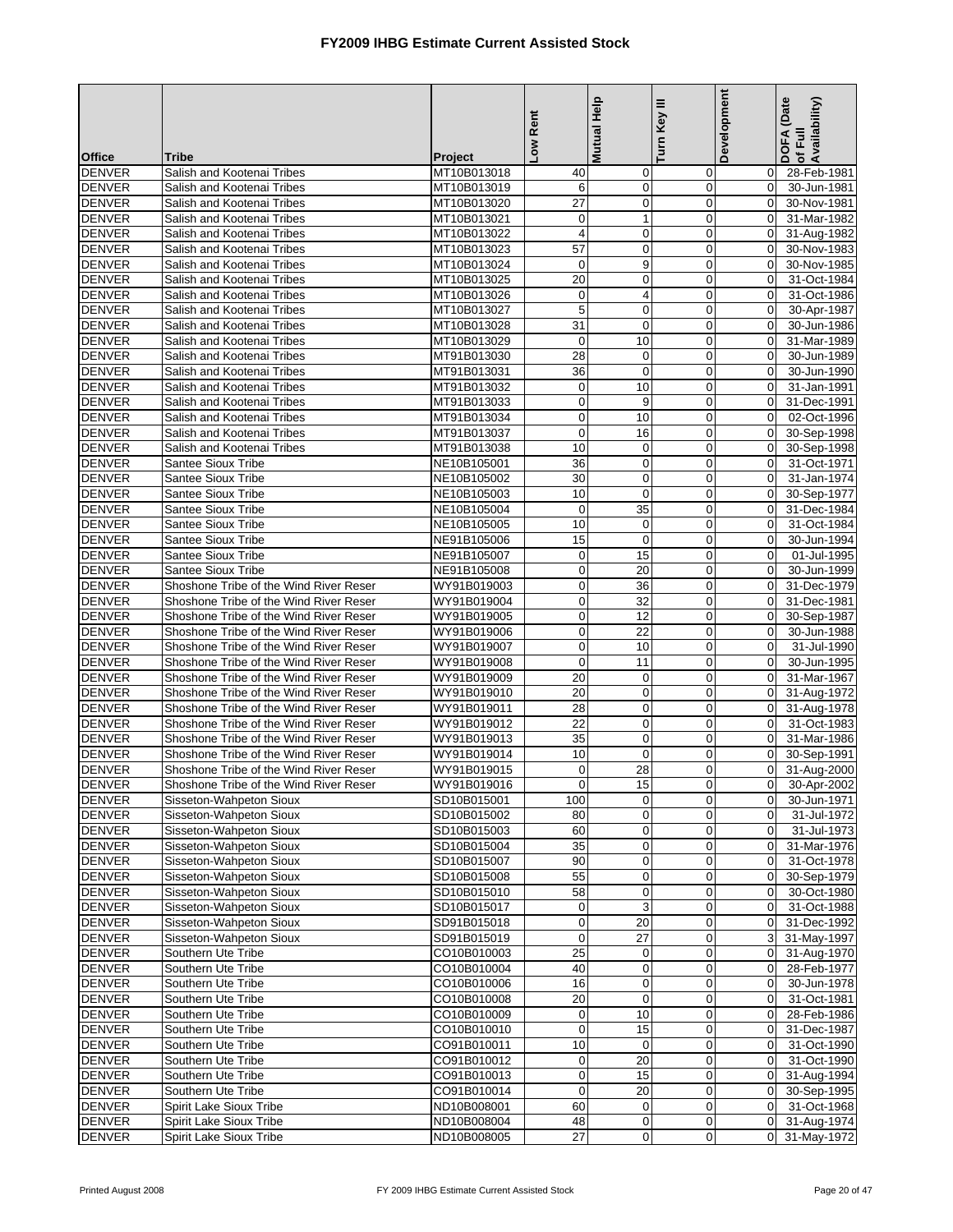|                                |                                                                      |                            | Low Rent                | Mutual Help      | Turn Key III               | Development                      | DOFA (Date<br>of Full<br>Availability) |
|--------------------------------|----------------------------------------------------------------------|----------------------------|-------------------------|------------------|----------------------------|----------------------------------|----------------------------------------|
| <b>Office</b>                  | <b>Tribe</b>                                                         | Project                    |                         |                  |                            |                                  |                                        |
| <b>DENVER</b>                  | Spirit Lake Sioux Tribe                                              | ND10B008007                | 20                      | 0                | $\mathbf 0$                | $\overline{0}$                   | 30-Nov-1977                            |
| <b>DENVER</b>                  | Spirit Lake Sioux Tribe                                              | ND10B008008                | 50                      | $\pmb{0}$        | $\pmb{0}$                  | $\overline{0}$                   | 31-Aug-1979                            |
| <b>DENVER</b>                  | Spirit Lake Sioux Tribe                                              | ND10B008009                | 50                      | $\pmb{0}$        | $\mathbf 0$                | $\overline{0}$                   | 30-Jun-1981                            |
| <b>DENVER</b>                  | Spirit Lake Sioux Tribe                                              | ND10B008010                | 14                      | $\pmb{0}$        | $\mathbf 0$                | $\overline{0}$                   | 31-Jan-1985                            |
| <b>DENVER</b><br><b>DENVER</b> | Spirit Lake Sioux Tribe<br>Spirit Lake Sioux Tribe                   | ND10B008011<br>ND10B008012 | 14<br>$\overline{25}$   | 0<br>$\pmb{0}$   | $\mathbf 0$<br>$\mathbf 0$ | $\overline{0}$<br>$\Omega$       | 31-Jan-1985<br>31-Jul-1987             |
| <b>DENVER</b>                  | Spirit Lake Sioux Tribe                                              | ND10B008013                | $\mathbf 0$             | 40               | $\mathbf 0$                | $\mathbf 0$                      | 31-Aug-1987                            |
| <b>DENVER</b>                  | Spirit Lake Sioux Tribe                                              | ND91B008014                | $\overline{20}$         | $\pmb{0}$        | $\mathbf 0$                | $\overline{0}$                   | 31-Jan-1993                            |
| <b>DENVER</b>                  | Spirit Lake Sioux Tribe                                              | ND91B008015                | $\mathbf 0$             | $\overline{14}$  | $\mathbf 0$                | 1                                | 29-Sep-1997                            |
| <b>DENVER</b>                  | <b>Standing Rock Sioux</b>                                           | SD10B006001                | 56                      | 0                | $\mathbf 0$                | $\overline{0}$                   | 31-Jan-1965                            |
| <b>DENVER</b>                  | <b>Standing Rock Sioux</b>                                           | SD10B006002                | 109                     | $\pmb{0}$        | $\mathbf 0$                | $\overline{0}$                   | 31-Aug-1971                            |
| <b>DENVER</b>                  | <b>Standing Rock Sioux</b>                                           | SD10B006003                | 10                      | 0                | $\mathbf 0$                | $\overline{0}$                   | 31-Aug-1974                            |
| <b>DENVER</b>                  | <b>Standing Rock Sioux</b>                                           | SD10B006005                | 85                      | $\mathbf 0$      | $\pmb{0}$                  | $\overline{0}$                   | 30-Nov-1974                            |
| <b>DENVER</b>                  | <b>Standing Rock Sioux</b>                                           | SD10B006007                | 64                      | $\pmb{0}$        | $\mathbf 0$                | $\mathbf 0$                      | 31-Dec-1975                            |
| <b>DENVER</b>                  | <b>Standing Rock Sioux</b>                                           | SD10B006008                | 84                      | $\pmb{0}$        | $\mathbf 0$                | $\overline{0}$                   | 30-Sep-1973                            |
| <b>DENVER</b>                  | <b>Standing Rock Sioux</b>                                           | SD10B006009                | 10                      | $\pmb{0}$        | $\mathbf 0$                | $\overline{0}$                   | 28-Feb-1977                            |
| <b>DENVER</b><br><b>DENVER</b> | <b>Standing Rock Sioux</b><br><b>Standing Rock Sioux</b>             | SD10B006011                | $\mathbf 0$<br>50       | 24               | $\mathbf 0$                | $\Omega$<br>$\overline{0}$       | 29-Feb-1980                            |
| <b>DENVER</b>                  | <b>Standing Rock Sioux</b>                                           | SD10B006012<br>SD10B006013 | 15                      | $\mathbf 0$<br>0 | $\mathbf 0$<br>$\mathbf 0$ | $\overline{0}$                   | 31-May-1979<br>30-Oct-1981             |
| <b>DENVER</b>                  | <b>Standing Rock Sioux</b>                                           | SD10B006014                | 19                      | $\pmb{0}$        | $\mathbf 0$                | $\Omega$                         | 31-Dec-1980                            |
| <b>DENVER</b>                  | <b>Standing Rock Sioux</b>                                           | SD10B006015                | $\boldsymbol{0}$        | 8                | $\mathbf 0$                | $\overline{0}$                   | 28-Feb-1982                            |
| <b>DENVER</b>                  | <b>Standing Rock Sioux</b>                                           | SD10B006016                | $\overline{5}$          | $\pmb{0}$        | $\mathbf 0$                | $\mathbf 0$                      | 30-Jun-1985                            |
| <b>DENVER</b>                  | <b>Standing Rock Sioux</b>                                           | SD10B006021                | 39                      | 0                | $\mathbf 0$                | $\overline{0}$                   | 30-Sep-1986                            |
| <b>DENVER</b>                  | <b>Standing Rock Sioux</b>                                           | SD10B006022                | 26                      | $\boldsymbol{0}$ | $\pmb{0}$                  | $\overline{0}$                   | 31-Jul-1987                            |
| <b>DENVER</b>                  | <b>Standing Rock Sioux</b>                                           | SD10B006023                | $\mathbf 0$             | 38               | $\mathbf 0$                | $\overline{0}$                   | 29-Feb-1988                            |
| <b>DENVER</b>                  | <b>Standing Rock Sioux</b>                                           | SD91B006024                | $\boldsymbol{0}$        | 28               | $\mathbf 0$                | $\overline{0}$                   | 31-Dec-1990                            |
| <b>DENVER</b>                  | <b>Standing Rock Sioux</b>                                           | SD91B006025                | $\pmb{0}$               | 20               | $\mathbf 0$                | $\overline{0}$                   | 31-Mar-1995                            |
| <b>DENVER</b>                  | <b>Standing Rock Sioux</b>                                           | SD91B006026                | $\mathbf 0$             | 40               | $\mathbf 0$                | $\mathbf 0$                      | 31-Dec-1999                            |
| <b>DENVER</b>                  | <b>Standing Rock Sioux</b>                                           | SD91B006028                | $\mathbf 0$             | $\mathbf 0$      | $\mathbf 0$                | 24                               | #NULL!                                 |
| <b>DENVER</b><br><b>DENVER</b> | <b>Standing Rock Sioux</b><br><b>Standing Rock Sioux</b>             | SD91B006029<br>SD91B006030 | 24<br>$\mathbf 0$       | $\pmb{0}$<br>20  | $\mathbf 0$<br>$\mathbf 0$ | $\overline{0}$<br>$\Omega$       | 31-Oct-1997<br>31-Dec-1999             |
| <b>DENVER</b>                  | <b>Standing Rock Sioux</b>                                           | SD91B006031                | $\mathbf{1}$            | 0                | $\mathbf 0$                | $\overline{0}$                   | 31-Jan-1997                            |
| <b>DENVER</b>                  | <b>Standing Rock Sioux</b>                                           | SD91B006032                | $\pmb{0}$               | 40               | $\mathbf 0$                | $\mathbf 0$                      | 31-Dec-1997                            |
| <b>DENVER</b>                  | <b>Standing Rock Sioux</b>                                           | SD91B006033                | $\pmb{0}$               | 19               | $\mathbf 0$                | $\overline{0}$                   | 30-Mar-1999                            |
| <b>DENVER</b>                  | <b>Standing Rock Sioux</b>                                           | SD91B006034                | $\pmb{0}$               | $\pmb{0}$        | $\pmb{0}$                  | 6                                | #NULL!                                 |
| <b>DENVER</b>                  | <b>Standing Rock Sioux</b>                                           | SD91B006035                | $\mathbf 0$             | $\overline{17}$  | $\mathbf 0$                | 16                               | 30-Jun-1999                            |
| <b>DENVER</b>                  | <b>Standing Rock Sioux</b>                                           | SD91B006036                | $\pmb{0}$               | $\pmb{0}$        | $\mathbf 0$                | 33                               | #NULL!                                 |
| <b>DENVER</b>                  | Turtle Mountain Band of Chippewa                                     | ND10B006001                | 57                      | $\overline{0}$   | $\pmb{0}$                  | $\overline{0}$                   | 31-Aug-1967                            |
| <b>DENVER</b>                  | Turtle Mountain Band of Chippewa                                     | ND10B006002                | 40                      | 0                | $\mathbf 0$                | $\mathbf 0$                      | 31-Oct-1967                            |
| <b>DENVER</b>                  | Turtle Mountain Band of Chippewa                                     | ND10B006003                | 28                      | 0                | $\overline{0}$             | $\Omega$                         | 31-Dec-1968                            |
| <b>DENVER</b>                  | Turtle Mountain Band of Chippewa                                     | ND10B006006                | 70<br>$\overline{47}$   | $\mathbf{0}$     | $\cup$<br>$\mathbf 0$      | $\mathbf{U}$<br>$\Omega$         | 30-Nov-1974                            |
| <b>DENVER</b><br><b>DENVER</b> | Turtle Mountain Band of Chippewa<br>Turtle Mountain Band of Chippewa | ND10B006008<br>ND10B006010 | 49                      | 3<br>1           | 0                          | $\overline{0}$                   | 30-Apr-1977<br>30-Sep-1978             |
| <b>DENVER</b>                  | Turtle Mountain Band of Chippewa                                     | ND10B006012                | 41                      | $\mathbf{1}$     | 0                          | $\overline{0}$                   | 31-Mar-1980                            |
| <b>DENVER</b>                  | Turtle Mountain Band of Chippewa                                     | ND10B006013                | 50                      | 0                | $\pmb{0}$                  | $\overline{0}$                   | 31-Jul-1981                            |
| <b>DENVER</b>                  | Turtle Mountain Band of Chippewa                                     | ND10B006014                | 23                      | 2                | $\mathbf 0$                | $\mathbf 0$                      | 30-Apr-1982                            |
| <b>DENVER</b>                  | Turtle Mountain Band of Chippewa                                     | ND10B006015                | 30                      | $\pmb{0}$        | $\mathbf 0$                | $\overline{0}$                   | 31-Dec-1983                            |
| <b>DENVER</b>                  | Turtle Mountain Band of Chippewa                                     | ND10B006016                | $\pmb{0}$               | $\mathbf{1}$     | $\mathbf 0$                | $\overline{0}$                   | 31-Jul-1981                            |
| <b>DENVER</b>                  | Turtle Mountain Band of Chippewa                                     | ND10B006017                | 72                      | $\boldsymbol{2}$ | $\pmb{0}$                  | $\overline{0}$                   | 30-Sep-1983                            |
| <b>DENVER</b>                  | Turtle Mountain Band of Chippewa                                     | ND10B006018                | $\mathbf 0$             | 25               | $\mathbf 0$                | $\overline{0}$                   | 31-Dec-1984                            |
| <b>DENVER</b>                  | Turtle Mountain Band of Chippewa                                     | ND10B006022                | 37                      | $\mathbf 0$      | $\mathbf 0$                | $\overline{0}$                   | 30-Sep-1985                            |
| <b>DENVER</b>                  | Turtle Mountain Band of Chippewa                                     | ND10B006023                | $\pmb{0}$               | 32               | $\pmb{0}$                  | $\overline{0}$                   | 30-Jun-1986                            |
| <b>DENVER</b>                  | Turtle Mountain Band of Chippewa                                     | ND10B006024                | 24                      | $\mathbf 0$      | $\mathbf 0$                | $\overline{0}$                   | 31-Oct-1986                            |
| <b>DENVER</b><br><b>DENVER</b> | Turtle Mountain Band of Chippewa<br>Turtle Mountain Band of Chippewa | ND10B006025<br>ND10B006027 | $\pmb{0}$<br>$\pmb{0}$  | 15<br>49         | $\mathbf 0$<br>$\pmb{0}$   | $\overline{0}$<br>$\overline{0}$ | 31-Dec-1986<br>31-Oct-1987             |
| <b>DENVER</b>                  | Turtle Mountain Band of Chippewa                                     | ND10B006028                | 89                      | $\pmb{0}$        | $\mathbf 0$                | $\overline{0}$                   | 31-Dec-1987                            |
| <b>DENVER</b>                  | Turtle Mountain Band of Chippewa                                     | ND10B006030                | 0                       | 32               | $\mathbf 0$                | $\overline{0}$                   | 30-Sep-1987                            |
| <b>DENVER</b>                  | Turtle Mountain Band of Chippewa                                     | ND10B006031                | 40                      | 0                | $\mathbf 0$                | $\overline{0}$                   | 31-Jan-1989                            |
| <b>DENVER</b>                  | Turtle Mountain Band of Chippewa                                     | ND10B006032                | $\pmb{0}$               | 40               | $\mathbf 0$                | $\overline{0}$                   | 31-Mar-1989                            |
| <b>DENVER</b>                  | Turtle Mountain Band of Chippewa                                     | ND10B006034                | $\pmb{0}$               | 5                | $\mathbf 0$                | $\mathbf 0$                      | 30-Apr-1982                            |
| <b>DENVER</b>                  | Turtle Mountain Band of Chippewa                                     | ND10B042001                | $\mathbf 2$             | 0                | $\mathbf 0$                | $\overline{0}$                   | 30-Sep-1976                            |
| <b>DENVER</b>                  | Turtle Mountain Band of Chippewa                                     | ND10B042003                | $\overline{\mathbf{4}}$ | $\pmb{0}$        | 0                          | $\overline{0}$                   | 30-Jun-1977                            |
| <b>DENVER</b>                  | Turtle Mountain Band of Chippewa                                     | ND10B042004                | $\pmb{0}$               | 4                | $\pmb{0}$                  | $\overline{0}$                   | 30-Jun-1977                            |
| <b>DENVER</b>                  | Turtle Mountain Band of Chippewa                                     | ND10B068001                | $\overline{7}$          | 0                | $\mathbf 0$                | $\mathbf 0$                      | 31-Jul-1980                            |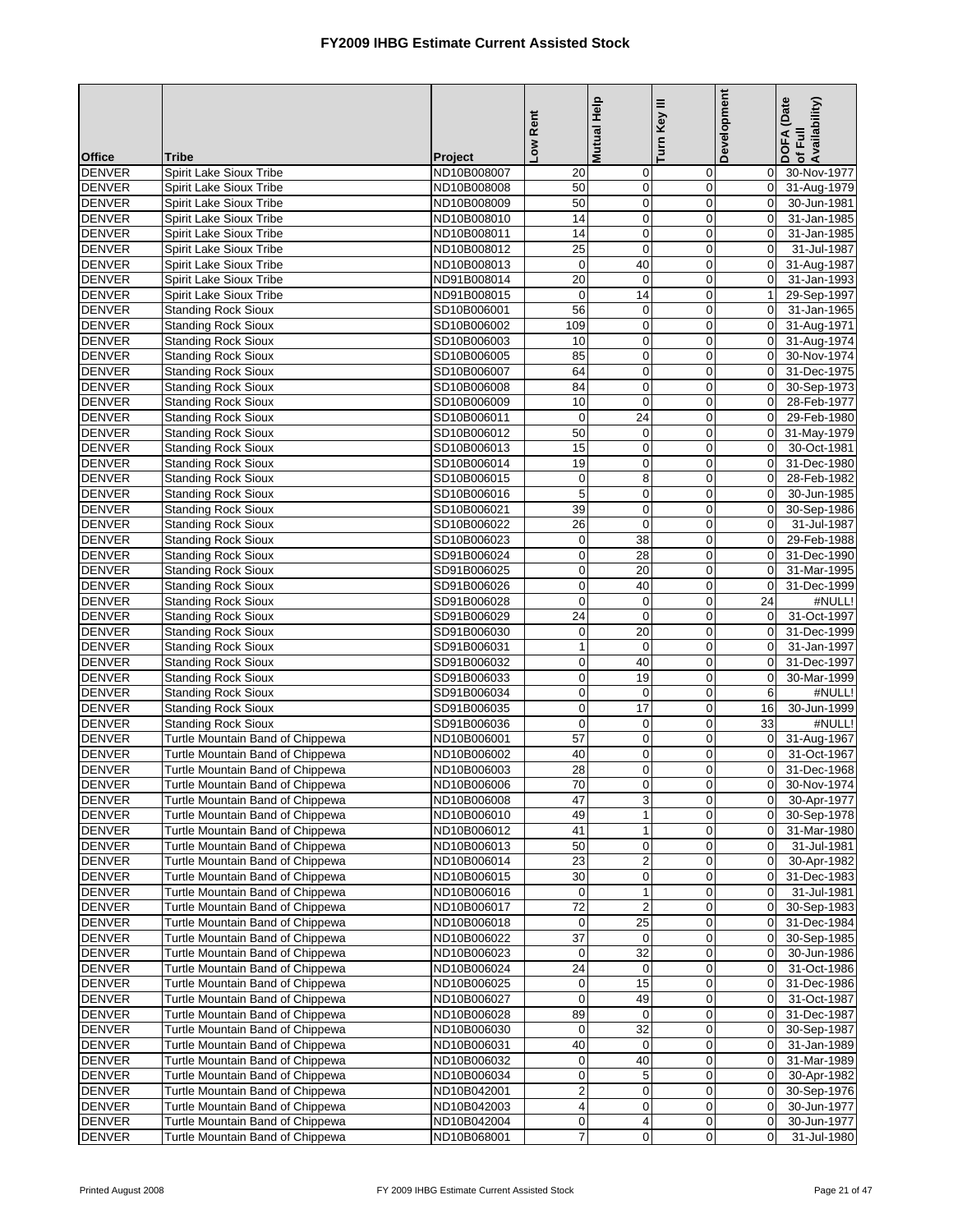| <b>Office</b>                  | <b>Tribe</b>                                                         | Project                    | Low Rent                 | Mutual Help                | Turn Key III               | Development                   | DOFA (Date<br>Availability)<br>of Full |
|--------------------------------|----------------------------------------------------------------------|----------------------------|--------------------------|----------------------------|----------------------------|-------------------------------|----------------------------------------|
| <b>DENVER</b>                  | Turtle Mountain Band of Chippewa                                     | ND10B068002                | 0                        | 3                          | $\mathbf 0$                | $\mathbf 0$                   | 31-Jul-1980                            |
| <b>DENVER</b>                  | Turtle Mountain Band of Chippewa                                     | ND10B068003                | 10                       | $\mathbf 0$                | $\mathbf 0$                | $\mathbf 0$                   | 31-Jul-1980                            |
| <b>DENVER</b>                  | Turtle Mountain Band of Chippewa                                     | ND10B068004                | $\mathbf 0$              | $\overline{2}$             | $\mathbf 0$                | $\mathbf 0$                   | 31-Jul-1980                            |
| <b>DENVER</b>                  | Turtle Mountain Band of Chippewa                                     | ND10B068005                | 5                        | $\mathbf 0$                | 0                          | $\mathbf 0$                   | 30-Sep-1981                            |
| <b>DENVER</b>                  | Turtle Mountain Band of Chippewa                                     | ND10B068006                | $\boldsymbol{0}$         | 6                          | $\boldsymbol{0}$           | $\mathbf 0$                   | 31-Dec-1981                            |
| <b>DENVER</b>                  | Turtle Mountain Band of Chippewa                                     | ND10B068007                | 20                       | $\mathbf 0$                | $\overline{0}$             | $\mathbf 0$                   | 28-Feb-1985                            |
| <b>DENVER</b>                  | Turtle Mountain Band of Chippewa                                     | ND10B068008                | $\mathbf 0$              | 18                         | $\mathbf 0$                | $\mathbf 0$                   | 31-Mar-1985                            |
| <b>DENVER</b>                  | Turtle Mountain Band of Chippewa                                     | ND91B006033                | $\pmb{0}$                | 47                         | $\mathbf 0$                | $\mathbf 0$                   | 30-Nov-1989                            |
| <b>DENVER</b>                  | Turtle Mountain Band of Chippewa                                     | ND91B006035                | $\mathbf 0$              | 34                         | $\mathbf 0$                | $\mathbf 0$                   | 31-May-1994                            |
| <b>DENVER</b>                  | Turtle Mountain Band of Chippewa                                     | ND91B006036                | 17                       | 3                          | $\mathbf 0$                | $\overline{0}$                | 30-Sep-1993                            |
| <b>DENVER</b>                  | Turtle Mountain Band of Chippewa                                     | ND91B006037                | $\boldsymbol{0}$         | $\overline{11}$            | $\mathbf 0$                | $\mathbf 0$                   | 28-Feb-1994                            |
| <b>DENVER</b>                  | Turtle Mountain Band of Chippewa                                     | ND91B006038                | 40                       | 8                          | $\mathbf 0$                | $\overline{0}$                | 31-May-1996                            |
| <b>DENVER</b>                  | Turtle Mountain Band of Chippewa                                     | ND91B006039                | $\mathbf 0$              | 6                          | $\mathbf 0$                | $\mathbf 0$                   | 31-Oct-1996                            |
| <b>DENVER</b>                  | Turtle Mountain Band of Chippewa                                     | ND91B006041                | $\mathbf 0$              | 10                         | 0                          | $\mathbf 0$                   | 30-Sep-1978                            |
| <b>DENVER</b>                  | Turtle Mountain Band of Chippewa                                     | ND91B006042                | 5                        | $\mathbf 0$                | $\overline{0}$             | $\mathbf 0$                   | 31-Jul-1997                            |
| <b>DENVER</b>                  | Turtle Mountain Band of Chippewa                                     | ND91B006043                | $\boldsymbol{0}$         | $\mathbf{1}$               | $\mathbf 0$                | $\overline{0}$                | 31-Aug-1995                            |
| <b>DENVER</b><br><b>DENVER</b> | Turtle Mountain Band of Chippewa                                     | ND91B006044                | $\mathbf 0$<br>$\pmb{0}$ | $\overline{7}$             | $\overline{0}$<br>0        | $\mathbf 0$<br>$\mathbf{1}$   | 31-May-1996                            |
| <b>DENVER</b>                  | Turtle Mountain Band of Chippewa<br>Turtle Mountain Band of Chippewa | ND91B006045<br>ND91B006046 | $\boldsymbol{0}$         | 18<br>$\overline{7}$       | $\pmb{0}$                  | $\mathbf 0$                   | 30-Jun-2001<br>31-May-1996             |
| <b>DENVER</b>                  | Uintah & Ouray Ute Indian Tribe                                      | UT10B001005                | $\mathbf 0$              | $\overline{2}$             | $\overline{0}$             | $\mathbf 0$                   | 31-Jul-1974                            |
| <b>DENVER</b>                  | Uintah & Ouray Ute Indian Tribe                                      | UT10B001006                | 40                       | $\mathbf 0$                | 0                          | $\mathbf 0$                   | 30-Nov-1974                            |
| <b>DENVER</b>                  | Uintah & Ouray Ute Indian Tribe                                      | UT10B001008                | 30                       | $\mathbf 0$                | $\mathbf 0$                | $\mathbf 0$                   | 30-Sep-1978                            |
| <b>DENVER</b>                  | Uintah & Ouray Ute Indian Tribe                                      | UT10B001009                | $\mathbf 0$              | 12                         | $\mathbf 0$                | $\overline{0}$                | 31-Oct-1980                            |
| <b>DENVER</b>                  | Uintah & Ouray Ute Indian Tribe                                      | UT10B001010                | 20                       | $\mathbf 0$                | $\mathbf 0$                | $\mathbf 0$                   | 30-Sep-1982                            |
| <b>DENVER</b>                  | Uintah & Ouray Ute Indian Tribe                                      | UT10B001012                | $\mathbf 0$              | 15                         | $\mathbf 0$                | $\mathbf 0$                   | 30-Apr-1985                            |
| <b>DENVER</b>                  | Uintah & Ouray Ute Indian Tribe                                      | UT91B001015                | $\mathbf 0$              | 32                         | $\mathbf 0$                | $\mathbf 0$                   | 31-Jul-1990                            |
| <b>DENVER</b>                  | Uintah & Ouray Ute Indian Tribe                                      | UT91B001016                | 19                       | $\mathbf 0$                | $\mathbf 0$                | $\overline{0}$                | 30-Sep-1995                            |
| <b>DENVER</b>                  | Uintah & Ouray Ute Indian Tribe                                      | UT91B001017                | $\mathbf 0$              | $\overline{14}$            | $\mathbf 0$                | $\mathbf 0$                   | 31-Dec-1995                            |
| <b>DENVER</b>                  | Utah Paiute Tribe                                                    | UT10B010002                | $\mathbf 0$              | $\mathbf{1}$               | $\overline{0}$             | $\overline{0}$                | 30-Sep-1979                            |
| <b>DENVER</b>                  | <b>Utah Paiute Tribe</b>                                             | UT10B010005                | $\mathbf 0$              | $\overline{\mathbf{c}}$    | $\boldsymbol{0}$           | $\mathbf 0$                   | 31-Dec-1980                            |
| <b>DENVER</b>                  | <b>Utah Paiute Tribe</b>                                             | UT10B010006                | $\overline{24}$          | $\mathbf 0$                | $\overline{0}$             | $\mathbf 0$                   | 31-Dec-1988                            |
| <b>DENVER</b>                  | Utah Paiute Tribe                                                    | UT91B010007                | 32                       | $\mathbf 0$                | $\mathbf 0$                | $\mathbf 0$                   | 31-Jul-1988                            |
| <b>DENVER</b>                  | Utah Paiute Tribe                                                    | UT91B010008                | 20                       | $\pmb{0}$                  | $\mathbf 0$                | $\mathbf 0$                   | 30-Nov-1992                            |
| <b>DENVER</b>                  | Utah Paiute Tribe                                                    | UT91B010010                | $\overline{18}$          | $\mathbf 0$                | $\overline{0}$             | $\mathbf 0$                   | 30-Sep-1993                            |
| <b>DENVER</b>                  | Utah Paiute Tribe                                                    | UT91B010011                | 14                       | $\mathbf 0$                | 0                          | $\overline{0}$                | 30-Sep-1995                            |
| <b>DENVER</b>                  | <b>Utah Paiute Tribe</b>                                             | UT91B010012                | 13                       | $\mathbf 0$                | $\mathbf 0$                | $\mathbf 0$                   | 01-Dec-1996                            |
| <b>DENVER</b>                  | Utah Paiute Tribe                                                    | UT91B010013<br>UT91B010015 | $\mathbf{1}$             | $\mathbf 0$                | 0                          | $\mathbf 0$                   | 31-Dec-1980<br>31-Oct-1976             |
| <b>DENVER</b><br><b>DENVER</b> | <b>Utah Paiute Tribe</b><br>Utah Paiute Tribe                        | UT91B010017                | $\mathbf{1}$<br>11       | $\mathbf 0$<br>$\mathbf 0$ | 0<br>$\mathbf 0$           | $\mathbf 0$<br>0              | 30-Sep-1997                            |
| <b>DENVER</b>                  | Utah Paiute Tribe                                                    | UT91B010017                | 5                        | $\mathbf 0$                | 0                          | $\overline{0}$                | 31-Oct-1999                            |
| DENVER                         | Utah Paiute Tribe                                                    | UT91B010018                | $\overline{0}$           | 3                          | $\mathbf{0}$               | 0                             | 31-Dec-1988                            |
| <b>DENVER</b>                  | Utah Paiute Tribe                                                    | UT91B010020                | $\mathbf{1}$             | $\mathbf 0$                | $\mathbf 0$                | $\overline{0}$                | 31-Jul-1988                            |
| <b>DENVER</b>                  | Utah Paiute Tribe                                                    | UT91B010021                | 20                       | $\mathbf 0$                | 0                          | $\overline{0}$                | 30-Sep-2002                            |
| <b>DENVER</b>                  | Ute Mountain Tribe                                                   | CO10B047003                | 16                       | $\pmb{0}$                  | $\pmb{0}$                  | $\overline{0}$                | 31-Oct-1978                            |
| <b>DENVER</b>                  | Ute Mountain Tribe                                                   | CO10B047004                | 15                       | $\mathbf 0$                | 0                          | $\overline{0}$                | 30-Jun-1979                            |
| <b>DENVER</b>                  | Ute Mountain Tribe                                                   | CO10B047005                | $\pmb{0}$                | 19                         | $\mathbf 0$                | $\overline{0}$                | 31-May-1986                            |
| <b>DENVER</b>                  | Ute Mountain Tribe                                                   | CO10B047007                | 0                        | 16                         | 0                          | $\overline{0}$                | 30-Nov-1987                            |
| <b>DENVER</b>                  | Ute Mountain Tribe                                                   | CO91B047008                | $\mathbf 0$              | 20                         | 0                          | $\mathbf 0$                   | 30-Jun-1989                            |
| <b>DENVER</b>                  | Ute Mountain Tribe                                                   | CO91B047009                | 10                       | $\mathbf 0$                | $\mathbf 0$                | $\mathbf 0$                   | 31-Jul-1990                            |
| <b>DENVER</b>                  | Ute Mountain Tribe                                                   | CO91B047010                | 20                       | $\mathbf 0$                | $\mathbf 0$                | $\overline{0}$                | 31-Jul-1990                            |
| <b>DENVER</b>                  | Ute Mountain Tribe                                                   | CO91B047011                | $\boldsymbol{0}$         | 10                         | $\mathbf 0$                | $\overline{0}$                | 31-Oct-1991                            |
| <b>DENVER</b>                  | Ute Mountain Tribe                                                   | CO91B047012                | 16                       | $\mathbf 0$                | 0                          | $\mathbf 0$                   | 31-Oct-1991                            |
| <b>DENVER</b>                  | Ute Mountain Tribe                                                   | CO91B047013                | 20                       | $\mathbf 0$                | $\mathbf 0$                | $\overline{0}$                | 31-Dec-1992                            |
| <b>DENVER</b>                  | Ute Mountain Tribe                                                   | CO91B047014                | 20                       | $\mathbf 0$                | 0                          | $\overline{0}$                | 30-Nov-1993                            |
| <b>DENVER</b>                  | Ute Mountain Tribe                                                   | CO91B047015                | 0                        | 15                         | 0                          | $\overline{0}$                | 30-Nov-1993                            |
| <b>DENVER</b>                  | <b>Ute Mountain Tribe</b>                                            | CO91B047016                | 13                       | $\mathbf 0$                | 0                          | $\overline{0}$                | 30-Nov-1994                            |
| <b>DENVER</b>                  | Ute Mountain Tribe                                                   | CO91B047017                | 20                       | $\mathbf 0$                | $\mathbf 0$<br>$\mathbf 0$ | $\mathbf 0$                   | 31-Jul-1996                            |
| <b>DENVER</b><br><b>DENVER</b> | Winnebago Tribe<br>Winnebago Tribe                                   | NE10B045001<br>NE10B045003 | 30<br>77                 | $\pmb{0}$<br>$\mathbf 0$   | 0                          | $\overline{0}$<br>$\mathbf 0$ | 28-Feb-1966<br>31-Jan-1974             |
| <b>DENVER</b>                  | Winnebago Tribe                                                      | NE10B045007                | 0                        | 12                         | $\mathbf 0$                | $\overline{0}$                | 31-Jan-1980                            |
| <b>DENVER</b>                  | Winnebago Tribe                                                      | NE10B045008                | 35                       | $\mathbf 0$                | $\mathbf 0$                | $\overline{0}$                | 31-Aug-1980                            |
| <b>DENVER</b>                  | Winnebago Tribe                                                      | NE10B045009                | $\mathbf 0$              | 20                         | $\mathbf 0$                | $\overline{0}$                | 30-Jun-1987                            |
| <b>DENVER</b>                  | Winnebago Tribe                                                      | NE10B045011                | 21                       | 0                          | 0                          | $\mathbf 0$                   | 31-May-1989                            |
| <b>DENVER</b>                  | Winnebago Tribe                                                      | NE91B045012                | $\pmb{0}$                | 10                         | 0                          | $\mathbf 0$                   | 31-Jul-1991                            |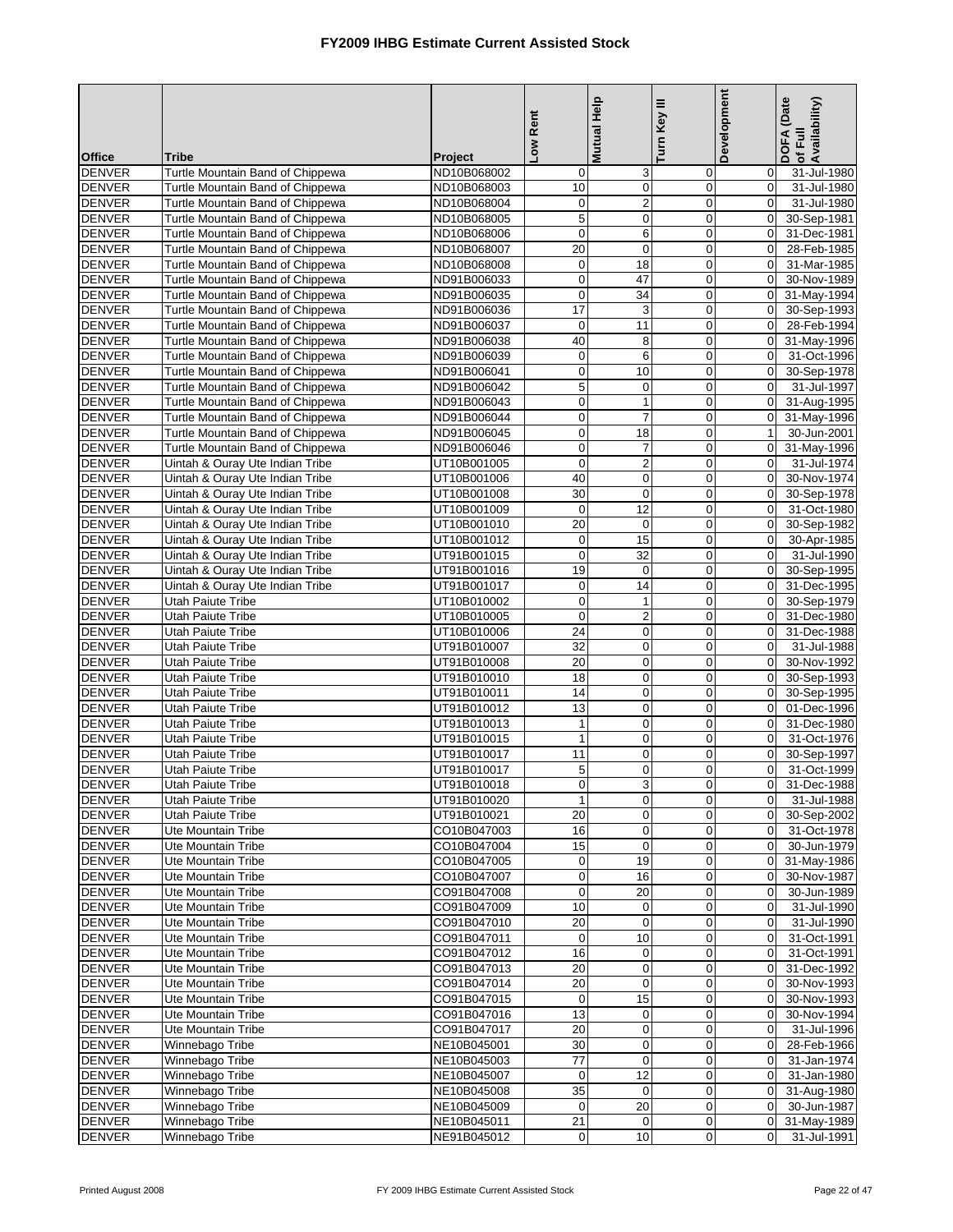| <b>Office</b> | Tribe                | Project     |                | 을<br>Mutual    | Ξ<br>Key<br>Turn | Development | (Date<br>bility)<br>Ē<br>DOF,<br>등<br>⋖ |
|---------------|----------------------|-------------|----------------|----------------|------------------|-------------|-----------------------------------------|
| <b>DENVER</b> | Winnebago Tribe      | NE91B045013 |                | 0              | 0                | $\Omega$    | 31-Jan-1991                             |
| <b>DENVER</b> | Winnebago Tribe      | NE91B045015 | $\overline{0}$ | 15             | 0                | $\Omega$    | 31-Jan-1999                             |
| <b>DENVER</b> | <b>Yankton Sioux</b> | SD10B012001 | 100            | 0              | 0                | $\Omega$    | 31-Dec-1971                             |
| <b>DENVER</b> | Yankton Sioux        | SD10B012002 | 30             | 0              | 0                | $\Omega$    | 31-Jul-1976                             |
| <b>DENVER</b> | Yankton Sioux        | SD10B012004 | 21             | 0              | 0                |             | 30-Sep-1979                             |
| <b>DENVER</b> | <b>Yankton Sioux</b> | SD10B012006 | $\overline{0}$ |                | 0                | $\Omega$    | 31-Dec-1980                             |
| <b>DENVER</b> | <b>Yankton Sioux</b> | SD10B012007 | 24             | 0              | 0                | $\Omega$    | 31-Dec-1980                             |
| <b>DENVER</b> | Yankton Sioux        | SD10B012008 | 17             | 0              | 0                | $\Omega$    | 31-Jul-1981                             |
| <b>DENVER</b> | Yankton Sioux        | SD10B012010 | $\overline{0}$ | 3 <sub>l</sub> | 0                |             | 30-Sep-1981                             |
| <b>DENVER</b> | <b>Yankton Sioux</b> | SD91B012013 | 18             | 0              | 0                | $\Omega$    | 31-Mar-1993                             |
| <b>DENVER</b> | <b>Yankton Sioux</b> | SD91B012014 | 18             | 0              | 0                | $\Omega$    | 31-Jul-1994                             |
| <b>DENVER</b> | Yankton Sioux        | SD91B012015 | $\overline{0}$ | 20             | $\Omega$         | $\Omega$    | 28-Feb-1995                             |
| <b>DENVER</b> | Yankton Sioux        | SD91B012016 | $\Omega$       | 27             | 0                |             | 08-Sep-1997                             |
| <b>DENVER</b> | <b>Yankton Sioux</b> | SD91B012017 | 23             | 0              | 0                | $\Omega$    | 10-Nov-1997                             |
| <b>DENVER</b> | <b>Yankton Sioux</b> | SD91B012018 | 0              |                | 0                |             | 08-Sep-1997                             |
| <b>DENVER</b> | <b>TOTAL</b>         |             | 9,938          | 4,070          | 70               | 91          |                                         |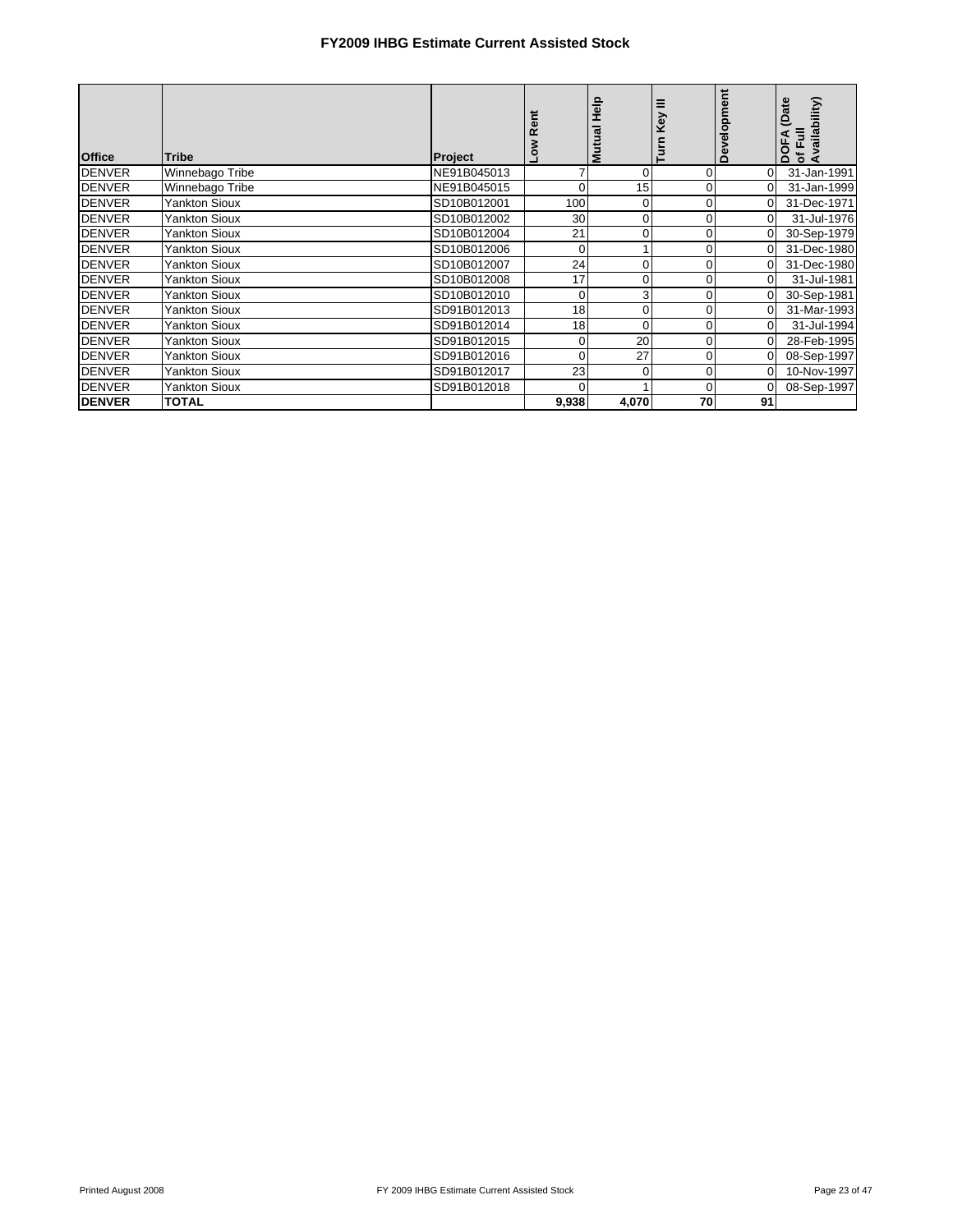|                                    |                                       |                            | Low Rent                        | <b>Mutual Help</b>         | Turn Key III               | Development      | DOFA (Date<br>Availability) |
|------------------------------------|---------------------------------------|----------------------------|---------------------------------|----------------------------|----------------------------|------------------|-----------------------------|
|                                    |                                       |                            |                                 |                            |                            |                  | of Full                     |
| <b>Office</b><br><b>OKLAHOMA</b>   | <b>Tribe</b><br>Absentee-Shawnee      | Project<br>OK56B091011     | 0                               | 8                          | 0                          | 0                | 31-Mar-1982                 |
| <b>OKLAHOMA</b>                    | Absentee-Shawnee                      | OK56B091012                | 25                              | $\mathbf 0$                | 0                          | $\mathbf 0$      | 30-Jun-1981                 |
| <b>OKLAHOMA</b>                    | Absentee-Shawnee                      | OK56B091013                | $\mathbf 0$                     | 14                         | 0                          | $\mathbf 0$      | 31-Oct-1981                 |
| <b>OKLAHOMA</b>                    | Absentee-Shawnee                      | OK56B091015                | 25                              | $\mathbf 0$                | 0                          | $\mathbf 0$      | 30-Apr-1982                 |
| <b>OKLAHOMA</b>                    | Absentee-Shawnee                      | OK95B091006                | 73                              | $\pmb{0}$                  | $\mathbf 0$                | $\mathbf 0$      | 31-Mar-1979                 |
| <b>OKLAHOMA</b>                    | Absentee-Shawnee                      | OK95B091007                | $\mathbf 0$                     | $\overline{\mathbf{c}}$    | 0                          | $\mathbf 0$      | 30-Oct-1979                 |
| <b>OKLAHOMA</b>                    | Absentee-Shawnee                      | OK95B091008                | $\pmb{0}$                       | 16                         | $\mathbf 0$                | $\mathbf 0$      | 30-Sep-1982                 |
| <b>OKLAHOMA</b>                    | Absentee-Shawnee                      | OK95B091009                | $\boldsymbol{0}$                | 8                          | $\mathbf 0$                | $\mathbf 0$      | 31-Dec-1980                 |
| <b>OKLAHOMA</b>                    | Absentee-Shawnee                      | OK95B091010                | 25                              | $\mathbf 0$                | 0                          | $\mathbf 0$      | 30-Sep-1979                 |
| <b>OKLAHOMA</b>                    | Absentee-Shawnee                      | OK95B091014                | 25                              | $\mathbf 0$                | $\mathbf 0$                | $\mathbf 0$      | 31-Aug-1982                 |
| <b>OKLAHOMA</b>                    | Absentee-Shawnee                      | OK95B091016                | $\mathbf 0$                     | 15                         | $\mathbf 0$                | 0                | 31-Mar-1984                 |
| <b>OKLAHOMA</b>                    | Absentee-Shawnee                      | OK95B091017                | $\pmb{0}$                       | 14                         | $\mathbf 0$                | $\mathbf 0$      | 30-Jun-1984                 |
| <b>OKLAHOMA</b>                    | Absentee-Shawnee                      | OK95B091018                | $\boldsymbol{0}$                | 11                         | $\mathbf 0$                | $\mathbf 0$      | 31-Mar-1986                 |
| <b>OKLAHOMA</b>                    | Absentee-Shawnee                      | OK95B091019                | $\mathbf 0$                     | 8                          | $\mathbf 0$                | $\mathbf 0$      | 30-Nov-1984                 |
| <b>OKLAHOMA</b>                    | Absentee-Shawnee                      | OK95B091020                | $\pmb{0}$                       | 6                          | 0                          | $\mathbf 0$      | 31-Jul-1984                 |
| <b>OKLAHOMA</b>                    | Absentee-Shawnee                      | OK95B091021                | $\pmb{0}$                       | 11                         | $\mathbf 0$                | $\mathbf 0$      | 30-Sep-1987                 |
| <b>OKLAHOMA</b>                    | Absentee-Shawnee                      | OK95B091023                | $\mathbf 0$                     | 6                          | $\overline{0}$             | $\mathbf 0$      | 31-Aug-1986                 |
| <b>OKLAHOMA</b>                    | Absentee-Shawnee                      | OK95B091024                | $\pmb{0}$                       | 13                         | 0                          | 0                | 31-May-1987                 |
| <b>OKLAHOMA</b>                    | Absentee-Shawnee                      | OK95B091025                | $\pmb{0}$                       | 9                          | $\mathbf 0$                | $\mathbf 0$      | 31-Mar-1989                 |
| <b>OKLAHOMA</b>                    | Absentee-Shawnee                      | OK95B091026                | $\mathbf 0$                     | 10                         | 0                          | $\mathbf 0$      | 30-Nov-1989                 |
| <b>OKLAHOMA</b>                    | Absentee-Shawnee                      | OK95B091027                | $\pmb{0}$                       | 5                          | $\mathbf 0$                | $\mathbf 0$      | 31-Mar-1990                 |
| <b>OKLAHOMA</b>                    | Absentee-Shawnee                      | OK95B091028<br>OK95B091029 | $\pmb{0}$<br>$\pmb{0}$          | 6<br>14                    | $\mathbf 0$<br>$\mathbf 0$ | 0<br>$\mathbf 0$ | 31-Dec-1990                 |
| <b>OKLAHOMA</b>                    | Absentee-Shawnee                      | OK95B091030                |                                 |                            |                            | $\Omega$         | 31-Jul-1992                 |
| OKLAHOMA                           | Absentee-Shawnee                      |                            | $\mathbf 0$<br>$\mathbf 0$      | 16<br>13                   | $\mathbf 0$<br>$\mathbf 0$ |                  | 31-Jul-1995                 |
| <b>OKLAHOMA</b><br><b>OKLAHOMA</b> | Absentee-Shawnee<br>Absentee-Shawnee  | OK95B091031<br>OK95B091032 | 20                              | $\overline{7}$             | $\mathbf 0$                | 0<br>$\Omega$    | 31-Dec-1993<br>30-Nov-1995  |
| <b>OKLAHOMA</b>                    | Absentee-Shawnee                      | OK95B091033                | $\pmb{0}$                       | 18                         | $\pmb{0}$                  | $\mathbf 0$      | 30-Nov-1996                 |
| <b>OKLAHOMA</b>                    | Absentee-Shawnee                      | OK95B091034                | $\mathbf 0$                     | 15                         | $\mathbf 0$                | $\mathbf 0$      | 31-Jan-1995                 |
| <b>OKLAHOMA</b>                    | Absentee-Shawnee                      | OK95B091035                | $\mathbf 0$                     | 19                         | 0                          | $\mathbf 0$      | 31-Oct-1995                 |
| <b>OKLAHOMA</b>                    | Absentee-Shawnee                      | OK95B091036                | $\pmb{0}$                       | 24                         | 0                          | $\boldsymbol{0}$ | 30-Jan-1999                 |
| OKLAHOMA                           | Absentee-Shawnee                      | OK95B091037                | $\mathbf 0$                     | $\overline{25}$            | 0                          | $\mathbf 0$      | 31-Mar-2000                 |
| <b>OKLAHOMA</b>                    | Absentee-Shawnee                      | OK95B091038                | $\pmb{0}$                       | 24                         | $\mathbf 0$                | $\mathbf 0$      | 30-Apr-1999                 |
| <b>OKLAHOMA</b>                    | Absentee-Shawnee                      | OK95B091039                | $\boldsymbol{0}$                | 23                         | $\mathbf 0$                | $\mathbf 0$      | 30-Apr-2001                 |
| <b>OKLAHOMA</b>                    | Absentee-Shawnee                      | OK95B091040                | $\mathbf 0$                     | 24                         | $\mathbf 0$                | $\mathbf 0$      | 30-Apr-1999                 |
| <b>OKLAHOMA</b>                    | Alabama-Coushatta                     | TX95B338005                | $\mathbf 0$                     | 10                         | $\mathbf 0$                | $\mathbf 0$      | 28-Feb-1993                 |
| <b>OKLAHOMA</b>                    | Alabama-Coushatta                     | TX95B338006                | $\mathbf 0$                     | 10                         | $\mathbf 0$                | $\mathbf 0$      | 30-Jun-1995                 |
| <b>OKLAHOMA</b>                    | Alabama-Coushatta                     | TX95B338007                | $\pmb{0}$                       | 30                         | $\mathbf 0$                | $\mathbf 0$      | 31-Dec-1998                 |
| <b>OKLAHOMA</b>                    | Apache Tribe                          | OK95B128002                | $\boldsymbol{0}$                | 19                         | $\mathbf 0$                | $\mathbf 0$      | 30-Apr-1991                 |
| OKLAHOMA                           | Apache Tribe                          | OK95B128003                | $\mathbf 0$                     | 9                          | $\mathbf 0$                | $\mathbf 0$      | 30-Nov-1990                 |
| <b>OKLAHOMA</b>                    | Apache Tribe                          | OK95B128004                | 0                               | 9                          | 0                          | $\overline{0}$   | 30-Nov-1991                 |
| OKLAHOMA                           | Apache Tribe                          | OK95B128005                | $\overline{0}$                  | 19                         | $\mathbf{0}$               |                  | 0 30-Sep-1987               |
| <b>OKLAHOMA</b>                    | Apache Tribe                          | OK95B128006                | $\mathbf 0$                     | 20                         | $\mathbf 0$                | $\mathbf 0$      | 30-Sep-1994                 |
| <b>OKLAHOMA</b>                    | Apache Tribe                          | OK95B128010                | $\mathbf 0$                     | 36                         | 0                          | $\overline{0}$   | 31-Mar-1998                 |
| <b>OKLAHOMA</b>                    | Apache Tribe                          | OK95B128011                | 0                               | 18                         | 0                          | $\overline{0}$   | 30-Nov-1996                 |
| <b>OKLAHOMA</b>                    | Caddo Tribe                           | OK95B077002                | 20                              | 0                          | $\mathbf 0$                | $\mathbf 0$      | 31-May-1972                 |
| <b>OKLAHOMA</b>                    | Caddo Tribe                           | OK95B077007                | 0                               | $\mathbf 1$                | 0                          | $\mathbf 0$      | 31-Oct-1987                 |
| OKLAHOMA                           | Caddo Tribe                           | OK95B077008<br>OK95B077010 | $\boldsymbol{0}$<br>$\mathbf 0$ | $\mathbf{1}$               | $\mathbf 0$                | $\mathbf 0$      | 31-Jan-1991                 |
| <b>OKLAHOMA</b><br>OKLAHOMA        | Caddo Tribe<br><b>Cherokee Nation</b> | OK56B045041                | 50                              | $\mathbf 0$<br>$\mathbf 0$ | 0<br>$\mathbf 0$           | 9<br>$\mathbf 0$ | 31-Jul-1982                 |
| <b>OKLAHOMA</b>                    | <b>Cherokee Nation</b>                | OK56B045047                | 32                              | $\mathbf 0$                | 0                          | $\overline{0}$   | 31-Mar-1981                 |
| <b>OKLAHOMA</b>                    | <b>Cherokee Nation</b>                | OK56B045048                | 39                              | $\mathbf 0$                | 0                          | $\overline{0}$   | 31-Dec-1981                 |
| <b>OKLAHOMA</b>                    | Cherokee Nation                       | OK56B045050                | 0                               | 11                         | 0                          | $\mathbf 0$      | 31-Mar-1983                 |
| <b>OKLAHOMA</b>                    | <b>Cherokee Nation</b>                | OK56B045052                | 25                              | $\mathbf 0$                | $\mathbf 0$                | $\mathbf 0$      | 30-Nov-1981                 |
| <b>OKLAHOMA</b>                    | <b>Cherokee Nation</b>                | OK56B045054                | 50                              | $\mathbf 0$                | 0                          | $\mathbf 0$      | 31-Jan-1983                 |
| <b>OKLAHOMA</b>                    | <b>Cherokee Nation</b>                | OK56B045055                | 50                              | $\pmb{0}$                  | 0                          | $\mathbf 0$      | 31-Oct-1981                 |
| <b>OKLAHOMA</b>                    | <b>Cherokee Nation</b>                | OK56B045056                | $\boldsymbol{0}$                | 9                          | $\mathbf 0$                | $\mathbf 0$      | 31-Jan-1983                 |
| <b>OKLAHOMA</b>                    | <b>Cherokee Nation</b>                | OK56B045057                | $\boldsymbol{0}$                | 4                          | 0                          | $\mathbf 0$      | 31-Jan-1983                 |
| <b>OKLAHOMA</b>                    | <b>Cherokee Nation</b>                | OK56B045058                | 0                               | 10                         | 0                          | $\mathbf 0$      | 30-Sep-1982                 |
| OKLAHOMA                           | <b>Cherokee Nation</b>                | OK95B045001                | 24                              | 0                          | 0                          | $\mathbf 0$      | 30-Jun-1968                 |
| OKLAHOMA                           | <b>Cherokee Nation</b>                | OK95B045002                | 16                              | $\mathbf 0$                | 0                          | $\mathbf 0$      | 31-Aug-1969                 |
| <b>OKLAHOMA</b>                    | <b>Cherokee Nation</b>                | OK95B045005                | 40                              | $\mathbf 0$                | 0                          | $\mathbf 0$      | 30-Jun-1971                 |
| <b>OKLAHOMA</b>                    | <b>Cherokee Nation</b>                | OK95B045016                | 81                              | $\mathbf 0$                | 0                          | $\overline{0}$   | 31-Aug-1972                 |
| <b>OKLAHOMA</b>                    | <b>Cherokee Nation</b>                | OK95B045024                | 29                              | 0                          | 0                          | $\mathbf 0$      | 31-Jul-1974                 |
| <b>OKLAHOMA</b>                    | <b>Cherokee Nation</b>                | OK95B045025                | 19                              | $\mathbf 0$                | 0                          | $\Omega$         | 30-Nov-1974                 |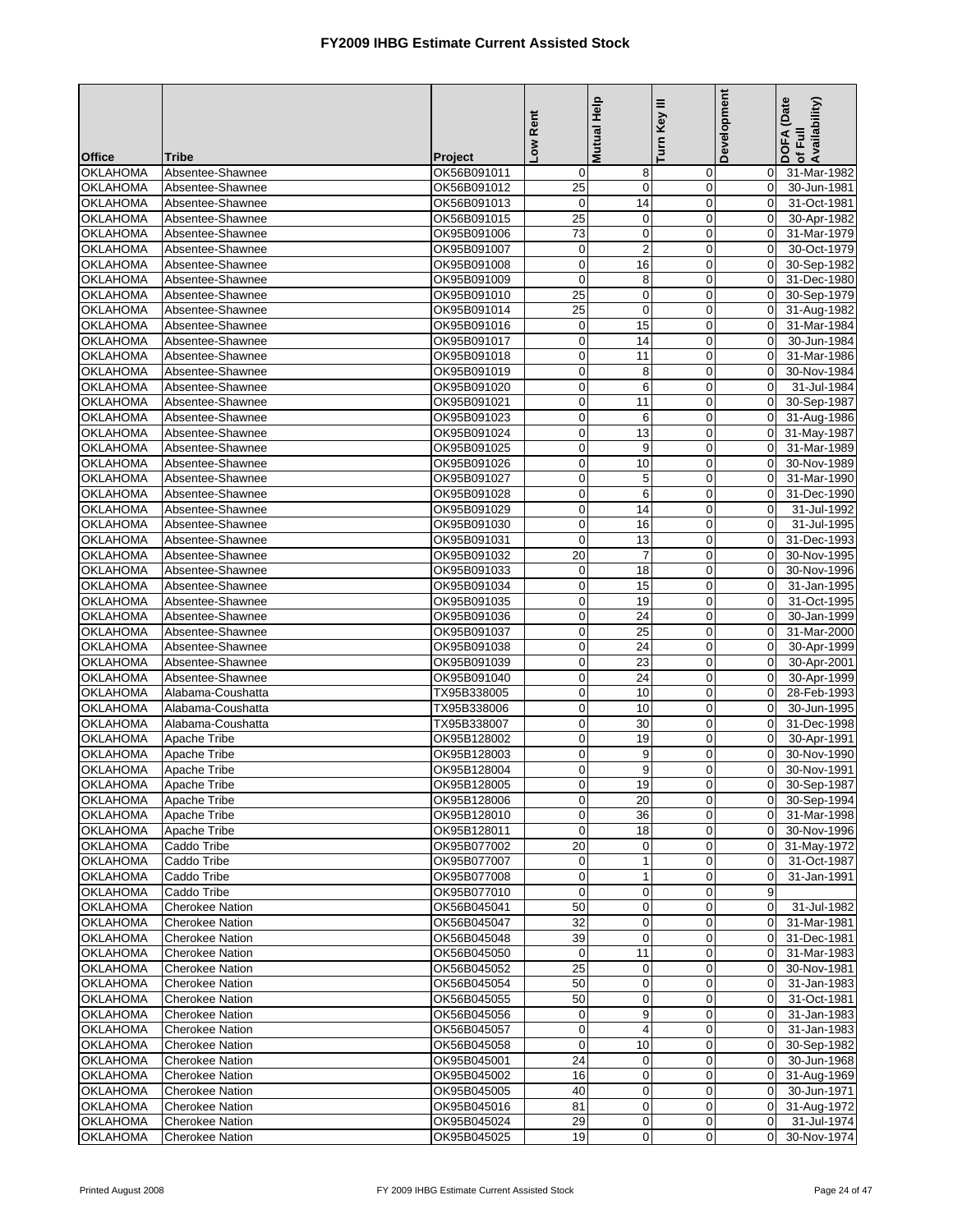|                                    |                                                  |                            | Low Rent                      | Mutual Help             | Turn Key III               | Development                      | DOFA (Date<br>of Full<br>Availability) |
|------------------------------------|--------------------------------------------------|----------------------------|-------------------------------|-------------------------|----------------------------|----------------------------------|----------------------------------------|
| <b>Office</b>                      | <b>Tribe</b>                                     | Project                    |                               |                         |                            |                                  |                                        |
| <b>OKLAHOMA</b>                    | <b>Cherokee Nation</b>                           | OK95B045026                | 19                            | 0                       | $\mathbf 0$                | $\overline{0}$                   | 30-Nov-1974                            |
| OKLAHOMA                           | <b>Cherokee Nation</b>                           | OK95B045030                | 50                            | $\pmb{0}$               | $\mathbf 0$                | $\overline{0}$                   | 30-Sep-1977                            |
| <b>OKLAHOMA</b>                    | <b>Cherokee Nation</b>                           | OK95B045032                | 20                            | 0                       | $\mathbf 0$                | $\overline{0}$                   | 31-Jan-1978                            |
| <b>OKLAHOMA</b>                    | <b>Cherokee Nation</b>                           | OK95B045033                | $\pmb{0}$                     | 5                       | $\mathbf 0$                | $\Omega$                         | 31-Dec-1977                            |
| <b>OKLAHOMA</b>                    | <b>Cherokee Nation</b>                           | OK95B045034                | $\mathbf 0$                   | $\mathbf{1}$            | 0                          | $\overline{0}$                   | 31-Dec-1979                            |
| <b>OKLAHOMA</b>                    | <b>Cherokee Nation</b>                           | OK95B045035                | 50                            | $\mathbf 0$             | $\mathbf 0$                | $\mathbf 0$                      | 30-Sep-1977                            |
| <b>OKLAHOMA</b>                    | <b>Cherokee Nation</b>                           | OK95B045036                | 0                             | $\overline{\mathbf{c}}$ | $\mathbf 0$                | $\Omega$                         | 31-Dec-1979                            |
| <b>OKLAHOMA</b>                    | Cherokee Nation                                  | OK95B045037                | 25                            | $\pmb{0}$               | $\mathbf 0$                | $\overline{0}$                   | 31-Dec-1978                            |
| <b>OKLAHOMA</b>                    | <b>Cherokee Nation</b>                           | OK95B045038                | 24                            | 0                       | $\mathbf 0$                | $\overline{0}$                   | 31-Dec-1979                            |
| <b>OKLAHOMA</b>                    | <b>Cherokee Nation</b>                           | OK95B045039                | 30                            | 0                       | $\mathbf 0$                | $\overline{0}$                   | 31-Jan-1981                            |
| <b>OKLAHOMA</b>                    | <b>Cherokee Nation</b>                           | OK95B045040                | 46                            | 0                       | $\mathbf 0$                | $\mathbf 0$                      | 31-Mar-1981                            |
| <b>OKLAHOMA</b>                    | <b>Cherokee Nation</b>                           | OK95B045042                | $\overline{25}$               | $\pmb{0}$               | $\mathbf 0$                | $\Omega$                         | 31-Oct-1980                            |
| <b>OKLAHOMA</b>                    | <b>Cherokee Nation</b>                           | OK95B045043                | 50<br>50                      | $\mathbf 0$             | $\mathbf 0$                | $\overline{0}$                   | 31-Aug-1980                            |
| <b>OKLAHOMA</b><br><b>OKLAHOMA</b> | <b>Cherokee Nation</b><br><b>Cherokee Nation</b> | OK95B045044<br>OK95B045045 | 24                            | $\mathbf 0$<br>0        | $\mathbf 0$<br>$\mathbf 0$ | $\overline{0}$<br>$\overline{0}$ | 30-Nov-1980                            |
| <b>OKLAHOMA</b>                    | <b>Cherokee Nation</b>                           | OK95B045046                | 60                            | $\pmb{0}$               | $\mathbf 0$                | $\mathbf 0$                      | 31-Aug-1980<br>31-Jan-1981             |
| <b>OKLAHOMA</b>                    | <b>Cherokee Nation</b>                           | OK95B045049                | $\mathbf 0$                   | 4                       | $\mathbf 0$                | $\overline{0}$                   | 31-Oct-1980                            |
| <b>OKLAHOMA</b>                    | <b>Cherokee Nation</b>                           | OK95B045051                | $\pmb{0}$                     | $\mathbf{1}$            | $\mathbf 0$                | $\overline{0}$                   | 31-Oct-1981                            |
| <b>OKLAHOMA</b>                    | <b>Cherokee Nation</b>                           | OK95B045053                | $\mathbf 0$                   | 30                      | $\mathbf 0$                | $\mathbf 0$                      | 30-Sep-1981                            |
| <b>OKLAHOMA</b>                    | <b>Cherokee Nation</b>                           | OK95B045059                | $\pmb{0}$                     | 45                      | $\mathbf 0$                | $\overline{0}$                   | 31-Oct-1984                            |
| OKLAHOMA                           | <b>Cherokee Nation</b>                           | OK95B045060                | $\mathbf 0$                   | 13                      | $\mathbf 0$                | $\Omega$                         | 28-Feb-1986                            |
| <b>OKLAHOMA</b>                    | <b>Cherokee Nation</b>                           | OK95B045061                | $\mathbf 0$                   | 20                      | $\mathbf 0$                | $\overline{0}$                   | 30-Sep-1986                            |
| <b>OKLAHOMA</b>                    | <b>Cherokee Nation</b>                           | OK95B045062                | $\mathbf 0$                   | 19                      | $\mathbf 0$                | $\Omega$                         | 30-Nov-1986                            |
| OKLAHOMA                           | <b>Cherokee Nation</b>                           | OK95B045063                | $\mathbf 0$                   | 8                       | $\mathbf 0$                | $\overline{0}$                   | 30-Sep-1986                            |
| OKLAHOMA                           | <b>Cherokee Nation</b>                           | OK95B045064                | $\pmb{0}$                     | 25                      | $\mathbf 0$                | $\overline{0}$                   | 31-Oct-1987                            |
| <b>OKLAHOMA</b>                    | <b>Cherokee Nation</b>                           | OK95B045065                | $\mathbf 0$                   | 8                       | $\mathbf 0$                | $\overline{0}$                   | 31-Oct-1984                            |
| <b>OKLAHOMA</b>                    | <b>Cherokee Nation</b>                           | OK95B045066                | $\mathbf 0$                   | 26                      | $\mathbf 0$                | $\overline{0}$                   | 28-Feb-1987                            |
| <b>OKLAHOMA</b>                    | <b>Cherokee Nation</b>                           | OK95B045067                | $\mathbf 0$                   | 34                      | $\overline{0}$             | $\mathbf 0$                      | 29-Feb-1988                            |
| <b>OKLAHOMA</b>                    | <b>Cherokee Nation</b>                           | OK95B045068                | $\pmb{0}$                     | 27                      | $\mathbf 0$                | $\Omega$                         | 31-Mar-1988                            |
| <b>OKLAHOMA</b>                    | <b>Cherokee Nation</b>                           | OK95B045069                | $\pmb{0}$                     | 10                      | 0                          | $\overline{0}$                   | 31-Mar-1988                            |
| OKLAHOMA                           | <b>Cherokee Nation</b>                           | OK95B045070                | $\mathbf 0$                   | 3                       | $\mathbf 0$                | $\mathbf 0$                      | 30-Sep-1986                            |
| <b>OKLAHOMA</b>                    | <b>Cherokee Nation</b>                           | OK95B045071                | $\mathbf 0$                   | 12                      | $\mathbf 0$                | $\Omega$                         | 30-Sep-1986                            |
| <b>OKLAHOMA</b>                    | <b>Cherokee Nation</b>                           | OK95B045072                | $\mathbf 0$                   | 22                      | $\mathbf 0$                | $\overline{0}$                   | 30-Sep-1988                            |
| <b>OKLAHOMA</b><br><b>OKLAHOMA</b> | <b>Cherokee Nation</b>                           | OK95B045073                | $\pmb{0}$                     | 21                      | $\mathbf 0$                | $\overline{0}$                   | 30-Sep-1988<br>30-Sep-1988             |
| OKLAHOMA                           | <b>Cherokee Nation</b><br><b>Cherokee Nation</b> | OK95B045074<br>OK95B045075 | $\mathbf 0$<br>$\pmb{0}$      | 11<br>53                | $\mathbf 0$<br>$\mathbf 0$ | $\overline{0}$<br>$\overline{0}$ | 30-Sep-1989                            |
| <b>OKLAHOMA</b>                    | <b>Cherokee Nation</b>                           | OK95B045076                | $\mathbf 0$                   | 69                      | $\mathbf 0$                | $\mathbf 0$                      | 30-Apr-1992                            |
| <b>OKLAHOMA</b>                    | <b>Cherokee Nation</b>                           | OK95B045077                | $\pmb{0}$                     | 5                       | $\mathbf 0$                | $\overline{0}$                   | 30-Apr-1990                            |
| OKLAHOMA                           | <b>Cherokee Nation</b>                           | OK95B045078                | $\mathbf 0$                   | 44                      | $\overline{0}$             | $\Omega$                         | 31-Dec-1993                            |
| <b>OKLAHOMA</b>                    | <b>Cherokee Nation</b>                           | OK95B045079                | $\mathbf 0$                   | 41                      | $\overline{0}$             | $\overline{0}$                   | 31-Oct-1993                            |
| OKLAHOMA                           | <b>Cherokee Nation</b>                           | OK95B045080                | $\overline{0}$                | 17                      | $\overline{0}$             | 0                                | 30-Apr-1994                            |
| OKLAHOMA                           | <b>Cherokee Nation</b>                           | OK95B045081                | $\overline{0}$                | 30                      | $\mathbf 0$                | $\overline{0}$                   | 31-May-1994                            |
| <b>OKLAHOMA</b>                    | <b>Cherokee Nation</b>                           | OK95B045082                | $\mathbf 0$                   | 129                     | 0                          | $\overline{0}$                   | 30-Apr-1995                            |
| <b>OKLAHOMA</b>                    | <b>Cherokee Nation</b>                           | OK95B045083                | 50                            | 0                       | $\boldsymbol{0}$           | $\overline{0}$                   | 30-Nov-1995                            |
| <b>OKLAHOMA</b>                    | <b>Cherokee Nation</b>                           | OK95B045085                | $\mathbf 0$                   | 127                     | $\mathbf 0$                | $\overline{0}$                   | 30-Apr-1996                            |
| <b>OKLAHOMA</b>                    | <b>Cherokee Nation</b>                           | OK95B045086                | $\mathbf 0$                   | 168                     | 0                          | $\overline{0}$                   | 25-Mar-1998                            |
| <b>OKLAHOMA</b>                    | Cherokee Nation                                  | OK95B045087                | $\mathbf 0$                   | 16                      | 0                          | $\mathbf 0$                      | 31-Dec-1999                            |
| OKLAHOMA                           | <b>Cherokee Nation</b>                           | OK95B045088                | $\mathbf 0$                   | 48                      | 0                          | $\overline{0}$                   | 31-Dec-2000                            |
| OKLAHOMA                           | <b>Cherokee Nation</b>                           | OK95B144001                | 25                            | $\mathbf 0$             | $\mathbf 0$                | $\overline{0}$                   | 30-Sep-1980                            |
| <b>OKLAHOMA</b>                    | <b>Cherokee Nation</b>                           | OK95B144002                | $\mathbf 0$                   | 10                      | $\mathbf 0$                | $\overline{0}$                   | 31-Jan-1981                            |
| <b>OKLAHOMA</b>                    | <b>Cherokee Nation</b>                           | OK95B144003                | $\mathbf 0$                   | 6                       | $\mathbf 0$                | $\overline{0}$                   | 30-Apr-1990                            |
| OKLAHOMA                           | <b>Cherokee Nation</b>                           | OK95B144004                | $\boldsymbol{0}$              | 6                       | 0                          | $\mathbf 0$                      | 31-Aug-1989                            |
| <b>OKLAHOMA</b>                    | <b>Cherokee Nation</b>                           | OK95B144006                | $\mathbf 0$                   | $\overline{c}$          | $\mathbf 0$                | $\mathbf 0$                      | 31-May-1990                            |
| <b>OKLAHOMA</b>                    | <b>Cherokee Nation</b>                           | OK95B144007                | $\pmb{0}$                     | 7                       | $\mathbf 0$                | $\overline{0}$                   | 30-Jun-1993                            |
| <b>OKLAHOMA</b><br><b>OKLAHOMA</b> | <b>Cherokee Nation</b><br><b>Cherokee Nation</b> | OK95B144008<br>OK95B144009 | $\overline{0}$<br>$\mathbf 0$ | 14<br>15                | $\boldsymbol{0}$<br>0      | $\overline{0}$<br>$\overline{0}$ | 30-Sep-1993<br>30-Sep-1995             |
| <b>OKLAHOMA</b>                    | <b>Cherokee Nation</b>                           | OK95B144010                | $\mathbf 0$                   | 16                      | 0                          | $\overline{0}$                   | 20-Jul-1997                            |
| <b>OKLAHOMA</b>                    | <b>Cherokee Nation</b>                           | OK95B144011                | 16                            | 0                       | 0                          | $\overline{0}$                   | 20-Nov-1997                            |
| <b>OKLAHOMA</b>                    | <b>Cherokee Nation</b>                           | OK95B144012                | 36                            | $\mathbf 0$             | $\mathbf 0$                | $\overline{0}$                   | 30-Sep-1998                            |
| <b>OKLAHOMA</b>                    | Cheyenne-Arapaho Tribes                          | OK95B100001                | $\mathbf 0$                   | 11                      | $\mathbf 0$                | $\mathbf 0$                      | 28-Feb-1975                            |
| <b>OKLAHOMA</b>                    | Cheyenne-Arapaho Tribes                          | OK95B100002                | $\mathbf 0$                   | 12                      | $\mathbf 0$                | $\overline{0}$                   | 28-Feb-1975                            |
| <b>OKLAHOMA</b>                    | Cheyenne-Arapaho Tribes                          | OK95B100003                | $\pmb{0}$                     | 69                      | 0                          | $\overline{0}$                   | 30-Sep-1979                            |
| <b>OKLAHOMA</b>                    | Cheyenne-Arapaho Tribes                          | OK95B100004                | $\pmb{0}$                     | 24                      | $\mathbf 0$                | $\overline{0}$                   | 31-Jul-1981                            |
| OKLAHOMA                           | Cheyenne-Arapaho Tribes                          | OK95B100005                | $\mathbf 0$                   | $\overline{23}$         | 0                          | $\overline{0}$                   | 30-Oct-1987                            |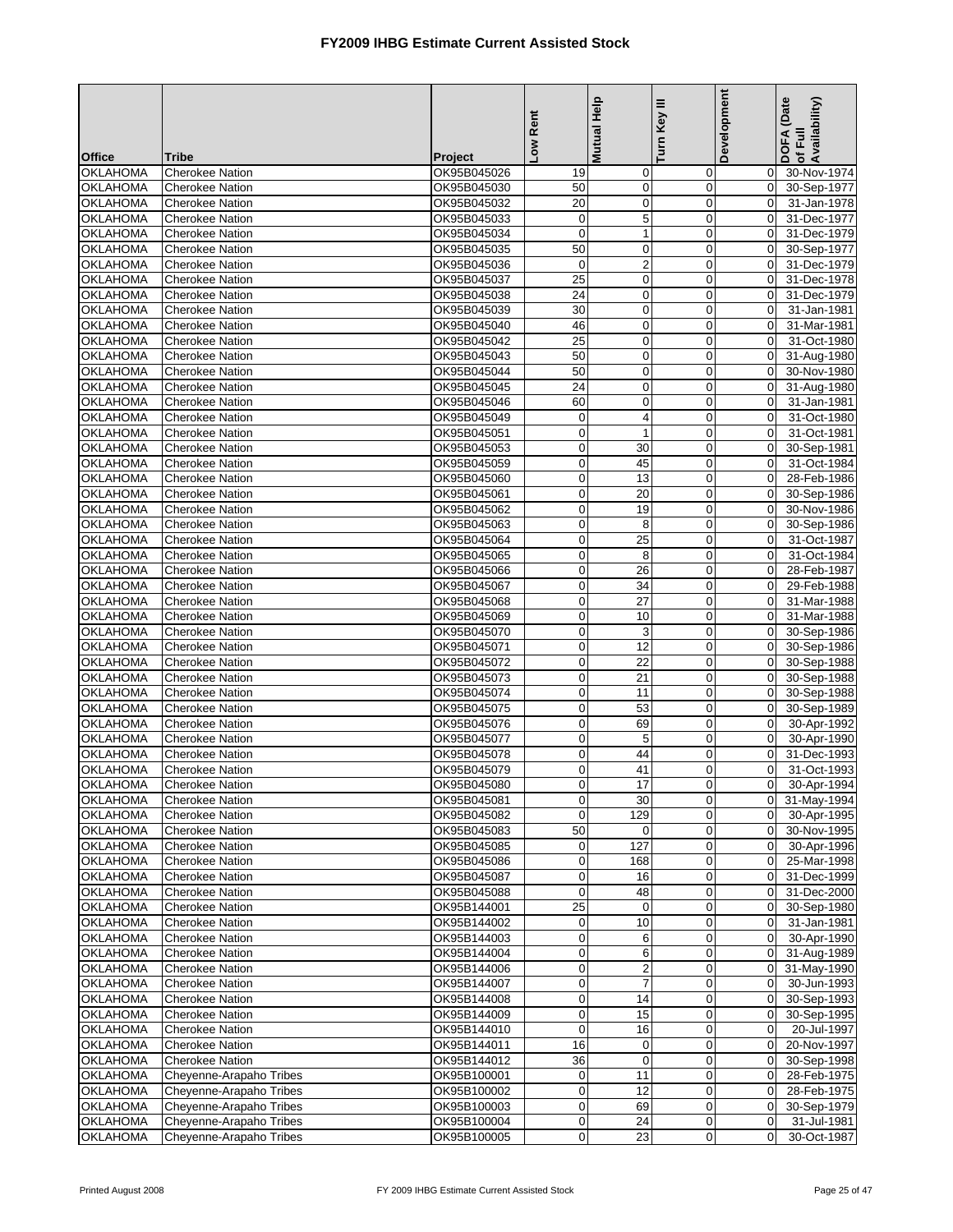|                                    |                         |                            | Low Rent          | <b>Mutual Help</b>         | Turn Key III               | Development                | DOFA (Date<br>Availability)<br>of Full |
|------------------------------------|-------------------------|----------------------------|-------------------|----------------------------|----------------------------|----------------------------|----------------------------------------|
| <b>Office</b>                      | <b>Tribe</b>            | Project                    |                   |                            |                            |                            |                                        |
| <b>OKLAHOMA</b>                    | Cheyenne-Arapaho Tribes | OK95B100006                | 0                 | 25                         | 0                          | 0                          | 31-Aug-1989                            |
| <b>OKLAHOMA</b>                    | Cheyenne-Arapaho Tribes | OK95B100007                | $\mathbf 0$       | 20                         | 0                          | 0                          | 30-Apr-1992                            |
| <b>OKLAHOMA</b>                    | Cheyenne-Arapaho Tribes | OK95B100008                | 0                 | 9                          | $\mathbf 0$                | $\mathbf 0$                | 31-Jul-1993                            |
| <b>OKLAHOMA</b>                    | Cheyenne-Arapaho Tribes | OK95B100009                | 0                 | 10                         | $\mathbf 0$                | $\mathbf 0$                | 13-May-1996                            |
| <b>OKLAHOMA</b>                    | Cheyenne-Arapaho Tribes | OK95B100010                | $\boldsymbol{0}$  | 21                         | $\boldsymbol{0}$           | $\mathbf 0$                | 30-Dec-1997                            |
| <b>OKLAHOMA</b>                    | Cheyenne-Arapaho Tribes | OK95B100012                | $\mathbf 0$       | 30                         | $\mathbf 0$                | $\mathbf 0$                | 28-Feb-1999                            |
| <b>OKLAHOMA</b>                    | Chickasaw               | OK56B047041                | $\mathbf 0$       | $\overline{\mathbf{c}}$    | $\mathbf 0$                | $\Omega$                   | 31-Oct-1982                            |
| <b>OKLAHOMA</b>                    | Chickasaw               | OK56B047042                | $\mathbf 0$       | 5                          | 0                          | $\mathbf 0$                | 30-Apr-1982                            |
| <b>OKLAHOMA</b>                    | Chickasaw               | OK56B047044                | 0                 | 16                         | 0                          | $\mathbf 0$                | 31-May-1985                            |
| <b>OKLAHOMA</b><br><b>OKLAHOMA</b> | Chickasaw               | OK56B047045                | $\mathbf 0$<br>24 | 8                          | 0                          | $\mathbf 0$                | 30-Sep-1984                            |
| <b>OKLAHOMA</b>                    | Chickasaw               | OK95B047002<br>OK95B047004 | 64                | $\mathbf 0$                | $\mathbf 0$                | $\mathbf 0$                | 30-Nov-1970<br>31-Dec-1971             |
| <b>OKLAHOMA</b>                    | Chickasaw<br>Chickasaw  | OK95B047006                | 100               | $\mathbf 0$<br>$\mathbf 0$ | $\mathbf 0$<br>$\mathbf 0$ | $\mathbf 0$<br>$\mathbf 0$ | 31-Oct-1971                            |
| <b>OKLAHOMA</b>                    | Chickasaw               | OK95B047008                | 97                | $\mathbf 0$                | $\mathbf 0$                | $\mathbf 0$                | 28-Feb-1975                            |
| <b>OKLAHOMA</b>                    | Chickasaw               | OK95B047010                | 100               | $\mathbf 0$                | $\mathbf 0$                | $\mathbf 0$                | 28-Feb-1973                            |
| <b>OKLAHOMA</b>                    | Chickasaw               | OK95B047011                | 25                | $\mathbf 0$                | $\mathbf 0$                | $\mathbf 0$                | 30-Jun-1973                            |
| <b>OKLAHOMA</b>                    | Chickasaw               | OK95B047013                | 30                | $\mathbf 0$                | $\overline{0}$             | $\mathbf 0$                | 31-Oct-1972                            |
| <b>OKLAHOMA</b>                    | Chickasaw               | OK95B047014                | 22                | $\mathbf 0$                | $\mathbf 0$                | $\mathbf 0$                | 31-Oct-1972                            |
| <b>OKLAHOMA</b>                    | Chickasaw               | OK95B047029                | 0                 | 12                         | 0                          | 0                          | 31-Dec-1980                            |
| <b>OKLAHOMA</b>                    | Chickasaw               | OK95B047031                | $\mathbf 0$       | $\mathbf{1}$               | $\mathbf 0$                | $\mathbf 0$                | 28-Feb-1979                            |
| <b>OKLAHOMA</b>                    | Chickasaw               | OK95B047032                | $\mathbf 0$       | $\overline{c}$             | $\mathbf 0$                | $\mathbf 0$                | 31-Aug-1979                            |
| <b>OKLAHOMA</b>                    | Chickasaw               | OK95B047033                | 40                | $\mathbf 0$                | $\mathbf 0$                | $\mathbf 0$                | 31-May-1979                            |
| <b>OKLAHOMA</b>                    | Chickasaw               | OK95B047034                | $\boldsymbol{0}$  | 3                          | $\mathbf 0$                | $\mathbf 0$                | 30-Apr-1981                            |
| <b>OKLAHOMA</b>                    | Chickasaw               | OK95B047035                | $\mathbf 0$       | 8                          | $\mathbf 0$                | $\mathbf 0$                | 31-Dec-1980                            |
| OKLAHOMA                           | Chickasaw               | OK95B047036                | 90                | $\mathbf 0$                | $\mathbf 0$                | $\mathbf 0$                | 30-Sep-1981                            |
| <b>OKLAHOMA</b>                    | Chickasaw               | OK95B047037                | 60                | $\mathbf 0$                | 0                          | $\mathbf 0$                | 30-Sep-1980                            |
| <b>OKLAHOMA</b>                    | Chickasaw               | OK95B047038                | 50                | $\mathbf 0$                | 0                          | $\mathbf 0$                | 30-Jun-1983                            |
| OKLAHOMA                           | Chickasaw               | OK95B047039                | $\mathbf 0$       | $\overline{4}$             | $\overline{0}$             | $\mathbf 0$                | 30-Apr-1980                            |
| <b>OKLAHOMA</b>                    | Chickasaw               | OK95B047040                | 0                 | 15                         | $\mathbf 0$                | $\mathbf 0$                | 31-May-1984                            |
| <b>OKLAHOMA</b>                    | Chickasaw               | OK95B047046                | $\mathbf 0$       | 9                          | $\pmb{0}$                  | $\mathbf 0$                | 30-Sep-1986                            |
| <b>OKLAHOMA</b>                    | Chickasaw               | OK95B047047                | 0                 | 15                         | $\mathbf 0$                | $\mathbf 0$                | 31-Jul-1986                            |
| <b>OKLAHOMA</b>                    | Chickasaw               | OK95B047048                | $\mathbf 0$       | 13                         | $\mathbf 0$                | $\Omega$                   | 30-Sep-1986                            |
| <b>OKLAHOMA</b>                    | Chickasaw               | OK95B047049                | $\pmb{0}$         | 18                         | 0                          | $\mathbf 0$                | 30-Apr-1987                            |
| <b>OKLAHOMA</b>                    | Chickasaw               | OK95B047052                | 0                 | 6                          | 0                          | $\mathbf 0$                | 31-Aug-1984                            |
| <b>OKLAHOMA</b>                    | Chickasaw               | OK95B047053                | $\mathbf 0$       | 12                         | $\mathbf 0$                | $\mathbf 0$                | 31-May-1987                            |
| <b>OKLAHOMA</b>                    | Chickasaw               | OK95B047054                | 0                 | 15                         | $\mathbf 0$                | $\mathbf 0$                | 31-Aug-1987                            |
| <b>OKLAHOMA</b>                    | Chickasaw               | OK95B047055                | $\pmb{0}$         | 12                         | $\mathbf 0$                | $\mathbf 0$                | 31-Aug-1987                            |
| <b>OKLAHOMA</b>                    | Chickasaw               | OK95B047056                | $\pmb{0}$         | $\overline{7}$             | $\mathbf 0$                | $\mathbf 0$                | 31-Aug-1987                            |
| <b>OKLAHOMA</b>                    | Chickasaw               | OK95B047057                | $\mathbf 0$       | 10                         | $\overline{0}$             | $\mathbf 0$                | 31-Jul-1986                            |
| <b>OKLAHOMA</b>                    | Chickasaw               | OK95B047058                | 0                 | 20                         | 0                          | $\overline{0}$             | 30-Sep-1988                            |
| OKLAHOMA                           | Chickasaw               | OK95B047059                | $\overline{0}$    | 31                         | 0                          | $\overline{0}$             | 30-Apr-1989                            |
| <b>OKLAHOMA</b>                    | Chickasaw               | OK95B047060                | $\mathbf 0$       | 19                         | $\mathbf 0$                | $\mathbf 0$                | 30-Apr-1990                            |
| <b>OKLAHOMA</b><br><b>OKLAHOMA</b> | Chickasaw               | OK95B047061<br>OK95B047062 | 0                 | 15<br>14                   | 0                          | $\overline{0}$             | 31-Mar-1991<br>31-Dec-1989             |
| <b>OKLAHOMA</b>                    | Chickasaw               |                            | 0<br>$\pmb{0}$    | 23                         | 0<br>$\mathbf 0$           | $\mathbf 0$                | 31-Jan-1992                            |
| <b>OKLAHOMA</b>                    | Chickasaw<br>Chickasaw  | OK95B047063<br>OK95B047064 | $\mathbf 0$       | 27                         | 0                          | $\mathbf 0$<br>$\mathbf 0$ | 31-Oct-1992                            |
| <b>OKLAHOMA</b>                    | Chickasaw               | OK95B047065                | $\pmb{0}$         | 11                         | $\mathbf 0$                | $\overline{0}$             | 30-Apr-1992                            |
| <b>OKLAHOMA</b>                    | Chickasaw               | OK95B047066                | $\mathbf 0$       | 19                         | 0                          | $\overline{0}$             | 30-Jun-1995                            |
| <b>OKLAHOMA</b>                    | Chickasaw               | OK95B047067                | 0                 | 8                          | 0                          | $\mathbf 0$                | 31-Mar-1993                            |
| <b>OKLAHOMA</b>                    | Chickasaw               | OK95B047068                | 0                 | 23                         | 0                          | $\overline{0}$             | 25-Mar-1996                            |
| <b>OKLAHOMA</b>                    | Chickasaw               | OK95B047069                | $\mathbf 0$       | 29                         | 0                          | $\overline{0}$             | 31-Oct-1995                            |
| <b>OKLAHOMA</b>                    | Chickasaw               | OK95B047070                | 0                 | 25                         | 0                          | $\mathbf 0$                | 31-Mar-1996                            |
| <b>OKLAHOMA</b>                    | Chickasaw               | OK95B047071                | 0                 | 23                         | $\mathbf 0$                | $\mathbf 0$                | 31-Mar-1996                            |
| <b>OKLAHOMA</b>                    | Chickasaw               | OK95B047072                | 0                 | 23                         | $\mathbf 0$                | $\overline{0}$             | 29-Feb-1996                            |
| <b>OKLAHOMA</b>                    | Chickasaw               | OK95B047073                | $\pmb{0}$         | 0                          | 24                         | $\overline{0}$             | 30-Jun-1997                            |
| <b>OKLAHOMA</b>                    | Chickasaw               | OK95B047074                | $\pmb{0}$         | 18                         | 0                          | $\mathbf 0$                | 30-Nov-1996                            |
| <b>OKLAHOMA</b>                    | Chickasaw               | OK95B047075                | $\mathbf 0$       | 23                         | 0                          | $\overline{0}$             | 28-Feb-1997                            |
| <b>OKLAHOMA</b>                    | Chickasaw               | OK95B047076                | 0                 | 4                          | 0                          | $\mathbf 0$                | 30-Jun-1983                            |
| <b>OKLAHOMA</b>                    | Chickasaw               | OK95B047077                | 0                 | 7                          | 0                          | $\overline{0}$             | 31-Mar-1998                            |
| <b>OKLAHOMA</b>                    | Chitimacha Tribe        | LA95B244001                | $\mathbf 0$       | $\overline{\mathbf{c}}$    | 0                          | 0                          | 30-Jun-1988                            |
| <b>OKLAHOMA</b>                    | Chitimacha Tribe        | LA95B244002                | 0                 | $\overline{\mathbf{4}}$    | 0                          | $\mathbf 0$                | 31-Jul-1992                            |
| <b>OKLAHOMA</b>                    | Chitimacha Tribe        | LA95B244003                | $\pmb{0}$         | $\overline{7}$             | 0                          | $\mathbf 0$                | 31-Mar-1994                            |
| <b>OKLAHOMA</b>                    | Chitimacha Tribe        | LA95B244004                | $\mathbf 0$       | 12                         | 0                          | $\mathbf 0$                | 31-Dec-1995                            |
| <b>OKLAHOMA</b>                    | <b>Choctaw Nation</b>   | OK56B049049                | $\pmb{0}$         | $\mathbf{1}$               | $\mathbf 0$                | $\Omega$                   | 30-Nov-1982                            |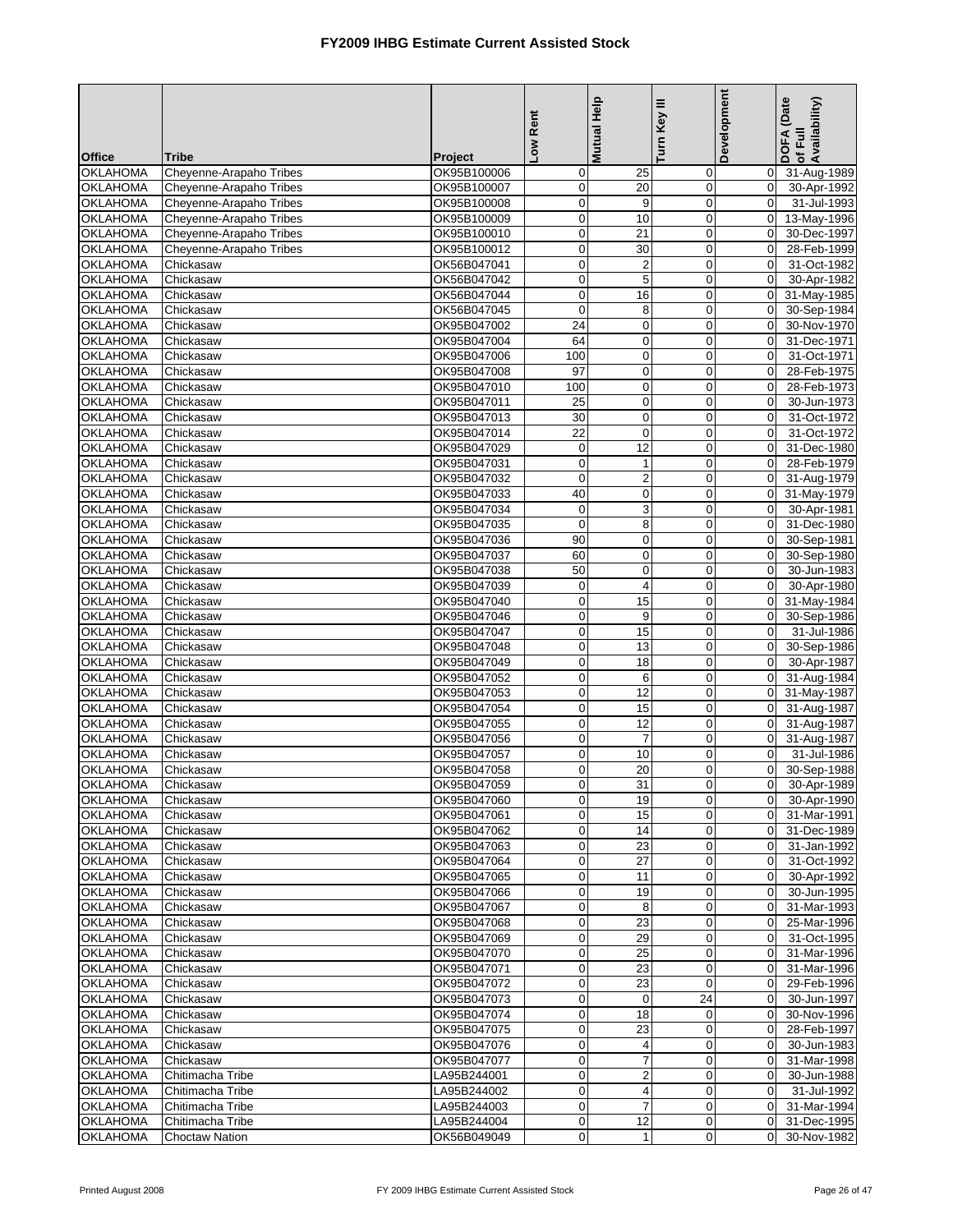|                                    |                                                |                            | Low Rent                        | Mutual Help                 | Turn Key III               | Development                      | DOFA (Date<br>of Full<br>Availability) |
|------------------------------------|------------------------------------------------|----------------------------|---------------------------------|-----------------------------|----------------------------|----------------------------------|----------------------------------------|
|                                    |                                                |                            |                                 |                             |                            |                                  |                                        |
| <b>Office</b><br><b>OKLAHOMA</b>   | <b>Tribe</b><br><b>Choctaw Nation</b>          | Project<br>OK56B049050     | $\mathbf 0$                     |                             | $\mathbf 0$                | $\overline{0}$                   | 31-Mar-1983                            |
| <b>OKLAHOMA</b>                    | <b>Choctaw Nation</b>                          | OK56B049052                | $\boldsymbol{0}$                | $\mathbf 1$<br>$\mathbf{1}$ | $\mathbf 0$                | $\mathbf 0$                      | 31-Oct-1982                            |
| <b>OKLAHOMA</b>                    | <b>Choctaw Nation</b>                          | OK56B049053                | $\mathbf 0$                     | $\mathbf{1}$                | $\mathbf 0$                | $\overline{0}$                   | 31-Oct-1982                            |
| <b>OKLAHOMA</b>                    | Choctaw Nation                                 | OK56B049054                | $\mathbf 0$                     | 8                           | $\mathbf 0$                | $\Omega$                         | 30-Nov-1983                            |
| <b>OKLAHOMA</b>                    | <b>Choctaw Nation</b>                          | OK56B049055                | $\mathbf 0$                     | $\mathbf 5$                 | 0                          | $\mathbf 0$                      | 30-Sep-1983                            |
| <b>OKLAHOMA</b>                    | <b>Choctaw Nation</b>                          | OK56B049056                | $\mathbf 0$                     | 5                           | $\mathbf 0$                | $\Omega$                         | 31-Oct-1983                            |
| <b>OKLAHOMA</b>                    | <b>Choctaw Nation</b>                          | OK56B049057                | $\pmb{0}$                       | 32                          | $\mathbf 0$                | $\overline{0}$                   | 31-May-1984                            |
| <b>OKLAHOMA</b>                    | Choctaw Nation                                 | OK56B049058                | $\mathbf 0$                     | 23                          | $\mathbf 0$                | $\overline{0}$                   | 30-Jun-1983                            |
| <b>OKLAHOMA</b>                    | <b>Choctaw Nation</b>                          | OK95B049002                | 30                              | $\mathbf 0$                 | $\mathbf 0$                | $\overline{0}$                   | 31-Dec-1969                            |
| <b>OKLAHOMA</b>                    | <b>Choctaw Nation</b>                          | OK95B049009                | 14                              | $\mathbf 0$                 | $\mathbf 0$                | $\overline{0}$                   | 28-Feb-1971                            |
| <b>OKLAHOMA</b>                    | <b>Choctaw Nation</b>                          | OK95B049010                | 20                              | 0                           | $\mathbf 0$                | $\overline{0}$                   | 31-Aug-1971                            |
| <b>OKLAHOMA</b><br><b>OKLAHOMA</b> | <b>Choctaw Nation</b><br><b>Choctaw Nation</b> | OK95B049011                | $\overline{12}$<br>24           | $\pmb{0}$<br>$\mathbf 0$    | $\mathbf 0$<br>$\mathbf 0$ | $\Omega$<br>$\mathbf 0$          | 31-Dec-1971<br>31-Jul-1971             |
| <b>OKLAHOMA</b>                    | <b>Choctaw Nation</b>                          | OK95B049014<br>OK95B049016 | 16                              | $\mathbf 0$                 | $\mathbf 0$                | $\overline{0}$                   | 31-Dec-1971                            |
| <b>OKLAHOMA</b>                    | <b>Choctaw Nation</b>                          | OK95B049020                | 30                              | 0                           | $\mathbf 0$                | $\overline{0}$                   | 30-Apr-1974                            |
| <b>OKLAHOMA</b>                    | <b>Choctaw Nation</b>                          | OK95B049034                | $\mathbf 0$                     | $\mathbf{1}$                | $\mathbf 0$                | $\mathbf 0$                      | 30-Jun-1979                            |
| <b>OKLAHOMA</b>                    | <b>Choctaw Nation</b>                          | OK95B049059                | $\mathbf 0$                     | 16                          | $\overline{0}$             | $\overline{0}$                   | 31-May-1985                            |
| <b>OKLAHOMA</b>                    | <b>Choctaw Nation</b>                          | OK95B049060                | $\pmb{0}$                       | 18                          | 0                          | $\overline{0}$                   | 30-Sep-1986                            |
| <b>OKLAHOMA</b>                    | <b>Choctaw Nation</b>                          | OK95B049061                | $\mathbf 0$                     | 32                          | $\mathbf 0$                | $\mathbf 0$                      | 31-Dec-1986                            |
| <b>OKLAHOMA</b>                    | <b>Choctaw Nation</b>                          | OK95B049062                | $\pmb{0}$                       | 22                          | $\mathbf 0$                | $\mathbf 0$                      | 31-Jul-1985                            |
| <b>OKLAHOMA</b>                    | <b>Choctaw Nation</b>                          | OK95B049063                | $\mathbf 0$                     | 13                          | $\mathbf 0$                | $\mathbf 0$                      | 30-Apr-1986                            |
| <b>OKLAHOMA</b>                    | <b>Choctaw Nation</b>                          | OK95B049064                | $\mathbf 0$                     | 14                          | $\mathbf 0$                | $\mathbf 0$                      | 31-Jan-1987                            |
| <b>OKLAHOMA</b>                    | <b>Choctaw Nation</b>                          | OK95B049065                | $\mathbf{0}$                    | 17                          | $\mathbf 0$                | $\Omega$                         | 31-Jan-1987                            |
| <b>OKLAHOMA</b>                    | <b>Choctaw Nation</b>                          | OK95B049066                | $\mathbf 0$                     | 5                           | $\mathbf 0$                | $\mathbf 0$                      | 31-Jan-1987                            |
| <b>OKLAHOMA</b>                    | <b>Choctaw Nation</b>                          | OK95B049067                | $\pmb{0}$                       | 9                           | $\mathbf 0$                | $\overline{0}$                   | 30-Nov-1987                            |
| <b>OKLAHOMA</b>                    | <b>Choctaw Nation</b>                          | OK95B049068                | $\mathbf 0$                     | 14                          | $\mathbf 0$                | $\overline{0}$                   | 31-Dec-1987                            |
| <b>OKLAHOMA</b>                    | <b>Choctaw Nation</b>                          | OK95B049069                | $\mathbf 0$                     | 20                          | $\mathbf 0$                | $\mathbf 0$                      | 31-Jul-1988                            |
| <b>OKLAHOMA</b>                    | <b>Choctaw Nation</b>                          | OK95B049070                | $\mathbf 0$                     | 8                           | $\overline{0}$             | $\overline{0}$                   | 30-Apr-1986                            |
| <b>OKLAHOMA</b>                    | <b>Choctaw Nation</b>                          | OK95B049071                | $\pmb{0}$                       | 13                          | $\mathbf 0$                | $\overline{0}$                   | 30-Sep-1988                            |
| <b>OKLAHOMA</b><br><b>OKLAHOMA</b> | <b>Choctaw Nation</b><br><b>Choctaw Nation</b> | OK95B049072<br>OK95B049073 | $\pmb{0}$<br>$\mathbf 0$        | 11<br>12                    | 0<br>$\mathbf 0$           | $\mathbf 0$<br>$\mathbf 0$       | 30-Sep-1988<br>31-Dec-1988             |
| <b>OKLAHOMA</b>                    | <b>Choctaw Nation</b>                          | OK95B049074                | $\mathbf 0$                     | 9                           | $\mathbf 0$                | $\Omega$                         | 31-Jan-1989                            |
| <b>OKLAHOMA</b>                    | Choctaw Nation                                 | OK95B049075                | $\mathbf 0$                     | 18                          | $\mathbf 0$                | $\overline{0}$                   | 30-Apr-1989                            |
| <b>OKLAHOMA</b>                    | <b>Choctaw Nation</b>                          | OK95B049076                | $\pmb{0}$                       | 17                          | $\mathbf 0$                | $\Omega$                         | 30-Sep-1989                            |
| <b>OKLAHOMA</b>                    | <b>Choctaw Nation</b>                          | OK95B049077                | $\mathbf 0$                     | 13                          | $\mathbf 0$                | $\overline{0}$                   | 31-Dec-1989                            |
| <b>OKLAHOMA</b>                    | <b>Choctaw Nation</b>                          | OK95B049078                | $\pmb{0}$                       | 16                          | $\mathbf 0$                | $\overline{0}$                   | 31-Aug-1990                            |
| <b>OKLAHOMA</b>                    | <b>Choctaw Nation</b>                          | OK95B049079                | $\mathbf 0$                     | 15                          | 0                          | $\Omega$                         | 30-Jun-1990                            |
| <b>OKLAHOMA</b>                    | <b>Choctaw Nation</b>                          | OK95B049080                | $\pmb{0}$                       | 17                          | $\mathbf 0$                | $\mathbf 0$                      | 30-Nov-1990                            |
| <b>OKLAHOMA</b>                    | <b>Choctaw Nation</b>                          | OK95B049081                | $\mathbf 0$                     | 16                          | $\overline{0}$             | $\overline{0}$                   | 31-May-1991                            |
| <b>OKLAHOMA</b>                    | <b>Choctaw Nation</b>                          | OK95B049082                | $\mathbf 0$                     | 10                          | $\overline{0}$             | $\overline{0}$                   | 30-Sep-1991                            |
| OKLAHOMA                           | <b>Choctaw Nation</b>                          | OK95B049083                | 0                               | 17                          | $\overline{0}$             |                                  | 0 31-May-1992                          |
| <b>OKLAHOMA</b>                    | <b>Choctaw Nation</b>                          | OK95B049084                | $\overline{0}$                  | 19                          | $\mathbf 0$                | $\mathbf 0$                      | 31-Mar-1993                            |
| <b>OKLAHOMA</b>                    | <b>Choctaw Nation</b>                          | OK95B049085                | $\mathbf 0$                     | 83                          | 0                          | $\overline{0}$                   | 30-Apr-1995                            |
| <b>OKLAHOMA</b>                    | <b>Choctaw Nation</b>                          | OK95B049086                | $\boldsymbol{0}$<br>$\mathbf 0$ | 47                          | $\boldsymbol{0}$           |                                  | 0 31-Aug-1996<br>31-Mar-1997           |
| <b>OKLAHOMA</b><br><b>OKLAHOMA</b> | <b>Choctaw Nation</b><br><b>Choctaw Nation</b> | OK95B049087<br>OK95B049088 | $\mathbf 0$                     | 42<br>40                    | $\mathbf 0$<br>0           | $\overline{0}$<br>$\overline{0}$ | 31-Jul-1997                            |
| <b>OKLAHOMA</b>                    | <b>Choctaw Nation</b>                          | OK95B049089                | $\mathbf 0$                     | 20                          | 0                          | $\overline{0}$                   | 30-Sep-1997                            |
| <b>OKLAHOMA</b>                    | <b>Choctaw Nation</b>                          | OK95B049090                | $\mathbf 0$                     | 46                          | 0                          | $\overline{0}$                   | 31-Mar-1998                            |
| <b>OKLAHOMA</b>                    | <b>Choctaw Nation</b>                          | OK95B049091                | $\mathbf 0$                     | 51                          | $\mathbf 0$                | $\overline{0}$                   | 28-Feb-1999                            |
| <b>OKLAHOMA</b>                    | <b>Choctaw Nation</b>                          | OK95B049092                | $\mathbf 0$                     | 49                          | $\mathbf 0$                | $\overline{0}$                   | 28-Feb-1999                            |
| <b>OKLAHOMA</b>                    | <b>Choctaw Nation</b>                          | OK95B049093                | $\mathbf 0$                     | 50                          | $\mathbf 0$                | $\overline{0}$                   | 31-Dec-1999                            |
| OKLAHOMA                           | <b>Choctaw Nation</b>                          | OK95B049094                | $\mathbf 0$                     | 49                          | 0                          | $\mathbf 0$                      | 30-Apr-2000                            |
| <b>OKLAHOMA</b>                    | <b>Choctaw Nation</b>                          | OK95B049095                | $\mathbf 0$                     | 35                          | $\mathbf 0$                | $\mathbf 0$                      | 31-Aug-2000                            |
| <b>OKLAHOMA</b>                    | Citizen Band Potawatomi Tribe                  | OK95B091022                | 25                              | 0                           | $\mathbf 0$                | $\overline{0}$                   | 31-Jul-1987                            |
| <b>OKLAHOMA</b>                    | Comanche Tribe                                 | OK95B110006                | $\mathbf 0$                     | 30                          | $\boldsymbol{0}$           | $\overline{0}$                   | 30-Apr-1980                            |
| <b>OKLAHOMA</b>                    | <b>Comanche Tribe</b>                          | OK95B110007                | $\pmb{0}$                       | 56                          | $\mathbf 0$                | $\overline{0}$                   | 30-Nov-1982                            |
| <b>OKLAHOMA</b>                    | Comanche Tribe                                 | OK95B110008                | $\mathbf 0$                     | 75                          | 0                          | $\overline{0}$                   | 31-Jul-1983                            |
| <b>OKLAHOMA</b>                    | Comanche Tribe                                 | OK95B110009                | $\mathbf 0$                     | 30                          | 0                          | $\overline{0}$                   | 30-Jun-1982                            |
| <b>OKLAHOMA</b>                    | Comanche Tribe                                 | OK95B110011                | $\mathbf 0$                     | 20                          | $\mathbf 0$                | $\overline{0}$                   | 30-Nov-1987                            |
| OKLAHOMA<br><b>OKLAHOMA</b>        | Comanche Tribe                                 | OK95B110012                | $\mathbf 0$<br>$\mathbf 0$      | 10<br>9                     | $\mathbf 0$<br>$\mathbf 0$ | $\overline{0}$<br>$\overline{0}$ | 30-Jun-1990<br>31-Jul-1991             |
| <b>OKLAHOMA</b>                    | Comanche Tribe<br>Comanche Tribe               | OK95B110013<br>OK95B110014 | 55                              | $\boldsymbol{0}$            | 0                          | $\overline{0}$                   | 30-Apr-1997                            |
| <b>OKLAHOMA</b>                    | Comanche Tribe                                 | OK95B110015                | $\mathbf 0$                     | 36                          | $\mathbf 0$                | $\overline{0}$                   | 31-Dec-1998                            |
| <b>OKLAHOMA</b>                    | Comanche Tribe                                 | OK95B110016                | $\mathbf 0$                     | 44                          | 0                          | $\mathbf{1}$                     | 30-Sep-1998                            |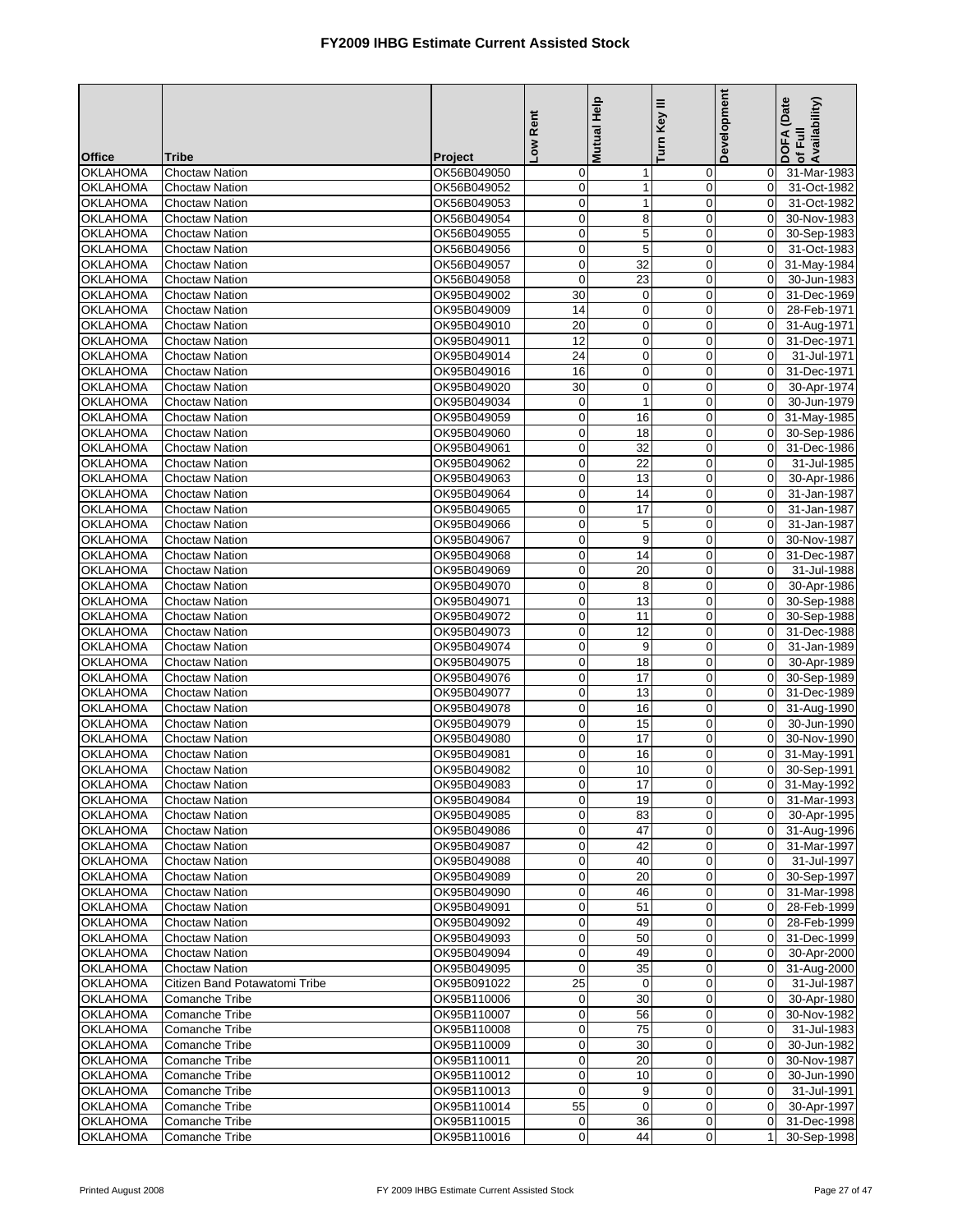| <b>Office</b>                      | <b>Tribe</b>                                       | Project                    | Low Rent                   | Mutual Help                 | Turn Key III               | <b>Development</b>         | DOFA (Date<br>Availability)<br>of Full |
|------------------------------------|----------------------------------------------------|----------------------------|----------------------------|-----------------------------|----------------------------|----------------------------|----------------------------------------|
| <b>OKLAHOMA</b>                    | Comanche Tribe                                     | OK95B110017                | 45                         | $\mathbf 0$                 | 0                          | 0                          | 30-Jun-1999                            |
| <b>OKLAHOMA</b>                    | <b>Comanche Tribe</b>                              | OK95B110018                | 40                         | $\mathbf 0$                 | 0                          | $\mathbf 0$                | 30-Jun-1999                            |
| <b>OKLAHOMA</b>                    | Coushatta Tribe                                    | LA95B260001                | $\pmb{0}$                  | 16                          | $\mathbf 0$                | $\mathbf 0$                | 30-Jun-1995                            |
| <b>OKLAHOMA</b>                    | Coushatta Tribe                                    | LA95B260002                | $\pmb{0}$                  | $\mathbf 0$                 | $\mathbf 0$                | 19                         | #NULL!                                 |
| <b>OKLAHOMA</b>                    | Delaware Nation of West Oklahoma                   | OK95B170001                | $\circ$                    | 13                          | $\boldsymbol{0}$           | $\mathbf 0$                | 09-Sep-2004                            |
| <b>OKLAHOMA</b>                    | <b>Eastern Shawnee Tribe</b>                       | OK95B167001                | $\mathbf 0$                | $\overline{12}$             | $\mathbf 0$                | $\mathbf 0$                | 30-Mar-2000                            |
| <b>OKLAHOMA</b>                    | Fort Sill Apache Tribe                             | OK95B159001                | $\pmb{0}$                  | 14                          | $\mathbf 0$                | $\Omega$                   | 31-Aug-2000                            |
| <b>OKLAHOMA</b>                    | Iowa Tribe of Kansas and Nebraska                  | KS95B067003                | 46                         | $\mathbf 0$                 | 0                          | $\mathbf 0$                | 31-Mar-1980                            |
| <b>OKLAHOMA</b>                    | Iowa Tribe of Kansas and Nebraska                  | KS95B067005                | $\pmb{0}$                  | 12                          | $\mathbf 0$                | $\mathbf 0$                | 28-Feb-1986                            |
| <b>OKLAHOMA</b>                    | Iowa Tribe of Kansas and Nebraska                  | KS95B067006                | $\mathbf 0$                | 10                          | $\mathbf 0$                | $\mathbf 0$                | 29-Feb-2000                            |
| <b>OKLAHOMA</b>                    | Iowa Tribe of Oklahoma                             | OK95B161001                | $\pmb{0}$                  | 5                           | $\mathbf 0$                | $\mathbf 0$                | 15-Jul-1997                            |
| <b>OKLAHOMA</b>                    | <b>Kaw Tribe</b>                                   | OK95B145001                | $\mathbf 0$                | $\overline{27}$             | $\mathbf 0$                | $\Omega$                   | 31-Aug-1985                            |
| <b>OKLAHOMA</b>                    | <b>Kaw Tribe</b>                                   | OK95B145002                | $\mathbf 0$                | 14                          | 0                          | $\mathbf 0$                | 30-Sep-1988                            |
| <b>OKLAHOMA</b>                    | <b>Kaw Tribe</b>                                   | OK95B145003                | $\mathbf 0$                | 10                          | $\mathbf 0$                | $\mathbf 0$                | 30-Sep-1990                            |
| <b>OKLAHOMA</b>                    | <b>Kaw Tribe</b>                                   | OK95B145004                | $\pmb{0}$                  | 10                          | $\mathbf 0$                | $\mathbf 0$                | 29-Feb-1992                            |
| <b>OKLAHOMA</b>                    | <b>Kaw Tribe</b>                                   | OK95B145005                | $\mathbf 0$                | 9                           | $\pmb{0}$                  | $\mathbf 0$                | 30-Jun-1993                            |
| <b>OKLAHOMA</b>                    | <b>Kaw Tribe</b>                                   | OK95B145006                | $\mathbf 0$                | 19                          | $\mathbf 0$                | $\mathbf 0$                | 31-Mar-1995                            |
| <b>OKLAHOMA</b>                    | <b>Kaw Tribe</b>                                   | OK95B145007                | $\pmb{0}$                  | 10                          | $\mathbf 0$                | $\mathbf 0$                | 31-Mar-1999                            |
| <b>OKLAHOMA</b>                    | Kickapoo Tribe                                     | KS95B048003                | 46                         | $\mathbf 0$                 | 0                          | $\mathbf 0$                | 30-Jun-1980                            |
| <b>OKLAHOMA</b>                    | Kickapoo Tribe                                     | KS95B048004                | 25                         | $\mathbf 0$                 | $\mathbf 0$                | $\mathbf 0$                | 30-Jun-1980                            |
| <b>OKLAHOMA</b>                    | Kickapoo Tribe                                     | KS95B048006                | $\mathbf 0$                | 18                          | $\mathbf 0$                | $\Omega$                   | 28-Feb-2000                            |
| <b>OKLAHOMA</b>                    | Kickapoo Tribe of Oklahoma                         | OK95B158001                | 9                          | $\mathbf 0$                 | $\mathbf 0$                | 6                          | 01-Sep-2004                            |
| <b>OKLAHOMA</b>                    | Kickapoo Tribe of Oklahoma                         | OK95B158002                | 9                          | $\mathbf 0$                 | $\mathbf 0$                | 6                          | 01-Sep-2004                            |
| <b>OKLAHOMA</b>                    | Kiowa Tribe                                        | OK56B098004                | $\mathbf 0$                | 17                          | $\mathbf 0$                | $\mathbf 0$                | 31-Dec-1985                            |
| <b>OKLAHOMA</b>                    | Kiowa Tribe                                        | OK95B098002                | $\pmb{0}$                  | 4                           | $\mathbf 0$                | $\mathbf 0$                | 31-Jul-1983                            |
| <b>OKLAHOMA</b>                    | Kiowa Tribe                                        | OK95B098006                | $\mathbf 0$                | 13                          | $\mathbf 0$                | $\mathbf 0$                | 30-Sep-1987                            |
| <b>OKLAHOMA</b>                    | Kiowa Tribe                                        | OK95B098007                | $\mathbf 0$                | 13                          | $\boldsymbol{0}$           | $\mathbf 0$                | 31-Jul-1991                            |
| <b>OKLAHOMA</b>                    | Kiowa Tribe                                        | OK95B098008                | $\mathbf 0$                | 16                          | $\mathbf 0$                | $\mathbf 0$                | 31-Jul-1991                            |
| <b>OKLAHOMA</b>                    | Kiowa Tribe                                        | OK95B098009                | $\pmb{0}$                  | 8                           | $\mathbf 0$                | $\mathbf 0$                | 30-Apr-1994                            |
| <b>OKLAHOMA</b>                    | Kiowa Tribe                                        | OK95B098010                | $\mathbf 0$<br>$\mathbf 0$ | 8                           | $\pmb{0}$                  | $\mathbf 0$                | 26-Feb-1993                            |
| <b>OKLAHOMA</b><br><b>OKLAHOMA</b> | Kiowa Tribe<br>Kiowa Tribe                         | OK95B098011                | 21                         | 13<br>$\mathbf 0$           | $\mathbf 0$<br>$\mathbf 0$ | $\mathbf 0$<br>$\Omega$    | 30-Sep-1996                            |
|                                    | Modoc Tribe                                        | OK95B098012                | 15                         |                             |                            |                            | 30-Apr-1997                            |
| <b>OKLAHOMA</b><br><b>OKLAHOMA</b> |                                                    | OK95B165001<br>OK56B051031 | $\pmb{0}$                  | $\mathbf 0$<br>$\mathbf{1}$ | $\mathbf 0$<br>$\mathbf 0$ | $\mathbf 0$<br>$\mathbf 0$ | 30-Sep-1998<br>31-Mar-1981             |
| <b>OKLAHOMA</b>                    | Muskogee (Creek) Nation<br>Muskogee (Creek) Nation | OK56B051032                | $\mathbf 0$                | 5                           | 0                          | $\mathbf 0$                | 31-Jan-1981                            |
| <b>OKLAHOMA</b>                    | Muskogee (Creek) Nation                            | OK56B051033                | $\pmb{0}$                  | $\mathbf{1}$                | $\mathbf 0$                | $\mathbf 0$                | 30-Nov-1981                            |
| <b>OKLAHOMA</b>                    | Muskogee (Creek) Nation                            | OK56B051035                | $\mathbf 0$                | 3                           | $\pmb{0}$                  | $\mathbf 0$                | 30-Sep-1981                            |
| <b>OKLAHOMA</b>                    | Muskogee (Creek) Nation                            | OK56B051037                | $\mathbf 0$                | $\mathbf{1}$                | $\mathbf 0$                | $\mathbf 0$                | 30-Jun-1982                            |
| <b>OKLAHOMA</b>                    | Muskogee (Creek) Nation                            | OK56B051038                | $\mathbf 0$                | $\mathbf{1}$                | $\mathbf 0$                | $\Omega$                   | 30-Nov-1982                            |
| <b>OKLAHOMA</b>                    | Muskogee (Creek) Nation                            | OK95B051001                | 20                         | $\mathbf 0$                 | $\overline{0}$             | $\mathbf 0$                | 30-May-1969                            |
| OKLAHOMA                           | Muskogee (Creek) Nation                            | OK95B051006                | 28                         | 0                           | $\mathbf{0}$               | 0                          | 30-Jun-1971                            |
| <b>OKLAHOMA</b>                    | Muskogee (Creek) Nation                            | OK95B051007                | 30                         | 0                           | $\mathbf 0$                | $\mathbf 0$                | 30-Apr-1973                            |
| <b>OKLAHOMA</b>                    | Muskogee (Creek) Nation                            | OK95B051008                | 70                         | 0                           | 0                          | $\overline{0}$             | 30-Apr-1973                            |
| <b>OKLAHOMA</b>                    | Muskogee (Creek) Nation                            | OK95B051012                | 70                         | 0                           | $\boldsymbol{0}$           | $\mathbf 0$                | 31-Jul-1974                            |
| <b>OKLAHOMA</b>                    | Muskogee (Creek) Nation                            | OK95B051017                | $\mathbf 0$                | $\mathbf{1}$                | 0                          | $\mathbf 0$                | 31-Aug-1978                            |
| <b>OKLAHOMA</b>                    | Muskogee (Creek) Nation                            | OK95B051018                | $\mathbf 0$                | $\mathbf{1}$                | 0                          | $\mathbf 0$                | 31-Oct-1977                            |
| <b>OKLAHOMA</b>                    | Muskogee (Creek) Nation                            | OK95B051019                | 50                         | 0                           | 0                          | $\mathbf 0$                | 31-Jan-1980                            |
| <b>OKLAHOMA</b>                    | Muskogee (Creek) Nation                            | OK95B051020                | $\boldsymbol{0}$           | 4                           | 0                          | $\mathbf 0$                | 31-Jan-1980                            |
| <b>OKLAHOMA</b>                    | Muskogee (Creek) Nation                            | OK95B051021                | $\mathbf 0$                | 4                           | 0                          | $\mathbf 0$                | 31-Oct-1979                            |
| <b>OKLAHOMA</b>                    | Muskogee (Creek) Nation                            | OK95B051022                | $\mathbf 0$                | 13                          | 0                          | 0                          | 29-Feb-1980                            |
| <b>OKLAHOMA</b>                    | Muskogee (Creek) Nation                            | OK95B051023                | 50                         | $\pmb{0}$                   | 0                          | $\overline{0}$             | 30-Jun-1980                            |
| <b>OKLAHOMA</b>                    | Muskogee (Creek) Nation                            | OK95B051024                | $\mathbf 0$                | $\mathbf 1$                 | 0                          | $\mathbf 0$                | 31-Jul-1980                            |
| <b>OKLAHOMA</b>                    | Muskogee (Creek) Nation                            | OK95B051025                | $\mathbf 0$                | $\overline{\mathbf{c}}$     | $\mathbf 0$                | 0                          | 30-Nov-1980                            |
| <b>OKLAHOMA</b>                    | Muskogee (Creek) Nation                            | OK95B051026                | $\mathbf 0$                | $\overline{\mathbf{c}}$     | $\mathbf 0$                | $\overline{0}$             | 31-Oct-1980                            |
| <b>OKLAHOMA</b>                    | Muskogee (Creek) Nation                            | OK95B051039                | $\overline{0}$             | 3                           | $\pmb{0}$                  | $\mathbf 0$                | 30-Jun-1983                            |
| <b>OKLAHOMA</b>                    | Muskogee (Creek) Nation                            | OK95B051041                | $\mathbf 0$                | 6                           | $\mathbf 0$                | $\mathbf 0$                | 31-Dec-1984                            |
| <b>OKLAHOMA</b>                    | Muskogee (Creek) Nation                            | OK95B051042                | $\boldsymbol{0}$           | 9                           | 0                          | $\overline{0}$             | 31-Jan-1985                            |
| <b>OKLAHOMA</b>                    | Muskogee (Creek) Nation                            | OK95B051043                | $\boldsymbol{0}$           | 13                          | 0                          | $\mathbf 0$                | 30-Sep-1985                            |
| <b>OKLAHOMA</b>                    | Muskogee (Creek) Nation                            | OK95B051044                | $\mathbf 0$                | 12                          | 0                          | $\mathbf 0$                | 30-Sep-1985                            |
| <b>OKLAHOMA</b>                    | Muskogee (Creek) Nation                            | OK95B051045                | $\mathbf 0$                | 10                          | 0                          | $\mathbf 0$                | 30-Jun-1986                            |
| <b>OKLAHOMA</b>                    | Muskogee (Creek) Nation                            | OK95B051046                | $\mathbf 0$                | 14                          | 0                          | $\overline{0}$             | 30-Sep-1986                            |
| <b>OKLAHOMA</b>                    | Muskogee (Creek) Nation                            | OK95B051047                | $\mathbf{0}$               | 17                          | 0                          | $\overline{0}$             | 31-Aug-1987                            |
| <b>OKLAHOMA</b>                    | Muskogee (Creek) Nation                            | OK95B051048                | $\boldsymbol{0}$           | 13                          | 0                          | $\mathbf 0$                | 31-Aug-1987                            |
| <b>OKLAHOMA</b>                    | Muskogee (Creek) Nation                            | OK95B051049                | $\mathbf 0$                | 13                          | 0                          | $\mathbf 0$                | 31-Jan-1988                            |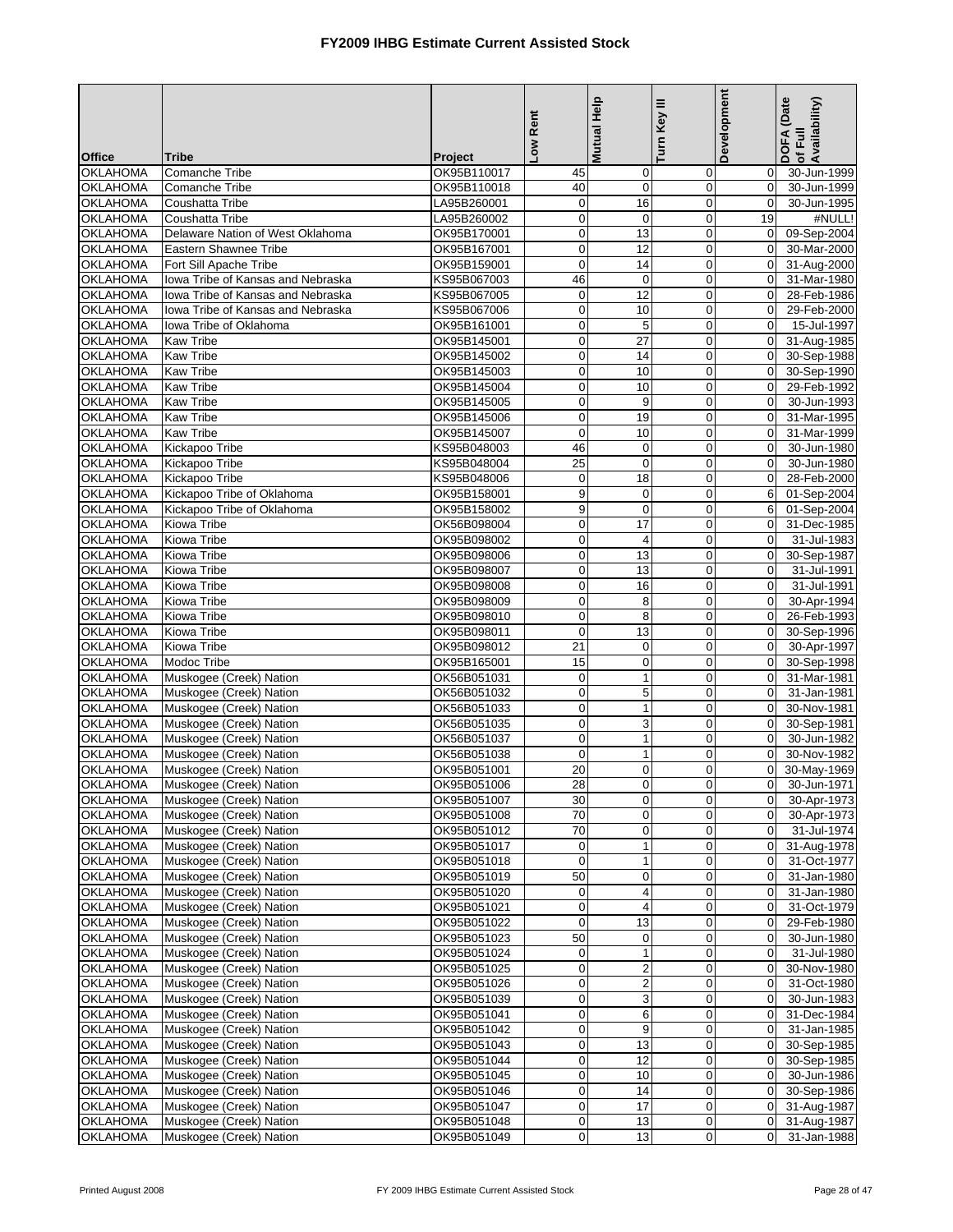| <b>Office</b>                      | Tribe                                              | Project                    | Low Rent                    | Mutual Help         | Turn Key III     | Development                      | DOFA (Date<br>of Full<br>Availability) |
|------------------------------------|----------------------------------------------------|----------------------------|-----------------------------|---------------------|------------------|----------------------------------|----------------------------------------|
| <b>OKLAHOMA</b>                    | Muskogee (Creek) Nation                            | OK95B051050                | $\mathbf 0$                 | 19                  | 0                | $\mathbf 0$                      | 31-Mar-1988                            |
| <b>OKLAHOMA</b>                    | Muskogee (Creek) Nation                            | OK95B051051                | $\mathbf{0}$                | 12                  | $\mathbf 0$      | $\overline{0}$                   | 31-Dec-1987                            |
| <b>OKLAHOMA</b>                    | Muskogee (Creek) Nation                            | OK95B051052                | $\mathbf 0$                 | 16                  | $\mathbf 0$      |                                  | 0 31-Aug-1988                          |
| <b>OKLAHOMA</b>                    | Muskogee (Creek) Nation                            | OK95B051053                | $\mathbf 0$                 | 21                  | $\mathbf 0$      | $\mathbf 0$                      | 31-Jul-1989                            |
| <b>OKLAHOMA</b>                    | Muskogee (Creek) Nation                            | OK95B051054                | $\mathbf 0$                 | 20                  | $\mathbf 0$      | $\overline{0}$                   | 31-Jul-1989                            |
| <b>OKLAHOMA</b>                    | Muskogee (Creek) Nation                            | OK95B051055                | $\mathbf 0$                 | 11                  | $\mathbf 0$      | $\overline{0}$                   | 31-Jan-1989                            |
| <b>OKLAHOMA</b>                    | Muskogee (Creek) Nation                            | OK95B051056                | $\pmb{0}$                   | 6                   | 0                | $\overline{0}$                   | 31-Jan-1986                            |
| <b>OKLAHOMA</b>                    | Muskogee (Creek) Nation                            | OK95B051057                | $\mathbf 0$                 | 9                   | $\mathbf 0$      | $\overline{0}$                   | 30-Sep-1986                            |
| <b>OKLAHOMA</b>                    | Muskogee (Creek) Nation                            | OK95B051058                | $\mathbf 0$                 | 14                  | $\mathbf 0$      | $\overline{0}$                   | 31-Mar-1991                            |
| <b>OKLAHOMA</b>                    | Muskogee (Creek) Nation                            | OK95B051059                | $\mathbf 0$                 | 9                   | $\mathbf 0$      | $\mathbf 0$                      | 30-Sep-1989                            |
| <b>OKLAHOMA</b>                    | Muskogee (Creek) Nation                            | OK95B051060                | $\mathbf 0$                 | 9                   | 0                | $\overline{0}$                   | 30-Oct-1989                            |
| <b>OKLAHOMA</b>                    | Muskogee (Creek) Nation                            | OK95B051061                | $\mathbf 0$                 | 15                  | $\mathbf 0$      | $\Omega$                         | 31-Oct-1991                            |
| <b>OKLAHOMA</b>                    | Muskogee (Creek) Nation                            | OK95B051062                | $\mathbf 0$                 | 17                  | $\mathbf 0$      | $\overline{0}$                   | 30-Nov-1993                            |
| <b>OKLAHOMA</b>                    | Muskogee (Creek) Nation                            | OK95B051063                | $\mathbf 0$                 | 11                  | $\mathbf 0$      | $\Omega$                         | 31-Aug-1993                            |
| <b>OKLAHOMA</b>                    | Muskogee (Creek) Nation                            | OK95B051064                | $\mathbf 0$                 | 9                   | $\mathbf 0$      | $\overline{0}$                   | 31-Jan-1991                            |
| <b>OKLAHOMA</b>                    | Muskogee (Creek) Nation                            | OK95B051065                | $\mathbf 0$                 | 13                  | $\mathbf 0$      | $\mathbf{0}$                     | 30-Jun-1994                            |
| <b>OKLAHOMA</b>                    | Muskogee (Creek) Nation                            | OK95B051066                | $\mathbf 0$                 | 40                  | $\mathbf 0$      | $\overline{0}$                   | 30-Jun-1995                            |
| <b>OKLAHOMA</b><br><b>OKLAHOMA</b> | Muskogee (Creek) Nation                            | OK95B051067<br>OK95B051068 | $\pmb{0}$<br>$\mathbf 0$    | 45<br>41            | 0<br>$\mathbf 0$ | $\overline{0}$<br>$\overline{0}$ | 31-Jul-1996<br>30-Sep-1997             |
| <b>OKLAHOMA</b>                    | Muskogee (Creek) Nation                            |                            | $\mathbf 0$                 | 19                  | $\mathbf 0$      | $\overline{0}$                   |                                        |
| <b>OKLAHOMA</b>                    | Muskogee (Creek) Nation<br>Muskogee (Creek) Nation | OK95B051069<br>OK95B051070 | $\overline{\mathbf{0}}$     | 9                   | 0                | $\overline{0}$                   | 31-Aug-1996                            |
| <b>OKLAHOMA</b>                    | Osage Tribe                                        | OK56B127006                | $\mathbf 0$                 | 6                   | $\mathbf 0$      | $\mathbf{0}$                     | 30-Sep-1999<br>31-Mar-1984             |
| <b>OKLAHOMA</b>                    | Osage Tribe                                        | OK95B127004                | $\mathbf 0$                 | 27                  | $\mathbf 0$      | $\Omega$                         | 30-Jun-1982                            |
| <b>OKLAHOMA</b>                    | Osage Tribe                                        | OK95B127007                | $\mathbf 0$                 | $\overline{7}$      | $\mathbf 0$      | $\overline{0}$                   | 30-Sep-1985                            |
| <b>OKLAHOMA</b>                    | Osage Tribe                                        | OK95B127008                | $\pmb{0}$                   | 17                  | $\mathbf 0$      | $\Omega$                         | 31-Dec-1986                            |
| <b>OKLAHOMA</b>                    | Osage Tribe                                        | OK95B127009                | $\mathbf 0$                 | 4                   | $\mathbf 0$      | $\overline{0}$                   | 30-Sep-1987                            |
| <b>OKLAHOMA</b>                    | Osage Tribe                                        | OK95B127010                | $\mathbf 0$                 | 23                  | $\mathbf 0$      | $\overline{0}$                   | 30-Apr-1989                            |
| <b>OKLAHOMA</b>                    | Osage Tribe                                        | OK95B127011                | $\mathbf 0$                 | 19                  | $\mathbf 0$      | $\Omega$                         | 31-Jul-1989                            |
| <b>OKLAHOMA</b>                    | Osage Tribe                                        | OK95B127012                | $\mathbf 0$                 | 6                   | $\mathbf 0$      | $\overline{0}$                   | 31-May-1989                            |
| <b>OKLAHOMA</b>                    | Osage Tribe                                        | OK95B127013                | $\overline{\mathbf{0}}$     | $\mathbf{1}$        | $\mathbf 0$      | $\Omega$                         | 31-Jul-1992                            |
| <b>OKLAHOMA</b>                    | Osage Tribe                                        | OK95B127014                | $\mathbf 0$                 | 5                   | $\mathbf 0$      | $\Omega$                         | 31-Mar-1994                            |
| <b>OKLAHOMA</b>                    | Osage Tribe                                        | OK95B127015                | $\overline{\mathbf{0}}$     | $\overline{4}$      | 0                | $\overline{0}$                   | 30-Jun-1995                            |
| <b>OKLAHOMA</b>                    | Osage Tribe                                        | OK95B127016                | $\mathbf 0$                 | 3                   | $\mathbf 0$      | $\overline{0}$                   | 31-Dec-1993                            |
| <b>OKLAHOMA</b>                    | Osage Tribe                                        | OK95B127017                | $\mathbf 0$                 | 9                   | $\mathbf 0$      | $\overline{0}$                   | 30-Jun-1999                            |
| <b>OKLAHOMA</b>                    | Otoe-Missouria Tribe                               | OK95B114002                | 49                          | $\pmb{0}$           | $\pmb{0}$        | $\overline{0}$                   | 30-Apr-1981                            |
| <b>OKLAHOMA</b>                    | Pawnee Tribe                                       | OK56B094004                | 25                          | $\pmb{0}$           | $\mathbf 0$      | $\Omega$                         | 30-Jun-1982                            |
| <b>OKLAHOMA</b>                    | Pawnee Tribe                                       | OK95B094007                | $\mathbf 0$                 | 3                   | $\mathbf 0$      | $\mathbf{0}$                     | 31-Jan-1994                            |
| <b>OKLAHOMA</b>                    | Pawnee Tribe                                       | OK95B094008                | $\mathbf 0$                 | 8                   | $\mathbf 0$      | $\overline{0}$                   | 31-Jul-1995                            |
| <b>OKLAHOMA</b>                    | Pawnee Tribe                                       | OK95B094009                | $\mathbf 0$                 | 8                   | $\mathbf 0$      | $\Omega$                         | 31-Mar-1996                            |
| <b>OKLAHOMA</b>                    | Peoria Tribe                                       | OK56B143004                | $\mathbf{0}$                | 11                  | $\mathbf 0$      | $\mathbf 0$                      | 31-Mar-1984                            |
| <b>OKLAHOMA</b>                    | Peoria Tribe                                       | OK95B143001                | 123                         | $\mathsf{O}\xspace$ | $\overline{0}$   |                                  | 0 29-Feb-1980                          |
| <b>OKLAHOMA</b>                    | Peoria Tribe                                       | OK95B143002                | $\overline{0}$              | 26                  | $\mathbf 0$      |                                  | 0 28-Feb-1981                          |
| <b>OKLAHOMA</b><br><b>OKLAHOMA</b> | Peoria Tribe<br>Peoria Tribe                       | OK95B143003<br>OK95B143005 | $\mathbf 0$<br>$\mathbf{0}$ | 3<br>9              | 0<br>0           | $\overline{0}$<br>$\overline{0}$ | 30-Nov-1982<br>30-Apr-1986             |
| <b>OKLAHOMA</b>                    | Peoria Tribe                                       | OK95B143006                | $\pmb{0}$                   | 10                  | 0                | $\overline{0}$                   | 30-Jun-1987                            |
| <b>OKLAHOMA</b>                    | Peoria Tribe                                       | OK95B143007                | $\overline{0}$              | 11                  | 0                |                                  | 0 30-Sep-1987                          |
| <b>OKLAHOMA</b>                    | Peoria Tribe                                       | OK95B143008                | $\mathbf 0$                 | 14                  | $\mathbf 0$      | $\overline{0}$                   | 31-Mar-1989                            |
| <b>OKLAHOMA</b>                    | Peoria Tribe                                       | OK95B143009                | $\mathbf 0$                 | 13                  | 0                | $\overline{0}$                   | 30-Apr-1990                            |
| <b>OKLAHOMA</b>                    | Peoria Tribe                                       | OK95B143010                | $\pmb{0}$                   | 15                  | 0                | $\overline{0}$                   | 29-Feb-1992                            |
| <b>OKLAHOMA</b>                    | Peoria Tribe                                       | OK95B143011                | $\mathbf 0$                 | 8                   | 0                | $\overline{0}$                   | 30-Apr-1990                            |
| <b>OKLAHOMA</b>                    | Peoria Tribe                                       | OK95B143012                | $\mathbf 0$                 | 19                  | 0                | $\overline{0}$                   | 31-Jul-1993                            |
| <b>OKLAHOMA</b>                    | Peoria Tribe                                       | OK95B143013                | $\mathbf 0$                 | 7                   | 0                | $\overline{0}$                   | $\overline{31}$ -Mar-1994              |
| <b>OKLAHOMA</b>                    | Peoria Tribe                                       | OK95B143014                | $\mathbf 0$                 | 10                  | 0                | $\overline{0}$                   | 30-Jun-1995                            |
| <b>OKLAHOMA</b>                    | Peoria Tribe                                       | OK95B143015                | $\mathbf 0$                 | 16                  | 0                | $\overline{0}$                   | 28-Feb-1996                            |
| <b>OKLAHOMA</b>                    | Peoria Tribe                                       | OK95B143016                | $\mathbf 0$                 | 17                  | $\mathbf 0$      | $\overline{0}$                   | 30-Sep-1998                            |
| <b>OKLAHOMA</b>                    | Peoria Tribe                                       | OK95B143016                | $\mathbf 0$                 | 6                   | 0                | $\overline{0}$                   | 28-Feb-1999                            |
| <b>OKLAHOMA</b>                    | Ponca Tribe                                        | OK95B054002                | 10                          | $\pmb{0}$           | 0                | $\overline{0}$                   | 30-Sep-1971                            |
| <b>OKLAHOMA</b>                    | Ponca Tribe                                        | OK95B054005                | 25                          | $\mathbf 0$         | $\mathbf 0$      | $\overline{0}$                   | 31-Jul-1974                            |
| <b>OKLAHOMA</b>                    | Ponca Tribe                                        | OK95B054007                | $\mathbf 0$                 | 15                  | 0                | $\overline{0}$                   | 30-Apr-1990                            |
| <b>OKLAHOMA</b>                    | Prairie Band of Potawatomi                         | KS95B084003                | 13                          | 0                   | 0                | $\overline{0}$                   | 31-Aug-1984                            |
| <b>OKLAHOMA</b>                    | Sac and Fox of Missouri                            | KS16B151001                | 19                          | $\mathbf 0$         | 0                | $\overline{0}$                   | 30-Jun-1986                            |
| <b>OKLAHOMA</b>                    | Sac and Fox of Missouri                            | KS16B151002                | $\mathbf 0$                 | 19                  | 0                | $\overline{0}$                   | 28-Feb-1990                            |
| <b>OKLAHOMA</b>                    | Sac and Fox of Missouri                            | KS95B151003                | $\overline{0}$              | 8                   | 0                | $\overline{0}$                   | 31-Jul-1999                            |
| <b>OKLAHOMA</b>                    | Sac and Fox of Missouri                            | KS95B151004                | 10                          | $\pmb{0}$           | 0                | $\Omega$                         | 31-Jan-2007                            |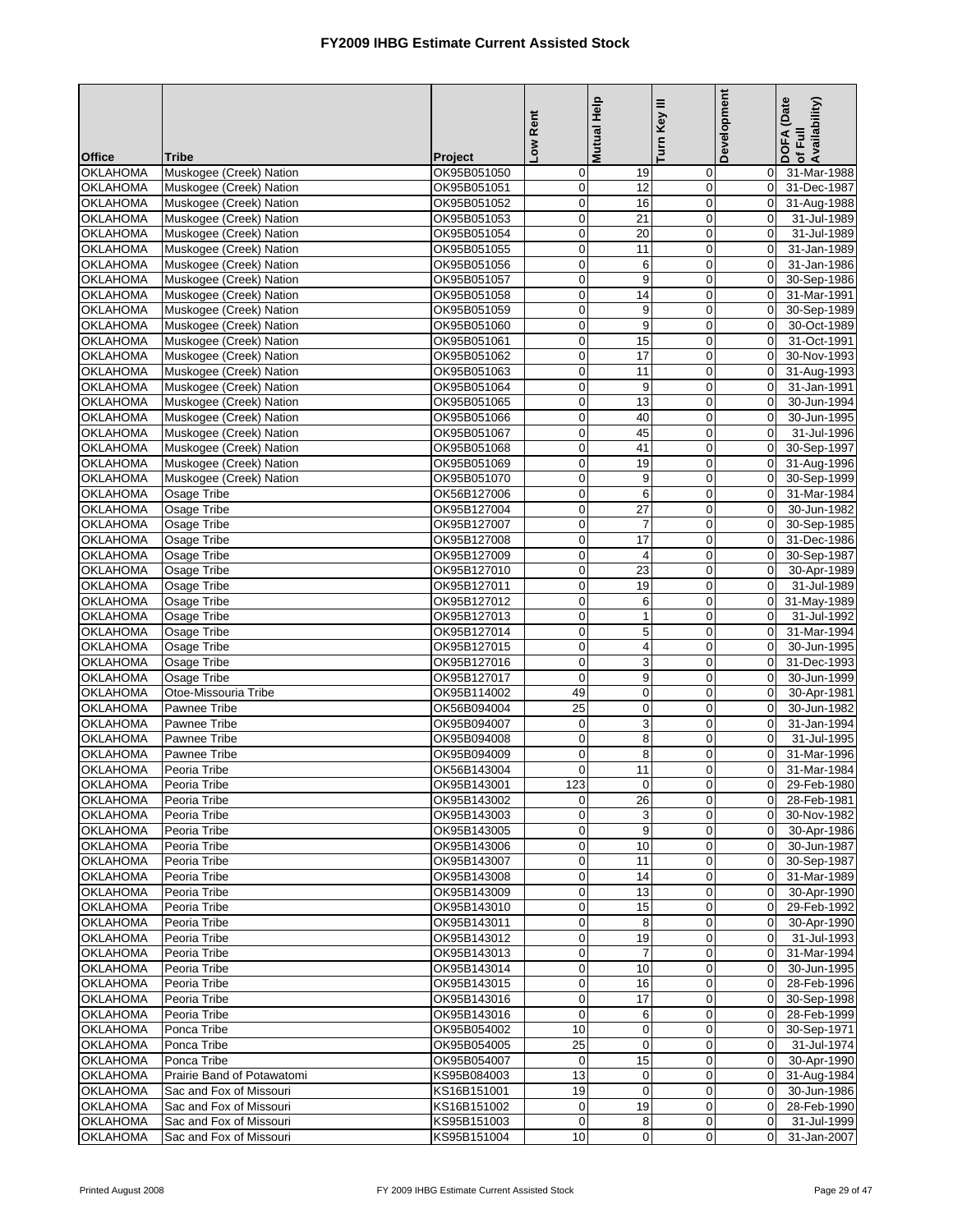|                 |                                |             |                |              |                | Development    | DOFA (Date<br>of Full |
|-----------------|--------------------------------|-------------|----------------|--------------|----------------|----------------|-----------------------|
| <b>Office</b>   | <b>Tribe</b>                   | Project     | Low Rent       | Mutual Help  | Turn Key III   |                | Availability)         |
| <b>OKLAHOMA</b> | Sac and Fox Tribe              | OK56B090012 | $\overline{0}$ | 35           | $\mathbf 0$    | $\overline{0}$ | 31-Mar-1984           |
| <b>OKLAHOMA</b> | Sac and Fox Tribe              | OK95B090002 | 20             | $\mathbf 0$  | $\mathbf 0$    | $\Omega$       | 31-Jul-1975           |
| <b>OKLAHOMA</b> | Sac and Fox Tribe              | OK95B090008 | $\mathbf 0$    | $\mathbf{1}$ | $\mathbf 0$    | $\overline{0}$ | 31-Aug-1978           |
| <b>OKLAHOMA</b> | Sac and Fox Tribe              | OK95B090009 | $\pmb{0}$      | 1            | $\mathbf 0$    | $\Omega$       | 31-Jan-1980           |
| <b>OKLAHOMA</b> | Sac and Fox Tribe              | OK95B090010 | $\mathbf 0$    | $\mathbf 1$  | $\mathbf 0$    | $\Omega$       | 31-Mar-1981           |
| <b>OKLAHOMA</b> | Sac and Fox Tribe              | OK95B090011 | 24             | $\mathbf 0$  | $\overline{0}$ | $\Omega$       | 31-Jul-1979           |
| <b>OKLAHOMA</b> | Sac and Fox Tribe              | OK95B090013 | $\mathbf 0$    | 17           | $\mathbf 0$    | $\Omega$       | 31-Aug-1986           |
| <b>OKLAHOMA</b> | Sac and Fox Tribe              | OK95B090014 | $\mathbf 0$    | 8            | $\mathbf 0$    | $\overline{0}$ | 31-Aug-1986           |
| <b>OKLAHOMA</b> | Sac and Fox Tribe              | OK95B090015 | $\mathbf 0$    | 16           | $\mathbf 0$    | $\overline{0}$ | 30-Sep-1988           |
| <b>OKLAHOMA</b> | Sac and Fox Tribe              | OK95B090017 | $\mathbf 0$    | 18           | $\mathbf 0$    | $\overline{0}$ | 31-Jul-1990           |
| <b>OKLAHOMA</b> | Sac and Fox Tribe              | OK95B090018 | $\mathbf 0$    | 4            | $\overline{0}$ | $\Omega$       | 29-Feb-1992           |
| <b>OKLAHOMA</b> | Sac and Fox Tribe              | OK95B090019 | $\mathbf 0$    | 6            | $\overline{0}$ | $\Omega$       | 31-Dec-1991           |
| <b>OKLAHOMA</b> | Sac and Fox Tribe              | OK95B090020 | $\pmb{0}$      | 9            | $\mathbf 0$    | $\overline{0}$ | 30-Sep-1993           |
| <b>OKLAHOMA</b> | Sac and Fox Tribe              | OK95B090021 | $\Omega$       | 9            | $\mathbf 0$    | $\Omega$       | 31-Jan-1995           |
| <b>OKLAHOMA</b> | Sac and Fox Tribe              | OK95B090022 | 30             | $\mathbf 0$  | $\overline{0}$ | $\Omega$       | 31-Dec-1997           |
| <b>OKLAHOMA</b> | <b>Seminole Nation</b>         | OK95B093005 | 25             | $\mathbf 0$  | $\overline{0}$ | $\overline{0}$ | 31-May-1981           |
| <b>OKLAHOMA</b> | Seminole Nation                | OK95B093006 | $\mathbf 0$    | 8            | $\overline{0}$ | $\Omega$       | 30-Sep-1982           |
| <b>OKLAHOMA</b> | Seminole Nation                | OK95B093007 | $\mathbf{0}$   | 18           | $\mathbf 0$    | $\Omega$       | 30-Sep-1984           |
| <b>OKLAHOMA</b> | <b>Seminole Nation</b>         | OK95B093008 | $\mathbf{0}$   | 17           | $\mathbf 0$    | $\Omega$       | 28-Feb-1994           |
| <b>OKLAHOMA</b> | <b>Seminole Nation</b>         | OK95B093009 | $\mathbf 0$    | 10           | $\overline{0}$ | $\Omega$       | 31-Oct-1992           |
| <b>OKLAHOMA</b> | Seminole Nation                | OK95B093010 | $\mathbf 0$    | 22           | $\overline{0}$ | $\Omega$       | 31-Mar-1996           |
| <b>OKLAHOMA</b> | Seminole Nation                | OK95B093011 | 8              | $\mathbf 0$  | $\mathbf 0$    | $\Omega$       | 31-Oct-1997           |
| <b>OKLAHOMA</b> | Seminole Nation                | OK95B093013 | $\mathbf 0$    | 3            | $\mathbf 0$    | $\Omega$       | 30-Dec-1998           |
| OKLAHOMA        | Texas Band of Kickapoo Indians | TX95B558001 | 20             | $\mathbf 0$  | $\mathbf 0$    | $\Omega$       | 31-Dec-1995           |
| <b>OKLAHOMA</b> | <b>Tonkawa Tribe</b>           | OK56B141002 | $\Omega$       | 25           | $\mathbf 0$    | $\Omega$       | 29-Feb-1984           |
| <b>OKLAHOMA</b> | <b>Tonkawa Tribe</b>           | OK95B141001 | 50             | $\Omega$     | $\mathbf 0$    | $\Omega$       | 31-Mar-1980           |
| <b>OKLAHOMA</b> | <b>Tonkawa Tribe</b>           | OK95B141003 | $\mathbf 0$    | 10           | $\overline{0}$ | $\overline{0}$ | 31-Mar-1987           |
| <b>OKLAHOMA</b> | <b>Tonkawa Tribe</b>           | OK95B141004 | $\Omega$       | 12           | $\mathbf 0$    | $\Omega$       | 30-Jul-2002           |
| <b>OKLAHOMA</b> | <b>Wichita Tribe</b>           | OK95B157001 | $\mathbf 0$    | 19           | $\mathbf 0$    | $\mathbf 0$    | 30-Jun-1997           |
| <b>OKLAHOMA</b> | <b>Wichita Tribe</b>           | OK95B157002 | $\mathbf{0}$   | 40           | $\mathbf 0$    | $\overline{0}$ | 30-Jul-1998           |
| <b>OKLAHOMA</b> | <b>Wichita Tribe</b>           | OK95B157003 | 40             | $\mathbf 0$  | $\mathbf 0$    | $\overline{0}$ | 31-Mar-1998           |
| <b>OKLAHOMA</b> | <b>Wyandotte Tribe</b>         | OK95B162001 | 0              | 15           | $\mathbf 0$    | $\mathbf 0$    | 31-Jul-2000           |
| <b>OKLAHOMA</b> | <b>TOTAL</b>                   |             | 3.261          | 5.412        | 24             | 41             |                       |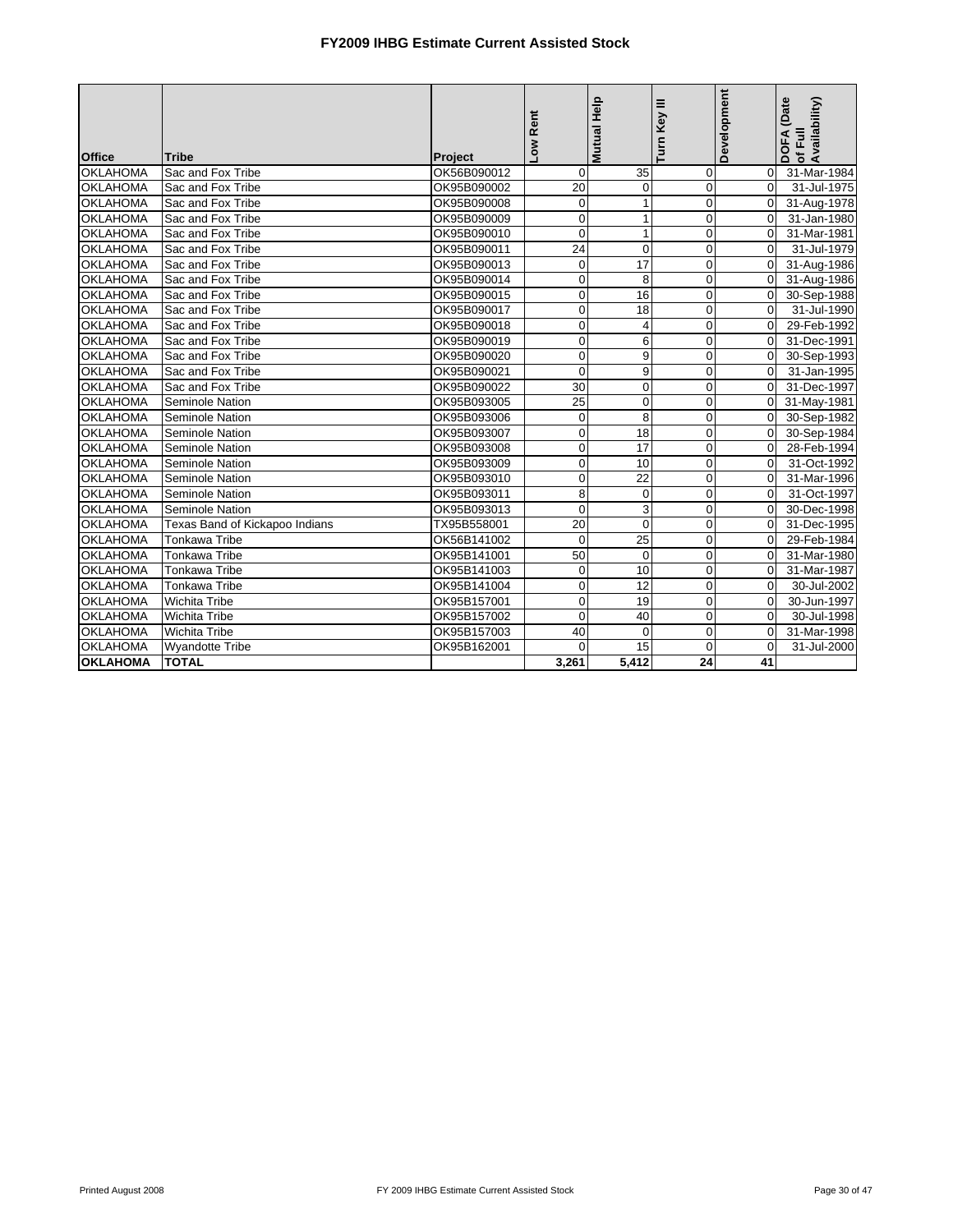|                                  |                                                              |                            | Low Rent                       | Mutual Help                | Turn Key III               | Development                      | DOFA (Date<br>of Full<br>Availability) |
|----------------------------------|--------------------------------------------------------------|----------------------------|--------------------------------|----------------------------|----------------------------|----------------------------------|----------------------------------------|
| <b>Office</b>                    | <b>Tribe</b>                                                 | Project                    |                                |                            |                            |                                  |                                        |
| <b>PHOENIX</b>                   | Acoma Pueblo                                                 | NM99B079001                | $\overline{0}$                 | $\mathbf 1$                | 0                          | $\mathbf 0$                      | 31-May-1973                            |
| <b>PHOENIX</b>                   | Acoma Pueblo                                                 | NM99B079002                | $\overline{0}$                 | $\mathbf{1}$               | $\pmb{0}$                  | $\overline{0}$                   | 30-Jun-1976                            |
| <b>PHOENIX</b>                   | Acoma Pueblo                                                 | NM99B079003                | $\mathbf 0$                    | 14                         | $\mathbf 0$                | $\mathbf 0$                      | 30-Sep-1980                            |
| <b>PHOENIX</b>                   | Acoma Pueblo                                                 | NM99B079004                | $\mathbf 0$                    | 30                         | $\mathbf 0$                | $\Omega$                         | 29-Feb-1984                            |
| <b>PHOENIX</b>                   | Acoma Pueblo                                                 | NM99B079005                | $\overline{0}$                 | $\overline{7}$             | $\mathbf 0$                | $\overline{0}$                   | 29-Feb-1984                            |
| <b>PHOENIX</b>                   | Acoma Pueblo                                                 | NM99B079006                | $\mathbf 0$                    | 16                         | $\mathbf 0$                | $\mathbf 0$                      | 29-Feb-1984                            |
| PHOENIX                          | Acoma Pueblo<br>Acoma Pueblo                                 | NM99B079007                | $\mathbf 0$<br>14              | 29<br>$\boldsymbol{0}$     | $\mathbf 0$<br>$\mathbf 0$ | $\overline{0}$<br>$\overline{0}$ | 31-Oct-1999<br>30-Apr-2002             |
| PHOENIX<br>PHOENIX               | Acoma Pueblo                                                 | NM99B079008<br>NM99B079009 | $\mathbf{1}$                   | $\mathbf 0$                | $\mathbf 0$                | $\Omega$                         | 30-Nov-2002                            |
| <b>PHOENIX</b>                   | Acoma Pueblo                                                 | NM99B079010                | $\mathbf 0$                    | 3                          | $\mathbf 0$                | $\overline{0}$                   | 30-Apr-2002                            |
| PHOENIX                          | Acoma Pueblo                                                 | NM99B079011                | $\mathbf 0$                    | 4                          | $\mathbf 0$                | $\overline{0}$                   | 30-Apr-2002                            |
| <b>PHOENIX</b>                   | Acoma Pueblo                                                 | NM99B079012                | $\mathbf 0$                    | 20                         | $\mathbf 0$                | $\Omega$                         | 30-Apr-2002                            |
| <b>PHOENIX</b>                   | Acoma Pueblo                                                 | NM99B079013                | 20                             | $\mathbf 0$                | $\mathbf 0$                | $\overline{0}$                   | 30-Apr-2002                            |
| <b>PHOENIX</b>                   | Ak-Chin                                                      | AZ99B042001                | 19                             | $\mathbf 0$                | $\mathbf 0$                | $\mathbf 0$                      | 29-Feb-1992                            |
| PHOENIX                          | Ak-Chin                                                      | AZ99B042002                | $\overline{12}$                | $\mathbf 0$                | $\mathbf 0$                | $\overline{0}$                   | 30-Jun-1992                            |
| PHOENIX                          | Berry Creek Rancheria                                        | CA99B130017                | 15                             | $\pmb{0}$                  | $\mathbf 0$                | $\mathbf 0$                      | 31-Oct-1992                            |
| <b>PHOENIX</b>                   | Berry Creek Rancheria                                        | CA99B130018                | $\mathbf 0$                    | $\mathbf 5$                | $\mathbf 0$                | $\Omega$                         | 31-Oct-1992                            |
| PHOENIX                          | Berry Creek Rancheria                                        | CA99B130021                | $\mathbf 0$                    | 4                          | $\mathbf 0$                | $\overline{0}$                   | 31-Dec-1995                            |
| PHOENIX<br><b>PHOENIX</b>        | Berry Creek Rancheria                                        | CA99B130023<br>CA99B098004 | $\bf8$                         | $\pmb{0}$                  | $\mathbf 0$                | $\overline{0}$<br>$\mathbf 0$    | 31-Dec-1995<br>31-Mar-1982             |
| <b>PHOENIX</b>                   | <b>Big Pine Band</b><br><b>Big Pine Band</b>                 | CA99B098005                | 4<br>4                         | $\mathbf 0$<br>$\mathbf 0$ | $\mathbf 0$<br>$\mathbf 0$ | $\Omega$                         | 31-Mar-1979                            |
| PHOENIX                          | <b>Big Pine Band</b>                                         | CA99B098008                | $\mathbf{p}$                   | $\pmb{0}$                  | $\mathbf 0$                | $\overline{0}$                   | 29-Feb-1984                            |
| <b>PHOENIX</b>                   | <b>Big Pine Band</b>                                         | CA99B098010                | $\overline{2}$                 | $\mathbf 0$                | $\mathbf 0$                | $\Omega$                         | 30-Nov-1987                            |
| <b>PHOENIX</b>                   | <b>Big Pine Band</b>                                         | CA99B098013                | $\mathbf 0$                    | 3                          | $\mathbf 0$                | $\overline{0}$                   | 30-Apr-1993                            |
| <b>PHOENIX</b>                   | <b>Big Pine Band</b>                                         | CA99B098014                | $\mathbf 0$                    | $\overline{12}$            | $\mathbf 0$                | $\overline{0}$                   | 31-May-2001                            |
| <b>PHOENIX</b>                   | Bridgeport Paiute Indian Colony                              | CA99B098006                | $\overline{21}$                | $\mathbf 0$                | $\mathbf 0$                | $\Omega$                         | 31-Oct-1980                            |
| <b>PHOENIX</b>                   | Cahuilla Band                                                | CA99B080052                | $\boldsymbol{0}$               | 13                         | $\mathbf 0$                | $\overline{0}$                   | 31-Dec-1993                            |
| <b>PHOENIX</b>                   | Campo Band                                                   | CA99B150001                | 15                             | $\mathbf 0$                | $\mathbf 0$                | $\overline{0}$                   | 30-Sep-1991                            |
| <b>PHOENIX</b>                   | Campo Band                                                   | CA99B150002                | $\mathbf 0$                    | 13                         | $\mathbf 0$                | $\overline{0}$                   | 30-Sep-1981                            |
| <b>PHOENIX</b>                   | Campo Band                                                   | CA99B150003                | 18                             | $\pmb{0}$                  | $\pmb{0}$                  | $\mathbf 0$                      | 01-Apr-1998                            |
| <b>PHOENIX</b><br><b>PHOENIX</b> | Campo Band<br>Capitan Grande Band                            | CA99B150004<br>CA99B080058 | $\mathbf 0$<br>$\mathbf 0$     | 9<br>18                    | $\mathbf 0$<br>$\mathbf 0$ | $\Omega$<br>$\Omega$             | 01-Apr-1998<br>31-May-1995             |
| PHOENIX                          | Chemehuevi                                                   | CA99B133001                | 25                             | $\pmb{0}$                  | $\mathbf 0$                | $\overline{0}$                   | 30-Nov-1988                            |
| <b>PHOENIX</b>                   | Chemehuevi                                                   | CA99B133002                | $\mathbf 0$                    | 6                          | $\mathbf 0$                | $\Omega$                         | 30-Sep-1980                            |
| <b>PHOENIX</b>                   | Chemehuevi                                                   | CA99B133003                | 10                             | $\mathbf 0$                | $\mathbf 0$                | $\overline{0}$                   | 30-Sep-1980                            |
| PHOENIX                          | Chemehuevi                                                   | CA99B133004                | $\mathbf 0$                    | 15                         | $\mathbf 0$                | $\overline{0}$                   | 31-Oct-1988                            |
| <b>PHOENIX</b>                   | Chemehuevi                                                   | CA99B133005                | 10                             | $\pmb{0}$                  | $\mathbf 0$                | $\Omega$                         | 31-Oct-1988                            |
| <b>PHOENIX</b>                   | Chemehuevi                                                   | CA99B133008                | 10                             | $\mathbf 0$                | $\mathbf 0$                | 10                               | 31-May-2002                            |
| <b>PHOENIX</b>                   | Chicken Ranch Rancheria                                      | CA99B129021                | $\mathbf 0$                    | $\overline{12}$            | $\mathbf 0$                | $\overline{0}$                   | 30-Nov-2001                            |
| <b>PHOENIX</b>                   | Chicken Ranch Rancheria                                      | CA99B129021                | $\mathbf 0$                    | 3                          | $\mathbf 0$                | $\overline{0}$                   | 30-Apr-2002                            |
| <b>PHOENIX</b>                   | Cochiti Pueblo                                               | NM99B084004                | 0                              | 26                         | $\mathbf{0}$               |                                  | 0 31-May-1998                          |
| <b>PHOENIX</b>                   | Cochiti Pueblo                                               | NM99B084005                | 10                             | $\mathbf 0$                | $\mathbf 0$                |                                  | 0 31-May-1998                          |
| <b>PHOENIX</b><br>PHOENIX        | Cochiti Pueblo<br>Cochiti Pueblo                             | NM99B084006<br>NM99B084007 | $\overline{0}$<br>$\mathbf{1}$ | 3<br>$\pmb{0}$             | $\mathbf 0$<br>0           |                                  | 0 31-May-1998<br>0 31-May-1998         |
| <b>PHOENIX</b>                   | Cocopah Tribe                                                | AZ99B020003                | 32                             | $\pmb{0}$                  | $\mathbf 0$                | $\overline{0}$                   | 31-Oct-1980                            |
| <b>PHOENIX</b>                   | Cocopah Tribe                                                | AZ99B020004                | 15                             | $\pmb{0}$                  | $\mathbf 0$                | $\overline{0}$                   | 31-Jul-1992                            |
| PHOENIX                          | Cocopah Tribe                                                | AZ99B020005                | 28                             | $\pmb{0}$                  | $\mathbf 0$                | $\overline{0}$                   | 31-Oct-1998                            |
| <b>PHOENIX</b>                   | Cold Springs Rancheria                                       | CA99B129003                | $\mathbf 0$                    | $\overline{7}$             | $\mathbf 0$                | $\overline{0}$                   | 30-Sep-1982                            |
| <b>PHOENIX</b>                   | Cold Springs Rancheria                                       | CA99B129004                | 11                             | $\mathbf 0$                | 0                          | $\overline{0}$                   | 30-Sep-1982                            |
| <b>PHOENIX</b>                   | Cold Springs Rancheria                                       | CA99B129009                | 8                              | $\pmb{0}$                  | $\pmb{0}$                  | $\overline{0}$                   | 31-Dec-1987                            |
| <b>PHOENIX</b>                   | Cold Springs Rancheria                                       | CA99B129011                | 10                             | $\mathbf 0$                | $\mathbf 0$                | $\overline{0}$                   | 31-Dec-1987                            |
| PHOENIX                          | Cold Springs Rancheria                                       | CA99B129019                | $\mathbf{1}$                   | 0                          | 0                          | $\mathbf 0$                      | 30-Sep-1982                            |
| <b>PHOENIX</b>                   | Cold Springs Rancheria                                       | CA99B129022                | $\overline{a}$                 | $\mathbf 0$                | $\mathbf 0$                | 18                               | 22-Apr-2005                            |
| <b>PHOENIX</b>                   | Colorado River Indian Tribes                                 | AZ99B018005                | 50                             | $\pmb{0}$                  | $\mathbf 0$                | $\overline{0}$                   | 31-Aug-1972                            |
| <b>PHOENIX</b><br><b>PHOENIX</b> | Colorado River Indian Tribes<br>Colorado River Indian Tribes | AZ99B018006<br>AZ99B018007 | 99<br>25                       | $\pmb{0}$<br>$\mathbf 0$   | 0<br>$\mathbf 0$           | $\overline{0}$<br>$\overline{0}$ | 30-Nov-1973<br>31-Oct-1975             |
| <b>PHOENIX</b>                   | Colorado River Indian Tribes                                 | AZ99B018009                | $\overline{0}$                 | 21                         | $\mathbf 0$                | $\overline{0}$                   | 30-Jun-1980                            |
| PHOENIX                          | Colorado River Indian Tribes                                 | AZ99B018010                | 50                             | $\mathbf 0$                | 0                          | $\overline{0}$                   | 31-Oct-1982                            |
| <b>PHOENIX</b>                   | Colorado River Indian Tribes                                 | AZ99B018011                | $\mathbf 0$                    | 21                         | $\mathbf 0$                | $\overline{0}$                   | 28-Feb-1982                            |
| <b>PHOENIX</b>                   | Colorado River Indian Tribes                                 | AZ99B018013                | $\mathbf 0$                    | 54                         | $\mathbf 0$                | $\overline{0}$                   | 31-Dec-1986                            |
| <b>PHOENIX</b>                   | Colorado River Indian Tribes                                 | AZ99B018014                | $\overline{0}$                 | 24                         | $\mathbf 0$                | $\overline{0}$                   | 31-Mar-1990                            |
| <b>PHOENIX</b>                   | Colorado River Indian Tribes                                 | AZ99B018015                | $\overline{0}$                 | 16                         | $\mathbf 0$                | $\Omega$                         | 31-Jan-1992                            |
| <b>PHOENIX</b>                   | Colorado River Indian Tribes                                 | AZ99B018016                | $\mathbf 0$                    | 15                         | 0                          | $\overline{0}$                   | 30-Apr-1993                            |
| <b>PHOENIX</b>                   | Colorado River Indian Tribes                                 | AZ99B018017                | $\overline{0}$                 | 14                         | $\pmb{0}$                  | $\Omega$                         | 31-Dec-1971                            |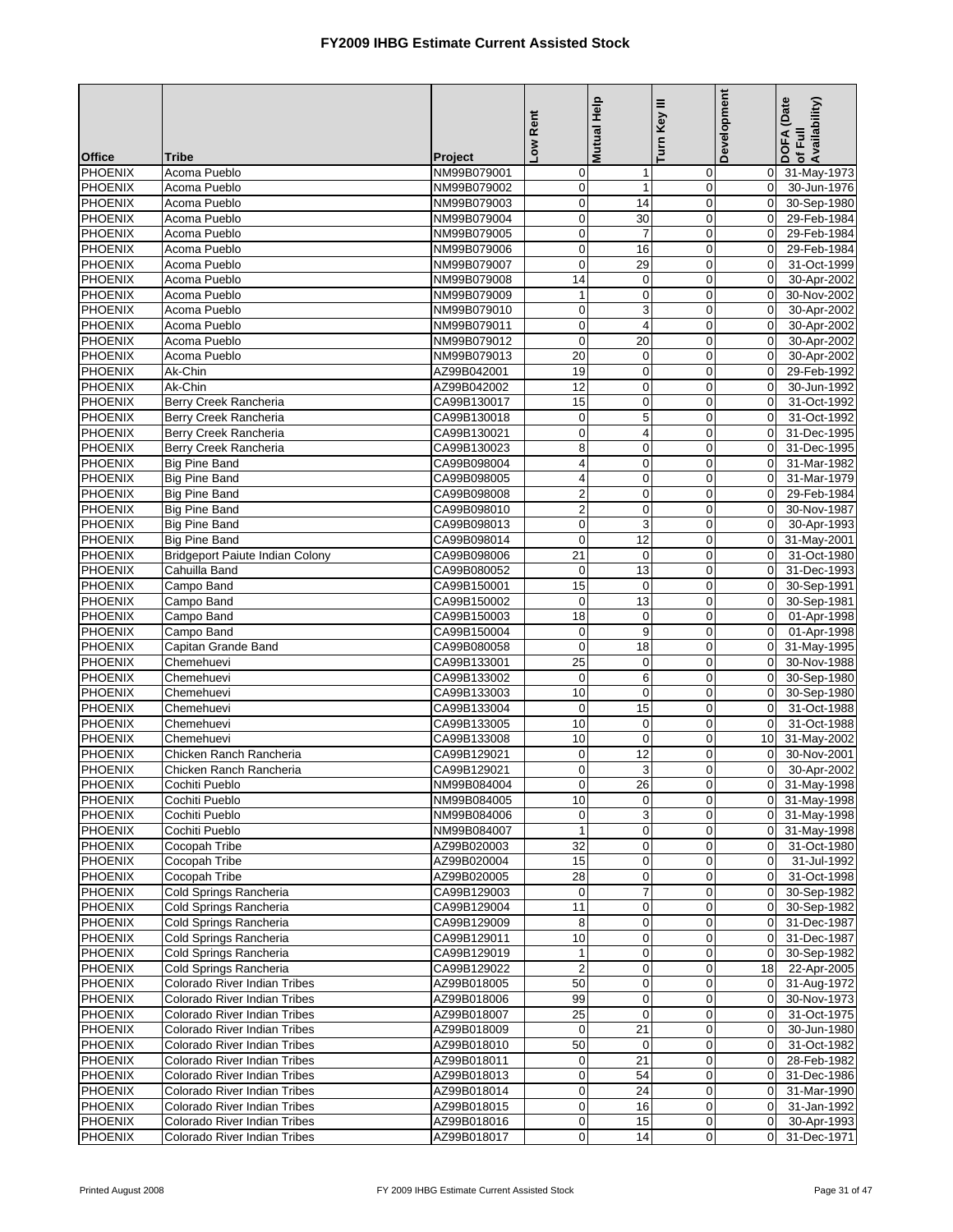| <b>Office</b>                    | <b>Tribe</b>                           | Project                    | Low Rent                 | Mutual Help                               | Turn Key III                  | Development                   | DOFA (Date<br>Availability)<br>of Full |
|----------------------------------|----------------------------------------|----------------------------|--------------------------|-------------------------------------------|-------------------------------|-------------------------------|----------------------------------------|
| <b>PHOENIX</b>                   | Coyote Valley Band                     | CA99B097007                | 15                       | $\mathbf 0$                               | 0                             | $\overline{0}$                | 28-Feb-1987                            |
| <b>PHOENIX</b>                   | Coyote Valley Band                     | CA99B097009                | 15                       | $\pmb{0}$                                 | $\boldsymbol{0}$              | $\mathbf 0$                   | 28-Feb-1987                            |
| <b>PHOENIX</b>                   | Duck Valley Shoshone-Paiute            | NV99B006005                | $\mathbf 0$              | $\mathbf{1}$                              | $\mathbf 0$                   | $\mathbf 0$                   | 28-Feb-1979                            |
| <b>PHOENIX</b>                   | Duck Valley Shoshone-Paiute            | NV99B006008                | 19                       | $\mathbf 0$                               | 0                             | $\mathbf 0$                   | 30-Sep-1982                            |
| <b>PHOENIX</b>                   | Duck Valley Shoshone-Paiute            | NV99B006009                | 0                        | $\boldsymbol{9}$                          | $\mathbf 0$                   | $\mathbf 0$                   | 31-Oct-1982                            |
| <b>PHOENIX</b>                   | Duck Valley Shoshone-Paiute            | NV99B006010                | $\mathbf 0$              | 4                                         | $\mathbf 0$                   | $\mathbf 0$                   | 31-Jan-1985                            |
| <b>PHOENIX</b>                   | Duck Valley Shoshone-Paiute            | NV99B006011                | 19                       | $\mathbf 0$                               | $\mathbf 0$                   | $\mathbf 0$                   | 01-Jul-1986                            |
| PHOENIX                          | Duck Valley Shoshone-Paiute            | NV99B006012                | 0                        | 11                                        | $\mathbf 0$                   | $\overline{0}$                | 01-Jul-1986                            |
| <b>PHOENIX</b>                   | Duck Valley Shoshone-Paiute            | NV99B006013                | 25                       | $\mathbf 0$                               | $\mathbf 0$                   | $\mathbf 0$                   | 18-Mar-1996                            |
| <b>PHOENIX</b>                   | Duck Valley Shoshone-Paiute            | NV99B006014                | $\mathbf 0$              | 25                                        | $\mathbf 0$                   | $\mathbf 0$                   | 09-Jun-1997                            |
| <b>PHOENIX</b>                   | Duck Valley Shoshone-Paiute            | NV99B006015                | $\overline{12}$          | $\mathbf 0$                               | $\mathbf 0$                   | $\mathbf 0$                   | 02-Dec-1998                            |
| <b>PHOENIX</b>                   | Duck Valley Shoshone-Paiute            | NV99B006016                | $\boldsymbol{0}$         | $\mathbf{1}$                              | $\mathbf 0$                   | $\mathbf 0$                   | 30-Sep-1982                            |
| <b>PHOENIX</b>                   | Duckwater Shoshone                     | NV99B015009                | $\mathbf 0$              | 8                                         | $\mathbf 0$                   | $\overline{0}$                | 31-Dec-1985                            |
| <b>PHOENIX</b>                   | Duckwater Shoshone                     | NV99B015010                | 8                        | $\mathbf 0$                               | $\mathbf 0$                   | $\mathbf 0$                   | 31-Dec-1985                            |
| <b>PHOENIX</b>                   | Duckwater Shoshone                     | NV99B015015                | 10                       | $\mathbf 0$                               | $\mathbf 0$                   | $\mathbf 0$                   | 31-Dec-1986                            |
| <b>PHOENIX</b><br><b>PHOENIX</b> | Ely Shoshone<br><b>Ely Shoshone</b>    | NV99B015008                | 10<br>18                 | $\mathbf 0$                               | $\mathbf 0$<br>$\overline{0}$ | $\mathbf 0$                   | 31-Oct-1985                            |
| <b>PHOENIX</b>                   | <b>Ely Shoshone</b>                    | NV99B015014<br>NV99B015016 | 3                        | $\mathbf 0$<br>$\mathbf 0$                | $\mathbf 0$                   | $\mathbf 0$<br>$\mathbf 0$    | 31-Oct-1985<br>30-Sep-2000             |
| PHOENIX                          | Enterprise Rancheria                   | CA99B160001                | $\pmb{0}$                | $\mathbf 0$                               | $\mathbf 0$                   | 15                            | #NULL!                                 |
| <b>PHOENIX</b>                   | Fallon Paiute-Shoshone                 | NV99B011003                | $\mathbf 0$              | 33                                        | $\mathbf 0$                   | $\mathbf 0$                   | 31-Jul-1980                            |
| <b>PHOENIX</b>                   | Fallon Paiute-Shoshone                 | NV99B011006                | 22                       | $\mathbf 0$                               | $\mathbf 0$                   | $\Omega$                      | 30-Apr-1989                            |
| <b>PHOENIX</b>                   | <b>Fallon Paiute-Shoshone</b>          | NV99B011007                | $\boldsymbol{0}$         | 19                                        | $\mathbf 0$                   | $\mathbf 0$                   | 30-Sep-1989                            |
| <b>PHOENIX</b>                   | Fallon Paiute-Shoshone                 | NV99B011008                | $\boldsymbol{0}$         | 15                                        | $\mathbf 0$                   | $\mathbf 0$                   | 31-May-1992                            |
| <b>PHOENIX</b>                   | Fallon Paiute-Shoshone                 | NV99B011009                | 15                       | $\mathbf 0$                               | $\mathbf 0$                   | $\mathbf 0$                   | 31-May-1992                            |
| <b>PHOENIX</b>                   | <b>Fallon Paiute-Shoshone</b>          | NV99B011010                | $\mathbf 0$              | 15                                        | 0                             | $\mathbf 0$                   | 31-May-1992                            |
| <b>PHOENIX</b>                   | Fallon Paiute-Shoshone                 | NV99B011011                | 20                       | $\mathbf 0$                               | 0                             | $\mathbf 0$                   | 31-Jan-1995                            |
| <b>PHOENIX</b>                   | <b>Fallon Paiute-Shoshone</b>          | NV99B011012                | $\pmb{0}$                | 15                                        | $\boldsymbol{0}$              | $\mathbf 0$                   | 31-Jan-1995                            |
| PHOENIX                          | Fort Bidwell                           | CA99B083001                | $\overline{2}$           | $\mathbf 0$                               | $\overline{0}$                | $\mathbf 0$                   | 31-Oct-1975                            |
| <b>PHOENIX</b>                   | Fort Bidwell                           | CA99B083005                | 6                        | $\mathbf 0$                               | $\mathbf 0$                   | $\mathbf 0$                   | 31-Oct-1982                            |
| <b>PHOENIX</b>                   | <b>Fort Bidwell</b>                    | CA99B083006                | $\boldsymbol{0}$         | 8                                         | $\mathbf 0$                   | $\mathbf 0$                   | 31-Oct-1982                            |
| <b>PHOENIX</b>                   | Fort Bidwell                           | CA99B603004                | 10                       | $\mathbf 0$                               | $\mathbf 0$                   | $\mathbf 0$                   | 28-Oct-1999                            |
| <b>PHOENIX</b>                   | Fort Independence                      | CA99B098007                | $\pmb{0}$                | 6                                         | $\mathbf 0$                   | $\mathbf 0$                   | 29-Feb-1984                            |
| PHOENIX                          | Fort Independence                      | CA99B098008                | $\mathbf{1}$             | $\mathbf 0$                               | $\mathbf 0$                   | $\overline{0}$                | 29-Feb-1984                            |
| <b>PHOENIX</b>                   | Fort Independence                      | CA99B098009                | $\mathbf 0$              | $\overline{c}$                            | $\mathbf 0$                   | $\mathbf 0$                   | 30-Nov-1987                            |
| <b>PHOENIX</b>                   | Fort Independence                      | CA99B098012                | $\mathbf 0$              | $\mathbf{1}$                              | $\mathbf 0$                   | $\mathbf 0$                   | 30-Sep-1991                            |
| PHOENIX<br><b>PHOENIX</b>        | Fort Independence<br>Fort Independence | CA99B098013<br>CA99B604001 | $\mathbf 0$<br>$\pmb{0}$ | $\overline{\mathbf{c}}$<br>$\overline{2}$ | $\mathbf 0$<br>$\mathbf 0$    | $\mathbf 0$<br>$\mathbf 0$    | 30-Apr-1993<br>31-Jul-2000             |
| <b>PHOENIX</b>                   | Fort Mojave Tribe                      | CA99B100003                | 10                       | $\mathbf 0$                               | $\mathbf 0$                   | $\mathbf 0$                   | 30-Apr-1982                            |
| <b>PHOENIX</b>                   | Fort Mojave Tribe                      | CA99B100004                | 50                       | $\mathbf 0$                               | $\overline{0}$                | $\mathbf 0$                   | 31-May-1987                            |
| <b>PHOENIX</b>                   | Fort Mojave Tribe                      | CA99B100006                | $\overline{\mathbf{c}}$  | $\overline{0}$                            | 0                             | $\overline{0}$                | 30-Jun-1985                            |
| PHOENIX                          | Fort Mojave Tribe                      | CA99B100007                | 19                       | $\overline{0}$                            | $\overline{0}$                | 0                             | 31-Jul-1987                            |
| <b>PHOENIX</b>                   | Fort Mojave Tribe                      | CA99B100008                | 25                       | $\mathbf 0$                               | $\mathbf 0$                   | $\overline{0}$                | 30-Apr-1987                            |
| <b>PHOENIX</b>                   | Fort Mojave Tribe                      | CA99B100009                | 4                        | 0                                         | 0                             | $\overline{0}$                | 31-Aug-1978                            |
| PHOENIX                          | Gila River                             | AZ99B015005                | 10                       | $\pmb{0}$                                 | $\boldsymbol{0}$              | $\overline{0}$                | 30-Jun-1973                            |
| <b>PHOENIX</b>                   | Gila River                             | AZ99B015006                | 80                       | $\pmb{0}$                                 | 0                             | $\overline{0}$                | 28-Feb-1974                            |
| <b>PHOENIX</b>                   | Gila River                             | AZ99B015007                | 10                       | $\pmb{0}$                                 | 0                             | $\mathbf 0$                   | 02-Oct-1973                            |
| <b>PHOENIX</b>                   | Gila River                             | AZ99B015009                | 0                        | $\mathbf{1}$                              | $\mathbf 0$                   | $\overline{0}$                | 30-Apr-1979                            |
| <b>PHOENIX</b>                   | Gila River                             | AZ99B015010                | 20                       | $\mathbf 0$                               | $\mathbf 0$                   | $\overline{0}$                | 31-Jul-1980                            |
| <b>PHOENIX</b>                   | Gila River                             | AZ99B015011                | 30                       | $\pmb{0}$                                 | $\mathbf 0$                   | $\overline{0}$                | 30-Sep-1978                            |
| <b>PHOENIX</b>                   | Gila River                             | AZ99B015012                | $\mathbf 0$              | $\overline{2}$                            | $\mathbf 0$                   | $\mathbf 0$                   | 31-Jan-1980                            |
| <b>PHOENIX</b>                   | Gila River                             | AZ99B015013                | 20                       | $\mathbf 0$                               | 0                             | $\mathbf 0$                   | 31-Jan-1981                            |
| <b>PHOENIX</b>                   | Gila River                             | AZ99B015014                | 30                       | $\pmb{0}$                                 | 0                             | $\overline{0}$                | 31-Jul-1979                            |
| <b>PHOENIX</b>                   | Gila River                             | AZ99B015015<br>AZ99B015016 | 50                       | $\mathbf 0$<br>$\mathbf 0$                | $\mathbf 0$                   | $\mathbf 0$<br>$\overline{0}$ | 30-Jun-1980                            |
| <b>PHOENIX</b><br><b>PHOENIX</b> | Gila River<br>Gila River               | AZ99B015017                | 30<br>20                 | $\pmb{0}$                                 | $\mathbf 0$<br>$\pmb{0}$      | $\overline{0}$                | 31-Aug-1980<br>31-Jan-1980             |
| <b>PHOENIX</b>                   | Gila River                             | AZ99B015018                | $\mathbf 0$              | $\overline{2}$                            | 0                             | $\overline{0}$                | 30-Jun-1982                            |
| <b>PHOENIX</b>                   | Gila River                             | AZ99B015019                | 20                       | $\pmb{0}$                                 | $\mathbf 0$                   | $\overline{0}$                | 31-Aug-1982                            |
| <b>PHOENIX</b>                   | Gila River                             | AZ99B015020                | 71                       | $\pmb{0}$                                 | 0                             | $\overline{0}$                | 31-Oct-1986                            |
| <b>PHOENIX</b>                   | Gila River                             | AZ99B015021                | 60                       | $\mathbf 0$                               | 0                             | $\overline{0}$                | 30-Apr-1987                            |
| <b>PHOENIX</b>                   | Gila River                             | AZ99B015022                | $\mathbf 0$              | 9                                         | 0                             | $\mathbf 0$                   | 30-Apr-1987                            |
| <b>PHOENIX</b>                   | Gila River                             | AZ99B015023                | 9                        | $\mathbf 0$                               | $\mathbf 0$                   | $\mathbf 0$                   | 31-Jan-1987                            |
| <b>PHOENIX</b>                   | Gila River                             | AZ99B015024                | 64                       | $\mathbf 0$                               | $\mathbf 0$                   | $\overline{0}$                | 31-Dec-1987                            |
| <b>PHOENIX</b>                   | Gila River                             | AZ99B015025                | $\mathbf 0$              | 17                                        | 0                             | $\overline{0}$                | 30-Jun-1988                            |
| PHOENIX                          | Gila River                             | AZ99B015026                | $\overline{0}$           | $\boldsymbol{2}$                          | $\pmb{0}$                     | $\overline{0}$                | 31-Oct-1986                            |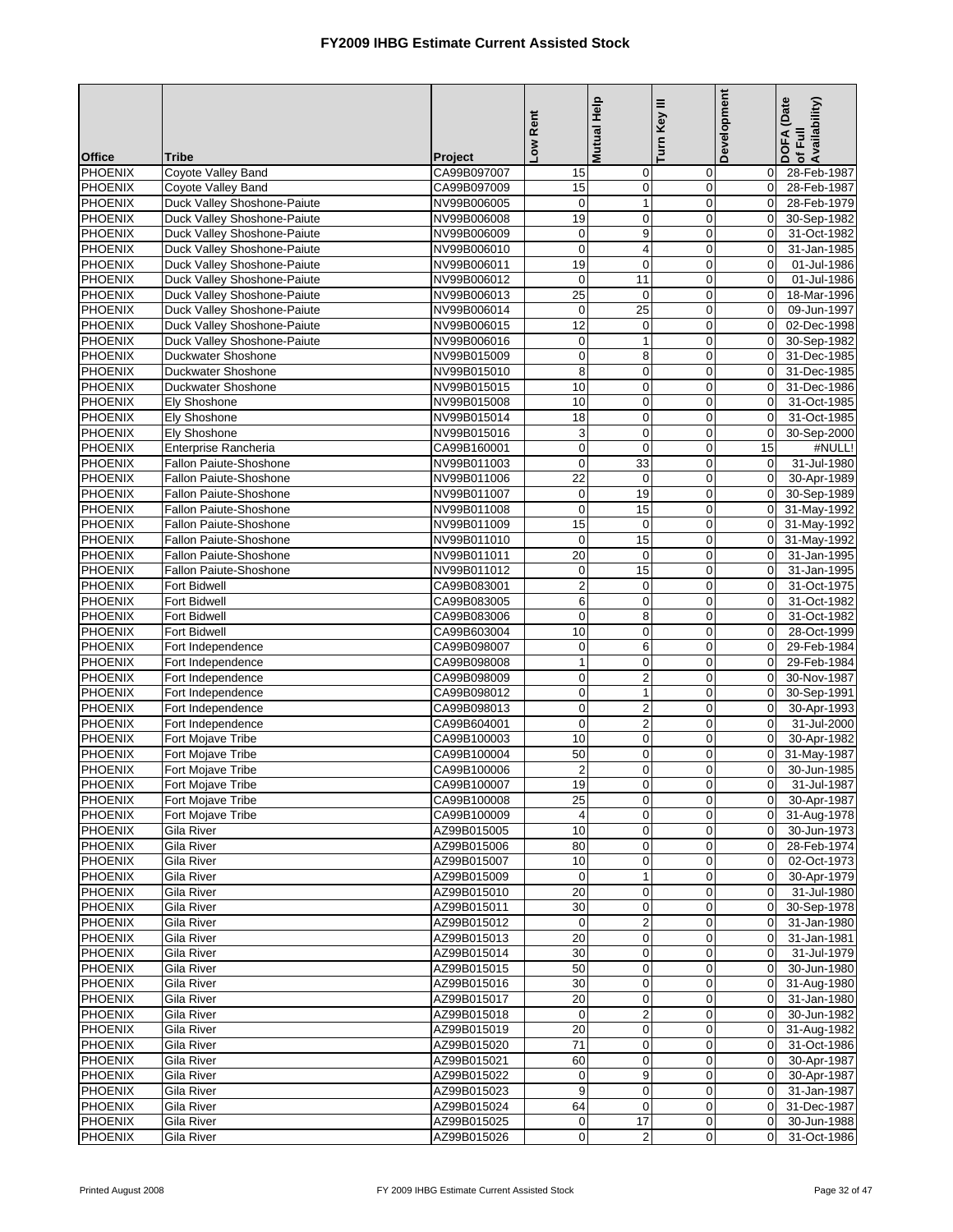|                                  |                                                |                            | Low Rent                  | Mutual Help             | Turn Key III               | Development                      | DOFA (Date<br>of Full<br>Availability) |
|----------------------------------|------------------------------------------------|----------------------------|---------------------------|-------------------------|----------------------------|----------------------------------|----------------------------------------|
| <b>Office</b>                    | <b>Tribe</b>                                   | Project                    |                           |                         |                            |                                  |                                        |
| <b>PHOENIX</b>                   | Gila River                                     | AZ99B015027                | $\mathbf 0$               | 5                       | $\mathbf 0$                | $\overline{0}$                   | 31-Oct-1986                            |
| <b>PHOENIX</b>                   | Gila River                                     | AZ99B015028                | $\mathbf 0$               | 16                      | $\mathbf 0$                | $\overline{0}$                   | 30-Jun-1988                            |
| <b>PHOENIX</b>                   | Gila River                                     | AZ99B015029                | $\mathbf 0$               | 20                      | $\mathbf 0$                | $\overline{0}$                   | 31-May-1988                            |
| <b>PHOENIX</b>                   | Gila River                                     | AZ99B015030                | 38                        | $\mathbf 0$             | $\mathbf 0$                | $\overline{0}$                   | 31-Mar-1988                            |
| <b>PHOENIX</b>                   | Gila River                                     | AZ99B015031<br>AZ99B015032 | $\pmb{0}$                 | $\overline{23}$         | $\mathbf 0$                | $\overline{0}$                   | 30-Sep-1992                            |
| <b>PHOENIX</b><br><b>PHOENIX</b> | Gila River                                     |                            | $\overline{20}$<br>94     | $\mathbf 0$<br>0        | $\mathbf 0$<br>$\mathbf 0$ | $\Omega$<br>$\mathbf 0$          | 31-Jul-1993                            |
|                                  | Gila River                                     | AZ99B015033                | 10                        |                         | $\mathbf 0$                | $\mathbf 0$                      | 31-Jan-1991<br>31-Jul-1993             |
| <b>PHOENIX</b><br><b>PHOENIX</b> | Gila River<br>Grindstone Rancheria             | AZ99B015034<br>CA99B083001 | $\mathbf 0$               | 0<br>$\mathbf{1}$       | $\mathbf 0$                | $\mathbf 0$                      | 31-Oct-1975                            |
| <b>PHOENIX</b>                   | Grindstone Rancheria                           | CA99B083009                | 12                        | $\pmb{0}$               | $\mathbf 0$                | $\overline{0}$                   | 30-Jun-1995                            |
| <b>PHOENIX</b>                   | Grindstone Rancheria                           | CA99B083013                | 16                        | 0                       | $\overline{0}$             | $\Omega$                         | 31-Mar-1997                            |
| <b>PHOENIX</b>                   | Grindstone Rancheria                           | CA99B083015                | $\ensuremath{\mathsf{3}}$ | 0                       | $\mathbf 0$                | $\overline{0}$                   | 31-Mar-1997                            |
| <b>PHOENIX</b>                   | Guidiville Rancheria                           | CA99B130026                | 19                        | $\mathbf 0$             | $\pmb{0}$                  | $\mathbf{1}$                     | 01-Jan-2001                            |
| <b>PHOENIX</b>                   | Hoopa Valley                                   | CA99B090002                | 30                        | $\mathbf 0$             | $\mathbf 0$                | $\overline{0}$                   | 31-May-1980                            |
| PHOENIX                          | Hoopa Valley                                   | CA99B090004                | 0                         | 39                      | $\mathbf 0$                | $\overline{0}$                   | 31-Oct-1985                            |
| <b>PHOENIX</b>                   | Hoopa Valley                                   | CA99B090005                | $\pmb{0}$                 | 10                      | $\mathbf 0$                | $\mathbf{0}$                     | 31-Oct-1987                            |
| <b>PHOENIX</b>                   | Hoopa Valley                                   | CA99B090008                | $\mathbf 0$               | 28                      | $\mathbf 0$                | $\mathbf{0}$                     | 31-May-1992                            |
| <b>PHOENIX</b>                   | Hoopa Valley                                   | CA99B090009                | $\mathbf 0$               | 17                      | $\mathbf 0$                | $\overline{0}$                   | 28-Feb-1993                            |
| <b>PHOENIX</b>                   | Hoopa Valley                                   | CA99B090010                | $\pmb{0}$                 | 40                      | $\mathbf 0$                | $\overline{0}$                   | 30-Sep-1994                            |
| <b>PHOENIX</b>                   | Hoopa Valley                                   | CA99B090011                | $\mathbf 0$               | 29                      | $\mathbf 0$                | $\Omega$                         | 01-Apr-1998                            |
| PHOENIX                          | Hoopa Vallev                                   | CA99B090012                | 21                        | $\mathbf 0$             | $\mathbf 0$                | $\overline{0}$                   | 30-Sep-1997                            |
| <b>PHOENIX</b>                   | Hoopa Valley                                   | CA99B090013                | $\pmb{0}$                 | $\overline{20}$         | $\overline{0}$             | $\mathbf{0}$                     | 30-Sep-1997                            |
| PHOENIX                          | Hopi                                           | AZ99B027007                | $\pmb{0}$                 | 11                      | $\mathbf 0$                | $\Omega$                         | 31-Aug-1980                            |
| PHOENIX                          | Hopi                                           | AZ99B027011                | $\pmb{0}$                 | 89                      | $\mathbf 0$                | $\mathbf{0}$                     | 30-Sep-1984                            |
| <b>PHOENIX</b>                   | Hopi                                           | AZ99B027015                | $\mathbf 0$               | 35                      | $\mathbf 0$                | $\overline{0}$                   | 30-Nov-1991                            |
| <b>PHOENIX</b>                   | Hopi                                           | AZ99B027016                | 20                        | $\mathbf 0$             | $\mathbf 0$                | $\mathbf 0$                      | 31-Mar-1993                            |
| <b>PHOENIX</b>                   | Hopi                                           | AZ99B027017                | $\pmb{0}$                 | 16                      | $\mathbf 0$                | $\overline{0}$                   | 31-Mar-1997                            |
| <b>PHOENIX</b>                   | Hopi                                           | AZ99B027018                | 13                        | $\mathbf 0$             | $\mathbf 0$                | $\mathbf 0$                      | 31-Dec-1997                            |
| <b>PHOENIX</b>                   | <b>Hopland Rancheria</b>                       | CA99B130008                | 10                        | $\mathbf 0$             | $\mathbf 0$                | $\overline{0}$                   | 31-Mar-1988                            |
| <b>PHOENIX</b>                   | Hopland Rancheria                              | CA99B130010                | 10                        | $\mathbf 0$             | $\mathbf 0$                | $\overline{0}$                   | 29-Feb-1988                            |
| <b>PHOENIX</b>                   | Hualapai                                       | AZ99B017002                | $\pmb{0}$                 | 4                       | $\mathbf 0$                | $\Omega$                         | 30-Sep-1973                            |
| <b>PHOENIX</b>                   | Hualapai                                       | AZ99B017003                | $\pmb{0}$                 | 40                      | $\mathbf 0$                | $\mathbf 0$                      | 31-Mar-1981                            |
| <b>PHOENIX</b>                   | Hualapai                                       | AZ99B017004                | 30                        | 0                       | $\mathbf 0$                | $\mathbf 0$                      | 31-Jul-1981                            |
| <b>PHOENIX</b>                   | Hualapai                                       | AZ99B017007                | 20                        | 0                       | $\mathbf 0$                | $\overline{0}$                   | 30-Apr-1987                            |
| PHOENIX<br><b>PHOENIX</b>        | Hualapai<br>Hualapai                           | AZ99B017008<br>AZ99B017009 | 10<br>$\mathbf 0$         | $\mathbf 0$<br>14       | $\mathbf 0$<br>$\mathbf 0$ | $\overline{0}$<br>$\mathbf 0$    | 31-Mar-1988<br>31-Mar-1988             |
| PHOENIX                          | Hualapai                                       | AZ99B017010                | $\overline{20}$           | 0                       | $\mathbf 0$                | $\mathbf 0$                      | 31-Jul-1989                            |
| <b>PHOENIX</b>                   | Hualapai                                       | AZ99B017011                | $\pmb{0}$                 | 10                      | $\pmb{0}$                  | $\mathbf 0$                      | 31-Oct-1991                            |
| <b>PHOENIX</b>                   | Hualapai                                       | AZ99B017012                | $\overline{25}$           | $\mathbf 0$             | $\mathbf 0$                | $\Omega$                         | 30-Aug-1991                            |
| <b>PHOENIX</b>                   | Hualapai                                       | AZ99B017013                | 30                        | $\overline{0}$          | $\overline{0}$             | $\Omega$                         | 30-Sep-1994                            |
| PHOENIX                          | Hualapai                                       | AZ99B017014                | $\sigma$                  | 28                      | $\cup$                     |                                  | 0 31-Dec-1995                          |
| <b>PHOENIX</b>                   | Isleta Pueblo                                  | NM99B081001                | 0                         | $\mathbf{1}$            | $\mathbf 0$                |                                  | 0 31-Mar-1970                          |
| <b>PHOENIX</b>                   | Isleta Pueblo                                  | NM99B081005                | $\mathbf 0$               | 1                       | 0                          | $\overline{0}$                   | 31-Oct-1974                            |
| PHOENIX                          | Isleta Pueblo                                  | NM99B081008                | 3                         | 23                      | 0                          |                                  | 0 30-Nov-1998                          |
| PHOENIX                          | Isleta Pueblo                                  | NM99B081009                | 25                        | $\mathbf 0$             | 0                          | $\overline{0}$                   | 30-Nov-1998                            |
| PHOENIX                          | Isleta Pueblo                                  | NM99B081010                | $\overline{2}$            | $\mathbf 0$             | $\mathbf 0$                | $\overline{0}$                   | 30-Nov-1998                            |
| PHOENIX                          | Isleta Pueblo                                  | NM99B081011                | $\mathbf 0$               | $\overline{2}$          | $\mathbf 0$                | $\overline{0}$                   | 30-Nov-1998                            |
| PHOENIX                          | Jemez Pueblo                                   | NM99B080002                | $\mathbf 0$               | 41                      | $\mathbf 0$                | $\overline{0}$                   | 31-Oct-1980                            |
| PHOENIX                          | Jemez Pueblo                                   | NM99B080003                | $\pmb{0}$                 | 23                      | $\pmb{0}$                  | $\overline{0}$                   | 31-Oct-1996                            |
| <b>PHOENIX</b>                   | Jemez Pueblo                                   | NM99B080004                | $\mathbf 0$               | $\overline{\mathbf{c}}$ | $\mathbf 0$                | $\mathbf 0$                      | 31-Dec-1998                            |
| PHOENIX                          | Jicarilla Reservation                          | NM99B014001                | 22                        | 3                       | $\mathbf 0$                | $\overline{0}$                   | 31-Jul-1966                            |
| PHOENIX                          | Jicarilla Reservation                          | NM99B014008                | 29                        | $\mathbf{1}$            | $\pmb{0}$                  | $\overline{0}$                   | 30-Sep-1981                            |
| <b>PHOENIX</b>                   | Jicarilla Reservation                          | NM99B014009                | 55                        | $\mathbf{1}$            | $\mathbf 0$                | $\overline{0}$                   | 30-Nov-1981                            |
| PHOENIX                          | Jicarilla Reservation                          | NM99B014010                | $\mathbf 0$               | 13                      | 0                          | $\overline{0}$                   | 30-Sep-1987                            |
| PHOENIX                          | Jicarilla Reservation                          | NM99B014011                | $\mathbf 0$               | 16                      | 0                          |                                  | 0 31-Dec-1987                          |
| PHOENIX                          | Jicarilla Reservation                          | NM99B014012                | $\mathbf 0$               | 3                       | 0                          | $\overline{0}$                   | 30-Nov-1986                            |
| <b>PHOENIX</b>                   | Jicarilla Reservation                          | NM99B014013                | $\mathbf 0$               | 10                      | 0                          | $\overline{0}$                   | 31-May-1991                            |
| <b>PHOENIX</b>                   | Jicarilla Reservation                          | NM99B014014                | $\mathbf 0$               | 6                       | $\mathbf 0$                |                                  | 0 30-Nov-1981                          |
| PHOENIX                          | Jicarilla Reservation                          | NM99B014015                | 32                        | 0                       | $\mathbf 0$                | $\overline{0}$                   | 31-Oct-1996                            |
| <b>PHOENIX</b><br>PHOENIX        | Jicarilla Reservation<br>Kaibab Band of Paiute | NM99B014016<br>AZ99B024002 | $\mathbf 0$<br>$\pmb{0}$  | $\mathbf 1$<br>13       | 0<br>$\mathbf 0$           | $\overline{0}$<br>$\overline{0}$ | 30-Nov-1986<br>30-Sep-1980             |
| PHOENIX                          | Kaibab Band of Paiute                          | AZ99B024003                | 13                        | $\mathbf 0$             | 0                          | $\overline{0}$                   | 30-Sep-1982                            |
| PHOENIX                          | Kaibab Band of Paiute                          | AZ99B024004                | 8                         | $\boldsymbol{0}$        | 0                          | $\overline{0}$                   | 31-Jan-1987                            |
| PHOENIX                          | Kaibab Band of Paiute                          | AZ99B024005                | $\overline{0}$            | 5                       | $\pmb{0}$                  | $\Omega$                         | 31-Jan-1987                            |
|                                  |                                                |                            |                           |                         |                            |                                  |                                        |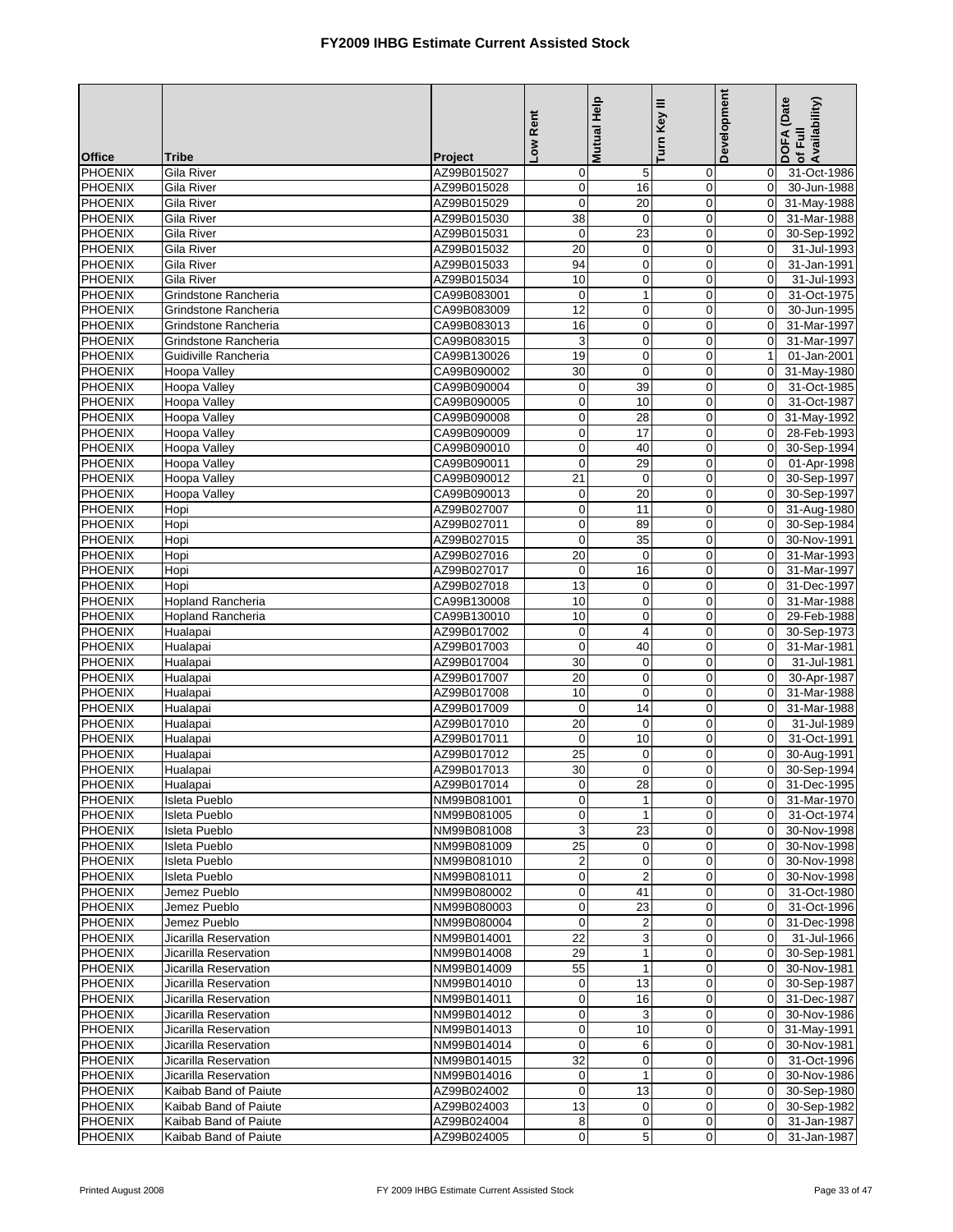|                                  |                                                        |                            | Low Rent                    | <b>Mutual Help</b>          | Turn Key III               | Development                      | DOFA (Date<br> of Full<br> Availability) |
|----------------------------------|--------------------------------------------------------|----------------------------|-----------------------------|-----------------------------|----------------------------|----------------------------------|------------------------------------------|
| <b>Office</b>                    | <b>Tribe</b>                                           | Project                    |                             |                             |                            |                                  |                                          |
| <b>PHOENIX</b>                   | Kaibab Band of Paiute                                  | AZ99B024006                | $\overline{4}$              | $\mathbf 0$                 | 0                          | $\mathbf 0$                      | 31-Dec-1986                              |
| PHOENIX                          | Kaibab Band of Paiute                                  | AZ99B024007                | $\overline{0}$              | 5                           | $\mathbf 0$                | $\overline{0}$                   | 31-Jan-1992                              |
| <b>PHOENIX</b>                   | Kaibab Band of Paiute                                  | AZ99B024008                | 13                          | $\mathbf 0$                 | $\mathbf 0$                | $\Omega$                         | 30-Sep-1997                              |
| <b>PHOENIX</b>                   | Kaibab Band of Paiute                                  | AZ99B024009                | $\mathbf 0$                 | $\overline{2}$              | $\mathbf 0$                | $\overline{0}$                   | 31-Aug-1970                              |
| PHOENIX                          | Karuk                                                  | CA99B134003                | 63                          | $\mathbf 0$                 | $\mathbf 0$                | $\overline{0}$                   | 31-May-1992                              |
| <b>PHOENIX</b>                   | Karuk                                                  | CA99B134004                | $\overline{17}$             | $\mathbf 0$                 | $\mathbf 0$                | $\overline{0}$                   | 31-May-1993                              |
| <b>PHOENIX</b>                   | Karuk                                                  | CA99B134005                | 15                          | $\pmb{0}$                   | $\mathbf 0$                | $\overline{0}$                   | 31-Mar-1997                              |
| <b>PHOENIX</b>                   | Karuk                                                  | CA99B134006                | $\mathbf 0$                 | $\overline{5}$              | $\mathbf 0$                | $\Omega$                         | 31-Mar-1997                              |
| PHOENIX<br><b>PHOENIX</b>        | Karuk                                                  | CA99B134007<br>CA99B134008 | $\mathbf 0$<br>16           | 16<br>$\boldsymbol{0}$      | $\mathbf 0$<br>$\mathbf 0$ | $\overline{0}$<br>$\overline{0}$ | 31-May-2001                              |
| <b>PHOENIX</b>                   | Karuk<br>Karuk                                         | CA99B134009                | 20                          | $\mathbf 0$                 | $\mathbf 0$                | $\overline{0}$                   | 30-Sep-2003<br>31-May-2001               |
| PHOENIX                          | Karuk                                                  | CA99B134010                | 10                          | $\mathbf 0$                 | $\mathbf 0$                | $\Omega$                         | 01-Aug-2004                              |
| <b>PHOENIX</b>                   | Karuk                                                  | CA99B134010                | 14                          | $\pmb{0}$                   | $\mathbf 0$                | $\overline{0}$                   | 01-Sep-2005                              |
| <b>PHOENIX</b>                   | La Jolla Band                                          | CA99B080027                | $\mathbf 0$                 | 23                          | $\mathbf 0$                | $\Omega$                         | 29-Feb-1988                              |
| <b>PHOENIX</b>                   | La Jolla Band                                          | CA99B080057                | $\overline{a}$              | $\mathbf 0$                 | $\mathbf 0$                | $\overline{0}$                   | 31-Oct-1995                              |
| PHOENIX                          | La Jolla Band                                          | CA99B080062                | $\overline{0}$              | 11                          | $\mathbf 0$                | $\overline{0}$                   | 31-Oct-1995                              |
| <b>PHOENIX</b>                   | La Jolla Band                                          | CA99B080071                | $\mathbf 0$                 | $\mathbf 0$                 | $\mathbf 0$                | 12                               |                                          |
| <b>PHOENIX</b>                   | Laguna Pueblo                                          | NM99B012001                | 10                          | $\mathbf 0$                 | $\mathbf 0$                | $\mathbf 0$                      | 28-Feb-1967                              |
| PHOENIX                          | Laguna Pueblo                                          | NM99B012002                | 29                          | $\mathbf 0$                 | $\mathbf 0$                | $\Omega$                         | 28-Feb-1967                              |
| <b>PHOENIX</b>                   | Laguna Pueblo                                          | NM99B012006                | $\mathbf 0$                 | $\overline{2}$              | $\mathbf 0$                | $\Omega$                         | 31-Mar-1979                              |
| PHOENIX                          | Laguna Pueblo                                          | NM99B012008                | $\mathbf 0$                 | 32                          | $\mathbf 0$                | $\overline{0}$                   | 30-Nov-1997                              |
| <b>PHOENIX</b>                   | Laguna Pueblo                                          | NM99B012009                | 10                          | $\mathbf 0$                 | $\mathbf 0$                | $\overline{0}$                   | 31-Dec-2004                              |
| PHOENIX                          | Laguna Pueblo                                          | NM99B012010                | $\mathbf{0}$                | 4                           | $\mathbf 0$                | $\Omega$                         | 30-Sep-1999                              |
| PHOENIX                          | Laguna Pueblo                                          | NM99B012011                | 30                          | $\pmb{0}$                   | $\pmb{0}$                  | $\overline{0}$                   | 31-Dec-2004                              |
| <b>PHOENIX</b>                   | Laytonville Rancheria                                  | CA99B130001                | 31                          | $\mathbf 0$                 | $\mathbf 0$                | $\mathbf 0$                      | 31-Jul-1985                              |
| PHOENIX                          | Laytonville Rancheria                                  | CA99B130025                | $\mathbf 0$                 | $\mathbf 2$                 | $\mathbf 0$                | $\Omega$                         | 31-Jul-1985                              |
| PHOENIX                          | Lone Pine Paiute-Shoshone                              | CA99B098003                | $\overline{36}$             | $\pmb{0}$                   | $\mathbf 0$                | $\overline{0}$                   | 30-Sep-1997                              |
| <b>PHOENIX</b>                   | Lone Pine Paiute-Shoshone                              | CA99B098004                | 5                           | $\mathbf 0$                 | $\mathbf 0$                | $\Omega$                         | 31-Mar-1982                              |
| <b>PHOENIX</b>                   | Lone Pine Paiute-Shoshone                              | CA99B098005                | 3                           | $\mathbf 0$                 | $\mathbf 0$                | $\overline{0}$                   | 31-Mar-1979                              |
| PHOENIX<br><b>PHOENIX</b>        | Lone Pine Paiute-Shoshone                              | CA99B098007                | $\pmb{0}$<br>$\overline{2}$ | $\mathbf{1}$<br>$\mathbf 0$ | $\mathbf 0$<br>$\mathbf 0$ | $\overline{0}$<br>$\Omega$       | 29-Feb-1984<br>30-Nov-1987               |
| PHOENIX                          | Lone Pine Paiute-Shoshone<br>Lone Pine Paiute-Shoshone | CA99B098010<br>CA99B098012 | $\overline{0}$              | $\boldsymbol{2}$            | 0                          | $\overline{0}$                   | 30-Sep-1991                              |
| PHOENIX                          | Lone Pine Paiute-Shoshone                              | CA99B098013                | $\mathbf 0$                 | $\mathbf{1}$                | $\overline{0}$             | $\Omega$                         | 30-Apr-1993                              |
| <b>PHOENIX</b>                   | Lone Pine Paiute-Shoshone                              | CA99B098017                | $\mathbf 0$                 | $\mathbf{1}$                | $\mathbf 0$                | $\Omega$                         | 30-Nov-1987                              |
| <b>PHOENIX</b>                   | Manchester Point Arena Rancheria                       | CA99B130004                | 29                          | $\pmb{0}$                   | $\pmb{0}$                  | $\overline{0}$                   | 29-Feb-1988                              |
| <b>PHOENIX</b>                   | Manchester Point Arena Rancheria                       | CA99B130006                | $\mathbf 0$                 | 4                           | $\mathbf 0$                | $\Omega$                         | 29-Feb-1988                              |
| PHOENIX                          | Manchester Point Arena Rancheria                       | CA99B130016                | 9                           | 0                           | $\mathbf 0$                | $\Omega$                         | 30-Jun-1992                              |
| <b>PHOENIX</b>                   | Mesa Grande Band                                       | CA99B148001                | $\overline{14}$             | $\pmb{0}$                   | $\mathbf 0$                | $\overline{0}$                   | 01-Mar-1996                              |
| <b>PHOENIX</b>                   | Mesa Grande Band                                       | CA99B148002                | 8                           | $\mathbf 0$                 | $\mathbf 0$                | $\Omega$                         | 31-Aug-1999                              |
| <b>PHOENIX</b>                   | <b>Mescalero Reservation</b>                           | NM99B013001                | 54                          | $\mathbf 0$                 | $\mathbf 0$                | $\Omega$                         | 31-Mar-1966                              |
| PHOENIX                          | Mescalero Reservation                                  | NM99B013003                | 36                          | <sub>U</sub>                | $\pmb{0}$                  |                                  | 0 31-Mar-1977                            |
| <b>PHOENIX</b>                   | Mescalero Reservation                                  | NM99B013004                | 55                          | $\mathbf 0$                 | $\mathbf 0$                |                                  | 0 31-Mar-1979                            |
| <b>PHOENIX</b>                   | <b>Mescalero Reservation</b>                           | NM99B013005                | 13                          | $\mathbf 0$                 | 0                          | $\overline{0}$                   | 30-Apr-1979                              |
| <b>PHOENIX</b>                   | Mescalero Reservation                                  | NM99B013006                | 12                          | $\mathbf 0$                 | $\mathbf 0$                |                                  | 0 30-Sep-1980                            |
| <b>PHOENIX</b>                   | <b>Mescalero Reservation</b>                           | NM99B013007                | 26                          | $\pmb{0}$                   | 0                          |                                  | 0 30-Nov-1981                            |
| <b>PHOENIX</b>                   | <b>Mescalero Reservation</b>                           | NM99B013008                | 25                          | 0                           | 0                          | $\overline{0}$                   | 31-Mar-1984                              |
| <b>PHOENIX</b>                   | <b>Mescalero Reservation</b>                           | NM99B013010                | $\mathbf{0}$                | $\mathbf{1}$                | $\mathbf 0$                | $\overline{0}$                   | 31-May-1988                              |
| <b>PHOENIX</b><br><b>PHOENIX</b> | Mescalero Reservation<br><b>Mescalero Reservation</b>  | NM99B013011<br>NM99B013012 | 25<br>25                    | $\mathbf 0$<br>$\pmb{0}$    | $\mathbf 0$                |                                  | 0 31-May-1988                            |
| <b>PHOENIX</b>                   | <b>Mescalero Reservation</b>                           | NM99B013014                | 40                          | $\mathbf 0$                 | 0<br>$\mathbf 0$           |                                  | 0 31-May-1988<br>0 31-May-1993           |
| <b>PHOENIX</b>                   | Moapa Band of Paiute                                   | NV99B014003                | $\mathbf 0$                 | $\,$ 5 $\,$                 | 0                          |                                  | 0 30-Sep-1978                            |
| PHOENIX                          | Moapa Band of Paiute                                   | NV99B014004                | 39                          | $\pmb{0}$                   | $\mathbf 0$                |                                  | 0 31-May-1982                            |
| <b>PHOENIX</b>                   | Mooretown Rancheria                                    | CA99B130019                | 20                          | $\mathbf 0$                 | $\mathbf 0$                |                                  | 0 31-Aug-1996                            |
| <b>PHOENIX</b>                   | Mooretown Rancheria                                    | CA99B130020                | $\mathbf 0$                 | 5                           | $\mathbf 0$                | $\overline{0}$                   | 31-Aug-1996                              |
| <b>PHOENIX</b>                   | Mooretown Rancheria                                    | CA99B130022                | 20                          | $\mathbf 0$                 | 0                          | $\overline{0}$                   | 31-Aug-1996                              |
| <b>PHOENIX</b>                   | Morongo Band of Cahuilla                               | CA99B080014                | $\mathbf 0$                 | 25                          | $\mathbf 0$                | $\overline{0}$                   | 29-Feb-1980                              |
| <b>PHOENIX</b>                   | Morongo Band of Cahuilla                               | CA99B080022                | $\mathbf 0$                 | 18                          | 0                          | $\overline{0}$                   | 30-Jun-1987                              |
| <b>PHOENIX</b>                   | Morongo Band of Cahuilla                               | CA99B080043                | $\overline{0}$              | 30                          | $\mathbf 0$                | $\overline{0}$                   | 30-Apr-1989                              |
| <b>PHOENIX</b>                   | Morongo Band of Cahuilla                               | CA99B080050                | $\mathbf 0$                 | 18                          | 0                          | $\overline{0}$                   | 30-Jun-1992                              |
| <b>PHOENIX</b>                   | Morongo Band of Cahuilla                               | CA99B080061                | $\overline{0}$              | 0                           | 0                          | $\overline{2}$                   | 07-May-1996                              |
| <b>PHOENIX</b>                   | Morongo Band of Cahuilla                               | CA99B080064                | $\overline{0}$              | $\mathbf 0$                 | $\mathbf 0$                | $\overline{4}$                   |                                          |
| <b>PHOENIX</b>                   | Nambe Pueblo                                           | NM99B040011                | $\overline{0}$              | 34                          | 0                          | $\overline{0}$                   | 30-Sep-1980                              |
| PHOENIX                          | Nambe Pueblo                                           | NM99B040013                | $\mathbf 0$                 | 13                          | 0                          | $\overline{0}$                   | 30-Sep-1980                              |
| <b>PHOENIX</b>                   | Nambe Pueblo                                           | NM99B040017                | $\mathbf 0$                 | 15                          | 0                          | $\Omega$                         | 30-Apr-1984                              |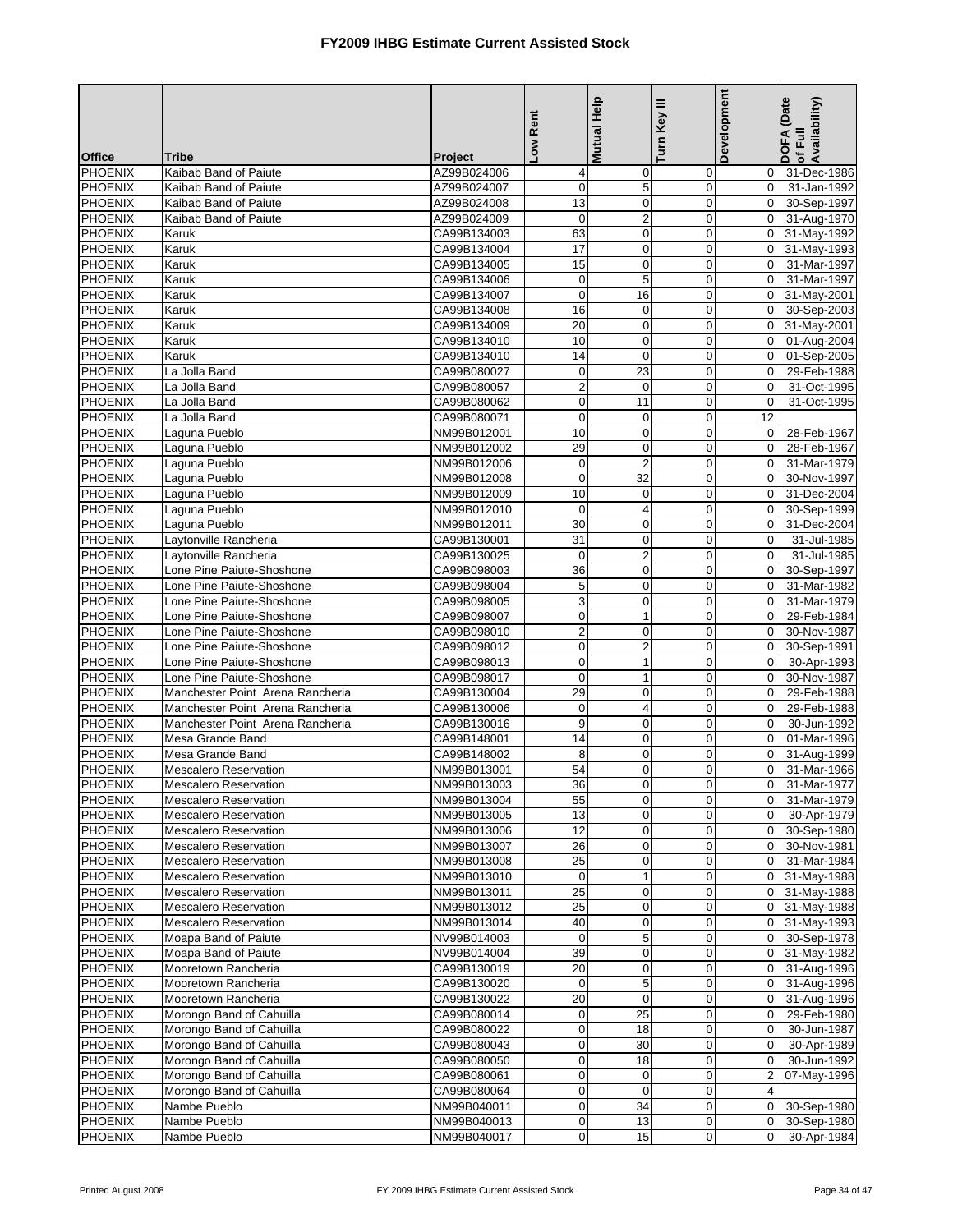|                                  |                                |                            | Low Rent                      | Mutual Help      | Turn Key III     | Development                | DOFA (Date<br>Availability)<br>of Full |
|----------------------------------|--------------------------------|----------------------------|-------------------------------|------------------|------------------|----------------------------|----------------------------------------|
| <b>Office</b>                    | Tribe                          | Project                    |                               |                  |                  |                            |                                        |
| PHOENIX                          | Nambe Pueblo                   | NM99B040018                | $\mathbf 0$                   | 5                | 0                | $\mathbf 0$                | 31-Jul-1987                            |
| PHOENIX<br><b>PHOENIX</b>        | Nambe Pueblo<br>Nambe Pueblo   | NM99B040023<br>NM99B040024 | $\boldsymbol{0}$<br>$\pmb{0}$ | 5<br>22          | 0<br>$\mathbf 0$ | $\mathbf 0$<br>$\mathbf 0$ | 30-Apr-1989<br>31-Oct-1988             |
| <b>PHOENIX</b>                   | Nambe Pueblo                   | NM99B040027                | $\pmb{0}$                     | 14               | $\mathbf 0$      | $\mathbf 0$                | 28-Feb-1995                            |
| <b>PHOENIX</b>                   | Nambe Pueblo                   | NM99B040030                | 20                            | $\pmb{0}$        | $\pmb{0}$        | $\boldsymbol{0}$           | 31-Jul-1999                            |
| PHOENIX                          | Navajo Nation                  | AZ99B012001                | 60                            | $\mathbf 0$      | $\mathbf 0$      | $\mathbf 0$                | 31-Dec-1968                            |
| PHOENIX                          | Navajo Nation                  | AZ99B012002                | 50                            | $\mathbf 0$      | $\pmb{0}$        | $\mathbf 0$                | 30-Apr-1968                            |
| <b>PHOENIX</b>                   | Navajo Nation                  | AZ99B012003                | 110                           | 0                | 0                | $\mathbf 0$                | 30-Apr-1968                            |
| <b>PHOENIX</b>                   | Navajo Nation                  | AZ99B012004                | 40                            | $\mathbf 0$      | $\mathbf 0$      | $\mathbf 0$                | 30-Nov-1967                            |
| <b>PHOENIX</b>                   | Navaio Nation                  | AZ99B012005                | 50                            | $\mathbf 0$      | $\mathbf 0$      | $\mathbf 0$                | 31-Jan-1967                            |
| PHOENIX                          | Navajo Nation                  | AZ99B012012                | 50                            | $\mathbf 0$      | $\mathbf 0$      | $\mathbf 0$                | 31-Jan-1971                            |
| PHOENIX                          | Navajo Nation                  | AZ99B012038                | 10                            | $\mathbf 0$      | $\mathbf 0$      | $\Omega$                   | 30-Dec-1974                            |
| PHOENIX                          | Navajo Nation                  | AZ99B012039                | 10                            | 0                | 0                | $\mathbf 0$                | 31-Dec-1975                            |
| <b>PHOENIX</b>                   | Navajo Nation                  | AZ99B012040                | 10                            | $\mathbf 0$      | $\mathbf 0$      | $\mathbf 0$                | 30-Jun-1976                            |
| <b>PHOENIX</b>                   | Navajo Nation                  | AZ99B012043                | 45                            | $\mathbf 0$      | $\mathbf 0$      | $\mathbf 0$                | 30-Apr-1979                            |
| <b>PHOENIX</b>                   | Navajo Nation                  | AZ99B012048                | 10                            | $\mathbf 0$      | $\pmb{0}$        | $\boldsymbol{0}$           | 31-Oct-1978                            |
| <b>PHOENIX</b>                   | Navajo Nation                  | AZ99B012050                | 40                            | $\mathbf 0$      | $\mathbf 0$      | $\mathbf 0$<br>$\mathbf 0$ | 31-Aug-1983                            |
| PHOENIX<br><b>PHOENIX</b>        | Navajo Nation<br>Navajo Nation | AZ99B012051<br>AZ99B012057 | $\mathbf 0$<br>150            | 55<br>$\pmb{0}$  | 0<br>0           | $\mathbf 0$                | 31-Dec-1981<br>30-Apr-1987             |
| <b>PHOENIX</b>                   | Navajo Nation                  | AZ99B012058                | 37                            | $\mathbf 0$      | $\mathbf 0$      | $\mathbf 0$                | 31-May-1983                            |
| PHOENIX                          | Navajo Nation                  | AZ99B012059                | 30                            | 0                | $\mathbf 0$      | $\mathbf 0$                | 31-Dec-1982                            |
| PHOENIX                          | Navajo Nation                  | AZ99B012060                | 10                            | $\mathbf 0$      | $\mathbf 0$      | $\mathbf 0$                | 30-Nov-1982                            |
| <b>PHOENIX</b>                   | Navajo Nation                  | AZ99B012061                | 6                             | $\mathbf 0$      | $\mathbf 0$      | $\mathbf 0$                | 31-Aug-1982                            |
| PHOENIX                          | Navajo Nation                  | AZ99B012062                | 130                           | $\mathbf 0$      | $\mathbf 0$      | $\mathbf 0$                | 30-Nov-1983                            |
| <b>PHOENIX</b>                   | Navajo Nation                  | AZ99B012063                | 88                            | $\mathbf 0$      | $\mathbf 0$      | $\mathbf 0$                | 31-Mar-1984                            |
| <b>PHOENIX</b>                   | Navajo Nation                  | AZ99B012066                | $\pmb{0}$                     | 14               | $\mathbf 0$      | $\mathbf 0$                | 31-Jul-1983                            |
| <b>PHOENIX</b>                   | Navajo Nation                  | AZ99B012067                | 65                            | $\mathbf 0$      | 0                | $\mathbf 0$                | 30-Nov-1982                            |
| <b>PHOENIX</b>                   | Navajo Nation                  | AZ99B012070                | $\mathbf 0$                   | 14               | $\mathbf 0$      | $\mathbf 0$                | 30-Sep-1982                            |
| <b>PHOENIX</b>                   | Navajo Nation                  | AZ99B012073                | 15                            | $\mathbf 0$      | $\mathbf 0$      | $\mathbf 0$                | 31-Oct-1983                            |
| PHOENIX                          | Navajo Nation                  | AZ99B012082                | 50                            | $\pmb{0}$        | $\pmb{0}$        | $\boldsymbol{0}$           | 30-Sep-1986                            |
| PHOENIX                          | Navajo Nation                  | AZ99B012083                | $\overline{70}$               | $\overline{0}$   | $\mathbf 0$      | $\mathbf 0$                | 31-Aug-1985                            |
| <b>PHOENIX</b>                   | Navajo Nation                  | AZ99B012084                | $\boldsymbol{0}$              | 50               | $\mathbf 0$      | $\Omega$                   | 31-May-1985                            |
| <b>PHOENIX</b>                   | Navajo Nation                  | AZ99B012085                | 50                            | $\mathbf 0$      | 0                | $\mathbf 0$                | 31-Aug-1986                            |
| PHOENIX<br>PHOENIX               | Navajo Nation<br>Navajo Nation | AZ99B012086<br>AZ99B012087 | 50<br>50                      | $\mathbf 0$<br>0 | $\mathbf 0$<br>0 | $\mathbf 0$<br>$\mathbf 0$ | 31-Aug-1986<br>30-Sep-1986             |
| <b>PHOENIX</b>                   | Navajo Nation                  | AZ99B012088                | $\pmb{0}$                     | 60               | $\mathbf 0$      | $\mathbf 0$                | 30-Sep-1985                            |
| PHOENIX                          | Navajo Nation                  | AZ99B012089                | $\mathbf 0$                   | $\overline{34}$  | $\mathbf 0$      | $\mathbf 0$                | 31-May-1985                            |
| PHOENIX                          | Navajo Nation                  | AZ99B012090                | $\mathbf 0$                   | 44               | $\mathbf 0$      | $\mathbf 0$                | 31-Oct-1987                            |
| <b>PHOENIX</b>                   | Navajo Nation                  | AZ99B012091                | $\mathbf 0$                   | 28               | $\mathbf 0$      | $\mathbf 0$                | 31-Mar-1986                            |
| <b>PHOENIX</b>                   | Navajo Nation                  | AZ99B012093                | 40                            | $\mathbf 0$      | $\overline{0}$   | $\mathbf 0$                | 31-Aug-1985                            |
| PHOENIX                          | Navajo Nation                  | AZ99B012094                | $\overline{0}$                | 32               | $\mathbf{0}$     | $\overline{0}$             | 30-Nov-1987                            |
| <b>PHOENIX</b>                   | Navajo Nation                  | AZ99B012095                | $\overline{0}$                | 30               | 0                | 0                          | 30-Jun-1987                            |
| <b>PHOENIX</b>                   | Navajo Nation                  | AZ99B012096                | $\mathbf 0$                   | 33               | 0                | $\mathbf 0$                | 31-Oct-1987                            |
| PHOENIX                          | Navajo Nation                  | AZ99B012097                | $\boldsymbol{0}$              | 20               | $\boldsymbol{0}$ | $\mathbf 0$                | 31-Dec-1987                            |
| PHOENIX                          | Navajo Nation                  | AZ99B012098                | 33                            | $\mathbf 0$      | 0                | $\mathbf 0$                | 31-Oct-1987                            |
| PHOENIX                          | Navajo Nation                  | AZ99B012099                | $\boldsymbol{0}$              | 20               | 0                | $\mathbf 0$                | 31-May-1988                            |
| PHOENIX                          | Navajo Nation                  | AZ99B012100                | $\pmb{0}$                     | 25               | $\pmb{0}$        | $\mathbf 0$                | 29-Feb-1988                            |
| PHOENIX                          | Navajo Nation                  | AZ99B012101                | $\pmb{0}$                     | 26               | 0                | $\mathbf 0$                | 30-Jun-1988                            |
| <b>PHOENIX</b><br><b>PHOENIX</b> | Navaio Nation<br>Navajo Nation | AZ99B012102<br>AZ99B012103 | $\mathbf 0$<br>65             | 16<br>0          | 0<br>$\pmb{0}$   | $\mathbf 0$<br>$\mathbf 0$ | 31-Dec-1987<br>31-May-1991             |
| PHOENIX                          | Navajo Nation                  | AZ99B012104                | $\boldsymbol{0}$              | 15               | 0                | $\mathbf 0$                | 30-Sep-1990                            |
| PHOENIX                          | Navajo Nation                  | AZ99B012105                | $\boldsymbol{0}$              | 19               | 0                | $\mathbf 0$                | 30-Sep-1990                            |
| PHOENIX                          | Navajo Nation                  | AZ99B012106                | $\pmb{0}$                     | 47               | $\mathbf 0$      | $\mathbf 0$                | 31-Dec-1990                            |
| PHOENIX                          | Navajo Nation                  | AZ99B012107                | $\pmb{0}$                     | 21               | $\mathbf 0$      | $\overline{0}$             | 31-May-1991                            |
| PHOENIX                          | Navajo Nation                  | AZ99B012108                | $\overline{0}$                | 49               | $\pmb{0}$        | $\mathbf 0$                | 31-May-1991                            |
| <b>PHOENIX</b>                   | Navajo Nation                  | AZ99B012109                | $\mathbf 0$                   | 25               | $\mathbf 0$      | $\mathbf 0$                | 30-Sep-1990                            |
| PHOENIX                          | Navajo Nation                  | AZ99B012110                | $\pmb{0}$                     | 8                | 0                | $\mathbf 0$                | 30-Sep-1990                            |
| PHOENIX                          | Navajo Nation                  | AZ99B012111                | $\boldsymbol{0}$              | 41               | 0                | $\mathbf 0$                | 30-Sep-1990                            |
| PHOENIX                          | Navajo Nation                  | AZ99B012112                | $\mathbf 0$                   | 21               | 0                | $\overline{0}$             | 31-May-1992                            |
| PHOENIX                          | Navajo Nation                  | AZ99B012113                | 25                            | 0                | 0                | $\mathbf 0$                | 31-May-1992                            |
| PHOENIX                          | Navajo Nation                  | AZ99B012114                | $\mathbf 0$                   | 49               | $\mathbf 0$      | $\mathbf 0$                | 30-Apr-1992                            |
| <b>PHOENIX</b>                   | Navajo Nation                  | AZ99B012115                | $\mathbf 0$                   | 14               | $\pmb{0}$        | $\Omega$                   | 31-Mar-1992                            |
| <b>PHOENIX</b>                   | Navajo Nation                  | AZ99B012116                | $\pmb{0}$                     | 20               | 0                | $\mathbf 0$                | 30-Nov-1991                            |
| PHOENIX                          | Navajo Nation                  | AZ99B012117                | $\overline{0}$                | 19               | $\pmb{0}$        | $\mathbf 0$                | 31-Dec-1991                            |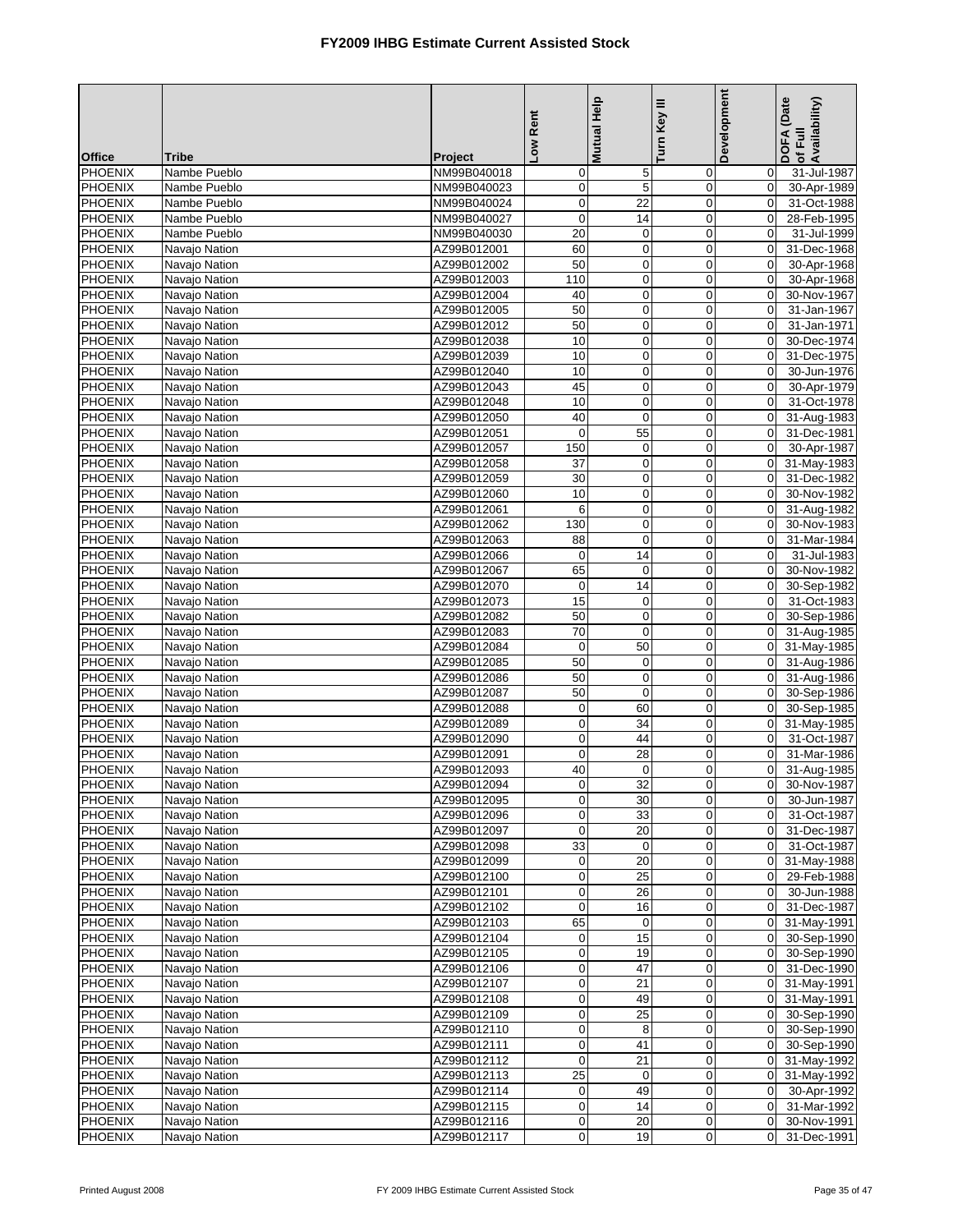|                                  |                                |                            | Low Rent                   | <b>Mutual Help</b>    | Turn Key III               | Development             | DOFA (Date<br>of Full<br>Availability) |
|----------------------------------|--------------------------------|----------------------------|----------------------------|-----------------------|----------------------------|-------------------------|----------------------------------------|
| <b>Office</b>                    | Tribe                          | Project                    |                            |                       |                            |                         |                                        |
| <b>PHOENIX</b><br><b>PHOENIX</b> | Navajo Nation<br>Navajo Nation | AZ99B012118<br>AZ99B012119 | 15<br>$\boldsymbol{0}$     | 0<br>28               | 0<br>0                     | 0<br>$\mathbf 0$        | 30-Nov-1991<br>30-Nov-1992             |
| PHOENIX                          | Navajo Nation                  | AZ99B012120                | 0                          | 29                    | $\mathbf 0$                | $\mathbf 0$             | 30-Apr-1992                            |
| <b>PHOENIX</b>                   | Navajo Nation                  | AZ99B012121                | 0                          | 19                    | $\mathbf 0$                | $\mathbf 0$             | 31-Mar-1992                            |
| <b>PHOENIX</b>                   | Navajo Nation                  | AZ99B012122                | 10                         | $\mathbf 0$           | $\pmb{0}$                  | $\mathbf 0$             | 31-Mar-1992                            |
| <b>PHOENIX</b>                   | Navajo Nation                  | AZ99B012123                | $\mathbf 0$                | 14                    | $\mathbf 0$                | $\mathbf 0$             | 31-Dec-1991                            |
| <b>PHOENIX</b>                   | Navajo Nation                  | AZ99B012124                | 10                         | $\mathbf 0$           | $\mathbf 0$                | $\mathbf 0$             | 31-Dec-1991                            |
| PHOENIX                          | Navajo Nation                  | AZ99B012125                | $\mathbf 0$                | 19                    | $\mathbf 0$                | $\mathbf 0$             | 30-Nov-1992                            |
| <b>PHOENIX</b>                   | Navajo Nation                  | AZ99B012126                | 30                         | $\mathbf 0$           | $\mathbf 0$                | $\mathbf 0$             | 30-Nov-1992                            |
| PHOENIX                          | Navajo Nation                  | AZ99B012127                | 0                          | 20                    | $\mathbf 0$                | $\mathbf 0$             | 31-Jul-1994                            |
| <b>PHOENIX</b>                   | Navajo Nation                  | AZ99B012128                | $\pmb{0}$                  | 35                    | $\mathbf 0$                | $\mathbf 0$             | 30-Apr-1994                            |
| <b>PHOENIX</b>                   | Navajo Nation                  | AZ99B012129                | $\mathbf 0$                | 18                    | $\mathbf 0$                | $\Omega$                | 31-Jul-1994                            |
| <b>PHOENIX</b>                   | Navajo Nation                  | AZ99B012130                | $\pmb{0}$                  | 11                    | $\mathbf 0$                | $\mathbf 0$             | 31-May-1995                            |
| <b>PHOENIX</b>                   | Navajo Nation                  | AZ99B012131                | $\mathbf 0$                | 8                     | $\mathbf 0$                | $\mathbf 0$             | 31-Oct-1994                            |
| <b>PHOENIX</b>                   | Navajo Nation                  | AZ99B012132                | 20                         | 0                     | $\mathbf 0$                | $\mathbf 0$             | 31-May-1995                            |
| <b>PHOENIX</b>                   | Navajo Nation                  | AZ99B012133                | 20                         | $\mathbf 0$           | $\pmb{0}$                  | $\mathbf 0$             | 31-Oct-1994                            |
| PHOENIX                          | Navajo Nation                  | AZ99B012134                | 19                         | $\mathbf 0$           | $\overline{0}$             | $\mathbf 0$             | 31-Jul-1994                            |
| <b>PHOENIX</b>                   | Navajo Nation                  | AZ99B012135                | 19                         | $\mathbf 0$           | $\mathbf 0$                | 0                       | 31-Jul-1994                            |
| PHOENIX                          | Navajo Nation                  | AZ99B012136                | $\boldsymbol{0}$           | 35                    | $\mathbf 0$                | $\mathbf 0$             | 31-Mar-1995                            |
| <b>PHOENIX</b>                   | Navajo Nation                  | AZ99B012137                | 0                          | 24                    | $\mathbf 0$                | $\mathbf 0$             | 31-Oct-1996                            |
| <b>PHOENIX</b>                   | Navajo Nation                  | AZ99B012138                | 16                         | $\mathbf 0$           | $\mathbf 0$                | $\mathbf 0$             | 31-Oct-1996                            |
| <b>PHOENIX</b><br><b>PHOENIX</b> | Navajo Nation                  | AZ99B012139<br>AZ99B012140 | $\mathbf 0$<br>$\mathbf 0$ | $\overline{25}$<br>12 | $\mathbf 0$<br>$\mathbf 0$ | $\mathbf 0$<br>$\Omega$ | 31-Oct-1996                            |
| <b>PHOENIX</b>                   | Navajo Nation<br>Navajo Nation | AZ99B012141                | $\pmb{0}$                  | 10                    | $\mathbf 0$                | $\mathbf 0$             | 30-Sep-1996<br>31-May-1997             |
| <b>PHOENIX</b>                   | Navajo Nation                  | AZ99B012142                | $\pmb{0}$                  | 14                    | $\mathbf 0$                | $\mathbf 0$             | 30-Nov-1998                            |
| PHOENIX                          | Navajo Nation                  | AZ99B012143                | $\mathbf 0$                | 18                    | $\mathbf 0$                | $\mathbf 0$             | 31-Oct-1996                            |
| <b>PHOENIX</b>                   | Navajo Nation                  | AZ99B012144                | 15                         | 0                     | $\pmb{0}$                  | 0                       | 31-May-1997                            |
| PHOENIX                          | Navajo Nation                  | AZ99B012145                | 6                          | $\mathbf 0$           | $\mathbf 0$                | $\mathbf 0$             | 30-Nov-1998                            |
| <b>PHOENIX</b>                   | Navajo Nation                  | AZ99B012146                | 0                          | 13                    | $\mathbf 0$                | 0                       | 31-May-1997                            |
| <b>PHOENIX</b>                   | Navajo Nation                  | AZ99B012147                | 15                         | $\mathbf 0$           | $\pmb{0}$                  | $\mathbf 0$             | 31-May-1997                            |
| <b>PHOENIX</b>                   | Navajo Nation                  | AZ99B012148                | $\mathbf 0$                | 58                    | $\mathbf 0$                | $\mathbf 0$             | 31-May-1998                            |
| <b>PHOENIX</b>                   | Navajo Nation                  | AZ99B012149                | 20                         | 0                     | $\mathbf 0$                | $\mathbf 0$             | 31-May-1998                            |
| PHOENIX                          | Navajo Nation                  | AZ99B012150                | 40                         | $\pmb{0}$             | $\mathbf 0$                | $\mathbf 0$             | 31-May-1998                            |
| <b>PHOENIX</b>                   | Navajo Nation                  | AZ99B012151                | 40                         | $\mathbf 0$           | $\mathbf 0$                | $\mathbf 0$             | 30-Sep-1997                            |
| PHOENIX                          | Navajo Nation                  | AZ99B012152                | $\mathbf 0$                | 8                     | $\mathbf 0$                | $\mathbf 0$             | 30-Apr-1999                            |
| <b>PHOENIX</b>                   | Navajo Nation                  | AZ99B012153                | $\pmb{0}$                  | 25                    | $\mathbf 0$                | $\mathbf 0$             | 31-Jan-1999                            |
| <b>PHOENIX</b>                   | Navajo Nation                  | AZ99B012154                | $\mathbf 0$                | 65                    | $\pmb{0}$                  | $\mathbf 0$             | 31-Mar-1999                            |
| <b>PHOENIX</b>                   | Navajo Nation                  | AZ99B012155                | $\pmb{0}$                  | 20                    | $\mathbf 0$                | $\boldsymbol{0}$        | 28-Feb-2000                            |
| <b>PHOENIX</b>                   | Navajo Nation                  | AZ99B012156                | $\pmb{0}$                  | 30                    | $\mathbf 0$                | $\mathbf 0$             | 28-Feb-2000                            |
| <b>PHOENIX</b>                   | Navajo Nation                  | AZ99B012157                | $\mathbf 0$                | 0                     | $\overline{0}$             | 10                      |                                        |
| <b>PHOENIX</b>                   | Navajo Nation                  | AZ99B012158                | $\overline{0}$             | 10                    | $\overline{0}$             | $\overline{0}$          | 28-Feb-2000                            |
| <b>PHOENIX</b><br><b>PHOENIX</b> | Navajo Nation<br>Navajo Nation | AZ99B012159<br>AZ99B012160 | $\mathbf 0$<br>10          | 0<br>0                | 0<br>0                     | 15<br>0                 | 31-Mar-2001                            |
| PHOENIX                          | Navajo Nation                  | AZ99B012161                | 55                         | 0                     | 0                          | 0                       | 31-Mar-1997                            |
| <b>PHOENIX</b>                   | Navajo Nation                  | AZ99B012162                | $\pmb{0}$                  | 10                    | 0                          | $\mathbf 0$             | 31-Oct-2001                            |
| PHOENIX                          | Navajo Nation                  | AZ99B012163                | $\pmb{0}$                  | 13                    | 0                          | $\sqrt{2}$              | 30-Jun-2001                            |
| PHOENIX                          | Navajo Nation                  | AZ99B012164                | $\mathbf 0$                | 25                    | $\mathbf 0$                | $\mathbf 0$             | 30-Jun-2001                            |
| <b>PHOENIX</b>                   | Navajo Nation                  | AZ99B012165                | $\pmb{0}$                  | 20                    | $\mathbf 0$                | $\mathbf 0$             | 30-Jun-2001                            |
| <b>PHOENIX</b>                   | Navajo Nation                  | AZ99B012166                | $\mathbf 0$                | 25                    | 0                          | $\mathbf 0$             | 30-Nov-1998                            |
| <b>PHOENIX</b>                   | Navajo Nation                  | NM99B015001                | 60                         | 0                     | 0                          | 0                       | 30-Nov-1965                            |
| <b>PHOENIX</b>                   | Navajo Nation                  | NM99B015002                | 60                         | 0                     | 0                          | $\overline{0}$          | 30-Sep-1976                            |
| <b>PHOENIX</b>                   | Navajo Nation                  | NM99B015003                | 20                         | 0                     | 0                          | $\mathbf 0$             | 31-Oct-1966                            |
| PHOENIX                          | Navajo Nation                  | NM99B015004                | 30                         | $\mathbf 0$           | $\mathbf 0$                | $\mathbf 0$             | 31-Oct-1966                            |
| PHOENIX                          | Navajo Nation                  | NM99B015005                | 20                         | 0                     | $\mathbf 0$                | $\mathbf 0$             | 31-Jan-1967                            |
| <b>PHOENIX</b>                   | Navajo Nation                  | NM99B015006                | 100                        | $\pmb{0}$             | $\pmb{0}$                  | $\mathbf 0$             | 30-Apr-1968                            |
| <b>PHOENIX</b>                   | Navajo Nation                  | NM99B015012                | 50                         | 0                     | $\mathbf 0$                | $\mathbf 0$             | 30-Apr-1971                            |
| <b>PHOENIX</b>                   | Navajo Nation                  | NM99B015013                | 60                         | 0                     | 0                          | $\mathbf 0$             | 30-Jun-1973                            |
| <b>PHOENIX</b>                   | Navajo Nation                  | NM99B015014                | 20                         | $\pmb{0}$             | $\pmb{0}$                  | $\mathbf 0$             | 31-Oct-1972                            |
| <b>PHOENIX</b>                   | Navajo Nation                  | NM99B015024                | 10                         | $\mathbf 0$           | 0                          | $\mathbf 0$             | 28-Feb-1975                            |
| <b>PHOENIX</b><br><b>PHOENIX</b> | Navajo Nation                  | NM99B015028                | 20<br>30                   | 0<br>0                | 0<br>$\mathbf 0$           | 0<br>$\mathbf 0$        | 30-Sep-1975                            |
| <b>PHOENIX</b>                   | Navajo Nation<br>Navajo Nation | NM99B015030<br>NM99B015032 | 150                        | $\pmb{0}$             | $\pmb{0}$                  | $\mathbf 0$             | 30-Jun-1975<br>31-Jul-1979             |
| <b>PHOENIX</b>                   | Navajo Nation                  | NM99B015034                | $\mathbf 0$                | $\mathbf 1$           | 0                          | $\mathbf 0$             | 30-Jun-1979                            |
| PHOENIX                          | Navajo Nation                  | NM99B015035                | $\pmb{0}$                  | $\mathbf{1}$          | 0                          | $\mathbf 0$             | 31-Jul-1979                            |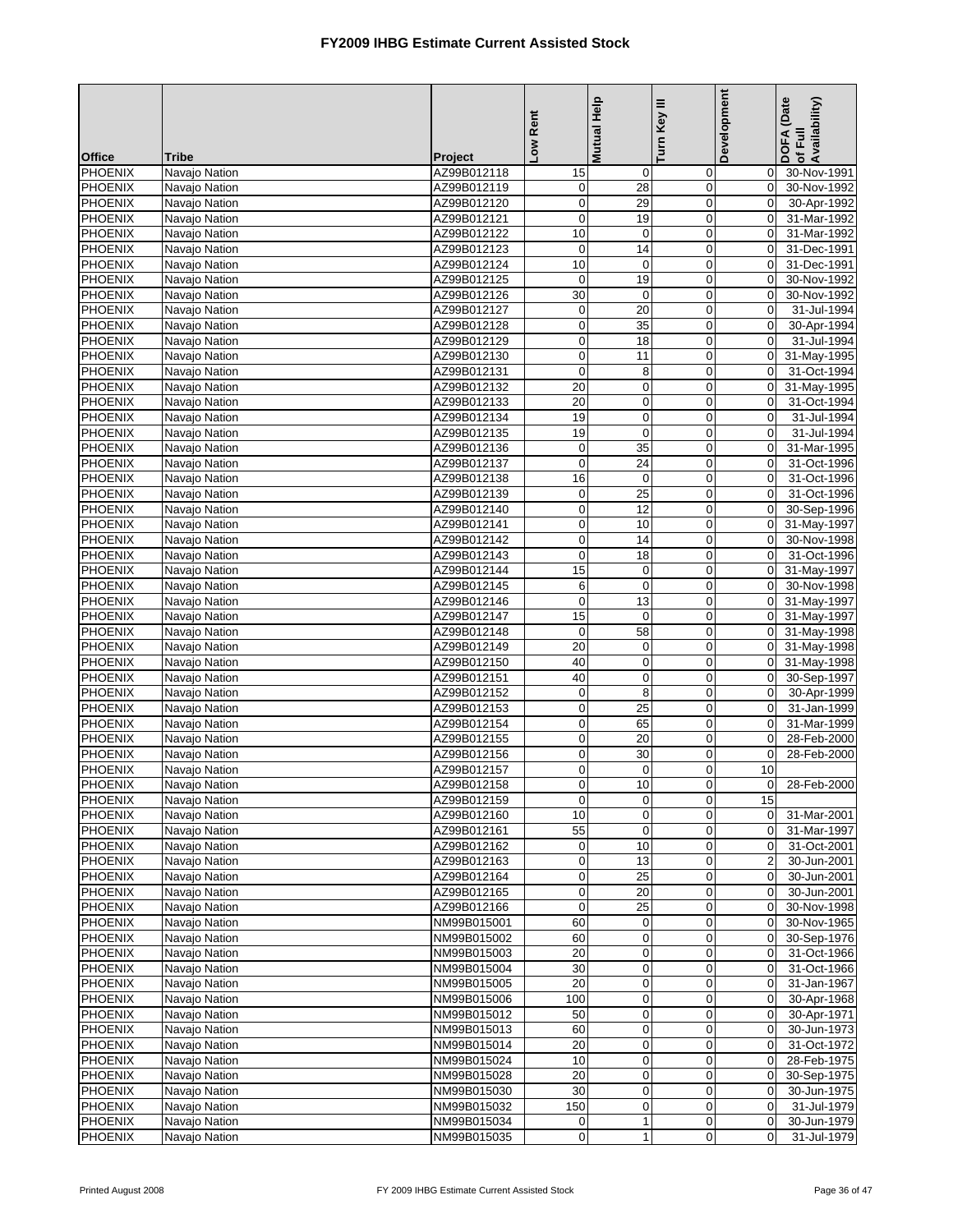|                                  |                                |                            | Low Rent                         | Mutual Help       | Turn Key III               | Development                   | DOFA (Date<br>Availability)<br>of Full |
|----------------------------------|--------------------------------|----------------------------|----------------------------------|-------------------|----------------------------|-------------------------------|----------------------------------------|
| <b>Office</b><br><b>PHOENIX</b>  | Tribe                          | Project                    |                                  |                   |                            |                               |                                        |
| <b>PHOENIX</b>                   | Navajo Nation                  | NM99B015036                | 105                              | 0<br>22           | 0<br>$\boldsymbol{0}$      | $\overline{0}$<br>$\mathbf 0$ | 31-Aug-1979                            |
| <b>PHOENIX</b>                   | Navajo Nation<br>Navajo Nation | NM99B015037<br>NM99B015038 | 0<br>$\overline{0}$              | $\overline{7}$    | $\mathbf 0$                | $\mathbf 0$                   | 30-Jun-1982<br>30-Sep-2001             |
| <b>PHOENIX</b>                   | Navajo Nation                  | NM99B015039                | 118                              | $\mathbf 0$       | $\mathbf 0$                | $\mathbf 0$                   | 30-Sep-1980                            |
| <b>PHOENIX</b>                   | Navajo Nation                  | NM99B015040                | 75                               | $\pmb{0}$         | $\mathbf 0$                | $\mathbf 0$                   | 30-Apr-1983                            |
| <b>PHOENIX</b>                   | Navajo Nation                  | NM99B015041                | 100                              | $\mathbf 0$       | $\mathbf 0$                | $\mathbf 0$                   | 30-Apr-1984                            |
| <b>PHOENIX</b>                   | Navajo Nation                  | NM99B015042                | 20                               | $\mathbf 0$       | 0                          | $\mathbf 0$                   | 28-Feb-1983                            |
| PHOENIX                          | Navajo Nation                  | NM99B015043                | $\mathbf 0$                      | 19                | $\mathbf 0$                | $\mathbf 0$                   | 31-Jan-1984                            |
| PHOENIX                          | Navajo Nation                  | NM99B015044                | 20                               | $\boldsymbol{0}$  | $\mathbf 0$                | $\mathbf 0$                   | 30-Jun-1983                            |
| <b>PHOENIX</b>                   | Navajo Nation                  | NM99B015045                | 10                               | $\mathbf 0$       | $\mathbf 0$                | $\mathbf 0$                   | 30-Nov-1983                            |
| PHOENIX                          | Navajo Nation                  | NM99B015046                | 25                               | $\mathbf 0$       | 0                          | 0                             | 31-Jan-1983                            |
| <b>PHOENIX</b>                   | Navajo Nation                  | NM99B015047                | 50                               | $\mathbf 0$       | $\mathbf 0$                | $\mathbf 0$                   | 31-Dec-1983                            |
| <b>PHOENIX</b>                   | Navajo Nation                  | NM99B015048                | 100                              | $\mathbf 0$       | $\mathbf 0$                | 0                             | 31-Jan-1984                            |
| <b>PHOENIX</b>                   | Navajo Nation                  | NM99B015049                | 51                               | $\mathbf 0$       | $\mathbf 0$                | $\mathbf 0$                   | 29-Feb-1984                            |
| <b>PHOENIX</b>                   | Navajo Nation                  | NM99B015052                | 5                                | $\mathbf 0$       | $\mathbf 0$                | $\mathbf 0$                   | 30-Apr-1984                            |
| <b>PHOENIX</b>                   | Navajo Nation                  | NM99B015053                | $\boldsymbol{0}$                 | 30                | $\mathbf 0$                | $\mathbf 0$                   | 31-Mar-1986                            |
| <b>PHOENIX</b>                   | Navaio Nation                  | NM99B015054                | $\mathbf 0$                      | 28                | $\overline{0}$             | $\mathbf 0$                   | 31-Jan-1985                            |
| <b>PHOENIX</b><br>PHOENIX        | Navajo Nation<br>Navajo Nation | NM99B015055<br>NM99B015056 | 59                               | $\mathbf 0$<br>29 | $\mathbf 0$<br>$\pmb{0}$   | 0<br>$\mathbf 0$              | 31-Jan-1986<br>31-Mar-1987             |
| <b>PHOENIX</b>                   | Navaio Nation                  | NM99B015057                | $\pmb{0}$<br>$\mathbf 0$         | 24                | $\mathbf 0$                | $\mathbf 0$                   | 30-Jun-1987                            |
| <b>PHOENIX</b>                   | Navajo Nation                  | NM99B015058                | $\mathbf 0$                      | 18                | $\mathbf 0$                | $\mathbf 0$                   | 31-Aug-1987                            |
| <b>PHOENIX</b>                   | Navajo Nation                  | NM99B015059                | $\boldsymbol{0}$                 | 10                | $\mathbf 0$                | $\mathbf 0$                   | 31-Dec-1984                            |
| <b>PHOENIX</b>                   | Navajo Nation                  | NM99B015060                | $\boldsymbol{0}$                 | $\overline{23}$   | 0                          | $\mathbf 0$                   | 31-Aug-1987                            |
| <b>PHOENIX</b>                   | Navaio Nation                  | NM99B015061                | 21                               | $\mathbf 0$       | $\mathbf 0$                | $\mathbf 0$                   | 31-Mar-1987                            |
| <b>PHOENIX</b>                   | Navajo Nation                  | NM99B015062                | $\mathbf 0$                      | 33                | 0                          | $\pmb{0}$                     | 30-Jun-1987                            |
| <b>PHOENIX</b>                   | Navajo Nation                  | NM99B015063                | $\mathbf 0$                      | 12                | 0                          | $\mathbf 0$                   | 31-Jul-1987                            |
| <b>PHOENIX</b>                   | Navajo Nation                  | NM99B015064                | $\pmb{0}$                        | 24                | $\boldsymbol{0}$           | $\mathbf 0$                   | 31-Oct-1987                            |
| PHOENIX                          | Navajo Nation                  | NM99B015065                | $\mathbf 0$                      | 36                | $\mathbf 0$                | $\mathbf 0$                   | 31-Dec-1987                            |
| <b>PHOENIX</b>                   | Navajo Nation                  | NM99B015066                | $\mathbf 0$                      | 16                | $\mathbf 0$                | 0                             | 31-Oct-1990                            |
| <b>PHOENIX</b>                   | Navajo Nation                  | NM99B015067                | $\pmb{0}$                        | 30                | $\mathbf 0$                | $\mathbf 0$                   | 31-Mar-1991                            |
| <b>PHOENIX</b>                   | Navajo Nation                  | NM99B015068                | $\mathbf 0$                      | $\overline{73}$   | $\mathbf 0$                | 0                             | 30-Sep-1990                            |
| <b>PHOENIX</b>                   | Navajo Nation                  | NM99B015069                | $\mathbf 0$                      | 46                | $\boldsymbol{0}$           | $\mathbf 0$                   | 31-Mar-1991                            |
| PHOENIX                          | Navajo Nation                  | NM99B015070                | $\boldsymbol{0}$                 | 16                | $\mathbf 0$                | $\mathbf 0$                   | 30-Sep-1990                            |
| <b>PHOENIX</b><br><b>PHOENIX</b> | Navajo Nation<br>Navaio Nation | NM99B015071                | $\mathbf 0$                      | 50                | $\mathbf 0$<br>$\mathbf 0$ | $\mathbf 0$<br>$\mathbf 0$    | 31-Oct-1990                            |
| <b>PHOENIX</b>                   | Navajo Nation                  | NM99B015072<br>NM99B015073 | $\mathbf 0$<br>10                | 16<br>$\mathbf 0$ | $\mathbf 0$                | 0                             | 31-Dec-1991<br>31-Dec-1991             |
| <b>PHOENIX</b>                   | Navajo Nation                  | NM99B015074                | $\boldsymbol{0}$                 | 13                | $\mathbf 0$                | $\mathbf 0$                   | 30-Nov-1991                            |
| <b>PHOENIX</b>                   | Navajo Nation                  | NM99B015075                | 10                               | $\mathbf 0$       | 0                          | $\mathbf 0$                   | 30-Nov-1991                            |
| <b>PHOENIX</b>                   | Navajo Nation                  | NM99B015076                | $\mathbf 0$                      | $\overline{23}$   | $\mathbf 0$                | $\mathbf 0$                   | 31-Dec-1991                            |
| <b>PHOENIX</b>                   | Navajo Nation                  | NM99B015077                | 35                               | $\mathbf 0$       | 0                          | 0                             | 31-Dec-1991                            |
| <b>PHOENIX</b>                   | Navajo Nation                  | NM99B015078                | $\overline{0}$                   | 16                | $\mathbf{0}$               |                               | 0 31-Mar-1992                          |
| <b>PHOENIX</b>                   | Navajo Nation                  | NM99B015079                | 20                               | $\mathbf 0$       | 0                          | $\overline{0}$                | 31-Mar-1992                            |
| <b>PHOENIX</b>                   | Navajo Nation                  | NM99B015080                | 20                               | 0                 | 0                          | $\mathbf 0$                   | 31-Aug-1991                            |
| <b>PHOENIX</b>                   | Navajo Nation                  | NM99B015081                | 0                                | 14                | 0                          | $\mathbf 0$                   | 30-Nov-1991                            |
| <b>PHOENIX</b>                   | Navajo Nation                  | NM99B015082                | 10                               | 0                 | 0                          | $\mathbf 0$                   | 30-Nov-1991                            |
| <b>PHOENIX</b>                   | Navajo Nation                  | NM99B015083                | $\pmb{0}$                        | 20                | $\mathbf 0$                | $\overline{0}$                | 30-Nov-1991                            |
| PHOENIX                          | Navajo Nation                  | NM99B015084                | $\boldsymbol{0}$                 | 24                | $\mathbf 0$                | $\overline{0}$                | 30-Nov-1991                            |
| <b>PHOENIX</b>                   | Navajo Nation                  | NM99B015085                | $10$                             | $\mathbf 0$       | 0                          | $\overline{0}$                | 30-Nov-1991                            |
| <b>PHOENIX</b><br><b>PHOENIX</b> | Navajo Nation                  | NM99B015086                | 0<br>20                          | 18<br>0           | 0<br>$\mathbf 0$           | $\overline{0}$<br>$\mathbf 0$ | 31-Jan-1994<br>31-Dec-1993             |
| <b>PHOENIX</b>                   | Navajo Nation<br>Navajo Nation | NM99B015087<br>NM99B015088 | 0                                | 6                 | $\mathbf 0$                | $\overline{0}$                | 31-Aug-1992                            |
| <b>PHOENIX</b>                   | Navajo Nation                  | NM99B015089                | 18                               | 0                 | $\mathbf 0$                | $\overline{0}$                | 31-Aug-1992                            |
| <b>PHOENIX</b>                   | Navajo Nation                  | NM99B015090                | $\mathbf 0$                      | 36                | 0                          | $\mathbf 0$                   | 30-Nov-1993                            |
| <b>PHOENIX</b>                   | Navajo Nation                  | NM99B015091                | $\pmb{0}$                        | 14                | 0                          | $\mathbf 0$                   | 30-Nov-1993                            |
| <b>PHOENIX</b>                   | Navajo Nation                  | NM99B015092                | $\overline{0}$                   | 20                | $\pmb{0}$                  | $\overline{0}$                | 31-Mar-1994                            |
| <b>PHOENIX</b>                   | Navajo Nation                  | NM99B015093                | $\mathbf 0$                      | 18                | $\mathbf 0$                | $\mathbf 0$                   | 31-Jan-1994                            |
| <b>PHOENIX</b>                   | Navajo Nation                  | NM99B015094                | 18                               | $\pmb{0}$         | $\boldsymbol{0}$           | $\overline{0}$                | 31-Jan-1994                            |
| <b>PHOENIX</b>                   | Navajo Nation                  | NM99B015095                | 17                               | $\pmb{0}$         | 0                          | $\overline{0}$                | 31-Mar-1994                            |
| <b>PHOENIX</b>                   | Navajo Nation                  | NM99B015096                | 20                               | $\mathbf 0$       | 0                          | $\overline{0}$                | 31-Dec-1993                            |
| <b>PHOENIX</b>                   | Navajo Nation                  | NM99B015097                | $\mathbf 0$                      | 25                | $\mathbf 0$                | $\overline{0}$                | 31-Jan-1995                            |
| <b>PHOENIX</b>                   | Navajo Nation                  | NM99B015098                | $\boldsymbol{0}$                 | 40                | $\mathbf 0$                | $\overline{0}$                | 30-Nov-1994                            |
| <b>PHOENIX</b>                   | Navajo Nation                  | NM99B015099                | $\overline{0}$                   | 25                | $\mathbf 0$                | $\mathbf 0$                   | 28-Feb-1997                            |
| <b>PHOENIX</b><br>PHOENIX        | Navajo Nation<br>Navajo Nation | NM99B015100<br>NM99B015101 | $\overline{0}$<br>$\overline{0}$ | 7<br>10           | 0<br>$\pmb{0}$             | $\overline{0}$<br>$\mathbf 0$ | 31-Oct-1996<br>31-Oct-1996             |
|                                  |                                |                            |                                  |                   |                            |                               |                                        |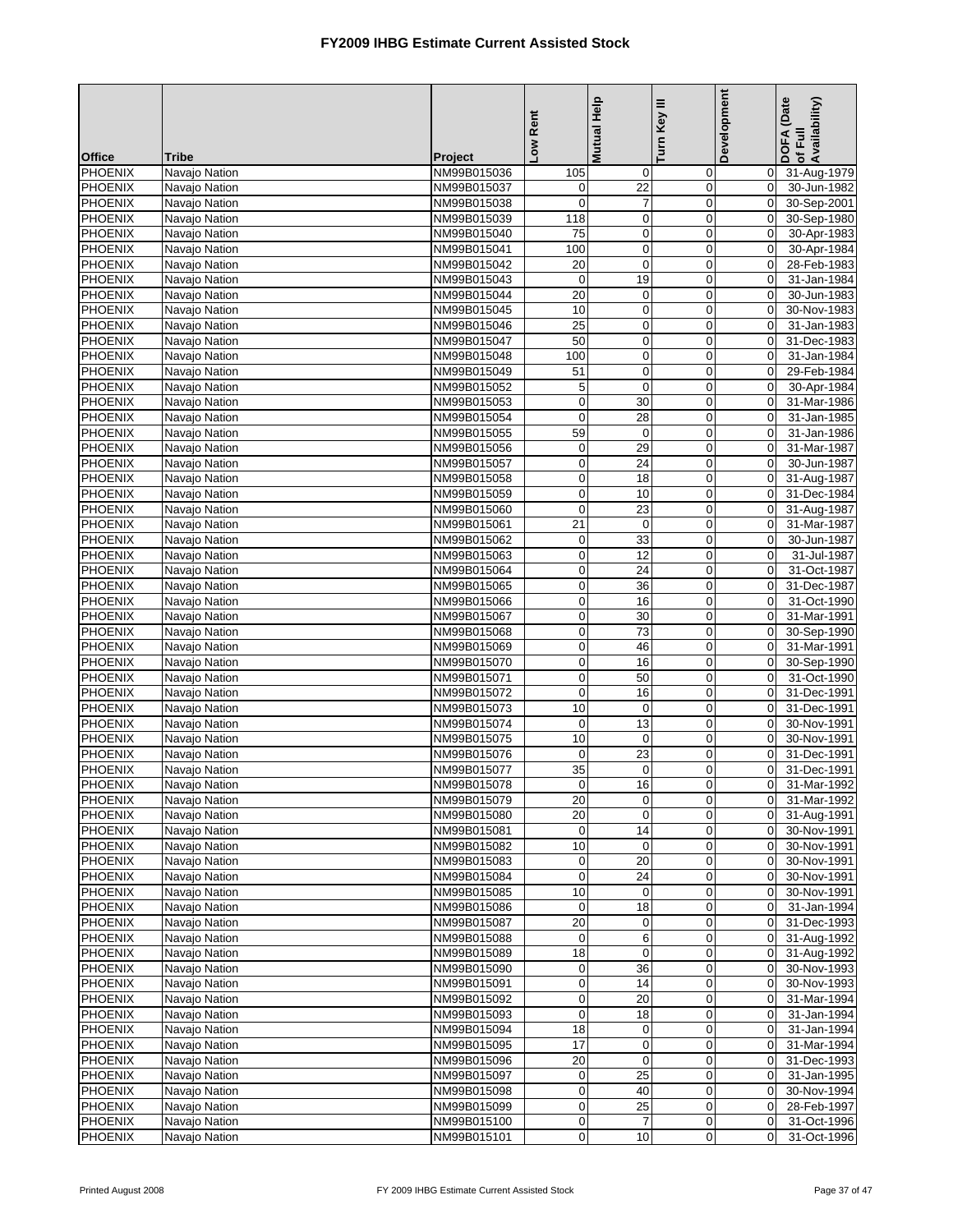|                                  |                                                                      |                            | Low Rent                         | Mutual Help           | Turn Key III     | Development                      | DOFA (Date<br>of Full<br>Availability) |
|----------------------------------|----------------------------------------------------------------------|----------------------------|----------------------------------|-----------------------|------------------|----------------------------------|----------------------------------------|
| <b>Office</b>                    | <b>Tribe</b>                                                         | Project                    |                                  |                       |                  |                                  |                                        |
| <b>PHOENIX</b>                   | Navajo Nation                                                        | NM99B015102                | $\mathbf 0$                      | 20                    | $\mathbf 0$      | $\overline{0}$                   | 31-May-1996                            |
| PHOENIX                          | Navajo Nation                                                        | NM99B015103                | $\overline{0}$                   | $\overline{25}$       | $\pmb{0}$        | $\overline{0}$                   | 30-Sep-1996                            |
| <b>PHOENIX</b>                   | Navajo Nation                                                        | NM99B015104                | 11                               | $\mathbf 0$           | $\mathbf 0$      | $\mathbf 0$                      | 31-Oct-1996                            |
| <b>PHOENIX</b>                   | Navajo Nation                                                        | NM99B015105                | 9                                | $\pmb{0}$             | $\mathbf 0$      | $\Omega$                         | 31-Oct-1996                            |
| PHOENIX                          | Navajo Nation                                                        | NM99B015106                | $\overline{20}$                  | $\pmb{0}$             | $\mathbf 0$      | $\overline{0}$                   | 31-May-1996                            |
| PHOENIX                          | Navajo Nation                                                        | NM99B015107                | 14                               | $\mathbf 0$           | $\mathbf 0$      | $\overline{0}$                   | 30-Sep-1996                            |
| <b>PHOENIX</b>                   | Navajo Nation                                                        | NM99B015108                | $\mathbf 0$                      | 9                     | $\mathbf 0$      | $\overline{0}$                   | 30-Sep-1996                            |
| <b>PHOENIX</b>                   | Navajo Nation                                                        | NM99B015109                | $\overline{14}$                  | $\pmb{0}$             | $\mathbf 0$      | $\mathbf 0$                      | 30-Jun-1996                            |
| <b>PHOENIX</b>                   | Navajo Nation                                                        | NM99B015110                | 10                               | $\mathbf 0$           | $\mathbf 0$      | $\overline{0}$                   | 30-Apr-1996                            |
| <b>PHOENIX</b>                   | Navajo Nation                                                        | NM99B015111                | $\mathbf 0$                      | $\overline{7}$        | $\mathbf 0$      | $\mathbf 0$                      | 30-Apr-1996                            |
| PHOENIX                          | Navajo Nation                                                        | NM99B015112                | $\mathbf 0$                      | 38                    | $\mathbf 0$      | $\overline{0}$                   | 31-May-1998                            |
| PHOENIX                          | Navajo Nation                                                        | NM99B015113                | $\mathbf 0$                      | 77                    | $\mathbf 0$      | $\overline{0}$                   | 30-Sep-1998                            |
| <b>PHOENIX</b><br><b>PHOENIX</b> | Navajo Nation                                                        | NM99B015114                | $\overline{0}$<br>$\mathbf 0$    | 27<br>$\overline{20}$ | 0<br>$\mathbf 0$ | $\overline{0}$<br>$\overline{0}$ | 30-Sep-1980                            |
| PHOENIX                          | Navajo Nation<br>Navajo Nation                                       | NM99B015115<br>NM99B015116 | $\mathbf 0$                      | 15                    | $\mathbf 0$      | $\Omega$                         | 31-Dec-1999<br>30-Nov-1999             |
| <b>PHOENIX</b>                   | Navajo Nation                                                        | NM99B015117                | $\overline{0}$                   | 10                    | $\pmb{0}$        | $\overline{0}$                   | 30-Nov-1999                            |
| <b>PHOENIX</b>                   | Navajo Nation                                                        | NM99B015118                | $\mathbf 0$                      | 10                    | $\mathbf 0$      | $\mathbf 0$                      | 28-Feb-1999                            |
| PHOENIX                          | Navajo Nation                                                        | NM99B015119                | $\mathbf 0$                      | 15                    | $\mathbf 0$      | $\overline{0}$                   | 28-Feb-1999                            |
| <b>PHOENIX</b>                   | Navajo Nation                                                        | NM99B015120                | $\overline{0}$                   | $\overline{20}$       | $\mathbf 0$      | $\overline{0}$                   | 30-Sep-2000                            |
| <b>PHOENIX</b>                   | Navajo Nation                                                        | NM99B015121                | $\mathbf 0$                      | 10                    | $\mathbf 0$      | $\Omega$                         | 31-Dec-1999                            |
| <b>PHOENIX</b>                   | Navajo Nation                                                        | NM99B015122                | $\mathbf 0$                      | 20                    | $\mathbf 0$      | $\overline{0}$                   | 30-Nov-2000                            |
| <b>PHOENIX</b>                   | Navajo Nation                                                        | NM99B015123                | $\mathbf 0$                      | 20                    | $\mathbf 0$      | $\overline{0}$                   | 31-Dec-2000                            |
| PHOENIX                          | Navajo Nation                                                        | NM99B015124                | $\mathbf 0$                      | 15                    | $\mathbf 0$      | $\overline{0}$                   | 30-Nov-2000                            |
| <b>PHOENIX</b>                   | Navajo Nation                                                        | NM99B015125                | 24                               | $\pmb{0}$             | $\mathbf 0$      | $\overline{0}$                   | 31-Mar-2002                            |
| <b>PHOENIX</b>                   | Navajo Nation                                                        | NM99B015126                | $\mathbf 0$                      | 6                     | $\mathbf 0$      | $\mathbf 0$                      | 30-Jun-2001                            |
| PHOENIX                          | Navajo Nation                                                        | NM99B015127                | $\overline{20}$                  | $\mathbf 0$           | $\mathbf 0$      | $\overline{0}$                   | 30-Jun-2001                            |
| <b>PHOENIX</b>                   | Navajo Nation                                                        | NM99B015128                | $\overline{0}$                   | 30                    | $\mathbf 0$      | $\overline{0}$                   | 30-Jun-2001                            |
| <b>PHOENIX</b>                   | Navajo Nation                                                        | UT99B005002                | $\mathbf 0$                      | 31                    | $\mathbf 0$      | $\overline{0}$                   | 31-Aug-1985                            |
| PHOENIX                          | Navajo Nation                                                        | UT99B005003                | $\mathbf 0$                      | 31                    | $\boldsymbol{0}$ | $\overline{0}$                   | 28-Feb-1986                            |
| PHOENIX                          | Navajo Nation                                                        | UT99B005004                | $\overline{0}$                   | 21                    | $\pmb{0}$        | $\overline{0}$                   | 31-Oct-1987                            |
| <b>PHOENIX</b>                   | Ohkay Owingeh (San Juan Pueblo)                                      | NM99B083004                | $\mathbf 0$                      | $\mathbf{1}$          | $\mathbf 0$      | $\Omega$                         | 31-Dec-1977                            |
| <b>PHOENIX</b>                   | Ohkay Owingeh (San Juan Pueblo)                                      | NM99B083005                | $\mathbf 0$                      | 3                     | $\mathbf 0$      | $\overline{0}$                   | 30-Sep-1980                            |
| PHOENIX                          | Ohkay Owingeh (San Juan Pueblo)                                      | NM99B083006                | $\overline{0}$                   | 6                     | $\mathbf 0$      | $\overline{0}$                   | 31-May-1983                            |
| <b>PHOENIX</b>                   | Ohkay Owingeh (San Juan Pueblo)                                      | NM99B083007                | $\mathbf 0$                      | 19                    | $\mathbf 0$      | $\overline{0}$                   | 31-May-1989                            |
| <b>PHOENIX</b>                   | Ohkay Owingeh (San Juan Pueblo)                                      | NM99B083008                | $\mathbf 0$                      | 1                     | $\mathbf 0$      | $\overline{0}$                   | 31-Jul-1996                            |
| <b>PHOENIX</b>                   | Ohkay Owingeh (San Juan Pueblo)                                      | NM99B083009                | $\overline{23}$                  | $\mathbf 0$           | $\mathbf 0$      | $\mathbf 0$                      | 31-Dec-1997                            |
| <b>PHOENIX</b>                   | Ohkay Owingeh (San Juan Pueblo)                                      | NM99B083010                | ω                                | $\mathbf 0$           | $\mathbf 0$      | $\overline{0}$                   | 30-Nov-2005                            |
| <b>PHOENIX</b>                   | Paiute-Shoshone of Bishop Colony                                     | CA99B098002                | $\pmb{0}$                        | 39                    | $\mathbf 0$      | $\overline{0}$                   | 31-Mar-1979                            |
| <b>PHOENIX</b>                   | Paiute-Shoshone of Bishop Colony                                     | CA99B098004                | 9                                | $\mathbf 0$           | $\mathbf 0$      | $\mathbf 0$                      | 31-Mar-1982                            |
| <b>PHOENIX</b>                   | Paiute-Shoshone of Bishop Colony                                     | CA99B098005                | $6 \mid$                         | 0                     | 0                | $\overline{0}$                   | 31-Mar-1979                            |
| PHOENIX                          | Paiute-Shoshone of Bishop Colony                                     | CA99B098007                | $\sigma$                         | 38                    | $\sigma$         |                                  | 0 29-Feb-1984                          |
| <b>PHOENIX</b>                   | Paiute-Shoshone of Bishop Colony                                     | CA99B098008                | $\overline{4}$                   | $\mathbf 0$           | $\mathbf 0$      | $\overline{0}$                   | 29-Feb-1984                            |
| <b>PHOENIX</b>                   | Paiute-Shoshone of Bishop Colony                                     | CA99B098009                | $\overline{0}$                   | 17                    | 0                | $\overline{0}$                   | 30-Nov-1987                            |
| PHOENIX                          | Paiute-Shoshone of Bishop Colony                                     | CA99B098010                | $\overline{3}$                   | 0                     | $\pmb{0}$        | $\overline{0}$                   | 30-Nov-1987                            |
| <b>PHOENIX</b>                   | Paiute-Shoshone of Bishop Colony                                     | CA99B098011                | $\overline{7}$                   | $\mathbf 0$           | $\mathbf 0$      | $\Omega$                         | 30-Sep-1991                            |
| <b>PHOENIX</b>                   | Paiute-Shoshone of Bishop Colony                                     | CA99B098012                | $\pmb{0}$                        | 10                    | $\mathbf 0$      | $\overline{0}$                   | 30-Sep-1991                            |
| PHOENIX                          | Paiute-Shoshone of Bishop Colony                                     | CA99B098013                | $\overline{0}$                   | 13                    | $\mathbf 0$      | $\overline{0}$                   | 30-Apr-1993                            |
| <b>PHOENIX</b><br><b>PHOENIX</b> | Paiute-Shoshone of Bishop Colony<br>Paiute-Shoshone of Bishop Colony | CA99B098015<br>CA99B098016 | $\overline{0}$<br>$\overline{0}$ | 5<br>5                | $\mathbf 0$      | $\overline{0}$<br>$\overline{0}$ | 15-Jun-1994<br>30-Nov-1987             |
| <b>PHOENIX</b>                   | Paiute-Shoshone of Bishop Colony                                     | CA99B605001                | $\overline{0}$                   | $\mathbf 5$           | 0<br>$\mathbf 0$ | $\overline{0}$                   |                                        |
| <b>PHOENIX</b>                   | Paiute-Shoshone of Bishop Colony                                     | CA99B605001                | $\overline{0}$                   | 6                     | $\mathbf 0$      | $\overline{0}$                   | 30-Sep-2002<br>30-Apr-2005             |
| PHOENIX                          | Pala Band                                                            | CA99B080018                | $\overline{0}$                   | 6                     | $\pmb{0}$        | $\overline{0}$                   | 30-Sep-1981                            |
| <b>PHOENIX</b>                   | Pala Band                                                            | CA99B080039                | $\mathbf 0$                      | 18                    | $\mathbf 0$      | $\overline{0}$                   | 30-Jun-1989                            |
| <b>PHOENIX</b>                   | Pala Band                                                            | CA99B080053                | 12                               | $\pmb{0}$             | $\mathbf 0$      | $\overline{0}$                   | 30-Nov-1994                            |
| <b>PHOENIX</b>                   | Pascua Yaqui Tribe                                                   | AZ99B040001                | 60                               | $\boldsymbol{0}$      | 0                | $\mathbf 0$                      | 31-Oct-1981                            |
| <b>PHOENIX</b>                   | Pascua Yaqui Tribe                                                   | AZ99B040002                | $\mathbf 0$                      | 60                    | $\mathbf 0$      | $\overline{0}$                   | 31-Mar-1983                            |
| <b>PHOENIX</b>                   | Pascua Yaqui Tribe                                                   | AZ99B040003                | 40                               | 0                     | 0                | $\mathbf 0$                      | 30-Apr-1986                            |
| PHOENIX                          | Pascua Yaqui Tribe                                                   | AZ99B040004                | 50                               | $\pmb{0}$             | $\mathbf 0$      | $\overline{0}$                   | 31-Dec-1986                            |
| <b>PHOENIX</b>                   | Pascua Yaqui Tribe                                                   | AZ99B040005                | $\mathbf 0$                      | 93                    | $\pmb{0}$        | $\overline{0}$                   | 31-May-1987                            |
| <b>PHOENIX</b>                   | Pascua Yaqui Tribe                                                   | AZ99B040006                | 50                               | 0                     | 0                | $\overline{0}$                   | 30-Jun-1987                            |
| <b>PHOENIX</b>                   | Pascua Yaqui Tribe                                                   | AZ99B040007                | 79                               | $\mathbf 0$           | $\mathbf 0$      | $\overline{0}$                   | 31-Dec-1987                            |
| <b>PHOENIX</b>                   | Pascua Yaqui Tribe                                                   | AZ99B040008                | $\mathbf 0$                      | 79                    | 0                | $\overline{0}$                   | 30-Nov-1987                            |
| <b>PHOENIX</b>                   | Pascua Yaqui Tribe                                                   | AZ99B040009                | $\mathbf 0$                      | 75                    | 0                | $\overline{0}$                   | 30-Nov-1991                            |
| PHOENIX                          | Pascua Yaqui Tribe                                                   | AZ99B040010                | $\overline{0}$                   | 13                    | $\mathbf 0$      | $\Omega$                         | 30-Nov-1991                            |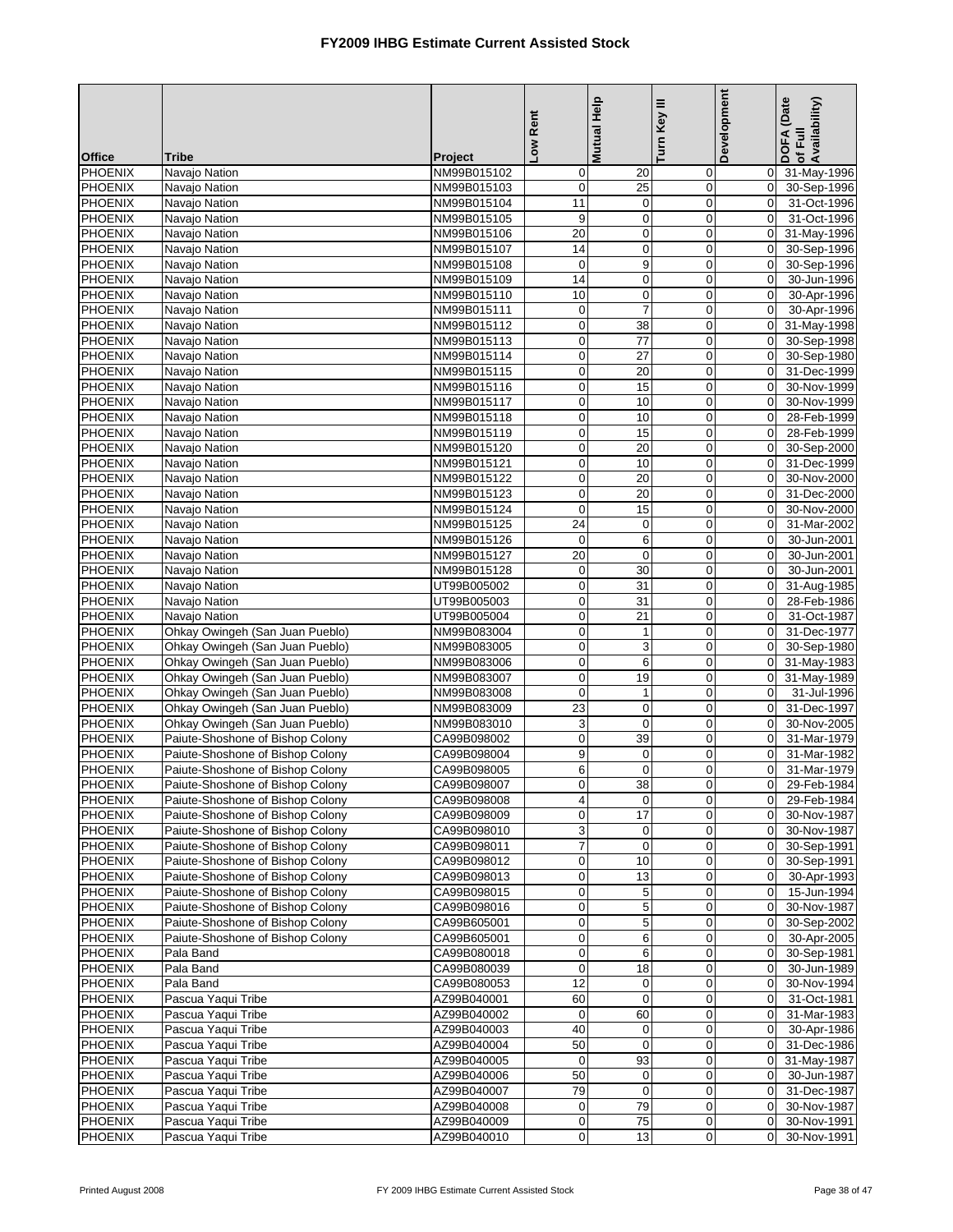|                           |                                                        |                            | Rent                    | <b>Mutual Help</b>        | Turn Key III               | Development                      | DOFA (Date<br>of Full<br>Availability) |
|---------------------------|--------------------------------------------------------|----------------------------|-------------------------|---------------------------|----------------------------|----------------------------------|----------------------------------------|
| <b>Office</b>             | <b>Tribe</b>                                           | Project                    | <b>No</b>               |                           |                            |                                  |                                        |
| <b>PHOENIX</b>            | Pascua Yaqui Tribe                                     | AZ99B040011                | 43                      | 0                         | 0                          | $\overline{0}$                   | 30-Apr-1992                            |
| <b>PHOENIX</b>            | Pascua Yaqui Tribe                                     | AZ99B040012                | $\overline{0}$          | $\overline{20}$           | $\mathbf 0$                | $\overline{0}$                   | 31-Mar-1995                            |
| <b>PHOENIX</b>            | Pascua Yaqui Tribe                                     | AZ99B040013                | 20                      | $\boldsymbol{0}$          | $\mathbf 0$                | $\Omega$                         | 31-Mar-1995                            |
| <b>PHOENIX</b>            | Pascua Yaqui Tribe                                     | AZ99B040014                | $\mathbf 0$             | 40                        | $\mathbf 0$                | $\overline{0}$                   | 28-Feb-1998                            |
| PHOENIX<br><b>PHOENIX</b> | Pascua Yaqui Tribe<br>Pauma Band                       | AZ99B040015<br>CA99B080025 | 40<br>$\mathbf 0$       | $\pmb{0}$<br>4            | $\mathbf 0$<br>$\mathbf 0$ | $\overline{0}$<br>$\Omega$       | 28-Feb-1998<br>30-Nov-1973             |
| PHOENIX                   | Pauma Band                                             | CA99B080038                | $\overline{0}$          | 1                         | 0                          | $\overline{0}$                   | 30-Sep-1989                            |
| <b>PHOENIX</b>            | Pauma Band                                             | CA99B080063                | $\mathbf 0$             | $\overline{5}$            | $\mathbf 0$                | $\mathbf{0}$                     | 30-Apr-1995                            |
| <b>PHOENIX</b>            | Picayune Rancheria                                     | CA99B159001                | 12                      | $\pmb{0}$                 | $\mathbf 0$                | 5 <sup>1</sup>                   | 31-Dec-1999                            |
| <b>PHOENIX</b>            | Picayune Rancheria                                     | CA99B159001                | ω                       | $\overline{0}$            | $\mathbf 0$                | $\mathbf 0$                      | 08-Feb-2003                            |
| <b>PHOENIX</b>            | Picayune Rancheria                                     | CA99B159002                | $\mathbf 0$             | $\mathbf 0$               | $\mathbf 0$                | 8                                |                                        |
| PHOENIX                   | Picuris Pueblo                                         | NM99B040015                | $\mathsf{O}\xspace$     | 17                        | $\boldsymbol{0}$           | $\overline{0}$                   | 31-Dec-1984                            |
| PHOENIX                   | Pinoleville Rancheria                                  | CA99B130024                | 5                       | 0                         | $\pmb{0}$                  | 14                               | 01-Sep-2006                            |
| <b>PHOENIX</b>            | Pojoaque Pueblo                                        | NM99B040014                | $\mathbf 0$             | 12                        | $\mathbf 0$                | $\overline{0}$                   | 30-Sep-1984                            |
| PHOENIX                   | Pojoaque Pueblo                                        | NM99B040021                | $\pmb{0}$               | 5                         | $\mathbf 0$                | $\overline{0}$                   | 31-May-1987                            |
| PHOENIX                   | Pojoaque Pueblo                                        | NM99B040022                | $\overline{0}$          | 10                        | $\mathbf 0$                | $\overline{0}$                   | 30-Apr-1989                            |
| PHOENIX                   | Pojoaque Pueblo                                        | NM99B040023                | $\overline{\mathbf{0}}$ | $\mathbf 5$               | $\mathbf 0$                | $\Omega$                         | 30-Apr-1989                            |
| <b>PHOENIX</b>            | Pojoaque Pueblo                                        | NM99B040025                | $\mathbf 0$             | 3                         | $\mathbf 0$                | $\overline{0}$                   | 30-Apr-1992                            |
| PHOENIX                   | <b>Pyramid Lake Paiute</b>                             | NV99B004003                | $\mathbf 0$             | $\mathbf{1}$              | $\mathbf 0$                | $\mathbf{0}$                     | 30-Sep-1978                            |
| PHOENIX                   | <b>Pyramid Lake Paiute</b>                             | NV99B004005                | 20                      | $\pmb{0}$                 | $\mathbf 0$                | $\overline{0}$                   | 31-Aug-1980                            |
| PHOENIX                   | Pyramid Lake Paiute                                    | NV99B004006                | 36                      | $\pmb{0}$                 | $\pmb{0}$                  | $\overline{0}$                   | 31-Jul-1981                            |
| PHOENIX                   | <b>Pyramid Lake Paiute</b>                             | NV99B004007                | $\mathbf 0$             | 6                         | $\mathbf 0$                | $\overline{0}$                   | 31-Jul-1982                            |
| PHOENIX                   | <b>Pyramid Lake Paiute</b>                             | NV99B004009                | $\mathbf 0$             | 50                        | $\mathbf 0$                | $\Omega$                         | 31-Dec-1991                            |
| PHOENIX                   | <b>Pyramid Lake Paiute</b>                             | NV99B004010                | $\overline{0}$          | 35                        | $\pmb{0}$                  | $\overline{0}$                   | 31-May-1995                            |
| <b>PHOENIX</b>            | <b>Pyramid Lake Paiute</b>                             | NV99B004011                | $\mathbf 0$             | $\overline{25}$           | $\mathbf 0$                | $\Omega$                         | 30-Apr-1997                            |
| PHOENIX                   | <b>Pyramid Lake Paiute</b>                             | NV99B004013                | $\mathbf 0$             | $\overline{2}$            | $\mathbf 0$                | $\Omega$                         | 31-Mar-1998                            |
| <b>PHOENIX</b>            | Quartz Valley Rancheria                                | CA99B083011                | 10                      | $\pmb{0}$                 | $\mathbf 0$                |                                  | 0 04-May-2004                          |
| PHOENIX                   | Quartz Valley Rancheria                                | CA99B083012                | $\mathbf 0$             | $\overline{5}$            | $\mathbf 0$                |                                  | $0$ 04-May-2004                        |
| <b>PHOENIX</b>            | <b>Quartz Valley Rancheria</b>                         | CA99B083014                | $\mathbf{1}$            | $\mathbf 0$               | $\mathbf 0$                | $\overline{0}$                   | 31-Dec-1997                            |
| <b>PHOENIX</b>            | Quartz Valley Rancheria                                | CA99B083017                | 10                      | $\pmb{0}$                 | $\mathbf 0$                | $\overline{0}$<br>$\mathbf{0}$   | 30-Nov-2000                            |
| PHOENIX<br>PHOENIX        | Quechan Tribe<br>Quechan Tribe                         | CA99B054005                | $\mathbf 0$<br>39       | 4<br>$\pmb{0}$            | $\mathbf 0$<br>$\mathbf 0$ | $\overline{0}$                   | 31-Oct-1979<br>31-Jul-1982             |
| PHOENIX                   | Quechan Tribe                                          | CA99B054006<br>CA99B054007 | $\mathbf 0$             | $\overline{4}$            | $\mathbf 0$                | $\overline{0}$                   | 31-Aug-1982                            |
| PHOENIX                   | Quechan Tribe                                          | CA99B054012                | $\mathbf 0$             | 35                        | $\mathbf 0$                | $\overline{0}$                   | 31-Jul-1990                            |
| PHOENIX                   | Quechan Tribe                                          | CA99B054013                | $\overline{0}$          | 45                        | $\pmb{0}$                  | $\overline{0}$                   | 31-Aug-1993                            |
| <b>PHOENIX</b>            | Quechan Tribe                                          | CA99B054014                | 20                      | $\mathbf 0$               | $\mathbf 0$                | $\Omega$                         | 30-Nov-1994                            |
| PHOENIX                   | Quechan Tribe                                          | CA99B054015                | 20                      | $\mathbf 0$               | $\mathbf 0$                | $\Omega$                         | 12-Jun-1997                            |
| <b>PHOENIX</b>            | Quechan Tribe                                          | CA99B054017                | 22                      | $\pmb{0}$                 | $\pmb{0}$                  | $\overline{0}$                   | 30-Jun-1999                            |
| <b>PHOENIX</b>            | Redwood Valley Rancheria                               | CA99B130009                | $\pmb{0}$               | 1                         | $\mathbf 0$                | $\Omega$                         | 31-May-1990                            |
| <b>PHOENIX</b>            | Redwood Valley Rancheria                               | CA99B130011                | $\mathsf g$             | $\mathbf 0$               | $\mathbf 0$                | $\overline{0}$                   | 31-May-1990                            |
| PHOENIX                   | Reno-Sparks Colony                                     | NV99B012003                | 29                      | U.                        | $\pmb{0}$                  |                                  | 0 30-Sep-1974                          |
| PHOENIX                   | Reno-Sparks Colony                                     | NV99B012005                | $\mathbf{0}$            | 17                        | $\mathbf 0$                | $\overline{0}$                   | 30-Jun-1980                            |
| <b>PHOENIX</b>            | Reno-Sparks Colony                                     | NV99B012006                | $\overline{0}$          | 6                         | 0                          | $\overline{0}$                   | 31-Oct-1985                            |
| PHOENIX                   | Reno-Sparks Colony                                     | NV99B012007                | 20                      | $\mathbf 0$               | $\mathbf 0$                | $\overline{0}$                   | 31-Jul-1991                            |
| <b>PHOENIX</b>            | Reno-Sparks Colony                                     | NV99B012008                | $\overline{0}$          | 60                        | $\mathbf 0$                | $\overline{0}$                   | 30-Sep-1991                            |
| <b>PHOENIX</b>            | Reno-Sparks Colony                                     | NV99B012009                | $\mathbf 0$             | 18                        | 0                          | $\overline{0}$                   | 30-Sep-1991                            |
| <b>PHOENIX</b>            | Reno-Sparks Colony                                     | NV99B012010                | $\mathbf 0$             | 20                        | $\mathbf 0$                | $\overline{0}$                   | 14-Jun-1995                            |
| <b>PHOENIX</b>            | Reno-Sparks Colony                                     | NV99B012011                | $\mathbf 0$             | 1                         | $\mathbf 0$                | $\overline{0}$                   | 06-May-1996                            |
| <b>PHOENIX</b>            | Reno-Sparks Colony                                     | NV99B012012                | 29                      | 0                         | 0                          | $\overline{0}$                   | 30-Apr-1997                            |
| <b>PHOENIX</b>            | <b>Rincon Reservation</b>                              | CA99B080010                | $\mathbf 0$             | 1                         | $\mathbf 0$                | $\overline{0}$                   | 30-Jun-1981                            |
| <b>PHOENIX</b>            | <b>Rincon Reservation</b>                              | CA99B080025                | $\mathbf 0$             | 3                         | 0                          | $\overline{0}$                   | 30-Jun-1987                            |
| PHOENIX                   | <b>Rincon Reservation</b>                              | CA99B080038                | $\overline{0}$          | $\ensuremath{\mathsf{3}}$ | $\mathbf 0$                | $\overline{0}$                   | 30-Sep-1989                            |
| <b>PHOENIX</b>            | <b>Rincon Reservation</b>                              | CA99B080049<br>CA99B080054 | $\mathbf 0$             | 19                        | $\mathbf 0$                | $\Omega$                         | 31-Jul-1991                            |
| <b>PHOENIX</b>            | <b>Rincon Reservation</b><br><b>Rincon Reservation</b> |                            | 9<br>$\overline{0}$     | 0<br>$\mathbf{1}$         | $\mathbf 0$<br>$\mathbf 0$ | $\overline{0}$<br>$\overline{0}$ | 30-Apr-1994<br>07-May-1996             |
| PHOENIX<br><b>PHOENIX</b> | <b>Rincon Reservation</b>                              | CA99B080061<br>CA99B080065 | $\overline{0}$          | 10                        | $\mathbf 0$                | $\overline{0}$                   | 31-Jan-1996                            |
| <b>PHOENIX</b>            | <b>Rincon Reservation</b>                              | CA99B080066                | 6                       | 0                         | 0                          | $\mathbf 0$                      | 31-Jan-1996                            |
| <b>PHOENIX</b>            | Robinson Rancheria                                     | CA99B130003                | $\mathbf 0$             | 20                        | $\mathbf 0$                | $\overline{0}$                   | 28-Feb-1988                            |
| <b>PHOENIX</b>            | Robinson Rancheria                                     | CA99B130005                | 11                      | $\mathbf 0$               | 0                          | $\overline{0}$                   | 30-Apr-1988                            |
| <b>PHOENIX</b>            | Robinson Rancheria                                     | CA99B130007                | $\mathbf 0$             | $10$                      | $\pmb{0}$                  | $\overline{0}$                   | 31-Mar-1988                            |
| <b>PHOENIX</b>            | Round Valley Rancheria                                 | CA99B097001                | $\mathbf 0$             | 38                        | $\mathbf 0$                | $\overline{0}$                   | 31-Aug-1978                            |
| <b>PHOENIX</b>            | Round Valley Rancheria                                 | CA99B097002                | 29                      | 0                         | 0                          | $\overline{0}$                   | 31-Aug-1978                            |
| PHOENIX                   | Round Valley Rancheria                                 | CA99B097004                | $\overline{0}$          | 22                        | 0                          | $\overline{0}$                   | 31-Aug-1981                            |
| <b>PHOENIX</b>            | Round Valley Rancheria                                 | CA99B097005                | 22                      | $\pmb{0}$                 | 0                          | $\overline{0}$                   | 31-Aug-1981                            |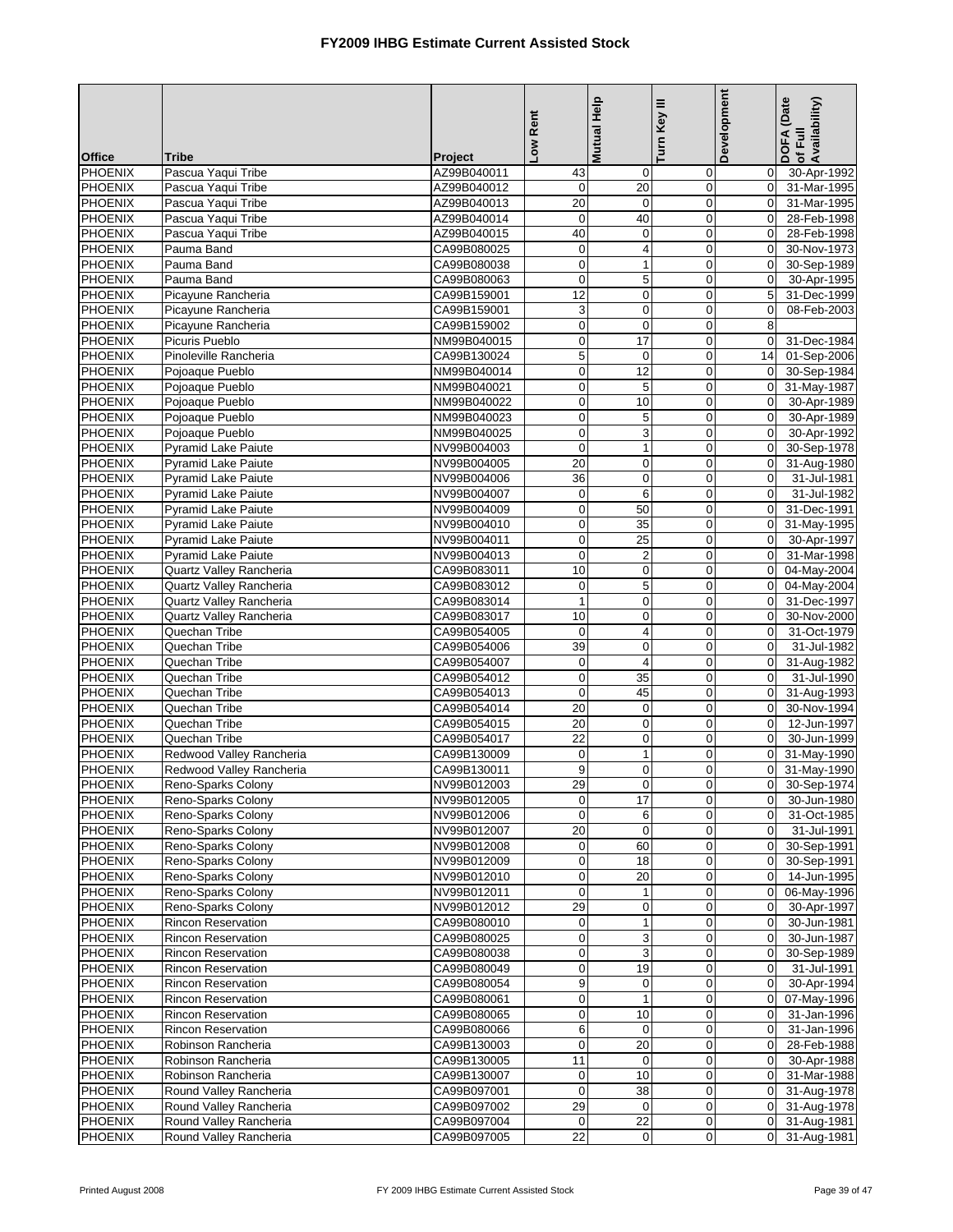|                                  |                                                      |                            | Low Rent                         | <b>Mutual Help</b>             | Turn Key III               | Development                      | DOFA (Date<br>Availability)<br>of Full |
|----------------------------------|------------------------------------------------------|----------------------------|----------------------------------|--------------------------------|----------------------------|----------------------------------|----------------------------------------|
| <b>Office</b>                    | <b>Tribe</b>                                         | Project                    |                                  |                                |                            |                                  |                                        |
| <b>PHOENIX</b>                   | Salt River PIma-Maricopa                             | AZ99B014004                | $\mathbf 0$                      | 45                             | 0                          | 0                                | 28-Feb-1979                            |
| <b>PHOENIX</b>                   | Salt River Plma-Maricopa                             | AZ99B014005                | $\pmb{0}$                        | 13                             | $\pmb{0}$                  | $\mathbf 0$                      | 28-Feb-1979                            |
| <b>PHOENIX</b>                   | Salt River Plma-Maricopa                             | AZ99B014006                | 0                                | 23                             | $\mathbf 0$                | $\mathbf 0$                      | 30-Sep-1979                            |
| <b>PHOENIX</b>                   | Salt River Plma-Maricopa                             | AZ99B014007<br>AZ99B014008 | $\overline{25}$<br>$\mathbf 0$   | $\mathbf 0$<br>$\overline{14}$ | $\mathbf 0$<br>$\mathbf 0$ | $\mathbf 0$<br>$\mathbf 0$       | 30-Jun-1980<br>31-Jul-1981             |
| <b>PHOENIX</b><br><b>PHOENIX</b> | Salt River Plma-Maricopa<br>Salt River PIma-Maricopa | AZ99B014009                | 60                               | $\mathbf 0$                    | $\mathbf 0$                | $\mathbf 0$                      | 30-Sep-1980                            |
| <b>PHOENIX</b>                   | Salt River PIma-Maricopa                             | AZ99B014011                | 28                               | $\mathbf 0$                    | $\mathbf 0$                | $\Omega$                         | 31-Jan-1986                            |
| PHOENIX                          | Salt River Plma-Maricopa                             | AZ99B014013                | $\mathbf 0$                      | 37                             | $\mathbf 0$                | $\mathbf 0$                      | 31-Jan-1989                            |
| PHOENIX                          | Salt River Plma-Maricopa                             | AZ99B014014                | 0                                | 14                             | $\mathbf 0$                | $\mathbf 0$                      | 31-Jul-1990                            |
| PHOENIX                          | Salt River Plma-Maricopa                             | AZ99B014015                | $\pmb{0}$                        | 17                             | $\mathbf 0$                | $\mathbf 0$                      | 31-Oct-1991                            |
| <b>PHOENIX</b>                   | Salt River Plma-Maricopa                             | AZ99B014016                | $\mathbf 0$                      | $\overline{22}$                | $\mathbf 0$                | $\mathbf 0$                      | 31-May-1993                            |
| <b>PHOENIX</b>                   | Salt River Plma-Maricopa                             | AZ99B014017                | 40                               | $\pmb{0}$                      | $\mathbf 0$                | $\mathbf 0$                      | 31-Oct-1995                            |
| <b>PHOENIX</b>                   | Salt River Plma-Maricopa                             | AZ99B014018                | 20                               | $\pmb{0}$                      | $\mathbf 0$                | $\mathbf 0$                      | 09-Feb-1999                            |
| <b>PHOENIX</b>                   | San Carlos Apache                                    | AZ99B011012                | $\mathbf 0$                      | $\mathbf{1}$                   | $\mathbf 0$                | $\mathbf 0$                      | 30-Sep-1979                            |
| <b>PHOENIX</b>                   | San Carlos Apache                                    | AZ99B011013                | $\pmb{0}$                        | $\overline{2}$                 | $\mathbf 0$                | $\mathbf 0$                      | 31-Jan-1980                            |
| <b>PHOENIX</b>                   | San Carlos Apache                                    | AZ99B011015                | $\mathbf 0$                      | $\mathbf{1}$                   | $\mathbf 0$                | $\boldsymbol{0}$                 | 31-Oct-1979                            |
| PHOENIX                          | San Carlos Apache                                    | AZ99B011016                | 99                               | 1                              | $\mathbf 0$                | $\Omega$                         | 30-Jul-1980                            |
| PHOENIX                          | San Carlos Apache                                    | AZ99B011017                | 20                               | $\mathbf 0$                    | $\mathbf 0$                | $\Omega$                         | 31-Dec-1981                            |
| PHOENIX                          | San Carlos Apache                                    | AZ99B011018                | $\mathbf 0$                      | 160                            | $\mathbf 0$                | $\mathbf 0$                      | 31-May-1987                            |
| <b>PHOENIX</b>                   | San Carlos Apache                                    | AZ99B011019                | $\overline{4}$                   | 0                              | $\mathbf 0$                | $\mathbf 0$                      | 30-Apr-1983                            |
| <b>PHOENIX</b>                   | San Carlos Apache                                    | AZ99B011020                | 50                               | $\mathbf 0$                    | $\mathbf 0$                | $\Omega$                         | 30-Nov-1987                            |
| PHOENIX                          | San Carlos Apache                                    | AZ99B011021                | 50                               | 0                              | $\mathbf 0$                | $\mathbf 0$                      | 30-Nov-1987                            |
| <b>PHOENIX</b>                   | San Carlos Apache                                    | AZ99B011022                | 60                               | $\mathbf 0$                    | $\mathbf 0$                | $\Omega$                         | 30-Nov-1987                            |
| <b>PHOENIX</b>                   | San Carlos Apache                                    | AZ99B011023                | 20                               | $\mathbf 0$                    | $\overline{0}$             | $\Omega$                         | 30-Nov-1987                            |
| <b>PHOENIX</b><br>PHOENIX        | San Carlos Apache<br>San Carlos Apache               | AZ99B011024<br>AZ99B011025 | $\pmb{0}$<br>73                  | 54<br>$\overline{7}$           | $\mathbf 0$<br>$\mathbf 0$ | $\mathbf 0$<br>$\Omega$          | 30-Jun-1990<br>30-Nov-1992             |
| PHOENIX                          | San Carlos Apache                                    | AZ99B011026                | $\mathbf 0$                      | 20                             | $\pmb{0}$                  | $\mathbf 0$                      | 31-Jan-1994                            |
| PHOENIX                          | San Carlos Apache                                    | AZ99B011027                | 38                               | $\overline{c}$                 | $\overline{0}$             | $\mathbf 0$                      | 30-Nov-1994                            |
| <b>PHOENIX</b>                   | San Carlos Apache                                    | AZ99B011029                | $\mathbf 0$                      | 8                              | $\overline{0}$             | $\overline{0}$                   | 01-Jan-2000                            |
| <b>PHOENIX</b>                   | San Carlos Apache                                    | AZ99B011030                | $\overline{2}$                   | $\pmb{0}$                      | $\mathbf 0$                | $\mathbf 0$                      | 01-Jan-2000                            |
| <b>PHOENIX</b>                   | San Ildefonso Pueblo                                 | NM99B040006                | $\pmb{0}$                        | $\mathbf{1}$                   | $\mathbf 0$                | $\mathbf 0$                      | 31-Aug-1978                            |
| <b>PHOENIX</b>                   | San Ildefonso Pueblo                                 | NM99B040012                | $\mathbf 0$                      | 4                              | $\mathbf 0$                | $\Omega$                         | 28-Feb-1981                            |
| PHOENIX                          | San Ildefonso Pueblo                                 | NM99B040020                | $\mathbf 0$                      | 10                             | $\mathbf 0$                | $\mathbf 0$                      | 31-May-1987                            |
| PHOENIX                          | San Ildefonso Pueblo                                 | NM99B040022                | 0                                | 9                              | $\mathbf 0$                | $\mathbf 0$                      | 30-Apr-1989                            |
| PHOENIX                          | San Ildefonso Pueblo                                 | NM99B040026                | $\pmb{0}$                        | 19                             | $\mathbf 0$                | $\mathbf 0$                      | 31-Dec-1994                            |
| <b>PHOENIX</b>                   | San Ildefonso Pueblo                                 | NM99B040029                | 20                               | $\mathbf 0$                    | $\mathbf 0$                | $\mathbf 0$                      | 31-Jan-2000                            |
| <b>PHOENIX</b>                   | San Pasqual Band                                     | CA99B080042                | $\mathbf 0$                      | 29                             | $\mathbf 0$                | $\Omega$                         | 31-Jul-1989                            |
| <b>PHOENIX</b>                   | San Pasqual Band                                     | CA99B080055                | 10                               | $\mathbf 0$                    | $\mathbf 0$                | $\mathbf 0$                      | 31-May-1993                            |
| <b>PHOENIX</b>                   | San Pasqual Band                                     | CA99B080059                | $\mathbf 0$                      | $\overline{21}$                | $\overline{0}$             | $\mathbf 0$                      | 31-Oct-1995                            |
| <b>PHOENIX</b>                   | San Pasqual Band                                     | CA99B080072                | 11                               | 0                              | $\overline{0}$             | $\overline{0}$                   | 28-Nov-1995                            |
| <b>PHOENIX</b>                   | San Rosa Band of Cahuilla                            | CA99B080061                | $\overline{0}$                   | 1                              | $\overline{0}$             |                                  | 0 30-May-1995                          |
| <b>PHOENIX</b>                   | San Rosa Band of Cahuilla                            | CA99B080069                | $\mathbf 0$                      | 3                              | $\mathbf 0$                | 0                                | 30-May-1995                            |
| <b>PHOENIX</b>                   | San Rosa Band of Cahuilla                            | CA99B080070                | $\mathbf 0$                      | 0                              | 0                          | $\mathbf{3}$                     | #NULL!                                 |
| PHOENIX<br><b>PHOENIX</b>        | Sandia Pueblo<br>Sandia Pueblo                       | NM99B031067                | $\boldsymbol{0}$<br>$\mathbf{1}$ | 19<br>$\mathbf 0$              | 0<br>0                     | $\overline{0}$<br>$\overline{0}$ | 30-Sep-1995<br>30-Sep-1995             |
| <b>PHOENIX</b>                   | Sandia Pueblo                                        | NM99B031080<br>NM99B087012 | $\pmb{0}$                        | $\overline{\mathbf{c}}$        | $\mathbf 0$                | $\mathbf 0$                      | 31-Jan-2000                            |
| PHOENIX                          | Santa Ana Pueblo                                     | NM99B087013                | 6                                | $\pmb{0}$                      | $\mathbf 0$                | $\overline{0}$                   | 30-Nov-1999                            |
| <b>PHOENIX</b>                   | Santa Clara Pueblo                                   | NM99B082004                | $\mathbf 0$                      | 5                              | $\mathbf 0$                | $\overline{0}$                   | 31-Jul-1980                            |
| <b>PHOENIX</b>                   | Santa Clara Pueblo                                   | NM99B082005                | $\mathbf 0$                      | 8                              | 0                          | $\mathbf 0$                      | 30-Nov-1987                            |
| <b>PHOENIX</b>                   | Santa Clara Pueblo                                   | NM99B082006                | $\pmb{0}$                        | 40                             | 0                          | 0                                | 31-Mar-1992                            |
| PHOENIX                          | Santa Clara Pueblo                                   | NM99B082007                | $\boldsymbol{0}$                 | 18                             | 0                          | $\overline{0}$                   | 31-Mar-1992                            |
| PHOENIX                          | Santa Clara Pueblo                                   | NM99B082008                | $\mathbf 0$                      | 13                             | 0                          | $\mathbf 0$                      | 31-Dec-2004                            |
| <b>PHOENIX</b>                   | Santa Clara Pueblo                                   | NM99B082009                | 22                               | $\mathbf 0$                    | $\mathbf 0$                | 0                                | 31-Dec-2004                            |
| <b>PHOENIX</b>                   | Santa Rosa Rancheria                                 | CA99B129001                | 23                               | 0                              | $\mathbf 0$                | $\mathbf 0$                      | 31-Jul-1982                            |
| PHOENIX                          | Santa Rosa Rancheria                                 | CA99B129007                | 20                               | $\pmb{0}$                      | $\pmb{0}$                  | $\mathbf 0$                      | 31-Dec-1987                            |
| <b>PHOENIX</b>                   | Santa Rosa Rancheria                                 | CA99B129015                | $\pmb{0}$                        | $\mathbf 1$                    | $\mathbf 0$                | $\mathbf 0$                      | 31-Jul-1982                            |
| <b>PHOENIX</b>                   | Santa Rosa Rancheria                                 | CA99B129018                | $\pmb{0}$                        | $\mathbf{1}$                   | 0                          | $\mathbf 0$                      | 31-Dec-1987                            |
| PHOENIX                          | Santa Ynez Band of Chumash                           | CA99B080013                | $\mathbf 0$                      | $\mathbf 1$                    | $\boldsymbol{0}$           | $\mathbf 0$                      | 31-Jan-1981                            |
| <b>PHOENIX</b>                   | Santa Ynez Band of Chumash                           | CA99B080026                | $\pmb{0}$                        | 4                              | 0                          | $\mathbf 0$                      | 31-Aug-1989                            |
| PHOENIX                          | Santa Ynez Band of Chumash                           | CA99B080045                | $\mathbf{1}$                     | 0                              | $\mathbf 0$                | 0                                | 30-Apr-1989                            |
| <b>PHOENIX</b>                   | Santo Domingo Pueblo                                 | NM99B031052                | $\mathbf 0$                      | 3                              | $\mathbf 0$                | $\mathbf 0$                      | $\overline{31}$ -Mar-1982              |
| <b>PHOENIX</b>                   | Santo Domingo Pueblo                                 | NM99B078001                | 32                               | $\pmb{0}$                      | $\boldsymbol{0}$           | $\Omega$                         | 30-Sep-1998                            |
| <b>PHOENIX</b>                   | Santo Domingo Pueblo                                 | NM99B078002                | $\mathbf 0$<br>$\mathbf 0$       | 38                             | 0                          | 10 <sup>1</sup>                  | 30-Sep-1998                            |
| PHOENIX                          | Santo Domingo Pueblo                                 | NM99B078003                |                                  | 3                              | 0                          | $\mathbf 0$                      | 30-Nov-2004                            |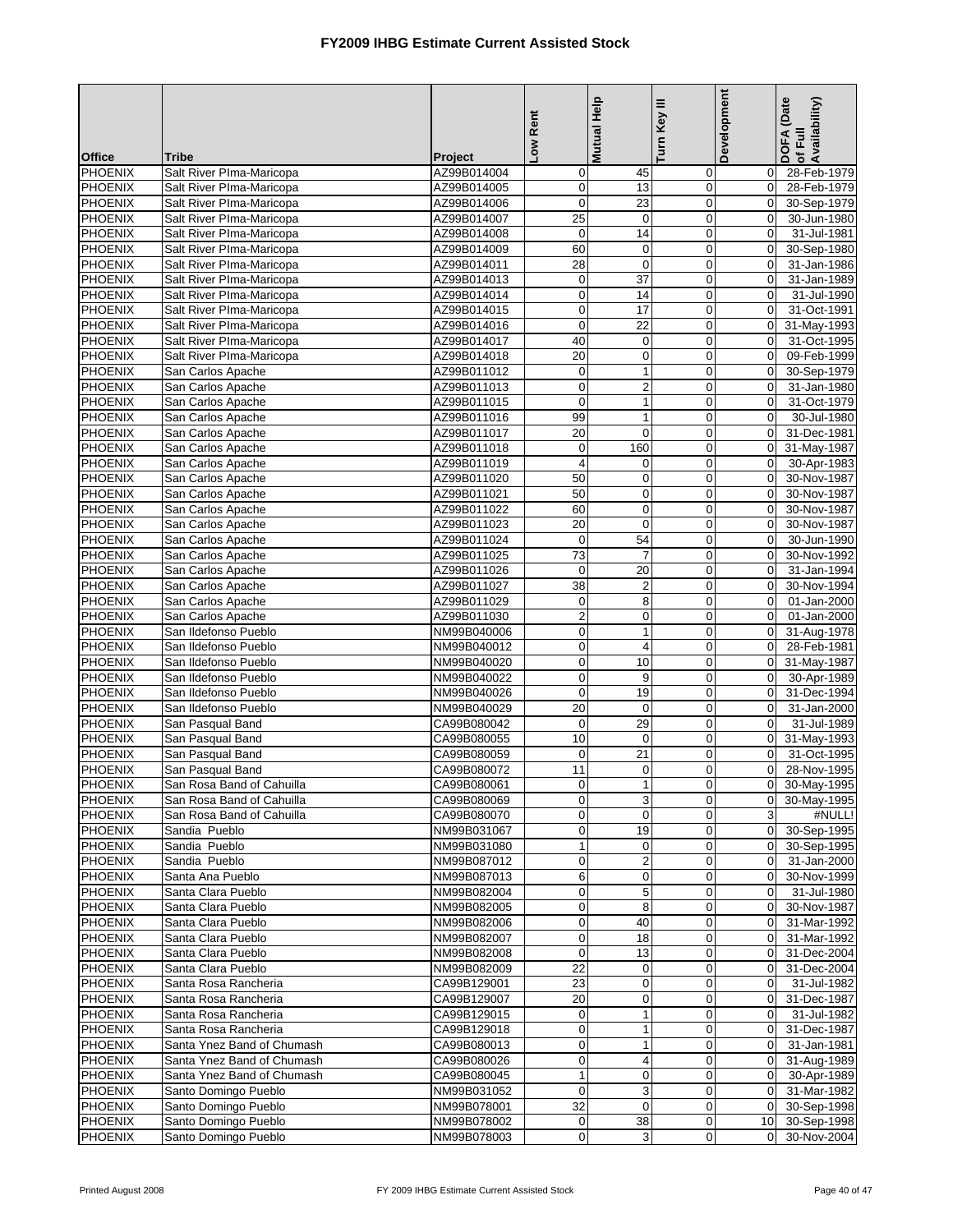|                                  |                                                        |                            | Low Rent                         | Mutual Help             | Turn Key III               | Development                      | DOFA (Date<br>of Full<br>Availability) |
|----------------------------------|--------------------------------------------------------|----------------------------|----------------------------------|-------------------------|----------------------------|----------------------------------|----------------------------------------|
| <b>Office</b><br><b>PHOENIX</b>  | <b>Tribe</b>                                           | Project<br>CA99B130014     |                                  |                         |                            | $\overline{0}$                   |                                        |
| <b>PHOENIX</b>                   | Sherwood Valley Rancheria<br>Sherwood Valley Rancheria | CA99B130015                | 19<br>$\mathbf 0$                | 0<br>14                 | 0<br>$\mathbf 0$           | $\mathbf 0$                      | 30-Apr-1993<br>30-Apr-1993             |
| <b>PHOENIX</b>                   | Sherwood Valley Rancheria                              | CA99B130027                | $\overline{0}$                   | $\mathbf 0$             | $\mathbf 0$                | 15                               |                                        |
| <b>PHOENIX</b>                   | Soboba Band                                            | CA99B080016                | $\mathbf 0$                      | 32                      | $\mathbf 0$                | $\mathbf 0$                      | 31-Jul-1980                            |
| <b>PHOENIX</b>                   | Soboba Band                                            | CA99B080038                | $\pmb{0}$                        | 3                       | $\mathbf 0$                | $\overline{0}$                   | 30-Sep-1989                            |
| <b>PHOENIX</b>                   | Soboba Band                                            | CA99B080040                | $\mathbf 0$                      | 8                       | $\overline{0}$             | $\overline{0}$                   | 29-Feb-1988                            |
| PHOENIX                          | Soboba Band                                            | CA99B080041                | $\mathbf 0$                      | $\overline{\mathbf{c}}$ | $\mathbf 0$                | $\overline{0}$                   | 29-Feb-1988                            |
| <b>PHOENIX</b>                   | Soboba Band                                            | CA99B080047                | $\overline{0}$                   | $\overline{7}$          | $\mathbf 0$                | $\mathbf 0$                      | 30-Apr-1991                            |
| <b>PHOENIX</b>                   | Soboba Band                                            | CA99B080051                | $\mathbf 0$                      | 13                      | $\mathbf 0$                | $\Omega$                         | 31-Jul-1992                            |
| <b>PHOENIX</b>                   | Soboba Band                                            | CA99B080067                | $\mathbf 0$                      | 9                       | $\mathbf 0$                | $\Omega$                         | 30-May-1995                            |
| PHOENIX                          | Soboba Band                                            | CA99B080068                | $\bf8$                           | $\pmb{0}$               | $\mathbf 0$                | $\overline{0}$                   | 30-May-1995                            |
| <b>PHOENIX</b><br><b>PHOENIX</b> | Soboba Band<br><b>Stewarts Point Rancheria</b>         | CA99B080073<br>CA99B130032 | 8                                | $\mathbf 0$             | $\mathbf 0$                | $\Omega$                         | 30-Jun-1998                            |
| <b>PHOENIX</b>                   | Susanville Rancheria                                   | CA99B083002                | $\mathbf 0$<br>$\mathbf 0$       | $\mathbf 0$<br>3        | $\mathbf 0$<br>$\mathbf 0$ | 15<br>$\overline{0}$             | 30-Jun-1980                            |
| <b>PHOENIX</b>                   | Susanville Rancheria                                   | CA99B083004                | $\mathbf 0$                      | 21                      | $\mathbf 0$                | $\overline{0}$                   | 31-May-1984                            |
| <b>PHOENIX</b>                   | Susanville Rancheria                                   | CA99B083008                | 25                               | $\mathbf 0$             | $\mathbf 0$                | $\overline{0}$                   | 30-Sep-1993                            |
| <b>PHOENIX</b>                   | Susanville Rancheria                                   | CA99B083010                | 6                                | $\mathbf 0$             | $\overline{0}$             | $\overline{0}$                   | 31-Dec-1995                            |
| <b>PHOENIX</b>                   | <b>Taos Pueblo</b>                                     | NM99B040007                | $\mathbf 0$                      | 3                       | $\mathbf 0$                | $\overline{0}$                   | 30-Apr-1979                            |
| <b>PHOENIX</b>                   | <b>Taos Pueblo</b>                                     | NM99B040016                | $\overline{0}$                   | 44                      | $\pmb{0}$                  | $\mathbf{0}$                     | 31-Mar-1985                            |
| <b>PHOENIX</b>                   | <b>Taos Pueblo</b>                                     | NM99B040018                | $\mathbf 0$                      | 57                      | $\overline{0}$             | $\mathbf 0$                      | 31-Jul-1987                            |
| <b>PHOENIX</b>                   | <b>Taos Pueblo</b>                                     | NM99B040022                | $\mathbf 0$                      | 10                      | $\mathbf 0$                | $\Omega$                         | 30-Apr-1989                            |
| PHOENIX                          | Te-Moak                                                | NV99B016003                | $\mathbf 0$                      | 16                      | $\mathbf 0$                | $\overline{0}$                   | 31-Dec-1980                            |
| <b>PHOENIX</b>                   | Te-Moak                                                | NV99B016004                | 10                               | $\mathbf 0$             | $\mathbf 0$                | $\Omega$                         | 30-Nov-1980                            |
| <b>PHOENIX</b>                   | Te-Moak                                                | NV99B016005                | 49                               | $\mathbf 0$             | $\mathbf 0$                | $\Omega$                         | 28-Feb-1982                            |
| <b>PHOENIX</b>                   | Te-Moak                                                | NV99B016006                | $\mathbf 0$                      | 55                      | $\mathbf 0$                | $\overline{0}$                   | 28-Feb-1982                            |
| <b>PHOENIX</b>                   | Te-Moak                                                | NV99B016008                | $\mathbf 0$                      | 47                      | $\mathbf 0$                | $\Omega$                         | 31-Aug-1986                            |
| <b>PHOENIX</b>                   | Te-Moak                                                | NV99B016009                | $\mathbf 0$                      | 50                      | $\mathbf 0$                | $\overline{0}$                   | 31-Aug-1988                            |
| PHOENIX                          | Te-Moak                                                | NV99B016010                | $\mathbf 0$                      | 13                      | $\mathbf 0$                | $\mathbf 0$                      | 28-Feb-1989                            |
| <b>PHOENIX</b><br><b>PHOENIX</b> | Te-Moak<br><b>Tesuque Pueblo</b>                       | NV99B016011                | 28                               | $\mathbf 0$             | $\mathbf 0$                | $\overline{0}$<br>$\mathbf 0$    | 28-Feb-1998<br>31-Jul-1987             |
| <b>PHOENIX</b>                   | <b>Tesuque Pueblo</b>                                  | NM99B040018<br>NM99B040025 | $\boldsymbol{0}$<br>$\mathbf 0$  | 4<br>8                  | $\mathbf 0$<br>$\mathbf 0$ | $\Omega$                         | 30-Apr-1992                            |
| <b>PHOENIX</b>                   | <b>Tesuque Pueblo</b>                                  | NM99B040028                | $\mathbf 0$                      | 10                      | $\mathbf 0$                | $\Omega$                         | 28-Feb-1995                            |
| <b>PHOENIX</b>                   | Tohono O'Odham Nation                                  | AZ99B026001                | $\overline{0}$                   | $\mathbf{1}$            | $\mathbf 0$                | $\overline{0}$                   | 31-May-1974                            |
| <b>PHOENIX</b>                   | Tohono O'Odham Nation                                  | AZ99B026005                | $\mathbf 0$                      | $\mathbf{1}$            | $\mathbf 0$                | $\mathbf 0$                      | 31-Jan-1974                            |
| <b>PHOENIX</b>                   | Tohono O'Odham Nation                                  | AZ99B026006                | $\mathbf 0$                      | $\mathbf{1}$            | $\mathbf 0$                | $\Omega$                         | 31-Jul-1976                            |
| PHOENIX                          | Tohono O'Odham Nation                                  | AZ99B026008                | $\overline{10}$                  | $\mathbf 0$             | $\mathbf 0$                | $\overline{0}$                   | 30-Sep-1978                            |
| PHOENIX                          | Tohono O'Odham Nation                                  | AZ99B026009                | $\mathbf 0$                      | $\overline{2}$          | $\mathbf 0$                | $\Omega$                         | 30-Sep-1978                            |
| <b>PHOENIX</b>                   | Tohono O'Odham Nation                                  | AZ99B026011                | $\mathbf 0$                      | $\mathbf{1}$            | $\mathbf 0$                | $\Omega$                         | 30-Jun-1972                            |
| <b>PHOENIX</b>                   | Tohono O'Odham Nation                                  | AZ99B026012                | 50                               | $\mathbf 0$             | $\mathbf 0$                | $\overline{0}$                   | 31-May-1974                            |
| <b>PHOENIX</b>                   | Tohono O'Odham Nation                                  | AZ99B026016                | $\mathbf 0$                      | 24                      | $\overline{0}$             | $\overline{0}$                   | 30-Sep-1980                            |
| PHOENIX                          | Tohono O'Odham Nation                                  | AZ99B026019                | $\overline{0}$                   | 39                      | $\mathbf 0$                |                                  | 0 30-Jun-1981                          |
| <b>PHOENIX</b>                   | Tohono O'Odham Nation                                  | AZ99B026020                | 12                               | $\mathbf 0$             | $\mathbf 0$                | $\overline{0}$                   | 28-Feb-1983                            |
| <b>PHOENIX</b><br>PHOENIX        | Tohono O'Odham Nation<br>Tohono O'Odham Nation         | AZ99B026021<br>AZ99B026022 | $\overline{0}$<br>50             | 88<br>0                 | 0<br>0                     | $\overline{0}$                   | 0 31-May-1983<br>30-Jun-1986           |
| <b>PHOENIX</b>                   | Tohono O'Odham Nation                                  | AZ99B026023                | $\overline{0}$                   | 39                      | $\mathbf 0$                | $\overline{0}$                   | 30-Jun-1986                            |
| <b>PHOENIX</b>                   | Tohono O'Odham Nation                                  | AZ99B026024                | $\overline{0}$                   | 59                      | $\mathbf 0$                | $\overline{0}$                   | 30-Nov-1987                            |
| <b>PHOENIX</b>                   | Tohono O'Odham Nation                                  | AZ99B026025                | $\overline{0}$                   | 7                       | 0                          | $\overline{0}$                   | 30-Jun-1987                            |
| <b>PHOENIX</b>                   | Tohono O'Odham Nation                                  | AZ99B026026                | $\mathbf 0$                      | 35                      | 0                          | $\overline{0}$                   | 31-Mar-1989                            |
| PHOENIX                          | Tohono O'Odham Nation                                  | AZ99B026028                | $\mathbf 0$                      | 33                      | 0                          | $\overline{0}$                   | 31-Mar-1989                            |
| <b>PHOENIX</b>                   | Tohono O'Odham Nation                                  | AZ99B026029                | $\overline{0}$                   | 10                      | $\pmb{0}$                  | $\overline{0}$                   | 31-Dec-1991                            |
| <b>PHOENIX</b>                   | Tohono O'Odham Nation                                  | AZ99B026030                | $\overline{0}$                   | 66                      | 0                          | $\overline{0}$                   | 30-Apr-1992                            |
| <b>PHOENIX</b>                   | Tohono O'Odham Nation                                  | AZ99B026031                | $\overline{0}$                   | 19                      | 0                          | $\overline{0}$                   | 31-Mar-1994                            |
| <b>PHOENIX</b>                   | Tohono O'Odham Nation                                  | AZ99B026032                | $\overline{0}$                   | 114                     | $\mathbf 0$                | $\overline{0}$                   | 30-Jan-1999                            |
| <b>PHOENIX</b>                   | Torres-Martinez Band of Cahuilla                       | CA99B080035                | $\overline{0}$                   | 26                      | 0                          | $\Omega$                         | 29-Feb-1988                            |
| <b>PHOENIX</b>                   | Torres-Martinez Band of Cahuilla                       | CA99B080045                | 11                               | 0                       | 0                          | $\overline{0}$                   | 30-Apr-1989                            |
| <b>PHOENIX</b>                   | Tule River Indian Tribe                                | CA99B099001                | $\mathbf 0$                      | 3                       | $\mathbf 0$                | $\mathbf 0$                      | 31-May-1979                            |
| <b>PHOENIX</b>                   | Tule River Indian Tribe                                | CA99B099002                | $\overline{0}$<br>$\overline{7}$ | 10                      | $\mathbf 0$                | $\overline{0}$                   | 30-Jun-1988                            |
| <b>PHOENIX</b><br><b>PHOENIX</b> | Tule River Indian Tribe<br>Tule River Indian Tribe     | CA99B099003<br>CA99B099006 | 19                               | 0<br>$\pmb{0}$          | 0<br>$\mathbf 0$           | $\overline{0}$<br>$\overline{0}$ | 30-Jun-1988<br>29-Mar-1996             |
| <b>PHOENIX</b>                   | Tule River Indian Tribe                                | CA99B099007                | $\overline{0}$                   | 19                      | 0                          | $\overline{0}$                   | 29-Mar-1996                            |
| <b>PHOENIX</b>                   | Tule River Indian Tribe                                | CA99B099009                | 35                               | 0                       | $\mathbf 0$                | $\overline{0}$                   | 10-Feb-2004                            |
| <b>PHOENIX</b>                   | Tulomne Rancheria                                      | CA99B129005                | $\overline{0}$                   | 12                      | 0                          | $\Omega$                         | 31-Jul-1982                            |
| <b>PHOENIX</b>                   | Tulomne Rancheria                                      | CA99B129006                | $\overline{7}$                   | 0                       | 0                          | $\overline{0}$                   | 31-Jul-1982                            |
| PHOENIX                          | Tulomne Rancheria                                      | CA99B129012                | $\overline{3}$                   | $\mathbf 0$             | $\mathbf 0$                | $\overline{0}$                   | 31-May-1999                            |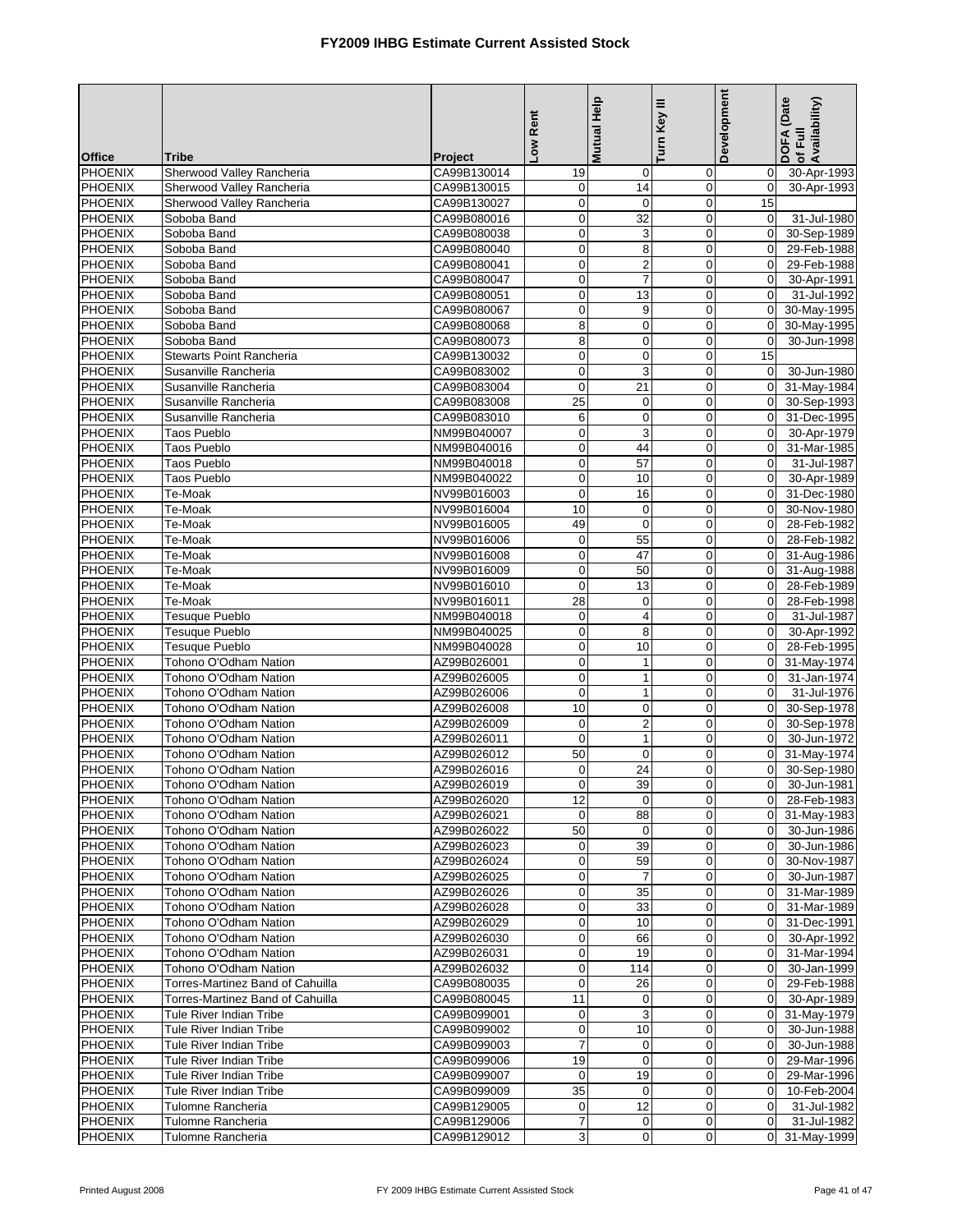|                                  |                                                                            |                            | Low Rent                         | <b>Mutual Help</b>       | Turn Key III                    | Development                | DOFA (Date<br>Availability)<br>of Full |
|----------------------------------|----------------------------------------------------------------------------|----------------------------|----------------------------------|--------------------------|---------------------------------|----------------------------|----------------------------------------|
| <b>Office</b>                    | <b>Tribe</b>                                                               | Project                    |                                  |                          |                                 |                            |                                        |
| <b>PHOENIX</b>                   | Tulomne Rancheria                                                          | CA99B129013                | $\mathbf 0$                      | 10                       | 0                               | 0                          | 31-May-1999                            |
| <b>PHOENIX</b>                   | Tulomne Rancheria                                                          | CA99B129014                | $\boldsymbol{0}$                 | 1                        | 0                               | $\mathbf 0$                | 31-Jul-1982                            |
| <b>PHOENIX</b>                   | Tulomne Rancheria                                                          | CA99B129015                | $\pmb{0}$                        | $\mathbf{1}$             | $\mathbf 0$                     | $\mathbf 0$                | 31-Jul-1982                            |
| <b>PHOENIX</b>                   | Viejas Group of Capitan Grande                                             | CA99B080023                | $\mathbf 0$                      | $\overline{2}$           | $\mathbf 0$                     | $\Omega$                   | 30-Jun-1981                            |
| <b>PHOENIX</b>                   | Viejas Group of Capitan Grande                                             | CA99B080044                | $\mathbf 0$                      | 3                        | $\boldsymbol{0}$                | $\mathbf 0$                | 30-May-1988                            |
| <b>PHOENIX</b><br><b>PHOENIX</b> | Viejas Group of Capitan Grande<br>Viejas Group of Capitan Grande           | CA99B080056<br>CA99B080060 | 9<br>$\pmb{0}$                   | 0                        | $\mathbf 0$<br>$\mathbf 0$      | $\mathbf 0$<br>$\Omega$    | 30-Nov-1993                            |
| <b>PHOENIX</b>                   | <b>Walker River Paiute Tribe</b>                                           | NV99B008005                | $\mathbf 0$                      | 8<br>22                  | $\mathbf 0$                     | $\mathbf 0$                | 31-Oct-1995<br>31-Oct-1981             |
| <b>PHOENIX</b>                   | <b>Walker River Paiute Tribe</b>                                           | NV99B008006                | 10                               | $\mathbf 0$              | $\mathbf 0$                     | $\mathbf 0$                | 31-Mar-1982                            |
| PHOENIX                          | <b>Walker River Paiute Tribe</b>                                           | NV99B008007                | $\mathbf 0$                      | 24                       | $\mathbf 0$                     | $\mathbf 0$                | 30-Jul-1982                            |
| <b>PHOENIX</b>                   | <b>Walker River Paiute Tribe</b>                                           | NV99B008008                | $\mathbf 0$                      | 24                       | $\mathbf 0$                     | $\mathbf 0$                | 31-Oct-1986                            |
| <b>PHOENIX</b>                   | <b>Walker River Paiute Tribe</b>                                           | NV99B008009                | 10                               | $\pmb{0}$                | $\mathbf 0$                     | $\Omega$                   | 31-Oct-1986                            |
| <b>PHOENIX</b>                   | <b>Walker River Paiute Tribe</b>                                           | NV99B008010                | $\mathbf 0$                      | 15                       | $\mathbf 0$                     | $\mathbf 0$                | 31-May-1988                            |
| <b>PHOENIX</b>                   | <b>Walker River Paiute Tribe</b>                                           | NV99B008011                | $\mathbf 0$                      | 20                       | $\mathbf 0$                     | $\mathbf 0$                | 31-Dec-1992                            |
| <b>PHOENIX</b>                   | <b>Walker River Paiute Tribe</b>                                           | NV99B008012                | $\pmb{0}$                        | 15                       | $\mathbf 0$                     | $\Omega$                   | 31-Dec-1992                            |
| <b>PHOENIX</b>                   | <b>Walker River Paiute Tribe</b>                                           | NV99B008013                | 13                               | 0                        | $\pmb{0}$                       | $\mathbf 0$                | 30-Sep-1994                            |
| <b>PHOENIX</b>                   | <b>Walker River Paiute Tribe</b>                                           | NV99B008014                | 13                               | $\mathbf 0$              | $\overline{0}$                  | $\mathbf 0$                | 30-Sep-1994                            |
| <b>PHOENIX</b>                   | <b>Walker River Paiute Tribe</b>                                           | NV99B008015                | 22                               | $\mathbf 0$              | $\mathbf 0$                     | 0                          | 30-Nov-2001                            |
| PHOENIX                          | <b>Washoe Tribe</b>                                                        | NV99B003007                | 15                               | $\pmb{0}$                | $\mathbf 0$                     | $\mathbf 0$                | 31-Jul-1980                            |
| <b>PHOENIX</b>                   | <b>Washoe Tribe</b>                                                        | NV99B003008                | $\mathbf 0$                      | 45                       | $\mathbf 0$                     | $\mathbf 0$                | 30-Jun-1984                            |
| <b>PHOENIX</b>                   | <b>Washoe Tribe</b>                                                        | NV99B003009                | 25<br>40                         | $\pmb{0}$<br>$\mathbf 0$ | $\mathbf 0$<br>$\mathbf 0$      | $\mathbf 0$<br>$\mathbf 0$ | 30-Jun-1984                            |
| <b>PHOENIX</b><br><b>PHOENIX</b> | <b>Washoe Tribe</b><br><b>Washoe Tribe</b>                                 | NV99B003010<br>NV99B003011 | $\mathbf 0$                      | 25                       | $\mathbf 0$                     | $\Omega$                   | 31-Jul-1989<br>31-May-1989             |
| <b>PHOENIX</b>                   | <b>Washoe Tribe</b>                                                        | NV99B003012                | $\mathbf 0$                      | 20                       | $\mathbf 0$                     | $\Omega$                   | 29-Feb-1992                            |
| <b>PHOENIX</b>                   | <b>Washoe Tribe</b>                                                        | NV99B003013                | $\mathbf 0$                      | 20                       | $\mathbf 0$                     | $\mathbf 0$                | 30-Sep-1995                            |
| <b>PHOENIX</b>                   | White Mountain Apache (Fort Apache)                                        | AZ99B016007                | 35                               | $\mathbf 0$              | $\mathbf 0$                     | $\mathbf 0$                | 30-Jun-1971                            |
| <b>PHOENIX</b>                   | White Mountain Apache (Fort Apache)                                        | AZ99B016017                | 65                               | $\mathbf 0$              | $\mathbf 0$                     | $\mathbf 0$                | 31-Dec-1972                            |
| <b>PHOENIX</b>                   | White Mountain Apache (Fort Apache)                                        | AZ99B016025                | $\mathbf 0$                      | 19                       | $\overline{0}$                  | $\Omega$                   | 31-Mar-1980                            |
| <b>PHOENIX</b>                   | White Mountain Apache (Fort Apache)                                        | AZ99B016026                | 30                               | 0                        | $\overline{0}$                  | $\Omega$                   | 31-Dec-1979                            |
| <b>PHOENIX</b>                   | White Mountain Apache (Fort Apache)                                        | AZ99B016027                | 48                               | $\pmb{0}$                | $\boldsymbol{0}$                | $\mathbf 0$                | 31-Aug-1980                            |
| <b>PHOENIX</b>                   | White Mountain Apache (Fort Apache)                                        | AZ99B016028                | $\mathbf 0$                      | 33                       | $\mathbf 0$                     | $\mathbf 0$                | 31-Aug-1980                            |
| <b>PHOENIX</b>                   | White Mountain Apache (Fort Apache)                                        | AZ99B016029                | 50                               | $\mathbf 0$              | $\mathbf 0$                     | $\Omega$                   | 28-Feb-1981                            |
| PHOENIX                          | White Mountain Apache (Fort Apache)                                        | AZ99B016030                | $\mathbf 0$                      | 80                       | $\mathbf 0$                     | $\mathbf 0$                | 31-Jul-1986                            |
| <b>PHOENIX</b>                   | White Mountain Apache (Fort Apache)                                        | AZ99B016031                | 5                                | $\mathbf 0$              | $\mathbf 0$                     | $\mathbf 0$                | 31-May-1986                            |
| PHOENIX                          | White Mountain Apache (Fort Apache)                                        | AZ99B016034                | 40                               | 0                        | $\mathbf 0$                     | $\mathbf 0$                | 31-Oct-1987                            |
| <b>PHOENIX</b><br><b>PHOENIX</b> | White Mountain Apache (Fort Apache)                                        | AZ99B016036<br>AZ99B016037 | 50<br>$\mathbf{0}$               | $\mathbf 0$<br>40        | $\mathbf 0$                     | $\mathbf 0$<br>$\mathbf 0$ | 31-Jan-1988<br>31-Oct-1987             |
| <b>PHOENIX</b>                   | White Mountain Apache (Fort Apache)<br>White Mountain Apache (Fort Apache) | AZ99B016038                | 50                               | $\pmb{0}$                | $\boldsymbol{0}$<br>$\mathbf 0$ | $\mathbf 0$                | 31-Jan-1988                            |
| <b>PHOENIX</b>                   | White Mountain Apache (Fort Apache)                                        | AZ99B016039                | $\mathbf 0$                      | 44                       | $\overline{0}$                  | $\mathbf 0$                | 30-Jun-1988                            |
| <b>PHOENIX</b>                   | White Mountain Apache (Fort Apache)                                        | AZ99B016040                | $\mathbf 0$                      | 19                       | $\overline{0}$                  | $\overline{0}$             | 31-Oct-1988                            |
| <b>PHOENIX</b>                   | White Mountain Apache (Fort Apache)                                        | AZ99B016042                | $\overline{0}$                   | 46                       | $\overline{0}$                  | 0                          | 31-Oct-1988                            |
| <b>PHOENIX</b>                   | White Mountain Apache (Fort Apache)                                        | AZ99B016043                | $\overline{0}$                   | 69                       | $\mathbf 0$                     | $\mathbf 0$                | 31-Oct-1991                            |
| <b>PHOENIX</b>                   | White Mountain Apache (Fort Apache)                                        | AZ99B016044                | $\mathbf 0$                      | 19                       | 0                               | $\mathbf 0$                | 31-Oct-1991                            |
| PHOENIX                          | White Mountain Apache (Fort Apache)                                        | AZ99B016045                | $\mathbf 0$                      | 39                       | 0                               | $\mathbf 0$                | 31-Oct-1991                            |
| <b>PHOENIX</b>                   | White Mountain Apache (Fort Apache)                                        | AZ99B016046                | 20                               | $\mathbf 0$              | 0                               | $\mathbf 0$                | 30-Apr-1993                            |
| <b>PHOENIX</b>                   | White Mountain Apache (Fort Apache)                                        | AZ99B016047                | $\boldsymbol{0}$                 | 19                       | 0                               | $\mathbf 0$                | 30-Apr-1993                            |
| PHOENIX                          | White Mountain Apache (Fort Apache)                                        | AZ99B016048                | 75                               | $\mathbf 0$              | $\mathbf 0$                     | $\mathbf 0$                | 31-Jul-1994                            |
| <b>PHOENIX</b>                   | White Mountain Apache (Fort Apache)                                        | AZ99B016049                | $\mathbf 0$                      | 75                       | 0                               | $\Omega$                   | 31-Jul-1994                            |
| <b>PHOENIX</b>                   | White Mountain Apache (Fort Apache)                                        | AZ99B016050                | 75                               | 0                        | 0                               | 0                          | 31-May-1997                            |
| <b>PHOENIX</b>                   | White Mountain Apache (Fort Apache)                                        | AZ99B016051                | $\mathbf 0$                      | 84                       | 0                               | 0                          | 30-Apr-1998                            |
| <b>PHOENIX</b><br><b>PHOENIX</b> | White Mountain Apache (Fort Apache)<br>Yavapai-Apache (Camp Verde)         | AZ99B016052<br>AZ99B022004 | $\boldsymbol{0}$<br>$\mathbf{1}$ | $\mathbf 0$<br>0         | 0<br>0                          | 6<br>$\mathbf 0$           | 28-Feb-1983                            |
| PHOENIX                          | Yavapai-Apache (Camp Verde)                                                | AZ99B022006                | 15                               | 0                        | $\mathbf 0$                     | $\mathbf 0$                | 31-Jul-1986                            |
| <b>PHOENIX</b>                   | Yavapai-Apache (Camp Verde)                                                | AZ99B022007                | 20                               | 0                        | 0                               | $\mathbf 0$                | 30-Jun-1986                            |
| <b>PHOENIX</b>                   | Yavapai-Apache (Camp Verde)                                                | AZ99B022008                | $\mathbf 0$                      | 10                       | 0                               | $\mathbf 0$                | 31-Mar-1987                            |
| <b>PHOENIX</b>                   | Yavapai-Apache (Camp Verde)                                                | AZ99B022009                | $\pmb{0}$                        | 16                       | 0                               | $\mathbf 0$                | 30-Jun-1988                            |
| <b>PHOENIX</b>                   | Yavapai-Apache (Camp Verde)                                                | AZ99B022010                | 15                               | 0                        | 0                               | $\overline{0}$             | 31-May-1991                            |
| PHOENIX                          | Yavapai-Apache (Camp Verde)                                                | AZ99B022011                | $\mathbf 0$                      | 9                        | $\boldsymbol{0}$                | $\overline{0}$             | 31-May-1992                            |
| <b>PHOENIX</b>                   | Yavapai-Apache (Camp Verde)                                                | AZ99B022012                | 14                               | 0                        | 0                               | $\mathbf 0$                | 30-Sep-1997                            |
| <b>PHOENIX</b>                   | Yavapai-Apache (Camp Verde)                                                | AZ99B022013                | $\mathbf{1}$                     | 0                        | 0                               | 0                          | 30-Sep-1997                            |
| <b>PHOENIX</b>                   | Yerington Paiute Tribe                                                     | NV99B010005                | 14                               | 0                        | $\mathbf 0$                     | $\overline{0}$             | 30-Jun-1980                            |
| <b>PHOENIX</b>                   | Yerington Paiute Tribe                                                     | NV99B010007                | $\overline{0}$                   | 17                       | $\boldsymbol{0}$                | $\mathbf 0$                | 30-Nov-1987                            |
| <b>PHOENIX</b>                   | <b>Yerington Paiute Tribe</b>                                              | NV99B010008                | $\boldsymbol{0}$                 | 11                       | 0                               | $\mathbf 0$                | 30-Nov-1987                            |
| PHOENIX                          | Yerington Paiute Tribe                                                     | NV99B010009                | $\pmb{0}$                        | 8                        | 0                               | $\mathbf 0$                | 31-Mar-1988                            |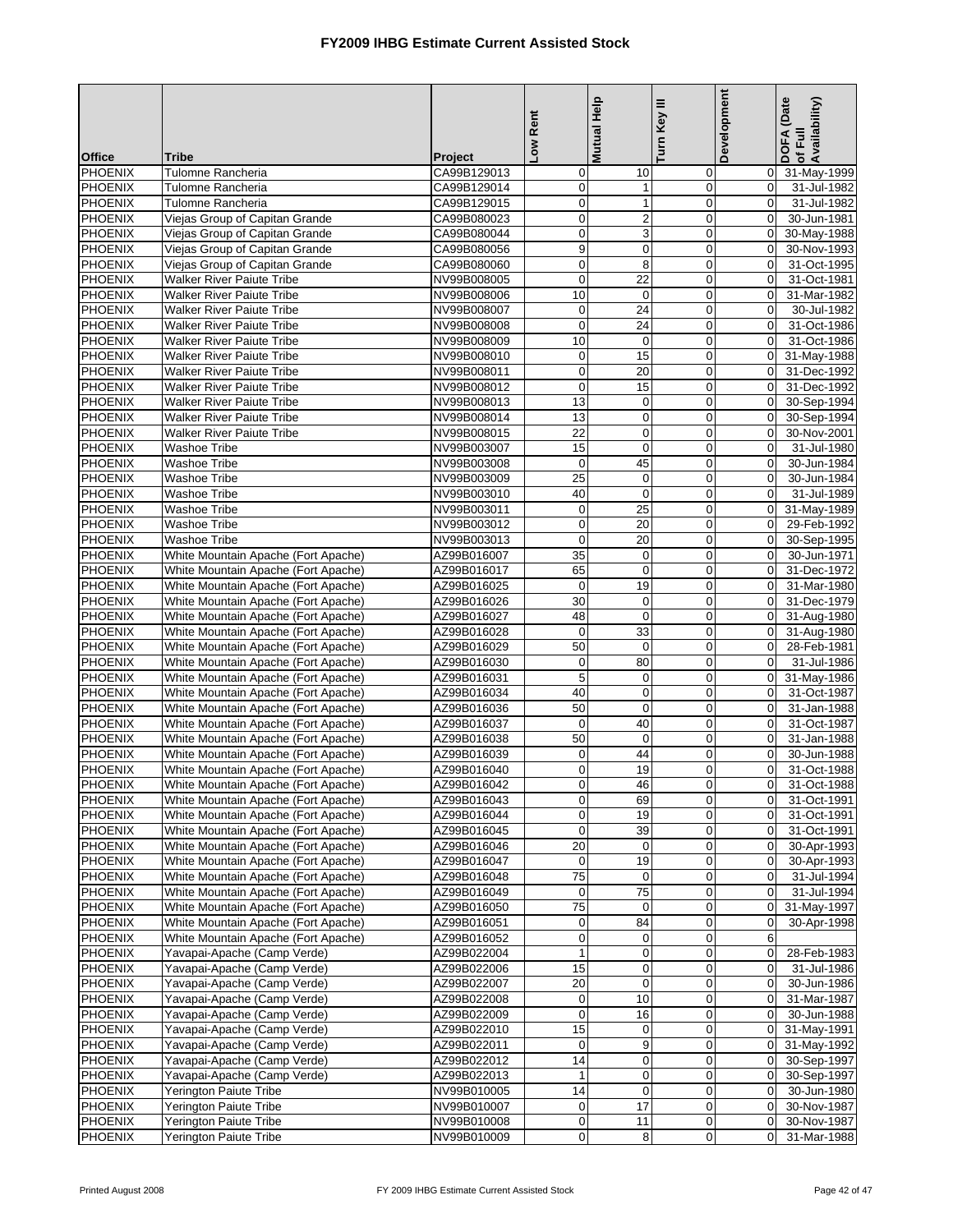|                |                        |             |                         | Mutual Help             | Turn Key III    | Development    | DOFA (Date<br>of Full<br>Availability) |
|----------------|------------------------|-------------|-------------------------|-------------------------|-----------------|----------------|----------------------------------------|
|                |                        |             | Low Rent                |                         |                 |                |                                        |
| <b>Office</b>  | <b>Tribe</b>           | Project     |                         |                         |                 |                |                                        |
| PHOENIX        | Yerington Paiute Tribe | NV99B010010 | $\overline{0}$          | 9                       | 0               | $\overline{0}$ | 30-Sep-1989                            |
| <b>PHOENIX</b> | Yerington Paiute Tribe | NV99B010011 | $\mathbf{0}$            | 5                       | $\mathbf 0$     | $\Omega$       | 30-Sep-1992                            |
| PHOENIX        | Yomba Shoshone Tribe   | NV99B020001 | 22                      | $\mathbf 0$             | $\mathbf 0$     | $\overline{0}$ | 30-Jun-1981                            |
| PHOENIX        | Ysleta Del Sur         | TX99B429001 | $\overline{0}$          | $\overline{3}$          | $\overline{0}$  | $\Omega$       | 31-Aug-1976                            |
| <b>PHOENIX</b> | Ysleta Del Sur         | TX99B429002 | $\mathbf 0$             | $\mathbf{1}$            | $\mathbf 0$     | $\Omega$       | 31-Oct-1977                            |
| <b>PHOENIX</b> | Ysleta Del Sur         | TX99B429003 | $\mathbf 0$             | 24                      | $\mathbf 0$     | $\Omega$       | 04-Jan-1999                            |
| <b>PHOENIX</b> | <b>Yurok Tribe</b>     | CA99B158001 | $\overline{11}$         | $\pmb{0}$               | $\mathbf 0$     | $\overline{4}$ | 31-Dec-2001                            |
| PHOENIX        | Yurok Tribe            | CA99B158002 | $\overline{7}$          | $\pmb{0}$               | $\overline{0}$  | 25             | 30-Sep-2004                            |
| PHOENIX        | Yurok Tribe            | CA99B158003 | $\mathbf 0$             | $\mathbf 1$             | $\mathbf 0$     | $\Omega$       | 16-Apr-2001                            |
| PHOENIX        | Yurok Tribe            | CA99B158003 | $\mathbf 0$             | $\overline{\mathbf{c}}$ | $\mathbf 0$     | $\mathbf 0$    | 12-Jun-2001                            |
| <b>PHOENIX</b> | <b>Yurok Tribe</b>     | CA99B158003 | $\overline{0}$          | $\mathbf{1}$            | $\overline{0}$  | $\Omega$       | 22-Jun-2001                            |
| PHOENIX        | <b>Yurok Tribe</b>     | CA99B158003 | $\mathbf 0$             | $\mathbf{1}$            | $\mathbf 0$     | $\Omega$       | 10-Jul-2001                            |
| <b>PHOENIX</b> | Yurok Tribe            | CA99B158003 | $\mathbf 0$             | $\mathbf{1}$            | $\overline{0}$  | $\Omega$       | 31-Dec-2001                            |
| <b>PHOENIX</b> | <b>Yurok Tribe</b>     | CA99B158003 | $\pmb{0}$               | $\mathbf{1}$            | $\mathbf 0$     | $\mathbf 0$    | 31-Aug-2002                            |
| PHOENIX        | <b>Yurok Tribe</b>     | CA99B158003 | $\pmb{0}$               | $\mathbf 2$             | $\mathbf 0$     | $\Omega$       | 30-Sep-2002                            |
| <b>PHOENIX</b> | <b>Yurok Tribe</b>     | CA99B158003 | $\pmb{0}$               | $\pmb{0}$               | $\mathbf 0$     | 19             | 30-Sep-2002                            |
| <b>PHOENIX</b> | <b>Yurok Tribe</b>     | CA99B158003 | $\overline{0}$          | $\mathbf{1}$            | $\mathbf 0$     | $\mathbf 0$    | 18-Mar-2004                            |
| <b>PHOENIX</b> | Yurok Tribe            | CA99B158003 | $\pmb{0}$               | $\mathbf{1}$            | $\mathbf 0$     | $\Omega$       | 04-May-2004                            |
| PHOENIX        | Yurok Tribe            | CA99B158003 | $\overline{\mathbf{0}}$ | $\overline{2}$          | $\mathbf 0$     | $\overline{0}$ | 30-Sep-2005                            |
| PHOENIX        | Zia Pueblo             | NM99B031049 | $\mathbf{0}$            | 8                       | $\overline{0}$  | $\Omega$       | 31-Oct-1980                            |
| <b>PHOENIX</b> | Zia Pueblo             | NM99B031061 | $\mathbf 0$             | 13                      | $\overline{0}$  | $\Omega$       | 30-Nov-1987                            |
| <b>PHOENIX</b> | Zia Pueblo             | NM99B031062 | $\overline{\mathbf{0}}$ | 3                       | $\mathbf 0$     | $\overline{0}$ | 30-Nov-1987                            |
| <b>PHOENIX</b> | Zia Pueblo             | NM99B031068 | $\mathbf 0$             | $\overline{21}$         | $\overline{0}$  | $\Omega$       | 30-Jun-1996                            |
| PHOENIX        | Zuni Tribe             | NM99B019001 | $\mathbf 0$             | $\mathbf{1}$            | $\overline{0}$  | $\Omega$       | 28-Feb-1970                            |
| PHOENIX        | Zuni Tribe             | NM99B019003 | $\mathbf 0$             | $\pmb{0}$               | 6               | $\overline{0}$ | 31-Aug-1970                            |
| <b>PHOENIX</b> | Zuni Tribe             | NM99B019004 | $\mathbf 0$             | $\mathbf{1}$            | $\mathbf 0$     | $\overline{0}$ | 28-Feb-1971                            |
| <b>PHOENIX</b> | Zuni Tribe             | NM99B019005 | $\overline{2}$          | $\mathbf 0$             | 5               | $\Omega$       | 31-Oct-1972                            |
| PHOENIX        | Zuni Tribe             | NM99B019006 | $\pmb{0}$               | 24                      | $\mathbf 0$     | $\mathbf 0$    | 31-May-1972                            |
| <b>PHOENIX</b> | Zuni Tribe             | NM99B019007 | $\overline{0}$          | 15                      | $\mathbf 0$     | $\mathbf 0$    | 31-Jan-1978                            |
| <b>PHOENIX</b> | Zuni Tribe             | NM99B019008 | 50                      | $\mathbf 0$             | $\mathbf 0$     | $\Omega$       | 31-Mar-1977                            |
| <b>PHOENIX</b> | Zuni Tribe             | NM99B019009 | 74                      | $\mathbf 0$             | $\mathbf 0$     | $\overline{0}$ | 28-Feb-1982                            |
| PHOENIX        | Zuni Tribe             | NM99B019010 | $\mathbf 0$             | 40                      | $\mathbf 0$     | $\mathbf 0$    | 30-Jun-1982                            |
| <b>PHOENIX</b> | Zuni Tribe             | NM99B019011 | 3                       | $\mathbf 0$             | $\overline{0}$  | $\Omega$       | 30-Sep-1982                            |
| <b>PHOENIX</b> | Zuni Tribe             | NM99B019012 | $\Omega$                | 53                      | $\mathbf 0$     | $\Omega$       | 31-Jul-1986                            |
| PHOENIX        | Zuni Tribe             | NM99B019013 | 40                      | $\pmb{0}$               | $\mathbf 0$     | $\mathbf 0$    | 31-Jul-1986                            |
| PHOENIX        | Zuni Tribe             | NM99B019015 | 22                      | $\overline{0}$          | $\overline{0}$  | $\Omega$       | 31-Dec-1997                            |
| <b>PHOENIX</b> | Zuni Tribe             | NM99B019016 | $\mathbf 0$             | 5                       | $\mathbf 0$     | $\Omega$       | 30-Apr-2007                            |
| <b>PHOENIX</b> | Zuni Tribe             | NM99B019017 | 5                       | $\Omega$                | $\mathbf 0$     | $\Omega$       | 30-Apr-2007                            |
| <b>PHOENIX</b> | <b>TOTAL</b>           |             | 9,303                   | 8,489                   | $\overline{11}$ | 213            |                                        |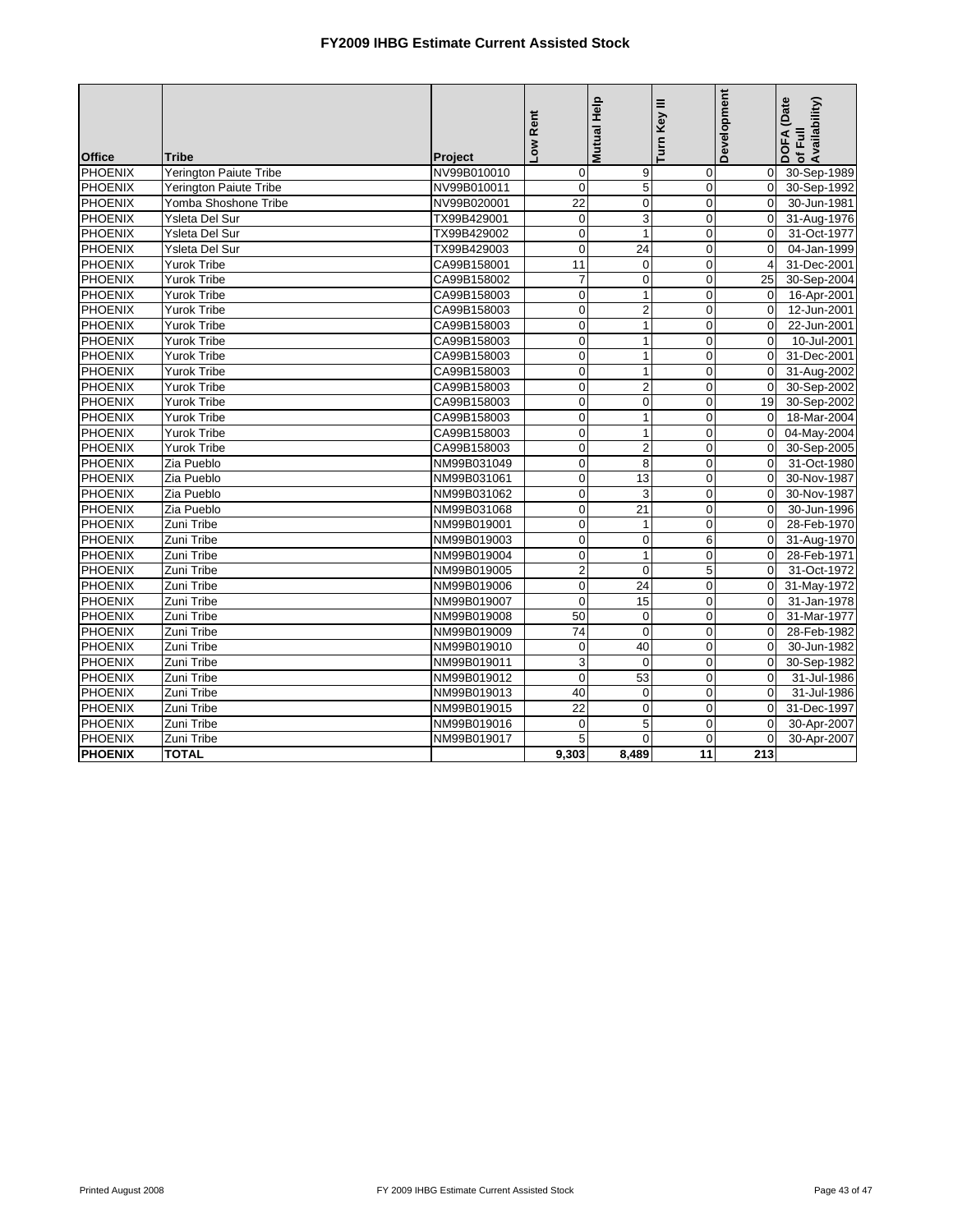| <b>SEATTLE</b><br><b>Burns Paiute Colony</b><br>OR97B039001<br>31-Mar-1999<br>18<br>0<br>$\overline{0}$<br>0<br><b>SEATTLE</b><br><b>Chehalis Confederated Tribes</b><br>29<br>0<br>$\pmb{0}$<br>$\mathbf 0$<br>30-Nov-1983<br>WA19B048002<br>$\overline{2}$<br>$\mathbf 0$<br><b>SEATTLE</b><br>WA97B048001<br>$\mathbf 0$<br><b>Chehalis Confederated Tribes</b><br>$\mathbf 0$<br>28-Feb-1978<br><b>SEATTLE</b><br><b>Chehalis Confederated Tribes</b><br>WA97B048003<br>21<br>0<br>$\overline{0}$<br>$\Omega$<br>30-Jun-1987<br>4<br>$\pmb{0}$<br><b>SEATTLE</b><br>$\mathbf 0$<br>$\mathbf 0$<br>25-Nov-1997<br><b>Chehalis Confederated Tribes</b><br>WA97B048005<br>$\pmb{0}$<br>$\overline{c}$<br>$\mathbf 0$<br>$\mathbf 0$<br>31-Jan-2000<br><b>SEATTLE</b><br><b>Chehalis Confederated Tribes</b><br>WA97B048007<br><b>SEATTLE</b><br>$\pmb{0}$<br>$\mathbf 0$<br>$\mathbf 0$<br>5<br>#NULL!<br><b>Chehalis Confederated Tribes</b><br>WA97B048008<br><b>SEATTLE</b><br>Coeur D'Alene Tribe<br>$\mathbf 0$<br>37<br>$\mathbf 0$<br>31-Aug-1984<br>ID16B007008<br>$\mathbf 0$<br>Coeur D'Alene Tribe<br>16<br>$\mathbf 0$<br>$\mathbf 0$<br>$\mathbf 0$<br><b>SEATTLE</b><br>ID16B007009<br>30-Apr-1984<br><b>SEATTLE</b><br>19<br>$\mathbf 0$<br>Coeur D'Alene Tribe<br>ID16B007010<br>$\mathbf 0$<br>$\mathbf 0$<br>31-Aug-1984<br>45<br>$\mathbf 0$<br>$\mathbf 0$<br><b>SEATTLE</b><br>Coeur D'Alene Tribe<br>ID97B007006<br>$\mathbf 0$<br>30-Sep-1981<br><b>SEATTLE</b><br>Coeur D'Alene Tribe<br>ID97B007013<br>$\mathbf 0$<br>13<br>$\mathbf 0$<br>$\mathbf 0$<br>31-Aug-1984<br><b>SEATTLE</b><br>11<br>$\mathbf 0$<br>$\mathbf 0$<br>31-Mar-1990<br>Coeur D'Alene Tribe<br>ID97B007015<br>$\mathbf 0$<br>Coeur D'Alene Tribe<br>ID97B007016<br>10<br>$\mathbf 0$<br><b>SEATTLE</b><br>0<br>$\mathbf 0$<br>31-May-1990<br><b>SEATTLE</b><br>$\pmb{0}$<br>15<br>$\mathbf 0$<br>Coeur D'Alene Tribe<br>ID97B007018<br>$\overline{0}$<br>31-Aug-1994<br>$\boldsymbol{9}$<br>$\mathbf 0$<br>$\pmb{0}$<br><b>SEATTLE</b><br>Coeur D'Alene Tribe<br>ID97B007021<br>1<br>31-Dec-1998<br>Coeur D'Alene Tribe<br>ID97B007022<br>$\mathbf 0$<br>19<br>$\overline{0}$<br>31-Dec-1998<br><b>SEATTLE</b><br>$\mathbf{1}$<br><b>SEATTLE</b><br>5<br>$\mathbf 0$<br>Coeur D'Alene Tribe<br>ID97B007025<br>0<br>$\mathbf 0$<br>31-Dec-1998<br>$\overline{2}$<br><b>SEATTLE</b><br>48<br>$\mathbf 0$<br>31-Dec-1980<br><b>Colville Confederated Tribes</b><br>WA19B043007<br>$\mathbf 0$<br>5<br>$\mathbf 0$<br>$\mathbf 0$<br>$\boldsymbol{0}$<br><b>SEATTLE</b><br><b>Colville Confederated Tribes</b><br>WA19B043008<br>30-Apr-1981<br>$\overline{2}$<br><b>SEATTLE</b><br>56<br>$\mathbf 0$<br><b>Colville Confederated Tribes</b><br>WA19B043009<br>$\mathbf 0$<br>30-Jun-1982<br>43<br>$\overline{c}$<br>$\mathbf 0$<br><b>SEATTLE</b><br>$\mathbf 0$<br><b>Colville Confederated Tribes</b><br>WA97B043002<br>30-Jun-1977<br><b>SEATTLE</b><br>WA97B043003<br>30<br>$\mathbf{1}$<br>$\mathbf 0$<br>$\mathbf 0$<br><b>Colville Confederated Tribes</b><br>31-Aug-1978<br><b>SEATTLE</b><br>$\mathbf 0$<br>6<br>$\mathbf 0$<br>$\mathbf 0$<br><b>Colville Confederated Tribes</b><br>WA97B043004<br>31-Jan-1979<br>40<br>$\overline{\mathbf{c}}$<br>$\mathbf 0$<br><b>SEATTLE</b><br><b>Colville Confederated Tribes</b><br>WA97B043005<br>$\mathbf 0$<br>31-Jan-1980<br><b>SEATTLE</b><br>$\mathbf 0$<br>$\mathbf{1}$<br>$\mathbf 0$<br><b>Colville Confederated Tribes</b><br>WA97B043006<br>$\mathbf 0$<br>31-Jan-1980<br>$\overline{c}$<br><b>SEATTLE</b><br><b>Colville Confederated Tribes</b><br>61<br>$\mathbf 0$<br>$\mathbf 0$<br>30-Jun-1983<br>WA97B043012<br>21<br>WA97B043014<br>$\pmb{0}$<br>$\overline{0}$<br>31-May-1986<br><b>SEATTLE</b><br><b>Colville Confederated Tribes</b><br>$\mathbf 0$<br><b>SEATTLE</b><br><b>Colville Confederated Tribes</b><br>$\mathbf 0$<br>8<br>$\overline{0}$<br>$\mathbf 0$<br>31-Mar-1999<br>WA97B043017<br>$\pmb{0}$<br><b>SEATTLE</b><br>15<br>$\mathbf 0$<br>$\boldsymbol{0}$<br>28-Feb-2001<br>Coos Bay Confederated Tribes<br>OR97B036001<br>51<br>$\mathbf 0$<br>$\mathbf 0$<br>$\mathbf 0$<br><b>SEATTLE</b><br>Coquille Indian Tribe<br>OR97B038001<br>30-Jun-1997<br><b>SEATTLE</b><br>$\pmb{0}$<br>20<br>$\mathbf 0$<br>Coquille Indian Tribe<br>OR97B038002<br>$\Omega$<br>30-Jun-1997<br>$\mathbf 0$<br><b>SEATTLE</b><br>$\mathbf{0}$<br>31<br>Fort Hall Shoshone-Bannock<br>ID16B009005<br>$\mathbf 0$<br>31-Jan-1984<br>19<br>$\mathbf 0$<br>$\mathbf 0$<br><b>SEATTLE</b><br>Fort Hall Shoshone-Bannock<br>ID16B009006<br>$\mathbf 0$<br>31-Mar-1983<br><b>SEATTLE</b><br>Fort Hall Shoshone-Bannock<br>ID97B009003<br>60<br>0<br>$\mathbf 0$<br>$\mathbf 0$<br>31-Oct-1975<br>$\pmb{0}$<br>$\overline{c}$<br>$\mathbf 0$<br><b>SEATTLE</b><br>Fort Hall Shoshone-Bannock<br>ID97B009004<br>$\mathbf 0$<br>30-Jun-1980<br>$\mathbf 0$<br>$\mathbf 0$<br><b>SEATTLE</b><br>Fort Hall Shoshone-Bannock<br>ID97B009009<br>33<br>$\mathbf 0$<br>31-Aug-1992<br>15<br>$\mathbf 0$<br>$\mathbf 0$<br><b>SEATTLE</b><br>Fort Hall Shoshone-Bannock<br>ID97B009010<br>$\mathbf 0$<br>30-Sep-1991<br>30<br>$\overline{0}$<br><b>SEATTLE</b><br>Fort Hall Shoshone-Bannock<br>ID97B009011<br>0<br>$\mathbf 0$<br>31-May-1994<br>5<br><b>SEATTLE</b><br>$\mathbf 0$<br>$\overline{0}$<br>0<br>31-Oct-2000<br>Fort Hall Shoshone-Bannock<br>ID97B009014<br><b>SEATTLE</b><br>Fort Hall Shoshone-Bannock<br>ID97B009015<br>$\overline{0}$<br>5<br>$\overline{0}$<br>0 31-May-2001<br>5<br><b>SEATTLE</b><br>Fort Hall Shoshone-Bannock<br>ID97B009016<br>0<br>$\mathbf 0$<br>31-May-2001<br>$\mathbf 0$<br>5<br><b>SEATTLE</b><br><b>Grand Ronde</b><br>OR97B040002<br>0<br>$\overline{0}$<br>31-Aug-2000<br>0<br><b>SEATTLE</b><br><b>Grand Ronde</b><br>OR97B040001<br>15<br>0<br>0<br>31-Aug-2000<br>$\overline{0}$<br>16<br>Hoh Indian Tribe<br>WA19B052006<br>$\mathbf 0$<br>0<br>$\overline{0}$<br>30-Nov-1983<br><b>SEATTLE</b><br>Hoh Indian Tribe<br><b>SEATTLE</b><br>WA97B052032<br>4<br>0<br>0<br>01-Feb-1997<br>$\overline{0}$<br>3<br>$\mathbf 0$<br>$\mathbf 0$<br><b>SEATTLE</b><br>Kalispel Indian Community<br>$\overline{0}$<br>30-Nov-1990<br>WA97B037009<br>$\mathbf 0$<br>9<br>$\mathbf 0$<br><b>SEATTLE</b><br>Kalispel Indian Community<br>WA97B037012<br>$\overline{0}$<br>31-Dec-1996<br>4<br>30-Sep-2000<br><b>SEATTLE</b><br>Kalispel Indian Community<br>WA97B600371<br>0<br>0<br>$\mathbf 0$<br>$\mathbf 0$<br>3<br><b>SEATTLE</b><br>Kalispel Indian Community<br>WA97B600372<br>0<br>30-Sep-2000<br>$\mathbf 0$<br><b>SEATTLE</b><br>Klamath Indian Tribe<br>OR97B037001<br>$\boldsymbol{0}$<br>$\mathbf 0$<br>0<br>3<br>31-Mar-1997<br>$\boldsymbol{0}$<br>5<br><b>SEATTLE</b><br>Klamath Indian Tribe<br>OR97B037004<br>0<br>$\mathbf 0$<br>28-Feb-1999<br>$\,6$<br>$\mathbf 0$<br>$\mathbf 0$<br><b>SEATTLE</b><br>Klamath Indian Tribe<br>OR97B037005<br>28-Feb-1999<br>$\mathbf 0$<br>12<br><b>SEATTLE</b><br>Kootenai Tribe<br>ID97B022001<br>$\mathbf 0$<br>0<br>28-Feb-1986<br>$\overline{0}$<br>Lower Elwha Tribal Community<br>$\overline{0}$<br>22<br>$\pmb{0}$<br><b>SEATTLE</b><br>WA19B050003<br>$\mathbf 0$<br>31-Aug-1984<br>$\mathbf 0$<br>10<br>Lower Elwha Tribal Community<br>0<br>$\mathbf 0$<br>16-Apr-1994<br><b>SEATTLE</b><br>WA97B050004<br>$\pmb{0}$<br><b>SEATTLE</b><br>Lower Elwha Tribal Community<br>WA97B050005<br>12<br>0<br>$\mathbf 0$<br>30-Apr-1994<br>$\boldsymbol{0}$<br><b>SEATTLE</b><br>Lower Elwha Tribal Community<br>WA97B050007<br>$\mathbf 0$<br>22<br>$\mathbf 0$<br>30-Apr-1994<br>$\pmb{0}$<br>23<br><b>SEATTLE</b><br>Lower Elwha Tribal Community<br>WA97B050009<br>0<br>$\mathbf 0$<br>31-Aug-1996<br><b>SEATTLE</b><br>Lower Elwha Tribal Community<br>WA97B050011<br>5<br>$\mathbf 0$<br>31-Jul-1999<br>0<br>0<br>$\mathbf 0$<br>5<br>$\mathbf 0$<br>Lower Elwha Tribal Community<br>$\mathbf 0$<br><b>SEATTLE</b><br>WA97B050012<br>31-Jul-1999<br>25<br><b>SEATTLE</b><br>WA97B028004<br>$\pmb{0}$<br>$\boldsymbol{0}$<br>$\mathbf 0$<br>30-Apr-1975<br>Lummi Tribe<br>$\mathbf 0$<br>30-Jun-1989<br><b>SEATTLE</b><br>Lummi Tribe<br>WA97B028007<br>35<br>0<br>0<br>$\pmb{0}$<br>39<br>0<br><b>SEATTLE</b><br>Lummi Tribe<br>WA97B028011<br>$\mathbf 0$<br>31-Aug-1995 | <b>Office</b> | <b>Tribe</b> | Project | -ow Rent | <b>Mutual Help</b> | Turn Key III | Development | DOFA (Date<br>Availability)<br>of Full |
|----------------------------------------------------------------------------------------------------------------------------------------------------------------------------------------------------------------------------------------------------------------------------------------------------------------------------------------------------------------------------------------------------------------------------------------------------------------------------------------------------------------------------------------------------------------------------------------------------------------------------------------------------------------------------------------------------------------------------------------------------------------------------------------------------------------------------------------------------------------------------------------------------------------------------------------------------------------------------------------------------------------------------------------------------------------------------------------------------------------------------------------------------------------------------------------------------------------------------------------------------------------------------------------------------------------------------------------------------------------------------------------------------------------------------------------------------------------------------------------------------------------------------------------------------------------------------------------------------------------------------------------------------------------------------------------------------------------------------------------------------------------------------------------------------------------------------------------------------------------------------------------------------------------------------------------------------------------------------------------------------------------------------------------------------------------------------------------------------------------------------------------------------------------------------------------------------------------------------------------------------------------------------------------------------------------------------------------------------------------------------------------------------------------------------------------------------------------------------------------------------------------------------------------------------------------------------------------------------------------------------------------------------------------------------------------------------------------------------------------------------------------------------------------------------------------------------------------------------------------------------------------------------------------------------------------------------------------------------------------------------------------------------------------------------------------------------------------------------------------------------------------------------------------------------------------------------------------------------------------------------------------------------------------------------------------------------------------------------------------------------------------------------------------------------------------------------------------------------------------------------------------------------------------------------------------------------------------------------------------------------------------------------------------------------------------------------------------------------------------------------------------------------------------------------------------------------------------------------------------------------------------------------------------------------------------------------------------------------------------------------------------------------------------------------------------------------------------------------------------------------------------------------------------------------------------------------------------------------------------------------------------------------------------------------------------------------------------------------------------------------------------------------------------------------------------------------------------------------------------------------------------------------------------------------------------------------------------------------------------------------------------------------------------------------------------------------------------------------------------------------------------------------------------------------------------------------------------------------------------------------------------------------------------------------------------------------------------------------------------------------------------------------------------------------------------------------------------------------------------------------------------------------------------------------------------------------------------------------------------------------------------------------------------------------------------------------------------------------------------------------------------------------------------------------------------------------------------------------------------------------------------------------------------------------------------------------------------------------------------------------------------------------------------------------------------------------------------------------------------------------------------------------------------------------------------------------------------------------------------------------------------------------------------------------------------------------------------------------------------------------------------------------------------------------------------------------------------------------------------------------------------------------------------------------------------------------------------------------------------------------------------------------------------------------------------------------------------------------------------------------------------------------------------------------------------------------------------------------------------------------------------------------------------------------------------------------------------------------------------------------------------------------------------------------------------------------------------------------------------------------------------------------------------------------------------------------------------------------------------------------------------------------------------------------------------------------------------------------------------------------------------------------------------------------------------------------------------------------------------------------------------------------------------------------------------------------------------------------------------------------------------------------------------------------------------------------------------------------------------------------------------------------------------------------------------------------------------------------------------------------------------------------------------------------------------------------------------------------------------------------------------------------------------------------------------------------------------------------------------------------------------------------------------------------------------------------------------------------------------------------------------------------------------------------------------------------------------------------------------------------------------------------------------------------------------------------------------------------------------------------------------------------------------------------------------------------------------------------------------------------------------------------------------------------------------------------------|---------------|--------------|---------|----------|--------------------|--------------|-------------|----------------------------------------|
|                                                                                                                                                                                                                                                                                                                                                                                                                                                                                                                                                                                                                                                                                                                                                                                                                                                                                                                                                                                                                                                                                                                                                                                                                                                                                                                                                                                                                                                                                                                                                                                                                                                                                                                                                                                                                                                                                                                                                                                                                                                                                                                                                                                                                                                                                                                                                                                                                                                                                                                                                                                                                                                                                                                                                                                                                                                                                                                                                                                                                                                                                                                                                                                                                                                                                                                                                                                                                                                                                                                                                                                                                                                                                                                                                                                                                                                                                                                                                                                                                                                                                                                                                                                                                                                                                                                                                                                                                                                                                                                                                                                                                                                                                                                                                                                                                                                                                                                                                                                                                                                                                                                                                                                                                                                                                                                                                                                                                                                                                                                                                                                                                                                                                                                                                                                                                                                                                                                                                                                                                                                                                                                                                                                                                                                                                                                                                                                                                                                                                                                                                                                                                                                                                                                                                                                                                                                                                                                                                                                                                                                                                                                                                                                                                                                                                                                                                                                                                                                                                                                                                                                                                                                                                                                                                                                                                                                                                                                                                                                                                                                                                                                                                                                                                                                                                                                                  |               |              |         |          |                    |              |             |                                        |
|                                                                                                                                                                                                                                                                                                                                                                                                                                                                                                                                                                                                                                                                                                                                                                                                                                                                                                                                                                                                                                                                                                                                                                                                                                                                                                                                                                                                                                                                                                                                                                                                                                                                                                                                                                                                                                                                                                                                                                                                                                                                                                                                                                                                                                                                                                                                                                                                                                                                                                                                                                                                                                                                                                                                                                                                                                                                                                                                                                                                                                                                                                                                                                                                                                                                                                                                                                                                                                                                                                                                                                                                                                                                                                                                                                                                                                                                                                                                                                                                                                                                                                                                                                                                                                                                                                                                                                                                                                                                                                                                                                                                                                                                                                                                                                                                                                                                                                                                                                                                                                                                                                                                                                                                                                                                                                                                                                                                                                                                                                                                                                                                                                                                                                                                                                                                                                                                                                                                                                                                                                                                                                                                                                                                                                                                                                                                                                                                                                                                                                                                                                                                                                                                                                                                                                                                                                                                                                                                                                                                                                                                                                                                                                                                                                                                                                                                                                                                                                                                                                                                                                                                                                                                                                                                                                                                                                                                                                                                                                                                                                                                                                                                                                                                                                                                                                                                  |               |              |         |          |                    |              |             |                                        |
|                                                                                                                                                                                                                                                                                                                                                                                                                                                                                                                                                                                                                                                                                                                                                                                                                                                                                                                                                                                                                                                                                                                                                                                                                                                                                                                                                                                                                                                                                                                                                                                                                                                                                                                                                                                                                                                                                                                                                                                                                                                                                                                                                                                                                                                                                                                                                                                                                                                                                                                                                                                                                                                                                                                                                                                                                                                                                                                                                                                                                                                                                                                                                                                                                                                                                                                                                                                                                                                                                                                                                                                                                                                                                                                                                                                                                                                                                                                                                                                                                                                                                                                                                                                                                                                                                                                                                                                                                                                                                                                                                                                                                                                                                                                                                                                                                                                                                                                                                                                                                                                                                                                                                                                                                                                                                                                                                                                                                                                                                                                                                                                                                                                                                                                                                                                                                                                                                                                                                                                                                                                                                                                                                                                                                                                                                                                                                                                                                                                                                                                                                                                                                                                                                                                                                                                                                                                                                                                                                                                                                                                                                                                                                                                                                                                                                                                                                                                                                                                                                                                                                                                                                                                                                                                                                                                                                                                                                                                                                                                                                                                                                                                                                                                                                                                                                                                                  |               |              |         |          |                    |              |             |                                        |
|                                                                                                                                                                                                                                                                                                                                                                                                                                                                                                                                                                                                                                                                                                                                                                                                                                                                                                                                                                                                                                                                                                                                                                                                                                                                                                                                                                                                                                                                                                                                                                                                                                                                                                                                                                                                                                                                                                                                                                                                                                                                                                                                                                                                                                                                                                                                                                                                                                                                                                                                                                                                                                                                                                                                                                                                                                                                                                                                                                                                                                                                                                                                                                                                                                                                                                                                                                                                                                                                                                                                                                                                                                                                                                                                                                                                                                                                                                                                                                                                                                                                                                                                                                                                                                                                                                                                                                                                                                                                                                                                                                                                                                                                                                                                                                                                                                                                                                                                                                                                                                                                                                                                                                                                                                                                                                                                                                                                                                                                                                                                                                                                                                                                                                                                                                                                                                                                                                                                                                                                                                                                                                                                                                                                                                                                                                                                                                                                                                                                                                                                                                                                                                                                                                                                                                                                                                                                                                                                                                                                                                                                                                                                                                                                                                                                                                                                                                                                                                                                                                                                                                                                                                                                                                                                                                                                                                                                                                                                                                                                                                                                                                                                                                                                                                                                                                                                  |               |              |         |          |                    |              |             |                                        |
|                                                                                                                                                                                                                                                                                                                                                                                                                                                                                                                                                                                                                                                                                                                                                                                                                                                                                                                                                                                                                                                                                                                                                                                                                                                                                                                                                                                                                                                                                                                                                                                                                                                                                                                                                                                                                                                                                                                                                                                                                                                                                                                                                                                                                                                                                                                                                                                                                                                                                                                                                                                                                                                                                                                                                                                                                                                                                                                                                                                                                                                                                                                                                                                                                                                                                                                                                                                                                                                                                                                                                                                                                                                                                                                                                                                                                                                                                                                                                                                                                                                                                                                                                                                                                                                                                                                                                                                                                                                                                                                                                                                                                                                                                                                                                                                                                                                                                                                                                                                                                                                                                                                                                                                                                                                                                                                                                                                                                                                                                                                                                                                                                                                                                                                                                                                                                                                                                                                                                                                                                                                                                                                                                                                                                                                                                                                                                                                                                                                                                                                                                                                                                                                                                                                                                                                                                                                                                                                                                                                                                                                                                                                                                                                                                                                                                                                                                                                                                                                                                                                                                                                                                                                                                                                                                                                                                                                                                                                                                                                                                                                                                                                                                                                                                                                                                                                                  |               |              |         |          |                    |              |             |                                        |
|                                                                                                                                                                                                                                                                                                                                                                                                                                                                                                                                                                                                                                                                                                                                                                                                                                                                                                                                                                                                                                                                                                                                                                                                                                                                                                                                                                                                                                                                                                                                                                                                                                                                                                                                                                                                                                                                                                                                                                                                                                                                                                                                                                                                                                                                                                                                                                                                                                                                                                                                                                                                                                                                                                                                                                                                                                                                                                                                                                                                                                                                                                                                                                                                                                                                                                                                                                                                                                                                                                                                                                                                                                                                                                                                                                                                                                                                                                                                                                                                                                                                                                                                                                                                                                                                                                                                                                                                                                                                                                                                                                                                                                                                                                                                                                                                                                                                                                                                                                                                                                                                                                                                                                                                                                                                                                                                                                                                                                                                                                                                                                                                                                                                                                                                                                                                                                                                                                                                                                                                                                                                                                                                                                                                                                                                                                                                                                                                                                                                                                                                                                                                                                                                                                                                                                                                                                                                                                                                                                                                                                                                                                                                                                                                                                                                                                                                                                                                                                                                                                                                                                                                                                                                                                                                                                                                                                                                                                                                                                                                                                                                                                                                                                                                                                                                                                                                  |               |              |         |          |                    |              |             |                                        |
|                                                                                                                                                                                                                                                                                                                                                                                                                                                                                                                                                                                                                                                                                                                                                                                                                                                                                                                                                                                                                                                                                                                                                                                                                                                                                                                                                                                                                                                                                                                                                                                                                                                                                                                                                                                                                                                                                                                                                                                                                                                                                                                                                                                                                                                                                                                                                                                                                                                                                                                                                                                                                                                                                                                                                                                                                                                                                                                                                                                                                                                                                                                                                                                                                                                                                                                                                                                                                                                                                                                                                                                                                                                                                                                                                                                                                                                                                                                                                                                                                                                                                                                                                                                                                                                                                                                                                                                                                                                                                                                                                                                                                                                                                                                                                                                                                                                                                                                                                                                                                                                                                                                                                                                                                                                                                                                                                                                                                                                                                                                                                                                                                                                                                                                                                                                                                                                                                                                                                                                                                                                                                                                                                                                                                                                                                                                                                                                                                                                                                                                                                                                                                                                                                                                                                                                                                                                                                                                                                                                                                                                                                                                                                                                                                                                                                                                                                                                                                                                                                                                                                                                                                                                                                                                                                                                                                                                                                                                                                                                                                                                                                                                                                                                                                                                                                                                                  |               |              |         |          |                    |              |             |                                        |
|                                                                                                                                                                                                                                                                                                                                                                                                                                                                                                                                                                                                                                                                                                                                                                                                                                                                                                                                                                                                                                                                                                                                                                                                                                                                                                                                                                                                                                                                                                                                                                                                                                                                                                                                                                                                                                                                                                                                                                                                                                                                                                                                                                                                                                                                                                                                                                                                                                                                                                                                                                                                                                                                                                                                                                                                                                                                                                                                                                                                                                                                                                                                                                                                                                                                                                                                                                                                                                                                                                                                                                                                                                                                                                                                                                                                                                                                                                                                                                                                                                                                                                                                                                                                                                                                                                                                                                                                                                                                                                                                                                                                                                                                                                                                                                                                                                                                                                                                                                                                                                                                                                                                                                                                                                                                                                                                                                                                                                                                                                                                                                                                                                                                                                                                                                                                                                                                                                                                                                                                                                                                                                                                                                                                                                                                                                                                                                                                                                                                                                                                                                                                                                                                                                                                                                                                                                                                                                                                                                                                                                                                                                                                                                                                                                                                                                                                                                                                                                                                                                                                                                                                                                                                                                                                                                                                                                                                                                                                                                                                                                                                                                                                                                                                                                                                                                                                  |               |              |         |          |                    |              |             |                                        |
|                                                                                                                                                                                                                                                                                                                                                                                                                                                                                                                                                                                                                                                                                                                                                                                                                                                                                                                                                                                                                                                                                                                                                                                                                                                                                                                                                                                                                                                                                                                                                                                                                                                                                                                                                                                                                                                                                                                                                                                                                                                                                                                                                                                                                                                                                                                                                                                                                                                                                                                                                                                                                                                                                                                                                                                                                                                                                                                                                                                                                                                                                                                                                                                                                                                                                                                                                                                                                                                                                                                                                                                                                                                                                                                                                                                                                                                                                                                                                                                                                                                                                                                                                                                                                                                                                                                                                                                                                                                                                                                                                                                                                                                                                                                                                                                                                                                                                                                                                                                                                                                                                                                                                                                                                                                                                                                                                                                                                                                                                                                                                                                                                                                                                                                                                                                                                                                                                                                                                                                                                                                                                                                                                                                                                                                                                                                                                                                                                                                                                                                                                                                                                                                                                                                                                                                                                                                                                                                                                                                                                                                                                                                                                                                                                                                                                                                                                                                                                                                                                                                                                                                                                                                                                                                                                                                                                                                                                                                                                                                                                                                                                                                                                                                                                                                                                                                                  |               |              |         |          |                    |              |             |                                        |
|                                                                                                                                                                                                                                                                                                                                                                                                                                                                                                                                                                                                                                                                                                                                                                                                                                                                                                                                                                                                                                                                                                                                                                                                                                                                                                                                                                                                                                                                                                                                                                                                                                                                                                                                                                                                                                                                                                                                                                                                                                                                                                                                                                                                                                                                                                                                                                                                                                                                                                                                                                                                                                                                                                                                                                                                                                                                                                                                                                                                                                                                                                                                                                                                                                                                                                                                                                                                                                                                                                                                                                                                                                                                                                                                                                                                                                                                                                                                                                                                                                                                                                                                                                                                                                                                                                                                                                                                                                                                                                                                                                                                                                                                                                                                                                                                                                                                                                                                                                                                                                                                                                                                                                                                                                                                                                                                                                                                                                                                                                                                                                                                                                                                                                                                                                                                                                                                                                                                                                                                                                                                                                                                                                                                                                                                                                                                                                                                                                                                                                                                                                                                                                                                                                                                                                                                                                                                                                                                                                                                                                                                                                                                                                                                                                                                                                                                                                                                                                                                                                                                                                                                                                                                                                                                                                                                                                                                                                                                                                                                                                                                                                                                                                                                                                                                                                                                  |               |              |         |          |                    |              |             |                                        |
|                                                                                                                                                                                                                                                                                                                                                                                                                                                                                                                                                                                                                                                                                                                                                                                                                                                                                                                                                                                                                                                                                                                                                                                                                                                                                                                                                                                                                                                                                                                                                                                                                                                                                                                                                                                                                                                                                                                                                                                                                                                                                                                                                                                                                                                                                                                                                                                                                                                                                                                                                                                                                                                                                                                                                                                                                                                                                                                                                                                                                                                                                                                                                                                                                                                                                                                                                                                                                                                                                                                                                                                                                                                                                                                                                                                                                                                                                                                                                                                                                                                                                                                                                                                                                                                                                                                                                                                                                                                                                                                                                                                                                                                                                                                                                                                                                                                                                                                                                                                                                                                                                                                                                                                                                                                                                                                                                                                                                                                                                                                                                                                                                                                                                                                                                                                                                                                                                                                                                                                                                                                                                                                                                                                                                                                                                                                                                                                                                                                                                                                                                                                                                                                                                                                                                                                                                                                                                                                                                                                                                                                                                                                                                                                                                                                                                                                                                                                                                                                                                                                                                                                                                                                                                                                                                                                                                                                                                                                                                                                                                                                                                                                                                                                                                                                                                                                                  |               |              |         |          |                    |              |             |                                        |
|                                                                                                                                                                                                                                                                                                                                                                                                                                                                                                                                                                                                                                                                                                                                                                                                                                                                                                                                                                                                                                                                                                                                                                                                                                                                                                                                                                                                                                                                                                                                                                                                                                                                                                                                                                                                                                                                                                                                                                                                                                                                                                                                                                                                                                                                                                                                                                                                                                                                                                                                                                                                                                                                                                                                                                                                                                                                                                                                                                                                                                                                                                                                                                                                                                                                                                                                                                                                                                                                                                                                                                                                                                                                                                                                                                                                                                                                                                                                                                                                                                                                                                                                                                                                                                                                                                                                                                                                                                                                                                                                                                                                                                                                                                                                                                                                                                                                                                                                                                                                                                                                                                                                                                                                                                                                                                                                                                                                                                                                                                                                                                                                                                                                                                                                                                                                                                                                                                                                                                                                                                                                                                                                                                                                                                                                                                                                                                                                                                                                                                                                                                                                                                                                                                                                                                                                                                                                                                                                                                                                                                                                                                                                                                                                                                                                                                                                                                                                                                                                                                                                                                                                                                                                                                                                                                                                                                                                                                                                                                                                                                                                                                                                                                                                                                                                                                                                  |               |              |         |          |                    |              |             |                                        |
|                                                                                                                                                                                                                                                                                                                                                                                                                                                                                                                                                                                                                                                                                                                                                                                                                                                                                                                                                                                                                                                                                                                                                                                                                                                                                                                                                                                                                                                                                                                                                                                                                                                                                                                                                                                                                                                                                                                                                                                                                                                                                                                                                                                                                                                                                                                                                                                                                                                                                                                                                                                                                                                                                                                                                                                                                                                                                                                                                                                                                                                                                                                                                                                                                                                                                                                                                                                                                                                                                                                                                                                                                                                                                                                                                                                                                                                                                                                                                                                                                                                                                                                                                                                                                                                                                                                                                                                                                                                                                                                                                                                                                                                                                                                                                                                                                                                                                                                                                                                                                                                                                                                                                                                                                                                                                                                                                                                                                                                                                                                                                                                                                                                                                                                                                                                                                                                                                                                                                                                                                                                                                                                                                                                                                                                                                                                                                                                                                                                                                                                                                                                                                                                                                                                                                                                                                                                                                                                                                                                                                                                                                                                                                                                                                                                                                                                                                                                                                                                                                                                                                                                                                                                                                                                                                                                                                                                                                                                                                                                                                                                                                                                                                                                                                                                                                                                                  |               |              |         |          |                    |              |             |                                        |
|                                                                                                                                                                                                                                                                                                                                                                                                                                                                                                                                                                                                                                                                                                                                                                                                                                                                                                                                                                                                                                                                                                                                                                                                                                                                                                                                                                                                                                                                                                                                                                                                                                                                                                                                                                                                                                                                                                                                                                                                                                                                                                                                                                                                                                                                                                                                                                                                                                                                                                                                                                                                                                                                                                                                                                                                                                                                                                                                                                                                                                                                                                                                                                                                                                                                                                                                                                                                                                                                                                                                                                                                                                                                                                                                                                                                                                                                                                                                                                                                                                                                                                                                                                                                                                                                                                                                                                                                                                                                                                                                                                                                                                                                                                                                                                                                                                                                                                                                                                                                                                                                                                                                                                                                                                                                                                                                                                                                                                                                                                                                                                                                                                                                                                                                                                                                                                                                                                                                                                                                                                                                                                                                                                                                                                                                                                                                                                                                                                                                                                                                                                                                                                                                                                                                                                                                                                                                                                                                                                                                                                                                                                                                                                                                                                                                                                                                                                                                                                                                                                                                                                                                                                                                                                                                                                                                                                                                                                                                                                                                                                                                                                                                                                                                                                                                                                                                  |               |              |         |          |                    |              |             |                                        |
|                                                                                                                                                                                                                                                                                                                                                                                                                                                                                                                                                                                                                                                                                                                                                                                                                                                                                                                                                                                                                                                                                                                                                                                                                                                                                                                                                                                                                                                                                                                                                                                                                                                                                                                                                                                                                                                                                                                                                                                                                                                                                                                                                                                                                                                                                                                                                                                                                                                                                                                                                                                                                                                                                                                                                                                                                                                                                                                                                                                                                                                                                                                                                                                                                                                                                                                                                                                                                                                                                                                                                                                                                                                                                                                                                                                                                                                                                                                                                                                                                                                                                                                                                                                                                                                                                                                                                                                                                                                                                                                                                                                                                                                                                                                                                                                                                                                                                                                                                                                                                                                                                                                                                                                                                                                                                                                                                                                                                                                                                                                                                                                                                                                                                                                                                                                                                                                                                                                                                                                                                                                                                                                                                                                                                                                                                                                                                                                                                                                                                                                                                                                                                                                                                                                                                                                                                                                                                                                                                                                                                                                                                                                                                                                                                                                                                                                                                                                                                                                                                                                                                                                                                                                                                                                                                                                                                                                                                                                                                                                                                                                                                                                                                                                                                                                                                                                                  |               |              |         |          |                    |              |             |                                        |
|                                                                                                                                                                                                                                                                                                                                                                                                                                                                                                                                                                                                                                                                                                                                                                                                                                                                                                                                                                                                                                                                                                                                                                                                                                                                                                                                                                                                                                                                                                                                                                                                                                                                                                                                                                                                                                                                                                                                                                                                                                                                                                                                                                                                                                                                                                                                                                                                                                                                                                                                                                                                                                                                                                                                                                                                                                                                                                                                                                                                                                                                                                                                                                                                                                                                                                                                                                                                                                                                                                                                                                                                                                                                                                                                                                                                                                                                                                                                                                                                                                                                                                                                                                                                                                                                                                                                                                                                                                                                                                                                                                                                                                                                                                                                                                                                                                                                                                                                                                                                                                                                                                                                                                                                                                                                                                                                                                                                                                                                                                                                                                                                                                                                                                                                                                                                                                                                                                                                                                                                                                                                                                                                                                                                                                                                                                                                                                                                                                                                                                                                                                                                                                                                                                                                                                                                                                                                                                                                                                                                                                                                                                                                                                                                                                                                                                                                                                                                                                                                                                                                                                                                                                                                                                                                                                                                                                                                                                                                                                                                                                                                                                                                                                                                                                                                                                                                  |               |              |         |          |                    |              |             |                                        |
|                                                                                                                                                                                                                                                                                                                                                                                                                                                                                                                                                                                                                                                                                                                                                                                                                                                                                                                                                                                                                                                                                                                                                                                                                                                                                                                                                                                                                                                                                                                                                                                                                                                                                                                                                                                                                                                                                                                                                                                                                                                                                                                                                                                                                                                                                                                                                                                                                                                                                                                                                                                                                                                                                                                                                                                                                                                                                                                                                                                                                                                                                                                                                                                                                                                                                                                                                                                                                                                                                                                                                                                                                                                                                                                                                                                                                                                                                                                                                                                                                                                                                                                                                                                                                                                                                                                                                                                                                                                                                                                                                                                                                                                                                                                                                                                                                                                                                                                                                                                                                                                                                                                                                                                                                                                                                                                                                                                                                                                                                                                                                                                                                                                                                                                                                                                                                                                                                                                                                                                                                                                                                                                                                                                                                                                                                                                                                                                                                                                                                                                                                                                                                                                                                                                                                                                                                                                                                                                                                                                                                                                                                                                                                                                                                                                                                                                                                                                                                                                                                                                                                                                                                                                                                                                                                                                                                                                                                                                                                                                                                                                                                                                                                                                                                                                                                                                                  |               |              |         |          |                    |              |             |                                        |
|                                                                                                                                                                                                                                                                                                                                                                                                                                                                                                                                                                                                                                                                                                                                                                                                                                                                                                                                                                                                                                                                                                                                                                                                                                                                                                                                                                                                                                                                                                                                                                                                                                                                                                                                                                                                                                                                                                                                                                                                                                                                                                                                                                                                                                                                                                                                                                                                                                                                                                                                                                                                                                                                                                                                                                                                                                                                                                                                                                                                                                                                                                                                                                                                                                                                                                                                                                                                                                                                                                                                                                                                                                                                                                                                                                                                                                                                                                                                                                                                                                                                                                                                                                                                                                                                                                                                                                                                                                                                                                                                                                                                                                                                                                                                                                                                                                                                                                                                                                                                                                                                                                                                                                                                                                                                                                                                                                                                                                                                                                                                                                                                                                                                                                                                                                                                                                                                                                                                                                                                                                                                                                                                                                                                                                                                                                                                                                                                                                                                                                                                                                                                                                                                                                                                                                                                                                                                                                                                                                                                                                                                                                                                                                                                                                                                                                                                                                                                                                                                                                                                                                                                                                                                                                                                                                                                                                                                                                                                                                                                                                                                                                                                                                                                                                                                                                                                  |               |              |         |          |                    |              |             |                                        |
|                                                                                                                                                                                                                                                                                                                                                                                                                                                                                                                                                                                                                                                                                                                                                                                                                                                                                                                                                                                                                                                                                                                                                                                                                                                                                                                                                                                                                                                                                                                                                                                                                                                                                                                                                                                                                                                                                                                                                                                                                                                                                                                                                                                                                                                                                                                                                                                                                                                                                                                                                                                                                                                                                                                                                                                                                                                                                                                                                                                                                                                                                                                                                                                                                                                                                                                                                                                                                                                                                                                                                                                                                                                                                                                                                                                                                                                                                                                                                                                                                                                                                                                                                                                                                                                                                                                                                                                                                                                                                                                                                                                                                                                                                                                                                                                                                                                                                                                                                                                                                                                                                                                                                                                                                                                                                                                                                                                                                                                                                                                                                                                                                                                                                                                                                                                                                                                                                                                                                                                                                                                                                                                                                                                                                                                                                                                                                                                                                                                                                                                                                                                                                                                                                                                                                                                                                                                                                                                                                                                                                                                                                                                                                                                                                                                                                                                                                                                                                                                                                                                                                                                                                                                                                                                                                                                                                                                                                                                                                                                                                                                                                                                                                                                                                                                                                                                                  |               |              |         |          |                    |              |             |                                        |
|                                                                                                                                                                                                                                                                                                                                                                                                                                                                                                                                                                                                                                                                                                                                                                                                                                                                                                                                                                                                                                                                                                                                                                                                                                                                                                                                                                                                                                                                                                                                                                                                                                                                                                                                                                                                                                                                                                                                                                                                                                                                                                                                                                                                                                                                                                                                                                                                                                                                                                                                                                                                                                                                                                                                                                                                                                                                                                                                                                                                                                                                                                                                                                                                                                                                                                                                                                                                                                                                                                                                                                                                                                                                                                                                                                                                                                                                                                                                                                                                                                                                                                                                                                                                                                                                                                                                                                                                                                                                                                                                                                                                                                                                                                                                                                                                                                                                                                                                                                                                                                                                                                                                                                                                                                                                                                                                                                                                                                                                                                                                                                                                                                                                                                                                                                                                                                                                                                                                                                                                                                                                                                                                                                                                                                                                                                                                                                                                                                                                                                                                                                                                                                                                                                                                                                                                                                                                                                                                                                                                                                                                                                                                                                                                                                                                                                                                                                                                                                                                                                                                                                                                                                                                                                                                                                                                                                                                                                                                                                                                                                                                                                                                                                                                                                                                                                                                  |               |              |         |          |                    |              |             |                                        |
|                                                                                                                                                                                                                                                                                                                                                                                                                                                                                                                                                                                                                                                                                                                                                                                                                                                                                                                                                                                                                                                                                                                                                                                                                                                                                                                                                                                                                                                                                                                                                                                                                                                                                                                                                                                                                                                                                                                                                                                                                                                                                                                                                                                                                                                                                                                                                                                                                                                                                                                                                                                                                                                                                                                                                                                                                                                                                                                                                                                                                                                                                                                                                                                                                                                                                                                                                                                                                                                                                                                                                                                                                                                                                                                                                                                                                                                                                                                                                                                                                                                                                                                                                                                                                                                                                                                                                                                                                                                                                                                                                                                                                                                                                                                                                                                                                                                                                                                                                                                                                                                                                                                                                                                                                                                                                                                                                                                                                                                                                                                                                                                                                                                                                                                                                                                                                                                                                                                                                                                                                                                                                                                                                                                                                                                                                                                                                                                                                                                                                                                                                                                                                                                                                                                                                                                                                                                                                                                                                                                                                                                                                                                                                                                                                                                                                                                                                                                                                                                                                                                                                                                                                                                                                                                                                                                                                                                                                                                                                                                                                                                                                                                                                                                                                                                                                                                                  |               |              |         |          |                    |              |             |                                        |
|                                                                                                                                                                                                                                                                                                                                                                                                                                                                                                                                                                                                                                                                                                                                                                                                                                                                                                                                                                                                                                                                                                                                                                                                                                                                                                                                                                                                                                                                                                                                                                                                                                                                                                                                                                                                                                                                                                                                                                                                                                                                                                                                                                                                                                                                                                                                                                                                                                                                                                                                                                                                                                                                                                                                                                                                                                                                                                                                                                                                                                                                                                                                                                                                                                                                                                                                                                                                                                                                                                                                                                                                                                                                                                                                                                                                                                                                                                                                                                                                                                                                                                                                                                                                                                                                                                                                                                                                                                                                                                                                                                                                                                                                                                                                                                                                                                                                                                                                                                                                                                                                                                                                                                                                                                                                                                                                                                                                                                                                                                                                                                                                                                                                                                                                                                                                                                                                                                                                                                                                                                                                                                                                                                                                                                                                                                                                                                                                                                                                                                                                                                                                                                                                                                                                                                                                                                                                                                                                                                                                                                                                                                                                                                                                                                                                                                                                                                                                                                                                                                                                                                                                                                                                                                                                                                                                                                                                                                                                                                                                                                                                                                                                                                                                                                                                                                                                  |               |              |         |          |                    |              |             |                                        |
|                                                                                                                                                                                                                                                                                                                                                                                                                                                                                                                                                                                                                                                                                                                                                                                                                                                                                                                                                                                                                                                                                                                                                                                                                                                                                                                                                                                                                                                                                                                                                                                                                                                                                                                                                                                                                                                                                                                                                                                                                                                                                                                                                                                                                                                                                                                                                                                                                                                                                                                                                                                                                                                                                                                                                                                                                                                                                                                                                                                                                                                                                                                                                                                                                                                                                                                                                                                                                                                                                                                                                                                                                                                                                                                                                                                                                                                                                                                                                                                                                                                                                                                                                                                                                                                                                                                                                                                                                                                                                                                                                                                                                                                                                                                                                                                                                                                                                                                                                                                                                                                                                                                                                                                                                                                                                                                                                                                                                                                                                                                                                                                                                                                                                                                                                                                                                                                                                                                                                                                                                                                                                                                                                                                                                                                                                                                                                                                                                                                                                                                                                                                                                                                                                                                                                                                                                                                                                                                                                                                                                                                                                                                                                                                                                                                                                                                                                                                                                                                                                                                                                                                                                                                                                                                                                                                                                                                                                                                                                                                                                                                                                                                                                                                                                                                                                                                                  |               |              |         |          |                    |              |             |                                        |
|                                                                                                                                                                                                                                                                                                                                                                                                                                                                                                                                                                                                                                                                                                                                                                                                                                                                                                                                                                                                                                                                                                                                                                                                                                                                                                                                                                                                                                                                                                                                                                                                                                                                                                                                                                                                                                                                                                                                                                                                                                                                                                                                                                                                                                                                                                                                                                                                                                                                                                                                                                                                                                                                                                                                                                                                                                                                                                                                                                                                                                                                                                                                                                                                                                                                                                                                                                                                                                                                                                                                                                                                                                                                                                                                                                                                                                                                                                                                                                                                                                                                                                                                                                                                                                                                                                                                                                                                                                                                                                                                                                                                                                                                                                                                                                                                                                                                                                                                                                                                                                                                                                                                                                                                                                                                                                                                                                                                                                                                                                                                                                                                                                                                                                                                                                                                                                                                                                                                                                                                                                                                                                                                                                                                                                                                                                                                                                                                                                                                                                                                                                                                                                                                                                                                                                                                                                                                                                                                                                                                                                                                                                                                                                                                                                                                                                                                                                                                                                                                                                                                                                                                                                                                                                                                                                                                                                                                                                                                                                                                                                                                                                                                                                                                                                                                                                                                  |               |              |         |          |                    |              |             |                                        |
|                                                                                                                                                                                                                                                                                                                                                                                                                                                                                                                                                                                                                                                                                                                                                                                                                                                                                                                                                                                                                                                                                                                                                                                                                                                                                                                                                                                                                                                                                                                                                                                                                                                                                                                                                                                                                                                                                                                                                                                                                                                                                                                                                                                                                                                                                                                                                                                                                                                                                                                                                                                                                                                                                                                                                                                                                                                                                                                                                                                                                                                                                                                                                                                                                                                                                                                                                                                                                                                                                                                                                                                                                                                                                                                                                                                                                                                                                                                                                                                                                                                                                                                                                                                                                                                                                                                                                                                                                                                                                                                                                                                                                                                                                                                                                                                                                                                                                                                                                                                                                                                                                                                                                                                                                                                                                                                                                                                                                                                                                                                                                                                                                                                                                                                                                                                                                                                                                                                                                                                                                                                                                                                                                                                                                                                                                                                                                                                                                                                                                                                                                                                                                                                                                                                                                                                                                                                                                                                                                                                                                                                                                                                                                                                                                                                                                                                                                                                                                                                                                                                                                                                                                                                                                                                                                                                                                                                                                                                                                                                                                                                                                                                                                                                                                                                                                                                                  |               |              |         |          |                    |              |             |                                        |
|                                                                                                                                                                                                                                                                                                                                                                                                                                                                                                                                                                                                                                                                                                                                                                                                                                                                                                                                                                                                                                                                                                                                                                                                                                                                                                                                                                                                                                                                                                                                                                                                                                                                                                                                                                                                                                                                                                                                                                                                                                                                                                                                                                                                                                                                                                                                                                                                                                                                                                                                                                                                                                                                                                                                                                                                                                                                                                                                                                                                                                                                                                                                                                                                                                                                                                                                                                                                                                                                                                                                                                                                                                                                                                                                                                                                                                                                                                                                                                                                                                                                                                                                                                                                                                                                                                                                                                                                                                                                                                                                                                                                                                                                                                                                                                                                                                                                                                                                                                                                                                                                                                                                                                                                                                                                                                                                                                                                                                                                                                                                                                                                                                                                                                                                                                                                                                                                                                                                                                                                                                                                                                                                                                                                                                                                                                                                                                                                                                                                                                                                                                                                                                                                                                                                                                                                                                                                                                                                                                                                                                                                                                                                                                                                                                                                                                                                                                                                                                                                                                                                                                                                                                                                                                                                                                                                                                                                                                                                                                                                                                                                                                                                                                                                                                                                                                                                  |               |              |         |          |                    |              |             |                                        |
|                                                                                                                                                                                                                                                                                                                                                                                                                                                                                                                                                                                                                                                                                                                                                                                                                                                                                                                                                                                                                                                                                                                                                                                                                                                                                                                                                                                                                                                                                                                                                                                                                                                                                                                                                                                                                                                                                                                                                                                                                                                                                                                                                                                                                                                                                                                                                                                                                                                                                                                                                                                                                                                                                                                                                                                                                                                                                                                                                                                                                                                                                                                                                                                                                                                                                                                                                                                                                                                                                                                                                                                                                                                                                                                                                                                                                                                                                                                                                                                                                                                                                                                                                                                                                                                                                                                                                                                                                                                                                                                                                                                                                                                                                                                                                                                                                                                                                                                                                                                                                                                                                                                                                                                                                                                                                                                                                                                                                                                                                                                                                                                                                                                                                                                                                                                                                                                                                                                                                                                                                                                                                                                                                                                                                                                                                                                                                                                                                                                                                                                                                                                                                                                                                                                                                                                                                                                                                                                                                                                                                                                                                                                                                                                                                                                                                                                                                                                                                                                                                                                                                                                                                                                                                                                                                                                                                                                                                                                                                                                                                                                                                                                                                                                                                                                                                                                                  |               |              |         |          |                    |              |             |                                        |
|                                                                                                                                                                                                                                                                                                                                                                                                                                                                                                                                                                                                                                                                                                                                                                                                                                                                                                                                                                                                                                                                                                                                                                                                                                                                                                                                                                                                                                                                                                                                                                                                                                                                                                                                                                                                                                                                                                                                                                                                                                                                                                                                                                                                                                                                                                                                                                                                                                                                                                                                                                                                                                                                                                                                                                                                                                                                                                                                                                                                                                                                                                                                                                                                                                                                                                                                                                                                                                                                                                                                                                                                                                                                                                                                                                                                                                                                                                                                                                                                                                                                                                                                                                                                                                                                                                                                                                                                                                                                                                                                                                                                                                                                                                                                                                                                                                                                                                                                                                                                                                                                                                                                                                                                                                                                                                                                                                                                                                                                                                                                                                                                                                                                                                                                                                                                                                                                                                                                                                                                                                                                                                                                                                                                                                                                                                                                                                                                                                                                                                                                                                                                                                                                                                                                                                                                                                                                                                                                                                                                                                                                                                                                                                                                                                                                                                                                                                                                                                                                                                                                                                                                                                                                                                                                                                                                                                                                                                                                                                                                                                                                                                                                                                                                                                                                                                                                  |               |              |         |          |                    |              |             |                                        |
|                                                                                                                                                                                                                                                                                                                                                                                                                                                                                                                                                                                                                                                                                                                                                                                                                                                                                                                                                                                                                                                                                                                                                                                                                                                                                                                                                                                                                                                                                                                                                                                                                                                                                                                                                                                                                                                                                                                                                                                                                                                                                                                                                                                                                                                                                                                                                                                                                                                                                                                                                                                                                                                                                                                                                                                                                                                                                                                                                                                                                                                                                                                                                                                                                                                                                                                                                                                                                                                                                                                                                                                                                                                                                                                                                                                                                                                                                                                                                                                                                                                                                                                                                                                                                                                                                                                                                                                                                                                                                                                                                                                                                                                                                                                                                                                                                                                                                                                                                                                                                                                                                                                                                                                                                                                                                                                                                                                                                                                                                                                                                                                                                                                                                                                                                                                                                                                                                                                                                                                                                                                                                                                                                                                                                                                                                                                                                                                                                                                                                                                                                                                                                                                                                                                                                                                                                                                                                                                                                                                                                                                                                                                                                                                                                                                                                                                                                                                                                                                                                                                                                                                                                                                                                                                                                                                                                                                                                                                                                                                                                                                                                                                                                                                                                                                                                                                                  |               |              |         |          |                    |              |             |                                        |
|                                                                                                                                                                                                                                                                                                                                                                                                                                                                                                                                                                                                                                                                                                                                                                                                                                                                                                                                                                                                                                                                                                                                                                                                                                                                                                                                                                                                                                                                                                                                                                                                                                                                                                                                                                                                                                                                                                                                                                                                                                                                                                                                                                                                                                                                                                                                                                                                                                                                                                                                                                                                                                                                                                                                                                                                                                                                                                                                                                                                                                                                                                                                                                                                                                                                                                                                                                                                                                                                                                                                                                                                                                                                                                                                                                                                                                                                                                                                                                                                                                                                                                                                                                                                                                                                                                                                                                                                                                                                                                                                                                                                                                                                                                                                                                                                                                                                                                                                                                                                                                                                                                                                                                                                                                                                                                                                                                                                                                                                                                                                                                                                                                                                                                                                                                                                                                                                                                                                                                                                                                                                                                                                                                                                                                                                                                                                                                                                                                                                                                                                                                                                                                                                                                                                                                                                                                                                                                                                                                                                                                                                                                                                                                                                                                                                                                                                                                                                                                                                                                                                                                                                                                                                                                                                                                                                                                                                                                                                                                                                                                                                                                                                                                                                                                                                                                                                  |               |              |         |          |                    |              |             |                                        |
|                                                                                                                                                                                                                                                                                                                                                                                                                                                                                                                                                                                                                                                                                                                                                                                                                                                                                                                                                                                                                                                                                                                                                                                                                                                                                                                                                                                                                                                                                                                                                                                                                                                                                                                                                                                                                                                                                                                                                                                                                                                                                                                                                                                                                                                                                                                                                                                                                                                                                                                                                                                                                                                                                                                                                                                                                                                                                                                                                                                                                                                                                                                                                                                                                                                                                                                                                                                                                                                                                                                                                                                                                                                                                                                                                                                                                                                                                                                                                                                                                                                                                                                                                                                                                                                                                                                                                                                                                                                                                                                                                                                                                                                                                                                                                                                                                                                                                                                                                                                                                                                                                                                                                                                                                                                                                                                                                                                                                                                                                                                                                                                                                                                                                                                                                                                                                                                                                                                                                                                                                                                                                                                                                                                                                                                                                                                                                                                                                                                                                                                                                                                                                                                                                                                                                                                                                                                                                                                                                                                                                                                                                                                                                                                                                                                                                                                                                                                                                                                                                                                                                                                                                                                                                                                                                                                                                                                                                                                                                                                                                                                                                                                                                                                                                                                                                                                                  |               |              |         |          |                    |              |             |                                        |
|                                                                                                                                                                                                                                                                                                                                                                                                                                                                                                                                                                                                                                                                                                                                                                                                                                                                                                                                                                                                                                                                                                                                                                                                                                                                                                                                                                                                                                                                                                                                                                                                                                                                                                                                                                                                                                                                                                                                                                                                                                                                                                                                                                                                                                                                                                                                                                                                                                                                                                                                                                                                                                                                                                                                                                                                                                                                                                                                                                                                                                                                                                                                                                                                                                                                                                                                                                                                                                                                                                                                                                                                                                                                                                                                                                                                                                                                                                                                                                                                                                                                                                                                                                                                                                                                                                                                                                                                                                                                                                                                                                                                                                                                                                                                                                                                                                                                                                                                                                                                                                                                                                                                                                                                                                                                                                                                                                                                                                                                                                                                                                                                                                                                                                                                                                                                                                                                                                                                                                                                                                                                                                                                                                                                                                                                                                                                                                                                                                                                                                                                                                                                                                                                                                                                                                                                                                                                                                                                                                                                                                                                                                                                                                                                                                                                                                                                                                                                                                                                                                                                                                                                                                                                                                                                                                                                                                                                                                                                                                                                                                                                                                                                                                                                                                                                                                                                  |               |              |         |          |                    |              |             |                                        |
|                                                                                                                                                                                                                                                                                                                                                                                                                                                                                                                                                                                                                                                                                                                                                                                                                                                                                                                                                                                                                                                                                                                                                                                                                                                                                                                                                                                                                                                                                                                                                                                                                                                                                                                                                                                                                                                                                                                                                                                                                                                                                                                                                                                                                                                                                                                                                                                                                                                                                                                                                                                                                                                                                                                                                                                                                                                                                                                                                                                                                                                                                                                                                                                                                                                                                                                                                                                                                                                                                                                                                                                                                                                                                                                                                                                                                                                                                                                                                                                                                                                                                                                                                                                                                                                                                                                                                                                                                                                                                                                                                                                                                                                                                                                                                                                                                                                                                                                                                                                                                                                                                                                                                                                                                                                                                                                                                                                                                                                                                                                                                                                                                                                                                                                                                                                                                                                                                                                                                                                                                                                                                                                                                                                                                                                                                                                                                                                                                                                                                                                                                                                                                                                                                                                                                                                                                                                                                                                                                                                                                                                                                                                                                                                                                                                                                                                                                                                                                                                                                                                                                                                                                                                                                                                                                                                                                                                                                                                                                                                                                                                                                                                                                                                                                                                                                                                                  |               |              |         |          |                    |              |             |                                        |
|                                                                                                                                                                                                                                                                                                                                                                                                                                                                                                                                                                                                                                                                                                                                                                                                                                                                                                                                                                                                                                                                                                                                                                                                                                                                                                                                                                                                                                                                                                                                                                                                                                                                                                                                                                                                                                                                                                                                                                                                                                                                                                                                                                                                                                                                                                                                                                                                                                                                                                                                                                                                                                                                                                                                                                                                                                                                                                                                                                                                                                                                                                                                                                                                                                                                                                                                                                                                                                                                                                                                                                                                                                                                                                                                                                                                                                                                                                                                                                                                                                                                                                                                                                                                                                                                                                                                                                                                                                                                                                                                                                                                                                                                                                                                                                                                                                                                                                                                                                                                                                                                                                                                                                                                                                                                                                                                                                                                                                                                                                                                                                                                                                                                                                                                                                                                                                                                                                                                                                                                                                                                                                                                                                                                                                                                                                                                                                                                                                                                                                                                                                                                                                                                                                                                                                                                                                                                                                                                                                                                                                                                                                                                                                                                                                                                                                                                                                                                                                                                                                                                                                                                                                                                                                                                                                                                                                                                                                                                                                                                                                                                                                                                                                                                                                                                                                                                  |               |              |         |          |                    |              |             |                                        |
|                                                                                                                                                                                                                                                                                                                                                                                                                                                                                                                                                                                                                                                                                                                                                                                                                                                                                                                                                                                                                                                                                                                                                                                                                                                                                                                                                                                                                                                                                                                                                                                                                                                                                                                                                                                                                                                                                                                                                                                                                                                                                                                                                                                                                                                                                                                                                                                                                                                                                                                                                                                                                                                                                                                                                                                                                                                                                                                                                                                                                                                                                                                                                                                                                                                                                                                                                                                                                                                                                                                                                                                                                                                                                                                                                                                                                                                                                                                                                                                                                                                                                                                                                                                                                                                                                                                                                                                                                                                                                                                                                                                                                                                                                                                                                                                                                                                                                                                                                                                                                                                                                                                                                                                                                                                                                                                                                                                                                                                                                                                                                                                                                                                                                                                                                                                                                                                                                                                                                                                                                                                                                                                                                                                                                                                                                                                                                                                                                                                                                                                                                                                                                                                                                                                                                                                                                                                                                                                                                                                                                                                                                                                                                                                                                                                                                                                                                                                                                                                                                                                                                                                                                                                                                                                                                                                                                                                                                                                                                                                                                                                                                                                                                                                                                                                                                                                                  |               |              |         |          |                    |              |             |                                        |
|                                                                                                                                                                                                                                                                                                                                                                                                                                                                                                                                                                                                                                                                                                                                                                                                                                                                                                                                                                                                                                                                                                                                                                                                                                                                                                                                                                                                                                                                                                                                                                                                                                                                                                                                                                                                                                                                                                                                                                                                                                                                                                                                                                                                                                                                                                                                                                                                                                                                                                                                                                                                                                                                                                                                                                                                                                                                                                                                                                                                                                                                                                                                                                                                                                                                                                                                                                                                                                                                                                                                                                                                                                                                                                                                                                                                                                                                                                                                                                                                                                                                                                                                                                                                                                                                                                                                                                                                                                                                                                                                                                                                                                                                                                                                                                                                                                                                                                                                                                                                                                                                                                                                                                                                                                                                                                                                                                                                                                                                                                                                                                                                                                                                                                                                                                                                                                                                                                                                                                                                                                                                                                                                                                                                                                                                                                                                                                                                                                                                                                                                                                                                                                                                                                                                                                                                                                                                                                                                                                                                                                                                                                                                                                                                                                                                                                                                                                                                                                                                                                                                                                                                                                                                                                                                                                                                                                                                                                                                                                                                                                                                                                                                                                                                                                                                                                                                  |               |              |         |          |                    |              |             |                                        |
|                                                                                                                                                                                                                                                                                                                                                                                                                                                                                                                                                                                                                                                                                                                                                                                                                                                                                                                                                                                                                                                                                                                                                                                                                                                                                                                                                                                                                                                                                                                                                                                                                                                                                                                                                                                                                                                                                                                                                                                                                                                                                                                                                                                                                                                                                                                                                                                                                                                                                                                                                                                                                                                                                                                                                                                                                                                                                                                                                                                                                                                                                                                                                                                                                                                                                                                                                                                                                                                                                                                                                                                                                                                                                                                                                                                                                                                                                                                                                                                                                                                                                                                                                                                                                                                                                                                                                                                                                                                                                                                                                                                                                                                                                                                                                                                                                                                                                                                                                                                                                                                                                                                                                                                                                                                                                                                                                                                                                                                                                                                                                                                                                                                                                                                                                                                                                                                                                                                                                                                                                                                                                                                                                                                                                                                                                                                                                                                                                                                                                                                                                                                                                                                                                                                                                                                                                                                                                                                                                                                                                                                                                                                                                                                                                                                                                                                                                                                                                                                                                                                                                                                                                                                                                                                                                                                                                                                                                                                                                                                                                                                                                                                                                                                                                                                                                                                                  |               |              |         |          |                    |              |             |                                        |
|                                                                                                                                                                                                                                                                                                                                                                                                                                                                                                                                                                                                                                                                                                                                                                                                                                                                                                                                                                                                                                                                                                                                                                                                                                                                                                                                                                                                                                                                                                                                                                                                                                                                                                                                                                                                                                                                                                                                                                                                                                                                                                                                                                                                                                                                                                                                                                                                                                                                                                                                                                                                                                                                                                                                                                                                                                                                                                                                                                                                                                                                                                                                                                                                                                                                                                                                                                                                                                                                                                                                                                                                                                                                                                                                                                                                                                                                                                                                                                                                                                                                                                                                                                                                                                                                                                                                                                                                                                                                                                                                                                                                                                                                                                                                                                                                                                                                                                                                                                                                                                                                                                                                                                                                                                                                                                                                                                                                                                                                                                                                                                                                                                                                                                                                                                                                                                                                                                                                                                                                                                                                                                                                                                                                                                                                                                                                                                                                                                                                                                                                                                                                                                                                                                                                                                                                                                                                                                                                                                                                                                                                                                                                                                                                                                                                                                                                                                                                                                                                                                                                                                                                                                                                                                                                                                                                                                                                                                                                                                                                                                                                                                                                                                                                                                                                                                                                  |               |              |         |          |                    |              |             |                                        |
|                                                                                                                                                                                                                                                                                                                                                                                                                                                                                                                                                                                                                                                                                                                                                                                                                                                                                                                                                                                                                                                                                                                                                                                                                                                                                                                                                                                                                                                                                                                                                                                                                                                                                                                                                                                                                                                                                                                                                                                                                                                                                                                                                                                                                                                                                                                                                                                                                                                                                                                                                                                                                                                                                                                                                                                                                                                                                                                                                                                                                                                                                                                                                                                                                                                                                                                                                                                                                                                                                                                                                                                                                                                                                                                                                                                                                                                                                                                                                                                                                                                                                                                                                                                                                                                                                                                                                                                                                                                                                                                                                                                                                                                                                                                                                                                                                                                                                                                                                                                                                                                                                                                                                                                                                                                                                                                                                                                                                                                                                                                                                                                                                                                                                                                                                                                                                                                                                                                                                                                                                                                                                                                                                                                                                                                                                                                                                                                                                                                                                                                                                                                                                                                                                                                                                                                                                                                                                                                                                                                                                                                                                                                                                                                                                                                                                                                                                                                                                                                                                                                                                                                                                                                                                                                                                                                                                                                                                                                                                                                                                                                                                                                                                                                                                                                                                                                                  |               |              |         |          |                    |              |             |                                        |
|                                                                                                                                                                                                                                                                                                                                                                                                                                                                                                                                                                                                                                                                                                                                                                                                                                                                                                                                                                                                                                                                                                                                                                                                                                                                                                                                                                                                                                                                                                                                                                                                                                                                                                                                                                                                                                                                                                                                                                                                                                                                                                                                                                                                                                                                                                                                                                                                                                                                                                                                                                                                                                                                                                                                                                                                                                                                                                                                                                                                                                                                                                                                                                                                                                                                                                                                                                                                                                                                                                                                                                                                                                                                                                                                                                                                                                                                                                                                                                                                                                                                                                                                                                                                                                                                                                                                                                                                                                                                                                                                                                                                                                                                                                                                                                                                                                                                                                                                                                                                                                                                                                                                                                                                                                                                                                                                                                                                                                                                                                                                                                                                                                                                                                                                                                                                                                                                                                                                                                                                                                                                                                                                                                                                                                                                                                                                                                                                                                                                                                                                                                                                                                                                                                                                                                                                                                                                                                                                                                                                                                                                                                                                                                                                                                                                                                                                                                                                                                                                                                                                                                                                                                                                                                                                                                                                                                                                                                                                                                                                                                                                                                                                                                                                                                                                                                                                  |               |              |         |          |                    |              |             |                                        |
|                                                                                                                                                                                                                                                                                                                                                                                                                                                                                                                                                                                                                                                                                                                                                                                                                                                                                                                                                                                                                                                                                                                                                                                                                                                                                                                                                                                                                                                                                                                                                                                                                                                                                                                                                                                                                                                                                                                                                                                                                                                                                                                                                                                                                                                                                                                                                                                                                                                                                                                                                                                                                                                                                                                                                                                                                                                                                                                                                                                                                                                                                                                                                                                                                                                                                                                                                                                                                                                                                                                                                                                                                                                                                                                                                                                                                                                                                                                                                                                                                                                                                                                                                                                                                                                                                                                                                                                                                                                                                                                                                                                                                                                                                                                                                                                                                                                                                                                                                                                                                                                                                                                                                                                                                                                                                                                                                                                                                                                                                                                                                                                                                                                                                                                                                                                                                                                                                                                                                                                                                                                                                                                                                                                                                                                                                                                                                                                                                                                                                                                                                                                                                                                                                                                                                                                                                                                                                                                                                                                                                                                                                                                                                                                                                                                                                                                                                                                                                                                                                                                                                                                                                                                                                                                                                                                                                                                                                                                                                                                                                                                                                                                                                                                                                                                                                                                                  |               |              |         |          |                    |              |             |                                        |
|                                                                                                                                                                                                                                                                                                                                                                                                                                                                                                                                                                                                                                                                                                                                                                                                                                                                                                                                                                                                                                                                                                                                                                                                                                                                                                                                                                                                                                                                                                                                                                                                                                                                                                                                                                                                                                                                                                                                                                                                                                                                                                                                                                                                                                                                                                                                                                                                                                                                                                                                                                                                                                                                                                                                                                                                                                                                                                                                                                                                                                                                                                                                                                                                                                                                                                                                                                                                                                                                                                                                                                                                                                                                                                                                                                                                                                                                                                                                                                                                                                                                                                                                                                                                                                                                                                                                                                                                                                                                                                                                                                                                                                                                                                                                                                                                                                                                                                                                                                                                                                                                                                                                                                                                                                                                                                                                                                                                                                                                                                                                                                                                                                                                                                                                                                                                                                                                                                                                                                                                                                                                                                                                                                                                                                                                                                                                                                                                                                                                                                                                                                                                                                                                                                                                                                                                                                                                                                                                                                                                                                                                                                                                                                                                                                                                                                                                                                                                                                                                                                                                                                                                                                                                                                                                                                                                                                                                                                                                                                                                                                                                                                                                                                                                                                                                                                                                  |               |              |         |          |                    |              |             |                                        |
|                                                                                                                                                                                                                                                                                                                                                                                                                                                                                                                                                                                                                                                                                                                                                                                                                                                                                                                                                                                                                                                                                                                                                                                                                                                                                                                                                                                                                                                                                                                                                                                                                                                                                                                                                                                                                                                                                                                                                                                                                                                                                                                                                                                                                                                                                                                                                                                                                                                                                                                                                                                                                                                                                                                                                                                                                                                                                                                                                                                                                                                                                                                                                                                                                                                                                                                                                                                                                                                                                                                                                                                                                                                                                                                                                                                                                                                                                                                                                                                                                                                                                                                                                                                                                                                                                                                                                                                                                                                                                                                                                                                                                                                                                                                                                                                                                                                                                                                                                                                                                                                                                                                                                                                                                                                                                                                                                                                                                                                                                                                                                                                                                                                                                                                                                                                                                                                                                                                                                                                                                                                                                                                                                                                                                                                                                                                                                                                                                                                                                                                                                                                                                                                                                                                                                                                                                                                                                                                                                                                                                                                                                                                                                                                                                                                                                                                                                                                                                                                                                                                                                                                                                                                                                                                                                                                                                                                                                                                                                                                                                                                                                                                                                                                                                                                                                                                                  |               |              |         |          |                    |              |             |                                        |
|                                                                                                                                                                                                                                                                                                                                                                                                                                                                                                                                                                                                                                                                                                                                                                                                                                                                                                                                                                                                                                                                                                                                                                                                                                                                                                                                                                                                                                                                                                                                                                                                                                                                                                                                                                                                                                                                                                                                                                                                                                                                                                                                                                                                                                                                                                                                                                                                                                                                                                                                                                                                                                                                                                                                                                                                                                                                                                                                                                                                                                                                                                                                                                                                                                                                                                                                                                                                                                                                                                                                                                                                                                                                                                                                                                                                                                                                                                                                                                                                                                                                                                                                                                                                                                                                                                                                                                                                                                                                                                                                                                                                                                                                                                                                                                                                                                                                                                                                                                                                                                                                                                                                                                                                                                                                                                                                                                                                                                                                                                                                                                                                                                                                                                                                                                                                                                                                                                                                                                                                                                                                                                                                                                                                                                                                                                                                                                                                                                                                                                                                                                                                                                                                                                                                                                                                                                                                                                                                                                                                                                                                                                                                                                                                                                                                                                                                                                                                                                                                                                                                                                                                                                                                                                                                                                                                                                                                                                                                                                                                                                                                                                                                                                                                                                                                                                                                  |               |              |         |          |                    |              |             |                                        |
|                                                                                                                                                                                                                                                                                                                                                                                                                                                                                                                                                                                                                                                                                                                                                                                                                                                                                                                                                                                                                                                                                                                                                                                                                                                                                                                                                                                                                                                                                                                                                                                                                                                                                                                                                                                                                                                                                                                                                                                                                                                                                                                                                                                                                                                                                                                                                                                                                                                                                                                                                                                                                                                                                                                                                                                                                                                                                                                                                                                                                                                                                                                                                                                                                                                                                                                                                                                                                                                                                                                                                                                                                                                                                                                                                                                                                                                                                                                                                                                                                                                                                                                                                                                                                                                                                                                                                                                                                                                                                                                                                                                                                                                                                                                                                                                                                                                                                                                                                                                                                                                                                                                                                                                                                                                                                                                                                                                                                                                                                                                                                                                                                                                                                                                                                                                                                                                                                                                                                                                                                                                                                                                                                                                                                                                                                                                                                                                                                                                                                                                                                                                                                                                                                                                                                                                                                                                                                                                                                                                                                                                                                                                                                                                                                                                                                                                                                                                                                                                                                                                                                                                                                                                                                                                                                                                                                                                                                                                                                                                                                                                                                                                                                                                                                                                                                                                                  |               |              |         |          |                    |              |             |                                        |
|                                                                                                                                                                                                                                                                                                                                                                                                                                                                                                                                                                                                                                                                                                                                                                                                                                                                                                                                                                                                                                                                                                                                                                                                                                                                                                                                                                                                                                                                                                                                                                                                                                                                                                                                                                                                                                                                                                                                                                                                                                                                                                                                                                                                                                                                                                                                                                                                                                                                                                                                                                                                                                                                                                                                                                                                                                                                                                                                                                                                                                                                                                                                                                                                                                                                                                                                                                                                                                                                                                                                                                                                                                                                                                                                                                                                                                                                                                                                                                                                                                                                                                                                                                                                                                                                                                                                                                                                                                                                                                                                                                                                                                                                                                                                                                                                                                                                                                                                                                                                                                                                                                                                                                                                                                                                                                                                                                                                                                                                                                                                                                                                                                                                                                                                                                                                                                                                                                                                                                                                                                                                                                                                                                                                                                                                                                                                                                                                                                                                                                                                                                                                                                                                                                                                                                                                                                                                                                                                                                                                                                                                                                                                                                                                                                                                                                                                                                                                                                                                                                                                                                                                                                                                                                                                                                                                                                                                                                                                                                                                                                                                                                                                                                                                                                                                                                                                  |               |              |         |          |                    |              |             |                                        |
|                                                                                                                                                                                                                                                                                                                                                                                                                                                                                                                                                                                                                                                                                                                                                                                                                                                                                                                                                                                                                                                                                                                                                                                                                                                                                                                                                                                                                                                                                                                                                                                                                                                                                                                                                                                                                                                                                                                                                                                                                                                                                                                                                                                                                                                                                                                                                                                                                                                                                                                                                                                                                                                                                                                                                                                                                                                                                                                                                                                                                                                                                                                                                                                                                                                                                                                                                                                                                                                                                                                                                                                                                                                                                                                                                                                                                                                                                                                                                                                                                                                                                                                                                                                                                                                                                                                                                                                                                                                                                                                                                                                                                                                                                                                                                                                                                                                                                                                                                                                                                                                                                                                                                                                                                                                                                                                                                                                                                                                                                                                                                                                                                                                                                                                                                                                                                                                                                                                                                                                                                                                                                                                                                                                                                                                                                                                                                                                                                                                                                                                                                                                                                                                                                                                                                                                                                                                                                                                                                                                                                                                                                                                                                                                                                                                                                                                                                                                                                                                                                                                                                                                                                                                                                                                                                                                                                                                                                                                                                                                                                                                                                                                                                                                                                                                                                                                                  |               |              |         |          |                    |              |             |                                        |
|                                                                                                                                                                                                                                                                                                                                                                                                                                                                                                                                                                                                                                                                                                                                                                                                                                                                                                                                                                                                                                                                                                                                                                                                                                                                                                                                                                                                                                                                                                                                                                                                                                                                                                                                                                                                                                                                                                                                                                                                                                                                                                                                                                                                                                                                                                                                                                                                                                                                                                                                                                                                                                                                                                                                                                                                                                                                                                                                                                                                                                                                                                                                                                                                                                                                                                                                                                                                                                                                                                                                                                                                                                                                                                                                                                                                                                                                                                                                                                                                                                                                                                                                                                                                                                                                                                                                                                                                                                                                                                                                                                                                                                                                                                                                                                                                                                                                                                                                                                                                                                                                                                                                                                                                                                                                                                                                                                                                                                                                                                                                                                                                                                                                                                                                                                                                                                                                                                                                                                                                                                                                                                                                                                                                                                                                                                                                                                                                                                                                                                                                                                                                                                                                                                                                                                                                                                                                                                                                                                                                                                                                                                                                                                                                                                                                                                                                                                                                                                                                                                                                                                                                                                                                                                                                                                                                                                                                                                                                                                                                                                                                                                                                                                                                                                                                                                                                  |               |              |         |          |                    |              |             |                                        |
|                                                                                                                                                                                                                                                                                                                                                                                                                                                                                                                                                                                                                                                                                                                                                                                                                                                                                                                                                                                                                                                                                                                                                                                                                                                                                                                                                                                                                                                                                                                                                                                                                                                                                                                                                                                                                                                                                                                                                                                                                                                                                                                                                                                                                                                                                                                                                                                                                                                                                                                                                                                                                                                                                                                                                                                                                                                                                                                                                                                                                                                                                                                                                                                                                                                                                                                                                                                                                                                                                                                                                                                                                                                                                                                                                                                                                                                                                                                                                                                                                                                                                                                                                                                                                                                                                                                                                                                                                                                                                                                                                                                                                                                                                                                                                                                                                                                                                                                                                                                                                                                                                                                                                                                                                                                                                                                                                                                                                                                                                                                                                                                                                                                                                                                                                                                                                                                                                                                                                                                                                                                                                                                                                                                                                                                                                                                                                                                                                                                                                                                                                                                                                                                                                                                                                                                                                                                                                                                                                                                                                                                                                                                                                                                                                                                                                                                                                                                                                                                                                                                                                                                                                                                                                                                                                                                                                                                                                                                                                                                                                                                                                                                                                                                                                                                                                                                                  |               |              |         |          |                    |              |             |                                        |
|                                                                                                                                                                                                                                                                                                                                                                                                                                                                                                                                                                                                                                                                                                                                                                                                                                                                                                                                                                                                                                                                                                                                                                                                                                                                                                                                                                                                                                                                                                                                                                                                                                                                                                                                                                                                                                                                                                                                                                                                                                                                                                                                                                                                                                                                                                                                                                                                                                                                                                                                                                                                                                                                                                                                                                                                                                                                                                                                                                                                                                                                                                                                                                                                                                                                                                                                                                                                                                                                                                                                                                                                                                                                                                                                                                                                                                                                                                                                                                                                                                                                                                                                                                                                                                                                                                                                                                                                                                                                                                                                                                                                                                                                                                                                                                                                                                                                                                                                                                                                                                                                                                                                                                                                                                                                                                                                                                                                                                                                                                                                                                                                                                                                                                                                                                                                                                                                                                                                                                                                                                                                                                                                                                                                                                                                                                                                                                                                                                                                                                                                                                                                                                                                                                                                                                                                                                                                                                                                                                                                                                                                                                                                                                                                                                                                                                                                                                                                                                                                                                                                                                                                                                                                                                                                                                                                                                                                                                                                                                                                                                                                                                                                                                                                                                                                                                                                  |               |              |         |          |                    |              |             |                                        |
|                                                                                                                                                                                                                                                                                                                                                                                                                                                                                                                                                                                                                                                                                                                                                                                                                                                                                                                                                                                                                                                                                                                                                                                                                                                                                                                                                                                                                                                                                                                                                                                                                                                                                                                                                                                                                                                                                                                                                                                                                                                                                                                                                                                                                                                                                                                                                                                                                                                                                                                                                                                                                                                                                                                                                                                                                                                                                                                                                                                                                                                                                                                                                                                                                                                                                                                                                                                                                                                                                                                                                                                                                                                                                                                                                                                                                                                                                                                                                                                                                                                                                                                                                                                                                                                                                                                                                                                                                                                                                                                                                                                                                                                                                                                                                                                                                                                                                                                                                                                                                                                                                                                                                                                                                                                                                                                                                                                                                                                                                                                                                                                                                                                                                                                                                                                                                                                                                                                                                                                                                                                                                                                                                                                                                                                                                                                                                                                                                                                                                                                                                                                                                                                                                                                                                                                                                                                                                                                                                                                                                                                                                                                                                                                                                                                                                                                                                                                                                                                                                                                                                                                                                                                                                                                                                                                                                                                                                                                                                                                                                                                                                                                                                                                                                                                                                                                                  |               |              |         |          |                    |              |             |                                        |
|                                                                                                                                                                                                                                                                                                                                                                                                                                                                                                                                                                                                                                                                                                                                                                                                                                                                                                                                                                                                                                                                                                                                                                                                                                                                                                                                                                                                                                                                                                                                                                                                                                                                                                                                                                                                                                                                                                                                                                                                                                                                                                                                                                                                                                                                                                                                                                                                                                                                                                                                                                                                                                                                                                                                                                                                                                                                                                                                                                                                                                                                                                                                                                                                                                                                                                                                                                                                                                                                                                                                                                                                                                                                                                                                                                                                                                                                                                                                                                                                                                                                                                                                                                                                                                                                                                                                                                                                                                                                                                                                                                                                                                                                                                                                                                                                                                                                                                                                                                                                                                                                                                                                                                                                                                                                                                                                                                                                                                                                                                                                                                                                                                                                                                                                                                                                                                                                                                                                                                                                                                                                                                                                                                                                                                                                                                                                                                                                                                                                                                                                                                                                                                                                                                                                                                                                                                                                                                                                                                                                                                                                                                                                                                                                                                                                                                                                                                                                                                                                                                                                                                                                                                                                                                                                                                                                                                                                                                                                                                                                                                                                                                                                                                                                                                                                                                                                  |               |              |         |          |                    |              |             |                                        |
|                                                                                                                                                                                                                                                                                                                                                                                                                                                                                                                                                                                                                                                                                                                                                                                                                                                                                                                                                                                                                                                                                                                                                                                                                                                                                                                                                                                                                                                                                                                                                                                                                                                                                                                                                                                                                                                                                                                                                                                                                                                                                                                                                                                                                                                                                                                                                                                                                                                                                                                                                                                                                                                                                                                                                                                                                                                                                                                                                                                                                                                                                                                                                                                                                                                                                                                                                                                                                                                                                                                                                                                                                                                                                                                                                                                                                                                                                                                                                                                                                                                                                                                                                                                                                                                                                                                                                                                                                                                                                                                                                                                                                                                                                                                                                                                                                                                                                                                                                                                                                                                                                                                                                                                                                                                                                                                                                                                                                                                                                                                                                                                                                                                                                                                                                                                                                                                                                                                                                                                                                                                                                                                                                                                                                                                                                                                                                                                                                                                                                                                                                                                                                                                                                                                                                                                                                                                                                                                                                                                                                                                                                                                                                                                                                                                                                                                                                                                                                                                                                                                                                                                                                                                                                                                                                                                                                                                                                                                                                                                                                                                                                                                                                                                                                                                                                                                                  |               |              |         |          |                    |              |             |                                        |
|                                                                                                                                                                                                                                                                                                                                                                                                                                                                                                                                                                                                                                                                                                                                                                                                                                                                                                                                                                                                                                                                                                                                                                                                                                                                                                                                                                                                                                                                                                                                                                                                                                                                                                                                                                                                                                                                                                                                                                                                                                                                                                                                                                                                                                                                                                                                                                                                                                                                                                                                                                                                                                                                                                                                                                                                                                                                                                                                                                                                                                                                                                                                                                                                                                                                                                                                                                                                                                                                                                                                                                                                                                                                                                                                                                                                                                                                                                                                                                                                                                                                                                                                                                                                                                                                                                                                                                                                                                                                                                                                                                                                                                                                                                                                                                                                                                                                                                                                                                                                                                                                                                                                                                                                                                                                                                                                                                                                                                                                                                                                                                                                                                                                                                                                                                                                                                                                                                                                                                                                                                                                                                                                                                                                                                                                                                                                                                                                                                                                                                                                                                                                                                                                                                                                                                                                                                                                                                                                                                                                                                                                                                                                                                                                                                                                                                                                                                                                                                                                                                                                                                                                                                                                                                                                                                                                                                                                                                                                                                                                                                                                                                                                                                                                                                                                                                                                  |               |              |         |          |                    |              |             |                                        |
|                                                                                                                                                                                                                                                                                                                                                                                                                                                                                                                                                                                                                                                                                                                                                                                                                                                                                                                                                                                                                                                                                                                                                                                                                                                                                                                                                                                                                                                                                                                                                                                                                                                                                                                                                                                                                                                                                                                                                                                                                                                                                                                                                                                                                                                                                                                                                                                                                                                                                                                                                                                                                                                                                                                                                                                                                                                                                                                                                                                                                                                                                                                                                                                                                                                                                                                                                                                                                                                                                                                                                                                                                                                                                                                                                                                                                                                                                                                                                                                                                                                                                                                                                                                                                                                                                                                                                                                                                                                                                                                                                                                                                                                                                                                                                                                                                                                                                                                                                                                                                                                                                                                                                                                                                                                                                                                                                                                                                                                                                                                                                                                                                                                                                                                                                                                                                                                                                                                                                                                                                                                                                                                                                                                                                                                                                                                                                                                                                                                                                                                                                                                                                                                                                                                                                                                                                                                                                                                                                                                                                                                                                                                                                                                                                                                                                                                                                                                                                                                                                                                                                                                                                                                                                                                                                                                                                                                                                                                                                                                                                                                                                                                                                                                                                                                                                                                                  |               |              |         |          |                    |              |             |                                        |
|                                                                                                                                                                                                                                                                                                                                                                                                                                                                                                                                                                                                                                                                                                                                                                                                                                                                                                                                                                                                                                                                                                                                                                                                                                                                                                                                                                                                                                                                                                                                                                                                                                                                                                                                                                                                                                                                                                                                                                                                                                                                                                                                                                                                                                                                                                                                                                                                                                                                                                                                                                                                                                                                                                                                                                                                                                                                                                                                                                                                                                                                                                                                                                                                                                                                                                                                                                                                                                                                                                                                                                                                                                                                                                                                                                                                                                                                                                                                                                                                                                                                                                                                                                                                                                                                                                                                                                                                                                                                                                                                                                                                                                                                                                                                                                                                                                                                                                                                                                                                                                                                                                                                                                                                                                                                                                                                                                                                                                                                                                                                                                                                                                                                                                                                                                                                                                                                                                                                                                                                                                                                                                                                                                                                                                                                                                                                                                                                                                                                                                                                                                                                                                                                                                                                                                                                                                                                                                                                                                                                                                                                                                                                                                                                                                                                                                                                                                                                                                                                                                                                                                                                                                                                                                                                                                                                                                                                                                                                                                                                                                                                                                                                                                                                                                                                                                                                  |               |              |         |          |                    |              |             |                                        |
|                                                                                                                                                                                                                                                                                                                                                                                                                                                                                                                                                                                                                                                                                                                                                                                                                                                                                                                                                                                                                                                                                                                                                                                                                                                                                                                                                                                                                                                                                                                                                                                                                                                                                                                                                                                                                                                                                                                                                                                                                                                                                                                                                                                                                                                                                                                                                                                                                                                                                                                                                                                                                                                                                                                                                                                                                                                                                                                                                                                                                                                                                                                                                                                                                                                                                                                                                                                                                                                                                                                                                                                                                                                                                                                                                                                                                                                                                                                                                                                                                                                                                                                                                                                                                                                                                                                                                                                                                                                                                                                                                                                                                                                                                                                                                                                                                                                                                                                                                                                                                                                                                                                                                                                                                                                                                                                                                                                                                                                                                                                                                                                                                                                                                                                                                                                                                                                                                                                                                                                                                                                                                                                                                                                                                                                                                                                                                                                                                                                                                                                                                                                                                                                                                                                                                                                                                                                                                                                                                                                                                                                                                                                                                                                                                                                                                                                                                                                                                                                                                                                                                                                                                                                                                                                                                                                                                                                                                                                                                                                                                                                                                                                                                                                                                                                                                                                                  |               |              |         |          |                    |              |             |                                        |
|                                                                                                                                                                                                                                                                                                                                                                                                                                                                                                                                                                                                                                                                                                                                                                                                                                                                                                                                                                                                                                                                                                                                                                                                                                                                                                                                                                                                                                                                                                                                                                                                                                                                                                                                                                                                                                                                                                                                                                                                                                                                                                                                                                                                                                                                                                                                                                                                                                                                                                                                                                                                                                                                                                                                                                                                                                                                                                                                                                                                                                                                                                                                                                                                                                                                                                                                                                                                                                                                                                                                                                                                                                                                                                                                                                                                                                                                                                                                                                                                                                                                                                                                                                                                                                                                                                                                                                                                                                                                                                                                                                                                                                                                                                                                                                                                                                                                                                                                                                                                                                                                                                                                                                                                                                                                                                                                                                                                                                                                                                                                                                                                                                                                                                                                                                                                                                                                                                                                                                                                                                                                                                                                                                                                                                                                                                                                                                                                                                                                                                                                                                                                                                                                                                                                                                                                                                                                                                                                                                                                                                                                                                                                                                                                                                                                                                                                                                                                                                                                                                                                                                                                                                                                                                                                                                                                                                                                                                                                                                                                                                                                                                                                                                                                                                                                                                                                  |               |              |         |          |                    |              |             |                                        |
|                                                                                                                                                                                                                                                                                                                                                                                                                                                                                                                                                                                                                                                                                                                                                                                                                                                                                                                                                                                                                                                                                                                                                                                                                                                                                                                                                                                                                                                                                                                                                                                                                                                                                                                                                                                                                                                                                                                                                                                                                                                                                                                                                                                                                                                                                                                                                                                                                                                                                                                                                                                                                                                                                                                                                                                                                                                                                                                                                                                                                                                                                                                                                                                                                                                                                                                                                                                                                                                                                                                                                                                                                                                                                                                                                                                                                                                                                                                                                                                                                                                                                                                                                                                                                                                                                                                                                                                                                                                                                                                                                                                                                                                                                                                                                                                                                                                                                                                                                                                                                                                                                                                                                                                                                                                                                                                                                                                                                                                                                                                                                                                                                                                                                                                                                                                                                                                                                                                                                                                                                                                                                                                                                                                                                                                                                                                                                                                                                                                                                                                                                                                                                                                                                                                                                                                                                                                                                                                                                                                                                                                                                                                                                                                                                                                                                                                                                                                                                                                                                                                                                                                                                                                                                                                                                                                                                                                                                                                                                                                                                                                                                                                                                                                                                                                                                                                                  |               |              |         |          |                    |              |             |                                        |
|                                                                                                                                                                                                                                                                                                                                                                                                                                                                                                                                                                                                                                                                                                                                                                                                                                                                                                                                                                                                                                                                                                                                                                                                                                                                                                                                                                                                                                                                                                                                                                                                                                                                                                                                                                                                                                                                                                                                                                                                                                                                                                                                                                                                                                                                                                                                                                                                                                                                                                                                                                                                                                                                                                                                                                                                                                                                                                                                                                                                                                                                                                                                                                                                                                                                                                                                                                                                                                                                                                                                                                                                                                                                                                                                                                                                                                                                                                                                                                                                                                                                                                                                                                                                                                                                                                                                                                                                                                                                                                                                                                                                                                                                                                                                                                                                                                                                                                                                                                                                                                                                                                                                                                                                                                                                                                                                                                                                                                                                                                                                                                                                                                                                                                                                                                                                                                                                                                                                                                                                                                                                                                                                                                                                                                                                                                                                                                                                                                                                                                                                                                                                                                                                                                                                                                                                                                                                                                                                                                                                                                                                                                                                                                                                                                                                                                                                                                                                                                                                                                                                                                                                                                                                                                                                                                                                                                                                                                                                                                                                                                                                                                                                                                                                                                                                                                                                  |               |              |         |          |                    |              |             |                                        |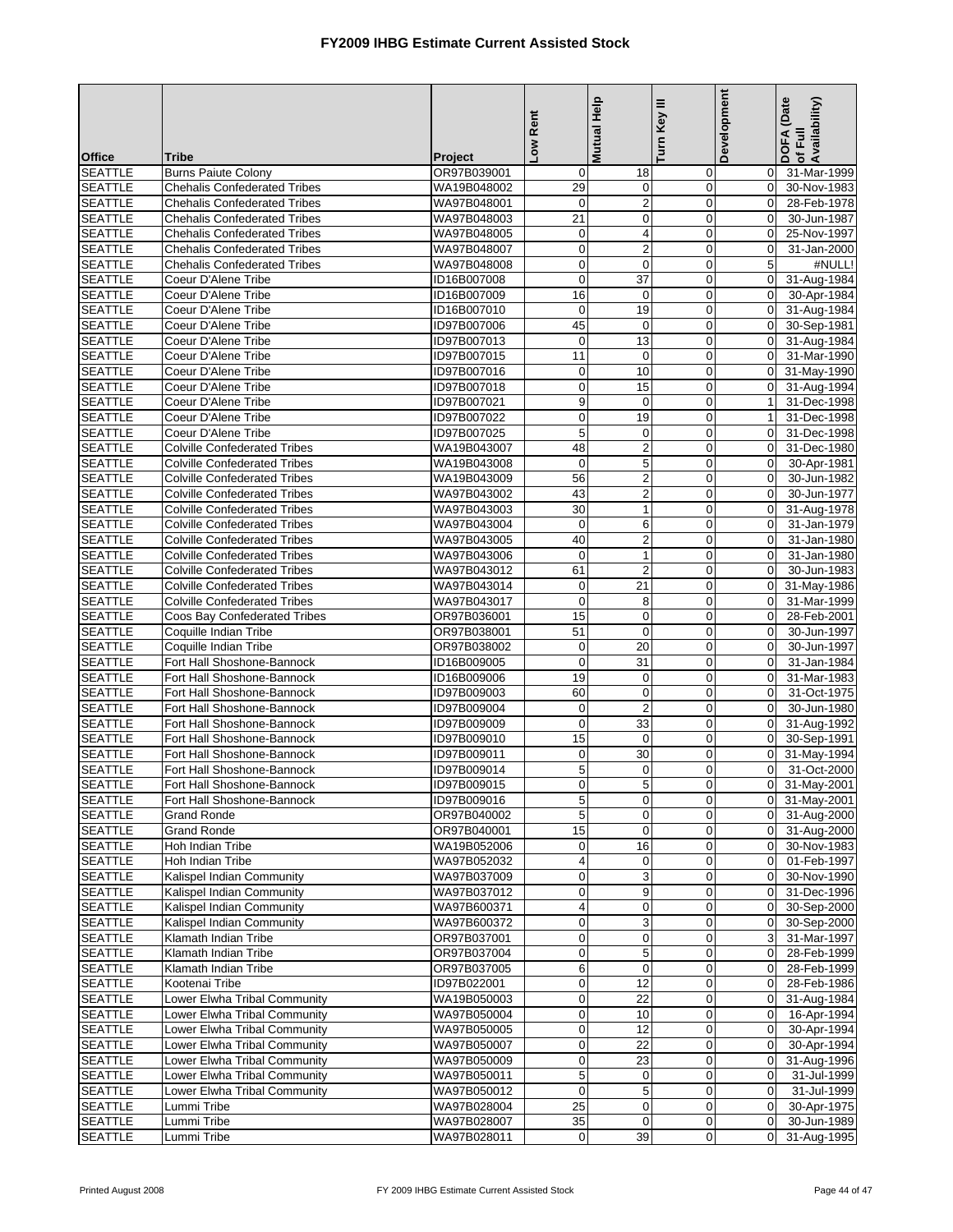|                                  |                                                              |                            | Rent                     | <b>Mutual Help</b>      | Turn Key III                | Development                      | DOFA (Date<br>of Full<br>Availability) |
|----------------------------------|--------------------------------------------------------------|----------------------------|--------------------------|-------------------------|-----------------------------|----------------------------------|----------------------------------------|
| <b>Office</b>                    | <b>Tribe</b>                                                 | Project                    | <b>No7</b>               |                         |                             |                                  |                                        |
| <b>SEATTLE</b>                   | Lummi Tribe                                                  | WA97B028012                | 15                       | 0                       | 0                           | $\overline{0}$                   | 31-Mar-1996                            |
| <b>SEATTLE</b>                   | Lummi Tribe                                                  | WA97B028013                | $\mathbf 0$              | 40                      | $\mathbf 0$                 |                                  | 0 30-Sep-1996                          |
| <b>SEATTLE</b>                   | Lummi Tribe                                                  | WA97B028014                | 20                       | $\mathbf 0$             | $\mathbf 0$                 | $\Omega$                         | 30-Mar-1997                            |
| <b>SEATTLE</b>                   | Lummi Tribe                                                  | WA97B028015                | $\mathbf 0$              | 42                      | $\mathbf 0$                 | $\overline{0}$                   | 30-Sep-1998                            |
| <b>SEATTLE</b>                   | Lummi Tribe                                                  | WA97B028023                | $\mathbf 0$              | $\mathbf 5$             | $\mathbf 0$                 | $\overline{0}$                   | 31-Dec-1998                            |
| <b>SEATTLE</b><br><b>SEATTLE</b> | Makah Indian Tribe<br>Makah Indian Tribe                     | WA19B029004<br>WA97B029003 | 22<br>$\boldsymbol{0}$   | 0<br>$\mathbf{1}$       | $\mathbf 0$<br>$\mathbf 0$  | $\Omega$<br>$\overline{0}$       | 31-Mar-1982<br>31-Jul-1980             |
| <b>SEATTLE</b>                   | <b>Makah Indian Tribe</b>                                    | WA97B029008                | $\pmb{0}$                | 16                      | $\mathbf 0$                 | $\overline{0}$                   | 30-Sep-1989                            |
| <b>SEATTLE</b>                   | Makah Indian Tribe                                           | WA97B029009                | $\pmb{0}$                | $\boldsymbol{2}$        | $\mathbf 0$                 | $\Omega$                         | 30-Sep-1989                            |
| <b>SEATTLE</b>                   | Makah Indian Tribe                                           | WA97B029010                | $\mathbf 0$              | 11                      | $\pmb{0}$                   | $\overline{0}$                   | 31-Jan-1995                            |
| <b>SEATTLE</b>                   | Makah Indian Tribe                                           | WA97B029013                | 18                       | $\mathbf 0$             | $\overline{0}$              | $\Omega$                         | 31-Dec-1996                            |
| <b>SEATTLE</b>                   | Makah Indian Tribe                                           | WA97B029014                | 5                        | 0                       | $\mathbf 0$                 | $\Omega$                         | 30-Nov-1999                            |
| <b>SEATTLE</b>                   | Muckleshoot Indian Tribe                                     | WA97B040001                | 40                       | $\pmb{0}$               | $\pmb{0}$                   | $\overline{0}$                   | 31-Dec-1980                            |
| <b>SEATTLE</b>                   | Muckleshoot Indian Tribe                                     | WA97B040003                | $\overline{24}$          | 0                       | $\mathbf 0$                 | $\Omega$                         | 30-Sep-1998                            |
| <b>SEATTLE</b>                   | Muckleshoot Indian Tribe                                     | WA97B040004                | 40                       | $\mathbf 0$             | $\mathbf 0$                 | $\overline{0}$                   | 28-Sep-2007                            |
| <b>SEATTLE</b>                   | <b>Nez Perce Tribe</b>                                       | ID97B008007                | 60                       | $\pmb{0}$               | $\mathbf 0$                 | $\overline{0}$                   | 30-Sep-1977                            |
| <b>SEATTLE</b>                   | Nez Perce Tribe                                              | ID97B008008                | $\pmb{0}$                | 3                       | $\mathbf 0$                 | $\Omega$                         | 31-Aug-1980                            |
| <b>SEATTLE</b>                   | Nez Perce Tribe                                              | ID97B008011                | $\mathbf 0$              | 8                       | $\mathbf 0$                 | $\mathbf{0}$                     | 30-Apr-1984                            |
| <b>SEATTLE</b>                   | Nez Perce Tribe                                              | ID97B008013                | $\pmb{0}$                | $\overline{\mathbf{4}}$ | $\mathbf 0$                 | $\overline{0}$                   | 31-Aug-1988                            |
| <b>SEATTLE</b>                   | Nez Perce Tribe<br>Nez Perce Tribe                           | ID97B008014                | $\pmb{0}$                | 25                      | $\mathbf 0$                 | $\Omega$<br>$\overline{0}$       | 31-Aug-1991                            |
| <b>SEATTLE</b><br><b>SEATTLE</b> | Nez Perce Tribe                                              | ID97B008015<br>ID97B008017 | 29<br>$\mathbf 0$        | 0<br>19                 | 0<br>$\overline{0}$         | $\overline{0}$                   | 30-Sep-1993<br>31-Dec-1994             |
| <b>SEATTLE</b>                   | Nez Perce Tribe                                              | ID97B008021                | $\pmb{0}$                | 8                       | $\mathbf 0$                 | $\overline{0}$                   | 30-Sep-1996                            |
| <b>SEATTLE</b>                   | Nez Perce Tribe                                              | ID97B008022                | $\mathbf 0$              | $\mathbf{1}$            | $\pmb{0}$                   | $\overline{0}$                   | 30-Sep-1996                            |
| <b>SEATTLE</b>                   | <b>Nisqually Indian Community</b>                            | WA19B052006                | $\pmb{0}$                | 6                       | $\mathbf 0$                 | $\mathbf{0}$                     | 30-Nov-1983                            |
| <b>SEATTLE</b>                   | Nisqually Indian Community                                   | WA97B052002                | $\mathbf 0$              | $\mathbf 2$             | $\mathbf 0$                 | $\overline{0}$                   | 31-Dec-1980                            |
| <b>SEATTLE</b>                   | Nisqually Indian Community                                   | WA97B052003                | $\mathbf 0$              | $\boldsymbol{9}$        | $\mathbf 0$                 | $\overline{0}$                   | 28-Feb-1982                            |
| <b>SEATTLE</b>                   | Nisqually Indian Community                                   | WA97B052008                | $\pmb{0}$                | $\overline{7}$          | $\mathbf 0$                 | $\Omega$                         | 30-Apr-1986                            |
| <b>SEATTLE</b>                   | Nisqually Indian Community                                   | WA97B052011                | $\pmb{0}$                | 19                      | $\mathbf 0$                 | $\overline{0}$                   | 28-Feb-1987                            |
| <b>SEATTLE</b>                   | Nisqually Indian Community                                   | WA97B052012                | $\pmb{0}$                | 12                      | $\mathbf 0$                 | $\overline{0}$                   | 30-Apr-1988                            |
| <b>SEATTLE</b>                   | <b>Nisqually Indian Community</b>                            | WA97B052016                | $\pmb{0}$                | 5                       | $\mathbf 0$                 | $\Omega$                         | 30-Apr-1988                            |
| <b>SEATTLE</b>                   | Nisqually Indian Community                                   | WA97B052032                | $\mathbf 5$              | $\pmb{0}$               | $\mathbf 0$                 | $\overline{0}$                   | 30-Sep-2000                            |
| <b>SEATTLE</b>                   | <b>Nisqually Indian Community</b>                            | WA97B052035                | $\overline{5}$           | $\mathbf 0$             | $\mathbf 0$                 | $\mathbf{0}$                     | 31-Mar-1999                            |
| <b>SEATTLE</b>                   | Nisqually Indian Community                                   | WA97B052040                | $\pmb{0}$                | 5<br>13                 | $\mathbf 0$                 | $\overline{0}$<br>$\overline{0}$ | 31-Jul-1998                            |
| <b>SEATTLE</b><br><b>SEATTLE</b> | Nooksack Tribe<br>Nooksack Tribe                             | WA19B056002<br>WA97B056001 | $\pmb{0}$<br>$\mathbf 0$ | 14                      | $\pmb{0}$<br>$\mathbf 0$    | $\Omega$                         | 31-Dec-1980<br>31-Dec-1979             |
| <b>SEATTLE</b>                   | Nooksack Tribe                                               | WA97B056003                | $\pmb{0}$                | 36                      | $\mathbf 0$                 | $\overline{0}$                   | 31-Aug-1984                            |
| <b>SEATTLE</b>                   | Nooksack Tribe                                               | WA97B056005                | $\pmb{0}$                | 12                      | $\pmb{0}$                   | $\overline{0}$                   | 31-Jan-1992                            |
| <b>SEATTLE</b>                   | Nooksack Tribe                                               | WA97B056006                | $\pmb{0}$                | 20                      | $\mathbf 0$                 | $\Omega$                         | 31-Jul-1994                            |
| <b>SEATTLE</b>                   | Nooksack Tribe                                               | WA97B056007                | $\mathbf 0$              | 7                       | $\overline{0}$              | $\Omega$                         | 31-Jul-1994                            |
| <b>SEATTLE</b>                   | Nooksack Tribe                                               | WA97B056008                | $\overline{7}$           | $\mathbf 0$             | $\mathsf{O}\xspace$         |                                  | 0 30-Sep-1999                          |
| <b>SEATTLE</b>                   | Port Gamble Indian Community                                 | WA19B044004                | 10                       | $\mathbf 0$             | $\mathbf 0$                 |                                  | 0 31-Mar-1983                          |
| <b>SEATTLE</b>                   | Port Gamble Indian Community                                 | WA97B044001                | 5                        | 0                       | 0                           | $\overline{0}$                   | 30-May-1974                            |
| <b>SEATTLE</b>                   | Port Gamble Indian Community                                 | WA97B044003                | 20                       | $\mathbf 0$             | $\mathbf 0$                 | $\overline{0}$                   | 31-Oct-1977                            |
| <b>SEATTLE</b>                   | Port Gamble Indian Community                                 | WA97B044006                | $\pmb{0}$                | 10                      | $\mathbf 0$                 | $\Omega$                         | 31-May-1993                            |
| <b>SEATTLE</b>                   | Port Gamble Indian Community                                 | WA97B044008                | $\boldsymbol{0}$         | 10                      | $\mathbf 0$                 | $\overline{0}$                   | 31-Jan-1996                            |
| <b>SEATTLE</b>                   | Port Gamble Indian Community<br>Port Gamble Indian Community | WA97B044010                | $\mathbf 0$              | 9                       | $\mathbf 0$                 | $\overline{0}$<br>$\overline{0}$ | 30-Apr-1998                            |
| <b>SEATTLE</b><br><b>SEATTLE</b> | Puyallup Tribe                                               | WA97B044011<br>WA97B063002 | 6<br>27                  | 0<br>$\mathbf 0$        | $\mathbf 0$<br>$\pmb{0}$    | $\mathbf 0$                      | 30-Apr-1998<br>31-Jul-1990             |
| <b>SEATTLE</b>                   | <b>Puyallup Tribe</b>                                        | WA97B063005                | $\mathbf 0$              | 23                      | $\mathbf 0$                 | $\mathbf 0$                      | 31-Jul-1990                            |
| <b>SEATTLE</b>                   | Puyallup Tribe                                               | WA97B063006                | $\mathbf 0$              | $\mathbf 0$             | 0                           | 5                                | #NULL!                                 |
| <b>SEATTLE</b>                   | Puyallup Tribe                                               | WA97B063007                | $\overline{0}$           | $\mathbf 0$             | $\mathbf 0$                 | 5 <sub>5</sub>                   | #NULL!                                 |
| <b>SEATTLE</b>                   | Quileute Tribe                                               | WA19B047001                | $\pmb{0}$                | 25                      | $\mathbf 0$                 | $\Omega$                         | 30-Sep-1982                            |
| <b>SEATTLE</b>                   | Quileute Tribe                                               | WA97B047002                | $\mathbf 0$              | 24                      | $\mathbf 0$                 | $\overline{0}$                   | 31-Mar-1996                            |
| <b>SEATTLE</b>                   | Quileute Tribe                                               | WA97B047003                | $\mathbf 0$              | 4                       | $\mathbf 0$                 | $\overline{0}$                   | 30-Sep-1997                            |
| <b>SEATTLE</b>                   | Quileute Tribe                                               | WA97B047004                | $\pmb{0}$                | 4                       | $\mathbf 0$                 | $\overline{0}$                   | 30-Sep-1997                            |
| <b>SEATTLE</b>                   | Quileute Tribe                                               | WA97B047005                | 3                        | 3                       | $\pmb{0}$                   | $\overline{0}$                   | 31-Dec-1998                            |
| <b>SEATTLE</b>                   | Quinault                                                     | WA97B027005                | $\mathbf 0$              | $\mathbf{1}$            | $\mathbf 0$                 | $\overline{0}$                   | 31-Jan-1980                            |
| <b>SEATTLE</b>                   | Quinault                                                     | WA97B027006                | $\mathbf 0$              | 5                       | $\mathbf 0$                 | $\overline{0}$                   | 31-Jul-1981                            |
| <b>SEATTLE</b><br><b>SEATTLE</b> | <b>Quinault Tribe</b>                                        | WA97B027003<br>WA97B027007 | 40<br>10                 | $\pmb{0}$<br>0          | $\pmb{0}$<br>$\overline{0}$ | $\overline{0}$<br>$\Omega$       | 30-Jul-1974<br>31-Jul-1981             |
| <b>SEATTLE</b>                   | Quinault Tribe<br>Quinault Tribe                             | WA97B027009                | $\boldsymbol{0}$         | 7                       | $\mathbf 0$                 | $\overline{0}$                   | 30-Apr-1985                            |
| <b>SEATTLE</b>                   | Quinault Tribe                                               | WA97B027010                | $\mathbf 0$              | 20                      | $\pmb{0}$                   | $\overline{0}$                   | 30-Sep-1995                            |
| <b>SEATTLE</b>                   | Quinault Tribe                                               | WA97B027011                | 5                        | $\mathbf 0$             | 0                           | $\overline{0}$                   | 02-Feb-2005                            |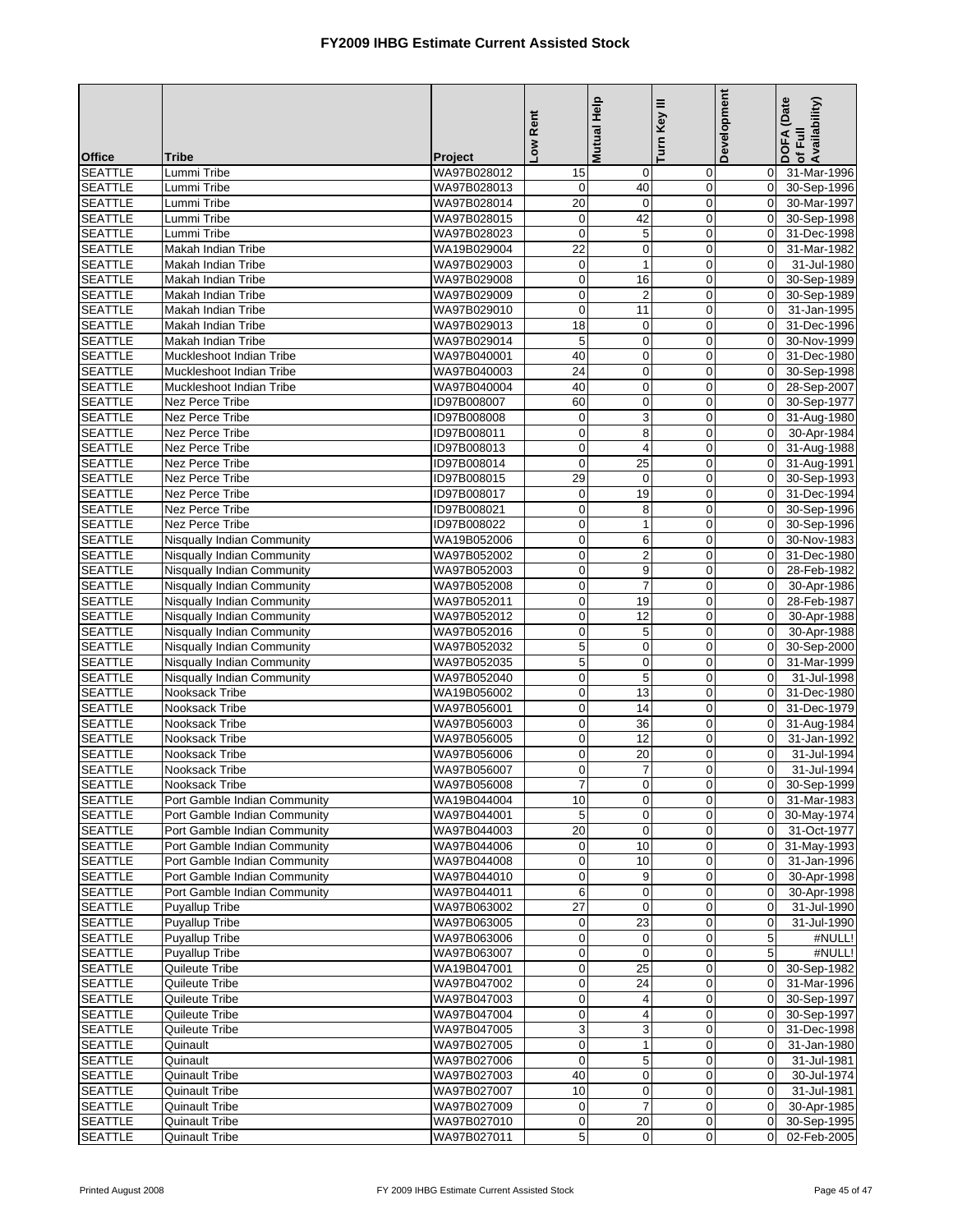|                                  |                                                                        |                            | Low Rent                  | Mutual Help                     | Turn Key III                | Development                | DOFA (Date<br>of Full<br>Availability) |
|----------------------------------|------------------------------------------------------------------------|----------------------------|---------------------------|---------------------------------|-----------------------------|----------------------------|----------------------------------------|
| <b>Office</b>                    | <b>Tribe</b>                                                           | Project                    |                           |                                 |                             |                            |                                        |
| <b>SEATTLE</b>                   | <b>Quinault Tribe</b>                                                  | WA97B027012                | $\mathbf 0$               | 5                               | $\mathbf 0$                 | $\overline{0}$             | 02-Feb-2005                            |
| <b>SEATTLE</b>                   | Sauk-Suiattle Indian Tribe                                             | WA97B062003                | $\pmb{0}$                 | $\overline{17}$                 | $\mathbf 0$                 | $\overline{0}$             | 31-Jul-1984                            |
| <b>SEATTLE</b>                   | Shoalwater Bay Tribe                                                   | WA97B052008                | $\mathbf 0$               | 8                               | $\mathbf 0$                 | $\Omega$                   | 30-Apr-1986                            |
| <b>SEATTLE</b>                   | Shoalwater Bay Tribe                                                   | WA97B052021                | $\mathbf{1}$              | $\mathbf 0$                     | $\mathbf 0$                 | $\overline{0}$             | 28-Feb-2000                            |
| <b>SEATTLE</b>                   | Shoalwater Bay Tribe                                                   | WA97B052046                | $\ensuremath{\mathsf{3}}$ | 0                               | $\mathbf 0$                 | $\overline{0}$             | 30-Apr-2003                            |
| <b>SEATTLE</b>                   | Shoalwater Bay Tribe                                                   | WA97B052051                | $\mathbf 0$               | $\overline{4}$                  | $\mathbf 0$                 | 1                          | 31-Jul-2000                            |
| <b>SEATTLE</b>                   | <b>Siletz Confederated Tribes</b>                                      | OR97B035001                | $\pmb{0}$                 | 39                              | $\mathbf 0$                 | $\overline{0}$             | 31-Mar-1989                            |
| <b>SEATTLE</b>                   | <b>Siletz Confederated Tribes</b>                                      | OR97B035002                | $\mathbf 0$               | 15                              | $\mathbf 0$                 | $\overline{0}$             | 31-Aug-1991                            |
| <b>SEATTLE</b>                   | <b>Siletz Confederated Tribes</b>                                      | OR97B035004                | 26                        | $\pmb{0}$                       | $\mathbf 0$                 | $\overline{0}$             | 30-Apr-1996                            |
| <b>SEATTLE</b><br><b>SEATTLE</b> | <b>Siletz Confederated Tribes</b><br><b>Siletz Confederated Tribes</b> | OR97B035007<br>OR97B035008 | 25<br>$\mathbf 0$         | $\overline{0}$<br>5             | $\pmb{0}$<br>$\overline{0}$ | $\overline{0}$<br>$\Omega$ | 30-Sep-1997<br>28-Feb-2001             |
| <b>SEATTLE</b>                   | <b>Siletz Confederated Tribes</b>                                      | OR97B035009                | $\boldsymbol{0}$          | 5                               | $\mathbf 0$                 | $\overline{0}$             | 28-Feb-2001                            |
| <b>SEATTLE</b>                   | <b>Siletz Confederated Tribes</b>                                      | OR97B035010                | $\mathbf{1}$              | $\pmb{0}$                       | $\mathbf 0$                 | $\overline{0}$             | 28-Feb-2001                            |
| <b>SEATTLE</b>                   | <b>Siletz Confederated Tribes</b>                                      | OR97B035011                | $\mathbf 0$               | 5                               | $\mathbf 0$                 | $\Omega$                   | 28-Feb-2001                            |
| <b>SEATTLE</b>                   | <b>Siletz Confederated Tribes</b>                                      | OR97B035012                | $\mathbf 5$               | $\pmb{0}$                       | $\mathbf 0$                 | $\overline{0}$             | 28-Feb-2001                            |
| <b>SEATTLE</b>                   | Skokomish Indian Tribe                                                 | WA97B052002                | $\mathbf 0$               | $\mathbf{1}$                    | $\mathbf 0$                 | $\overline{0}$             | 31-Dec-1980                            |
| <b>SEATTLE</b>                   | Skokomish Indian Tribe                                                 | WA97B052003                | $\mathbf 0$               | 3                               | $\mathbf 0$                 | $\Omega$                   | 28-Feb-1982                            |
| <b>SEATTLE</b>                   | Skokomish Indian Tribe                                                 | WA97B052008                | $\mathbf 0$               | 18                              | $\mathbf 0$                 | $\overline{0}$             | 30-Apr-1986                            |
| <b>SEATTLE</b>                   | Skokomish Indian Tribe                                                 | WA97B052019                | $\mathbf 0$               | $\overline{21}$                 | $\mathbf 0$                 | $\overline{0}$             | 31-Mar-1992                            |
| <b>SEATTLE</b>                   | Skokomish Indian Tribe                                                 | WA97B052021                | 10                        | $\pmb{0}$                       | $\mathbf 0$                 | $\Omega$                   | 28-Feb-1999                            |
| <b>SEATTLE</b>                   | Skokomish Indian Tribe                                                 | WA97B052038                | 5                         | $\pmb{0}$                       | $\mathbf 0$                 | $\overline{0}$             | 31-Mar-2000                            |
| <b>SEATTLE</b>                   | Spokane Tribe                                                          | WA19B037004                | $\overline{32}$           | $\pmb{0}$                       | $\overline{0}$              | $\overline{0}$             | 31-Dec-1981                            |
| <b>SEATTLE</b>                   | Spokane Tribe                                                          | WA97B037003                | $\mathbf 0$               | 4                               | $\mathbf 0$                 | $\Omega$                   | 30-Jun-1981                            |
| <b>SEATTLE</b>                   | Spokane Tribe                                                          | WA97B037005                | 52                        | $\boldsymbol{0}$                | $\pmb{0}$                   | $\overline{0}$             | 29-Feb-1984                            |
| <b>SEATTLE</b>                   | Spokane Tribe                                                          | WA97B037006                | $\mathbf 0$               | 11                              | $\mathbf 0$                 | $\overline{0}$             | 30-Apr-1986                            |
| <b>SEATTLE</b>                   | Spokane Tribe                                                          | WA97B037008                | $\overline{2}$            | 25                              | $\mathbf 0$                 | $\overline{0}$             | 30-Nov-1987                            |
| <b>SEATTLE</b>                   | Spokane Tribe                                                          | WA97B037009                | $\mathbf{1}$              | 33                              | $\mathbf 0$                 | $\overline{0}$             | 30-Nov-1990                            |
| <b>SEATTLE</b>                   | Spokane Tribe                                                          | WA97B037013                | $\mathbf 0$               | 9                               | $\mathbf 0$                 | $\Omega$                   | 31-Jan-1997                            |
| <b>SEATTLE</b>                   | Spokane Tribe                                                          | WA97B037014                | 16                        | $\mathbf 0$                     | $\mathbf 0$                 | $\overline{0}$             | 31-Aug-1997                            |
| <b>SEATTLE</b><br><b>SEATTLE</b> | Spokane Tribe<br>Spokane Tribe                                         | WA97B037024<br>WA97B037025 | $\boldsymbol{0}$<br>6     | 4<br>$\pmb{0}$                  | $\mathbf 0$<br>$\mathbf 0$  | $\overline{0}$<br>$\Omega$ | 31-Aug-2000<br>31-Mar-2000             |
| <b>SEATTLE</b>                   | Squaxin Island Tribe                                                   | WA97B052001                | $\pmb{0}$                 | $\mathbf{1}$                    | $\mathbf 0$                 | $\overline{0}$             | 31-Dec-1977                            |
| <b>SEATTLE</b>                   | Squaxin Island Tribe                                                   | WA97B052003                | $\mathbf 0$               | 3                               | $\mathbf 0$                 | $\overline{0}$             | 28-Feb-1982                            |
| <b>SEATTLE</b>                   | Squaxin Island Tribe                                                   | WA97B052017                | $\mathbf 0$               | 21                              | $\mathbf 0$                 | $\overline{0}$             | 29-Feb-1992                            |
| <b>SEATTLE</b>                   | Squaxin Island Tribe                                                   | WA97B052021                | 10                        | $\mathbf 0$                     | $\pmb{0}$                   | $\overline{0}$             | 23-Oct-1997                            |
| <b>SEATTLE</b>                   | Squaxin Island Tribe                                                   | WA97B052032                | $\overline{7}$            | $\pmb{0}$                       | $\overline{0}$              | $\Omega$                   | 01-Jun-1998                            |
| <b>SEATTLE</b>                   | Squaxin Island Tribe                                                   | WA97B052036                | $\overline{2}$            | 0                               | $\mathbf 0$                 | $\mathbf 0$                | 01-Jun-1998                            |
| <b>SEATTLE</b>                   | Squaxin Island Tribe                                                   | WA97B052042                | $\overline{2}$            | $\pmb{0}$                       | $\mathbf 0$                 | $\overline{0}$             | 31-Jan-2002                            |
| <b>SEATTLE</b>                   | Squaxin Island Tribe                                                   | WA97B052052                | $\mathbf 0$               | 5                               | $\mathbf 0$                 | $\Omega$                   | 31-Jan-2002                            |
| <b>SEATTLE</b>                   | <b>Suquamish Tribal Council</b>                                        | WA97B052002                | $\mathbf 0$               | 12                              | $\mathbf 0$                 | $\Omega$                   | 31-Dec-1980                            |
| <b>SEATTLE</b>                   | Suquamish Tribal Council                                               | WA97B052008                | $\overline{0}$            | $\overline{17}$                 | $\overline{0}$              |                            | 0 30-Apr-1986                          |
| <b>SEATTLE</b>                   | Suquamish Tribal Council                                               | WA97B052014                | $\mathbf 0$               | 25                              | $\mathbf 0$                 |                            | 0 31-Mar-1992                          |
| <b>SEATTLE</b>                   | Suguamish Tribal Council                                               | WA97B052020                | $\overline{\mathbf{4}}$   | 0                               | 0                           | $\overline{0}$             | 30-Sep-1993                            |
| <b>SEATTLE</b>                   | Suquamish Tribal Council                                               | WA97B052034                | $\mathbf 5$               | $\pmb{0}$                       | $\mathbf 0$                 | $\overline{0}$             | 28-Feb-1999                            |
| <b>SEATTLE</b>                   | Suquamish Tribal Council                                               | WA97B052041<br>WA97B023003 | $\mathbf 0$               | 5                               | $\mathbf 0$                 | $\Omega$<br>$\overline{0}$ | 31-Aug-1998                            |
| <b>SEATTLE</b><br><b>SEATTLE</b> | Swinomish Indians<br>Swinomish Indians                                 | WA97B023004                | 16<br>16                  | $\boldsymbol{0}$<br>$\mathbf 0$ | $\mathbf 0$<br>$\mathbf 0$  | $\overline{0}$             | 31-Dec-1972<br>30-Apr-1980             |
| <b>SEATTLE</b>                   | Swinomish Indians                                                      | WA97B023006                | 36                        | 0                               | 0                           | $\overline{0}$             | 31-Aug-1985                            |
| <b>SEATTLE</b>                   | Swinomish Indians                                                      | WA97B023007                | 10                        | $\pmb{0}$                       | $\pmb{0}$                   | $\overline{0}$             | 31-Dec-1993                            |
| <b>SEATTLE</b>                   | Swinomish Indians                                                      | WA97B023008                | $\mathbf 0$               | 8                               | $\mathbf 0$                 | $\overline{0}$             | 30-Jun-1998                            |
| <b>SEATTLE</b>                   | <b>Tulalip Tribes</b>                                                  | WA19B051002                | $\mathbf 0$               | $\mathbf{1}$                    | $\mathbf 0$                 | $\overline{0}$             | 31-Mar-1982                            |
| <b>SEATTLE</b>                   | <b>Tulalip Tribes</b>                                                  | WA19B051003                | 19                        | $\pmb{0}$                       | $\mathbf 0$                 | $\overline{0}$             | 31-Jan-1982                            |
| <b>SEATTLE</b>                   | <b>Tulalip Tribes</b>                                                  | WA19B051004                | $\mathbf 0$               | $\overline{7}$                  | $\mathbf 0$                 |                            | 0 31-May-1986                          |
| <b>SEATTLE</b>                   | <b>Tulalip Tribes</b>                                                  | WA19B051005                | 14                        | 0                               | $\mathbf 0$                 | $\overline{0}$             | 31-May-1986                            |
| <b>SEATTLE</b>                   | <b>Tulalip Tribes</b>                                                  | WA97B051001                | 40                        | $\pmb{0}$                       | $\mathbf 0$                 |                            | 0 31-May-1978                          |
| <b>SEATTLE</b>                   | <b>Tulalip Tribes</b>                                                  | WA97B051006                | $\mathbf 0$               | $\mathbf{1}$                    | $\mathbf 0$                 |                            | 0 31-May-1986                          |
| <b>SEATTLE</b>                   | <b>Tulalip Tribes</b>                                                  | WA97B051007                | 17                        | $\boldsymbol{0}$                | $\pmb{0}$                   | $\overline{0}$             | 31-Oct-1991                            |
| <b>SEATTLE</b>                   | <b>Tulalip Tribes</b>                                                  | WA97B051009                | $\overline{\mathbf{4}}$   | $\boldsymbol{0}$                | $\mathbf 0$                 | $\overline{0}$             | 31-Oct-1991                            |
| <b>SEATTLE</b>                   | <b>Tulalip Tribes</b>                                                  | WA97B051010                | $\mathbf 0$               | 15                              | $\mathbf 0$                 | $\overline{0}$             | 31-Oct-1991                            |
| <b>SEATTLE</b>                   | <b>Tulalip Tribes</b>                                                  | WA97B051011                | 20                        | $\mathbf 0$                     | $\pmb{0}$                   | $\overline{0}$             | 31-Oct-1991                            |
| <b>SEATTLE</b>                   | <b>Tulalip Tribes</b>                                                  | WA97B051013                | $\mathbf 0$               | 17                              | $\mathbf 0$                 | $\overline{0}$             | 31-Dec-1992                            |
| <b>SEATTLE</b>                   | <b>Tulalip Tribes</b>                                                  | WA97B051016                | $\pmb{0}$                 | 11                              | $\mathbf 0$                 | $\overline{0}$             | 31-Dec-1991                            |
| <b>SEATTLE</b><br><b>SEATTLE</b> | <b>Tulalip Tribes</b><br><b>Tulalip Tribes</b>                         | WA97B051017<br>WA97B051018 | $\pmb{0}$<br>19           | 5<br>$\pmb{0}$                  | $\pmb{0}$<br>$\mathbf 0$    | $\overline{0}$<br>$\Omega$ | 31-Dec-1991<br>30-Nov-1994             |
|                                  |                                                                        |                            |                           |                                 |                             |                            |                                        |